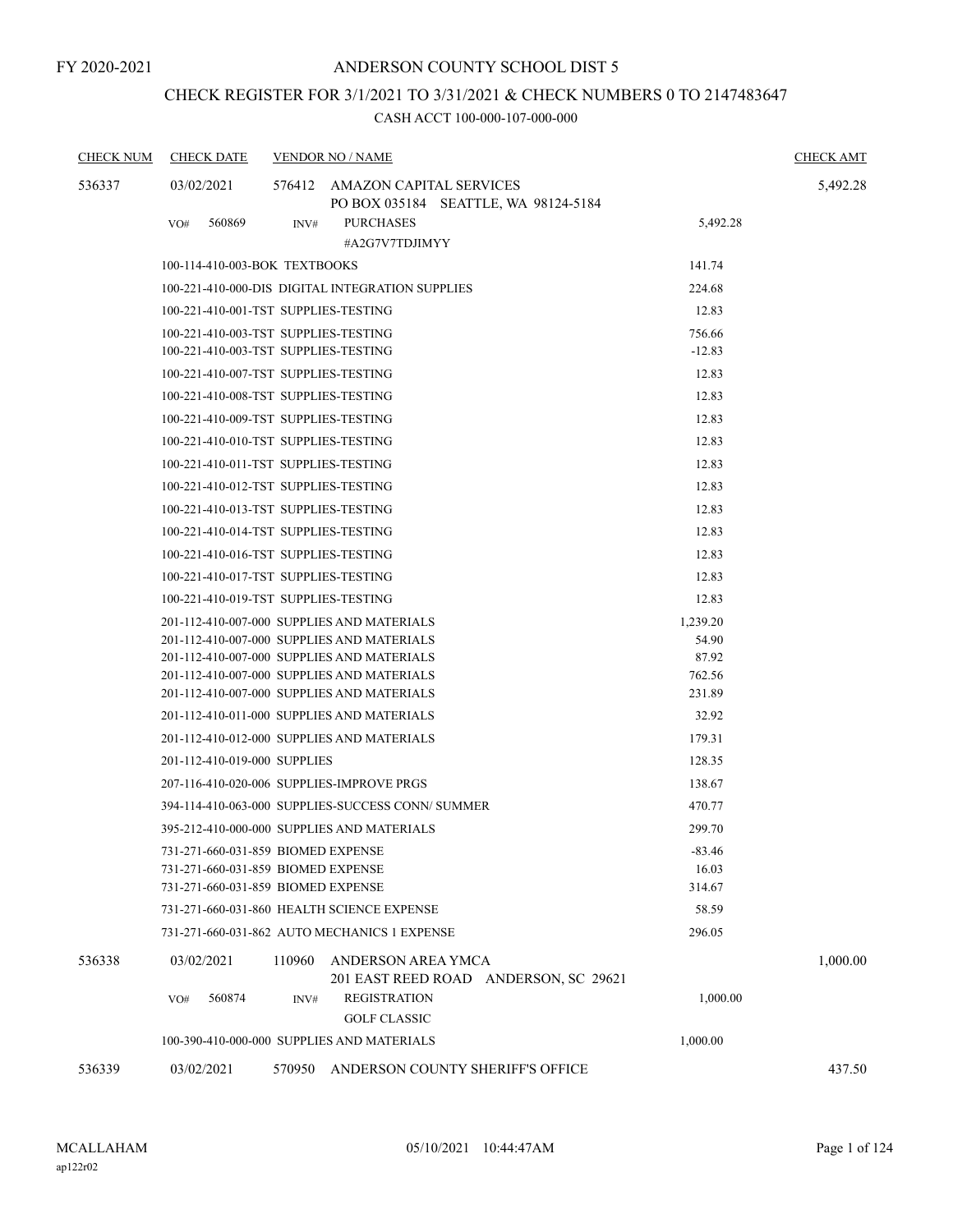# ANDERSON COUNTY SCHOOL DIST 5

# CHECK REGISTER FOR 3/1/2021 TO 3/31/2021 & CHECK NUMBERS 0 TO 2147483647

| <b>CHECK NUM</b> |     | <b>CHECK DATE</b>                 |        | <b>VENDOR NO / NAME</b>                                      |     |       |           | <b>CHECK AMT</b> |  |
|------------------|-----|-----------------------------------|--------|--------------------------------------------------------------|-----|-------|-----------|------------------|--|
|                  |     |                                   |        | ATTN: JAMIE LAZAR 305 CAMSON ROAD                            |     |       |           |                  |  |
|                  |     |                                   |        | ANDERSON, SC 29621                                           |     |       |           |                  |  |
|                  | VO# | 560872                            | INV#   | <b>FEB 24</b>                                                |     |       | 262.50    |                  |  |
|                  |     |                                   |        | WHS SECURITY                                                 |     |       |           |                  |  |
|                  |     |                                   |        | 703-271-660-003-753 BASKETBALL GATE EXPENSE                  |     |       | 262.50    |                  |  |
|                  | VO# | 560873                            | INV#   | <b>FEB 19</b>                                                |     |       | 175.00    |                  |  |
|                  |     |                                   |        | WHS SECURITY                                                 |     |       |           |                  |  |
|                  |     |                                   |        | 703-271-660-003-753 BASKETBALL GATE EXPENSE                  |     |       | 175.00    |                  |  |
| 536340           |     | 03/02/2021                        | 112250 | ANDERSON COUNTY FINANCE DEPT                                 |     |       |           | 76,075.04        |  |
|                  |     |                                   |        | POBOX 8002 ATT: ALEX MCLEES ANDERSON, SC                     |     |       |           |                  |  |
|                  |     |                                   |        | 29622-8002                                                   |     |       |           |                  |  |
|                  | VO# | 560870                            | INV#   | <b>JAN 2021</b>                                              | PO# | 13109 | 5,338.16  |                  |  |
|                  |     |                                   |        | <b>AIT OFFICER</b>                                           |     |       |           |                  |  |
|                  |     |                                   |        | 131-258-312-031-000 SECURITY CONTRACT-SRO                    |     |       | 5,338.16  |                  |  |
|                  | VO# | 560871                            | INV#   | <b>JAN 2021</b>                                              | PO# | 13106 | 70,736.88 |                  |  |
|                  |     |                                   |        | <b>SRO GRANT</b>                                             |     |       |           |                  |  |
|                  |     |                                   |        | 100-258-312-000-000 CONTRACTED SERVICES - RESOURCE OFFR      |     |       | 70,736.88 |                  |  |
| 536341           |     |                                   |        | APPLIED ADACEMIC LABS                                        |     |       |           |                  |  |
|                  |     | 03/02/2021                        | 576673 | PO BOX 13062 ATLANTA, GA 30324                               |     |       |           | 11,865.54        |  |
|                  | VO# | 560875                            | INV#   | 10614<br><b>SUPPLIES</b>                                     | PO# | 13763 | 11,865.54 |                  |  |
|                  |     |                                   |        | 329-115-410-031-000 SUPPLIES-STATE EQUIPMENT                 |     |       | 1,153.63  |                  |  |
|                  |     |                                   |        | 329-115-410-031-0CO SUPPLIES-STATE (C/O)                     |     |       | 10,711.91 |                  |  |
|                  |     |                                   |        |                                                              |     |       |           |                  |  |
| 536342           |     | 03/02/2021                        | 124950 | ASBO INTERNATIONAL                                           |     |       |           | 450.00           |  |
|                  |     |                                   |        | 44790 MAYNARD SQUARE SUITE 200 ASHBURN, VA<br>20147          |     |       |           |                  |  |
|                  | VO# | 560864                            | INV#   | 21-22 DUES                                                   |     |       | 450.00    |                  |  |
|                  |     |                                   |        | ID #800558                                                   |     |       |           |                  |  |
|                  |     | 100-252-640-000-000 DUES AND FEES |        |                                                              |     |       | 450.00    |                  |  |
|                  |     |                                   |        |                                                              |     |       |           |                  |  |
| 536343           |     | 03/02/2021                        | 569220 | <b>AUTECH</b>                                                |     |       |           | 978.38           |  |
|                  |     |                                   |        | PO BOX 248 ATT: ACCOUNTS RECEIVABLE<br>WILLIAMSTON, SC 29697 |     |       |           |                  |  |
|                  | VO# | 560879                            | INV#   | 8406                                                         |     |       | 500.76    |                  |  |
|                  |     |                                   |        | <b>ROBERT ANDERSON</b>                                       |     |       |           |                  |  |
|                  |     |                                   |        |                                                              |     |       |           |                  |  |
|                  |     |                                   |        | 100-254-410-006-400 HVAC/ELECTRICAL/PLUMBING                 |     |       | 295.32    |                  |  |
|                  |     |                                   |        | 100-254-410-007-400 HVAC/ELECTRICAL/PLUMBING                 |     |       | 205.44    |                  |  |
|                  | VO# | 560880                            | INV#   | 8409                                                         |     |       | 169.06    |                  |  |
|                  |     |                                   |        | <b>CENTERVILLE</b>                                           |     |       |           |                  |  |
|                  |     |                                   |        | 100-254-410-007-400 HVAC/ELECTRICAL/PLUMBING                 |     |       | 169.06    |                  |  |
|                  | VO# | 560881                            | INV#   | 8408                                                         |     |       | 158.56    |                  |  |
|                  |     |                                   |        | <b>DISTRICT OFFICE</b>                                       |     |       |           |                  |  |
|                  |     |                                   |        | 100-254-323-000-400 CONTRACT SRVS.-HVAC                      |     |       | 158.56    |                  |  |
|                  | VO# | 560882                            | INV#   | 8405                                                         |     |       | 150.00    |                  |  |
|                  |     |                                   |        | <b>CALHOUN ELEM</b>                                          |     |       |           |                  |  |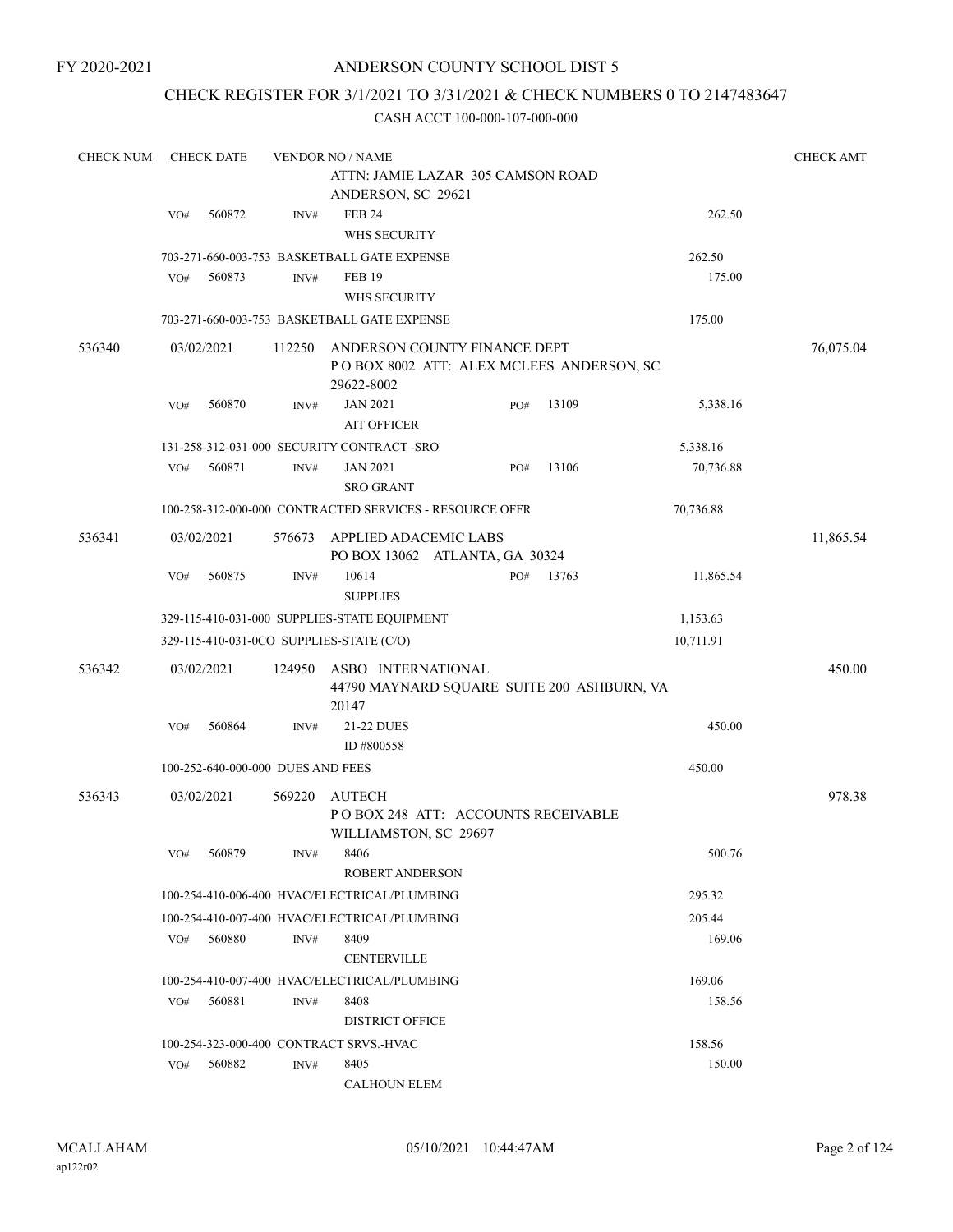# CHECK REGISTER FOR 3/1/2021 TO 3/31/2021 & CHECK NUMBERS 0 TO 2147483647

| <b>CHECK NUM</b> |            | <b>CHECK DATE</b>            |                  | <b>VENDOR NO / NAME</b>                                                                                                                                                                                                                      |     |       |                                               | <b>CHECK AMT</b> |
|------------------|------------|------------------------------|------------------|----------------------------------------------------------------------------------------------------------------------------------------------------------------------------------------------------------------------------------------------|-----|-------|-----------------------------------------------|------------------|
|                  |            |                              |                  | 100-254-323-014-400 CONTR SERV-HVAC/ELECT/PLUMBING                                                                                                                                                                                           |     |       | 150.00                                        |                  |
| 536344           | 03/02/2021 |                              | 572129           | BRYANT, RONALD**<br>POBOX 3827 ANDERSON, SC 29622                                                                                                                                                                                            |     |       |                                               | 75.00            |
|                  | VO#        | 560855                       | INV#             | <b>FEB 24</b>                                                                                                                                                                                                                                |     |       | 75.00                                         |                  |
|                  |            |                              |                  | <b>BBALL OFFICIAL</b>                                                                                                                                                                                                                        |     |       |                                               |                  |
|                  |            |                              |                  | 703-271-660-003-753 BASKETBALL GATE EXPENSE                                                                                                                                                                                                  |     |       | 75.00                                         |                  |
| 536345           | 03/02/2021 |                              | 576741           | BUNKER, PERRY LEE**<br>PRIME TOWING AND WRECKER SERVICES LLC 103                                                                                                                                                                             |     |       |                                               | 60.00            |
|                  | VO#        | 560923                       | INV#             | <b>GRANITE LANE ANDERSON, SC 29626</b><br>48873                                                                                                                                                                                              |     |       | 60.00                                         |                  |
|                  |            |                              |                  | <b>INSTITUTE OF TECH</b>                                                                                                                                                                                                                     |     |       |                                               |                  |
|                  |            |                              |                  | 329-115-410-031-000 SUPPLIES-STATE EQUIPMENT                                                                                                                                                                                                 |     |       | 60.00                                         |                  |
| 536346           | 03/02/2021 |                              | 569726           | <b>CCE</b>                                                                                                                                                                                                                                   |     |       |                                               | 40.00            |
|                  |            |                              |                  | CENTER FOR CREDENTIALING & EDUCATION 3<br>TERRACE WAY GREENSBORO, NC 27403-3660                                                                                                                                                              |     |       |                                               |                  |
|                  | VO#        | 560885                       | INV#             | <b>MAINT FEE</b><br>ID# GCDF 9615                                                                                                                                                                                                            |     |       | 40.00                                         |                  |
|                  |            | 100-233-410-021-000 SUPPLIES |                  |                                                                                                                                                                                                                                              |     |       | 40.00                                         |                  |
| 536347           | 03/02/2021 |                              | 570668           | CEC COUNCIL FOR EXCEPTIONAL CHILDREN<br>PO BOX 79026 BALTIMORE, MD 21279-0026                                                                                                                                                                |     |       |                                               | 349.00           |
|                  | VO#        | 560890                       | INV#             | R 280823                                                                                                                                                                                                                                     | PO# | 13909 | 349.00                                        |                  |
|                  |            |                              |                  | ID #1190886                                                                                                                                                                                                                                  |     |       |                                               |                  |
|                  |            |                              |                  | 203-223-333-000-000 TRIPS & CONF- ADMIN                                                                                                                                                                                                      |     |       | 349.00                                        |                  |
| 536348           | 03/02/2021 |                              | 571748           | <b>COLONIAL LIFE</b><br>PREMIUM PROCESSING PO BOX 903 COLUMBIA, SC<br>29202-0903                                                                                                                                                             |     |       |                                               | 7,066.34         |
|                  | VO#        | 560887                       | INV#             | FEB 2021<br>#E4041711                                                                                                                                                                                                                        |     |       | 7,066.34                                      |                  |
|                  |            |                              |                  | 100-000-469-000-000 LIFE INSURANCE PAYABLE                                                                                                                                                                                                   |     |       | 7,066.34                                      |                  |
|                  |            |                              |                  |                                                                                                                                                                                                                                              |     |       |                                               |                  |
| 536349           | 03/02/2021 |                              | 576495           | COLONY TOOL INC<br>518 CONCORD INDUSTRIAL DRIVE SENECA, SC 29672                                                                                                                                                                             |     |       |                                               | 2,098.70         |
|                  | VO#        | 560888                       | INV#             | PO 13879<br><b>SUPPLIES</b>                                                                                                                                                                                                                  | PO# | 13879 | 1,969.26                                      |                  |
|                  |            |                              |                  | 329-115-410-031-000 SUPPLIES-STATE EQUIPMENT<br>329-115-410-031-000 SUPPLIES-STATE EQUIPMENT<br>329-115-410-031-000 SUPPLIES-STATE EQUIPMENT<br>329-115-410-031-000 SUPPLIES-STATE EQUIPMENT<br>329-115-410-031-000 SUPPLIES-STATE EQUIPMENT |     |       | 79.58<br>604.47<br>82.49<br>97.58<br>1,105.14 |                  |
|                  | VO#        | 560889                       | $\mathrm{INV}\#$ | 86308<br><b>SUPPLIES</b>                                                                                                                                                                                                                     | PO# | 13901 | 129.44                                        |                  |
|                  |            |                              |                  | 329-115-410-031-000 SUPPLIES-STATE EQUIPMENT                                                                                                                                                                                                 |     |       | 129.44                                        |                  |
| 536350           | 03/02/2021 |                              | 575918           | COX, TIMOTHY**<br>615 PELHAM RD GREENVILLE, SC 29615                                                                                                                                                                                         |     |       |                                               | 96.60            |
|                  | VO#        | 560854                       | INV#             | <b>FEB 24</b>                                                                                                                                                                                                                                |     |       | 96.60                                         |                  |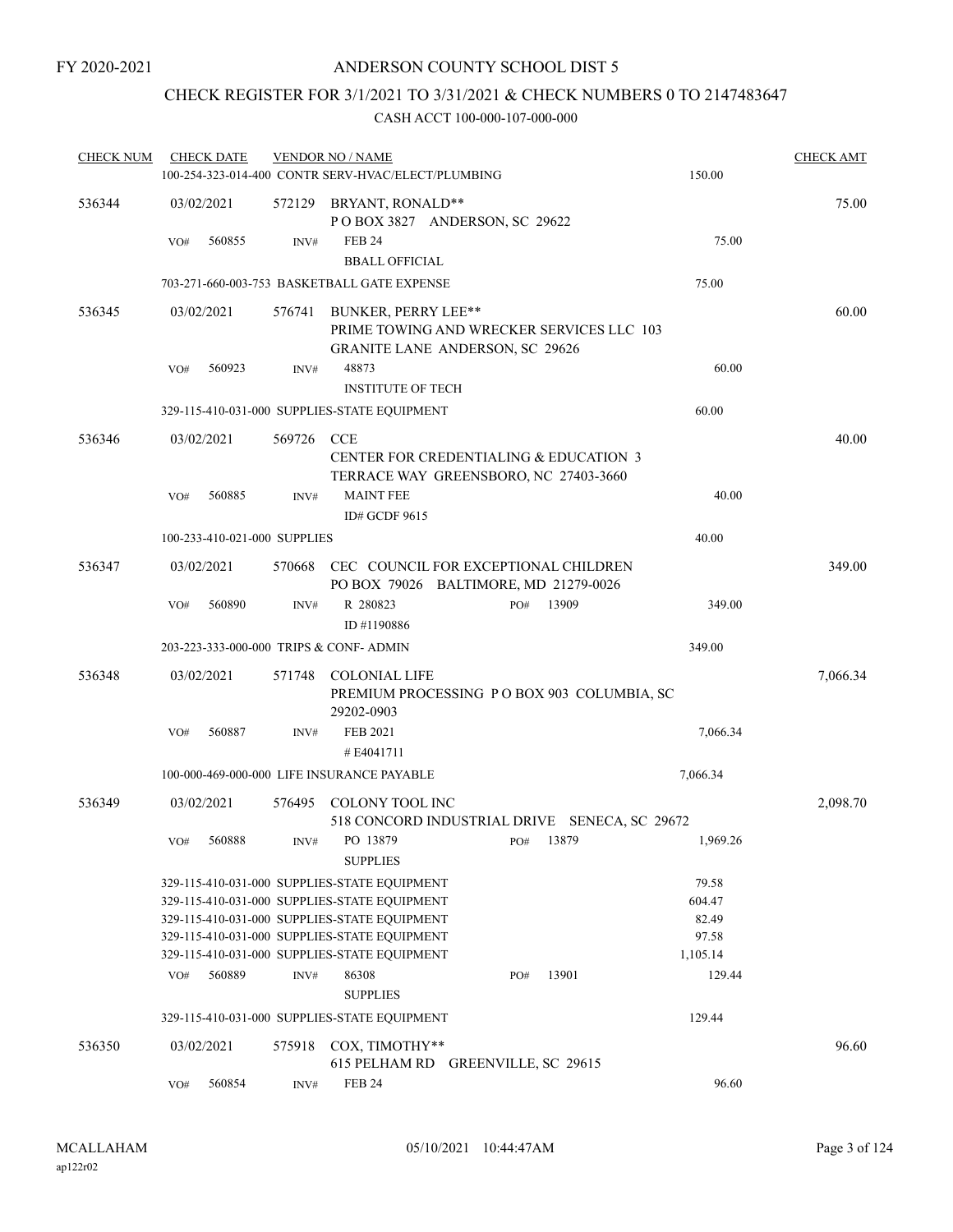# ANDERSON COUNTY SCHOOL DIST 5

# CHECK REGISTER FOR 3/1/2021 TO 3/31/2021 & CHECK NUMBERS 0 TO 2147483647

| <b>CHECK NUM</b> |            | <b>CHECK DATE</b> |                              | <b>VENDOR NO / NAME</b>                                                                    |     |       |           | <b>CHECK AMT</b> |
|------------------|------------|-------------------|------------------------------|--------------------------------------------------------------------------------------------|-----|-------|-----------|------------------|
|                  |            |                   |                              | <b>BBALL OFFICIAL</b>                                                                      |     |       |           |                  |
|                  |            |                   |                              | 703-271-660-003-753 BASKETBALL GATE EXPENSE                                                |     |       | 96.60     |                  |
| 536351           | 03/02/2021 |                   | 198651                       | <b>DELL MARKETING</b><br>PO BOX 534118 ATT: ACCOUNTS RECEIVABLE<br>ATLANTA, GA 30353-4118  |     |       |           | 462.24           |
|                  | VO#        | 560891            | INV#                         | 10467279682<br><b>TONER</b>                                                                | PO# | 13994 | 462.24    |                  |
|                  |            |                   | 100-264-410-000-000 SUPPLIES |                                                                                            |     |       | 462.24    |                  |
| 536352           | 03/02/2021 |                   | 199065                       | DENDY, DAVID**<br>113 YORKSHIRE DRIVE GREENVILLE, SC 29615                                 |     |       |           | 94.10            |
|                  | VO#        | 560852            | INV#                         | <b>FEB 19</b><br><b>BBALL OFFICIAL</b>                                                     |     |       | 94.10     |                  |
|                  |            |                   |                              | 703-271-660-003-753 BASKETBALL GATE EXPENSE                                                |     |       | 94.10     |                  |
| 536353           | 03/02/2021 |                   | 202675                       | DILWORTH, DERRILL T**<br>205 EMERALD ROAD SENECA, SC 29678                                 |     |       |           | 81.50            |
|                  | VO#        | 560851            | INV#                         | <b>FEB 19</b><br><b>BBALL OFFICIAL</b>                                                     |     |       | 81.50     |                  |
|                  |            |                   |                              | 703-271-660-003-753 BASKETBALL GATE EXPENSE                                                |     |       | 81.50     |                  |
| 536354           | 03/02/2021 |                   | 211302                       | DUKE ENERGY<br>PO BOX 70516 CHARLOTTE, NC 28272-0516                                       |     |       |           | 27,344.29        |
|                  | VO#        | 560893            | INV#                         | <b>DUE 3/4</b><br><b>UTILITIES</b>                                                         |     |       | 27,344.29 |                  |
|                  |            |                   |                              | 100-254-470-002-000 ENERGY-ELECTRICITY & WATER                                             |     |       | 126.93    |                  |
|                  |            |                   |                              | 100-254-470-003-000 ENERGY-ELECTRICITY & WATER                                             |     |       | 12,264.18 |                  |
|                  |            |                   |                              | 100-254-470-005-000 ENERGY-ELECTRICITY & WATER                                             |     |       | 75.87     |                  |
|                  |            |                   |                              | 100-254-470-007-000 ENERGY-ELECTRICITY & WATER                                             |     |       | 3,745.92  |                  |
|                  |            |                   |                              | 100-254-470-008-000 ENERGY-ELECTRICITY & WATER                                             |     |       | 18.29     |                  |
|                  |            |                   |                              | 100-254-470-009-000 ENERGY-ELECTRICITY & WATER                                             |     |       | 30.47     |                  |
|                  |            |                   |                              | 100-254-470-010-000 ENERGY-ELECTRICITY & WATER                                             |     |       | 5,360.47  |                  |
|                  |            |                   |                              | 100-254-470-012-000 ENERGY-ELECTRICITY & WATER                                             |     |       | 25.54     |                  |
|                  |            |                   |                              | 100-254-470-014-000 ENERGY-ELECTRICITY & WATER                                             |     |       | 47.09     |                  |
|                  |            |                   |                              | 100-254-470-019-000 ENERGY-ELECTRICITY & WATER                                             |     |       | 3,539.65  |                  |
|                  |            |                   |                              | 100-254-470-023-000 ENERGY-ELECTRICITY & WATER                                             |     |       | 2,109.88  |                  |
| 536355           | 03/02/2021 |                   | 576753                       | <b>EDUMEDIA</b><br>2579 RUE DESANDROUINS QUEBEC, BC, CA GIV1B2                             |     |       |           | 700.00           |
|                  | VO#        | 560894            | INV#                         | C051-2021<br>VIRTUAL ACADEMY                                                               |     |       | 700.00    |                  |
|                  |            |                   | 100-113-410-001-VIR SUPPLIES |                                                                                            |     |       | 700.00    |                  |
| 536356           | 03/02/2021 |                   | 576730                       | HOLTZCLAW, CAREY**<br>HOLTZCLAW LAWN SERVICE, LLC 1300 EAST<br>CALHOUN RD BELTON, SC 29627 |     |       |           | 600.00           |
|                  | VO#        | 560903            | INV#                         | 842322<br><b>BUS LOT</b>                                                                   | PO# | 14006 | 600.00    |                  |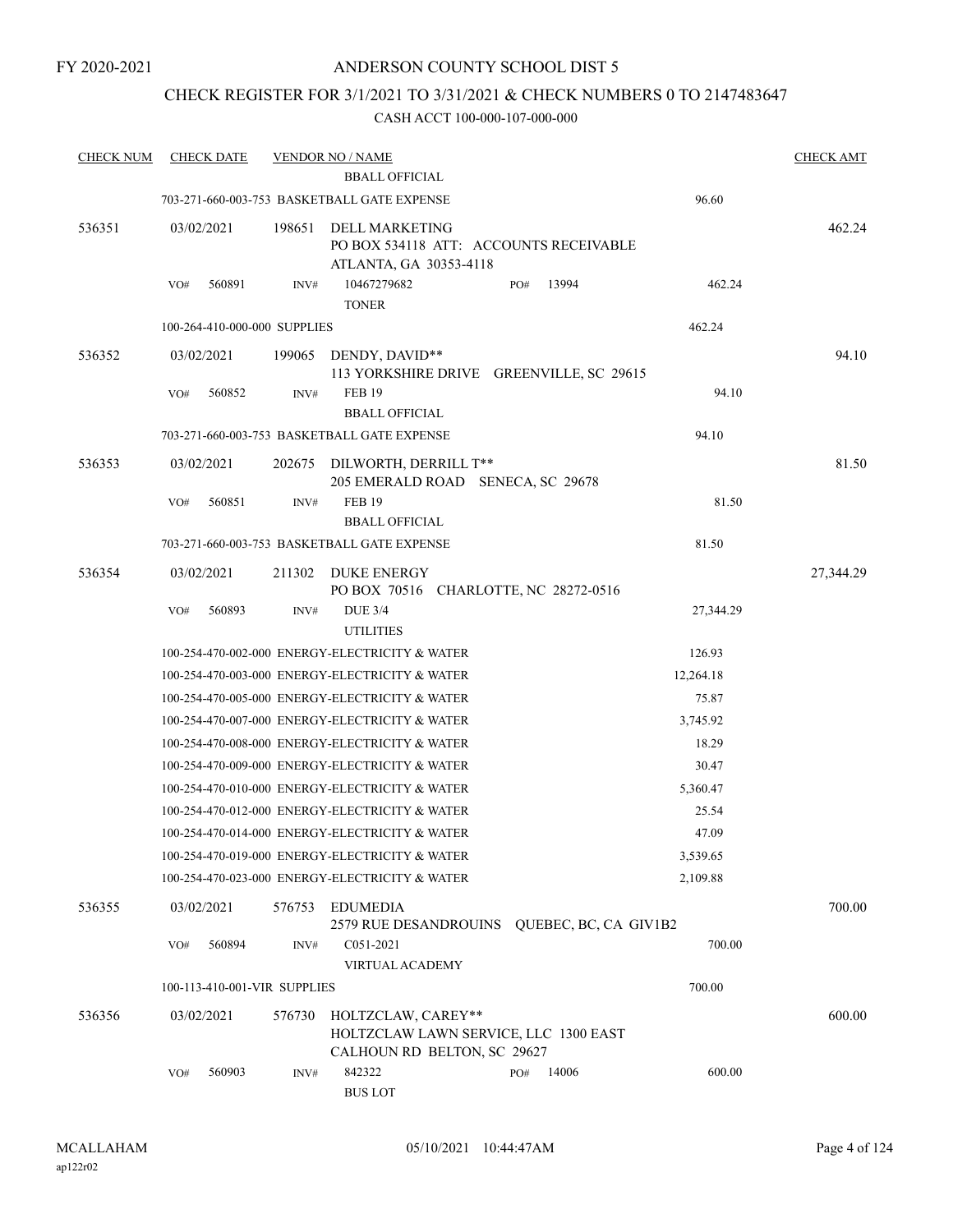# CHECK REGISTER FOR 3/1/2021 TO 3/31/2021 & CHECK NUMBERS 0 TO 2147483647

| <b>CHECK NUM</b> | <b>CHECK DATE</b>                              |                  | <b>VENDOR NO / NAME</b>                                                                                         |     |       |           | <b>CHECK AMT</b> |
|------------------|------------------------------------------------|------------------|-----------------------------------------------------------------------------------------------------------------|-----|-------|-----------|------------------|
|                  | 100-255-323-000-000 CONTRACTED SERVICES        |                  |                                                                                                                 |     |       | 600.00    |                  |
| 536357           | 03/02/2021                                     | 259635           | LEARNING WITHOUT TEARS<br>806 WEST DIAMOND AVENUE, SUITE 230 ATT:<br>ACCOUNTS RECEIVABLE GAITHERSBURG, MD 20878 |     |       |           | 453.18           |
|                  | 560905<br>VO#                                  | INV#             | SO229920<br>CUST #33558                                                                                         | PO# | 14048 | 453.18    |                  |
|                  | 237-127-410-019-020 SUPPLIES                   |                  |                                                                                                                 |     |       | 453.18    |                  |
| 536358           | 03/02/2021                                     |                  | 576574 LOC-DOC SECURITY<br>PO BOX 78987 CHARLOTTE, NC 28271                                                     |     |       |           | 48.57            |
|                  | 560906<br>VO#                                  | INV#             | C204079<br><b>KEYS/LOCKS</b>                                                                                    |     |       | 48.57     |                  |
|                  | 131-254-323-031-001 CONTRACTED SERVICES        |                  |                                                                                                                 |     |       | 48.57     |                  |
| 536359           | 03/02/2021                                     | 366700           | MUTUAL OF OMAHA<br>PO BOX 2147 OMAHA, NE 68103-2147                                                             |     |       |           | 28,420.78        |
|                  | 560908<br>VO#                                  | INV#             | <b>MARCH 2021</b><br>#G00018B5                                                                                  |     |       | 28,420.78 |                  |
|                  | 100-000-450-000-000 MISC. DEDUCTIONS           |                  |                                                                                                                 |     |       | 7,982.38  |                  |
|                  | 100-000-456-000-000 INSURANCE PAYABLE          |                  |                                                                                                                 |     |       | 20,438.40 |                  |
| 536360           | 03/02/2021                                     | 369400           | <b>NASCO</b><br>POBOX 901 ATT: ACCOUNTS RECEIVABLE FORT<br>ATKINSON, WI 53538-0901                              |     |       |           | 1,127.82         |
|                  | 560909<br>VO#                                  | INV#             | 14993<br><b>CALHOUN ELEM</b>                                                                                    |     |       | 1,127.82  |                  |
|                  | 714-271-660-014-328 PRODUCTIONS EXPENSE        |                  |                                                                                                                 |     |       | 1,127.82  |                  |
| 536361           | 03/02/2021                                     | 576088           | PACK STEEL SUPPLY LLC<br>PORTER CAPITAL CORPORATION PO BOX 12105<br>BIRMINGHAM, AL 35202                        |     |       |           | 1,017.36         |
|                  | 560919<br>VO#                                  | INV#             | 4528<br><b>SUPPLIES</b>                                                                                         | PO# | 13881 | 1,017.36  |                  |
|                  | 329-115-410-031-000 SUPPLIES-STATE EQUIPMENT   |                  |                                                                                                                 |     |       | 1,017.36  |                  |
| 536362           | 03/02/2021                                     | 575317           | PARTS TOWN, LLC<br>27787 NETWORK PLACE CHICAGO, IL 60673-1277                                                   |     |       |           | 444.60           |
|                  | 560920<br>VO#                                  | INV#             | 26305897<br><b>REPAIR PARTS</b>                                                                                 |     |       | 218.97    |                  |
|                  | 600-256-323-020-000 REPAIRS TO EQUIPMENT       |                  |                                                                                                                 |     |       | 218.97    |                  |
|                  | 560921<br>VO#                                  | $\mathrm{INV}\#$ | 26331193<br><b>REPAIR PARTS</b>                                                                                 |     |       | 225.63    |                  |
|                  | 600-256-323-006-000 REPAIRS TO EQUIPMENT       |                  |                                                                                                                 |     |       | 225.63    |                  |
| 536363           | 03/02/2021                                     | 571652           | PROSOURCE LLC<br>P.O. BOX 5339 GREENVILLE, SC 29606                                                             |     |       |           | 898.80           |
|                  | 560926<br>VO#                                  | INV#             | S2294880<br><b>SUPPLIES</b>                                                                                     |     |       | 47.40     |                  |
|                  | 100-254-410-000-001 MAINT. SUPPLIES-STRUCTURES |                  |                                                                                                                 |     |       | 47.40     |                  |
|                  | 560927<br>VO#                                  | INV#             | S2300800                                                                                                        |     |       | 364.92    |                  |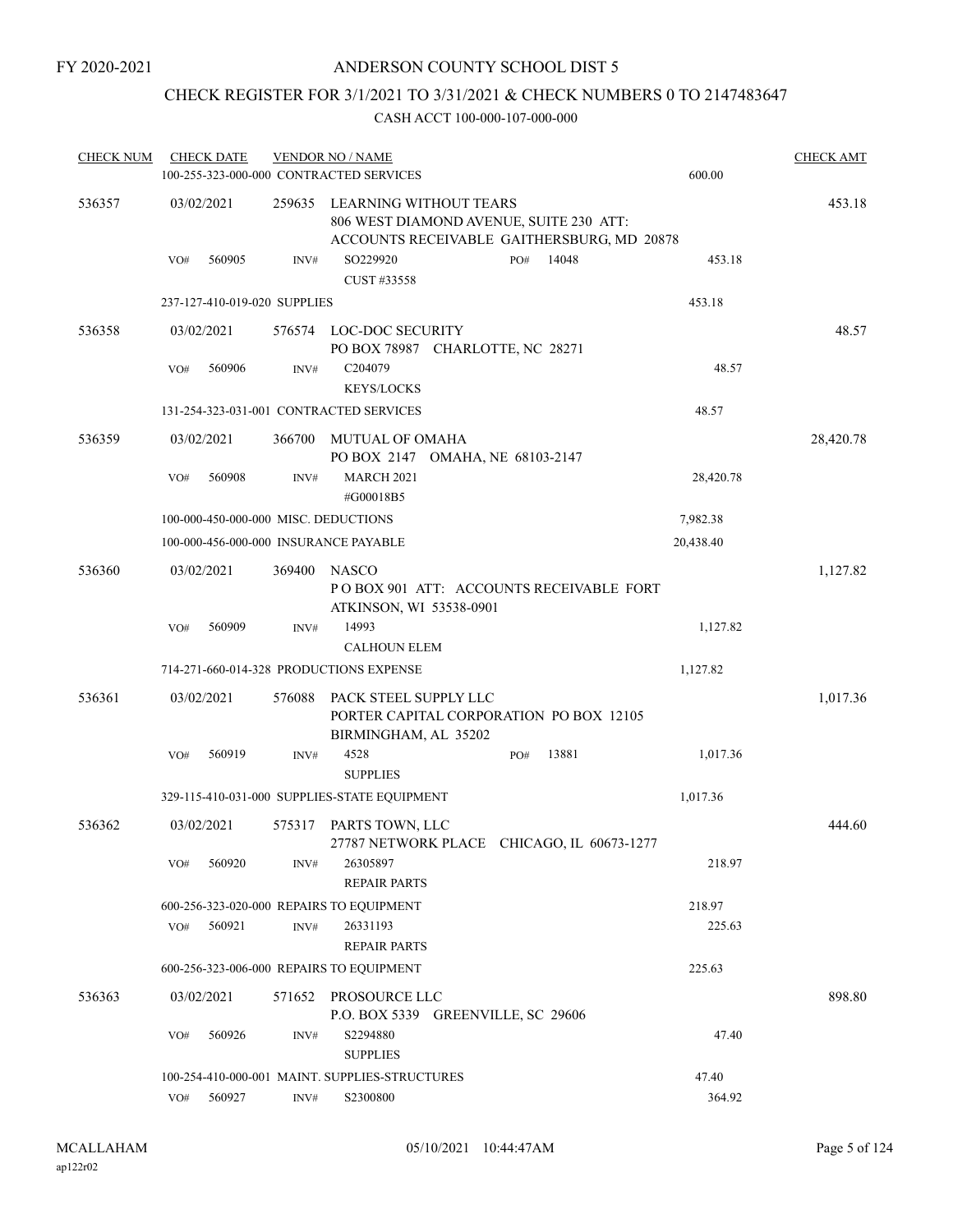# ANDERSON COUNTY SCHOOL DIST 5

# CHECK REGISTER FOR 3/1/2021 TO 3/31/2021 & CHECK NUMBERS 0 TO 2147483647

| <b>CHECK NUM</b> |            | <b>CHECK DATE</b>                 |        | <b>VENDOR NO / NAME</b>                                                           |     |       |           | <b>CHECK AMT</b> |
|------------------|------------|-----------------------------------|--------|-----------------------------------------------------------------------------------|-----|-------|-----------|------------------|
|                  |            |                                   |        | <b>SUPPLIES</b>                                                                   |     |       |           |                  |
|                  |            |                                   |        | 100-254-410-023-400 SUPPLIES-HVAC/ELECT/PLUMBING                                  |     |       | 364.92    |                  |
|                  | VO#        | 560928                            | INV#   | S2302058<br><b>SUPPLIES</b>                                                       |     |       | 373.02    |                  |
|                  |            | 100-254-410-000-400 HVAC SUPPLIES |        |                                                                                   |     |       | 373.02    |                  |
|                  | VO#        | 560929                            | INV#   | S2302273<br><b>SUPPLIES</b>                                                       |     |       | 74.00     |                  |
|                  |            | 100-254-410-000-400 HVAC SUPPLIES |        |                                                                                   |     |       | 74.00     |                  |
|                  | VO#        | 560930                            | INV#   | S2302638<br><b>SUPPLIES</b>                                                       |     |       | 39.46     |                  |
|                  |            |                                   |        | 100-254-410-000-001 MAINT. SUPPLIES-STRUCTURES                                    |     |       | 39.46     |                  |
| 536364           | 03/02/2021 |                                   |        | 431095 REALLY GOOD STUFF, LLC<br>PO BOX 734329 CHICAGO, IL 60673-4329             |     |       |           | 350.27           |
|                  | VO#        | 560931                            | INV#   | 7510421<br><b>CALHOUN ELEM</b>                                                    |     |       | 350.27    |                  |
|                  |            | 100-111-410-014-000 SUPPLIES      |        |                                                                                   |     |       | 350.27    |                  |
| 536365           | 03/02/2021 |                                   |        | 573559 SARGENT, DWAYNE**<br>206 TWIN PONDS CT GREENWOOD, SC 29649                 |     |       |           | 111.00           |
|                  | VO#        | 560856                            | INV#   | <b>FEB 24</b><br><b>BBALL OFFICIAL</b>                                            |     |       | 111.00    |                  |
|                  |            |                                   |        | 703-271-660-003-753 BASKETBALL GATE EXPENSE                                       |     |       | 111.00    |                  |
| 536366           | 03/02/2021 |                                   | 568954 | <b>SHRED A WAY</b><br>PO BOX 51132 ATT: ACCOUNTS RECEIVABLE                       |     |       |           | 48.00            |
|                  | VO#        | 560940                            | INV#   | PIEDMONT, SC 29673<br>A88072<br><b>MCCANTS</b>                                    |     |       | 48.00     |                  |
|                  |            |                                   |        | 100-113-410-005-VEN SUPPLY-ADDT'L FOR LOST VENDING                                |     |       | 48.00     |                  |
| 536367           | 03/02/2021 |                                   | 571007 | SIMPLIFIED OFFICE SYSTEMS<br>6220 BUSH RIVER ROAD COLUMBIA, SC 29212              |     |       |           | 602.03           |
|                  | VO#        | 560938                            | INV#   | 210104-0069<br><b>COPIES</b>                                                      |     |       | 531.81    |                  |
|                  |            |                                   |        | 201-112-410-012-000 SUPPLIES AND MATERIALS                                        |     |       | 531.81    |                  |
|                  | VO#        | 560939                            | INV#   | 201210-0027<br><b>COPIES</b>                                                      |     |       | 70.22     |                  |
|                  |            |                                   |        | 100-113-410-005-VEN SUPPLY-ADDT'L FOR LOST VENDING                                |     |       | 70.22     |                  |
| 536368           | 03/02/2021 |                                   | 571778 | SOUTHEAST INDUSTRIAL EQUIPMENT<br>12200 STEELE CREEK RD CHARLOTTE, NC 28273       |     |       |           | 30,727.19        |
|                  | VO#        | 560941                            | INV#   | 02E5559715<br><b>FORKLIFT</b>                                                     | PO# | 13842 | 30,727.19 |                  |
|                  |            |                                   |        | 329-115-410-031-0CO SUPPLIES-STATE (C/O)                                          |     |       | 30,727.19 |                  |
| 536369           | 03/02/2021 |                                   | 563660 | TEXTILE STORES, INC<br>ATTN EATHAN EMBLER 105 GLADE SPRINGS<br>ANDERSON, SC 29621 |     |       |           | 72.76            |
|                  | VO#        | 560942                            | INV#   | 898447                                                                            |     |       | 72.76     |                  |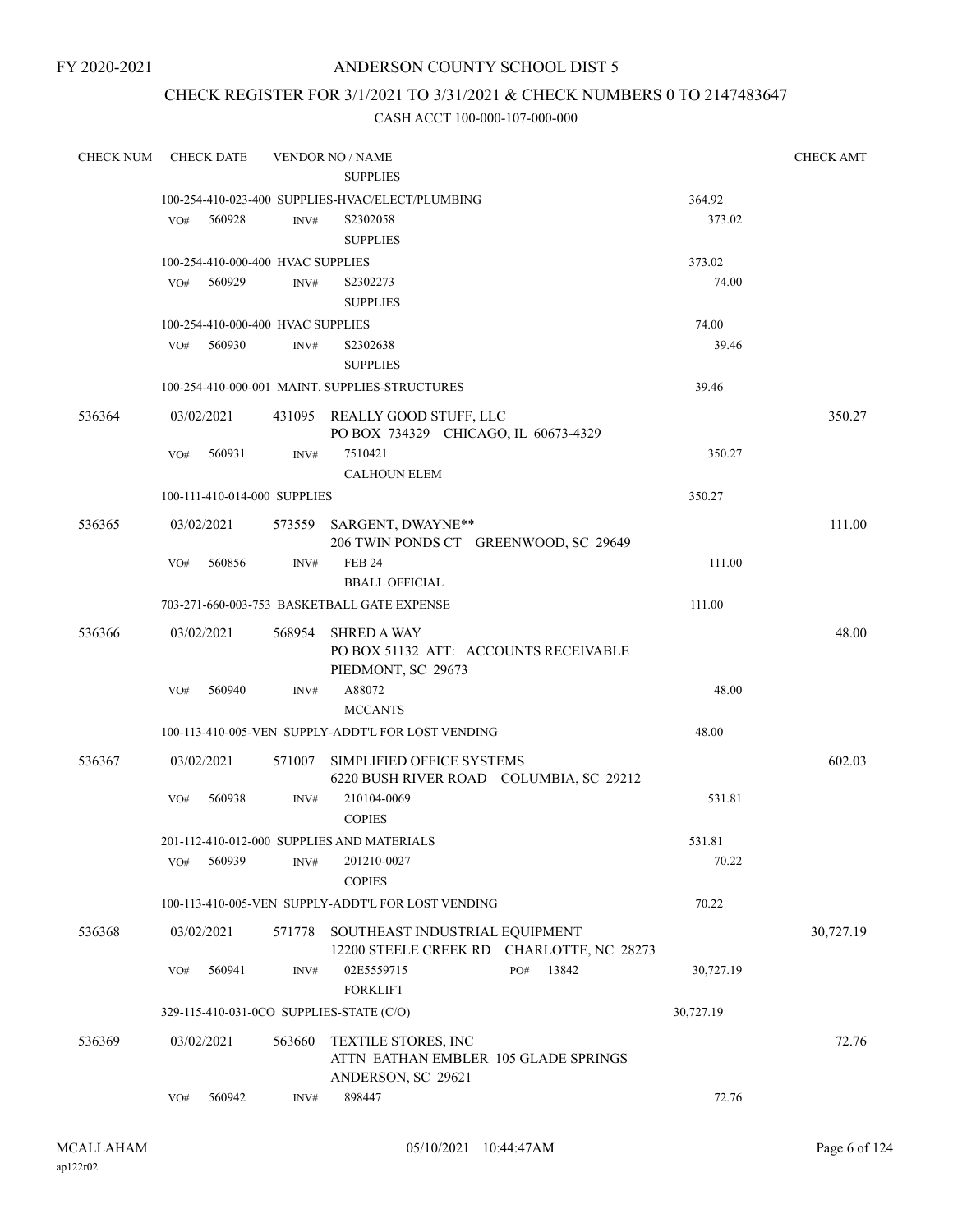# ANDERSON COUNTY SCHOOL DIST 5

# CHECK REGISTER FOR 3/1/2021 TO 3/31/2021 & CHECK NUMBERS 0 TO 2147483647

| <b>CHECK NUM</b> | <b>CHECK DATE</b> |                                     | <b>VENDOR NO / NAME</b><br><b>BLINDS</b>                                                               |     |       |        | <b>CHECK AMT</b> |
|------------------|-------------------|-------------------------------------|--------------------------------------------------------------------------------------------------------|-----|-------|--------|------------------|
|                  |                   |                                     |                                                                                                        |     |       |        |                  |
|                  |                   |                                     | 100-254-410-001-001 SUPPLIES - MAINTENANCE                                                             |     |       | 72.76  |                  |
| 536370           | 03/02/2021        | 576122                              | THERE IS HOPE COUNSELING, LLC<br>ROYCE V. MILLER 145 THOMAS GREEN BLVD, SUITE<br>210 CLEMSON, SC 29631 |     |       |        | 600.00           |
|                  | 560944<br>VO#     | INV#                                | 161777<br><b>SERVICE</b>                                                                               | PO# | 13797 | 600.00 |                  |
|                  |                   |                                     | 237-128-313-002-020 STUDENT SERVICES/COUNSELOR                                                         |     |       | 300.00 |                  |
|                  |                   |                                     | 237-128-313-003-020 STUDENT SERVICES/COUNSELOR                                                         |     |       | 300.00 |                  |
| 536371           | 03/02/2021        | 565278                              | UNITED ART AND EDUCATION<br>POBOX 9219 ATT: ACCOUNTS RECEIVABLE FORT<br>WAYNE, IN 46899-9219           |     |       |        | 106.47           |
|                  | 560946<br>VO#     | INV#                                | 5098<br><b>SOUTHWOOD</b>                                                                               | PO# | 14050 | 106.47 |                  |
|                  |                   |                                     | 309-113-410-021-000 SUPPLIES AND MATERIALS                                                             |     |       | 106.47 |                  |
| 536372           | 03/02/2021        | 573815                              | UNITED REFRIGERATION, INC<br>PO BOX 740703 ATLANTA, GA 30374-0703                                      |     |       |        | 758.98           |
|                  | 560947<br>VO#     | INV#                                | 77394637<br><b>SUPPLIES</b>                                                                            |     |       | 163.71 |                  |
|                  |                   |                                     | 600-256-323-011-000 REPAIRS TO EQUIPMENT                                                               |     |       | 163.71 |                  |
|                  | 560948<br>VO#     | INV#                                | 77439459<br><b>SUPPLIES</b>                                                                            |     |       | 25.87  |                  |
|                  |                   |                                     | 100-254-410-017-400 HVAC/ELECTRICAL/PLUMBING                                                           |     |       | 25.87  |                  |
|                  | 560949<br>VO#     | INV#                                | 77462291<br><b>SUPPLIES</b>                                                                            |     |       | 60.57  |                  |
|                  |                   |                                     | 100-254-410-007-400 HVAC/ELECTRICAL/PLUMBING                                                           |     |       | 60.57  |                  |
|                  | 560950<br>VO#     | INV#                                | 77496206<br><b>SUPPLIES</b>                                                                            |     |       | 31.39  |                  |
|                  |                   |                                     | 100-254-410-003-400 HVAC/ELECTRICAL/PLUMBING                                                           |     |       | 31.39  |                  |
|                  | 560951<br>VO#     | INV#                                | 77439762<br><b>SUPPLIES</b>                                                                            |     |       | 477.44 |                  |
|                  |                   |                                     | 100-254-410-008-400 HVAC/ELECTRICAL/PLUMBING                                                           |     |       | 477.44 |                  |
| 536373           | 03/02/2021        | 572897                              | WILLIAMS, ERIC**<br>#1 RIDGESIDE COURT GREENVILLE, SC 29617                                            |     |       |        | 93.20            |
|                  | 560853<br>VO#     | INV#                                | <b>FEB 19</b>                                                                                          |     |       | 93.20  |                  |
|                  |                   |                                     | <b>BBALL OFFICIAL</b>                                                                                  |     |       |        |                  |
|                  |                   |                                     | 703-271-660-003-753 BASKETBALL GATE EXPENSE                                                            |     |       | 93.20  |                  |
| 536374           | 03/02/2021        | 571542                              | ZUGG, PAUL<br>BOARD OF TRUSTEES 532 STAGECOACH DRIVE<br>ANDERSON, SC 29625                             |     |       |        | 783.50           |
|                  | 560862<br>VO#     | INV#                                | FEB 18-21<br><b>HILTON HEAD</b>                                                                        |     |       | 267.00 |                  |
|                  |                   | 100-231-334-000-000 TRUSTEE EXPENSE |                                                                                                        |     |       | 267.00 |                  |
|                  | 560863<br>VO#     | INV#                                | FEB 18-21                                                                                              |     |       | 516.50 |                  |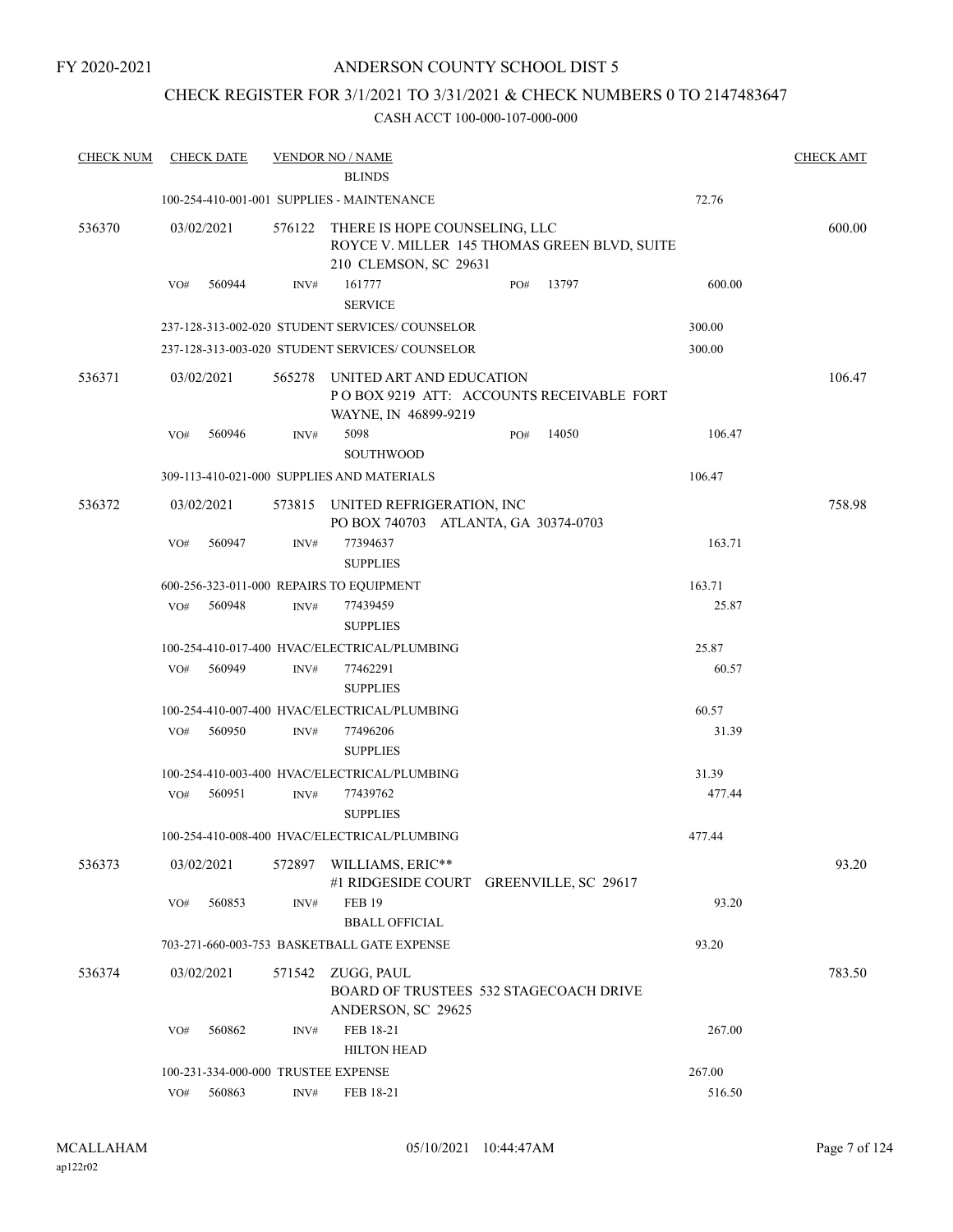# ANDERSON COUNTY SCHOOL DIST 5

# CHECK REGISTER FOR 3/1/2021 TO 3/31/2021 & CHECK NUMBERS 0 TO 2147483647

| <b>CHECK NUM</b> | <b>CHECK DATE</b>                   |        | <b>VENDOR NO / NAME</b>                                                                                        |           | <b>CHECK AMT</b> |
|------------------|-------------------------------------|--------|----------------------------------------------------------------------------------------------------------------|-----------|------------------|
|                  |                                     |        | <b>HILTON HEAD</b>                                                                                             |           |                  |
|                  | 100-231-334-000-000 TRUSTEE EXPENSE |        |                                                                                                                | 516.50    |                  |
| 536375           | 03/04/2021                          | 570950 | ANDERSON COUNTY SHERIFF'S OFFICE<br>ATTN: JAMIE LAZAR 305 CAMSON ROAD<br>ANDERSON, SC 29621                    |           | 665.00           |
|                  | 561061<br>VO#                       | INV#   | <b>MARCH 1</b>                                                                                                 | 140.00    |                  |
|                  |                                     |        | <b>TLH LACROSSE</b>                                                                                            |           |                  |
|                  |                                     |        | 702-271-660-002-742 LACROSSE GATE EXPENSE                                                                      | 140.00    |                  |
|                  | 561062<br>VO#                       | INV#   | <b>FEB 25</b>                                                                                                  | 175.00    |                  |
|                  |                                     |        | <b>TLH LACROSSE</b>                                                                                            |           |                  |
|                  |                                     |        | 702-271-660-002-742 LACROSSE GATE EXPENSE                                                                      | 175.00    |                  |
|                  | 561063<br>VO#                       | INV#   | FEB <sub>27</sub>                                                                                              | 105.00    |                  |
|                  |                                     |        | <b>TLH LACROSSE</b>                                                                                            |           |                  |
|                  |                                     |        | 702-271-660-002-742 LACROSSE GATE EXPENSE                                                                      | 105.00    |                  |
|                  | 561064<br>VO#                       | INV#   | MARCH <sub>2</sub>                                                                                             | 140.00    |                  |
|                  |                                     |        | <b>TLH SOCCER</b>                                                                                              |           |                  |
|                  |                                     |        | 702-271-660-002-745 SOCCER GATE RECEIPTS EXPENSE                                                               | 140.00    |                  |
|                  | 561065<br>VO#                       | INV#   | <b>FEB 27</b><br><b>WHS BBALL</b>                                                                              | 105.00    |                  |
|                  |                                     |        | 703-271-660-003-753 BASKETBALL GATE EXPENSE                                                                    | 105.00    |                  |
| 536376           | 03/04/2021                          | 116800 | ANDERSON TILE & CARPET DIST CO, INC<br>1109 WHITEHALL ROAD ATT: ACCOUNTS<br>RECEIVABLE ANDERSON, SC 29625-2127 |           | 3,720.97         |
|                  | 560982<br>VO#                       | INV#   | 22193<br>14042<br>PO#<br><b>CARPET TILE</b>                                                                    | 3,720.97  |                  |
|                  | 100-254-323-000-001 CONTRACT SRVS   |        |                                                                                                                | 3,720.97  |                  |
| 536377           | 03/04/2021                          | 568170 | ANDERSON UNIVERSITY                                                                                            |           | 11,000.00        |
|                  | 560983<br>VO#                       | INV#   | 316 BOULEVARD ANDERSON, SC 29621<br>TL HANNA<br>14074<br>PO#<br>SPRING 2021                                    | 11,000.00 |                  |
|                  |                                     |        | 100-114-312-002-DCC DUAL CREDIT COURSES                                                                        | 11,000.00 |                  |
|                  |                                     |        |                                                                                                                |           |                  |
| 536378           | 03/04/2021                          | 567907 | AT&T<br>$(864 M10-0346)$<br>POBOX 105503 ATT: ACCOUNTS RECEIVABLE<br>ATLANTA, GA 30348-5503                    |           | 4,168.48         |
|                  | 561066<br>VO#                       | INV#   | 864 M10-0346<br>PHONE SERVICE                                                                                  | 4,168.48  |                  |
|                  | 100-266-340-000-000 TELEPHONE       |        |                                                                                                                | 1,348.67  |                  |
|                  | 100-266-340-000-000 TELEPHONE       |        |                                                                                                                | 86.26     |                  |
|                  | 100-266-340-000-000 TELEPHONE       |        |                                                                                                                | 17.80     |                  |
|                  | 100-266-340-000-000 TELEPHONE       |        |                                                                                                                | 122.18    |                  |
|                  | 100-266-340-001-000 TELEPHONE       |        |                                                                                                                | 58.60     |                  |
|                  | 100-266-340-002-000 TELEPHONE       |        |                                                                                                                | 391.76    |                  |
|                  | 100-266-340-003-000 TELEPHONE       |        |                                                                                                                | 396.64    |                  |
|                  | 100-266-340-005-000 TELEPHONE       |        |                                                                                                                | 86.26     |                  |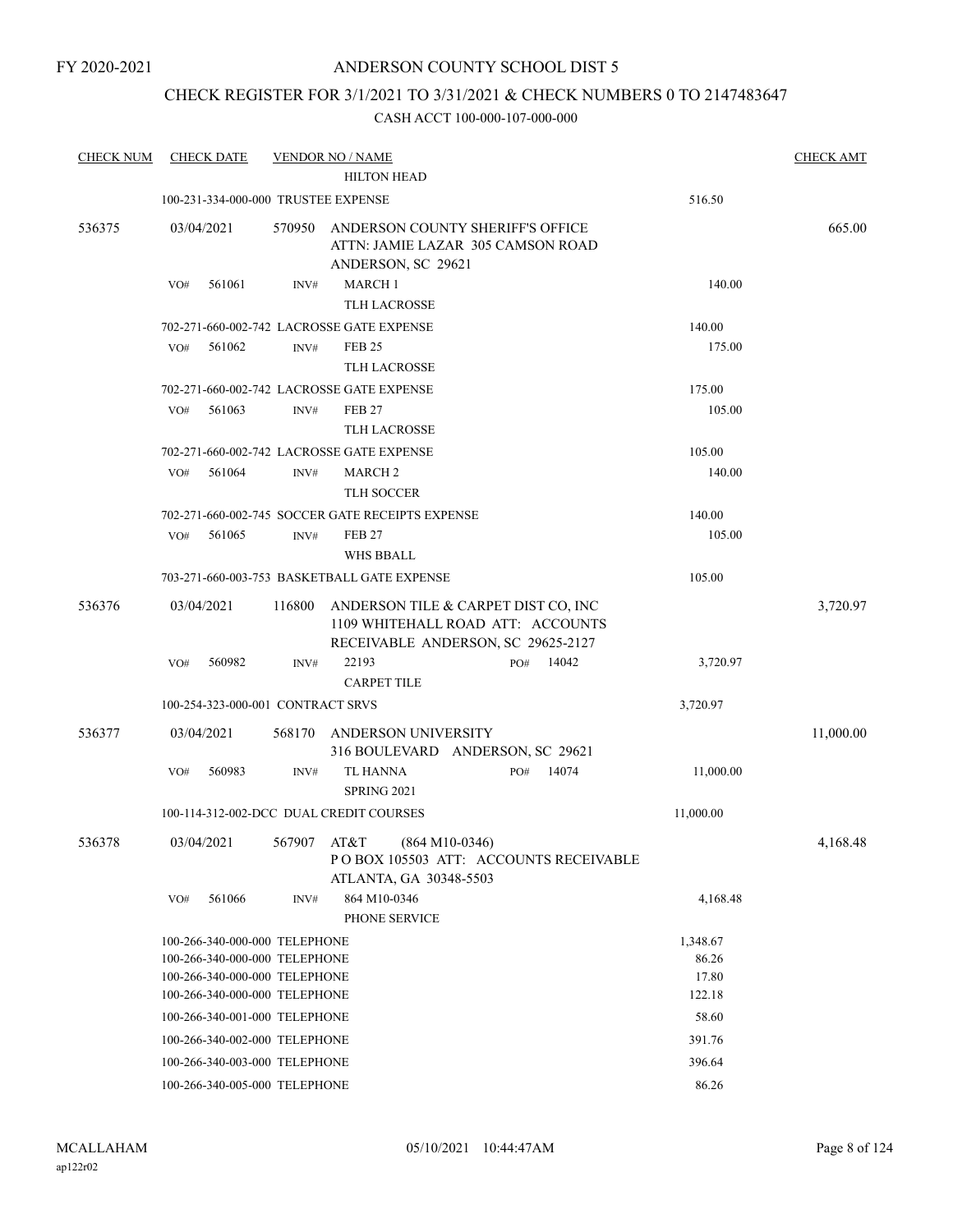# CHECK REGISTER FOR 3/1/2021 TO 3/31/2021 & CHECK NUMBERS 0 TO 2147483647

| <b>CHECK NUM</b> | <b>CHECK DATE</b>                       |        | <b>VENDOR NO / NAME</b>                                                           |  |        |       |          | <b>CHECK AMT</b> |
|------------------|-----------------------------------------|--------|-----------------------------------------------------------------------------------|--|--------|-------|----------|------------------|
|                  | 100-266-340-006-000 TELEPHONE           |        |                                                                                   |  |        |       | 71.92    |                  |
|                  | 100-266-340-007-000 TELEPHONE           |        |                                                                                   |  |        |       | 66.96    |                  |
|                  | 100-266-340-008-000 TELEPHONE           |        |                                                                                   |  |        |       | 58.39    |                  |
|                  | 100-266-340-009-000 TELEPHONE           |        |                                                                                   |  |        |       | 81.19    |                  |
|                  | 100-266-340-010-000 TELEPHONE           |        |                                                                                   |  |        |       | 71.92    |                  |
|                  | 100-266-340-011-000 TELEPHONE           |        |                                                                                   |  |        |       | 253.12   |                  |
|                  | 100-266-340-012-000 TELEPHONE           |        |                                                                                   |  |        |       | 99.90    |                  |
|                  | 100-266-340-013-000 TELEPHONE           |        |                                                                                   |  |        |       | 85.45    |                  |
|                  | 100-266-340-014-000 TELEPHONE           |        |                                                                                   |  |        |       | 86.26    |                  |
|                  | 100-266-340-015-000 TELEPHONE           |        |                                                                                   |  |        |       | 72.60    |                  |
|                  | 100-266-340-016-000 TELEPHONE           |        |                                                                                   |  |        |       | 93.95    |                  |
|                  | 100-266-340-017-000 TELEPHONE           |        |                                                                                   |  |        |       | 85.45    |                  |
|                  | 100-266-340-018-000 TELEPHONE           |        | 85.45                                                                             |  |        |       |          |                  |
|                  | 100-266-340-019-000 TELEPHONE           |        | 67.53                                                                             |  |        |       |          |                  |
|                  | 100-266-340-020-000 TELEPHONE           |        | 58.39                                                                             |  |        |       |          |                  |
|                  | 100-266-340-021-000 TELEPHONE           |        | 86.26                                                                             |  |        |       |          |                  |
|                  | 100-266-340-023-000 TELEPHONE           |        |                                                                                   |  |        |       | 45.26    |                  |
|                  | 124-266-340-024-000 TELEPHONE           |        |                                                                                   |  |        |       | 44.86    |                  |
|                  | 131-266-340-031-000 TELEPHONE           |        |                                                                                   |  |        |       | 31.33    |                  |
|                  | 600-256-340-000-000 TELEPHONE           |        |                                                                                   |  |        |       | 114.12   |                  |
| 536379           | 03/04/2021                              | 576640 | BEYNON SPORTS SURFACES INC<br>16 ALT ROAD HUNT VALLEY, MD 21030                   |  |        |       |          | 6,500.00         |
|                  | 560984<br>VO#                           | INV#   | <b>APP 001</b><br><b>WESTSIDE HS</b>                                              |  | PO#    | 13568 | 6,500.00 |                  |
|                  | 100-254-323-003-001 CONTRACTED SERVICES |        |                                                                                   |  |        |       | 6,500.00 |                  |
| 536380           | 03/04/2021                              | 567666 |                                                                                   |  |        |       |          | 927.75           |
|                  |                                         |        | <b>BRADSHAW, RICK</b><br>BOARD OF TRUSTEES 404 QUAIL HOLLOW<br>ANDERSON, SC 29621 |  |        |       |          |                  |
|                  | 561059<br>VO#                           | INV#   | FEB 18-21<br><b>HILTON HEAD</b>                                                   |  | 356.00 |       |          |                  |
|                  | 100-231-334-000-000 TRUSTEE EXPENSE     |        |                                                                                   |  |        |       | 356.00   |                  |
|                  | 561060<br>VO#                           | INV#   | FEB 18-21<br><b>HILTON HEAD</b>                                                   |  |        |       | 571.75   |                  |
|                  | 100-231-334-000-000 TRUSTEE EXPENSE     |        |                                                                                   |  |        |       | 571.75   |                  |
| 536381           | 03/04/2021                              |        | 572113 BULL'S EYE BRANDS, INC.<br>P.O. BOX 638286 CINCINNATI, OH 45263-8286       |  |        |       |          | 6,516.40         |
|                  | 560992<br>VO#                           | INV#   | 28423<br><b>TL HANNA</b>                                                          |  | PO#    | 13522 | 2,867.76 |                  |
|                  | 600-256-410-002-000 SUPPLIES            |        |                                                                                   |  |        |       | 432.30   |                  |
|                  | 600-256-460-002-000 FOOD                |        |                                                                                   |  |        |       | 2,435.46 |                  |
|                  | 560993<br>VO#                           | INV#   | 28210,28438<br><b>GLENVIEW</b>                                                    |  | PO#    | 13526 | 2,584.19 |                  |
|                  | 600-256-410-020-000 SUPPLIES            |        |                                                                                   |  |        |       | 389.07   |                  |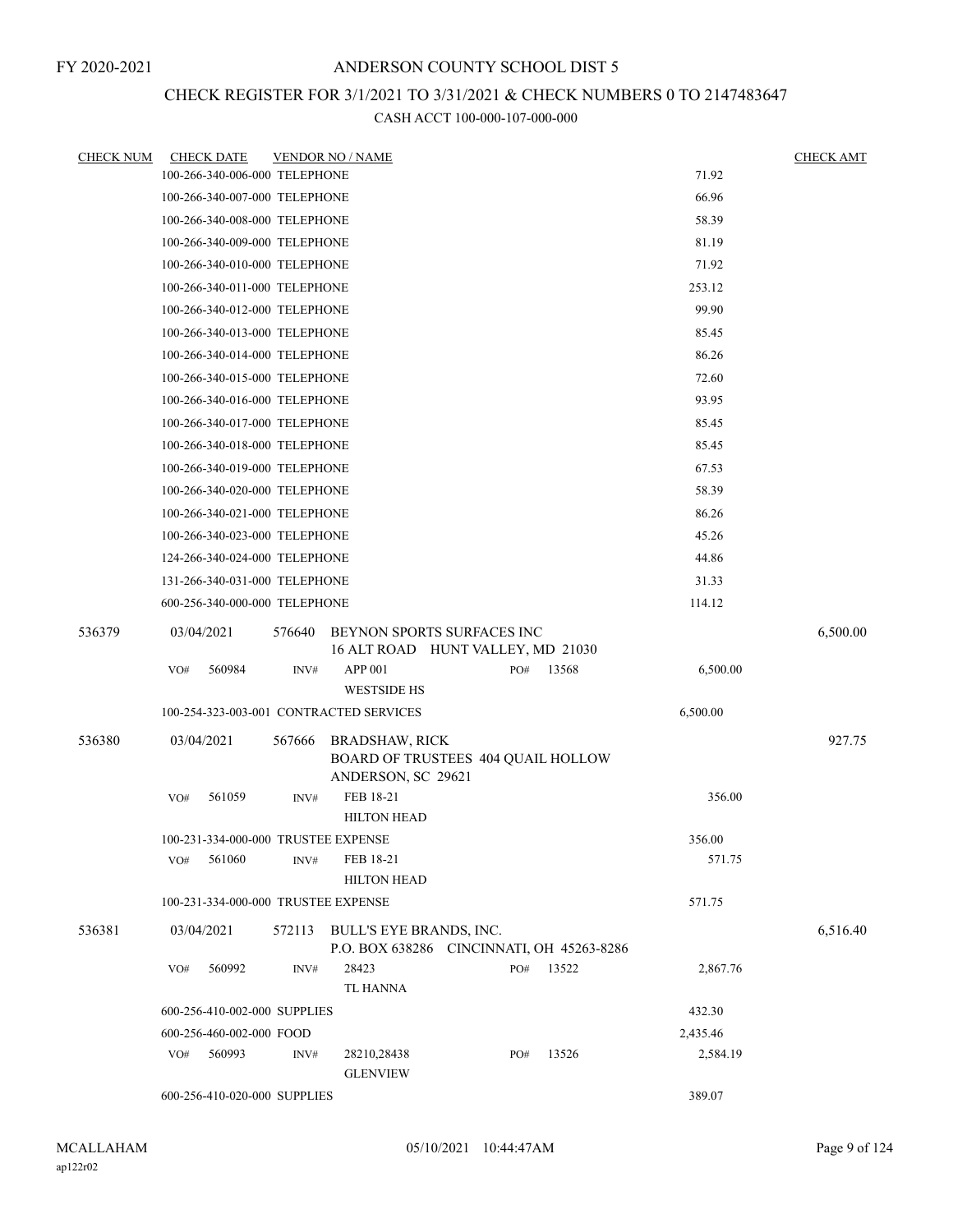# CHECK REGISTER FOR 3/1/2021 TO 3/31/2021 & CHECK NUMBERS 0 TO 2147483647

| <b>CHECK NUM</b> |     | <b>CHECK AMT</b><br><b>CHECK DATE</b><br><b>VENDOR NO / NAME</b> |        |                                                                                                            |     |       |           |           |  |  |  |
|------------------|-----|------------------------------------------------------------------|--------|------------------------------------------------------------------------------------------------------------|-----|-------|-----------|-----------|--|--|--|
|                  |     | 600-256-460-020-000 FOOD                                         |        |                                                                                                            |     |       | 2,195.12  |           |  |  |  |
|                  | VO# | 560994                                                           | INV#   | 28187<br><b>ROBERT ANDERSON</b>                                                                            | PO# | 13525 | 1,064.45  |           |  |  |  |
|                  |     | 600-256-410-006-000 SUPPLIES                                     |        |                                                                                                            |     |       | 172.92    |           |  |  |  |
|                  |     | 600-256-460-006-000 FOOD                                         |        |                                                                                                            |     |       | 891.53    |           |  |  |  |
| 536382           |     | 03/04/2021                                                       | 148385 | BUREAU OF EDUCATION & RESEARCH<br>PO BOX 96068 BELLEVUE, WA 98009-9668                                     |     |       |           | 279.00    |  |  |  |
|                  | VO# | 560985                                                           | INV#   | 5025407<br><b>J. BUFFORD</b>                                                                               | PO# | 14058 | 279.00    |           |  |  |  |
|                  |     |                                                                  |        | 201-224-333-019-000 TRIPS AND CONFERENCES                                                                  |     |       | 279.00    |           |  |  |  |
| 536383           |     | 03/04/2021                                                       |        | 570751 CAWTHON, NED VANCE**<br>126 CENTURY OAKS DR EASLEY, SC 29642                                        |     |       |           | 121.30    |  |  |  |
|                  | VO# | 561058                                                           | INV#   | <b>MARCH1</b><br><b>WHS SOCCER</b>                                                                         |     |       | 121.30    |           |  |  |  |
|                  |     |                                                                  |        | 703-271-660-003-745 SOCCER GATE RECEIPTS EXPENSE                                                           |     |       | 121.30    |           |  |  |  |
| 536384           |     | 03/04/2021                                                       |        | 160602 CDW GOVERNMENT<br>75 REMITTANCE DRIVE SUITE 1515 ATT:<br>ACCOUNTS RECEIVABLE CHICAGO, IL 60675-1515 |     |       |           | 25,395.37 |  |  |  |
|                  | VO# | 561067                                                           | INV#   | 5599254<br><b>TECH SUPPLIES</b>                                                                            | PO# | 13169 | 13,610.40 |           |  |  |  |
|                  |     |                                                                  |        | 220-370-410-000-ACS SUPPLIES-ANDERSON CHRISTIAN SCHOOL                                                     |     |       | 13,610.40 |           |  |  |  |
|                  | VO# | 561068                                                           | INV#   | ZQR3333<br><b>TECH SUPPLIES</b>                                                                            | PO# | 13169 | 1,284.00  |           |  |  |  |
|                  |     |                                                                  |        | 220-370-410-000-ACS SUPPLIES-ANDERSON CHRISTIAN SCHOOL                                                     |     |       | 1,284.00  |           |  |  |  |
|                  | VO# | 561069                                                           | INV#   | 8505146<br><b>TECH SUPPLIES</b>                                                                            | PO# | 13169 | 4,454.45  |           |  |  |  |
|                  |     |                                                                  |        | 220-370-410-000-ACS SUPPLIES-ANDERSON CHRISTIAN SCHOOL                                                     |     |       | 4,454.45  |           |  |  |  |
|                  | VO# | 561070                                                           | INV#   | 5599253<br><b>TECH SUPPLIES</b>                                                                            | PO# | 13174 | 4,253.25  |           |  |  |  |
|                  |     |                                                                  |        | 220-370-410-000-WAC SUPPLIES - WEST ANDERSON CHRISTIAN                                                     |     |       | 4,253.25  |           |  |  |  |
|                  | VO# | 561071                                                           | INV#   | ZQR3329<br><b>TECH SUPPLIES</b>                                                                            | PO# | 13174 | 401.25    |           |  |  |  |
|                  |     |                                                                  |        | 220-370-410-000-WAC SUPPLIES - WEST ANDERSON CHRISTIAN                                                     |     |       | 401.25    |           |  |  |  |
|                  | VO# | 561072                                                           | INV#   | 8505144<br><b>TECH SUPPLIES</b>                                                                            | PO# | 13174 | 1,392.02  |           |  |  |  |
|                  |     |                                                                  |        | 220-370-410-000-WAC SUPPLIES - WEST ANDERSON CHRISTIAN                                                     |     |       | 1,392.02  |           |  |  |  |
| 536385           |     | 03/04/2021                                                       | 576535 | <b>CENTEGIX</b><br>1071 RIDGE POINTE ATHENS, GA 30606                                                      |     |       |           | 18,150.00 |  |  |  |
|                  | VO# | 561073                                                           | INV#   | <b>AND0002</b><br><b>CRISIS ALERT</b>                                                                      | PO# | 13490 | 18,150.00 |           |  |  |  |
|                  |     |                                                                  |        | 505-221-410-001-TEC CRISIS TECHNOLOGY                                                                      |     |       | 18,150.00 |           |  |  |  |
| 536386           |     | 03/04/2021                                                       | 171100 | CITY GLASS COMPANY, INC.<br>POBOX 275 ATT: ACCOUNTS RECEIVABLE<br>ANDERSON, SC 29622                       |     |       |           | 30.33     |  |  |  |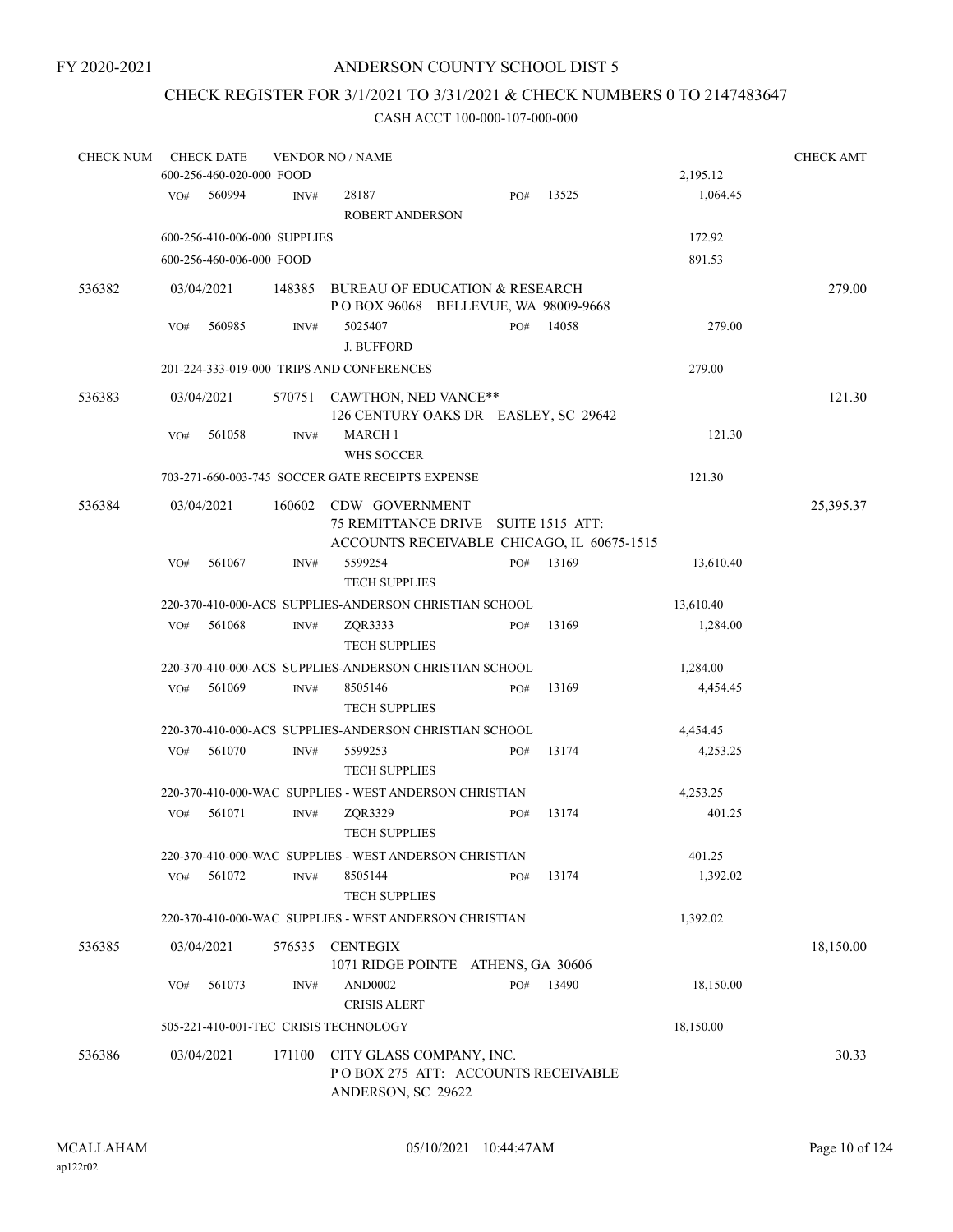# CHECK REGISTER FOR 3/1/2021 TO 3/31/2021 & CHECK NUMBERS 0 TO 2147483647

| <b>CHECK NUM</b> |                                                      | <b>CHECK DATE</b> |                                 | <b>VENDOR NO / NAME</b>                                                                    |  |        |       |          | <b>CHECK AMT</b> |
|------------------|------------------------------------------------------|-------------------|---------------------------------|--------------------------------------------------------------------------------------------|--|--------|-------|----------|------------------|
|                  | VO#                                                  | 560996            | INV#                            | 1824<br>WHITEHALL ELEM                                                                     |  |        |       | 30.33    |                  |
|                  |                                                      |                   |                                 | 100-254-410-019-001 SUPPLIES - MAINTENANCE                                                 |  |        |       | 30.33    |                  |
| 536387           | 03/04/2021                                           |                   |                                 | 573557 CLAY-KING<br>125 BEN-ABI ROAD SPARTANBURG, SC 29307-5400                            |  |        |       |          | 40.65            |
|                  | VO#                                                  | 561074            | INV#                            | 5574<br><b>CONCORD ELEM</b>                                                                |  |        |       | 40.65    |                  |
|                  |                                                      |                   | 709-271-660-009-228 ART EXPENSE |                                                                                            |  |        |       | 40.65    |                  |
| 536388           | 03/04/2021                                           |                   | 572942                          | CROMER, AIMEE**<br>1018 THORNEHILL DR ANDERSON, SC 29621                                   |  |        |       |          | 151.10           |
|                  | VO#                                                  | 560997            | $\mathrm{INV}\#$                | 0395<br><b>GLENVIEW</b>                                                                    |  |        |       | 96.30    |                  |
|                  |                                                      |                   | 100-233-410-020-000 SUPPLIES    |                                                                                            |  |        |       | 96.30    |                  |
|                  | VO#                                                  | 560998            | INV#                            | 0379<br><b>GLENVIEW</b>                                                                    |  |        |       | 54.80    |                  |
|                  |                                                      |                   | 100-233-410-020-000 SUPPLIES    |                                                                                            |  |        |       | 54.80    |                  |
| 536389           | 03/04/2021                                           |                   | 198651                          | <b>DELL MARKETING</b><br>PO BOX 534118 ATT: ACCOUNTS RECEIVABLE<br>ATLANTA, GA 30353-4118  |  |        |       |          | 7,933.87         |
|                  | VO#                                                  | 560999            | INV#                            | 10459956216<br><b>TECH SUPPLIES</b>                                                        |  | PO#    | 13917 | 280.12   |                  |
|                  |                                                      |                   |                                 | 100-266-314-000-000 REPAIRS TO EQUIPMENT                                                   |  |        |       | 280.12   |                  |
|                  | VO#                                                  | 561075            | INV#                            | 10466591100<br><b>SUPPLIES</b>                                                             |  | PO#    | 14031 | 5,133.90 |                  |
|                  |                                                      |                   |                                 | 100-266-345-000-000 TECHNOLOGY INFRASTRUCTURE                                              |  |        |       | 5,133.90 |                  |
|                  | VO#                                                  | 561076            | INV#                            | 10468240584<br><b>SUPPLIES</b>                                                             |  | PO#    | 14013 | 112.35   |                  |
|                  |                                                      |                   |                                 | 100-266-314-000-000 REPAIRS TO EQUIPMENT                                                   |  |        |       | 112.35   |                  |
|                  | VO#                                                  | 561077            | INV#                            | 10468835723<br><b>SUPPLIES</b>                                                             |  | PO#    | 13877 | 2,407.50 |                  |
|                  |                                                      |                   |                                 | 100-266-345-000-000 TECHNOLOGY INFRASTRUCTURE                                              |  |        |       | 2,407.50 |                  |
| 536390           |                                                      | 03/04/2021        |                                 | 575808 DUE SOUTH COFFEE ROASTERS<br>1320 HAMPTON AVE. EXT. UNIT 4B GREENVILLE, SC<br>29601 |  |        |       |          | 87.50            |
|                  | VO#                                                  | 561000            | INV#                            | ORDER R4122<br><b>COFFEE</b>                                                               |  |        |       | 87.50    |                  |
|                  |                                                      |                   |                                 | 631-256-460-031-000 PURCHASED FOOD                                                         |  |        |       | 87.50    |                  |
| 536391           | 03/04/2021                                           |                   |                                 | 575883 EASTERLING, ROBERT**<br>722 E. CALHOUN ST ANDERSON, SC 29621                        |  |        |       |          | 106.00           |
|                  | <b>MARCH1</b><br>561057<br>INV#<br>VO#<br>WHS SOCCER |                   |                                 |                                                                                            |  | 106.00 |       |          |                  |
|                  |                                                      |                   |                                 | 703-271-660-003-745 SOCCER GATE RECEIPTS EXPENSE                                           |  |        |       | 106.00   |                  |
| 536392           | 03/04/2021                                           |                   |                                 | 563495 ELECTRIC CITY UTILITIES                                                             |  |        |       |          | 8,046.46         |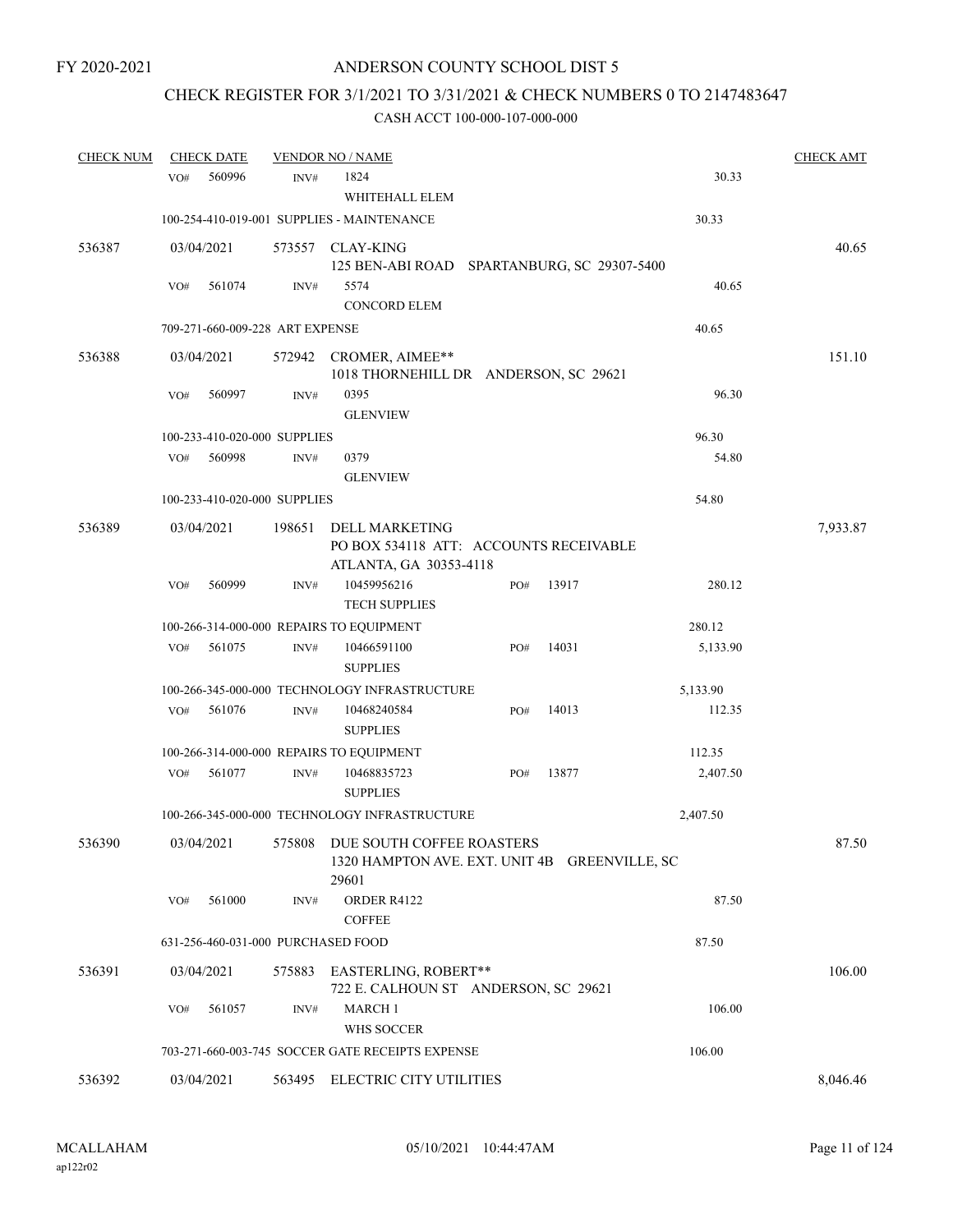# ANDERSON COUNTY SCHOOL DIST 5

# CHECK REGISTER FOR 3/1/2021 TO 3/31/2021 & CHECK NUMBERS 0 TO 2147483647

| <b>CHECK NUM</b> |     | <b>CHECK DATE</b>              |        | <b>VENDOR NO / NAME</b>                                                                                  |  |          |       |          | <b>CHECK AMT</b> |
|------------------|-----|--------------------------------|--------|----------------------------------------------------------------------------------------------------------|--|----------|-------|----------|------------------|
|                  |     |                                |        | CITY OF ANDERSON 601 SOUTH MAIN ST                                                                       |  |          |       |          |                  |
|                  |     |                                |        | ANDERSON, SC 29624                                                                                       |  |          |       |          |                  |
|                  | VO# | 561092                         | INV#   | <b>DUE 3/17</b><br><b>UTILITIES</b>                                                                      |  |          |       | 8,046.46 |                  |
|                  |     |                                |        | 100-254-470-000-000 ENERGY-ELECTRICITY & WATER                                                           |  |          |       | 198.23   |                  |
|                  |     |                                |        | 100-254-470-003-000 ENERGY-ELECTRICITY & WATER                                                           |  |          |       | 2,612.80 |                  |
|                  |     |                                |        | 100-254-470-007-000 ENERGY-ELECTRICITY & WATER                                                           |  |          |       | 1,441.92 |                  |
|                  |     |                                |        | 100-254-470-019-000 ENERGY-ELECTRICITY & WATER                                                           |  |          |       | 2,976.10 |                  |
|                  |     |                                |        | 131-254-470-031-000 ENERGY-ELECTRICITY/WATER                                                             |  |          |       | 817.41   |                  |
| 536393           |     | 03/04/2021                     | 574279 | HALLIGAN MAHONEY & WILLIAMS<br>PO BOX 11367 COLUMBIA, SC 29211-1367                                      |  |          |       |          | 6,938.75         |
|                  | VO# | 561001                         | INV#   | 15454<br><b>FEB SERVICES</b>                                                                             |  | 6,938.75 |       |          |                  |
|                  |     | 100-231-319-000-000 LEGAL FEES |        |                                                                                                          |  |          |       | 6,938.75 |                  |
| 536394           |     | 03/04/2021                     | 270200 | HOMELAND PARK WATER & SEWER DISTRICT<br>PO BOX 13003 ATT: ACCOUNTS RECEIVABLE<br>ANDERSON, SC 29624-0001 |  |          |       |          | 64.24            |
|                  | VO# | 561091                         | INV#   | 03039-0<br>3519 WILMONT ST                                                                               |  |          |       | 64.24    |                  |
|                  |     |                                |        | 100-254-470-011-000 ENERGY-ELECTRICITY & WATER                                                           |  |          |       | 64.24    |                  |
| 536395           |     | 03/04/2021                     | 571483 | ISOM ELECTRIC, LLC<br>3300-D N. MAIN STREET PMB 325 ANDERSON, SC<br>29621                                |  |          |       |          | 350.00           |
|                  | VO# | 561080                         | INV#   | 11311                                                                                                    |  |          |       | 350.00   |                  |
|                  |     |                                |        | <b>DELIVERY</b>                                                                                          |  |          |       |          |                  |
|                  |     |                                |        | 329-115-410-031-000 SUPPLIES-STATE EQUIPMENT                                                             |  |          |       | 350.00   |                  |
| 536396           |     | 03/04/2021                     | 576740 | JIM COLEMAN, LTD.<br>1500 S HICKS RD SUITE 400 ROLLING MEADOWS, IL<br>60008                              |  |          |       |          | 651.40           |
|                  | VO# | 561004                         | INV#   | 721136<br><b>CULINARY SERVICES</b>                                                                       |  | PO#      | 14010 | 651.40   |                  |
|                  |     | 600-256-410-000-000 SUPPLIES   |        |                                                                                                          |  |          |       | 651.40   |                  |
| 536397           |     | 03/04/2021                     | 329401 | LOWES BUSINESS ACCOUNT<br>PO BOX 530954 CREDIT SERVICES ATLANTA, GA<br>30353-0954                        |  |          |       |          | 478.86           |
|                  | VO# | 561094                         | INV#   | <b>PURCHASES</b><br>ACCT 728800 8                                                                        |  |          |       | 478.86   |                  |
|                  |     | 131-115-410-031-000 SUPPLIES   |        |                                                                                                          |  |          |       | 70.03    |                  |
|                  |     |                                |        | 731-271-660-031-877 VET SCIENCE EXPENSE                                                                  |  |          |       | 408.83   |                  |
| 536398           |     | 03/04/2021                     | 329401 | LOWES BUSINESS ACCOUNT<br>PO BOX 530954 CREDIT SERVICES ATLANTA, GA<br>30353-0954                        |  |          |       |          | 3,191.42         |
|                  | VO# | 561095                         | INV#   | <b>PURCHASES</b><br>ACCT 728800 8                                                                        |  |          |       | 3,191.42 |                  |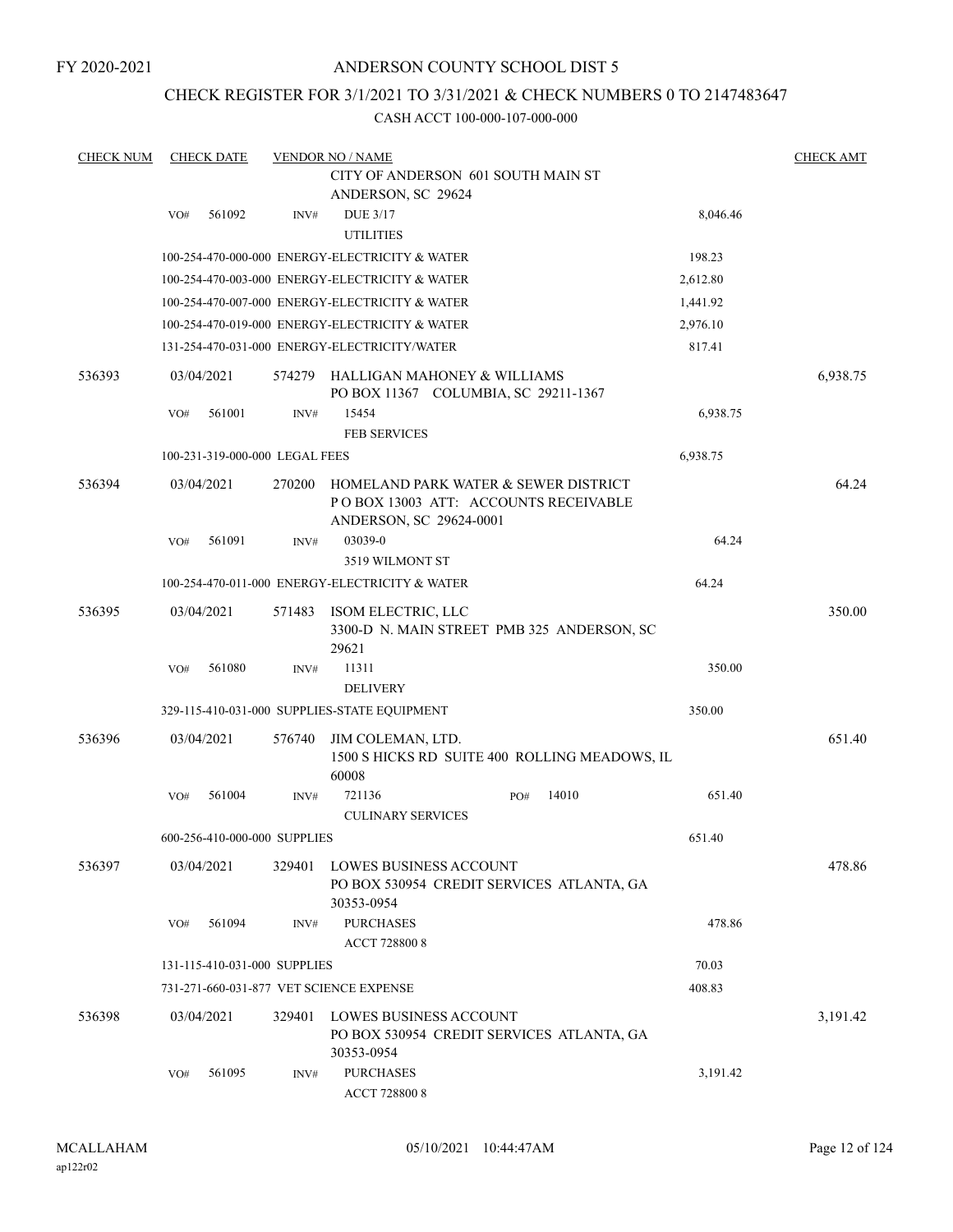# CHECK REGISTER FOR 3/1/2021 TO 3/31/2021 & CHECK NUMBERS 0 TO 2147483647

| <b>CHECK NUM</b> | <b>CHECK DATE</b>                      |        | <b>VENDOR NO / NAME</b>                                                                    |     |                          |        | <b>CHECK AMT</b> |
|------------------|----------------------------------------|--------|--------------------------------------------------------------------------------------------|-----|--------------------------|--------|------------------|
|                  | 100-254-410-000-000 CUSTODIAL SUPPLIES |        |                                                                                            |     |                          | 52.73  |                  |
|                  |                                        |        | 100-254-410-000-001 MAINT. SUPPLIES-STRUCTURES                                             |     |                          | 163.82 |                  |
|                  | 100-254-410-000-400 HVAC SUPPLIES      |        |                                                                                            |     |                          | 119.84 |                  |
|                  |                                        |        | 100-254-410-002-001 SUPPLIES - MAINTENANCE                                                 |     |                          | 974.58 |                  |
|                  |                                        |        | 100-254-410-002-400 HVAC/ELECTRICAL/PLUMBING                                               |     |                          | 51.75  |                  |
|                  |                                        |        | 100-254-410-002-400 HVAC/ELECTRICAL/PLUMBING                                               |     |                          | 138.26 |                  |
|                  |                                        |        | 100-254-410-003-100 CUSTODIAL EQUIPMENT                                                    |     |                          | 16.76  |                  |
|                  |                                        |        | 100-254-410-003-400 HVAC/ELECTRICAL/PLUMBING                                               |     |                          | 133.96 |                  |
|                  |                                        |        | 100-254-410-005-001 SUPPLIES - MAINTENANCE                                                 |     |                          | 16.23  |                  |
|                  | 100-254-410-006-500 PEST MANAGEMENT    |        |                                                                                            |     |                          | 7.09   |                  |
|                  |                                        |        | 100-254-410-008-001 SUPPLIES - MAINTENANCE                                                 |     |                          | 29.93  |                  |
|                  |                                        |        | 100-254-410-008-400 HVAC/ELECTRICAL/PLUMBING                                               |     |                          | 126.45 |                  |
|                  |                                        |        | 100-254-410-014-001 SUPPLIES - MAINTENANCE                                                 |     |                          | 136.91 |                  |
|                  |                                        |        | 100-254-410-014-400 HVAC/ELECTRICAL/PLUMBING                                               |     |                          | 50.24  |                  |
|                  |                                        |        | 100-254-410-020-001 SUPPLIES - MAINTENANCE                                                 |     |                          | 100.63 |                  |
|                  |                                        |        | 100-254-410-021-400 HVAC/ELECTRICAL/PLUMBING                                               |     |                          | 41.13  |                  |
|                  |                                        |        | 100-254-540-000-001 EQUIPMENT - MAINTENANCE                                                |     |                          | 71.40  |                  |
|                  |                                        |        | 131-254-410-031-001 SUPPLIES - MAINTENANCE                                                 |     |                          | 97.24  |                  |
|                  |                                        |        | 131-254-410-031-400 HVAC/ELECTRICAL/PLUMBING                                               |     |                          | 39.80  |                  |
|                  |                                        |        | 131-254-410-031-400 HVAC/ELECTRICAL/PLUMBING                                               |     |                          | 362.38 |                  |
|                  | 505-254-323-002-FLD FIELD RENOVATIONS  |        |                                                                                            |     |                          | 460.29 |                  |
| 536399           | 03/04/2021                             | 567419 | MAC'S DRY CLEANERS<br>105 WEST CALHOUN ST ANDERSON, SC 29625                               |     |                          |        | 300.94           |
|                  | 561081<br>VO#                          | INV#   | <b>ACCT 115569</b>                                                                         |     |                          | 300.94 |                  |
|                  |                                        |        | <b>DRYCLEANING</b>                                                                         |     |                          |        |                  |
|                  | 131-115-410-031-000 SUPPLIES           |        |                                                                                            |     |                          | 25.68  |                  |
|                  | 731-271-660-031-859 BIOMED EXPENSE     |        |                                                                                            |     |                          | 101.12 |                  |
|                  |                                        |        | 731-271-660-031-860 HEALTH SCIENCE EXPENSE                                                 |     |                          | 174.14 |                  |
| 536400           | 03/04/2021                             | 576277 | MENDEZ, KIYA**<br>50 BRAEBURN DRIVE APT 226 ANDERSON, SC 29621                             |     |                          |        | 100.00           |
|                  | 561008<br>VO#                          | INV#   | FEB 8-17<br><b>AIT INTERNSHIP</b>                                                          |     |                          | 100.00 |                  |
|                  | 131-115-312-031-000 PURCHASED SERVICES |        |                                                                                            |     |                          | 100.00 |                  |
|                  |                                        |        |                                                                                            |     |                          |        |                  |
| 536401           | 03/04/2021                             | 574192 | PADGETT, JASON**<br>PERFECT SHADE WINDOW TINTING 984 WEST PARK<br>DRIVE ANDERSON, SC 29625 |     |                          |        | 102.00           |
|                  | 561022<br>VO#                          | INV#   | <b>TINT</b>                                                                                |     |                          | 102.00 |                  |
|                  |                                        |        | <b>CF REAMES</b>                                                                           |     |                          |        |                  |
|                  |                                        |        | 100-254-323-001-001 CONTRACTED SERVICES                                                    |     |                          | 102.00 |                  |
| 536402           | 03/04/2021                             | 575942 | PENWORTHY<br>PO BOX 511160                                                                 |     | MILWAUKEE, WI 53203-0202 |        | 445.10           |
|                  | 561023<br>VO#                          | INV#   | 0569433<br><b>MCCANTS</b>                                                                  | PO# | 13975                    | 445.10 |                  |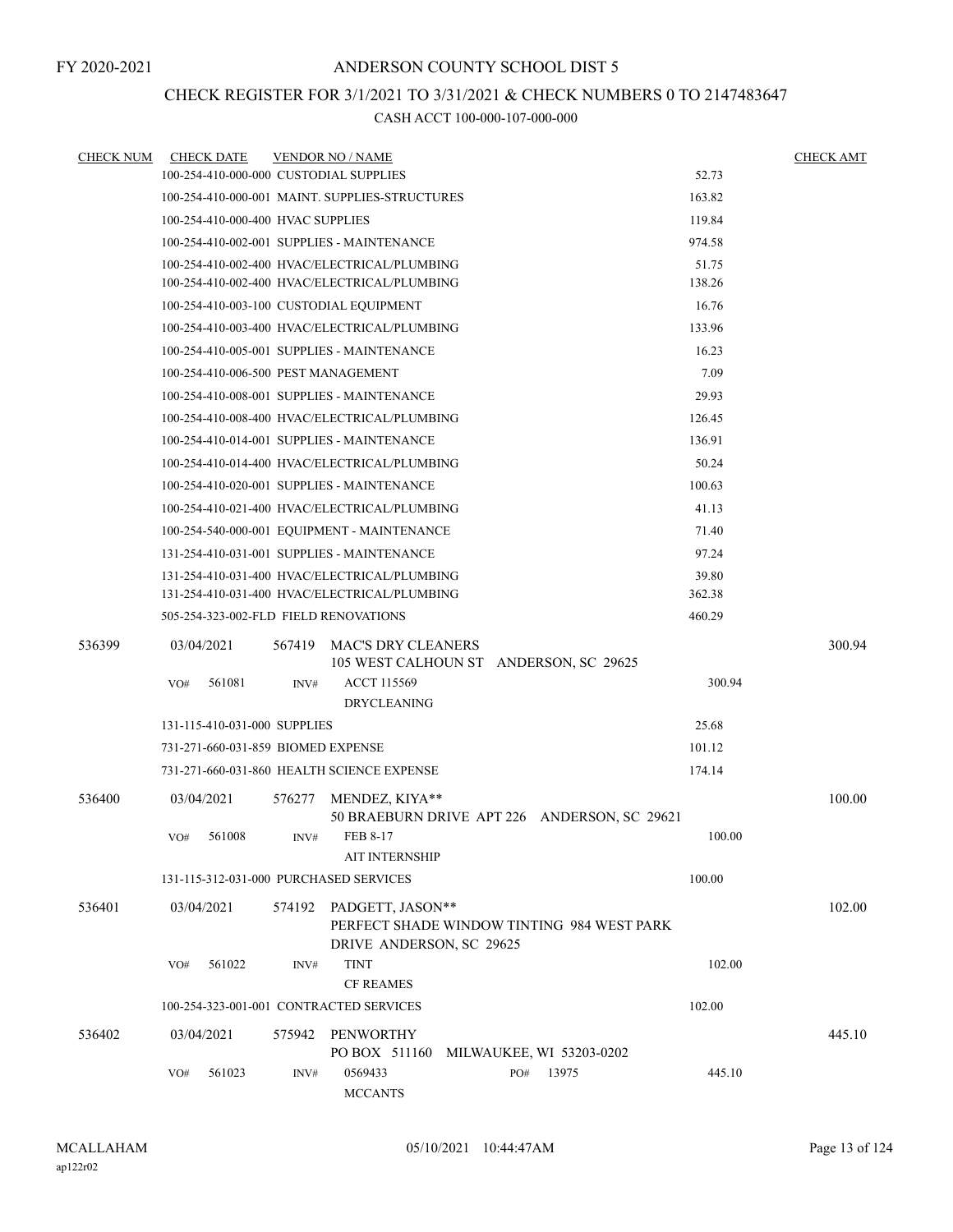# CHECK REGISTER FOR 3/1/2021 TO 3/31/2021 & CHECK NUMBERS 0 TO 2147483647

| <b>CHECK NUM</b> | <b>CHECK DATE</b>                                                                                            |        | <b>VENDOR NO / NAME</b>                                      |     |                                       |                 | <b>CHECK AMT</b> |
|------------------|--------------------------------------------------------------------------------------------------------------|--------|--------------------------------------------------------------|-----|---------------------------------------|-----------------|------------------|
|                  | 100-222-410-005-000 SUPPLIES                                                                                 |        |                                                              |     |                                       | 445.10          |                  |
| 536403           | 03/04/2021                                                                                                   | 568036 | PIEDMONT NATURAL GAS<br>PO BOX 1246 CHARLOTTE, NC 28201-1246 |     |                                       |                 | 10,075.81        |
|                  | 561093<br>VO#                                                                                                | INV#   | <b>DUE 3/9</b>                                               |     |                                       | 10,075.81       |                  |
|                  |                                                                                                              |        | <b>UTILITIES</b>                                             |     |                                       |                 |                  |
|                  | 100-254-472-002-000 ENERGY-GAS                                                                               |        |                                                              |     |                                       | 4,859.77        |                  |
|                  | 100-254-472-009-000 ENERGY-GAS                                                                               |        |                                                              |     |                                       | 300.30          |                  |
|                  | 100-254-472-013-000 ENERGY-GAS                                                                               |        |                                                              |     |                                       | 887.14          |                  |
|                  | 100-254-472-019-000 ENERGY-GAS                                                                               |        |                                                              |     |                                       | 1,714.62        |                  |
|                  | 100-254-472-020-000 ENERGY-GAS                                                                               |        |                                                              |     |                                       | 671.62          |                  |
|                  | 600-256-470-002-000 ENERGY                                                                                   |        |                                                              |     |                                       | 74.34           |                  |
|                  | 600-256-470-009-000 ENERGY                                                                                   |        |                                                              |     |                                       | 1,188.49        |                  |
|                  | 600-256-470-017-000 ENERGY                                                                                   |        |                                                              |     |                                       | 235.21          |                  |
|                  | 600-256-470-019-000 ENERGY                                                                                   |        |                                                              |     |                                       | 144.32          |                  |
| 536404           | 03/04/2021                                                                                                   | 575998 | PRO KITCHEN ONLINE LLC<br>2115 COMMERCE DR CAYCE, SC 29033   |     |                                       |                 | 10,394.62        |
|                  | 561024<br>VO#                                                                                                | INV#   | 27242                                                        | PO# | 14082                                 | 10,394.62       |                  |
|                  |                                                                                                              |        | <b>FOOD CARRIERS</b>                                         |     |                                       |                 |                  |
|                  | 900-256-410-000-019 FANS NO KID HUNGRY GRANT                                                                 |        |                                                              |     |                                       | 10,394.62       |                  |
| 536405           | 03/04/2021                                                                                                   | 569778 | RAPID LUBE OF ANDERSON                                       |     |                                       |                 | 43.26            |
|                  |                                                                                                              |        |                                                              |     | 1704 PEARMAN DAIRY ROAD ATT: ACCOUNTS |                 |                  |
|                  |                                                                                                              |        | RECEIVABLE ANDERSON, SC 29625                                |     |                                       |                 |                  |
|                  | 561025<br>VO#                                                                                                | INV#   | 98433<br><b>SERVICE</b>                                      |     |                                       | 43.26           |                  |
|                  |                                                                                                              |        |                                                              |     |                                       |                 |                  |
|                  | 100-254-412-000-001 TRUCK SERVICE - MAINTENANCE                                                              |        |                                                              |     |                                       | 43.26           |                  |
| 536406           | 03/04/2021                                                                                                   | 567525 | ROWLAND MECHANICAL<br>4035 HWY 24 ANDERSON, SC 29626         |     |                                       |                 | 2,408.97         |
|                  | 561027<br>VO#                                                                                                | INV#   | 10185-10192                                                  | PO# | 13096                                 | 2,408.97        |                  |
|                  |                                                                                                              |        | <b>REPAIRS</b>                                               |     |                                       |                 |                  |
|                  | 100-255-323-000-ACT ACTIVITY BUS CONTRACTED SERVICES                                                         |        |                                                              |     |                                       | 487.87          |                  |
|                  | 100-255-323-000-ACT ACTIVITY BUS CONTRACTED SERVICES                                                         |        |                                                              |     |                                       | 93.59           |                  |
|                  | 100-255-323-000-ACT ACTIVITY BUS CONTRACTED SERVICES                                                         |        |                                                              |     |                                       | 101.78          |                  |
|                  | 100-255-323-000-ACT ACTIVITY BUS CONTRACTED SERVICES<br>100-255-323-000-ACT ACTIVITY BUS CONTRACTED SERVICES |        |                                                              |     |                                       | 101.78<br>93.59 |                  |
|                  | 100-255-323-000-ACT ACTIVITY BUS CONTRACTED SERVICES                                                         |        |                                                              |     |                                       | 93.59           |                  |
|                  | 100-255-323-000-ACT ACTIVITY BUS CONTRACTED SERVICES                                                         |        |                                                              |     |                                       | 575.00          |                  |
|                  | 100-255-323-000-ACT ACTIVITY BUS CONTRACTED SERVICES                                                         |        |                                                              |     |                                       | 861.77          |                  |
| 536407           | 03/04/2021                                                                                                   |        | 576647 SAAD RESOURCES LLC                                    |     |                                       |                 | 3,350.00         |
|                  |                                                                                                              |        | 183 FARIS CIRCLE GREENVILLE, SC 29605                        |     |                                       |                 |                  |
|                  | 561028<br>VO#                                                                                                | INV#   | 156 & 176                                                    | PO# | 13596                                 | 3,350.00        |                  |
|                  |                                                                                                              |        | FEB & MARCH                                                  |     |                                       |                 |                  |
|                  | 100-254-410-000-C19 SUPPIES - C19                                                                            |        |                                                              |     |                                       | 1,675.00        |                  |
|                  | 100-254-410-000-C19 SUPPIES - C19                                                                            |        |                                                              |     |                                       | 1,675.00        |                  |
| 536408           | 03/04/2021                                                                                                   |        | 572892 SAE FOUNDATION                                        |     |                                       |                 | 3,675.00         |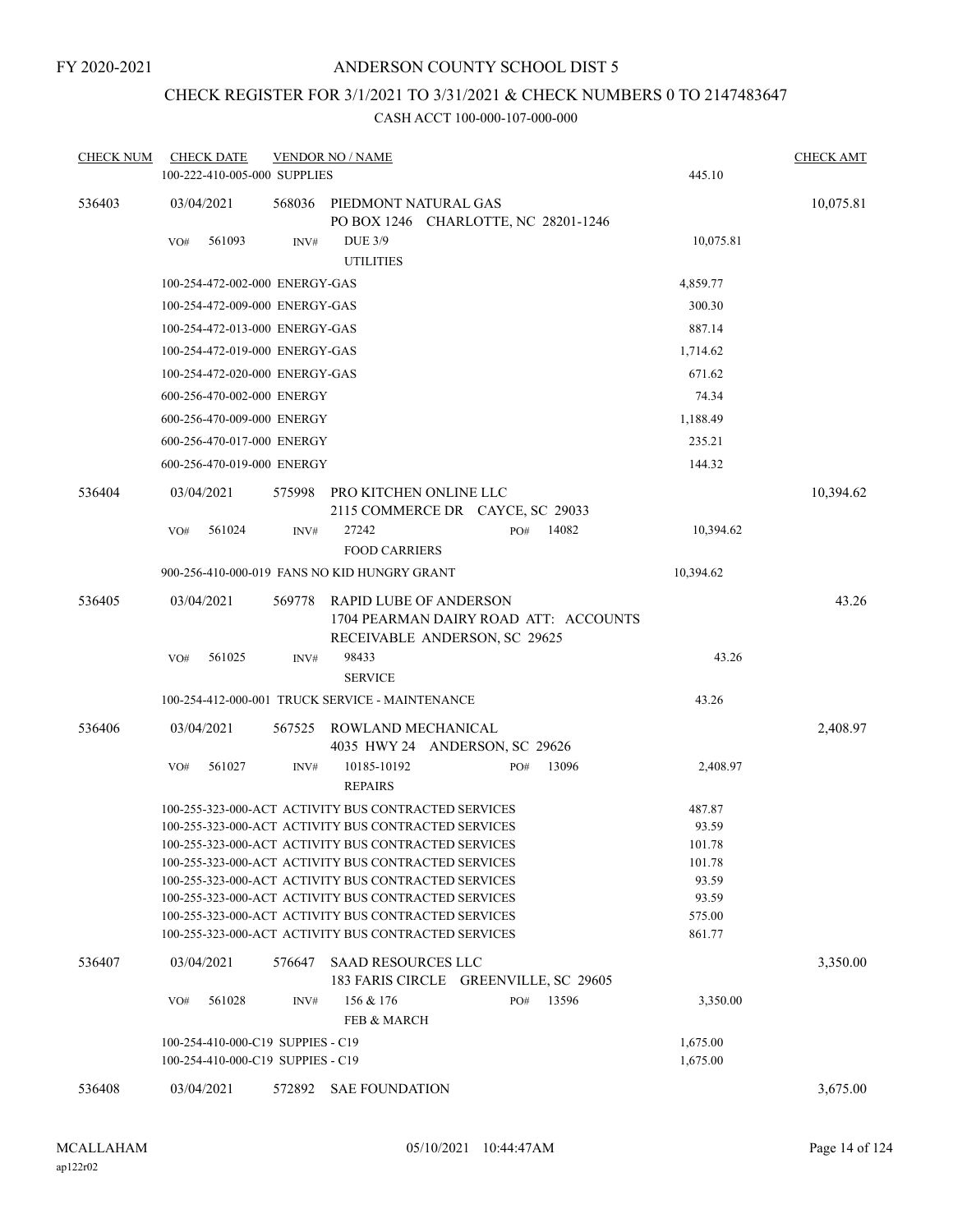# CHECK REGISTER FOR 3/1/2021 TO 3/31/2021 & CHECK NUMBERS 0 TO 2147483647

| <b>CHECK NUM</b> |     | <b>CHECK DATE</b> |        | <b>VENDOR NO / NAME</b>                                                                     |     |       |          | <b>CHECK AMT</b> |
|------------------|-----|-------------------|--------|---------------------------------------------------------------------------------------------|-----|-------|----------|------------------|
|                  |     |                   |        | 400 COMMONWEALTH DRIVE WARRENDALE, PA<br>15096-0001                                         |     |       |          |                  |
|                  | VO# | 561029            | INV#   | 19626684-1<br><b>JETTOY KITS</b>                                                            | PO# | 13977 | 3,675.00 |                  |
|                  |     |                   |        | 326-112-410-000-000 SCIENCE KITS SUPPLIES                                                   |     |       | 3,675.00 |                  |
| 536409           |     | 03/04/2021        | 572885 | <b>SCMEA ORCHESTRA DIVISION</b><br>TAMMY BURROWS 795 SOUTH ALABAMA AVE<br>CHESNEE, SC 29323 |     |       |          | 320.00           |
|                  | VO# | 561085            | INV#   | SOUTHWOOD<br><b>SPRING 2021</b>                                                             |     |       | 320.00   |                  |
|                  |     |                   |        | 721-190-660-021-658 ORCHESTRA MIDDLE EXPENSE                                                |     |       | 320.00   |                  |
| 536410           |     | 03/04/2021        | 568954 | <b>SHRED A WAY</b><br>PO BOX 51132 ATT: ACCOUNTS RECEIVABLE<br>PIEDMONT, SC 29673           |     |       |          | 66.00            |
|                  | VO# | 561086            | INV#   | A88306<br><b>WHITEHALL</b>                                                                  |     |       | 33.00    |                  |
|                  |     |                   |        | 719-271-660-019-201 MISCELLANEOUS EXPENSE                                                   |     |       | 33.00    |                  |
|                  | VO# | 561087            | INV#   | A88304<br><b>CONCORD</b>                                                                    |     |       | 33.00    |                  |
|                  |     |                   |        | 709-271-660-009-201 MISCELLANEOUS EXPENSE                                                   |     |       | 33.00    |                  |
| 536411           |     | 03/04/2021        | 571368 | STRAIGHT PATHS LANDSCAPE<br>PO BOX 5542 ANDERSON, SC 29623-0542                             |     |       |          | 1,687.50         |
|                  | VO# | 561088            | INV#   | 20511<br><b>AIT SERVICES</b>                                                                | PO# | 12975 | 1,687.50 |                  |
|                  |     |                   |        | 131-254-323-031-305 CONTRACT SERV.-GROUNDS                                                  |     |       | 1,687.50 |                  |
| 536412           |     | 03/04/2021        | 571571 | <b>TECHPOINT</b><br>144 PEARL INDUSTRIAL AVE HOSCHTON, GA 30548                             |     |       |          | 3,325.00         |
|                  | VO# | 561041            | INV#   | 2881<br><b>TL HANNA</b>                                                                     |     |       | 2,000.00 |                  |
|                  |     |                   |        | 100-266-314-002-000 REPAIRS TO EQUIPMENT                                                    |     |       | 2,000.00 |                  |
|                  | VO# | 561042            | INV#   | 2882<br><b>DELL SWAPS</b>                                                                   |     |       | 1,325.00 |                  |
|                  |     |                   |        | 100-266-314-000-000 REPAIRS TO EQUIPMENT                                                    |     |       | 1,325.00 |                  |
| 536413           |     | 03/04/2021        | 576750 | YESCO GREENVILLE<br>104 PARKSIDE DRIVE ANDERSON, SC 29621                                   |     |       |          | 5,090.15         |
|                  | VO# | 561090            | INV#   | SVO 1191<br><b>VARENNES ELEM</b>                                                            | PO# | 14059 | 5,090.15 |                  |
|                  |     |                   |        | 100-266-314-016-000 REPAIRS TO EQUIPMENT                                                    |     |       | 5,090.15 |                  |
| 536414           |     | 03/09/2021        | 568415 | ACP DIRECT<br>PO BOX 703168 ATT: ACCOUNTS RECEIVABLE<br>DALLAS, TX 75370                    |     |       |          | 583.00           |
|                  | VO# | 561117            | INV#   | 0236534<br><b>HEADPHONES</b>                                                                | PO# | 14028 | 583.00   |                  |
|                  |     |                   |        | 100-221-410-003-TST SUPPLIES-TESTING                                                        |     |       | 583.00   |                  |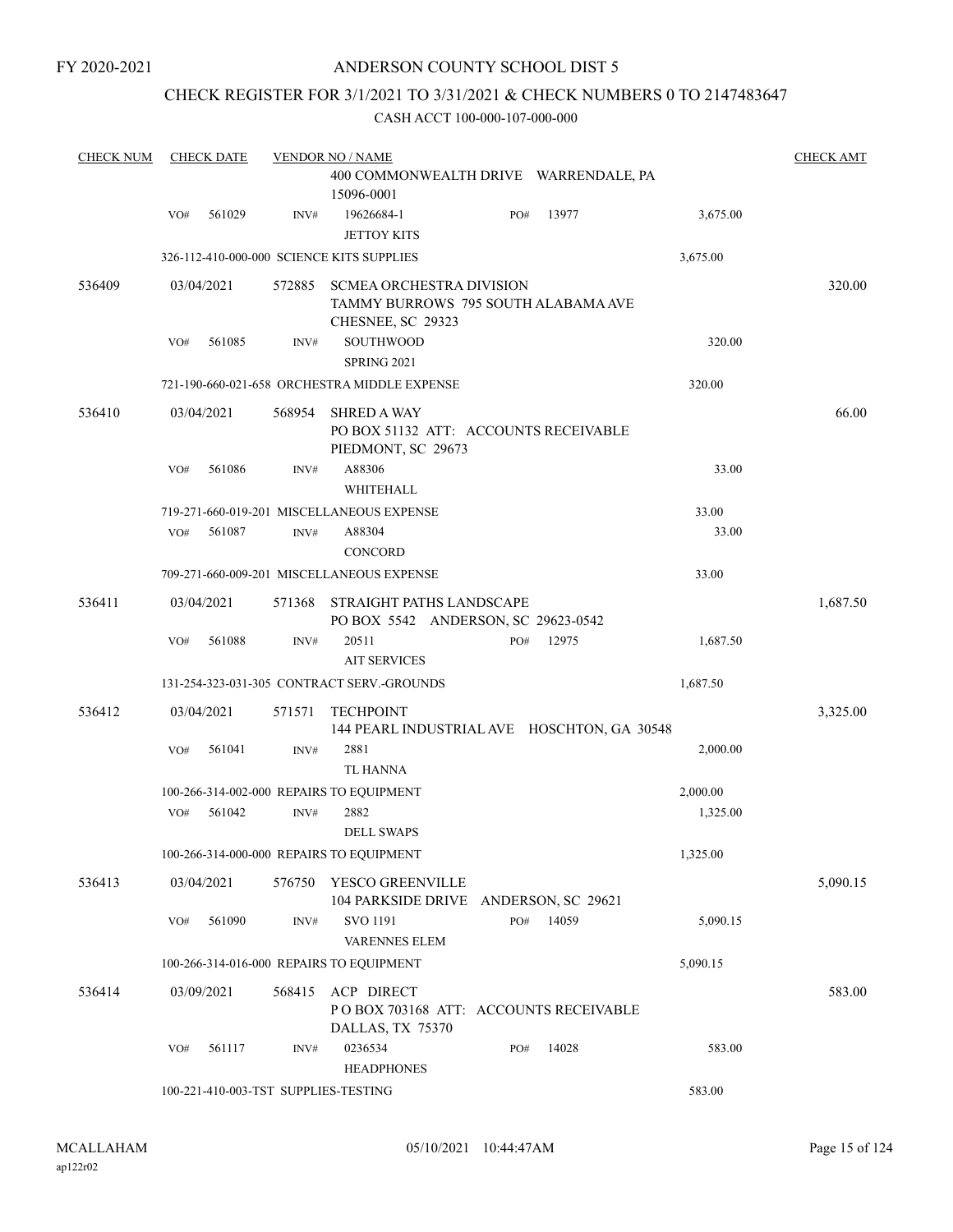# CHECK REGISTER FOR 3/1/2021 TO 3/31/2021 & CHECK NUMBERS 0 TO 2147483647

| <b>CHECK NUM</b> | <b>CHECK DATE</b>            |        | <b>VENDOR NO / NAME</b>                                                                                        |          | <b>CHECK AMT</b> |
|------------------|------------------------------|--------|----------------------------------------------------------------------------------------------------------------|----------|------------------|
| 536415           | 03/09/2021                   | 576755 | ALTA LANGUAGE SERVICES INC<br>3355 LENOX ROAD NE, STE 510 ATLANTA, GA 30326                                    |          | 132.00           |
|                  | 561118<br>VO#                | INV#   | 14108<br>IS517766<br>PO#<br><b>TEST</b>                                                                        | 132.00   |                  |
|                  |                              |        | 100-221-410-000-000 SUPPLIES AND MATERIALS                                                                     | 132.00   |                  |
| 536416           | 03/09/2021                   | 116800 | ANDERSON TILE & CARPET DIST CO, INC<br>1109 WHITEHALL ROAD ATT: ACCOUNTS<br>RECEIVABLE ANDERSON, SC 29625-2127 |          | 560.50           |
|                  | 561120<br>VO#                | INV#   | <b>LABOR</b><br><b>CENTERVILLE</b>                                                                             | 560.50   |                  |
|                  |                              |        | 100-254-410-007-001 SUPPLIES - MAINTENANCE                                                                     | 560.50   |                  |
| 536417           | 03/09/2021                   | 569220 | AUTECH<br>POBOX 248 ATT: ACCOUNTS RECEIVABLE<br>WILLIAMSTON, SC 29697                                          |          | 957.88           |
|                  | VO#<br>561122                | INV#   | 8400<br><b>CONCORD ELEM</b>                                                                                    | 781.13   |                  |
|                  |                              |        | 100-254-323-009-400 CONTR SERV-HVAC/ELECT/PLUMBING                                                             | 781.13   |                  |
|                  | 561123<br>VO#                | INV#   | 8414<br><b>CONCORD ELEM</b>                                                                                    | 176.75   |                  |
|                  |                              |        | 100-254-323-009-400 CONTR SERV-HVAC/ELECT/PLUMBING                                                             | 176.75   |                  |
| 536418           | 03/09/2021                   | 563453 | <b>B&amp;H PHOTO-VIDEO</b><br>P.O. BOX 28072 REMITTANCE PROCESSING CENTER<br>NEW YORK, NY 10087-8072           |          | 4,785.63         |
|                  | VO#<br>561124                | INV#   | 185182956<br>13674<br>PO#<br><b>SUPPLIES</b>                                                                   | 4,785.63 |                  |
|                  | 217-115-410-031-004 SUPPLIES |        |                                                                                                                | 4,785.63 |                  |
| 536419           | 03/09/2021                   | 564814 | BROOKWOOD FARMS, INC<br>POBOX 277 ATT: ACCOUNTS RECEIVABLE SILER<br>CITY, NC 27344                             |          | 1,450.00         |
|                  | 561127<br>VO#                | INV#   | 0129870<br><b>FOOD</b>                                                                                         | 1,450.00 |                  |
|                  |                              |        | 600-000-172-000-000 FOOD SERV INVEN. FOOD                                                                      | 1,450.00 |                  |
| 536420           | 03/09/2021                   | 156900 | CAROLINA PRODUCE COMPANY<br>POBOX 3849 ATT: ACCOUNTS RECEIVABLE<br>ANDERSON, SC 29622                          |          | 2,847.50         |
|                  | 561129<br>VO#                | INV#   | FEB 2021<br><b>FOOD</b>                                                                                        | 2,847.50 |                  |
|                  | 600-256-460-002-000 FOOD     |        |                                                                                                                | 181.20   |                  |
|                  | 600-256-460-003-000 FOOD     |        |                                                                                                                | 734.95   |                  |
|                  | 600-256-460-005-000 FOOD     |        |                                                                                                                | 297.30   |                  |
|                  | 600-256-460-006-000 FOOD     |        |                                                                                                                | 390.10   |                  |
|                  | 600-256-460-007-000 FOOD     |        |                                                                                                                | 374.50   |                  |
|                  | 600-256-460-009-000 FOOD     |        |                                                                                                                | 195.20   |                  |
|                  | 600-256-460-011-000 FOOD     |        |                                                                                                                | 133.75   |                  |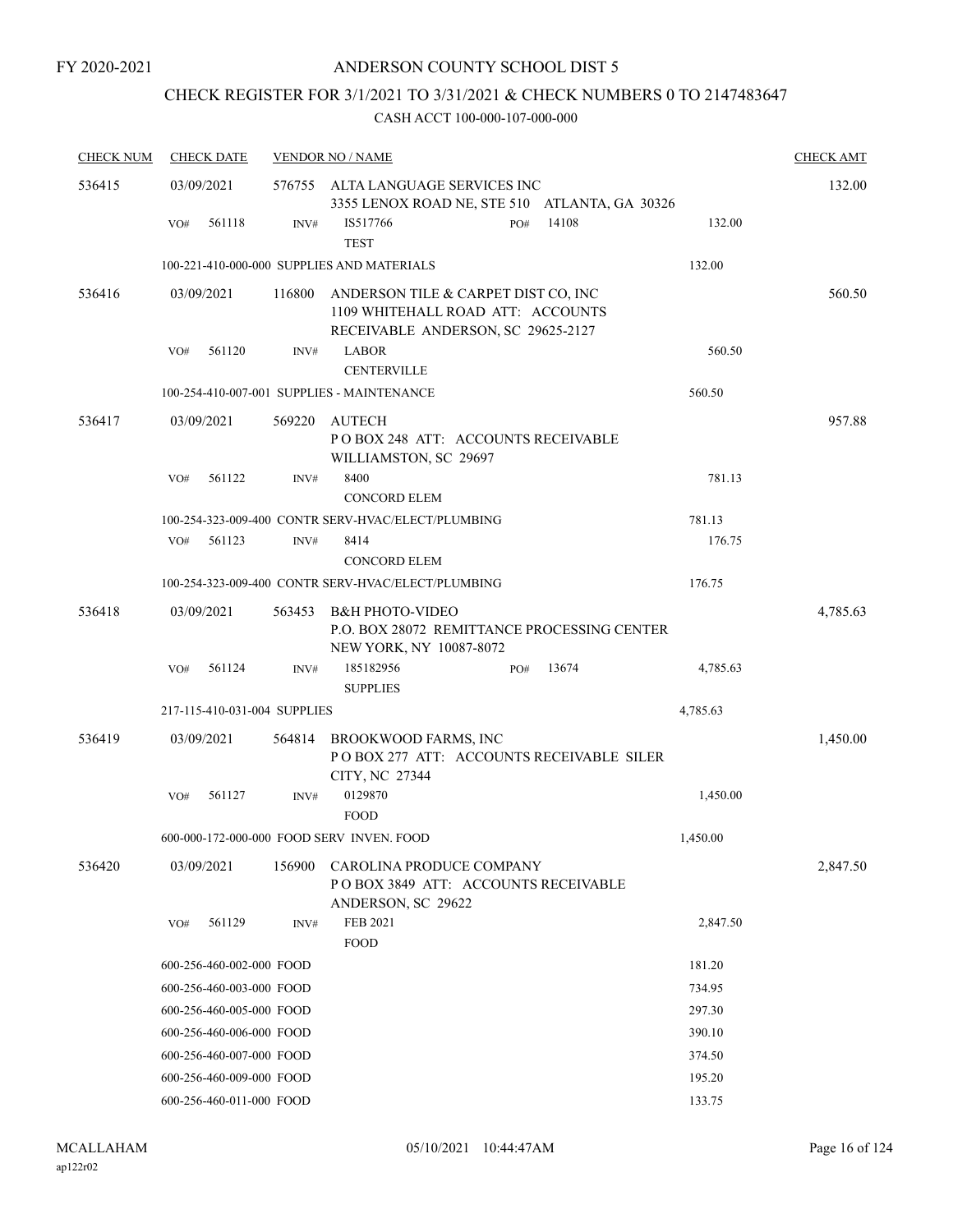# ANDERSON COUNTY SCHOOL DIST 5

# CHECK REGISTER FOR 3/1/2021 TO 3/31/2021 & CHECK NUMBERS 0 TO 2147483647

| <b>CHECK NUM</b> | <b>CHECK DATE</b>                       |        | <b>VENDOR NO / NAME</b>                                                                          |       |                                            |                   | <b>CHECK AMT</b> |
|------------------|-----------------------------------------|--------|--------------------------------------------------------------------------------------------------|-------|--------------------------------------------|-------------------|------------------|
|                  | 600-256-460-012-000 FOOD                |        |                                                                                                  |       |                                            | 102.25            |                  |
|                  | 600-256-460-016-000 FOOD                |        |                                                                                                  |       |                                            | 114.00            |                  |
|                  | 600-256-460-021-000 FOOD                |        |                                                                                                  | 52.95 |                                            |                   |                  |
|                  | 631-256-460-031-000 PURCHASED FOOD      |        |                                                                                                  |       |                                            | 271.30            |                  |
| 536421           | 03/09/2021                              | 160602 | CDW GOVERNMENT<br>75 REMITTANCE DRIVE SUITE 1515 ATT:                                            |       | ACCOUNTS RECEIVABLE CHICAGO, IL 60675-1515 |                   | 252.52           |
|                  | 561130<br>VO#                           | INV#   | 8586043<br><b>SUPPLIES</b>                                                                       | PO#   | 14080                                      | 252.52            |                  |
|                  |                                         |        | 100-266-345-000-000 TECHNOLOGY INFRASTRUCTURE                                                    |       |                                            | 252.52            |                  |
| 536422           | 03/09/2021                              | 570581 | CITY OF ANDERSON POLICE DEPT<br>401 SOUTH MAIN ST ATTN: TESSA FREDERICKS<br>ANDERSON, SC 29624   |       |                                            |                   | 1,376.00         |
|                  | 561131<br>VO#                           | INV#   | 014<br><b>ADULT ED</b>                                                                           |       |                                            | 1,376.00          |                  |
|                  | 356-258-312-023-000 CONTRACTED SECURITY |        |                                                                                                  |       |                                            | 1,376.00          |                  |
| 536423           | 03/09/2021                              | 198651 | DELL MARKETING<br>PO BOX 534118 ATT: ACCOUNTS RECEIVABLE<br>ATLANTA, GA 30353-4118               |       |                                            |                   | 6,530.04         |
|                  | 561132<br>VO#                           | INV#   | 10469293239<br><b>SUPPLIES</b>                                                                   | PO#   | 14073                                      | 6,530.04          |                  |
|                  |                                         |        | 100-266-445-000-000 SOFTWARE TECHNOLOGY                                                          |       |                                            | 6,530.04          |                  |
| 536424           | 03/09/2021                              | 211302 | <b>DUKE ENERGY</b><br>PO BOX 70516 CHARLOTTE, NC 28272-0516                                      |       |                                            |                   | 39,218.19        |
|                  | 561200<br>VO#                           | INV#   | DUE MAR 15<br><b>UTILITIES</b>                                                                   |       |                                            | 39,218.19         |                  |
|                  |                                         |        | 100-254-470-000-000 ENERGY-ELECTRICITY & WATER<br>100-254-470-000-000 ENERGY-ELECTRICITY & WATER |       |                                            | 3,898.38<br>76.23 |                  |
|                  |                                         |        | 100-254-470-001-000 ENERGY-ELECTRICITY & WATER                                                   |       |                                            | 51.35             |                  |
|                  |                                         |        | 100-254-470-003-000 ENERGY-ELECTRICITY & WATER                                                   |       |                                            | 2,801.98          |                  |
|                  |                                         |        | 100-254-470-005-000 ENERGY-ELECTRICITY & WATER                                                   |       |                                            | 10,974.31         |                  |
|                  |                                         |        | 100-254-470-009-000 ENERGY-ELECTRICITY & WATER                                                   |       |                                            | 4,004.54          |                  |
|                  |                                         |        | 100-254-470-015-000 ENERGY-ELECTRICITY & WATER                                                   |       |                                            | 46.10             |                  |
|                  |                                         |        | 100-254-470-016-000 ENERGY-ELECTRICITY & WATER                                                   |       |                                            | 19.50             |                  |
|                  |                                         |        | 100-254-470-018-000 ENERGY-ELECTRICITY & WATER                                                   |       |                                            | 2,897.27          |                  |
|                  |                                         |        | 100-254-470-019-000 ENERGY-ELECTRICITY & WATER                                                   |       |                                            | 32.03             |                  |
|                  |                                         |        | 100-254-470-021-000 ENERGY-ELECTRICITY & WATER                                                   |       |                                            | 7,328.61          |                  |
|                  |                                         |        | 131-254-470-031-000 ENERGY-ELECTRICITY/WATER                                                     |       |                                            | 7,087.89          |                  |
| 536425           | 03/09/2021                              | 232240 | FARM BUREAU GRAIN ELEVATOR<br>1306 WHITEHALL ROAD ANDERSON, SC 29625                             |       |                                            |                   | 9.63             |
|                  | 561171<br>VO#                           | INV#   | 9771                                                                                             |       |                                            | 9.63              |                  |
|                  |                                         |        | <b>SAND BAGS</b>                                                                                 |       |                                            |                   |                  |
|                  |                                         |        | 100-254-410-002-001 SUPPLIES - MAINTENANCE                                                       |       |                                            | 9.63              |                  |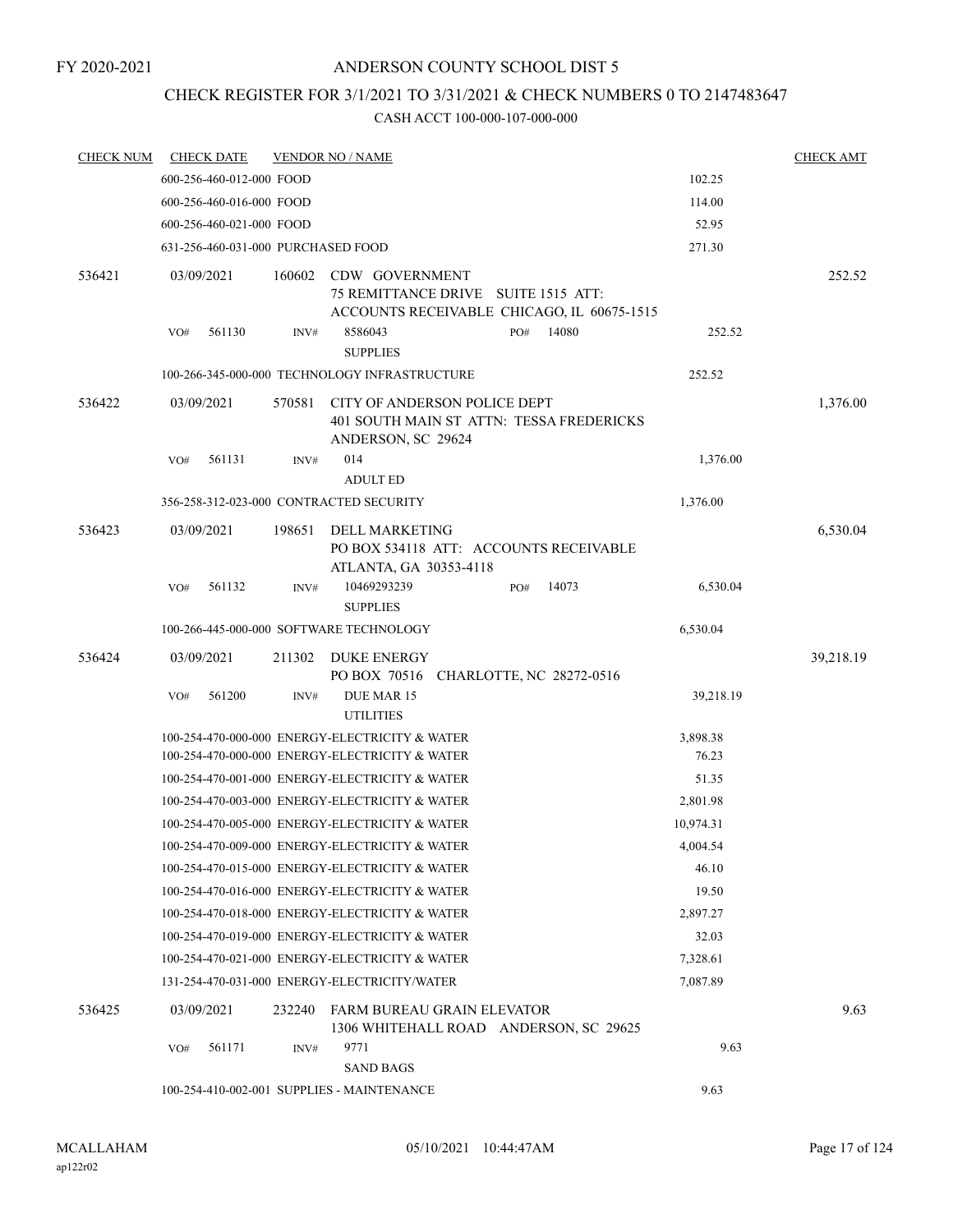# ANDERSON COUNTY SCHOOL DIST 5

# CHECK REGISTER FOR 3/1/2021 TO 3/31/2021 & CHECK NUMBERS 0 TO 2147483647

| <b>CHECK NUM</b> | <b>CHECK DATE</b>                   |        | <b>VENDOR NO / NAME</b>                                                                  |          | <b>CHECK AMT</b> |
|------------------|-------------------------------------|--------|------------------------------------------------------------------------------------------|----------|------------------|
| 536426           | 03/09/2021                          | 576738 | FREEMAN, BRAD<br><b>BOARD OF TRUSTEES 1412 COUNTRY MEADOWS</b><br>ANDERSON, SC 29626     |          | 959.05           |
|                  | 561099<br>VO#                       | INV#   | FEB 18-21<br><b>HILTON HEAD</b>                                                          | 267.00   |                  |
|                  | 100-231-334-000-000 TRUSTEE EXPENSE |        |                                                                                          | 267.00   |                  |
|                  | 561100<br>VO#                       | INV#   | FEB 18-21                                                                                | 525.70   |                  |
|                  |                                     |        | <b>HILTON HEAD</b>                                                                       |          |                  |
|                  | 100-231-334-000-000 TRUSTEE EXPENSE |        |                                                                                          | 525.70   |                  |
|                  | 561101<br>VO#                       | INV#   | <b>MARCH4</b><br><b>COLUMBIA</b>                                                         | 166.35   |                  |
|                  | 100-231-334-000-000 TRUSTEE EXPENSE |        |                                                                                          | 166.35   |                  |
| 536427           | 03/09/2021                          | 269901 | HOME DEPOT CREDIT SERVICES<br>DEPT 32-2501418523 PO BOX 78047 PHOENIX, AZ<br>85062-8047  |          | 292.73           |
|                  | 561144<br>VO#                       | INV#   | 4013664<br><b>DRYWALL</b>                                                                | 292.73   |                  |
|                  |                                     |        | 100-254-410-000-001 MAINT, SUPPLIES-STRUCTURES                                           | 292.73   |                  |
| 536428           | 03/09/2021                          | 576027 | HOME DEPOT USA, INC<br>PO BOX 742604 ATLANTA, GA 30374-2604                              |          | 3,249.32         |
|                  | 561143<br>VO#                       | INV#   | 601075195<br>13955<br>PO#                                                                | 3,249.32 |                  |
|                  |                                     |        | <b>BOOT KITS</b>                                                                         |          |                  |
|                  | 100-252-410-000-INS INSURANCE GRANT |        |                                                                                          | 3,249.32 |                  |
| 536429           | 03/09/2021                          |        | 575843 LANGUAGE TESTING INTERNATIONAL, INC<br>PO BOX 825497 PHILADELPHIA, PA 19182-5497  |          | 1,220.00         |
|                  | 561147<br>VO#                       | INV#   | L41099<br>14107<br>PO#<br><b>MATERIALS</b>                                               | 1,220.00 |                  |
|                  |                                     |        | 100-221-410-000-000 SUPPLIES AND MATERIALS                                               | 1,220.00 |                  |
| 536430           | 03/09/2021                          | 568647 | MANSFIELD OIL COMPANY<br>PO BOX 733706 DALLAS, TX 75373-3706                             |          | 3,513.59         |
|                  | VO#<br>561148                       | INV#   | SQLCD666558<br><b>FUEL</b>                                                               | 3,513.59 |                  |
|                  | 100-254-411-000-001 GASOLINE        |        |                                                                                          | 3,312.83 |                  |
|                  | 100-255-411-000-000 GASOLINE        |        |                                                                                          | 166.87   |                  |
|                  | 600-256-690-021-000 OTHER OBJECTS   |        |                                                                                          | 33.89    |                  |
| 536431           | 03/09/2021                          | 569027 | O'REILLY AUTO PARTS<br>POBOX 9464 ATT: ACCOUNTS RECEIVABLE<br>SPRINGFIELD, MO 65801-9464 |          | 16.78            |
|                  | 561160<br>VO#                       | INV#   | 1430-245675<br><b>SUPPLIES</b>                                                           | 16.78    |                  |
|                  |                                     |        | 100-254-410-000-001 MAINT. SUPPLIES-STRUCTURES                                           | 16.78    |                  |
| 536432           | 03/09/2021                          |        | 575546 PALMETTO STATE ARTS EDUCATION<br>2017 BRIARWOOD RD GREENWOOD, SC 29646            |          | 500.00           |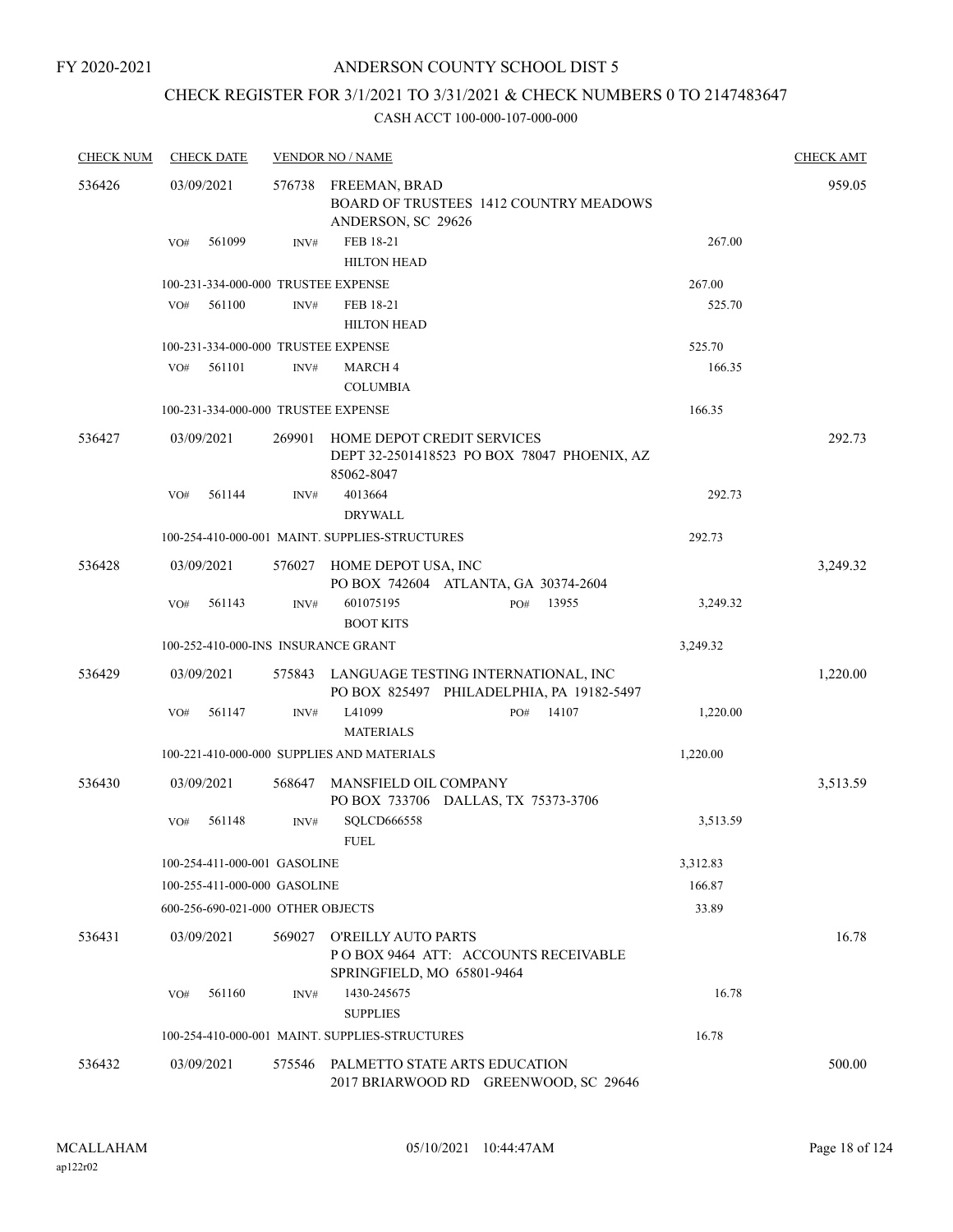# CHECK REGISTER FOR 3/1/2021 TO 3/31/2021 & CHECK NUMBERS 0 TO 2147483647

| <b>CHECK NUM</b> | <b>CHECK DATE</b> |                                 |        | <b>VENDOR NO / NAME</b>                                                         |           | <b>CHECK AMT</b> |
|------------------|-------------------|---------------------------------|--------|---------------------------------------------------------------------------------|-----------|------------------|
|                  | VO#               | 561161                          | INV#   | <b>SOUTHWOOD</b><br><b>CONFERENCE</b>                                           | 500.00    |                  |
|                  |                   |                                 |        | 817-224-333-021-000 TRIPS AND CONFERENCES                                       | 500.00    |                  |
| 536433           | 03/09/2021        |                                 | 397350 | PAPER SUPPLY INC.<br>POBOX 166 ATT: ACCOUNTS RECEIVABLE<br>ANDERSON, SC 29622   |           | 1,223.28         |
|                  | VO#               | 561162                          | INV#   | 112697                                                                          | 217.75    |                  |
|                  |                   |                                 |        | <b>CUTLERY</b>                                                                  |           |                  |
|                  |                   | 600-256-410-000-000 SUPPLIES    |        |                                                                                 | 217.75    |                  |
|                  | VO#               | 561163                          | INV#   | 112707<br><b>CUTLERY</b>                                                        | 989.75    |                  |
|                  |                   | 600-256-410-000-000 SUPPLIES    |        |                                                                                 | 989.75    |                  |
|                  | VO#               | 561164                          | INV#   | 112714<br><b>BROWN BAGS</b>                                                     | 15.78     |                  |
|                  |                   | 600-256-410-003-000 SUPPLIES    |        |                                                                                 | 15.78     |                  |
| 536434           | 03/09/2021        |                                 |        | 575317 PARTS TOWN, LLC<br>27787 NETWORK PLACE CHICAGO, IL 60673-1277            |           | 402.83           |
|                  | VO#               | 561165                          | INV#   | 26379047                                                                        | 402.83    |                  |
|                  |                   |                                 |        | <b>SUPPLIES</b>                                                                 |           |                  |
|                  |                   |                                 |        | 600-256-323-005-000 REPAIRS TO EQUIPMENT                                        | 402.83    |                  |
| 536435           | 03/09/2021        |                                 | 576737 | PATRICK, ANDY<br><b>BOARD OF TRUSTEES 1220 BROWN ROAD</b><br>ANDERSON, SC 29621 |           | 776.60           |
|                  | VO#               | 561096                          | INV#   | FEB 18-21                                                                       | 267.00    |                  |
|                  |                   |                                 |        | <b>HILTON HEAD</b>                                                              |           |                  |
|                  |                   |                                 |        | 100-231-334-000-000 TRUSTEE EXPENSE                                             | 267.00    |                  |
|                  | VO#               | 561097                          | INV#   | FEB 18-21<br><b>HILTON HEAD</b>                                                 | 509.60    |                  |
|                  |                   |                                 |        | 100-231-334-000-000 TRUSTEE EXPENSE                                             | 509.60    |                  |
| 536436           | 03/09/2021        |                                 | 568036 | PIEDMONT NATURAL GAS<br>PO BOX 1246 CHARLOTTE, NC 28201-1246                    |           | 13,916.04        |
|                  | VO#               | 561201                          | INV#   | DUE MAR 17<br><b>UTILITIES</b>                                                  | 13,916.04 |                  |
|                  |                   | 100-254-472-000-000 ENERGY-GAS  |        |                                                                                 | 1,064.03  |                  |
|                  |                   | 100-254-472-001-000 ENERGY-GAS  |        |                                                                                 | 5,807.02  |                  |
|                  |                   | 100-254-472-005-000 ENERGY-GAS  |        |                                                                                 | 28.76     |                  |
|                  |                   | 100-254-472-011-000 ENERGY-GAS  |        |                                                                                 | 888.68    |                  |
|                  |                   | 100-254-472-015-000 ENERGY-GAS  |        |                                                                                 | 1,337.38  |                  |
|                  |                   | 100-254-472-016-000 ENERGY-GAS  |        |                                                                                 | 1,700.70  |                  |
|                  |                   | 100-254-472-021-000 ENERGY- GAS |        |                                                                                 | 2,304.73  |                  |
|                  |                   | 600-256-470-011-000 ENERGY      |        |                                                                                 | 228.27    |                  |
|                  |                   | 600-256-470-012-000 ENERGY      |        |                                                                                 | 156.44    |                  |
|                  |                   | 600-256-470-015-000 ENERGY      |        |                                                                                 | 126.67    |                  |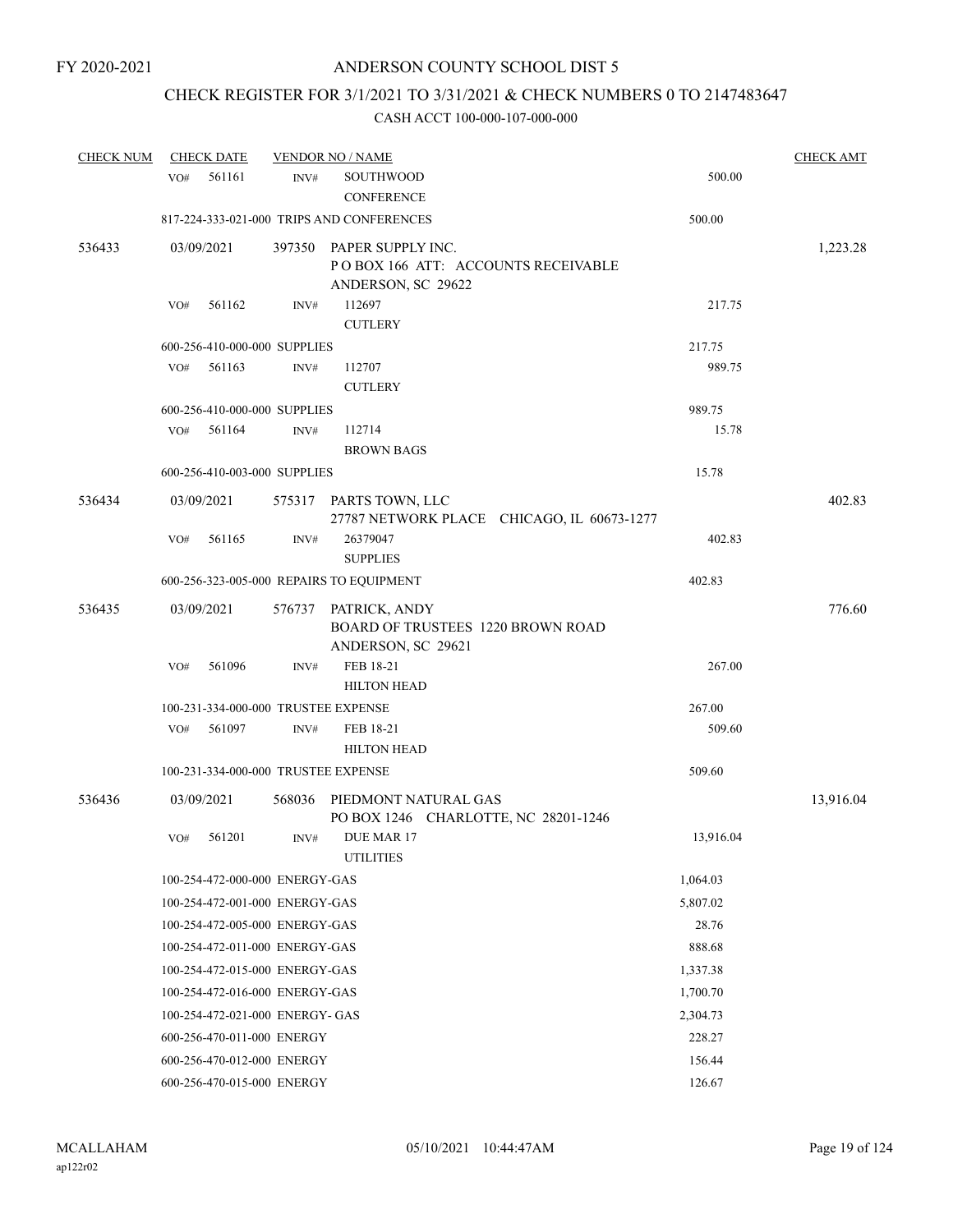# ANDERSON COUNTY SCHOOL DIST 5

# CHECK REGISTER FOR 3/1/2021 TO 3/31/2021 & CHECK NUMBERS 0 TO 2147483647

| <b>CHECK NUM</b> | <b>CHECK DATE</b>                      |        | <b>VENDOR NO / NAME</b>                                                                                  |            | <b>CHECK AMT</b> |
|------------------|----------------------------------------|--------|----------------------------------------------------------------------------------------------------------|------------|------------------|
|                  | 600-256-470-016-000 ENERGY             |        |                                                                                                          | 128.22     |                  |
|                  | 600-256-470-021-000 ENERGY             |        |                                                                                                          | 145.14     |                  |
| 536437           | 03/09/2021                             | 563653 | PITNEY BOWES GLOBAL FINANCIAL SVCS<br>POBOX 371896 ATT: ACCOUNTS RECEIVABLE<br>PITTSBURGH, PA 15250-7896 |            | 56.98            |
|                  | 561166<br>VO#                          | INV#   | 1017537892<br><b>RENTAL</b>                                                                              | 56.98      |                  |
|                  | 100-113-410-006-000 SUPPLIES           |        |                                                                                                          | 56.98      |                  |
| 536438           | 03/09/2021                             | 576592 | PRESENCELEARNING INC<br>PO BOX 743532 LOS ANGELES, CA 90074-3532                                         |            | 1,600.00         |
|                  | 561168<br>VO#                          | INV#   | 40358<br>13798<br>PO#<br><b>SERVICE</b>                                                                  | 1,600.00   |                  |
|                  | 220-213-312-000-000 PURCHASED SERVICES |        |                                                                                                          | 1,600.00   |                  |
| 536439           | 03/09/2021                             | 571652 | PROSOURCE LLC<br>P.O. BOX 5339 GREENVILLE, SC 29606                                                      |            | 267.70           |
|                  | 561169<br>VO#                          | INV#   | S2301812<br><b>SUPPLIES</b>                                                                              | 267.70     |                  |
|                  |                                        |        | 100-254-410-002-400 HVAC/ELECTRICAL/PLUMBING                                                             | 267.70     |                  |
| 536440           | 03/09/2021                             | 563542 | <b>SC FFA ASSOCIATION</b><br>509 WESTINGHOUSE RD PENDLETON, SC 29670-8841                                |            | 360.00           |
|                  | VO#<br>561170                          | INV#   | 631935<br><b>ANDERSON FFA</b>                                                                            | 360.00     |                  |
|                  | 731-271-660-031-850 FFA EXPENSE        |        |                                                                                                          | 360.00     |                  |
| 536441           | 03/09/2021                             | 451201 | SC SCHOOL BOARDS INSURANCE TRUST<br>111 RESEARCH DRIVE COLUMBIA, SC 29203                                |            | 213,033.00       |
|                  | 561172<br>VO#                          | INV#   | 13460<br>4TH QTR                                                                                         | 5,261.00   |                  |
|                  |                                        |        | 131-233-270-031-000 WORKERS COMPENSATION                                                                 | 5,261.00   |                  |
|                  | 561174<br>VO#                          | INV#   | 13465<br>4TH QTR                                                                                         | 207,772.00 |                  |
|                  |                                        |        | 100-252-270-000-000 WORKMAN'S COMPENSATION                                                               | 207,772.00 |                  |
| 536442           | 03/09/2021                             | 568954 | <b>SHRED A WAY</b><br>PO BOX 51132 ATT: ACCOUNTS RECEIVABLE<br>PIEDMONT, SC 29673                        |            | 33.00            |
|                  | VO#<br>561182                          | INV#   | A88199<br><b>VARENNES</b>                                                                                | 33.00      |                  |
|                  | 100-112-410-016-000 SUPPLIES           |        |                                                                                                          | 33.00      |                  |
| 536443           | 03/09/2021                             | 480850 | SOUTHERN EDUCATIONAL SYSTEMS<br>POBOX 170339 SPARTANBURG, SC 29301                                       |            | 9,177.32         |
|                  | 561183<br>VO#                          | INV#   | 21-1035<br>13592<br>PO#<br><b>WORKSTATIONS</b>                                                           | 9,177.32   |                  |
|                  | 217-115-410-031-001 SUPPLIES           |        |                                                                                                          | 9,177.32   |                  |
| 536444           | 03/09/2021                             | 569589 | <b>SREB</b>                                                                                              |            | 4,605.00         |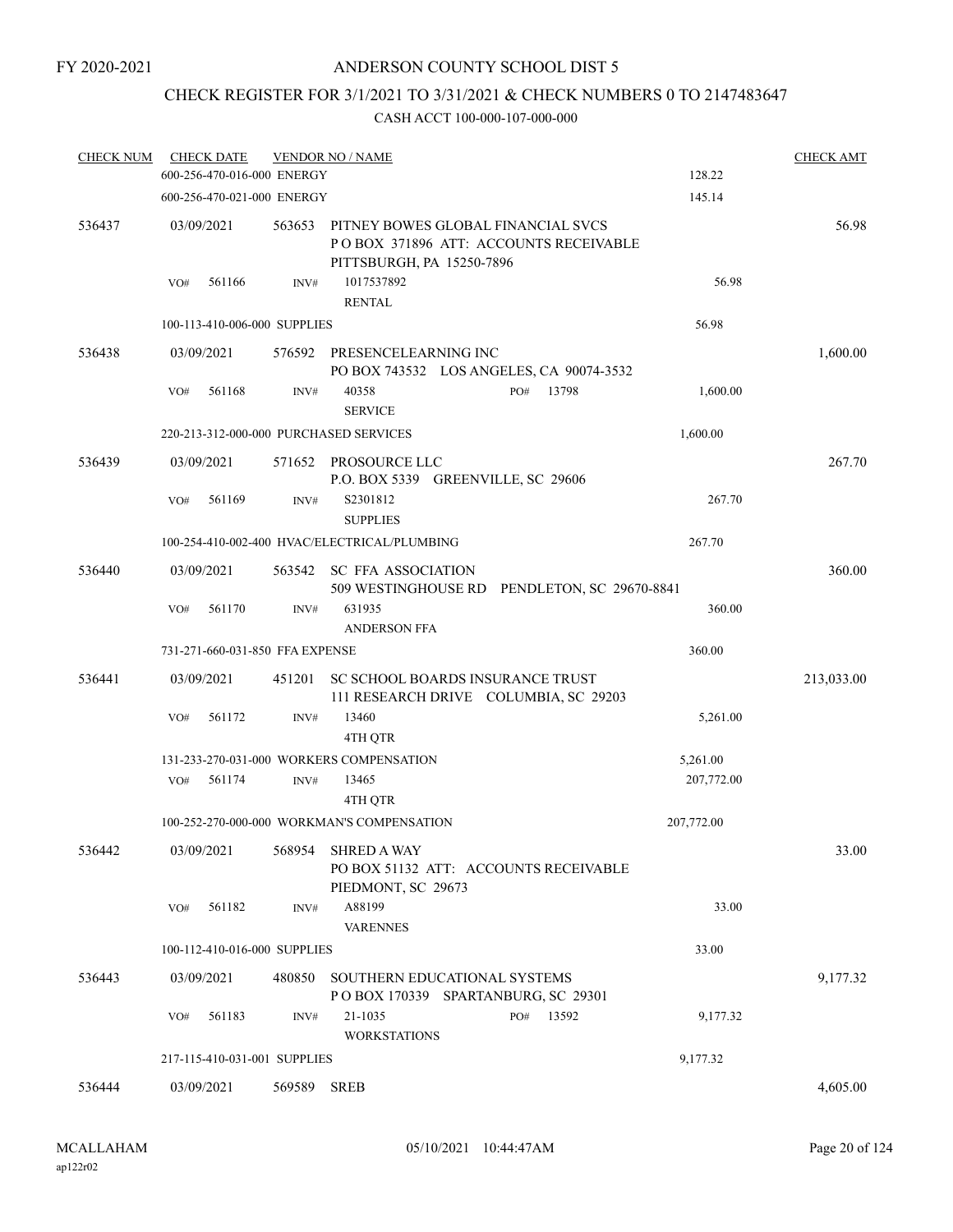#### ANDERSON COUNTY SCHOOL DIST 5

# CHECK REGISTER FOR 3/1/2021 TO 3/31/2021 & CHECK NUMBERS 0 TO 2147483647

| <b>CHECK NUM</b> |     | <b>CHECK DATE</b> |        | <b>VENDOR NO / NAME</b>                                                                    |     |       |          | <b>CHECK AMT</b> |
|------------------|-----|-------------------|--------|--------------------------------------------------------------------------------------------|-----|-------|----------|------------------|
|                  |     |                   |        | 592 TENTH ST, NW ATTN: JAMES LEW ATLANTA, GA                                               |     |       |          |                  |
|                  |     |                   |        | 30318-5776                                                                                 |     |       |          |                  |
|                  | VO# | 561184            | INV#   | PO 13998<br><b>MCCANTS</b>                                                                 | PO# | 13998 | 1,635.00 |                  |
|                  |     |                   |        | 263-224-333-005-PD5 TRIPS- SC STANDARDS                                                    |     |       | 1,635.00 |                  |
|                  | VO# | 561185            | INV#   | PO 14018<br><b>WESTSIDE</b>                                                                | PO# | 14018 | 1,190.00 |                  |
|                  |     |                   |        | 263-224-333-003-PD5 TRIPS- SC STANDARDS                                                    |     |       | 890.00   |                  |
|                  |     |                   |        | 329-224-333-000-000 TRIPS - WBL/HSTW                                                       |     |       | 300.00   |                  |
|                  | VO# | 561186            | INV#   | PO 13997<br><b>GLENVIEW</b>                                                                | PO# | 13997 | 1,780.00 |                  |
|                  |     |                   |        | 263-224-333-020-PD5 TRIPS- SC STANDARDS                                                    |     |       | 1,780.00 |                  |
| 536445           |     | 03/09/2021        | 574824 | THE CLEMSON LITTLE THEATRE                                                                 |     |       |          | 496.80           |
|                  |     |                   |        | PO BOX 1625 CLEMSON, SC 29633                                                              |     |       |          |                  |
|                  | VO# | 561187            | INV#   | 8411<br><b>CONCORD ELEM</b>                                                                |     |       | 149.04   |                  |
|                  |     |                   |        | 709-271-660-009-357 FIELD TRIPS EXPENSE                                                    |     |       | 149.04   |                  |
|                  | VO# | 561188            | INV#   | 8408                                                                                       |     |       | 347.76   |                  |
|                  |     |                   |        | <b>CALHOUN ELEM</b>                                                                        |     |       |          |                  |
|                  |     |                   |        | 817-112-312-014-000 PURCHASED SERVICES                                                     |     |       | 347.76   |                  |
| 536446           |     | 03/09/2021        | 576122 | THERE IS HOPE COUNSELING, LLC<br>ROYCE V. MILLER 145 THOMAS GREEN BLVD, SUITE              |     |       |          | 600.00           |
|                  |     |                   |        | 210 CLEMSON, SC 29631                                                                      |     |       |          |                  |
|                  | VO# | 561189            | INV#   | 161778                                                                                     | PO# | 13797 | 600.00   |                  |
|                  |     |                   |        | MARCH $2 & 3$                                                                              |     |       |          |                  |
|                  |     |                   |        | 237-128-313-002-020 STUDENT SERVICES/ COUNSELOR                                            |     |       | 300.00   |                  |
|                  |     |                   |        | 237-128-313-003-020 STUDENT SERVICES/ COUNSELOR                                            |     |       | 300.00   |                  |
| 536447           |     | 03/09/2021        | 575821 | TWC SERVICES INC<br>PO BOX 1612 DES MOINES, IA 50306                                       |     |       |          | 155.75           |
|                  | VO# | 561191            | INV#   | 6515770-1<br><b>MCLEES ELEM</b>                                                            |     |       | 155.75   |                  |
|                  |     |                   |        | 600-256-323-008-000 REPAIRS TO EQUIPMENT                                                   |     |       | 155.75   |                  |
| 536448           |     | 03/09/2021        | 524353 | WAL-MART COMMUNITY/GEMB<br>POBOX 530934 ATT: ACCOUNTS RECEIVABLE<br>ATLANTA, GA 30353-0934 |     |       |          | 99.42            |
|                  | VO# | 561193            | INV#   | 2017 8488<br><b>MCCANTS</b>                                                                |     |       | 99.42    |                  |
|                  |     |                   |        | 705-271-660-005-602 BETA CLUB EXPENSE                                                      |     |       | 99.42    |                  |
| 536449           |     | 03/09/2021        | 524353 | WAL-MART COMMUNITY/GEMB<br>POBOX 530934 ATT: ACCOUNTS RECEIVABLE                           |     |       |          | 159.20           |
|                  | VO# | 561196            | INV#   | ATLANTA, GA 30353-0934<br>1013 3717<br>NEVITT FOREST                                       |     |       | 159.20   |                  |
|                  |     |                   |        | 712-271-660-012-324 POSTIVE BEHAVIOR I.S. EXPENSE                                          |     |       | 159.20   |                  |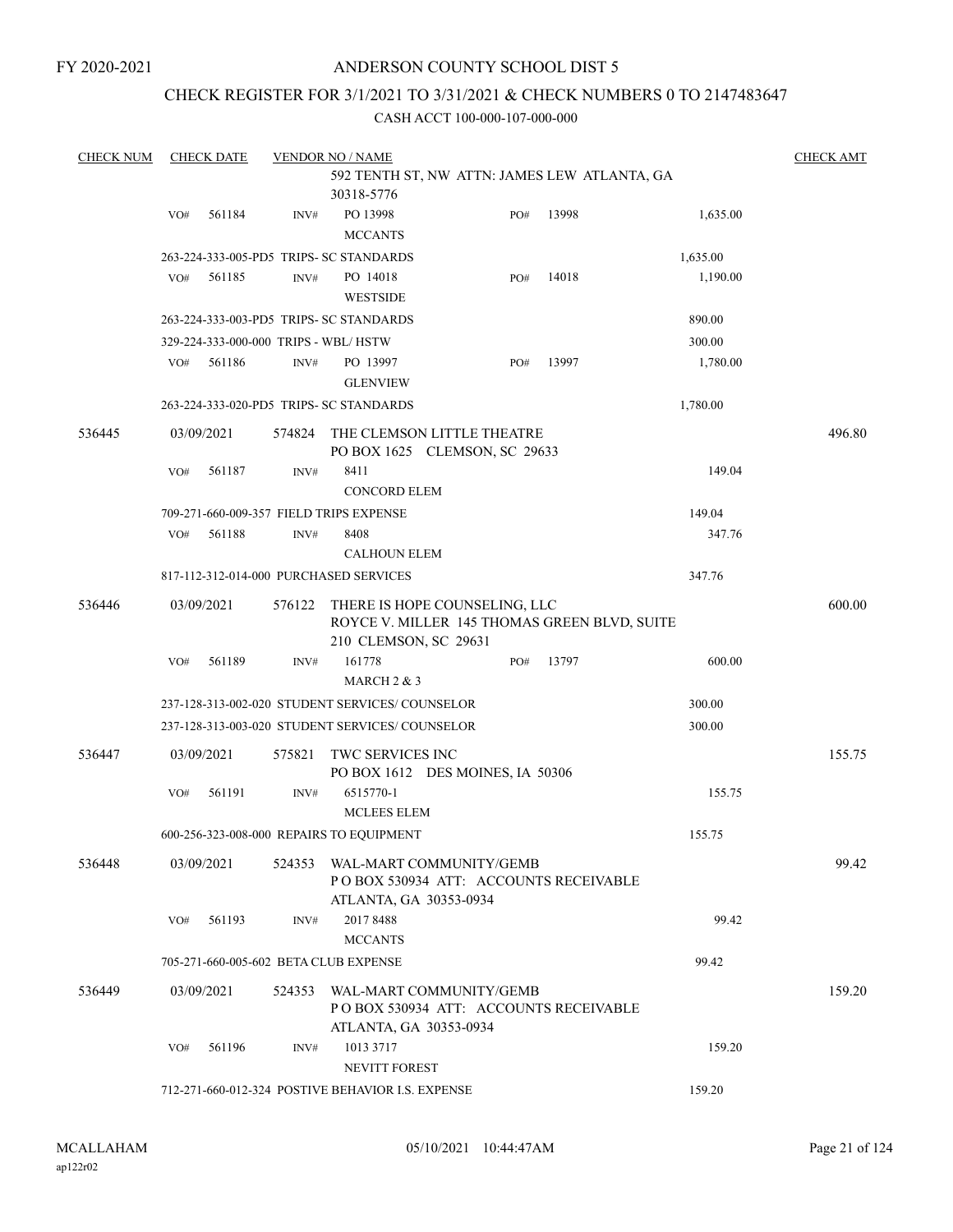# CHECK REGISTER FOR 3/1/2021 TO 3/31/2021 & CHECK NUMBERS 0 TO 2147483647

| <b>CHECK NUM</b> |                   | <b>CHECK DATE</b> |                                  | <b>VENDOR NO / NAME</b>                                                                            |          | <b>CHECK AMT</b> |
|------------------|-------------------|-------------------|----------------------------------|----------------------------------------------------------------------------------------------------|----------|------------------|
| 536450           | 03/09/2021        |                   |                                  | 524353 WAL-MART COMMUNITY/GEMB<br>POBOX 530934 ATT: ACCOUNTS RECEIVABLE<br>ATLANTA, GA 30353-0934  |          | 200.90           |
|                  | VO#               | 561195            | INV#                             | 1013 3782<br><b>VARENNES</b>                                                                       | 200.90   |                  |
|                  |                   |                   |                                  | 716-271-660-016-201 MISCELLANEOUS EXPENSE                                                          | 200.90   |                  |
| 536451           | 03/09/2021        |                   |                                  | 524353 WAL-MART COMMUNITY/GEMB<br>PO BOX 530934 ATT: ACCOUNTS RECEIVABLE<br>ATLANTA, GA 30353-0934 |          | 538.32           |
|                  | VO#               | 561194            | INV#                             | 2017 9874<br><b>WEST MARKET</b>                                                                    | 538.32   |                  |
|                  |                   |                   |                                  | 718-271-660-018-201 MISCELLANEOUS EXPENSE                                                          | 72.61    |                  |
|                  |                   |                   |                                  |                                                                                                    |          |                  |
|                  |                   |                   |                                  | 718-271-660-018-290 MISC. FUNDRAISER EXPENSE                                                       | 165.44   |                  |
|                  |                   |                   |                                  | 802-147-410-018-000 SUPPLIES - RETENTION                                                           | 300.27   |                  |
| 536452           | 03/11/2021<br>VO# | 561229            | INV#                             | 574014 ACELLUS LEARNING SERVICES<br>26900 E. PINK HILL RD INDEPENDENCE, MO 64057<br>80061          | 1,950.00 | 1,950.00         |
|                  |                   |                   |                                  | <b>LICENSES</b>                                                                                    |          |                  |
|                  |                   |                   | 100-114-410-001-ALT SUPPLIES     |                                                                                                    | 1,950.00 |                  |
| 536453           | 03/11/2021        |                   | 563627                           | ACT<br>FINANCE PO BOX 4072 IOWA CITY, IA 52243-4072                                                |          | 20.00            |
|                  | VO#               | 561230            | INV#                             | 1251676<br><b>WORKKEYS</b>                                                                         | 20.00    |                  |
|                  |                   |                   |                                  | 723-190-660-023-911 MISCELLANEOUS- ADULT ED EXPENSE                                                | 20.00    |                  |
| 536454           | 03/11/2021        |                   | 569972                           | AMANDA SEAWRIGHT<br>104 KINGFISHER COURT ANDERSON, SC 29626                                        |          | 412.26           |
|                  | VO#               | 561232            | INV#                             | <b>SAMS CLUB</b><br><b>REIMBURSEMENT</b>                                                           | 412.26   |                  |
|                  |                   |                   |                                  | 802-112-410-008-000 SUPPLIES - RETENTION                                                           | 412.26   |                  |
| 536455           | 03/11/2021        |                   |                                  | 576412 AMAZON CAPITAL SERVICES<br>PO BOX 035184 SEATTLE, WA 98124-5184                             |          | 7,750.26         |
|                  | VO#               | 561208            |                                  | INV# PURCHASES<br>#A2QG7V7TDJIMYY                                                                  | 7,750.26 |                  |
|                  |                   |                   | 100-112-410-017-000 SUPPLIES     |                                                                                                    | 277.99   |                  |
|                  |                   |                   | 100-112-410-017-0RE RELATED ARTS |                                                                                                    | 106.92   |                  |
|                  |                   |                   | 100-113-410-001-VIR SUPPLIES     |                                                                                                    | 641.85   |                  |
|                  |                   |                   | 100-113-410-005-000 SUPPLIES     |                                                                                                    | 57.52    |                  |
|                  |                   |                   | 100-113-410-005-000 SUPPLIES     |                                                                                                    | 22.41    |                  |
|                  |                   |                   | 100-113-410-005-000 SUPPLIES     |                                                                                                    | 20.32    |                  |
|                  |                   |                   | 100-113-410-005-000 SUPPLIES     |                                                                                                    | 171.32   |                  |
|                  |                   |                   | 100-113-410-005-000 SUPPLIES     |                                                                                                    | 39.05    |                  |
|                  |                   |                   | 100-113-410-006-000 SUPPLIES     |                                                                                                    | 64.19    |                  |
|                  |                   |                   |                                  | 100-113-410-006-VEN SUPPLY-ADDT'L FOR LOST VENDING                                                 | 121.95   |                  |
|                  |                   |                   | 100-113-410-010-000 SUPPLIES     |                                                                                                    | 38.48    |                  |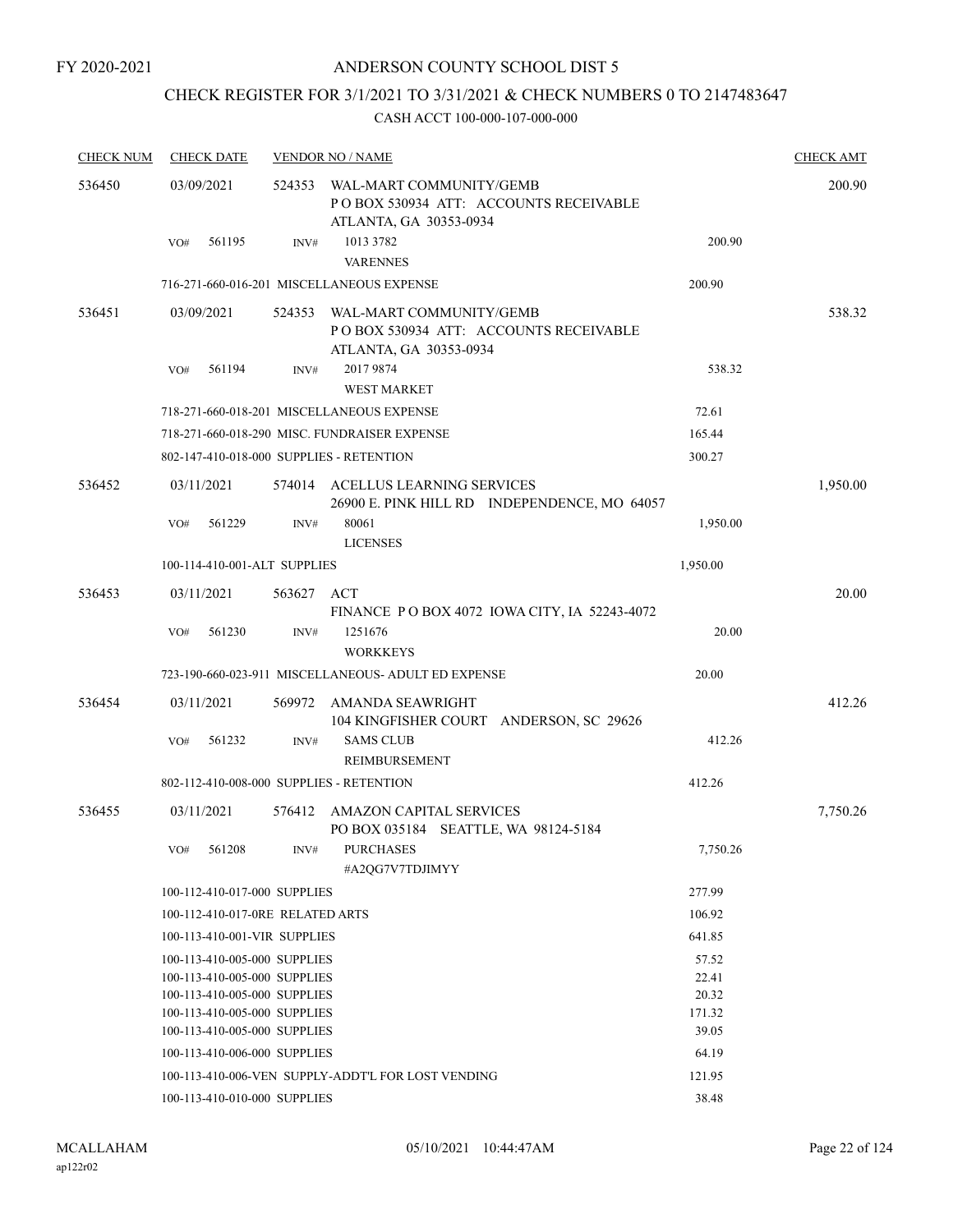# CHECK REGISTER FOR 3/1/2021 TO 3/31/2021 & CHECK NUMBERS 0 TO 2147483647

| <b>CHECK NUM</b> | <b>CHECK DATE</b>                                  |        | <b>VENDOR NO / NAME</b>                              |           | <b>CHECK AMT</b> |
|------------------|----------------------------------------------------|--------|------------------------------------------------------|-----------|------------------|
|                  |                                                    |        | 100-113-410-020-COB CHORUS, ORCHESTRA & BAND         | 136.06    |                  |
|                  |                                                    |        | 100-113-410-021-VEN SUPPLY-ADDT'L FOR LOST VENDING   | 261.23    |                  |
|                  |                                                    |        | 100-113-410-021-VEN SUPPLY-ADDT'L FOR LOST VENDING   | $-46.21$  |                  |
|                  | 100-114-410-001-ALT SUPPLIES                       |        | 0.08                                                 |           |                  |
|                  | 100-114-410-001-ALT SUPPLIES                       |        |                                                      | 593.58    |                  |
|                  | 100-114-410-001-ALT SUPPLIES                       |        |                                                      | 21.27     |                  |
|                  | 100-114-410-003-000 SUPPLIES                       |        |                                                      | 215.06    |                  |
|                  | 100-114-410-003-000 SUPPLIES                       |        |                                                      | 485.68    |                  |
|                  |                                                    |        | 100-114-410-003-SCI SUPPLIES AND MATERIALS - SCIENCE | 189.36    |                  |
|                  |                                                    |        | 100-114-410-003-VEN SUPPLY-ADDT'L FOR LOST VENDING   | 72.19     |                  |
|                  | 100-212-410-014-000 SUPPLIES                       |        |                                                      | 423.37    |                  |
|                  | 100-212-410-017-000 SUPPLIES                       |        |                                                      | 115.38    |                  |
|                  | 100-213-410-005-C19 COVID SUPPLIES                 |        |                                                      | 451.38    |                  |
|                  | 217-113-410-005-001 SUPPLIES                       |        |                                                      | 267.43    |                  |
|                  | 217-113-410-021-001 SUPPLIES                       |        |                                                      | $-127.76$ |                  |
|                  | 217-113-410-021-001 SUPPLIES                       |        | 1,071.39                                             |           |                  |
|                  | 217-114-410-003-001 SUPPLIES                       |        |                                                      | 390.15    |                  |
|                  | 338-114-410-001-ALT ALTERNATIVE SCHOOL SUPPLIES    |        | 42.75                                                |           |                  |
|                  |                                                    |        | 338-114-410-001-ALT ALTERNATIVE SCHOOL SUPPLIES      | 860.46    |                  |
|                  | 338-114-410-001-ALT ALTERNATIVE SCHOOL SUPPLIES    |        | 278.44                                               |           |                  |
|                  | 712-271-660-012-324 POSTIVE BEHAVIOR LS. EXPENSE   |        | 37.86                                                |           |                  |
|                  |                                                    |        | 719-271-660-019-201 MISCELLANEOUS EXPENSE            | 201.70    |                  |
|                  | 720-271-660-020-493 SCHOOL/CLASS DONATIONS EXPENSE |        | 23.15                                                |           |                  |
|                  | 720-271-660-020-493 SCHOOL/CLASS DONATIONS EXPENSE |        | 70.52                                                |           |                  |
|                  | 810-147-410-015-000 SUPPLIES                       |        | 64.00                                                |           |                  |
|                  |                                                    |        | 900-115-410-001-JAB JOSHUA BACCHUS 20/21 SUPPLIES    | 89.74     |                  |
| 536456           | 03/11/2021                                         | 110100 | AMSTERDAM                                            |           | 201.63           |
|                  |                                                    |        | PO BOX 580 AMSTERDAM, NY 12010                       |           |                  |
|                  | 561235<br>VO#                                      | INV#   | 6783166                                              | 201.63    |                  |
|                  |                                                    |        | <b>CENTERVILLE</b>                                   |           |                  |
|                  |                                                    |        | 707-190-660-007-201 MISCELLANEOUS EXPENSE            | 201.63    |                  |
| 536457           | 03/11/2021                                         |        | 570950 ANDERSON COUNTY SHERIFF'S OFFICE              |           | 542.50           |
|                  |                                                    |        | ATTN: JAMIE LAZAR 305 CAMSON ROAD                    |           |                  |
|                  |                                                    |        | ANDERSON, SC 29621                                   |           |                  |
|                  | VO#<br>561236                                      | INV#   | <b>MARCH 8</b>                                       | 157.50    |                  |
|                  |                                                    |        | <b>TLH LACROSSE</b>                                  |           |                  |
|                  |                                                    |        | 702-271-660-002-742 LACROSSE GATE EXPENSE            | 157.50    |                  |
|                  | 561237<br>VO#                                      | INV#   | MARCH 4                                              | 157.50    |                  |
|                  |                                                    |        | <b>TLH LACROSSE</b>                                  |           |                  |
|                  |                                                    |        | 702-271-660-002-742 LACROSSE GATE EXPENSE            | 157.50    |                  |
|                  | 561238<br>VO#                                      | INV#   | <b>MARCH 6</b>                                       | 105.00    |                  |
|                  |                                                    |        | TLH BASEBALL                                         |           |                  |
|                  |                                                    |        | 702-271-660-002-690 BASEBALL GATE RECEIPTS EXPENSE   | 105.00    |                  |
|                  | VO# 561239                                         | INV#   | MARCH 5                                              | 122.50    |                  |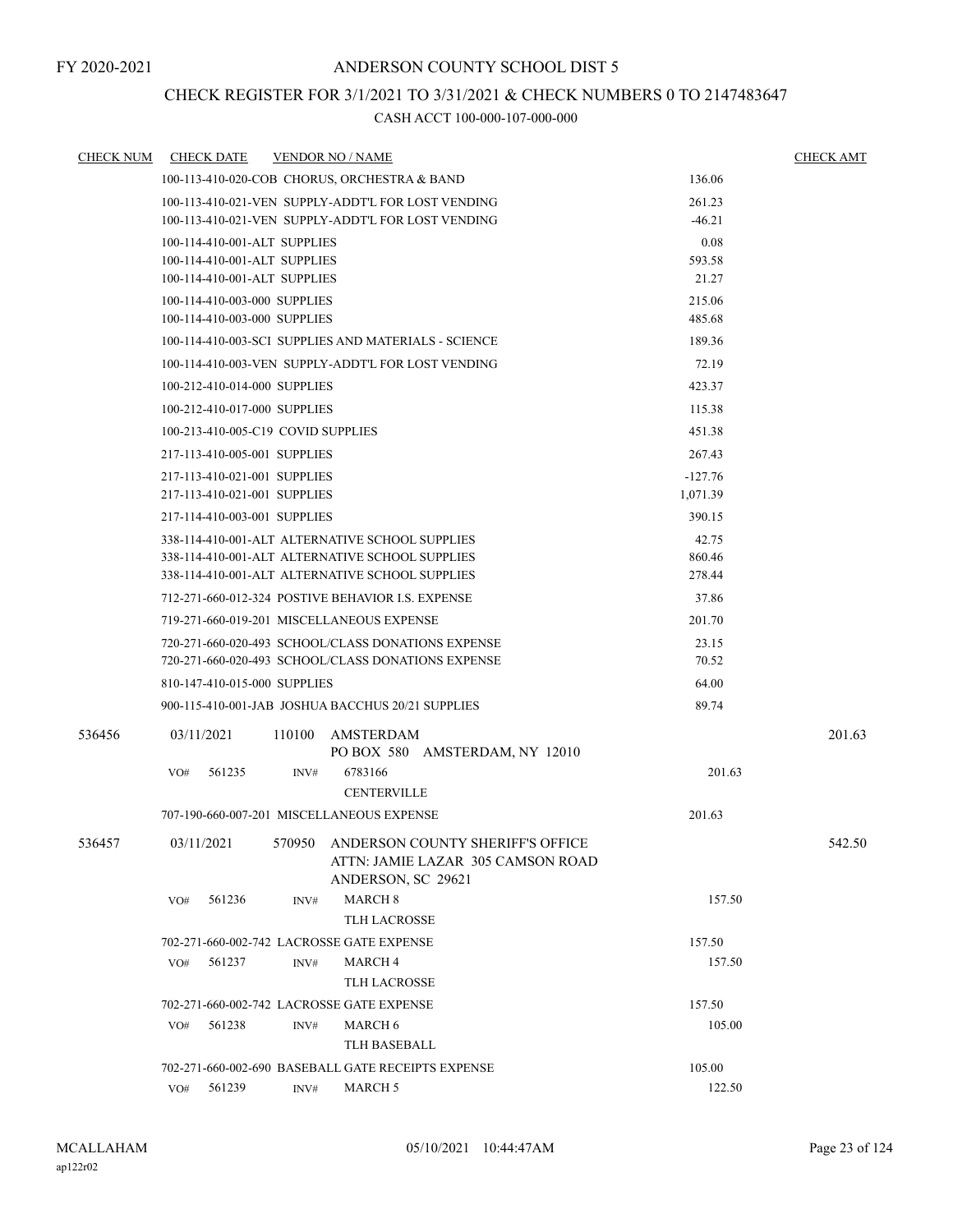#### ANDERSON COUNTY SCHOOL DIST 5

# CHECK REGISTER FOR 3/1/2021 TO 3/31/2021 & CHECK NUMBERS 0 TO 2147483647

| <b>CHECK NUM</b> | <b>CHECK DATE</b>             |        | <b>VENDOR NO / NAME</b>                                                                              |                  | <b>CHECK AMT</b> |
|------------------|-------------------------------|--------|------------------------------------------------------------------------------------------------------|------------------|------------------|
|                  |                               |        | <b>TLH BASEBALL</b>                                                                                  |                  |                  |
|                  |                               |        | 702-271-660-002-690 BASEBALL GATE RECEIPTS EXPENSE                                                   | 122.50           |                  |
| 536458           | 03/11/2021                    | 569488 | ANDERSON SCREEN PRINT<br>412 WILLIAMSTON ROAD ATT: ACCOUNTS<br>RECEIVABLE ANDERSON, SC 29621         |                  | 111.60           |
|                  | 561241<br>VO#                 | INV#   | 4444<br>14116<br>PO#<br><b>SIGNS</b>                                                                 | 111.60           |                  |
|                  | 100-255-410-000-000 SUPPLIES  |        |                                                                                                      | 111.60           |                  |
| 536459           | 03/11/2021                    | 570168 | APPLE, INC<br>POBOX 281877 ATT: ACCOUNTS RECEIVABLE<br>ATLANTA, GA 30384-1877                        |                  | 907.36           |
|                  | 561242<br>VO#                 | INV#   | AE26309951<br>14012<br>PO#<br>AE31597530                                                             | 907.36           |                  |
|                  |                               |        | 100-266-345-000-000 TECHNOLOGY INFRASTRUCTURE<br>100-266-345-000-000 TECHNOLOGY INFRASTRUCTURE       | 801.43<br>105.93 |                  |
| 536460           | 03/11/2021                    | 570003 | AT&T<br>$(803 M24-8701)$<br>PO BOX 9011 ATT: ACCOUNTS RECEIVABLE CAROL<br>STREAM, IL 60197           |                  | 1,069.68         |
|                  | 561243<br>VO#                 | INV#   | 16107878<br><b>SERVICE</b>                                                                           | 1,069.68         |                  |
|                  | 100-266-340-015-000 TELEPHONE |        |                                                                                                      | 356.56           |                  |
|                  | 100-266-340-018-000 TELEPHONE |        |                                                                                                      | 356.56           |                  |
|                  | 100-266-340-023-000 TELEPHONE |        |                                                                                                      | 356.56           |                  |
| 536461           | 03/11/2021                    | 576756 | AUTOMOTIVE LIFT INSTITUTE INC<br>PO BOX 85 CORTLAND, NY 13045                                        |                  | 60.00            |
|                  | 561244<br>VO#                 | INV#   | 1061<br><b>N-LP GUIDES</b>                                                                           | 60.00            |                  |
|                  |                               |        | 329-115-410-031-000 SUPPLIES-STATE EQUIPMENT                                                         | 60.00            |                  |
| 536462           | 03/11/2021                    | 576381 | BACKGROUND INVESTIGATION BUREAU, LLC<br>9710 NORTHCROSS CENTER CT, STE 100<br>HUNTERSVILLE, NC 28078 |                  | 55.80            |
|                  | 561245<br>VO#                 | INV#   | AND005030121<br><b>FEB SERVICE</b>                                                                   | 55.80            |                  |
|                  |                               |        | 100-390-399-000-000 MISC.PURCH.SERV.- BACKGROUND CKS                                                 | 55.80            |                  |
| 536463           | 03/11/2021                    | 152495 | CAMCOR, INC<br>POBOX 1899 ATT: ACCOUNTS RECEIVABLE<br>BURLINGTON, NC 27216-1899                      |                  | 353.02           |
|                  | 561246<br>VO#                 | INV#   | 2506774<br>13986<br>PO#<br><b>TECH SUPPLIES</b>                                                      | 353.02           |                  |
|                  |                               |        | 100-266-314-006-000 REPAIRS TO EQUIPMENT                                                             | 353.02           |                  |
| 536464           | 03/11/2021                    | 167800 | CHICK-FIL-A<br>3526 CLEMSON BOULEVARD ATT: MARY STEPHENS<br>ANDERSON, SC 29625                       |                  | 632.80           |
|                  | 561249<br>VO#                 | INV#   | MARCH 19                                                                                             | 632.80           |                  |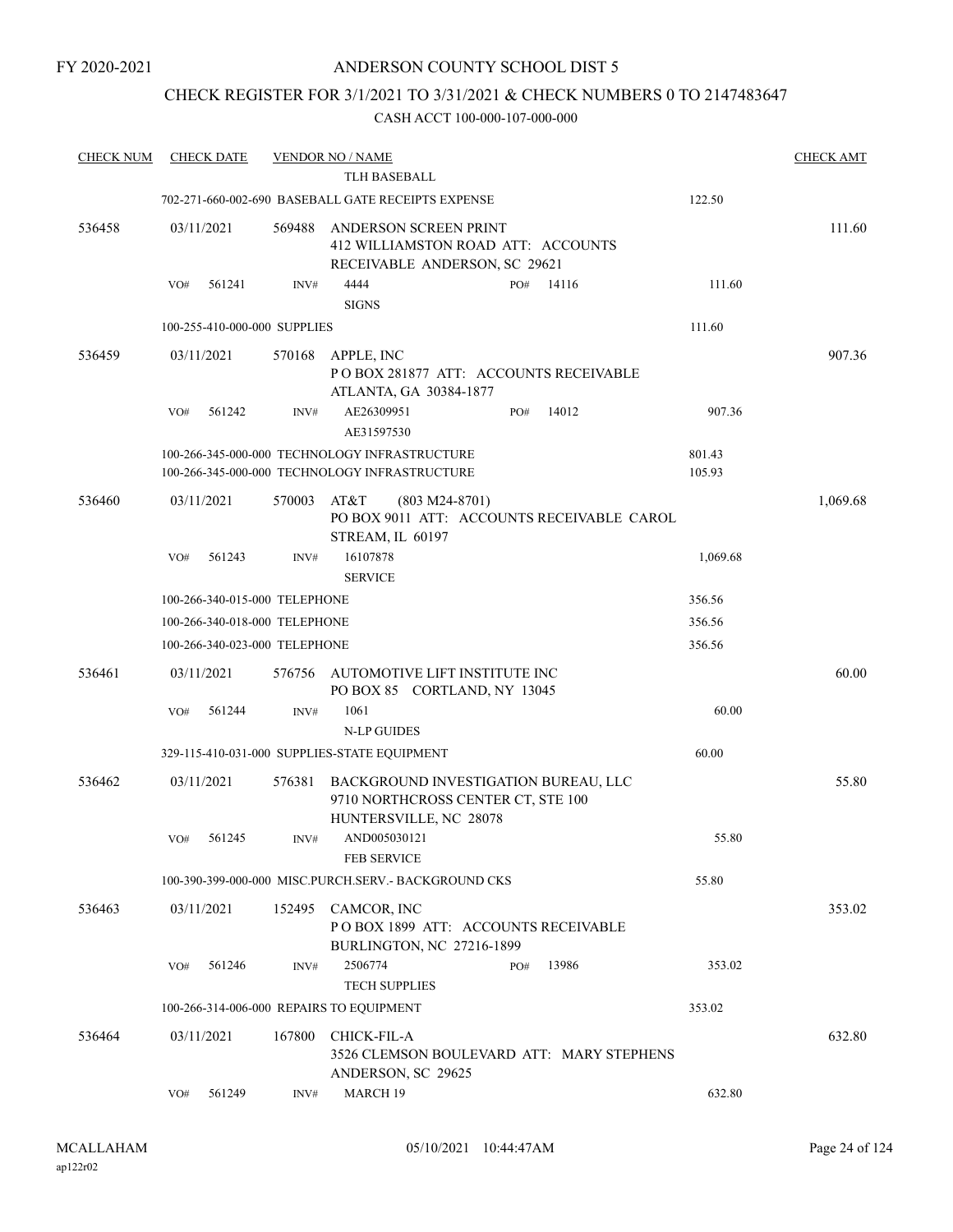# CHECK REGISTER FOR 3/1/2021 TO 3/31/2021 & CHECK NUMBERS 0 TO 2147483647

| <b>CHECK NUM</b> | <b>CHECK DATE</b>                        |        | <b>VENDOR NO / NAME</b>                                                                                  |              |           | <b>CHECK AMT</b> |
|------------------|------------------------------------------|--------|----------------------------------------------------------------------------------------------------------|--------------|-----------|------------------|
|                  |                                          |        | <b>MCLEES ELEM</b>                                                                                       |              |           |                  |
|                  | 802-112-410-008-000 SUPPLIES - RETENTION |        |                                                                                                          |              | 632.80    |                  |
| 536465           | 03/11/2021                               | 167800 | <b>CHICK-FIL-A</b><br>3526 CLEMSON BOULEVARD ATT: MARY STEPHENS<br>ANDERSON, SC 29625                    |              |           | 571.47           |
|                  | 561250<br>VO#                            | INV#   | MARCH 16<br><b>NORTH POINTE</b>                                                                          |              | 571.47    |                  |
|                  |                                          |        | 713-271-660-013-201 MISCELLANEOUS EXPENSE                                                                |              | 571.47    |                  |
| 536466           | 03/11/2021                               | 167800 | CHICK-FIL-A<br>3526 CLEMSON BOULEVARD ATT: MARY STEPHENS<br>ANDERSON, SC 29625                           |              |           | 429.51           |
|                  | 561248<br>VO#                            | INV#   | MARCH 15<br><b>ROBERT ANDERSON</b>                                                                       |              | 429.51    |                  |
|                  | 802-113-410-006-000 SUPPLIES - RETENTION |        |                                                                                                          |              | 429.51    |                  |
| 536467           | 03/11/2021                               |        | 574613 COCA-COLA BOTTLING CO CONSOLIDATED<br>PO BOX 602937 CHARLOTTE, NC 28260-2937                      |              |           | 2,228.56         |
|                  | VO#<br>561251                            | INV#   | TL HANNA<br>ACCT 0500882753                                                                              |              | 841.02    |                  |
|                  | 600-256-460-002-000 FOOD                 |        |                                                                                                          |              | 841.02    |                  |
|                  | $VO#$ 561252                             | INV#   | <b>WESTSIDE</b><br>ACCT 0500882748                                                                       |              | 437.10    |                  |
|                  |                                          |        |                                                                                                          |              |           |                  |
|                  | 600-256-460-003-000 FOOD                 |        |                                                                                                          |              | 437.10    |                  |
|                  | 561253<br>VO#                            | INV#   | AIT<br>ACCT 0500985551                                                                                   |              | 950.44    |                  |
|                  | 631-256-460-031-000 PURCHASED FOOD       |        |                                                                                                          |              | 950.44    |                  |
| 536468           | 03/11/2021                               | 569704 | CONVERGED NETWORKS, LLC<br>2 STILL SHADOW DRIVE SUITE G ATT: ACCOUNTS<br>RECEIVABLE CHARLESTON, SC 29414 |              |           | 791.80           |
|                  | 561254<br>VO#                            | INV#   | 8292<br><b>SUPPLIES</b>                                                                                  | PO#<br>14089 | 791.80    |                  |
|                  |                                          |        | 100-266-345-000-000 TECHNOLOGY INFRASTRUCTURE                                                            |              | 791.80    |                  |
| 536469           | 03/11/2021                               |        | 198651 DELL MARKETING<br>PO BOX 534118 ATT: ACCOUNTS RECEIVABLE<br>ATLANTA, GA 30353-4118                |              |           | 609.90           |
|                  | 561256<br>VO#                            | INV#   | 10469421881<br><b>TECH SUPPLIES</b>                                                                      | 14094<br>PO# | 609.90    |                  |
|                  |                                          |        | 100-266-314-000-000 REPAIRS TO EQUIPMENT                                                                 |              | 609.90    |                  |
| 536470           | 03/11/2021                               | 211302 | DUKE ENERGY                                                                                              |              |           | 59,623.52        |
|                  |                                          |        | PO BOX 70516 CHARLOTTE, NC 28272-0516                                                                    |              |           |                  |
|                  | VO#<br>561206                            | INV#   | <b>DUE 3/19</b><br><b>UTILITIES</b>                                                                      |              | 59,623.52 |                  |
|                  |                                          |        | 100-254-470-002-000 ENERGY-ELECTRICITY & WATER                                                           |              | 28,540.34 |                  |
|                  |                                          |        | 100-254-470-005-000 ENERGY-ELECTRICITY & WATER                                                           |              | 347.75    |                  |
|                  |                                          |        | 100-254-470-006-000 ENERGY-ELECTRICITY & WATER                                                           |              | 14,129.56 |                  |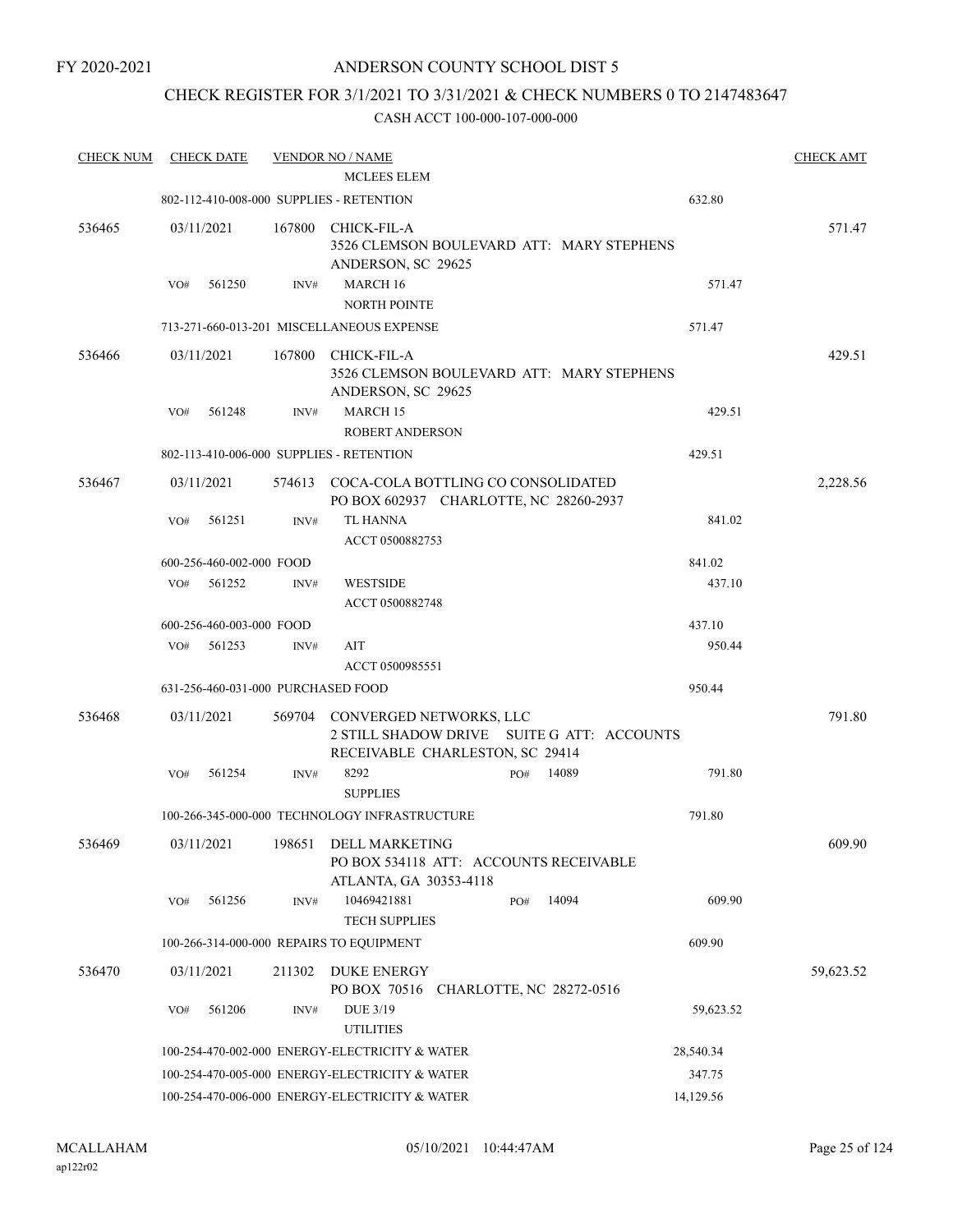# CHECK REGISTER FOR 3/1/2021 TO 3/31/2021 & CHECK NUMBERS 0 TO 2147483647

| <b>CHECK NUM</b> | <b>CHECK DATE</b>                        |        | <b>VENDOR NO / NAME</b>                                                             |          | <b>CHECK AMT</b> |
|------------------|------------------------------------------|--------|-------------------------------------------------------------------------------------|----------|------------------|
|                  |                                          |        | 100-254-470-008-000 ENERGY-ELECTRICITY & WATER                                      | 6,442.73 |                  |
|                  |                                          |        | 100-254-470-011-000 ENERGY-ELECTRICITY & WATER                                      | 3,013.24 |                  |
|                  |                                          |        | 100-254-470-012-000 ENERGY-ELECTRICITY & WATER                                      | 5,138.07 |                  |
|                  |                                          |        | 100-254-470-021-000 ENERGY-ELECTRICITY & WATER                                      | 2,011.83 |                  |
| 536471           | 03/11/2021                               | 576569 | EGROUP HOLDING COMPANY, LLC<br>PO BOX 38 MOUNT PLEASANT, SC 29465                   |          | 15.72            |
|                  | 561257<br>VO#                            | INV#   | 21560<br><b>AZURE JAN-MARCH</b>                                                     | 15.72    |                  |
|                  |                                          |        | 100-266-345-000-000 TECHNOLOGY INFRASTRUCTURE                                       | 15.72    |                  |
|                  |                                          |        |                                                                                     |          |                  |
| 536472           | 03/11/2021                               | 563495 | ELECTRIC CITY UTILITIES<br>CITY OF ANDERSON 601 SOUTH MAIN ST<br>ANDERSON, SC 29624 |          | 6,610.47         |
|                  | 561204<br>VO#                            | INV#   | <b>DUE 3/26</b><br><b>UTILITIES</b>                                                 | 6,610.47 |                  |
|                  |                                          |        | 100-254-470-001-000 ENERGY-ELECTRICITY & WATER                                      | 853.34   |                  |
|                  |                                          |        | 100-254-470-005-000 ENERGY-ELECTRICITY & WATER                                      | 12.00    |                  |
|                  |                                          |        | 100-254-470-006-000 ENERGY-ELECTRICITY & WATER                                      | 2,194.05 |                  |
|                  |                                          |        | 100-254-470-015-000 ENERGY-ELECTRICITY & WATER                                      | 642.32   |                  |
|                  |                                          |        | 100-254-470-016-000 ENERGY-ELECTRICITY & WATER                                      | 930.98   |                  |
|                  |                                          |        | 100-254-470-018-000 ENERGY-ELECTRICITY & WATER                                      | 636.58   |                  |
|                  |                                          |        | 100-254-470-021-000 ENERGY-ELECTRICITY & WATER                                      | 1,341.20 |                  |
|                  | 03/11/2021                               | 233400 | <b>FEDEX</b>                                                                        |          | 17.83            |
| 536473           |                                          |        | PO BOX 371461 ATT: ACCOUNTS RECEIVABLE<br>PITTSBURGH, PA 15250-7461                 |          |                  |
|                  | 561258<br>VO#                            | INV#   | 7-292-21632<br>ACCT#1357-9783-9                                                     | 17.83    |                  |
|                  |                                          |        | 100-266-345-000-000 TECHNOLOGY INFRASTRUCTURE                                       | 17.83    |                  |
| 536474           | 03/11/2021                               | 574009 | FUN EXPRESS, LLC<br>PO BOX 14463 DES MOINES, IA 50306                               |          | 242.24           |
|                  | 561261<br>VO#                            | INV#   | 708207373-01<br>14053<br>PO#<br>WHITEHALL ELEM                                      | 242.24   |                  |
|                  | 810-147-410-019-000 SUPPLIES             |        |                                                                                     | 242.24   |                  |
| 536475           | 03/11/2021                               | 282620 | <b>IONOSPHERE TOURS</b><br>307 N. MAIN STREET ANDERSON, SC 29621                    |          | 2,100.00         |
|                  | VO#<br>561265                            | INV#   | 14093<br><b>CHARTER 7547</b><br>PO#<br><b>WESTSIDE</b>                              | 2,100.00 |                  |
|                  | 100-271-312-003-BUS CHARTER BUS          |        |                                                                                     | 2,100.00 |                  |
| 536476           | 03/11/2021                               | 284250 | <b>JC'S SANDWICH SHOPPE</b><br>713-B EAST GREENVILLE ST ANDERSON, SC 29621          |          | 605.79           |
|                  | 561266<br>VO#                            | INV#   | 3/12 LUNCH<br><b>CENTERVILLE ELEM</b>                                               | 605.79   |                  |
|                  | 707-190-660-007-375 FACULTY EXPENSE      |        |                                                                                     | 125.79   |                  |
|                  | 802-112-410-007-000 SUPPLIES - RETENTION |        | 480.00                                                                              |          |                  |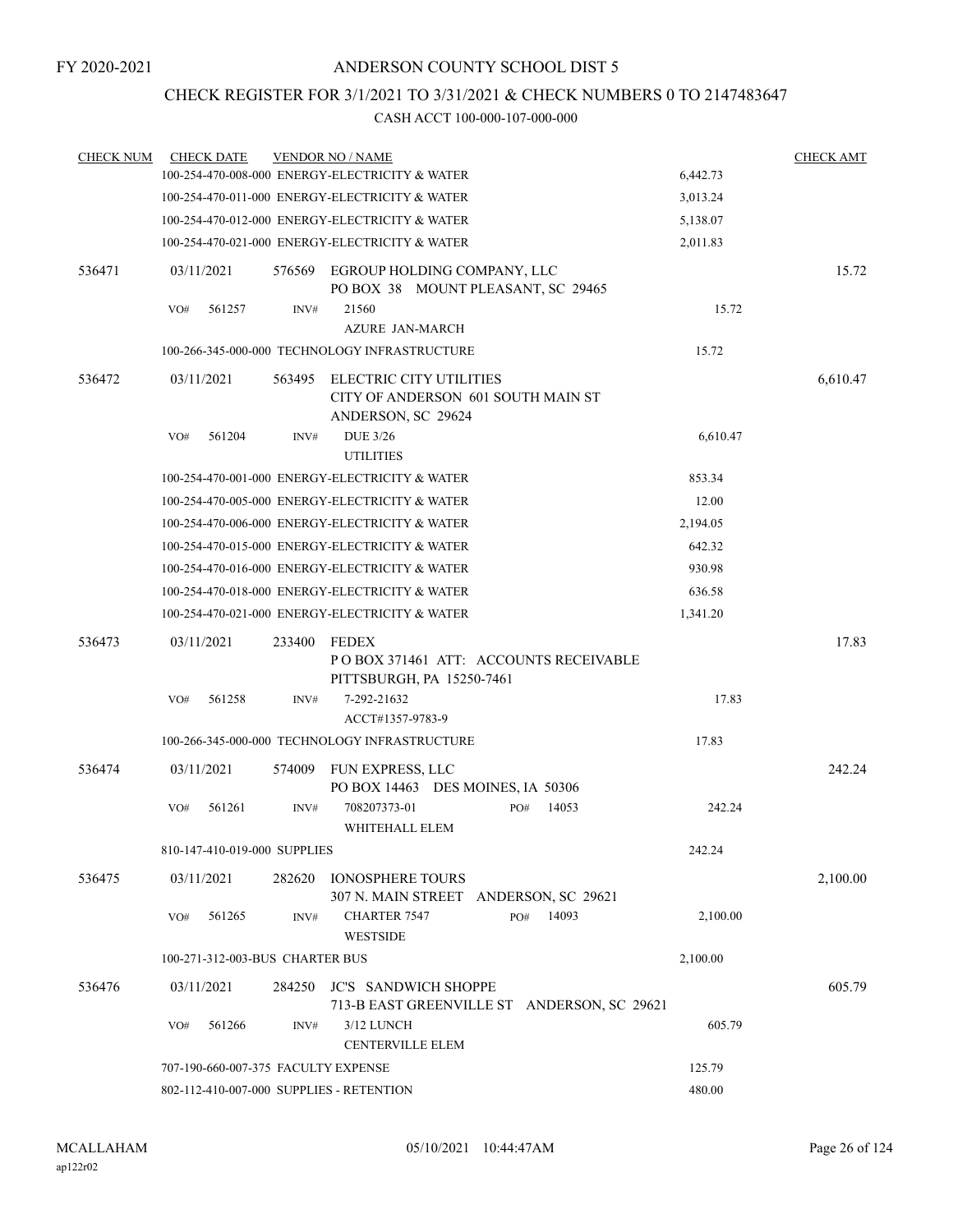# CHECK REGISTER FOR 3/1/2021 TO 3/31/2021 & CHECK NUMBERS 0 TO 2147483647

| <b>CHECK NUM</b> | <b>CHECK DATE</b>                        |        | <b>VENDOR NO / NAME</b>                                                                                 |     |                           |          | <b>CHECK AMT</b> |
|------------------|------------------------------------------|--------|---------------------------------------------------------------------------------------------------------|-----|---------------------------|----------|------------------|
| 536477           | 03/11/2021                               | 569972 | JERALDINE CHANCLER<br>153 CIVIC CENTER BLVD ANDERSON, SC 29625                                          |     |                           |          | 65.71            |
|                  | 561226<br>VO#                            | INV#   | 6/28/2019<br>PAYROLL CHECK                                                                              |     |                           | 65.71    |                  |
|                  | 100-000-108-000-000 CASH - PAYROLL ACCT  |        |                                                                                                         |     |                           | 65.71    |                  |
| 536478           | 03/11/2021                               | 307795 | KEPHART SERVICES<br>PO BOX 5748<br>ACCOUNTS RECEIVABLE ANDERSON, SC 29623                               |     | DBA RCI SERVICES INC ATT: |          | 2,875.00         |
|                  | 561268<br>VO#                            | INV#   | PO 13956<br><b>CF REAMES</b>                                                                            | PO# | 13956                     | 2,875.00 |                  |
|                  |                                          |        | 100-266-345-000-000 TECHNOLOGY INFRASTRUCTURE                                                           |     |                           | 2,875.00 |                  |
| 536479           | 03/11/2021                               | 313476 | LAKESHORE LEARNING MATERIALS<br>2695 EAST DOMINGUEZ STREET ATT: ACCOUNTS<br>RECEIVABLE CARSON, CA 90895 |     |                           |          | 2,191.16         |
|                  | 561269<br>VO#                            | INV#   | 4197880221<br><b>WEST MARKET</b>                                                                        | PO# | 14064                     | 2,191.16 |                  |
|                  | 810-147-410-018-000 SUPPLIES             |        |                                                                                                         |     |                           | 2,191.16 |                  |
| 536480           | 03/11/2021                               | 358500 | MINUTEMAN PRESS<br>3308 NORTH MAIN STREET ATT: ACCOUNTS<br>RECEIVABLE ANDERSON, SC 29621-4108           |     |                           |          | 1,092.50         |
|                  | 561273<br>VO#                            | INV#   | 91636<br>JOBS 125675-678                                                                                | PO# | 14043                     | 1,092.50 |                  |
|                  |                                          |        | 100-221-410-000-DIS DIGITAL INTEGRATION SUPPLIES                                                        |     |                           | 111.69   |                  |
|                  |                                          |        | 900-139-410-018-EKD ERIN DARNELL 20/21 SUPPLIES                                                         |     |                           | 980.81   |                  |
| 536481           | 03/11/2021                               | 576413 | MOBILE COMMUNICATIONS AMERICA INC<br>PO BOX 1458 CHARLOTTE, NC 28201                                    |     |                           |          | 3,174.96         |
|                  | 561274<br>VO#                            | INV#   | 280001762-1<br><b>BATTERIES</b>                                                                         | PO# | 13979                     | 505.04   |                  |
|                  | 100-255-323-000-000 CONTRACTED SERVICES  |        |                                                                                                         |     |                           | 505.04   |                  |
|                  | 561275<br>VO#                            | INV#   | 284000240-1<br><b>SERVICES</b>                                                                          | PO# | 14039                     | 2,669.92 |                  |
|                  | 100-255-323-000-000 CONTRACTED SERVICES  |        |                                                                                                         |     |                           | 2,669.92 |                  |
| 536482           | 03/11/2021                               | 369400 | NASCO<br>POBOX 901 ATT: ACCOUNTS RECEIVABLE FORT<br>ATKINSON, WI 53538-0901                             |     |                           |          | 200.99           |
|                  | 561276<br>VO#                            | INV#   | 20859<br><b>CALHOUN ELEM</b>                                                                            |     |                           | 200.99   |                  |
|                  | 714-271-660-014-328 PRODUCTIONS EXPENSE  |        |                                                                                                         |     |                           | 200.99   |                  |
| 536483           | 03/11/2021                               | 576752 | NATIONAL 4-H COUNCIL<br>7011 CONNECTICUT AVENUE CHEVY CHASE, MD<br>20815                                |     |                           |          | 2,131.92         |
|                  | VO#<br>561277                            | INV#   | D7739<br><b>EDUCATOR KITS</b>                                                                           | PO# | 14084                     | 2,131.92 |                  |
|                  | 900-113-410-000-027 IGT SUPPLIES/BANQUET |        |                                                                                                         |     |                           | 2,131.92 |                  |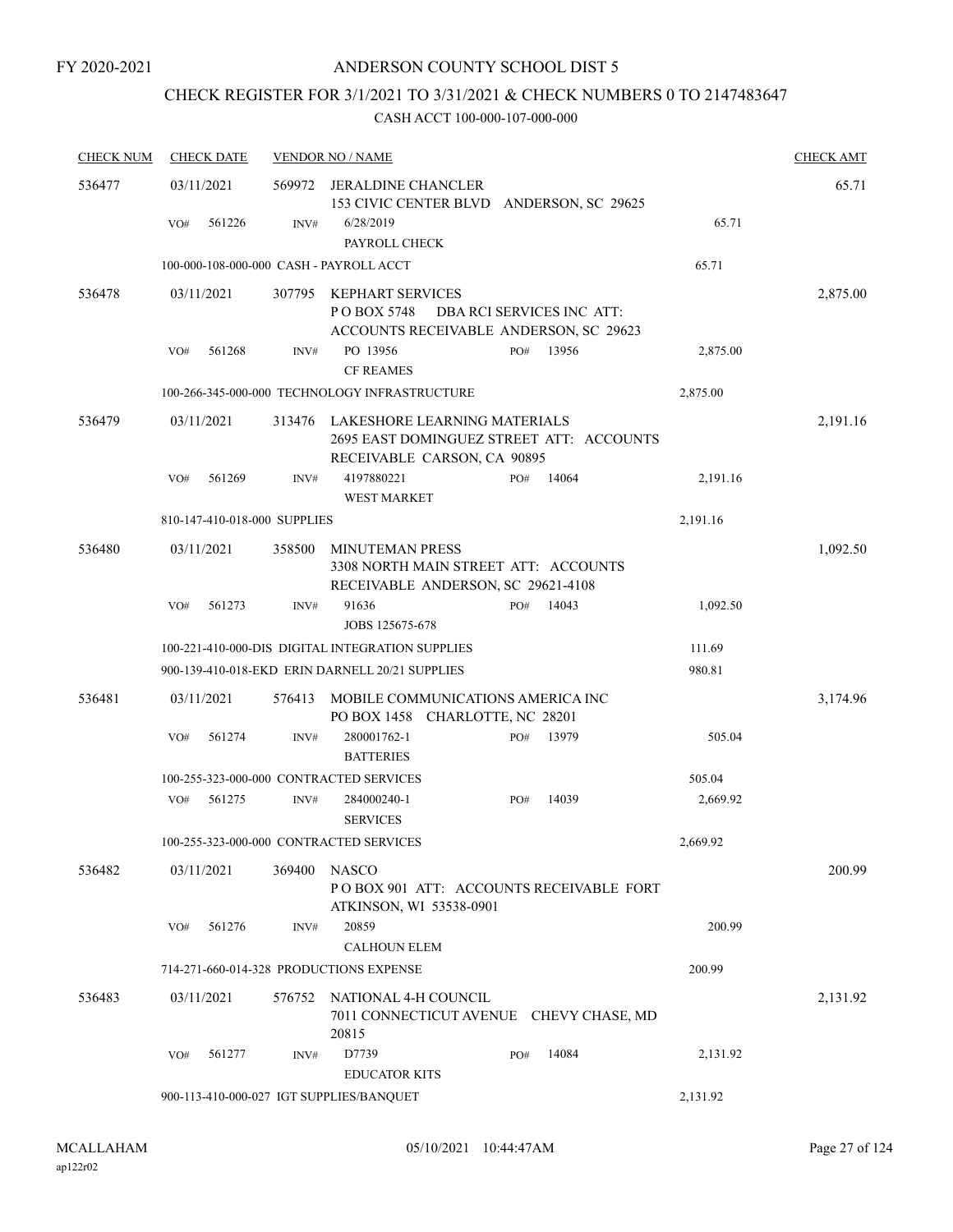# CHECK REGISTER FOR 3/1/2021 TO 3/31/2021 & CHECK NUMBERS 0 TO 2147483647

| <b>CHECK NUM</b> | <b>CHECK DATE</b> |                                       | <b>VENDOR NO / NAME</b>                                                                                     |           | <b>CHECK AMT</b> |
|------------------|-------------------|---------------------------------------|-------------------------------------------------------------------------------------------------------------|-----------|------------------|
| 536484           | 03/11/2021        | 379100                                | NATURE'S CORNER FLORIST<br>1205 WHITEHALL ROAD ATT: ACCOUNTS<br>RECEIVABLE ANDERSON, SC 29625               |           | 60.50            |
|                  | VO#               | 561278<br>INV#                        | <b>ACCT 100019</b><br><b>DOBBINS</b>                                                                        | 60.50     |                  |
|                  |                   | 100-231-334-000-000 TRUSTEE EXPENSE   |                                                                                                             | 60.50     |                  |
| 536485           | 03/11/2021        | 382750                                | NEW FOUNDATIONS CHILDREN & FAM SVCS INC<br>2300 STANDRIDGE ROAD ATT: DONNA HARRINGTON<br>ANDERSON, SC 29625 |           | 1,417.97         |
|                  | VO#               | 561285<br>INV#                        | 1826<br><b>FEB EXPENSES</b>                                                                                 | 1,417.97  |                  |
|                  |                   |                                       | 221-113-312-000-NFH ADMIN COORD/VOC FACIL/TUTORS                                                            | 1,417.97  |                  |
| 536486           | 03/11/2021        | 568036                                | PIEDMONT NATURAL GAS<br>PO BOX 1246 CHARLOTTE, NC 28201-1246                                                |           | 1,048.67         |
|                  | VO#               | 561205<br>INV#                        | 4000769201001<br><b>UTILITIES</b>                                                                           | 1,048.67  |                  |
|                  |                   | 100-254-472-012-000 ENERGY-GAS        |                                                                                                             | 1,048.67  |                  |
| 536487           | 03/11/2021        | 573691                                | POWERSCHOOL GROUP, LLC<br>PO BOX 398408 SAN FRANCISCO, CA 94139-8408                                        |           | 12,856.62        |
|                  | VO#               | 561296<br>INV#                        | 251065<br>14068<br>PO#                                                                                      | 12,856.62 |                  |
|                  |                   |                                       | CUST #10000174                                                                                              |           |                  |
|                  |                   | 802-264-312-000-000 WEBSITE UPGRADES  |                                                                                                             | 12,856.62 |                  |
| 536488           | 03/11/2021        | 430400                                | RAYMOND GEDDES & CO, INC<br>7110 BELAIR ROAD SUITE 200 ATT: ACCOUNTS<br>RECEIVABLE BALTIMORE, MD 21206-1147 |           | 38.52            |
|                  | VO#               | 561298<br>INV#                        | 771505<br><b>CONCORD</b>                                                                                    | 38.52     |                  |
|                  |                   |                                       | 709-271-660-009-360 SCHOOL STORE/COUNCIL EXPENSE                                                            | 38.52     |                  |
| 536489           | 03/11/2021        | 569972                                | <b>SAMANTHA BARTHELMES</b><br>1529 WILLIAMSTON RD ANDERSON, SC 29621                                        |           | 17.33            |
|                  | VO#               | 561209<br>INV#                        | <b>REFUND</b><br>LIBRARY BOOK                                                                               | 17.33     |                  |
|                  |                   |                                       | 713-271-660-013-223 LOST LIBRARY BOOKS EXPENSE                                                              | 17.33     |                  |
| 536490           | 03/11/2021        | 573474                                | <b>SCBDA</b><br>SCOTT MCGUIRE 2904 HARLINSDALE DRIVE ROCK<br>HILL, SC 29732                                 |           | 68.00            |
|                  | VO#               | 561299<br>INV#                        | <b>GLENVIEW MS</b><br><b>REGISTRATION</b>                                                                   | 68.00     |                  |
|                  |                   | 720-271-660-020-601 BAND CLUB EXPENSE |                                                                                                             | 68.00     |                  |
| 536491           | 03/11/2021        | 568954                                | <b>SHRED A WAY</b><br>PO BOX 51132 ATT: ACCOUNTS RECEIVABLE<br>PIEDMONT, SC 29673                           |           | 169.00           |
|                  | VO#               | 561317<br>INV#                        | A88556<br><b>MIDWAY ELEM</b>                                                                                | 65.00     |                  |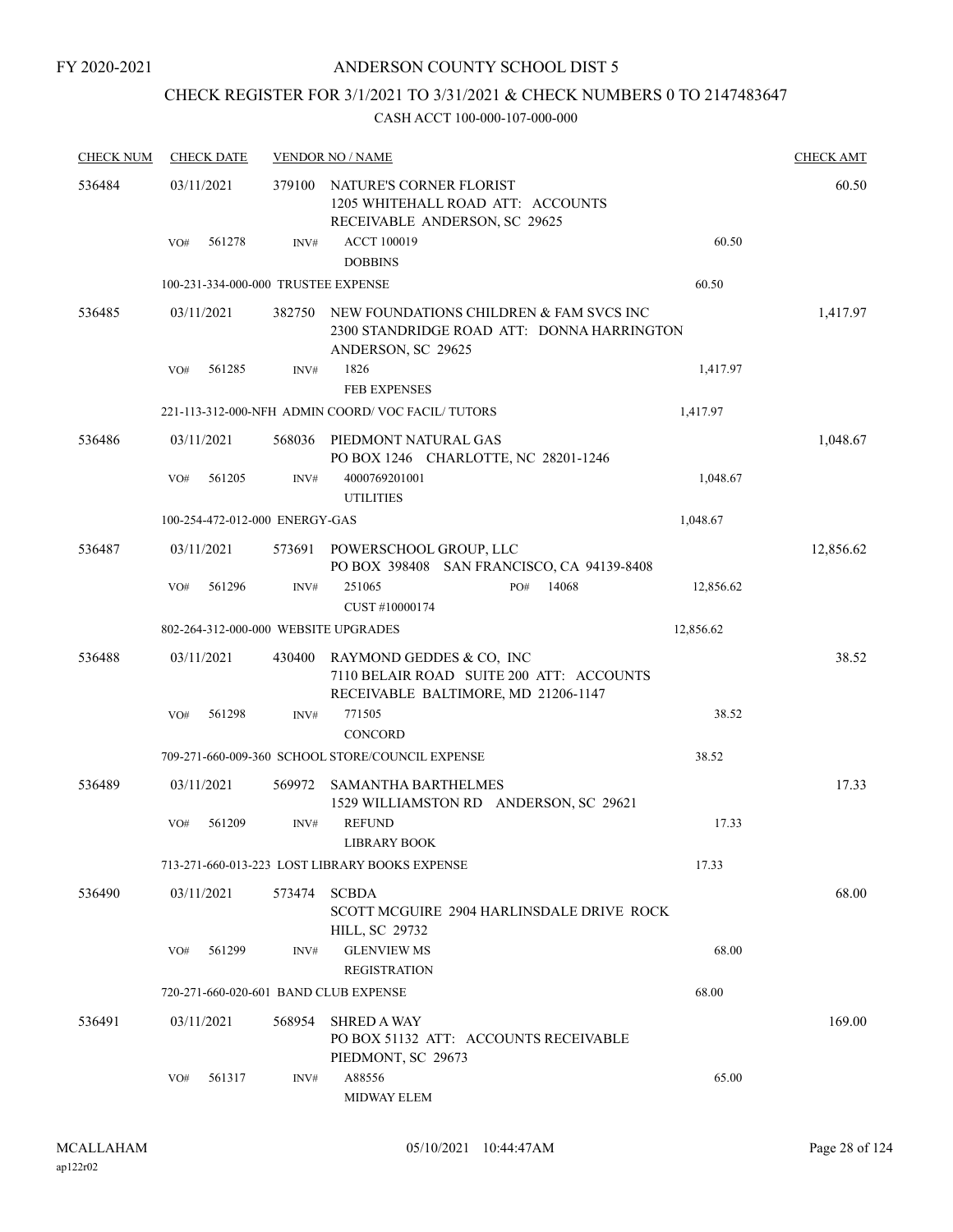# CHECK REGISTER FOR 3/1/2021 TO 3/31/2021 & CHECK NUMBERS 0 TO 2147483647

| <b>CHECK NUM</b> |     | <b>CHECK DATE</b>               |        | <b>VENDOR NO / NAME</b>                                                                       |        | <b>CHECK AMT</b> |
|------------------|-----|---------------------------------|--------|-----------------------------------------------------------------------------------------------|--------|------------------|
|                  |     |                                 |        | 717-190-660-017-201 MISCELLANEOUS EXPENSE                                                     | 65.00  |                  |
|                  | VO# | 561318                          | INV#   | A15652<br><b>TRANSPORTATION</b>                                                               | 38.00  |                  |
|                  |     |                                 |        | 100-255-323-000-000 CONTRACTED SERVICES                                                       | 38.00  |                  |
|                  | VO# | 561319                          | INV#   | A88519                                                                                        | 33.00  |                  |
|                  |     |                                 |        | <b>WEST MARKET</b>                                                                            |        |                  |
|                  |     |                                 |        | 718-271-660-018-201 MISCELLANEOUS EXPENSE                                                     | 33.00  |                  |
|                  | VO# | 561320                          | INV#   | A88530                                                                                        | 33.00  |                  |
|                  |     |                                 |        | <b>ADULT ED</b>                                                                               |        |                  |
|                  |     |                                 |        | 723-190-660-023-911 MISCELLANEOUS- ADULT ED EXPENSE                                           | 33.00  |                  |
|                  |     |                                 |        |                                                                                               |        |                  |
| 536492           |     | 03/11/2021                      |        | 573272 SHRED IT USA                                                                           |        | 83.73            |
|                  |     |                                 |        | 28883 NETWORK PLACE CHICAGO, IL 60673-1288                                                    |        |                  |
|                  | VO# | 561321                          | INV#   | 8181550094                                                                                    | 83.73  |                  |
|                  |     |                                 |        | <b>CALHOUN ELEM</b>                                                                           |        |                  |
|                  |     |                                 |        | 714-271-660-014-201 MISCELLANEOUS EXPENSE                                                     | 83.73  |                  |
| 536493           |     | 03/11/2021                      |        | 571007 SIMPLIFIED OFFICE SYSTEMS<br>6220 BUSH RIVER ROAD COLUMBIA, SC 29212                   |        | 351.74           |
|                  | VO# | 561322                          | INV#   | 210304-0013                                                                                   | 167.79 |                  |
|                  |     |                                 |        | <b>WHITEHALL</b>                                                                              |        |                  |
|                  |     | 201-112-490-019-000 COPIER COST |        |                                                                                               | 167.79 |                  |
|                  | VO# | 561323                          | INV#   | 210301-0070                                                                                   | 49.60  |                  |
|                  |     |                                 |        | <b>CALHOUN</b>                                                                                |        |                  |
|                  |     | 201-112-490-014-000 COPIER COST |        |                                                                                               | 49.60  |                  |
|                  | VO# | 561324                          | INV#   | 210303-0009                                                                                   | 134.35 |                  |
|                  |     |                                 |        | <b>HOMELAND PARK</b>                                                                          |        |                  |
|                  |     | 201-112-490-011-000 COPIER COST |        |                                                                                               | 134.35 |                  |
| 536494           |     | 03/11/2021                      | 576628 | <b>SMITH FARM SUPPLY</b><br>TYLER JOHNSON ENTERPRISES 135 DEPOT STREET<br>WARRENTON, GA 30828 |        | 46.53            |
|                  |     | $VO#$ 561325                    | INV#   | 1563303-9                                                                                     | 46.53  |                  |
|                  |     |                                 |        | CUST #108999                                                                                  |        |                  |
|                  |     |                                 |        | 329-115-410-031-000 SUPPLIES-STATE EQUIPMENT                                                  | 46.53  |                  |
| 536495           |     | 03/11/2021                      | 486710 | STARRWOOD ALUMINUM AWNING CO<br>6005 HIGHWAY 81 SOUTH STARR, SC 29684                         |        | 70.00            |
|                  | VO# | 561326                          | INV#   | 5445                                                                                          | 70.00  |                  |
|                  |     |                                 |        | <b>MCCANTS</b>                                                                                |        |                  |
|                  |     |                                 |        | 100-254-410-005-001 SUPPLIES - MAINTENANCE                                                    | 70.00  |                  |
| 536496           |     | 03/11/2021                      | 572801 | <b>SWEETWATER</b><br>5501 US HIGHWAY 30 W FORT WAYNE, IN 46818                                |        | 500.71           |
|                  | VO# | 561327                          | INV#   | 26518327                                                                                      | 500.71 |                  |
|                  |     |                                 |        | SOUTHWOOD                                                                                     |        |                  |
|                  |     | 817-113-410-021-000 SUPPLIES    |        |                                                                                               | 500.71 |                  |
| 536497           |     | 03/11/2021                      | 574824 | THE CLEMSON LITTLE THEATRE<br>PO BOX 1625 CLEMSON, SC 29633                                   |        | 215.28           |
|                  |     |                                 |        |                                                                                               |        |                  |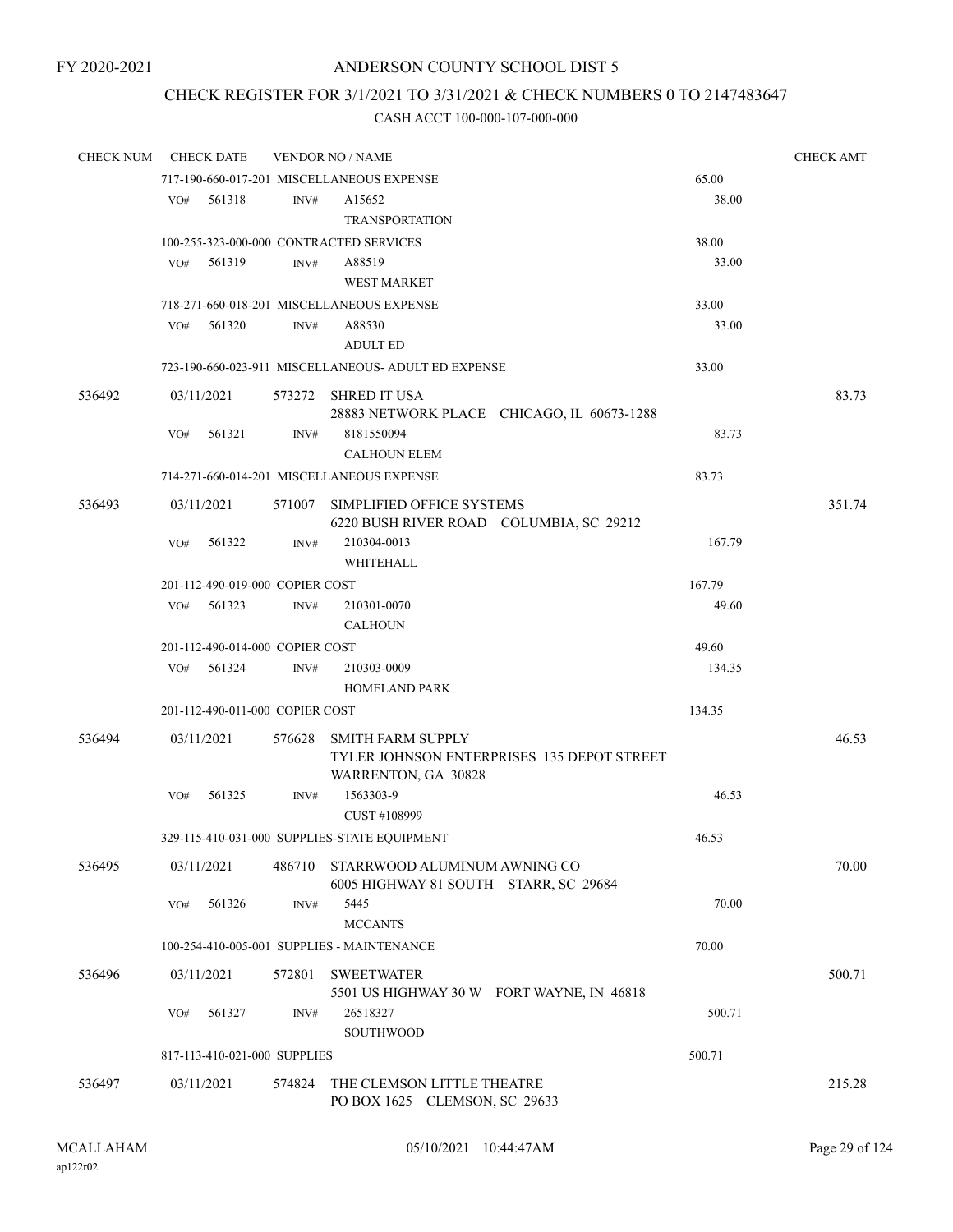# CHECK REGISTER FOR 3/1/2021 TO 3/31/2021 & CHECK NUMBERS 0 TO 2147483647

| <b>CHECK NUM</b> | <b>CHECK DATE</b>                       |                | <b>VENDOR NO / NAME</b>                                 |                                     |       |          | <b>CHECK AMT</b> |
|------------------|-----------------------------------------|----------------|---------------------------------------------------------|-------------------------------------|-------|----------|------------------|
|                  | 561328<br>VO#                           | INV#           | 8415<br><b>MCLEES ELEM</b>                              |                                     |       | 215.28   |                  |
|                  | 708-271-660-008-357 FIELD TRIPS EXPENSE |                |                                                         |                                     |       | 215.28   |                  |
| 536498           | 03/11/2021                              | 564442         | UNITED CHEMICAL & SUPPLY CO<br>GREENVILLE, SC 29606     | POBOX 5066 ATT: ACCOUNTS RECEIVABLE |       |          | 838.77           |
|                  | 561333<br>VO#                           | INV#           | 624623<br><b>SUPPLIES</b>                               | PO#                                 | 13149 | 838.77   |                  |
|                  |                                         |                | 220-370-410-000-MSA SUPPLIES-MONTESSORI SCHOOL OF ANDER |                                     |       | 838.77   |                  |
| 536499           | 03/11/2021                              | 572513         | UNITED LASER<br>P.O. BOX 6889 FLORENCE, SC 29501        |                                     |       |          | 48.15            |
|                  | VO#<br>561334                           | INV#           | 213253<br><b>TONER</b>                                  |                                     |       | 48.15    |                  |
|                  | 100-113-410-001-PLC SUPPLIES            |                |                                                         |                                     |       | 48.15    |                  |
| 536500           | 03/11/2021                              |                | 576674 UPSTATE INDUSTRIAL SUPPLIES INC                  | PO BOX 469 SANDY SPRINGS, SC 29677  |       |          | 606.58           |
|                  | 561335<br>VO#                           | $\text{INV}\#$ | 68819<br><b>SUPPLIES</b>                                |                                     |       | 606.58   |                  |
|                  |                                         |                | 900-115-410-031-053 HAAS FOUND-ADV MANUF (AIT)          |                                     |       | 606.58   |                  |
| 536501           | 03/11/2021                              | 519401         | <b>VERIZON</b><br>P O BOX 660108 DALLAS, TX 75266-0652  |                                     |       |          | 5,413.97         |
|                  | VO#<br>561207                           | INV#           | 9874129335<br><b>SERVICE</b>                            |                                     |       | 5,413.97 |                  |
|                  | 100-266-340-000-000 TELEPHONE           |                |                                                         |                                     |       | 4,468.45 |                  |
|                  | 100-266-340-001-000 TELEPHONE           |                |                                                         |                                     |       | 38.01    |                  |
|                  | 100-266-340-002-000 TELEPHONE           |                |                                                         |                                     |       | 87.07    |                  |
|                  | 100-266-340-003-000 TELEPHONE           |                |                                                         |                                     |       | 136.07   |                  |
|                  | 100-266-340-006-000 TELEPHONE           |                |                                                         |                                     |       | 18.25    |                  |
|                  | 100-266-340-007-000 TELEPHONE           |                |                                                         |                                     |       | 13.97    |                  |
|                  | 100-266-340-008-000 TELEPHONE           |                |                                                         |                                     |       | 63.00    |                  |
|                  | 100-266-340-009-000 TELEPHONE           |                |                                                         |                                     |       | 62.99    |                  |
|                  | 100-266-340-010-000 TELEPHONE           |                |                                                         |                                     |       | 13.96    |                  |
|                  | 100-266-340-012-000 TELEPHONE           |                |                                                         |                                     |       | 66.98    |                  |
|                  | 100-266-340-013-000 TELEPHONE           |                |                                                         |                                     |       | 13.97    |                  |
|                  | 100-266-340-014-000 TELEPHONE           |                |                                                         |                                     |       | 62.99    |                  |
|                  | 100-266-340-015-000 TELEPHONE           |                |                                                         |                                     |       | 49.03    |                  |
|                  | 100-266-340-016-000 TELEPHONE           |                |                                                         |                                     |       | 223.52   |                  |
|                  | 100-266-340-017-000 TELEPHONE           |                |                                                         |                                     |       | 13.96    |                  |
|                  | 100-266-340-018-000 TELEPHONE           |                |                                                         |                                     |       | 13.96    |                  |
|                  | 100-266-340-019-000 TELEPHONE           |                |                                                         |                                     |       | 63.00    |                  |
|                  | 100-266-340-020-000 TELEPHONE           |                |                                                         |                                     |       | 67.28    |                  |
|                  | 131-266-340-031-000 TELEPHONE           |                |                                                         |                                     |       | 147.94   |                  |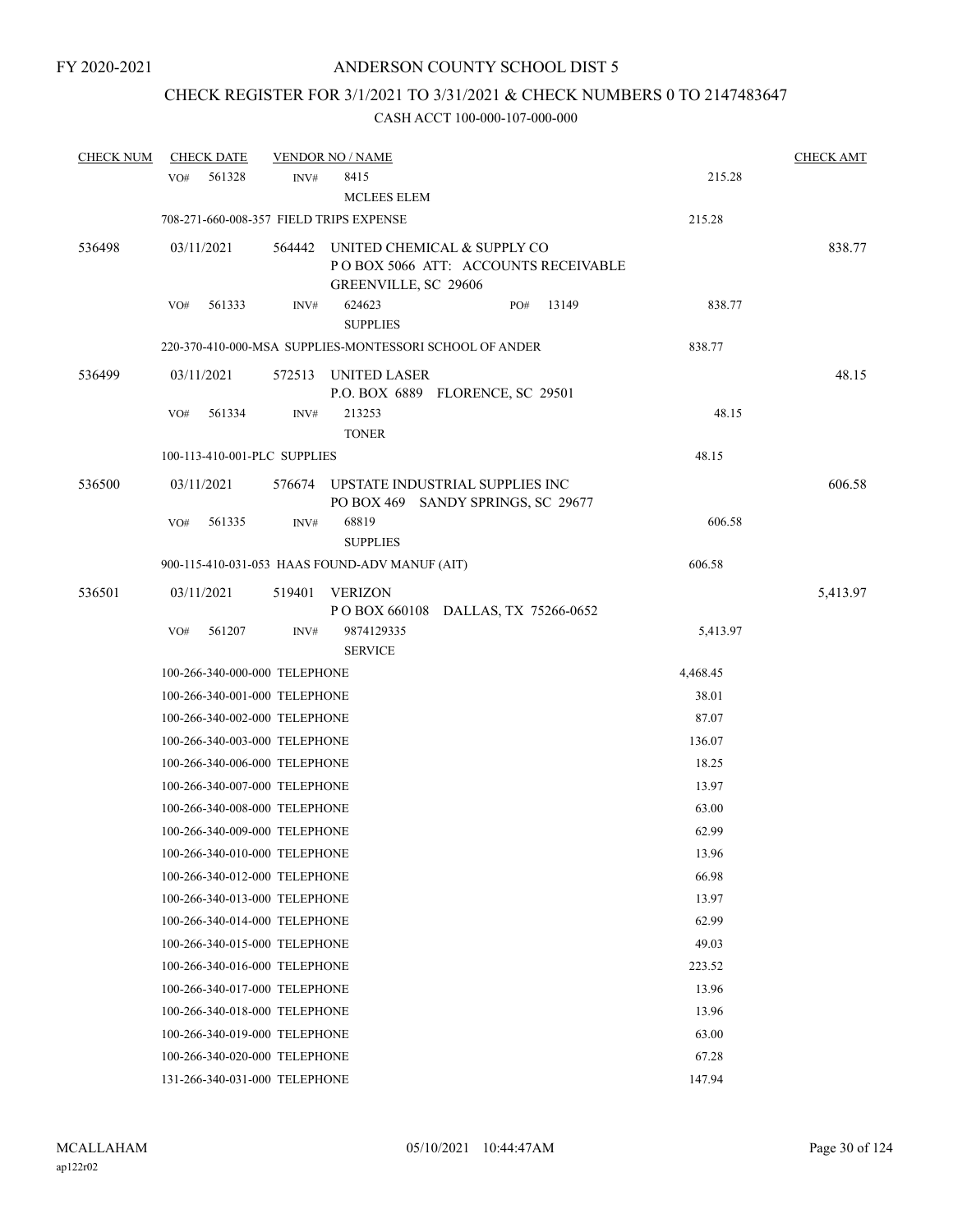# CHECK REGISTER FOR 3/1/2021 TO 3/31/2021 & CHECK NUMBERS 0 TO 2147483647

| <b>CHECK NUM</b> |                                          | <b>CHECK DATE</b><br><b>VENDOR NO / NAME</b><br>220-113-340-000-000 HOTSPOTS |        |                                                                          |                                                                                                   |              |  |           | <b>CHECK AMT</b> |
|------------------|------------------------------------------|------------------------------------------------------------------------------|--------|--------------------------------------------------------------------------|---------------------------------------------------------------------------------------------------|--------------|--|-----------|------------------|
|                  |                                          |                                                                              |        |                                                                          |                                                                                                   |              |  | $-669.24$ |                  |
|                  |                                          | 338-221-340-000-EAR TELEPHONE                                                |        |                                                                          |                                                                                                   |              |  | 38.01     |                  |
|                  |                                          | 600-256-340-000-000 TELEPHONE                                                |        |                                                                          |                                                                                                   |              |  | 147.09    |                  |
|                  |                                          |                                                                              |        | 900-188-340-000-006 HOMELESS TELEPHONE                                   |                                                                                                   |              |  | 273.71    |                  |
| 536502           |                                          | 03/11/2021                                                                   |        | 524353 WAL-MART COMMUNITY/GEMB<br>POBOX 530934 ATT: ACCOUNTS RECEIVABLE  |                                                                                                   |              |  |           | 103.22           |
|                  |                                          |                                                                              |        | ATLANTA, GA 30353-0934                                                   |                                                                                                   |              |  |           |                  |
|                  | VO#                                      | 561336                                                                       | INV#   | 2021 5306<br><b>GLENVIEW</b>                                             |                                                                                                   | 103.22       |  |           |                  |
|                  |                                          |                                                                              |        | 100-113-410-020-VEN SUPPLY-ADDT'L FOR LOST VENDING                       |                                                                                                   |              |  | 42.92     |                  |
|                  |                                          |                                                                              |        | 720-271-660-020-666 CONCESSIONS EXPENSE                                  |                                                                                                   |              |  | 60.30     |                  |
| 536503           | 03/11/2021                               |                                                                              |        |                                                                          | 524353 WAL-MART COMMUNITY/GEMB<br>POBOX 530934 ATT: ACCOUNTS RECEIVABLE<br>ATLANTA, GA 30353-0934 |              |  |           | 643.79           |
|                  | VO#                                      | 561337                                                                       | INV#   | 2021 5314<br><b>ROBERT ANDERSON</b>                                      |                                                                                                   |              |  | 643.79    |                  |
|                  |                                          | 100-113-410-006-000 SUPPLIES                                                 |        |                                                                          |                                                                                                   |              |  | 254.34    |                  |
|                  |                                          |                                                                              |        | 706-271-660-006-751 BASKETBALL BOYS EXPENSE                              |                                                                                                   |              |  | 47.63     |                  |
|                  |                                          |                                                                              |        | 802-113-410-006-000 SUPPLIES - RETENTION                                 |                                                                                                   |              |  | 341.82    |                  |
| 536504           |                                          | 03/11/2021                                                                   | 573864 | WELLS FARGO VENDOR FIN SERV<br>PO BOX 105743 ATLANTA, GA 30348-5743      |                                                                                                   |              |  |           | 538.93           |
|                  | VO#                                      | 561338                                                                       | INV#   | 5014062908<br><b>COPIER</b>                                              |                                                                                                   | 13017<br>PO# |  | 222.56    |                  |
|                  |                                          | 100-147-410-018-000 SUPPLIES                                                 |        |                                                                          |                                                                                                   |              |  | 222.56    |                  |
|                  | VO#                                      | 561339                                                                       | INV#   | 5013950476<br><b>COPIER</b>                                              |                                                                                                   |              |  | 316.37    |                  |
|                  |                                          | 201-112-490-014-000 COPIER COST                                              |        |                                                                          |                                                                                                   |              |  | 316.37    |                  |
| 536505           |                                          | 03/11/2021                                                                   | 565833 | WEX BANK                                                                 |                                                                                                   |              |  |           | 2,328.21         |
|                  |                                          |                                                                              |        | WRIGHT EXPRESS FLEET SERVICES PO BOX 6293<br>CAROL STREAM, IL 60197-6293 |                                                                                                   |              |  |           |                  |
|                  | VO#                                      | 561340                                                                       | INV#   | 70609585<br><b>FUEL</b>                                                  |                                                                                                   |              |  | 2,328.21  |                  |
|                  |                                          | 100-255-411-000-000 GASOLINE                                                 |        |                                                                          |                                                                                                   |              |  | 2,328.21  |                  |
| 536506           |                                          | 03/11/2021                                                                   |        | 574448 WOBBLEWORKS, INC<br>89 FIFTH AVENUE SUITE 802 NEW YORK, NY 10003  |                                                                                                   |              |  |           | 5,131.72         |
|                  | VO#                                      | 561227                                                                       | INV#   | S1044774<br><b>MATERIALS</b>                                             |                                                                                                   | 14085<br>PO# |  | 5,131.72  |                  |
|                  | 900-113-410-000-027 IGT SUPPLIES/BANQUET |                                                                              |        |                                                                          |                                                                                                   |              |  | 5,131.72  |                  |
| 536507           |                                          | 03/11/2021                                                                   | 523475 | W W NORTON & COMPANY<br>PO BOX 786652 PHILADELPHIA, PA 19178-6652        |                                                                                                   |              |  |           | 4,305.60         |
|                  | VO#                                      | 561342                                                                       | INV#   | 687394<br><b>SUPPLIES</b>                                                |                                                                                                   | 14086<br>PO# |  | 4,305.60  |                  |
|                  | 100-114-410-002-BOK TEXTBOOKS            |                                                                              |        |                                                                          |                                                                                                   |              |  | 2,152.80  |                  |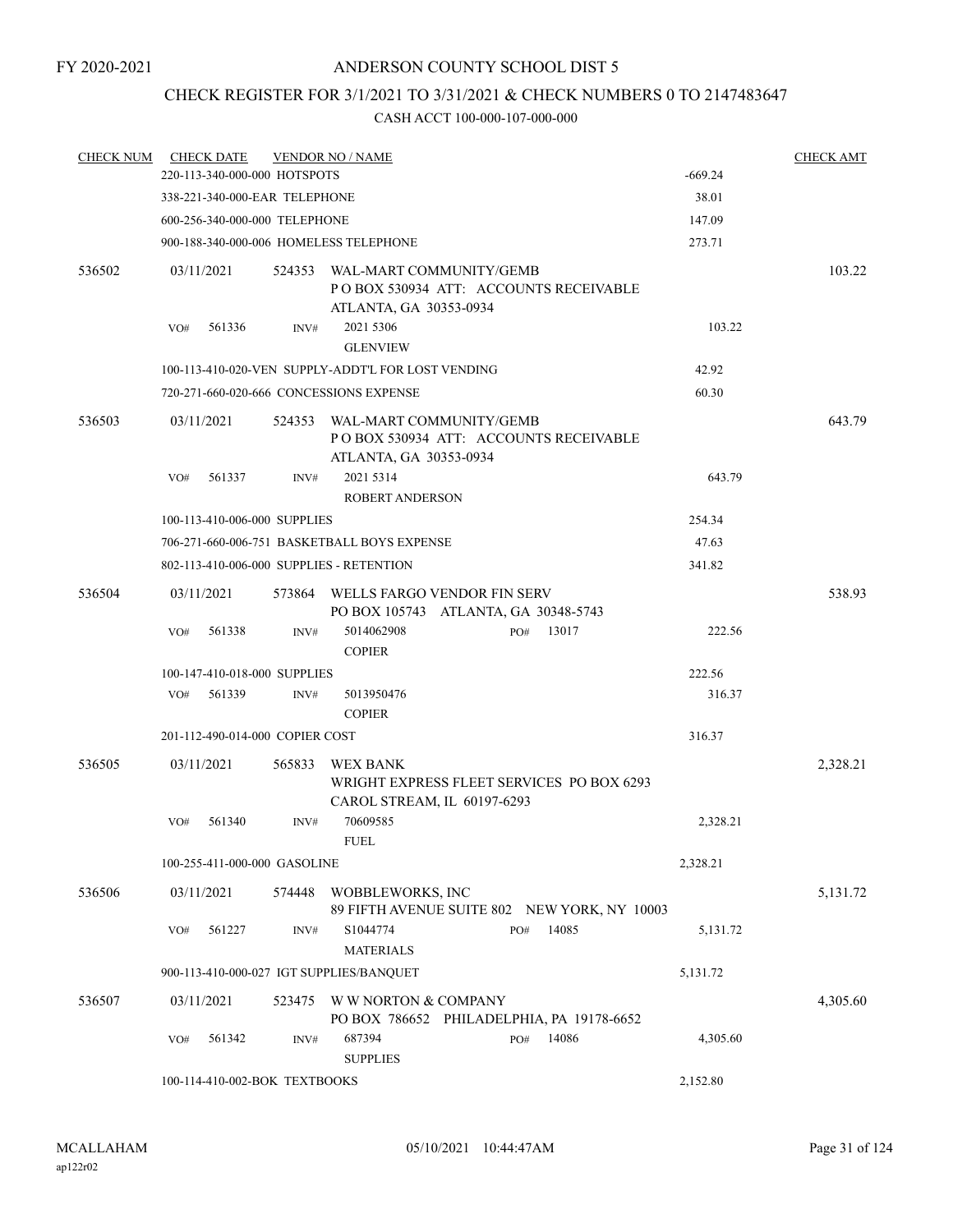# ANDERSON COUNTY SCHOOL DIST 5

# CHECK REGISTER FOR 3/1/2021 TO 3/31/2021 & CHECK NUMBERS 0 TO 2147483647

| <b>CHECK NUM</b> |     | <b>CHECK DATE</b><br>100-114-410-003-BOK TEXTBOOKS |        | <b>VENDOR NO / NAME</b>                                                                                        |     |       | 2,152.80 | <b>CHECK AMT</b> |
|------------------|-----|----------------------------------------------------|--------|----------------------------------------------------------------------------------------------------------------|-----|-------|----------|------------------|
| 536508           |     | 03/16/2021                                         |        | 568415 ACP DIRECT<br>POBOX 703168 ATT: ACCOUNTS RECEIVABLE<br>DALLAS, TX 75370                                 |     |       |          | 82.20            |
|                  | VO# | 561373                                             | INV#   | 0236604<br><b>HEADPHONES</b>                                                                                   | PO# | 14101 | 82.20    |                  |
|                  |     |                                                    |        | 100-221-410-000-TST SUPPLIES-TESTING                                                                           |     |       | 82.20    |                  |
| 536509           |     | 03/16/2021                                         | 570950 | ANDERSON COUNTY SHERIFF'S OFFICE<br>ATTN: JAMIE LAZAR 305 CAMSON ROAD<br>ANDERSON, SC 29621                    |     |       |          | 122.50           |
|                  | VO# | 561375                                             | INV#   | <b>MARCH 6</b><br><b>WHS BASEBALL</b>                                                                          |     |       | 122.50   |                  |
|                  |     |                                                    |        | 703-271-660-003-690 BASEBALL GATE RECEIPTS EXPENSE                                                             |     |       | 122.50   |                  |
| 536510           |     | 03/16/2021                                         |        | 573788 BELANGIA, JOSEPH**<br>69 BRIARVIEW CIRCLE GREENVILLE, SC 29615                                          |     |       |          | 91.50            |
|                  | VO# | 561346                                             | INV#   | <b>MARCH 5</b><br>WHS BASEBALL                                                                                 |     |       | 91.50    |                  |
|                  |     |                                                    |        | 703-271-660-003-690 BASEBALL GATE RECEIPTS EXPENSE                                                             |     |       | 91.50    |                  |
| 536511           |     | 03/16/2021                                         |        | 575152 BRACKNEY, EVAN**<br>320 E. BELTLINE BLVD APT D-3 ANDERSON, SC 29621                                     |     |       |          | 81.60            |
|                  | VO# | 561345                                             | INV#   | <b>MARCH 6</b><br><b>WHS BASEBALL</b>                                                                          |     |       | 81.60    |                  |
|                  |     |                                                    |        | 703-271-660-003-690 BASEBALL GATE RECEIPTS EXPENSE                                                             |     |       | 81.60    |                  |
| 536512           |     | 03/16/2021                                         | 575869 | BURR FORMAN MCNAIR<br>PO BOX 830719 BIRMINGHAM, AL 35283-0719                                                  |     |       |          | 4,650.00         |
|                  | VO# | 561376                                             | INV#   | 1221900<br>PROPERTY PURCHASE                                                                                   |     |       | 4,440.00 |                  |
|                  |     | 100-231-319-000-000 LEGAL FEES                     |        |                                                                                                                |     |       | 4,440.00 |                  |
|                  | VO# | 561377                                             | INV#   | 1221897<br>PROPERTY SALE                                                                                       |     |       | 210.00   |                  |
|                  |     | 100-231-319-000-000 LEGAL FEES                     |        |                                                                                                                |     |       | 210.00   |                  |
| 536513           |     | 03/16/2021                                         |        | 576767 BURRISS, MOCHANA**<br>ELT KUSTOM TEES 5016 KING DRIVE ANDERSON, SC<br>29621                             |     |       |          | 750.00           |
|                  | VO# | 561378                                             | INV#   | 185                                                                                                            |     |       | 750.00   |                  |
|                  |     |                                                    |        | <b>ROBERT ANDERSON</b>                                                                                         |     |       |          |                  |
|                  |     |                                                    |        | 706-271-660-006-411 MISCELLANEOUS EXPENSE                                                                      |     |       | 750.00   |                  |
| 536514           |     | 03/16/2021                                         | 162750 | CENTER ROCK WELDING & FABRICATING INC<br>5005 DOBBINS BRIDGE RD ATT: ACCOUNTS<br>RECEIVABLE ANDERSON, SC 29626 |     |       |          | 375.00           |
|                  | VO# | 561381                                             | INV#   | 2415<br>DRAIN COVER                                                                                            |     |       | 300.00   |                  |
|                  |     |                                                    |        | 100-254-410-008-001 SUPPLIES - MAINTENANCE                                                                     |     |       | 300.00   |                  |
|                  | VO# | 561382                                             | INV#   | 2411                                                                                                           |     |       | 75.00    |                  |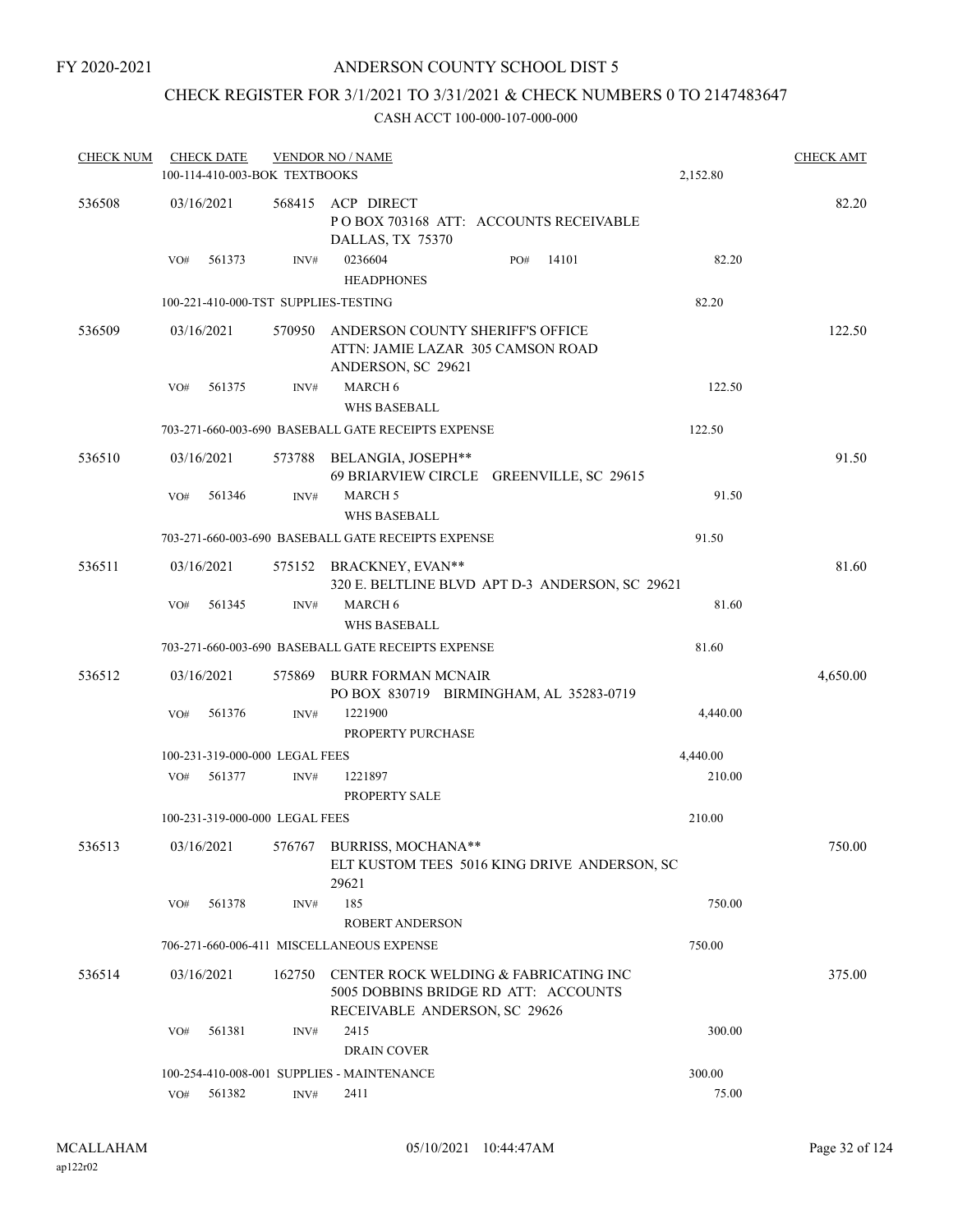# ANDERSON COUNTY SCHOOL DIST 5

# CHECK REGISTER FOR 3/1/2021 TO 3/31/2021 & CHECK NUMBERS 0 TO 2147483647

| <b>CHECK NUM</b> | <b>CHECK DATE</b>            |        | <b>VENDOR NO / NAME</b>                                      |                                                                                  |          | <b>CHECK AMT</b> |
|------------------|------------------------------|--------|--------------------------------------------------------------|----------------------------------------------------------------------------------|----------|------------------|
|                  |                              |        | <b>TRAILER</b>                                               |                                                                                  |          |                  |
|                  |                              |        | 100-254-410-000-001 MAINT, SUPPLIES-STRUCTURES               |                                                                                  | 75.00    |                  |
| 536515           | 03/16/2021                   |        | 576477 CORNELIA BURTON<br>113 BAILEY ST ANDERSON, SC 29621   |                                                                                  |          | 13.00            |
|                  | VO#<br>549888                | INV#   | <b>HOMELAND PARK</b><br>FIELD TRIP REFUND                    |                                                                                  | 13.00    |                  |
|                  |                              |        | 100-271-312-011-C19 CANCELLED FIELD TRIPS                    |                                                                                  | 13.00    |                  |
| 536516           | 03/16/2021                   |        | 576477 CORNELIA BURTON                                       | 113 BAILEY STREET ANDERSON, SC 29621                                             |          | 40.00            |
|                  | 550009<br>VO#                | INV#   | <b>HOMELAND PARK</b><br>FIELD TRIP REFUND                    |                                                                                  | 40.00    |                  |
|                  |                              |        | 100-271-312-011-C19 CANCELLED FIELD TRIPS                    |                                                                                  | 40.00    |                  |
| 536517           | 03/16/2021                   |        | 572942 CROMER, AIMEE**                                       | 1018 THORNEHILL DR ANDERSON, SC 29621                                            |          | 37.45            |
|                  | 561383<br>VO#                | INV#   | 416<br><b>GARRISON</b>                                       |                                                                                  | 37.45    |                  |
|                  | 131-115-410-031-000 SUPPLIES |        |                                                              |                                                                                  | 37.45    |                  |
| 536518           | 03/16/2021                   | 198651 | <b>DELL MARKETING</b>                                        | PO BOX 534118 ATT: ACCOUNTS RECEIVABLE                                           |          | 1,275.44         |
|                  | 561384<br>VO#                | INV#   | ATLANTA, GA 30353-4118<br>10470021378                        |                                                                                  | 1,275.44 |                  |
|                  | 100-113-410-006-000 SUPPLIES |        | <b>DELL DOCK</b>                                             |                                                                                  | 1,275.44 |                  |
|                  |                              |        |                                                              |                                                                                  |          |                  |
| 536519           | 03/16/2021                   | 571525 | IRRIGATION SERVICE & REPAIR<br>PO BOX 282 ANDERSON, SC 29622 |                                                                                  |          | 967.00           |
|                  | 561387<br>VO#                | INV#   | 1796                                                         |                                                                                  | 967.00   |                  |
|                  |                              |        | <b>TL HANNA</b>                                              |                                                                                  |          |                  |
|                  |                              |        | 100-254-323-002-001 CONTRACTED SERVICES                      |                                                                                  | 967.00   |                  |
| 536520           | 03/16/2021                   | 571483 | ISOM ELECTRIC, LLC<br>29621                                  | 3300-D N. MAIN STREET PMB 325 ANDERSON, SC                                       |          | 4,750.00         |
|                  | 561388<br>VO#                | INV#   | 11697<br><b>DISTRICT OFFICE</b>                              | 13898<br>PO#                                                                     | 4,750.00 |                  |
|                  |                              |        | 850-266-410-000-000 SUPPLIES AND MATERIALS                   |                                                                                  | 4,750.00 |                  |
| 536521           | 03/16/2021                   | 575843 |                                                              | LANGUAGE TESTING INTERNATIONAL, INC<br>PO BOX 825497 PHILADELPHIA, PA 19182-5497 |          | 80.00            |
|                  | 561389<br>VO#                | INV#   | L41690-IN<br>CUST #0011895                                   | 14128<br>PO#                                                                     | 80.00    |                  |
|                  |                              |        | 100-221-410-000-000 SUPPLIES AND MATERIALS                   |                                                                                  | 80.00    |                  |
| 536522           | 03/16/2021                   | 567442 | <b>MAKE MUSIC</b><br>PO BOX 733687 DALLAS, TX 75373-3687     |                                                                                  |          | 1,155.60         |
|                  | 561390<br>VO#                | INV#   | MM6858289<br><b>CUST# NSM-34092</b>                          |                                                                                  | 1,155.60 |                  |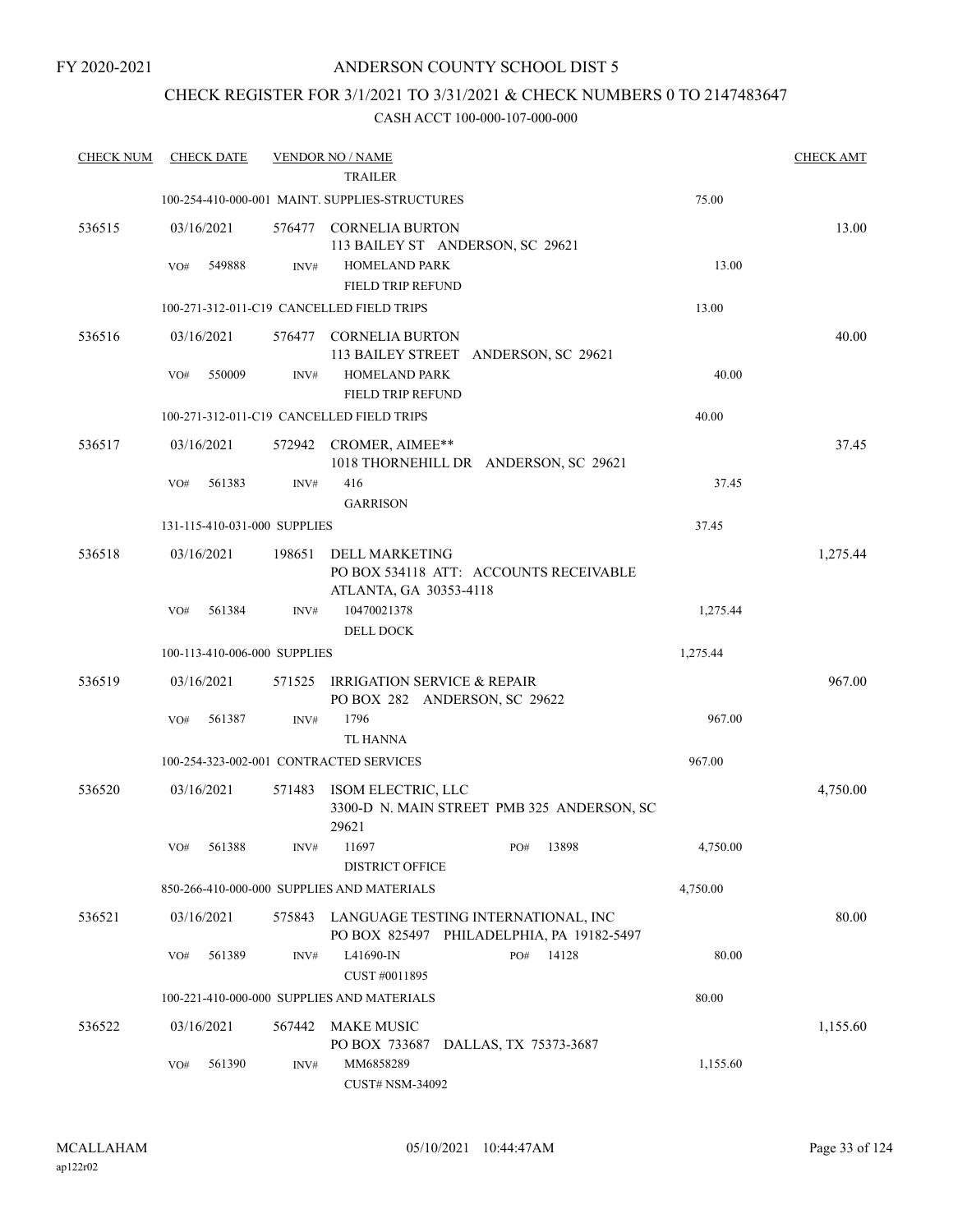# CHECK REGISTER FOR 3/1/2021 TO 3/31/2021 & CHECK NUMBERS 0 TO 2147483647

| <b>CHECK NUM</b> | <b>CHECK DATE</b> |                                       | <b>VENDOR NO / NAME</b>                                                                          |                  | <b>CHECK AMT</b> |
|------------------|-------------------|---------------------------------------|--------------------------------------------------------------------------------------------------|------------------|------------------|
|                  |                   |                                       | 100-113-410-006-COB CHORUS, ORCHESTRA & BAND                                                     | 1,155.60         |                  |
| 536523           | 03/16/2021        |                                       | 576302 MARYLAND CHILD SUPPORT ACCOUNT<br>PO BOX 17396 BALTIMORE, MD 21297-1396                   |                  | 177.91           |
|                  | 561369<br>VO#     | INV#                                  | PAYROLL 3/15<br><b>DEDUCTIONS</b>                                                                | 177.91           |                  |
|                  |                   |                                       | 100-000-435-000-000 WAGE GARNISH/CH SUPPORT                                                      | 177.91           |                  |
| 536524           | 03/16/2021        |                                       | 564010 NC CHILD SUPPORT CENTRALIZED COLLECTNS<br>POBOX 900012 RALEIGH, NC 27675-9012             |                  | 305.50           |
|                  | 561368<br>VO#     | INV#                                  | PAYROLL 3/15                                                                                     | 305.50           |                  |
|                  |                   |                                       | <b>DEDUCTIONS</b>                                                                                |                  |                  |
|                  |                   |                                       | 100-000-435-000-000 WAGE GARNISH/CH SUPPORT                                                      | 305.50           |                  |
| 536525           | 03/16/2021        | 569027                                | O'REILLY AUTO PARTS<br>POBOX 9464 ATT: ACCOUNTS RECEIVABLE<br>SPRINGFIELD, MO 65801-9464         |                  | 6.79             |
|                  | 561397<br>VO#     | INV#                                  | 1430-247750<br><b>FUEL CAP</b>                                                                   | 6.79             |                  |
|                  |                   |                                       | 100-254-412-000-001 TRUCK SERVICE - MAINTENANCE                                                  | 6.79             |                  |
| 536526           | 03/16/2021        | 397350                                | PAPER SUPPLY INC.<br>POBOX 166 ATT: ACCOUNTS RECEIVABLE<br>ANDERSON, SC 29622                    |                  | 2,193.50         |
|                  | 561398<br>VO#     | INV#                                  | 112804                                                                                           | 2,193.50         |                  |
|                  |                   |                                       | <b>SUPPLIES</b>                                                                                  |                  |                  |
|                  |                   | 600-256-410-000-000 SUPPLIES          |                                                                                                  | 2,193.50         |                  |
| 536527           | 03/16/2021        |                                       | 575998 PRO KITCHEN ONLINE LLC<br>2115 COMMERCE DR CAYCE, SC 29033                                |                  | 397.72           |
|                  | 561399<br>VO#     | INV#                                  | 26962<br><b>UTILITY CARTS</b>                                                                    | 397.72           |                  |
|                  |                   |                                       | 900-256-410-000-019 FANS NO KID HUNGRY GRANT                                                     | 397.72           |                  |
| 536528           | 03/16/2021        | 576678                                | REYNOLDS ADVANCED MATERIALS US INC<br>3406 GREEN PARK CIRCLE CHARLOTTE, NC 28217                 |                  | 570.35           |
|                  | 561400<br>VO#     | INV#                                  | 5200462<br>PO#<br>5201840                                                                        | 14120<br>570.35  |                  |
|                  |                   |                                       | 900-115-410-031-053 HAAS FOUND-ADV MANUF (AIT)<br>900-115-410-031-053 HAAS FOUND-ADV MANUF (AIT) | 206.41<br>363.94 |                  |
| 536529           | 03/16/2021        | 576768                                | ROTH, KYLE**<br>117 COUNTRY WALK LN SIMPSONVILLE, SC 29680                                       |                  | 96.90            |
|                  | 561344<br>VO#     | INV#                                  | <b>MARCH 5</b><br><b>WHS BASEBALL</b>                                                            | 96.90            |                  |
|                  |                   |                                       | 703-271-660-003-690 BASEBALL GATE RECEIPTS EXPENSE                                               | 96.90            |                  |
| 536530           | 03/16/2021        | 568980                                | <b>SC DEPT OF REVENUE</b><br>PO BOX 2535 COLUMBIA, SC 29202-2535                                 |                  | 125.15           |
|                  | 561371<br>VO#     | INV#                                  | PAYROLL 3/15<br><b>DEDUCTIONS</b>                                                                | 125.15           |                  |
|                  |                   | 100-000-440-000-000 SC STATE TAX LEVY |                                                                                                  | 125.15           |                  |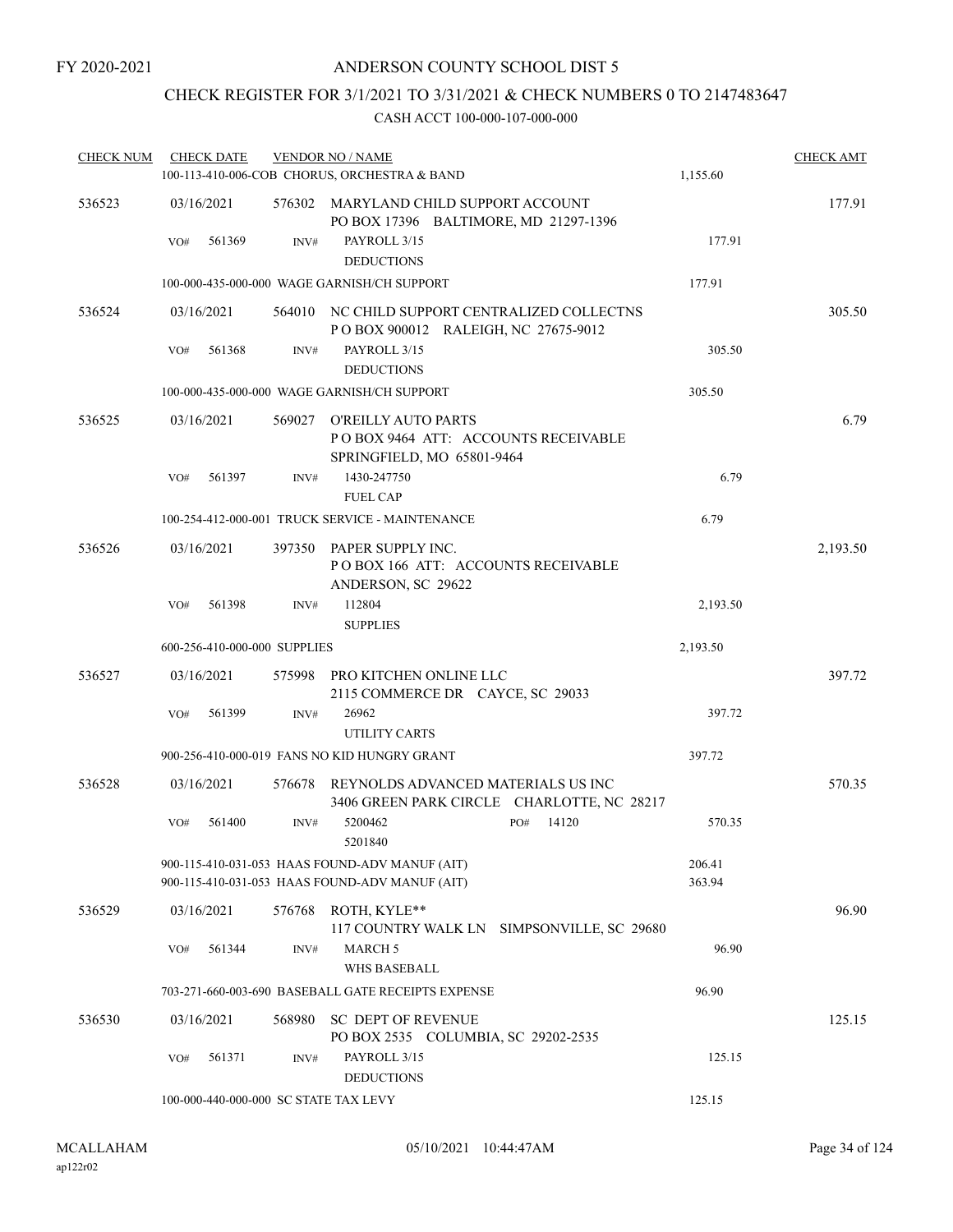# CHECK REGISTER FOR 3/1/2021 TO 3/31/2021 & CHECK NUMBERS 0 TO 2147483647

| <b>CHECK NUM</b> | <b>CHECK DATE</b>                 |        | <b>VENDOR NO / NAME</b>                                                                  |          | <b>CHECK AMT</b> |
|------------------|-----------------------------------|--------|------------------------------------------------------------------------------------------|----------|------------------|
| 536531           | 03/16/2021                        | 576565 | <b>SC GRAPHICS INC</b>                                                                   |          | 149.80           |
|                  |                                   |        | 100 CONTROL DR ANDERSON, SC 29625                                                        |          |                  |
|                  | 561401<br>VO#                     | INV#   | 3963<br><b>SIGNS</b>                                                                     | 149.80   |                  |
|                  | 100-254-323-000-001 CONTRACT SRVS |        |                                                                                          | 149.80   |                  |
| 536532           | 03/16/2021                        | 478800 | <b>SC LAW ENFORCEMENT DIVISION</b>                                                       |          | 25.00            |
|                  |                                   |        | POBOX 21398 -- FINANCE COLUMBIA, SC                                                      |          |                  |
|                  | 561426<br>VO#                     |        | 29221-1398<br>S. GAMBRELL                                                                | 25.00    |                  |
|                  |                                   | INV#   | <b>RECORDS CHECK</b>                                                                     |          |                  |
|                  |                                   |        | 100-390-399-000-000 MISC.PURCH.SERV. - BACKGROUND CKS                                    | 25.00    |                  |
|                  |                                   |        |                                                                                          |          | 976.74           |
| 536533           | 03/16/2021                        | 450701 | SC RETIREMENT SYSTEM (SPP)<br>POBOX 11960 CAPITOL STATION COLUMBIA, SC<br>29211          |          |                  |
|                  | 561366<br>VO#                     | INV#   | PAYROLL 3/15<br><b>DEDUCTIONS</b>                                                        | 976.74   |                  |
|                  |                                   |        | 100-000-438-000-000 RETIREMENT SERV PURCHASE                                             | 976.74   |                  |
| 536534           | 03/16/2021                        | 576084 | <b>SC STATE DISBURSEMENT UNIT</b><br>PO BOX 100303 COLUMBIA, SC 29202-3303               |          | 1,239.30         |
|                  | 561370<br>VO#                     | INV#   | PAYROLL 3/15<br><b>DEDUCTIONS</b>                                                        | 1,239.30 |                  |
|                  |                                   |        | 100-000-435-000-000 WAGE GARNISH/CH SUPPORT                                              | 1,239.30 |                  |
| 536535           | 03/16/2021                        | 569520 | SHI INTERNATIONAL CORP<br>POBOX 952121 ATT: ACCOUNTS RECEIVABLE<br>DALLAS, TX 75395-2121 |          | 139.96           |
|                  | 561408<br>VO#                     | INV#   | B13130400<br>14114<br>PO#<br><b>LICENSES</b>                                             | 139.96   |                  |
|                  | 100-255-410-000-000 SUPPLIES      |        |                                                                                          | 139.96   |                  |
| 536536           | 03/16/2021                        | 568954 | <b>SHRED A WAY</b><br>PO BOX 51132 ATT: ACCOUNTS RECEIVABLE<br>PIEDMONT, SC 29673        |          | 65.00            |
|                  | 561409<br>VO#                     | INV#   | A88520<br><b>ROBERT ANDERSON</b>                                                         | 65.00    |                  |
|                  |                                   |        | 100-113-410-006-VEN SUPPLY-ADDT'L FOR LOST VENDING                                       | 65.00    |                  |
| 536537           | 03/16/2021                        | 571007 | SIMPLIFIED OFFICE SYSTEMS<br>6220 BUSH RIVER ROAD COLUMBIA, SC 29212                     |          | 544.40           |
|                  | 561410<br>VO#                     | INV#   | 210305-0023<br><b>COPIES</b>                                                             | 226.53   |                  |
|                  |                                   |        | 100-113-410-006-VEN SUPPLY-ADDT'L FOR LOST VENDING                                       | 226.53   |                  |
|                  | VO#<br>561411                     | INV#   | 210305-0022<br><b>COPIES</b>                                                             | 203.06   |                  |
|                  |                                   |        | 100-113-410-006-VEN SUPPLY-ADDT'L FOR LOST VENDING                                       | 203.06   |                  |
|                  | 561412<br>VO#                     | INV#   | 210305-0024<br><b>COPIES</b>                                                             | 68.22    |                  |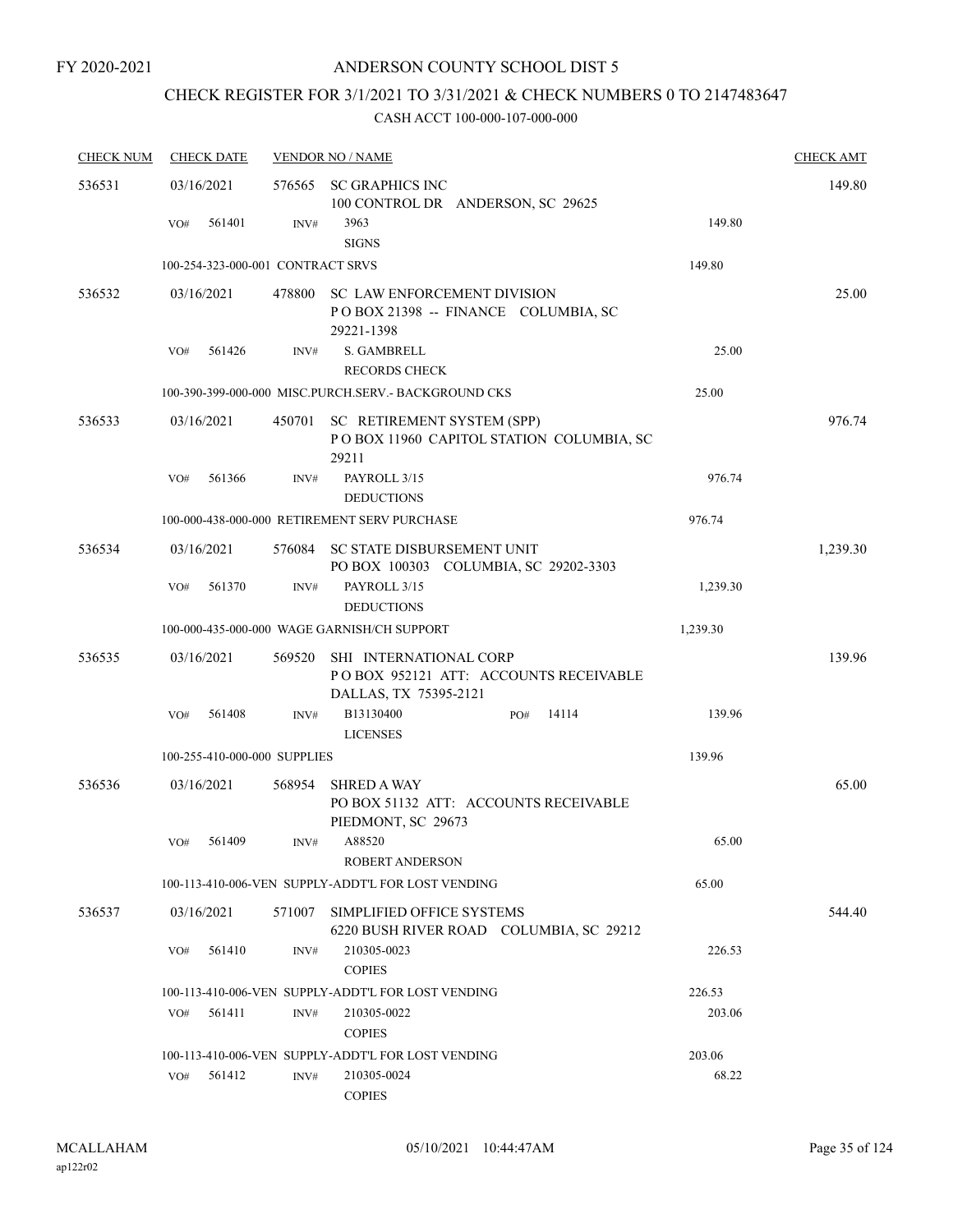# CHECK REGISTER FOR 3/1/2021 TO 3/31/2021 & CHECK NUMBERS 0 TO 2147483647

| <b>CHECK NUM</b> |     | <b>CHECK DATE</b>            |        | <b>VENDOR NO / NAME</b>                            |                                                                |            | <b>CHECK AMT</b> |
|------------------|-----|------------------------------|--------|----------------------------------------------------|----------------------------------------------------------------|------------|------------------|
|                  |     |                              |        | 201-112-490-016-000 OTHER/COPIER COST              |                                                                | 68.22      |                  |
|                  | VO# | 561413                       | INV#   | 210311-0018<br><b>COPIES</b>                       |                                                                | 46.59      |                  |
|                  |     |                              |        | 100-113-410-005-VEN SUPPLY-ADDT'L FOR LOST VENDING |                                                                | 46.59      |                  |
| 536538           |     | 03/16/2021                   | 576628 | <b>SMITH FARM SUPPLY</b><br>WARRENTON, GA 30828    | TYLER JOHNSON ENTERPRISES 135 DEPOT STREET                     |            | 48.12            |
|                  | VO# | 561414                       | INV#   | 1571703<br><b>SUPPLIES</b>                         |                                                                | 48.12      |                  |
|                  |     |                              |        | 100-254-410-000-001 MAINT. SUPPLIES-STRUCTURES     |                                                                | 48.12      |                  |
| 536539           |     | 03/16/2021                   | 564298 |                                                    | UNITED WAY OF ANDERSON COUNTY<br>POBOX 2067 ANDERSON, SC 29622 |            | 2,303.57         |
|                  | VO# | 561367                       | INV#   | PAYROLL 3/15<br><b>DEDUCTIONS</b>                  |                                                                | 2,303.57   |                  |
|                  |     |                              |        | 100-000-455-000-000 UNITED FUND - PAYABLE          |                                                                | 2,303.57   |                  |
| 536540           |     | 03/16/2021                   | 510790 | US FOODSERVICE                                     | POBOX 602292 CHARLOTTE, NC 28260-2292                          |            | 1,543.90         |
|                  | VO# | 561419                       | INV#   | 60813458                                           |                                                                | 1,543.90   |                  |
|                  |     |                              |        | <b>USDA FOODS</b>                                  |                                                                |            |                  |
|                  |     |                              |        | 600-256-462-002-000 COMMODITY DISTRIBUTION         |                                                                | 61.48      |                  |
|                  |     |                              |        | 600-256-462-003-000 COMMODITY DISTRIBUTION         |                                                                | 51.75      |                  |
|                  |     |                              |        | 600-256-462-005-000 COMMODITY DISTRIBUTION         |                                                                | 67.76      |                  |
|                  |     |                              |        | 600-256-462-006-000 COMMODITY DISTRIBUTION         |                                                                | 77.80      |                  |
|                  |     |                              |        | 600-256-462-007-000 COMMODITY DISTRIBUTION         |                                                                | 305.81     |                  |
|                  |     |                              |        | 600-256-462-008-000 COMMODITY DISTRIBUTION         |                                                                | 40.47      |                  |
|                  |     |                              |        | 600-256-462-009-000 COMMODITY DISTRIBUTION         |                                                                | 33.88      |                  |
|                  |     |                              |        | 600-256-462-010-000 COMMODITY DISTRIBUTION         |                                                                | 57.41      |                  |
|                  |     |                              |        | 600-256-462-011-000 COMMODITY DISTRIBUTION         |                                                                | 354.42     |                  |
|                  |     |                              |        | 600-256-462-012-000 COMMODITY DISTRIBUTION         |                                                                | 65.55      |                  |
|                  |     |                              |        | 600-256-462-013-000 COMMODITY DISTRIBUTION         |                                                                | 43.30      |                  |
|                  |     |                              |        | 600-256-462-014-000 COMMODITY DISTRIBUTION         |                                                                | 70.90      |                  |
|                  |     |                              |        | 600-256-462-015-000 COMMODITY DISTRIBUTION         |                                                                | 10.35      |                  |
|                  |     |                              |        | 600-256-462-016-000 COMMODITY DISTRIBUTION         |                                                                | 54.89      |                  |
|                  |     |                              |        | 600-256-462-017-000 COMMODITY DISTRIBUTION         |                                                                | 61.48      |                  |
|                  |     |                              |        | 600-256-462-018-000 COMMODITY DISTRIBUTION         |                                                                | 10.35      |                  |
|                  |     |                              |        | 600-256-462-019-000 COMMODITY DISTRIBUTION         |                                                                | 60.86      |                  |
|                  |     |                              |        | 600-256-462-020-000 COMMODITY DISTRIBUTION         |                                                                | 64.31      |                  |
|                  |     |                              |        | 600-256-462-021-000 COMMODITY DISTRIBUTION         |                                                                | 51.13      |                  |
| 536541           |     | 03/16/2021                   | 510790 | <b>US FOODSERVICE</b>                              | P O BOX 602292 CHARLOTTE, NC 28260-2292                        |            | 257,398.90       |
|                  | VO# | 561420                       | INV#   | 20950515<br><b>FOOD &amp; SUPPLIES</b>             |                                                                | 257,398.90 |                  |
|                  |     | 600-256-410-002-000 SUPPLIES |        |                                                    |                                                                | 807.62     |                  |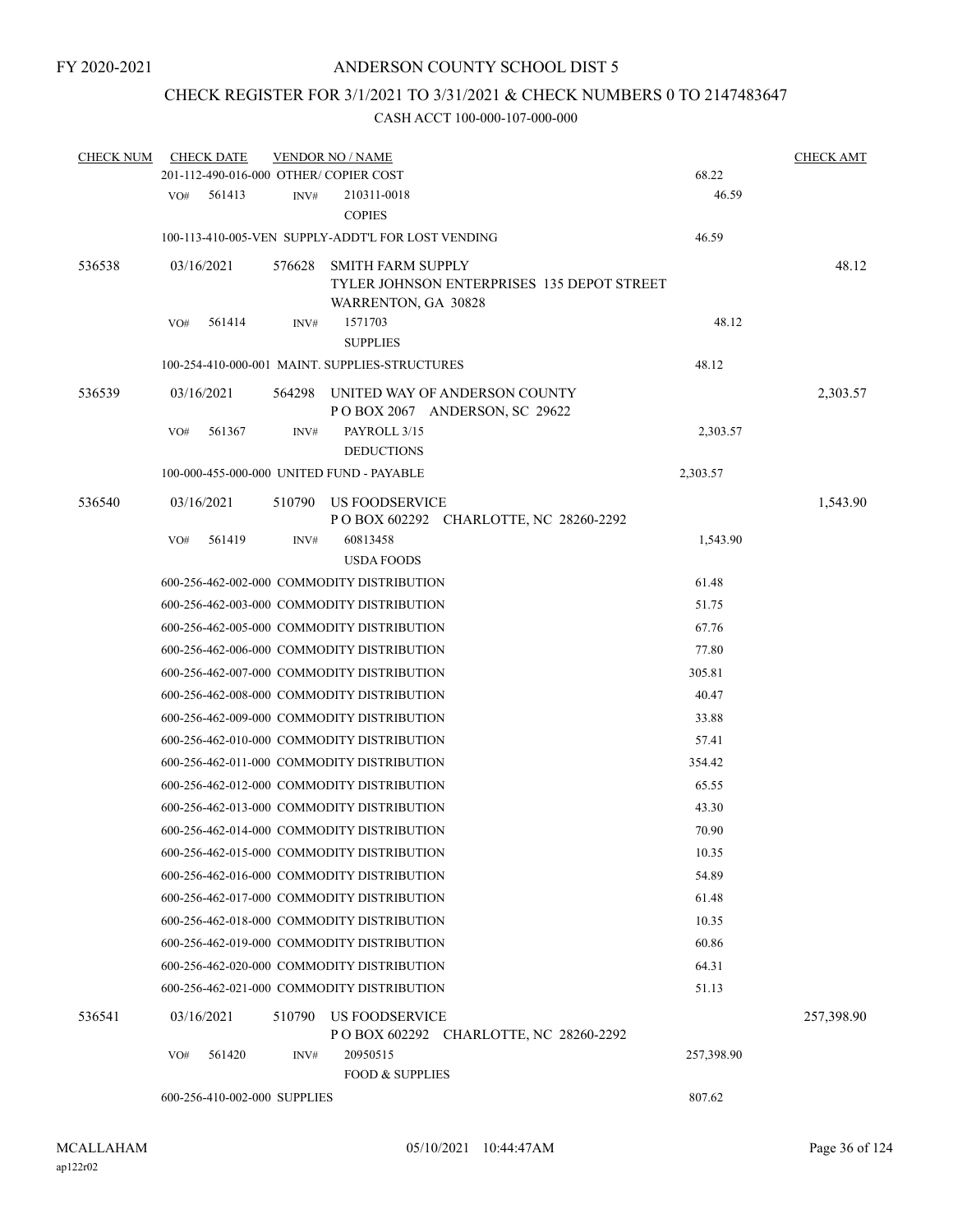### CHECK REGISTER FOR 3/1/2021 TO 3/31/2021 & CHECK NUMBERS 0 TO 2147483647

CASH ACCT 100-000-107-000-000

| <u>CHECK NUM</u> | <b>CHECK DATE</b>            | <b>VENDOR NO / NAME</b>                        | <b>CHECK AMT</b> |
|------------------|------------------------------|------------------------------------------------|------------------|
|                  | 600-256-410-003-000 SUPPLIES | 599.76                                         |                  |
|                  | 600-256-410-005-000 SUPPLIES | 802.18                                         |                  |
|                  | 600-256-410-006-000 SUPPLIES | 1,700.71                                       |                  |
|                  | 600-256-410-007-000 SUPPLIES | 626.57                                         |                  |
|                  | 600-256-410-008-000 SUPPLIES | 894.54                                         |                  |
|                  | 600-256-410-009-000 SUPPLIES | 821.68                                         |                  |
|                  | 600-256-410-010-000 SUPPLIES | 1,266.51                                       |                  |
|                  | 600-256-410-011-000 SUPPLIES | 1,263.58                                       |                  |
|                  | 600-256-410-012-000 SUPPLIES | 1,315.19                                       |                  |
|                  | 600-256-410-013-000 SUPPLIES | 769.67                                         |                  |
|                  | 600-256-410-014-000 SUPPLIES | 1,002.21                                       |                  |
|                  | 600-256-410-015-000 SUPPLIES | 382.01                                         |                  |
|                  | 600-256-410-016-000 SUPPLIES | 440.95                                         |                  |
|                  | 600-256-410-017-000 SUPPLIES | 1,798.98                                       |                  |
|                  | 600-256-410-018-000 SUPPLIES | 201.56                                         |                  |
|                  | 600-256-410-019-000 SUPPLIES | 1,605.50                                       |                  |
|                  | 600-256-410-020-000 SUPPLIES | 3,217.65                                       |                  |
|                  | 600-256-410-021-000 SUPPLIES | 792.97                                         |                  |
|                  | 600-256-460-002-000 FOOD     | 19,292.05                                      |                  |
|                  | 600-256-460-003-000 FOOD     | 25,220.14                                      |                  |
|                  | 600-256-460-005-000 FOOD     | 13,377.51                                      |                  |
|                  | 600-256-460-006-000 FOOD     | 26,394.81                                      |                  |
|                  | 600-256-460-007-000 FOOD     | 12,706.75                                      |                  |
|                  | 600-256-460-008-000 FOOD     | 13,191.58                                      |                  |
|                  | 600-256-460-009-000 FOOD     | 8,859.29                                       |                  |
|                  | 600-256-460-010-000 FOOD     | 13,422.65                                      |                  |
|                  | 600-256-460-011-000 FOOD     | 12,232.50                                      |                  |
|                  | 600-256-460-012-000 FOOD     | 11,883.80                                      |                  |
|                  | 600-256-460-013-000 FOOD     | 5,407.48                                       |                  |
|                  | 600-256-460-014-000 FOOD     | 10,478.27                                      |                  |
|                  | 600-256-460-015-000 FOOD     | 1,956.92                                       |                  |
|                  | 600-256-460-016-000 FOOD     | 6,809.94                                       |                  |
|                  | 600-256-460-017-000 FOOD     | 9,259.78                                       |                  |
|                  | 600-256-460-018-000 FOOD     | 2,990.31                                       |                  |
|                  | 600-256-460-019-000 FOOD     | 10,376.42                                      |                  |
|                  | 600-256-460-020-000 FOOD     | 19,004.77                                      |                  |
|                  | 600-256-460-021-000 FOOD     | 9,417.57                                       |                  |
|                  | 631-256-410-031-000 SUPPLIES | 656.11                                         |                  |
|                  |                              | 631-256-460-031-000 PURCHASED FOOD<br>4,150.41 |                  |
| 536542           | 03/16/2021                   | 576048 VITAL RECORDS HOLDINGS, LLC             | 55.20            |

DEPT 5874 PO BOX 11407 BIRMINGHAM, AL 35246-5874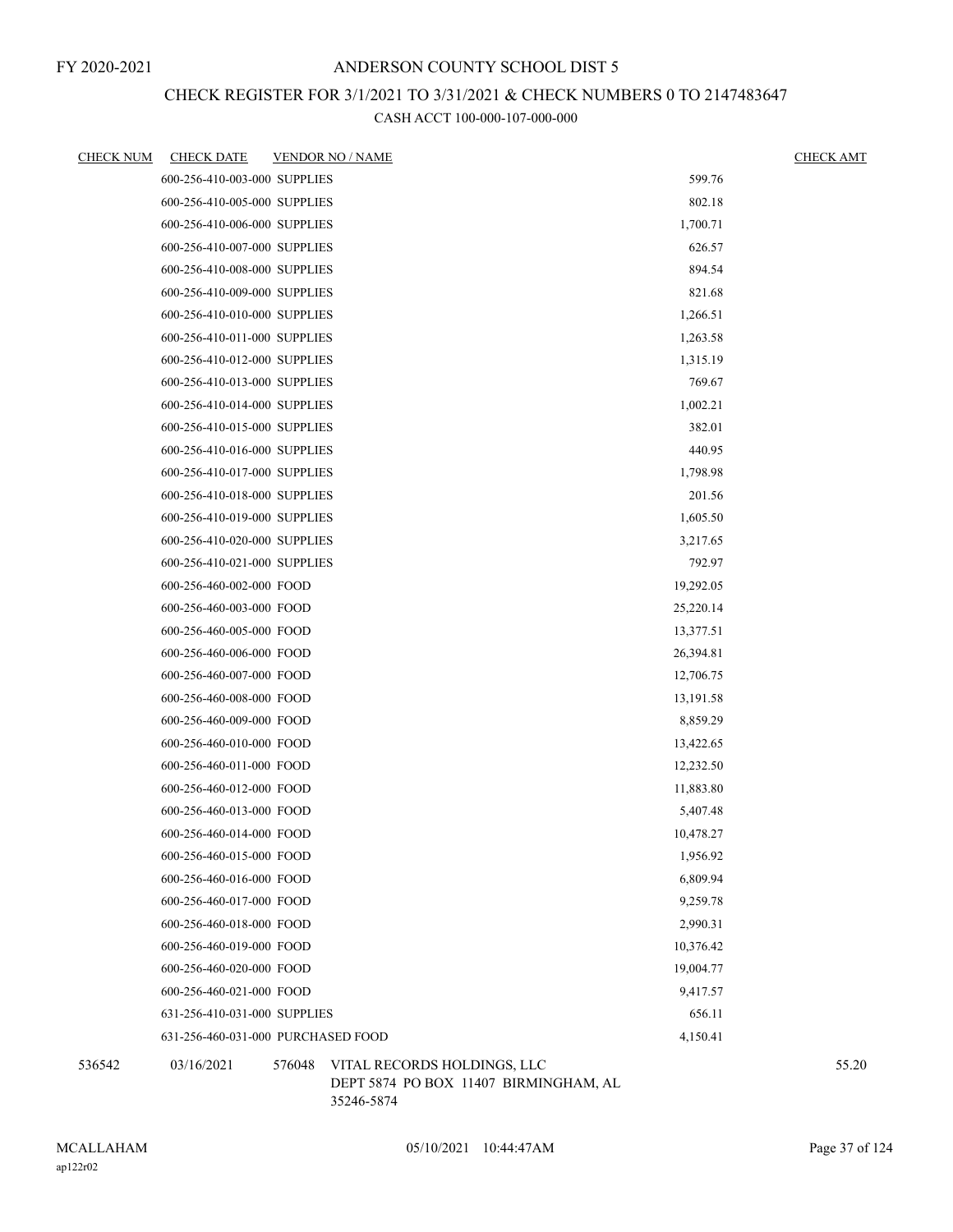# CHECK REGISTER FOR 3/1/2021 TO 3/31/2021 & CHECK NUMBERS 0 TO 2147483647

| <b>CHECK NUM</b> |     | <b>CHECK DATE</b>            |        | <b>VENDOR NO / NAME</b>                                                                     |     |       |           |           | <b>CHECK AMT</b> |
|------------------|-----|------------------------------|--------|---------------------------------------------------------------------------------------------|-----|-------|-----------|-----------|------------------|
|                  | VO# | 561421                       | INV#   | 2002253                                                                                     |     |       |           | 55.20     |                  |
|                  |     |                              |        | <b>MONTHLY FEES</b>                                                                         |     |       |           |           |                  |
|                  |     |                              |        | 100-264-312-000-000 PURCHASED SERVICES                                                      |     |       |           | 55.20     |                  |
| 536543           |     | 03/16/2021                   | 573864 | WELLS FARGO VENDOR FIN SERV<br>PO BOX 105743 ATLANTA, GA 30348-5743                         |     |       |           |           | 426.93           |
|                  | VO# | 561422                       | INV#   | 5014062907<br><b>COPIER</b>                                                                 |     |       |           | 174.41    |                  |
|                  |     |                              |        | 100-181-410-023-000 SUPPLIES-ADULT ED.                                                      |     |       |           | 174.41    |                  |
|                  | VO# | 561423                       | INV#   | 5014103818<br><b>COPIER</b>                                                                 |     |       |           | 252.52    |                  |
|                  |     |                              |        | 100-181-410-023-000 SUPPLIES-ADULT ED.                                                      |     |       |           | 252.52    |                  |
|                  |     |                              |        |                                                                                             |     |       |           |           |                  |
| 536544           |     | 03/18/2021                   | 565616 | ADORAMA<br>42 WEST 18TH STREET ATT: ACCOUNTS RECEIVABLE<br>NEW YORK, NY 10011               |     |       |           |           | 834.46           |
|                  | VO# | 561475                       | INV#   | PO 14091<br><b>INK &amp; PAPER</b>                                                          | PO# | 14091 |           | 834.46    |                  |
|                  |     |                              |        | 100-266-345-000-000 TECHNOLOGY INFRASTRUCTURE                                               |     |       |           | 154.58    |                  |
|                  |     |                              |        | 100-266-345-000-000 TECHNOLOGY INFRASTRUCTURE                                               |     |       |           | 288.74    |                  |
|                  |     |                              |        | 100-266-345-000-000 TECHNOLOGY INFRASTRUCTURE                                               |     |       |           | 101.65    |                  |
|                  |     |                              |        | 100-266-345-000-000 TECHNOLOGY INFRASTRUCTURE                                               |     |       |           | 289.49    |                  |
| 536545           |     | 03/18/2021                   | 576739 | ALAMO MUSIC CENTER, INC.<br>425 NORTH MAIN AVE. SAN ANTONIO, TX 78205                       |     |       |           |           | 88,192.80        |
|                  | VO# | 561437                       | INV#   | 893322,892767<br><b>TL HANNA</b>                                                            | PO# | 14007 |           | 88,192.80 |                  |
|                  |     | 397-114-410-002-000 SUPPLIES |        |                                                                                             |     |       | 10,129.05 |           |                  |
|                  |     | 397-114-410-002-000 SUPPLIES |        |                                                                                             |     |       | 78,063.75 |           |                  |
| 536546           |     | 03/18/2021                   | 570950 | ANDERSON COUNTY SHERIFF'S OFFICE<br>ATTN: JAMIE LAZAR 305 CAMSON ROAD<br>ANDERSON, SC 29621 |     |       |           |           | 105.00           |
|                  | VO# | 561438                       | INV#   | MARCH <sub>9</sub><br>WHS SECURITY                                                          |     |       |           | 105.00    |                  |
|                  |     |                              |        | 703-271-660-003-690 BASEBALL GATE RECEIPTS EXPENSE                                          |     |       |           | 105.00    |                  |
|                  |     |                              |        |                                                                                             |     |       |           |           |                  |
| 536547           |     | 03/18/2021                   | 569220 | AUTECH<br>POBOX 248 ATT: ACCOUNTS RECEIVABLE<br>WILLIAMSTON, SC 29697                       |     |       |           |           | 1,543.45         |
|                  | VO# | 561480                       | INV#   | 8423                                                                                        |     |       |           | 474.50    |                  |
|                  |     |                              |        | <b>GLENVIEW</b>                                                                             |     |       |           |           |                  |
|                  |     |                              |        | 100-254-323-020-400 CONTR SERV-HVAC/ELECT/PLUMBING                                          |     |       |           | 474.50    |                  |
|                  | VO# | 561481                       | INV#   | 8433                                                                                        |     |       |           | 42.80     |                  |
|                  |     |                              |        | <b>ROBERT ANDERSON</b>                                                                      |     |       |           |           |                  |
|                  |     |                              |        | 100-254-410-006-400 HVAC/ELECTRICAL/PLUMBING                                                |     |       |           | 42.80     |                  |
|                  | VO# | 561482                       | INV#   | 8418                                                                                        |     |       |           | 321.89    |                  |
|                  |     |                              |        | <b>SOUTHWOOD</b>                                                                            |     |       |           |           |                  |
|                  |     |                              |        | 100-254-323-021-400 CONTR SERV-HVAC/ELECT/PLUMBING                                          |     |       |           | 321.89    |                  |
|                  | VO# | 561483                       | INV#   | 8441                                                                                        |     |       |           | 192.80    |                  |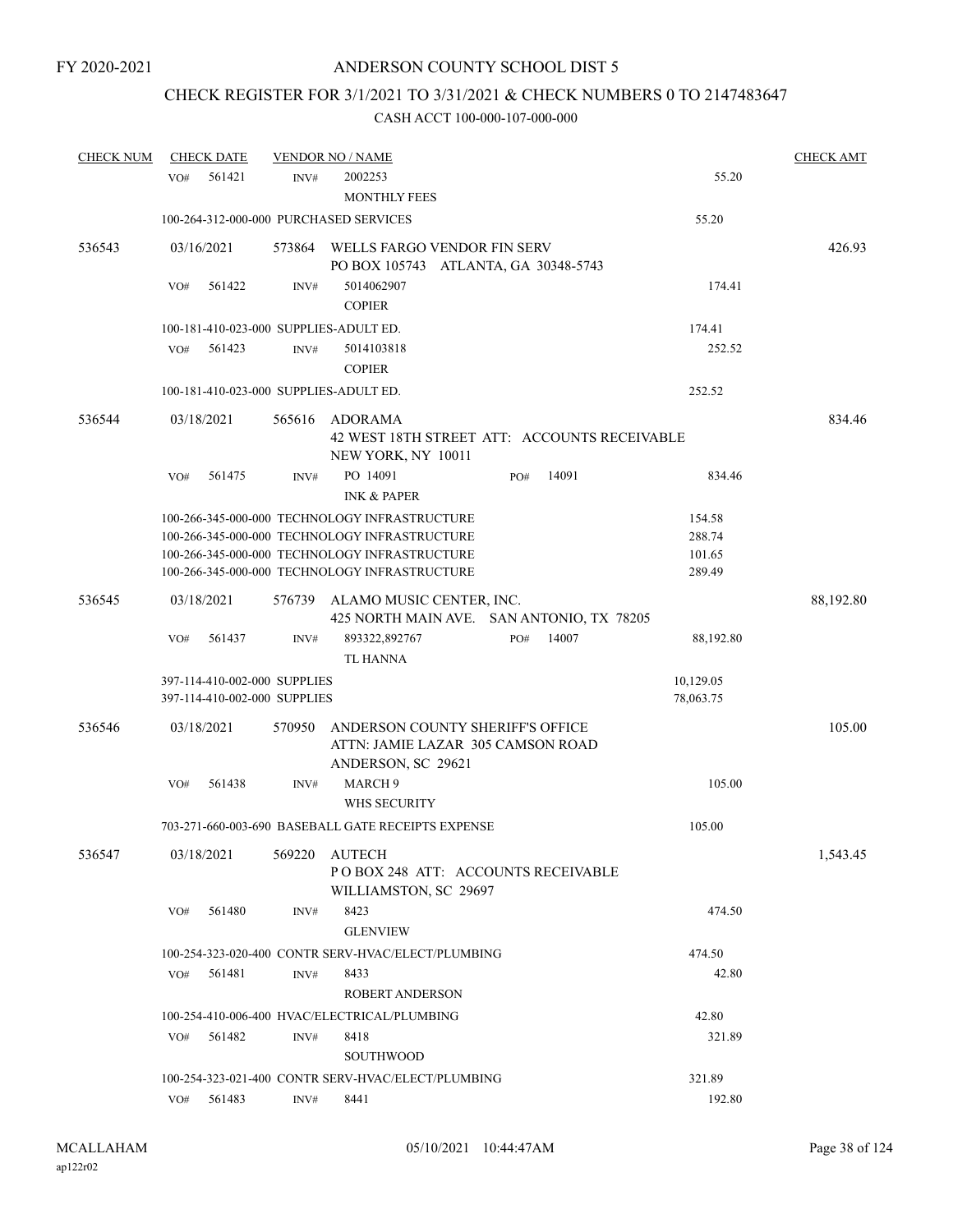### ANDERSON COUNTY SCHOOL DIST 5

### CHECK REGISTER FOR 3/1/2021 TO 3/31/2021 & CHECK NUMBERS 0 TO 2147483647

| <b>CHECK NUM</b> | <b>CHECK DATE</b>                        |        | <b>VENDOR NO / NAME</b>                                                                                        |        | <b>CHECK AMT</b> |
|------------------|------------------------------------------|--------|----------------------------------------------------------------------------------------------------------------|--------|------------------|
|                  |                                          |        | <b>MCLEES</b>                                                                                                  |        |                  |
|                  |                                          |        | 100-254-323-008-400 CONTR SERV-HVAC/ELECT/PLUMBING                                                             | 192.80 |                  |
|                  | 561484<br>VO#                            | INV#   | 8283                                                                                                           | 511.46 |                  |
|                  |                                          |        | <b>CF REAMES</b>                                                                                               |        |                  |
|                  |                                          |        | 100-254-323-001-400 CONTR SERV-HVAC/ELECT/PLUMBING                                                             | 511.46 |                  |
| 536548           | 03/18/2021                               |        | 576332 BARNES, SEAN**<br>127 TABOR RD WESTMINSTER, SC 29693                                                    |        | 92.40            |
|                  | 561428<br>VO#                            | INV#   | <b>MARCH 11</b>                                                                                                | 92.40  |                  |
|                  |                                          |        | WHS BASEBALL                                                                                                   |        |                  |
|                  |                                          |        | 703-271-660-003-690 BASEBALL GATE RECEIPTS EXPENSE                                                             | 92.40  |                  |
| 536549           | 03/18/2021                               |        | 569356 BATTERIES PLUS - 251<br>3319-D NORTH MAIN ST ATT: ACCOUNTS<br>RECEIVABLE ANDERSON, SC 29621             |        | 257.41           |
|                  | 561485<br>VO#                            | INV#   | P37529817<br>14090<br>PO#<br><b>SUPPLIES</b>                                                                   | 257.41 |                  |
|                  | 100-266-314-000-000 REPAIRS TO EQUIPMENT |        |                                                                                                                | 257.41 |                  |
| 536550           | 03/18/2021                               |        | 572588 BRYANT ENTERPRISES, LLC<br>3280 NC HWY 69, SUITE 2 HAYESVILLE, NC 28904                                 |        | 270.00           |
|                  | 561441<br>VO#                            | INV#   | 14309<br><b>NEVITT FOREST</b>                                                                                  | 270.00 |                  |
|                  | 100-112-410-012-C19 COVID 19 SUPPLIES    |        |                                                                                                                | 270.00 |                  |
| 536551           | 03/18/2021                               |        | 575497 CAPITAL LIGHTING & SUPPLY, LLC<br>PO BOX 404749 ATLANTA, GA 30384                                       |        | 96.30            |
|                  | 561486<br>VO#                            | INV#   | S043346501<br><b>SUPPLIES</b>                                                                                  | 96.30  |                  |
|                  | 600-256-323-002-000 REPAIRS TO EQUIPMENT |        |                                                                                                                | 96.30  |                  |
| 536552           | 03/18/2021                               | 162750 | CENTER ROCK WELDING & FABRICATING INC<br>5005 DOBBINS BRIDGE RD ATT: ACCOUNTS<br>RECEIVABLE ANDERSON, SC 29626 |        | 225.00           |
|                  | VO#<br>561487                            | INV#   | 2418<br><b>TRAILER REPAIR</b>                                                                                  | 190.00 |                  |
|                  |                                          |        | 100-254-410-000-001 MAINT. SUPPLIES-STRUCTURES                                                                 | 190.00 |                  |
|                  | 561488<br>VO#                            | INV#   | 2402<br><b>TRAILER REPAIR</b>                                                                                  | 35.00  |                  |
|                  |                                          |        | 100-254-410-000-001 MAINT. SUPPLIES-STRUCTURES                                                                 | 35.00  |                  |
| 536553           | 03/18/2021                               |        | 574628 CENTERVILLE PETTY CASH                                                                                  |        | 90.28            |
|                  | 561489<br>VO#                            | INV#   | <b>SAMS CLUB</b><br><b>REIMBURSEMENT</b>                                                                       | 90.28  |                  |
|                  |                                          |        | 707-190-660-007-201 MISCELLANEOUS EXPENSE                                                                      | 90.28  |                  |
| 536554           | 03/18/2021                               |        | 566288 CES CITY ELECTRIC SUPPLY<br>PO BOX 131811 DALLAS, TX 75313                                              |        | 892.09           |
|                  | 561490<br>VO#                            | INV#   | 158382<br><b>REPAIR PARTS</b>                                                                                  | 14.42  |                  |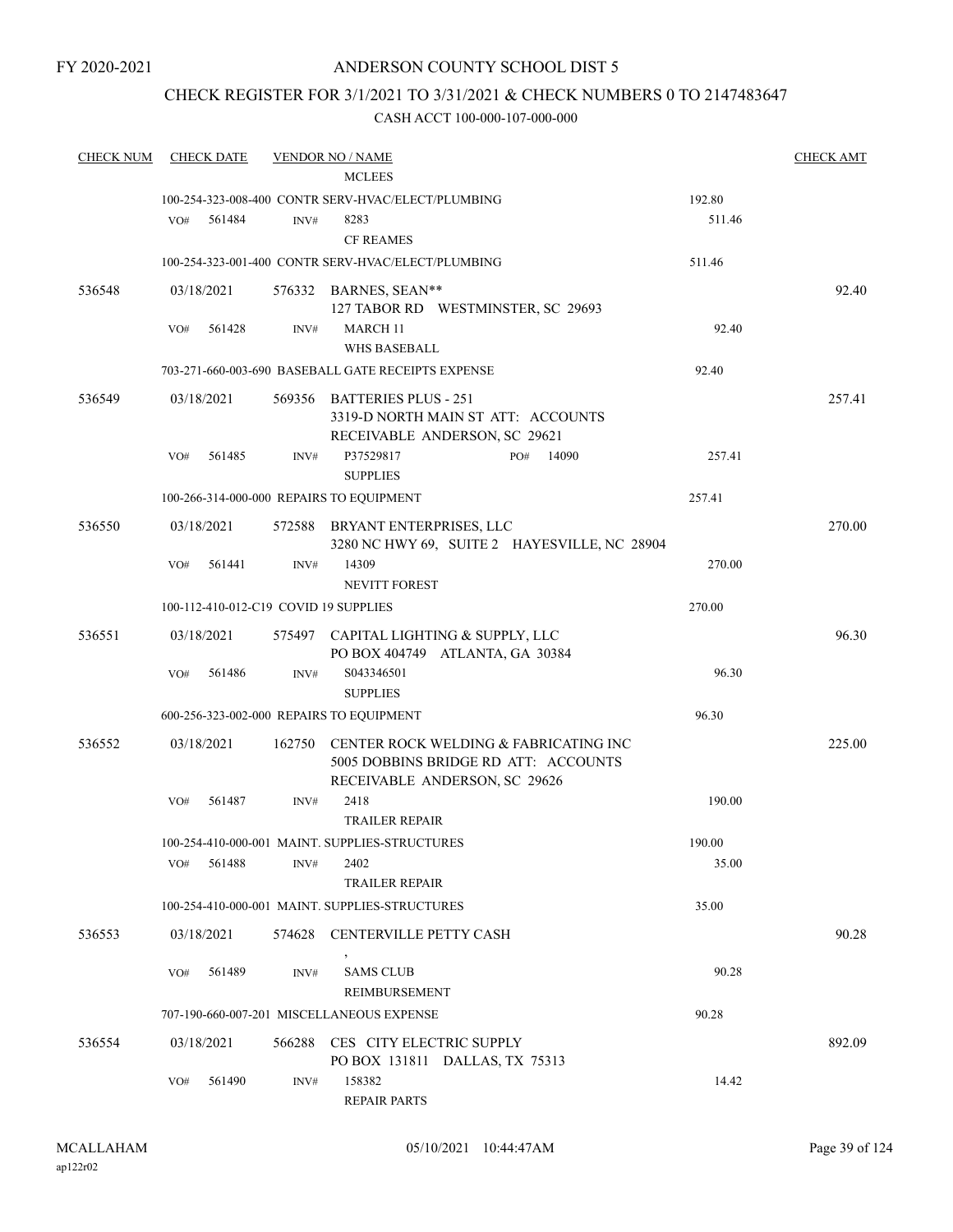### CHECK REGISTER FOR 3/1/2021 TO 3/31/2021 & CHECK NUMBERS 0 TO 2147483647

| <b>CHECK NUM</b> |     | <b>CHECK DATE</b>                              |        | <b>VENDOR NO / NAME</b>                                               |     |       |           | <b>CHECK AMT</b> |
|------------------|-----|------------------------------------------------|--------|-----------------------------------------------------------------------|-----|-------|-----------|------------------|
|                  |     |                                                |        | 100-254-410-010-400 HVAC/ELECTRICAL/PLUMBING                          |     |       | 14.42     |                  |
|                  | VO# | 561491                                         | INV#   | 158178                                                                |     |       | 227.38    |                  |
|                  |     |                                                |        | <b>REPAIR PARTS</b>                                                   |     |       |           |                  |
|                  |     |                                                |        | 100-254-410-003-400 HVAC/ELECTRICAL/PLUMBING                          |     |       | 227.38    |                  |
|                  | VO# | 561492                                         | INV#   | 158294                                                                |     |       | 36.21     |                  |
|                  |     |                                                |        | <b>REPAIR PARTS</b>                                                   |     |       |           |                  |
|                  |     |                                                |        | 100-254-410-000-001 MAINT. SUPPLIES-STRUCTURES                        |     |       | 36.21     |                  |
|                  | VO# | 561493                                         | INV#   | 158408                                                                |     |       | 36.16     |                  |
|                  |     |                                                |        | <b>REPAIR PARTS</b>                                                   |     |       |           |                  |
|                  |     |                                                |        | 100-254-410-000-001 MAINT. SUPPLIES-STRUCTURES                        |     |       | 36.16     |                  |
|                  | VO# | 561494                                         | INV#   | 157925                                                                |     |       | 39.82     |                  |
|                  |     |                                                |        | <b>REPAIR PARTS</b>                                                   |     |       |           |                  |
|                  |     |                                                |        | 600-256-323-014-000 REPAIRS TO EQUIPMENT                              |     |       | 39.82     |                  |
|                  | VO# | 561495                                         | INV#   | 158242<br><b>REPAIR PARTS</b>                                         |     |       | 497.44    |                  |
|                  |     |                                                |        | 100-254-410-008-400 HVAC/ELECTRICAL/PLUMBING                          |     |       | 497.44    |                  |
|                  | VO# | 561496                                         | INV#   | 158221                                                                |     |       | 40.66     |                  |
|                  |     |                                                |        | <b>REPAIR PARTS</b>                                                   |     |       |           |                  |
|                  |     |                                                |        | 100-254-410-000-001 MAINT, SUPPLIES-STRUCTURES                        |     |       | 40.66     |                  |
| 536555           |     | 03/18/2021                                     |        | 568558 CHARTER COMMUNICATIONS<br>PO BOX 94188 PALATINE, IL 60094-4188 |     |       |           | 259.88           |
|                  | VO# | 561442                                         | INV#   | 0663728030621<br><b>SERVICE</b>                                       |     |       | 259.88    |                  |
|                  |     | 100-266-340-000-000 TELEPHONE                  |        |                                                                       |     |       | 259.88    |                  |
| 536556           |     | 03/18/2021                                     |        | 565014 COTHRAN, STEVE G.**                                            |     |       |           | 69.00            |
|                  |     |                                                |        | 355 KNOLLWOOD DRIVE ANDERSON, SC 29625                                |     |       |           |                  |
|                  | VO# | 561430                                         | INV#   | MARCH <sub>9</sub><br>WHS BASEBALL                                    |     |       | 69.00     |                  |
|                  |     |                                                |        | 703-271-660-003-690 BASEBALL GATE RECEIPTS EXPENSE                    |     |       | 69.00     |                  |
| 536557           |     | 03/18/2021                                     |        | 567489 DE LAGE LANDEN                                                 |     |       |           | 421.58           |
|                  |     |                                                |        | POBOX 41602 PHILADELPHIA, PA 19101-1602                               |     |       |           |                  |
|                  | VO# | 561443                                         | INV#   | 71771423                                                              | PO# | 13161 | 156.22    |                  |
|                  |     |                                                |        | <b>COPIER</b>                                                         |     |       |           |                  |
|                  |     | 100-113-410-009-000 SUPPLIES                   |        |                                                                       |     | 13026 | 156.22    |                  |
|                  | VO# | 561444                                         | INV#   | 71776148<br><b>COPIER</b>                                             | PO# |       | 265.36    |                  |
|                  |     | 100-113-410-017-000 SUPPLIES                   |        |                                                                       |     |       | 265.36    |                  |
| 536558           |     | 03/18/2021                                     | 211302 | <b>DUKE ENERGY</b>                                                    |     |       |           | 40,663.14        |
|                  |     |                                                |        | PO BOX 70516 CHARLOTTE, NC 28272-0516                                 |     |       |           |                  |
|                  | VO# | 561558                                         | INV#   | DUE MAR 25<br><b>UTILITIES</b>                                        |     |       | 40,663.14 |                  |
|                  |     | 100-254-470-000-000 ENERGY-ELECTRICITY & WATER |        | 313.58                                                                |     |       |           |                  |
|                  |     | 100-254-470-000-000 ENERGY-ELECTRICITY & WATER |        | 600.21                                                                |     |       |           |                  |
|                  |     | 100-254-470-001-000 ENERGY-ELECTRICITY & WATER |        | 245.83                                                                |     |       |           |                  |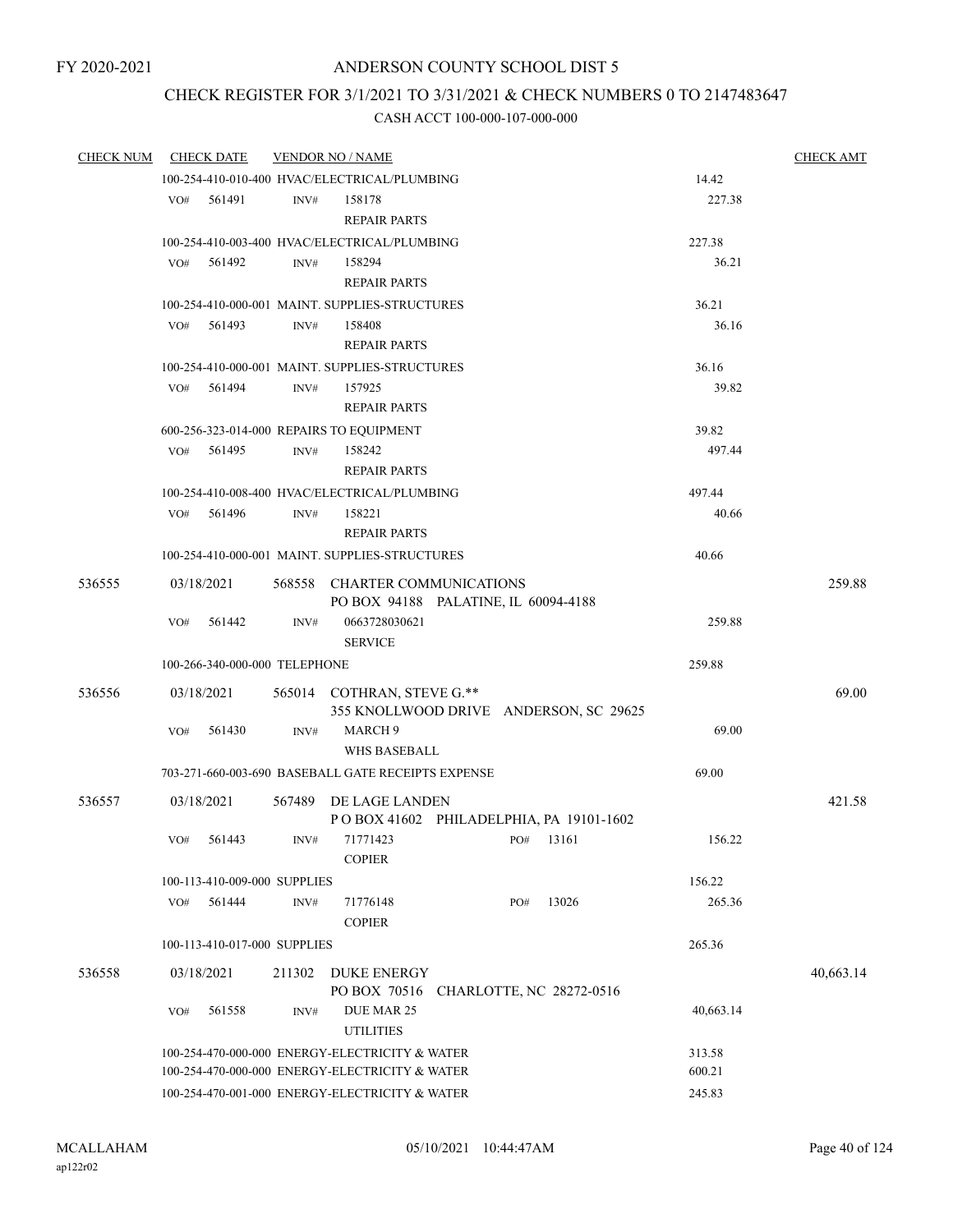### CHECK REGISTER FOR 3/1/2021 TO 3/31/2021 & CHECK NUMBERS 0 TO 2147483647

| <b>CHECK NUM</b> | <b>CHECK DATE</b>                       |        | <b>VENDOR NO / NAME</b>                                                                               |           | <b>CHECK AMT</b> |
|------------------|-----------------------------------------|--------|-------------------------------------------------------------------------------------------------------|-----------|------------------|
|                  |                                         |        | 100-254-470-002-000 ENERGY-ELECTRICITY & WATER                                                        | 17.34     |                  |
|                  |                                         |        | 100-254-470-013-000 ENERGY-ELECTRICITY & WATER                                                        | 9,136.91  |                  |
|                  |                                         |        | 100-254-470-014-000 ENERGY-ELECTRICITY & WATER                                                        | 4,812.68  |                  |
|                  | 100-254-470-014-THR UTILITIES - THEATRE |        |                                                                                                       | 1,271.00  |                  |
|                  |                                         |        | 100-254-470-015-000 ENERGY-ELECTRICITY & WATER                                                        | 1,757.23  |                  |
|                  |                                         |        | 100-254-470-016-000 ENERGY-ELECTRICITY & WATER                                                        | 3,670.07  |                  |
|                  |                                         |        | 100-254-470-017-000 ENERGY-ELECTRICITY & WATER                                                        | 7,175.41  |                  |
|                  |                                         |        | 100-254-470-020-000 ENERGY-ELECTRICITY & WATER                                                        | 11,269.94 |                  |
|                  |                                         |        | 100-254-470-023-000 ENERGY-ELECTRICITY & WATER                                                        | 89.45     |                  |
|                  | 600-256-470-026-000 ENERGY              |        |                                                                                                       | 303.49    |                  |
| 536559           | 03/18/2021                              | 563495 | ELECTRIC CITY UTILITIES<br>CITY OF ANDERSON 601 SOUTH MAIN ST<br>ANDERSON, SC 29624                   |           | 1,058.04         |
|                  | VO#<br>561556                           | INV#   | 295758061<br><b>WATER &amp; SEWER</b>                                                                 | 943.44    |                  |
|                  |                                         |        | 100-254-470-012-000 ENERGY-ELECTRICITY & WATER                                                        | 943.44    |                  |
|                  | 561557<br>VO#                           | INV#   | 495402011                                                                                             | 114.60    |                  |
|                  |                                         |        | WATER & SEWER                                                                                         |           |                  |
|                  |                                         |        | 100-254-470-000-000 ENERGY-ELECTRICITY & WATER                                                        | 114.60    |                  |
| 536560           | 03/18/2021                              |        | 573104 EMEDIA GROUP<br>PO BOX 1808 GREENVILLE, SC 29602                                               |           | 718.61           |
|                  | VO#<br>561446                           | INV#   | 700910<br><b>NEVITT FOREST</b>                                                                        | 718.61    |                  |
|                  | 712-271-660-012-315 HOSPITALITY EXPENSE |        |                                                                                                       | 718.61    |                  |
| 536561           | 03/18/2021                              | 249700 | GLENN PLUMBING COMPANY, INC<br>481 EAST WHITNER STREET ATT: ACCOUNTS<br>RECEIVABLE ANDERSON, SC 29624 |           | 525.74           |
|                  | 561508<br>VO#                           | INV#   | 0221114                                                                                               | 219.44    |                  |
|                  |                                         |        | <b>TL HANNA</b>                                                                                       |           |                  |
|                  |                                         |        | 100-254-323-002-400 CONTR SERV-HVAC/ELECT/PLUMBING                                                    | 219.44    |                  |
|                  | 561509<br>VO#                           | INV#   | 0221246                                                                                               | 176.28    |                  |
|                  |                                         |        | WHITEHALL ELEM                                                                                        |           |                  |
|                  |                                         |        | 100-254-323-019-400 CONTR SERV-HVAC/ELECT/PLUMBING                                                    | 176.28    |                  |
|                  | 561510<br>VO#                           | INV#   | 0221324<br><b>CALHOUN ELEM</b>                                                                        | 130.02    |                  |
|                  |                                         |        | 100-254-323-014-400 CONTR SERV-HVAC/ELECT/PLUMBING                                                    | 130.02    |                  |
| 536562           | 03/18/2021                              | 569372 | <b>GREAT AMERICA LEASING CORP</b><br>POBOX 660831 ATT: ACCOUNTS RECEIVABLE<br>DALLAS, TX 75266-0831   |           | 1,598.48         |
|                  | 561448<br>VO#                           | INV#   | 28855597<br>13147<br>PO#<br><b>COPIER</b>                                                             | 1,598.48  |                  |
|                  | 100-252-325-000-000 RENTALS             |        |                                                                                                       | 1,598.48  |                  |
| 536563           | 03/18/2021                              |        | 254200 GREENE FINNEY, LLP                                                                             |           | 5,000.00         |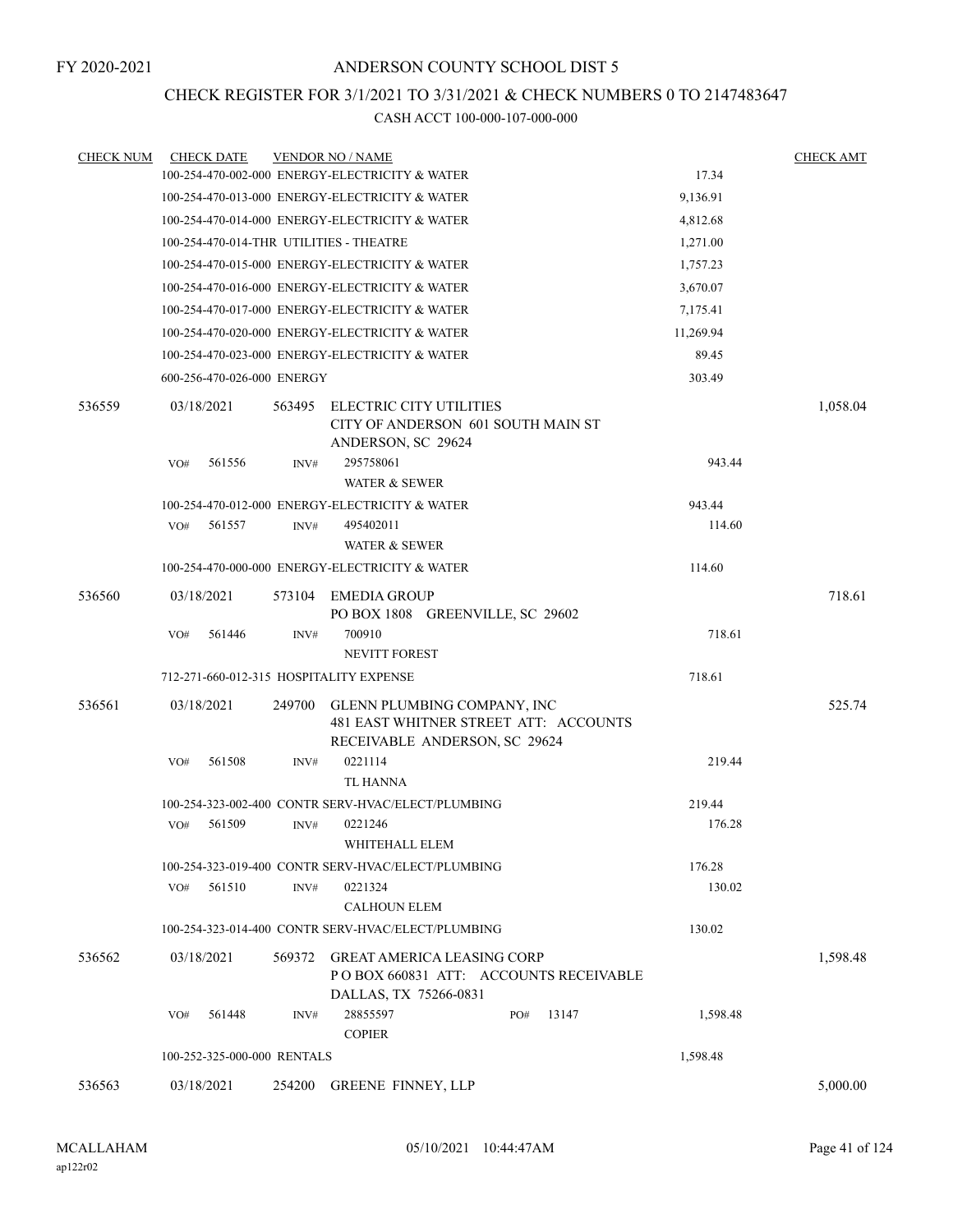### CHECK REGISTER FOR 3/1/2021 TO 3/31/2021 & CHECK NUMBERS 0 TO 2147483647

| <b>CHECK NUM</b> |     | <b>CHECK DATE</b>                  |        | <b>VENDOR NO / NAME</b>                                                              |     |       |          | <b>CHECK AMT</b> |
|------------------|-----|------------------------------------|--------|--------------------------------------------------------------------------------------|-----|-------|----------|------------------|
|                  |     |                                    |        | 211 E BUTLER ROAD STE C6 MAULDIN, SC 29662                                           |     |       |          |                  |
|                  | VO# | 561511                             | INV#   | 17504<br><b>AIT AUP</b>                                                              | PO# | 14153 | 5,000.00 |                  |
|                  |     | 131-233-318-031-000 AUDIT SERVICES |        |                                                                                      |     |       | 5,000.00 |                  |
| 536564           |     | 03/18/2021                         |        | 575837 HAND2MIND, INC<br>6642 EAGLE WAY CHICAGO, IL 60678-1066                       |     |       |          | 600.00           |
|                  | VO# | 561512                             | INV#   | 60302696<br><b>CALHOUN ELEM</b>                                                      | PO# | 14109 | 600.00   |                  |
|                  |     |                                    |        | 201-224-333-014-000 TRIPS AND CONFERENCES                                            |     |       | 600.00   |                  |
| 536565           |     | 03/18/2021                         |        | 576459 HOLIDAY, CHASE**<br>468 ROBINSON BRIDGE CENTRAL, SC 29630                     |     |       |          | 79.80            |
|                  | VO# | 561429                             | INV#   | MARCH 9<br>WHS BASEBALL                                                              |     |       | 79.80    |                  |
|                  |     |                                    |        | 703-271-660-003-690 BASEBALL GATE RECEIPTS EXPENSE                                   |     |       | 79.80    |                  |
| 536566           |     | 03/18/2021                         | 576027 | HOME DEPOT USA, INC<br>PO BOX 742604 ATLANTA, GA 30374-2604                          |     |       |          | 332.84           |
|                  | VO# | 561513                             | INV#   | 603698788<br><b>SUPPLIES</b>                                                         |     |       | 181.49   |                  |
|                  |     |                                    |        | 100-254-410-000-000 CUSTODIAL SUPPLIES                                               |     |       | 181.49   |                  |
|                  | VO# | 561514                             | INV#   | 603414707<br><b>SUPPLIES</b>                                                         |     |       | 47.53    |                  |
|                  |     |                                    |        | 100-254-410-000-000 CUSTODIAL SUPPLIES                                               |     |       | 47.53    |                  |
|                  | VO# | 561515                             | INV#   | 595729211                                                                            |     |       | 80.06    |                  |
|                  |     |                                    |        | <b>SUPPLIES</b>                                                                      |     |       |          |                  |
|                  |     |                                    |        | 100-254-410-000-000 CUSTODIAL SUPPLIES                                               |     |       | 80.06    |                  |
|                  | VO# | 561516                             | INV#   | 604521351<br><b>SUPPLIES</b>                                                         |     |       | 23.76    |                  |
|                  |     |                                    |        | 100-254-410-000-000 CUSTODIAL SUPPLIES                                               |     |       | 23.76    |                  |
| 536567           |     | 03/18/2021                         | 573545 | HOSA - FUTURE HEALTH PROFESSIONALS<br>548 SILICON DR., SUITE 101 SOUTHLAKE, TX 76092 |     |       |          | 160.00           |
|                  | VO# | 561449                             | INV#   | 99470212<br>APP #24255                                                               |     |       | 160.00   |                  |
|                  |     | 731-271-660-031-857 HOSA EXPENSE   |        |                                                                                      |     |       | 160.00   |                  |
| 536568           |     | 03/18/2021                         |        | 576047 LANGUAGE LINE SERVICES INC<br>PO BOX 202564 DALLAS, TX 75320                  |     |       |          | 164.43           |
|                  | VO# | 561451                             | INV#   | 10181930<br><b>SERVICE</b>                                                           |     |       | 164.43   |                  |
|                  |     |                                    |        | 100-221-312-000-000 PURCHASED SERVICES                                               |     |       | 164.43   |                  |
| 536569           |     | 03/18/2021                         |        | 573997 LAUNDRY LOOPS, INC<br>PO BOX 5167 BOZEMAN, MN 59717                           |     |       |          | 251.00           |
|                  | VO# | 561452                             | INV#   | 43946<br><b>MCCANTS</b>                                                              |     |       | 251.00   |                  |
|                  |     |                                    |        | 705-271-660-005-674 FOOTBALL EXPENSE                                                 |     |       | 251.00   |                  |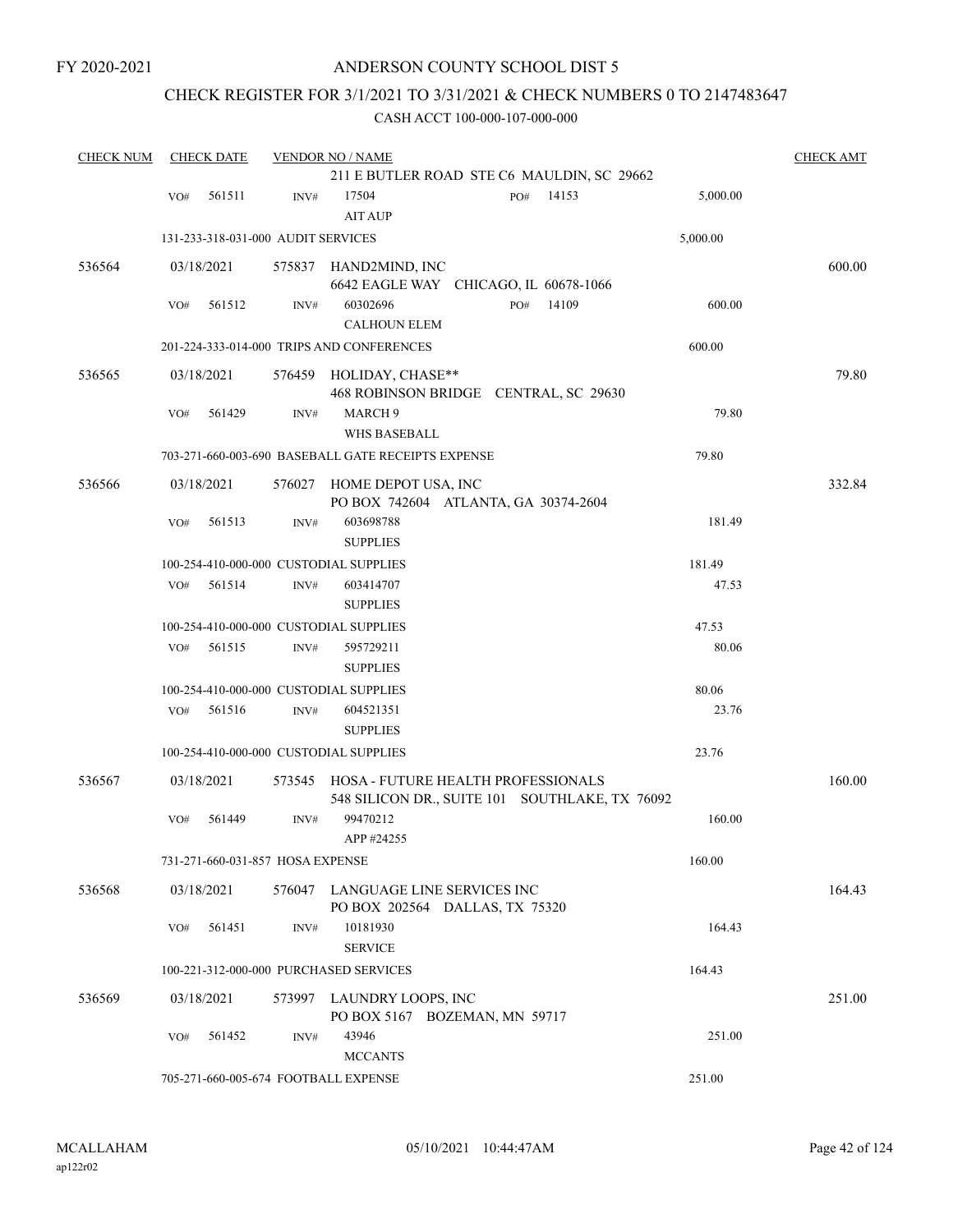# CHECK REGISTER FOR 3/1/2021 TO 3/31/2021 & CHECK NUMBERS 0 TO 2147483647

| <b>CHECK NUM</b> | <b>CHECK DATE</b>                      |        | <b>VENDOR NO / NAME</b>                                                     |              |          | <b>CHECK AMT</b> |
|------------------|----------------------------------------|--------|-----------------------------------------------------------------------------|--------------|----------|------------------|
| 536570           | 03/18/2021                             |        | 576574 LOC-DOC SECURITY                                                     |              |          | 154.63           |
|                  |                                        |        | PO BOX 78987 CHARLOTTE, NC 28271                                            |              |          |                  |
|                  | 561520<br>VO#                          | INV#   | C <sub>204172</sub>                                                         |              | 44.41    |                  |
|                  |                                        |        | <b>KEYS/LOCKS</b>                                                           |              |          |                  |
|                  |                                        |        | 100-254-410-002-001 SUPPLIES - MAINTENANCE                                  |              | 44.41    |                  |
|                  | 561521<br>VO#                          | INV#   | C <sub>204171</sub>                                                         |              | 27.66    |                  |
|                  |                                        |        | KEYS/LOCKS                                                                  |              |          |                  |
|                  |                                        |        | 100-254-410-015-001 SUPPLIES - MAINTENANCE                                  |              | 27.66    |                  |
|                  | VO#<br>561522                          | INV#   | C <sub>204138</sub>                                                         |              | 70.79    |                  |
|                  |                                        |        | <b>KEYS/LOCKS</b>                                                           |              |          |                  |
|                  |                                        |        | 100-254-410-002-001 SUPPLIES - MAINTENANCE                                  |              | 70.79    |                  |
|                  | 561523<br>VO#                          | INV#   | C <sub>204123</sub>                                                         |              | 11.77    |                  |
|                  |                                        |        | <b>KEYS/LOCKS</b>                                                           |              |          |                  |
|                  |                                        |        | 100-254-410-005-001 SUPPLIES - MAINTENANCE                                  |              | 11.77    |                  |
| 536571           | 03/18/2021                             |        | 576277 MENDEZ, KIYA**<br>50 BRAEBURN DRIVE APT 226 ANDERSON, SC 29621       |              |          | 145.00           |
|                  | VO#<br>561453                          | INV#   | $2/22 - 3/5$                                                                |              | 145.00   |                  |
|                  |                                        |        | <b>AIT INTERNSHIP</b>                                                       |              |          |                  |
|                  | 131-115-312-031-000 PURCHASED SERVICES |        |                                                                             |              | 145.00   |                  |
| 536572           | 03/18/2021                             |        | 576413 MOBILE COMMUNICATIONS AMERICA INC<br>PO BOX 1458 CHARLOTTE, NC 28201 |              |          | 405.00           |
|                  | 561454<br>VO#                          | INV#   | 282000247-1<br><b>INSTALLATION</b>                                          |              | 405.00   |                  |
|                  |                                        |        | 100-255-323-000-000 CONTRACTED SERVICES                                     |              | 405.00   |                  |
| 536573           | 03/18/2021                             |        |                                                                             |              |          | 69.00            |
|                  |                                        |        | 576447 NEUSER, WALTER<br>232 HART TER HARTWELL, GA 30643                    |              |          |                  |
|                  | VO#<br>561427                          | INV#   | <b>MARCH 11</b>                                                             |              | 69.00    |                  |
|                  |                                        |        | WHS BASEBALL                                                                |              |          |                  |
|                  |                                        |        | 703-271-660-003-690 BASEBALL GATE RECEIPTS EXPENSE                          |              | 69.00    |                  |
| 536574           | 03/18/2021                             |        |                                                                             |              |          | 622.09           |
|                  |                                        |        | 575317 PARTS TOWN, LLC<br>27787 NETWORK PLACE CHICAGO, IL 60673-1277        |              |          |                  |
|                  | VO# 561527                             |        | INV# 26461237                                                               |              | 264.28   |                  |
|                  |                                        |        | <b>REPAIR PARTS</b>                                                         |              |          |                  |
|                  |                                        |        | 600-256-323-008-000 REPAIRS TO EQUIPMENT                                    |              | 264.28   |                  |
|                  | 561528<br>VO#                          | INV#   | 26363360                                                                    |              | 357.81   |                  |
|                  |                                        |        | <b>REPAIR PARTS</b>                                                         |              |          |                  |
|                  |                                        |        | 600-256-323-021-000 REPAIRS TO EQUIPMENT                                    |              | 357.81   |                  |
| 536575           | 03/18/2021                             | 564099 | PIONEER VALLEY BOOKS<br>155A INDUSTRIAL DRIVE ATT: ACCOUNTS                 |              |          | 4,914.00         |
|                  |                                        |        | RECEIVABLE NORTHAMPTON, MA 01060                                            |              |          |                  |
|                  | 561457<br>VO#                          | INV#   | I200680<br>NEVITT FOREST                                                    | 13919<br>PO# | 4,914.00 |                  |
|                  |                                        |        | 201-112-410-012-000 SUPPLIES AND MATERIALS                                  |              | 4,914.00 |                  |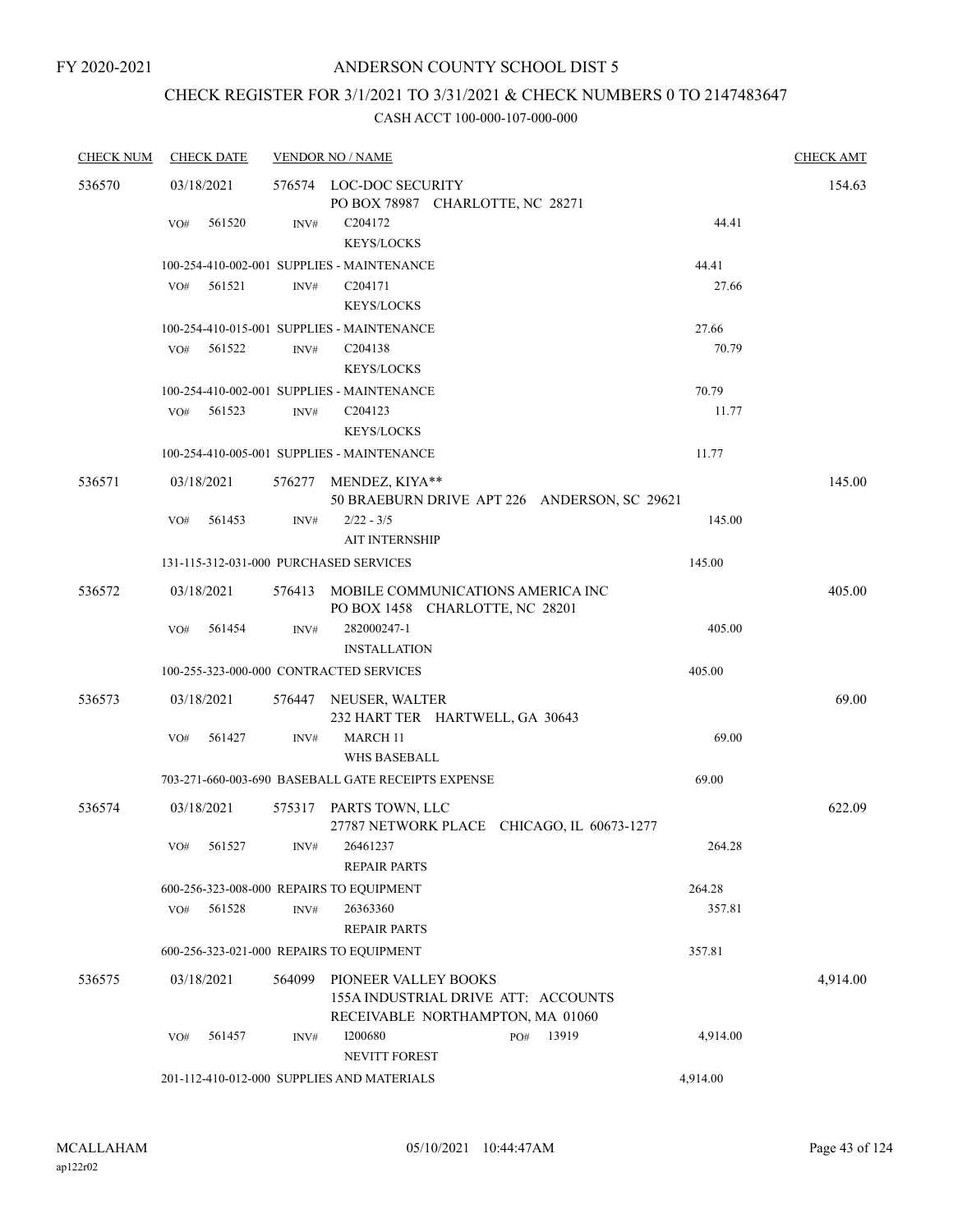#### ANDERSON COUNTY SCHOOL DIST 5

## CHECK REGISTER FOR 3/1/2021 TO 3/31/2021 & CHECK NUMBERS 0 TO 2147483647

#### CASH ACCT 100-000-107-000-000

| <b>CHECK NUM</b> | <b>CHECK DATE</b>                    |        | <b>VENDOR NO / NAME</b>                                                                       |     |       |           | <b>CHECK AMT</b> |
|------------------|--------------------------------------|--------|-----------------------------------------------------------------------------------------------|-----|-------|-----------|------------------|
| 536576           | 03/18/2021                           | 572100 | PLAY SAFE EDUCATIONAL HEALTH<br>713 E GREENVILLE STREET SUITE D BOX 230<br>ANDERSON, SC 29621 |     |       |           | 31,750.00        |
|                  | 561458<br>VO#                        | INV#   | 03152021<br>20/21 TRAINING SRVC                                                               | PO# | 12986 | 31,750.00 |                  |
|                  | 100-271-312-002-TRN ATHLETIC TRAINER |        |                                                                                               |     |       | 8,750.00  |                  |
|                  | 100-271-312-003-TRN ATHLETIC TRAINER |        |                                                                                               |     |       | 20,000.00 |                  |
|                  |                                      |        | 100-271-312-005-TRN MIDDLE SCHOOL TRAINER                                                     |     |       | 1,000.00  |                  |
|                  |                                      |        | 100-271-312-006-TRN MIDDLE SCHOOL TRAINER                                                     |     |       | 1,000.00  |                  |
|                  |                                      |        | 100-271-312-020-TRN MIDDLE SCHOOL TRAINER                                                     |     |       | 1,000.00  |                  |
| 536577           | 03/18/2021                           | 566995 | SC DEPT OF JUVENILE JUSTICE<br>POBOX 21069 ATT: FISCAL AFFAIRS COLUMBIA, SC<br>29221-1069     |     |       |           | 278.72           |
|                  | 561461<br>VO#                        | INV#   | 2000503902<br>CUST #3045003                                                                   |     |       | 278.72    |                  |
|                  |                                      |        | 100-412-720-000-000 PAYMENTS TO OTHER GOV'T UNITS                                             |     |       | 278.72    |                  |
| 536578           | 03/18/2021                           | 576350 | SEGRA<br>SC TELECOMMUNICATIONS GROUP PO BOX 603030<br>CHARLOTTE, NC 28260-3030                |     |       |           | 184.39           |
|                  | 561462<br>VO#                        | INV#   | 1889390<br><b>SERVICE</b>                                                                     |     |       | 184.39    |                  |
|                  | 100-266-340-000-000 TELEPHONE        |        |                                                                                               |     |       | 1.79      |                  |
|                  | 100-266-340-000-000 TELEPHONE        |        |                                                                                               |     |       | 2.87      |                  |
|                  | 100-266-340-000-000 TELEPHONE        |        |                                                                                               |     |       | 73.52     |                  |
|                  | 100-266-340-000-000 TELEPHONE        |        |                                                                                               |     |       | 1.27      |                  |
|                  | 100-266-340-001-000 TELEPHONE        |        |                                                                                               |     |       | 8.24      |                  |
|                  | 100-266-340-002-000 TELEPHONE        |        |                                                                                               |     |       | 28.52     |                  |
|                  | 100-266-340-003-000 TELEPHONE        |        |                                                                                               |     |       | 9.17      |                  |
|                  | 100-266-340-007-000 TELEPHONE        |        |                                                                                               |     |       | 5.11      |                  |
|                  | 100-266-340-008-000 TELEPHONE        |        |                                                                                               |     |       | 4.30      |                  |
|                  | 100-266-340-009-000 TELEPHONE        |        |                                                                                               |     |       | 10.71     |                  |
|                  | 100-266-340-010-000 TELEPHONE        |        |                                                                                               |     |       | 5.22      |                  |
|                  | 100-266-340-011-000 TELEPHONE        |        |                                                                                               |     |       | 7.91      |                  |
|                  | 100-266-340-012-000 TELEPHONE        |        |                                                                                               |     |       | 2.76      |                  |
|                  | 100-266-340-014-000 TELEPHONE        |        |                                                                                               |     |       | 3.75      |                  |
|                  | 100-266-340-015-000 TELEPHONE        |        |                                                                                               |     |       | 4.00      |                  |
|                  | 100-266-340-016-000 TELEPHONE        |        |                                                                                               |     |       | 1.21      |                  |
|                  | 100-266-340-017-000 TELEPHONE        |        |                                                                                               |     |       | 2.89      |                  |
|                  | 100-266-340-019-000 TELEPHONE        |        |                                                                                               |     |       | 4.89      |                  |
|                  | 100-266-340-021-000 TELEPHONE        |        |                                                                                               |     |       | 6.25      |                  |
|                  | 124-266-340-024-000 TELEPHONE        |        |                                                                                               |     |       | 0.01      |                  |
| 536579           | 03/18/2021                           |        | 572976 SENN, MICHAEL**                                                                        |     |       |           | 425.00           |

1102 RAVENSWOOD DR ANDERSON, SC 29625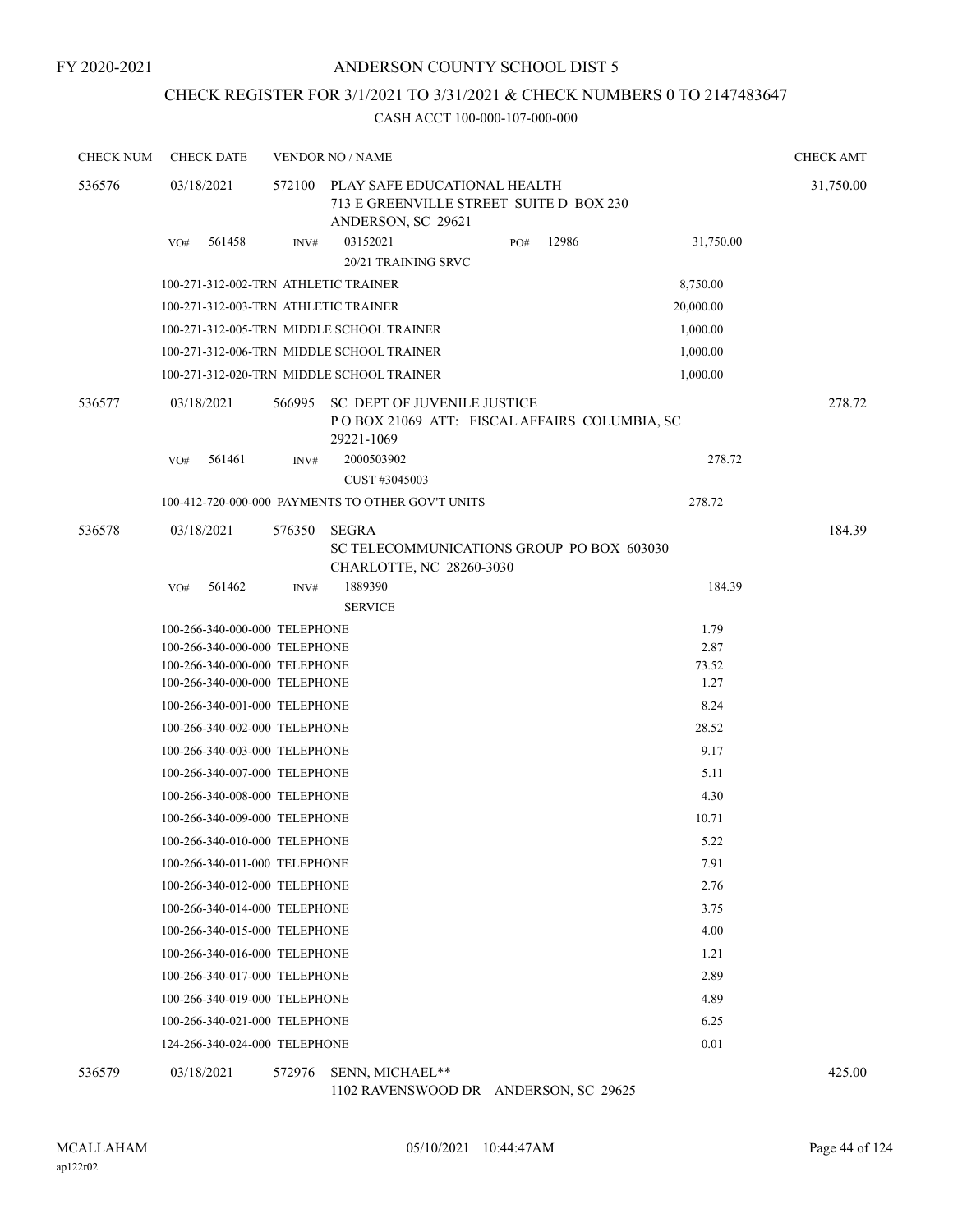# CHECK REGISTER FOR 3/1/2021 TO 3/31/2021 & CHECK NUMBERS 0 TO 2147483647

| <b>CHECK NUM</b> |     | <b>CHECK DATE</b> |                              | <b>VENDOR NO / NAME</b>                                                    |        | <b>CHECK AMT</b> |
|------------------|-----|-------------------|------------------------------|----------------------------------------------------------------------------|--------|------------------|
|                  | VO# | 561463            | INV#                         | <b>WHS BBALL</b>                                                           | 425.00 |                  |
|                  |     |                   |                              | <b>CLOCK OPERATOR</b>                                                      |        |                  |
|                  |     |                   | 100-271-112-003-000 SALARIES |                                                                            | 425.00 |                  |
| 536580           |     | 03/18/2021        | 568954                       | <b>SHRED A WAY</b>                                                         |        | 71.00            |
|                  |     |                   |                              | PO BOX 51132 ATT: ACCOUNTS RECEIVABLE                                      |        |                  |
|                  |     |                   |                              | PIEDMONT, SC 29673                                                         |        |                  |
|                  | VO# | 561465            | INV#                         | A15652                                                                     | 33.00  |                  |
|                  |     |                   |                              | <b>MCLEES</b>                                                              |        |                  |
|                  |     |                   |                              | 708-271-660-008-201 MISCELLANEOUS EXPENSE                                  | 33.00  |                  |
|                  | VO# | 561466            | INV#                         | A88558                                                                     | 38.00  |                  |
|                  |     |                   |                              | <b>NORTH POINTE</b>                                                        |        |                  |
|                  |     |                   |                              | 713-271-660-013-201 MISCELLANEOUS EXPENSE                                  | 38.00  |                  |
| 536581           |     | 03/18/2021        |                              |                                                                            |        | 650.00           |
|                  |     |                   |                              | 564974 SONEFELT, TIMOTHY**<br>PO BOX 4260 ANDERSON, SC 29622               |        |                  |
|                  | VO# | 561535            | INV#                         | 1393-5766                                                                  | 650.00 |                  |
|                  |     |                   |                              | <b>NORTH POINTE</b>                                                        |        |                  |
|                  |     |                   |                              | 713-271-660-013-201 MISCELLANEOUS EXPENSE                                  | 650.00 |                  |
|                  |     |                   |                              |                                                                            |        |                  |
| 536582           |     | 03/18/2021        | 576713                       | TALX CORPORATION                                                           |        | 10.60            |
|                  |     |                   |                              | EQUIFAX VERIFICATION SERVICES 4076 PAYSPHERE<br>CIRCLE CHICAGO, IL 60674   |        |                  |
|                  | VO# | 561447            | INV#                         | 1002520925                                                                 | 10.60  |                  |
|                  |     |                   |                              | <b>SERVICE</b>                                                             |        |                  |
|                  |     |                   |                              | 723-190-660-023-911 MISCELLANEOUS- ADULT ED EXPENSE                        | 10.60  |                  |
|                  |     |                   |                              |                                                                            |        |                  |
| 536583           |     | 03/18/2021        | 501900                       | THE SWEETERY                                                               |        | 80.25            |
|                  |     |                   |                              | 1814 EAST GREENVILLE STREET ATT: ACCOUNTS<br>RECEIVABLE ANDERSON, SC 29621 |        |                  |
|                  | VO# | 561536            | INV#                         | <b>GLENVIEW</b>                                                            | 80.25  |                  |
|                  |     |                   |                              | <b>CAKE 3/23</b>                                                           |        |                  |
|                  |     |                   |                              | 100-113-410-020-VEN SUPPLY-ADDT'L FOR LOST VENDING                         | 80.25  |                  |
|                  |     |                   |                              |                                                                            |        |                  |
| 536584           |     | 03/18/2021        |                              | 573815 UNITED REFRIGERATION, INC                                           |        | 1,883.71         |
|                  |     |                   |                              | PO BOX 740703 ATLANTA, GA 30374-0703                                       |        |                  |
|                  | VO# | 561540            | INV#                         | 77751156                                                                   | 12.37  |                  |
|                  |     |                   |                              | <b>REPAIR PARTS</b>                                                        |        |                  |
|                  |     |                   |                              | 600-256-323-020-000 REPAIRS TO EQUIPMENT                                   | 12.37  |                  |
|                  | VO# | 561541            | INV#                         | 77533781                                                                   | 92.75  |                  |
|                  |     |                   |                              | <b>REPAIR PARTS</b>                                                        |        |                  |
|                  |     |                   |                              | 600-256-323-002-000 REPAIRS TO EQUIPMENT                                   | 92.75  |                  |
|                  | VO# | 561542            | $\text{INV}\#$               | 77548343                                                                   | 209.19 |                  |
|                  |     |                   |                              | <b>REPAIR PARTS</b>                                                        |        |                  |
|                  |     |                   |                              | 100-254-410-007-400 HVAC/ELECTRICAL/PLUMBING                               | 209.19 |                  |
|                  | VO# | 561543            | INV#                         | 77570072                                                                   | 731.20 |                  |
|                  |     |                   |                              | <b>REPAIR PARTS</b>                                                        |        |                  |
|                  |     |                   |                              | 100-254-410-009-400 HVAC/ELECTRICAL/PLUMBING                               | 731.20 |                  |
|                  | VO# | 561544            | INV#                         | 77671041                                                                   | 112.35 |                  |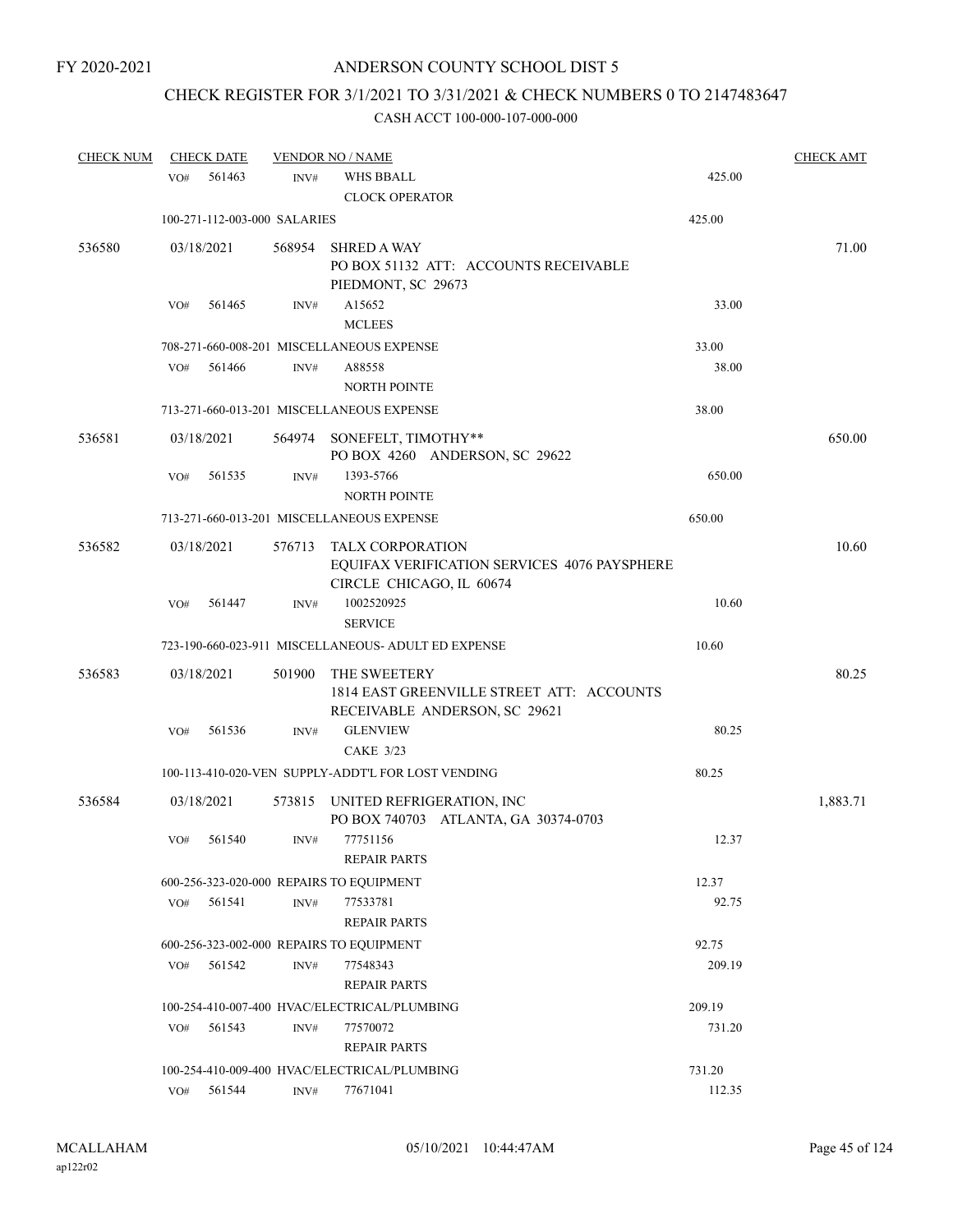### CHECK REGISTER FOR 3/1/2021 TO 3/31/2021 & CHECK NUMBERS 0 TO 2147483647

| <b>CHECK NUM</b> |     | <b>CHECK DATE</b> |                              | <b>VENDOR NO / NAME</b>                                               |     |       |                 | <b>CHECK AMT</b> |
|------------------|-----|-------------------|------------------------------|-----------------------------------------------------------------------|-----|-------|-----------------|------------------|
|                  |     |                   |                              | <b>REPAIR PARTS</b>                                                   |     |       |                 |                  |
|                  |     |                   |                              | 100-254-410-009-400 HVAC/ELECTRICAL/PLUMBING                          |     |       | 112.35          |                  |
|                  | VO# | 561545            | INV#                         | 77715767                                                              |     |       | 625.89          |                  |
|                  |     |                   |                              | <b>REPAIR PARTS</b>                                                   |     |       |                 |                  |
|                  |     | 561546            |                              | 100-254-410-021-400 HVAC/ELECTRICAL/PLUMBING                          |     |       | 625.89<br>99.96 |                  |
|                  | VO# |                   | INV#                         | 77752882<br><b>REPAIR PARTS</b>                                       |     |       |                 |                  |
|                  |     |                   |                              | 100-254-410-002-400 HVAC/ELECTRICAL/PLUMBING                          |     |       | 99.96           |                  |
|                  |     |                   |                              |                                                                       |     |       |                 |                  |
| 536585           |     | 03/18/2021        |                              | 512653 UNITED RENTALS, INC<br>PO BOX 100711 ATT: ACCOUNTS RECEIVABLE  |     |       |                 | 65.70            |
|                  |     |                   |                              | ATLANTA, GA 30384-0711                                                |     |       |                 |                  |
|                  | VO# | 561547            | INV#                         | 191424485                                                             |     |       | 65.70           |                  |
|                  |     |                   |                              | <b>DRILL RENTAL</b>                                                   |     |       |                 |                  |
|                  |     |                   |                              | 100-254-410-000-001 MAINT, SUPPLIES-STRUCTURES                        |     |       | 65.70           |                  |
| 536586           |     | 03/18/2021        |                              | 576674 UPSTATE INDUSTRIAL SUPPLIES INC                                |     |       |                 | 903.75           |
|                  |     |                   |                              | PO BOX 469 SANDY SPRINGS, SC 29677                                    |     |       |                 |                  |
|                  | VO# | 561467            | INV#                         | 69157                                                                 | PO# | 14121 | 903.75          |                  |
|                  |     |                   |                              | <b>EQUIPMENT</b>                                                      |     |       |                 |                  |
|                  |     |                   |                              | 900-115-410-031-053 HAAS FOUND-ADV MANUF (AIT)                        |     |       | 903.75          |                  |
| 536587           |     | 03/18/2021        | 527500                       | WAYNE'S OVERHEAD DOORS, INC                                           |     |       |                 | 260.00           |
|                  |     |                   |                              | 3021 WHITEHALL ROAD ATT: ACCOUNTS                                     |     |       |                 |                  |
|                  | VO# | 561548            | INV#                         | RECEIVABLE ANDERSON, SC 29626<br>161887                               |     |       | 260.00          |                  |
|                  |     |                   |                              | <b>CF REAMES</b>                                                      |     |       |                 |                  |
|                  |     |                   |                              | 100-254-323-001-400 CONTR SERV-HVAC/ELECT/PLUMBING                    |     |       | 260.00          |                  |
|                  |     |                   |                              |                                                                       |     |       |                 |                  |
| 536588           |     | 03/18/2021        | 573864                       | WELLS FARGO VENDOR FIN SERV<br>PO BOX 105743 ATLANTA, GA 30348-5743   |     |       |                 | 595.46           |
|                  | VO# | 561468            | INV#                         | 5014187695                                                            | PO# | 13025 | 226.31          |                  |
|                  |     |                   |                              | <b>COPIER</b>                                                         |     |       |                 |                  |
|                  |     |                   |                              | 100-255-323-000-000 CONTRACTED SERVICES                               |     |       | 226.31          |                  |
|                  | VO# | 561469            | INV#                         | 5014212008                                                            | PO# | 13016 | 369.15          |                  |
|                  |     |                   |                              | <b>COPIER</b>                                                         |     |       |                 |                  |
|                  |     |                   | 100-113-410-020-000 SUPPLIES |                                                                       |     |       | 369.15          |                  |
| 536589           |     | 03/23/2021        | 570876                       | ANDERSON COUNTY TREASURER                                             |     |       |                 | 1.00             |
|                  |     |                   |                              | ATTN: MANDY DOCKINS P.O. BOX 8002 ANDERSON,                           |     |       |                 |                  |
|                  |     | 561662            |                              | SC 29622<br>040194901                                                 |     |       | 1.00            |                  |
|                  | VO# |                   | INV#                         | 2021 DECAL FEE                                                        |     |       |                 |                  |
|                  |     |                   | 600-256-410-000-000 SUPPLIES |                                                                       |     |       | 1.00            |                  |
|                  |     |                   |                              |                                                                       |     |       |                 |                  |
| 536590           |     | 03/23/2021        | 570950                       | ANDERSON COUNTY SHERIFF'S OFFICE<br>ATTN: JAMIE LAZAR 305 CAMSON ROAD |     |       |                 | 367.50           |
|                  |     |                   |                              | ANDERSON, SC 29621                                                    |     |       |                 |                  |
|                  | VO# | 561582            | INV#                         | MARCH <sub>12</sub>                                                   |     |       | 105.00          |                  |
|                  |     |                   |                              | WHS BASEBALL                                                          |     |       |                 |                  |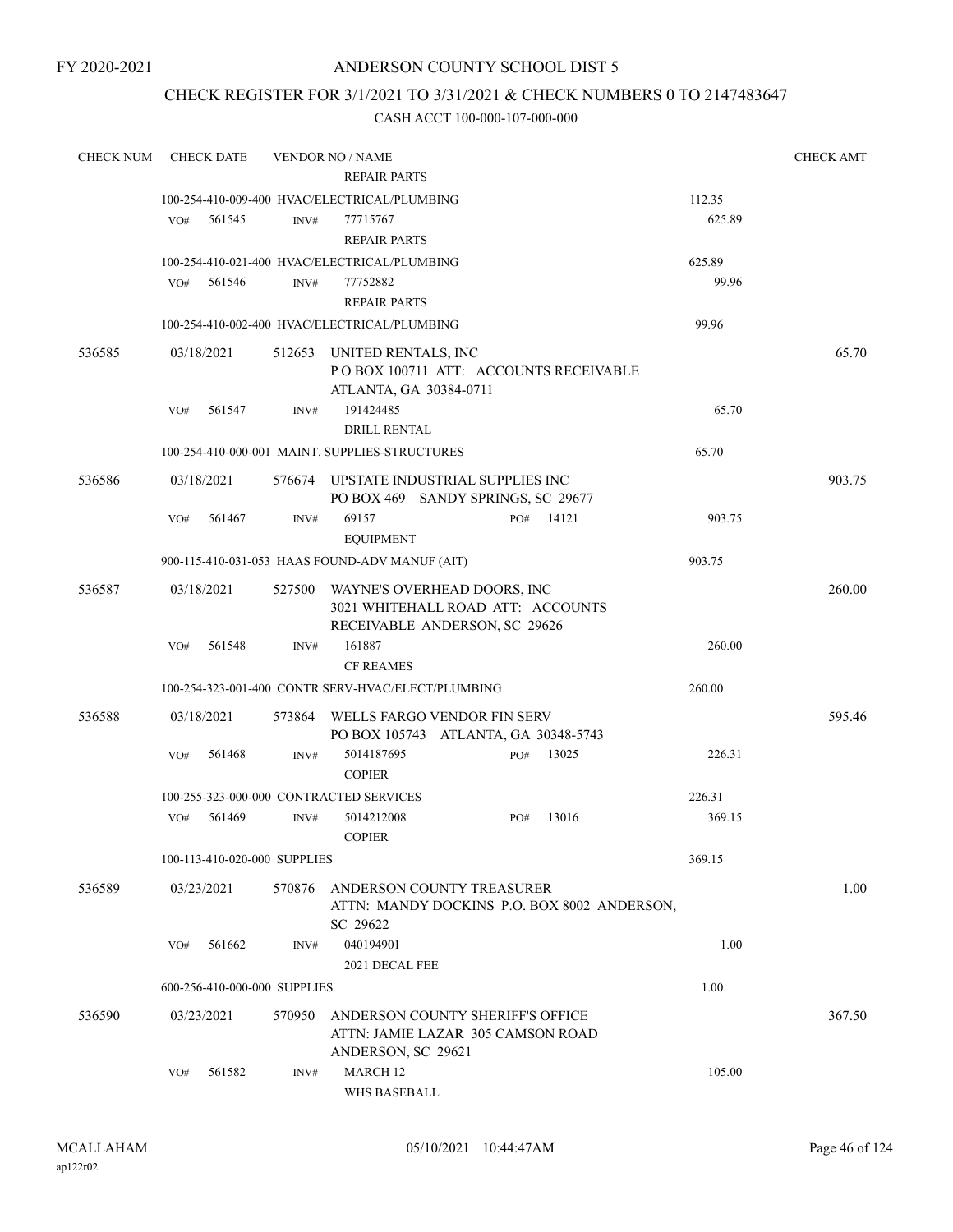## CHECK REGISTER FOR 3/1/2021 TO 3/31/2021 & CHECK NUMBERS 0 TO 2147483647

| <b>CHECK NUM</b> |     | <b>CHECK DATE</b>        |        | <b>VENDOR NO / NAME</b>                                                                            |                      | <b>CHECK AMT</b> |
|------------------|-----|--------------------------|--------|----------------------------------------------------------------------------------------------------|----------------------|------------------|
|                  |     |                          |        | 703-271-660-003-690 BASEBALL GATE RECEIPTS EXPENSE                                                 | 105.00               |                  |
|                  | VO# | 561583                   | INV#   | <b>MARCH 15</b>                                                                                    | 175.00               |                  |
|                  |     |                          |        | WHS BASEBALL                                                                                       |                      |                  |
|                  |     |                          |        | 703-271-660-003-690 BASEBALL GATE RECEIPTS EXPENSE                                                 | 175.00               |                  |
|                  | VO# | 561584                   | INV#   | <b>MARCH 12</b>                                                                                    | 87.50                |                  |
|                  |     |                          |        | WHS SOCCER<br>703-271-660-003-745 SOCCER GATE RECEIPTS EXPENSE                                     | 87.50                |                  |
|                  |     |                          |        |                                                                                                    |                      |                  |
| 536591           |     | 03/23/2021               |        | 575868 AVEANNA HEALTHCARE<br>PO BOX 102714 ATLANTA, GA 30368-2714                                  |                      | 3,060.80         |
|                  | VO# | 561585                   | INV#   | 6157769<br>PO#<br>13595                                                                            | 3,060.80             |                  |
|                  |     |                          |        | <b>FEB 2021</b>                                                                                    |                      |                  |
|                  |     |                          |        | 203-213-312-017-SUP PURCHASED SERVICES                                                             | 3,060.80             |                  |
| 536592           |     | 03/23/2021               | 567918 | BERNHARDT HOUSE OF VIOLINS LLC<br>5 CATEECHEE AVE ATT: ACCOUNTS RECEIVABLE<br>GREENVILLE, SC 29605 |                      | 39.38            |
|                  | VO# | 561586                   | INV#   | 230692                                                                                             | 39.38                |                  |
|                  |     |                          |        | <b>SOUSTHWOOD</b>                                                                                  |                      |                  |
|                  |     |                          |        | 721-190-660-021-658 ORCHESTRA MIDDLE EXPENSE                                                       | 39.38                |                  |
| 536593           |     | 03/23/2021               | 574045 | BORDEN DAIRY                                                                                       |                      | 38,750.66        |
|                  |     | 561661                   |        | PO BOX 208769 DALLAS, TX 75320-8769<br><b>ACCT 138365</b>                                          |                      |                  |
|                  | VO# |                          | INV#   | FEB 2021                                                                                           | 38,750.66            |                  |
|                  |     | 600-256-460-002-000 FOOD |        |                                                                                                    | 1,324.12             |                  |
|                  |     | 600-256-460-003-000 FOOD |        |                                                                                                    | 1,721.88             |                  |
|                  |     | 600-256-460-005-000 FOOD |        |                                                                                                    | 1,219.82             |                  |
|                  |     | 600-256-460-006-000 FOOD |        |                                                                                                    | 2,811.87             |                  |
|                  |     | 600-256-460-007-000 FOOD |        |                                                                                                    | 2,500.65             |                  |
|                  |     | 600-256-460-008-000 FOOD |        |                                                                                                    | 2,797.77             |                  |
|                  |     | 600-256-460-009-000 FOOD |        |                                                                                                    | 1,584.04             |                  |
|                  |     | 600-256-460-010-000 FOOD |        |                                                                                                    | 3,266.21             |                  |
|                  |     | 600-256-460-011-000 FOOD |        |                                                                                                    | 2,384.83             |                  |
|                  |     | 600-256-460-012-000 FOOD |        |                                                                                                    | 2,925.41             |                  |
|                  |     | 600-256-460-013-000 FOOD |        |                                                                                                    | 1,747.59             |                  |
|                  |     | 600-256-460-014-000 FOOD |        |                                                                                                    | 2,979.70             |                  |
|                  |     | 600-256-460-015-000 FOOD |        |                                                                                                    | 479.67               |                  |
|                  |     | 600-256-460-016-000 FOOD |        |                                                                                                    | 2,422.01             |                  |
|                  |     |                          |        |                                                                                                    |                      |                  |
|                  |     | 600-256-460-017-000 FOOD |        |                                                                                                    | 1,826.23<br>1,017.62 |                  |
|                  |     | 600-256-460-018-000 FOOD |        |                                                                                                    |                      |                  |
|                  |     | 600-256-460-019-000 FOOD |        |                                                                                                    | 2,311.26             |                  |
|                  |     | 600-256-460-020-000 FOOD |        |                                                                                                    | 1,873.11             |                  |
|                  |     | 600-256-460-021-000 FOOD |        |                                                                                                    | 1,313.04             |                  |
|                  |     |                          |        | 631-256-460-031-000 PURCHASED FOOD                                                                 | 243.83               |                  |
| 536594           |     | 03/23/2021               | 566288 | CES CITY ELECTRIC SUPPLY                                                                           |                      | 170.21           |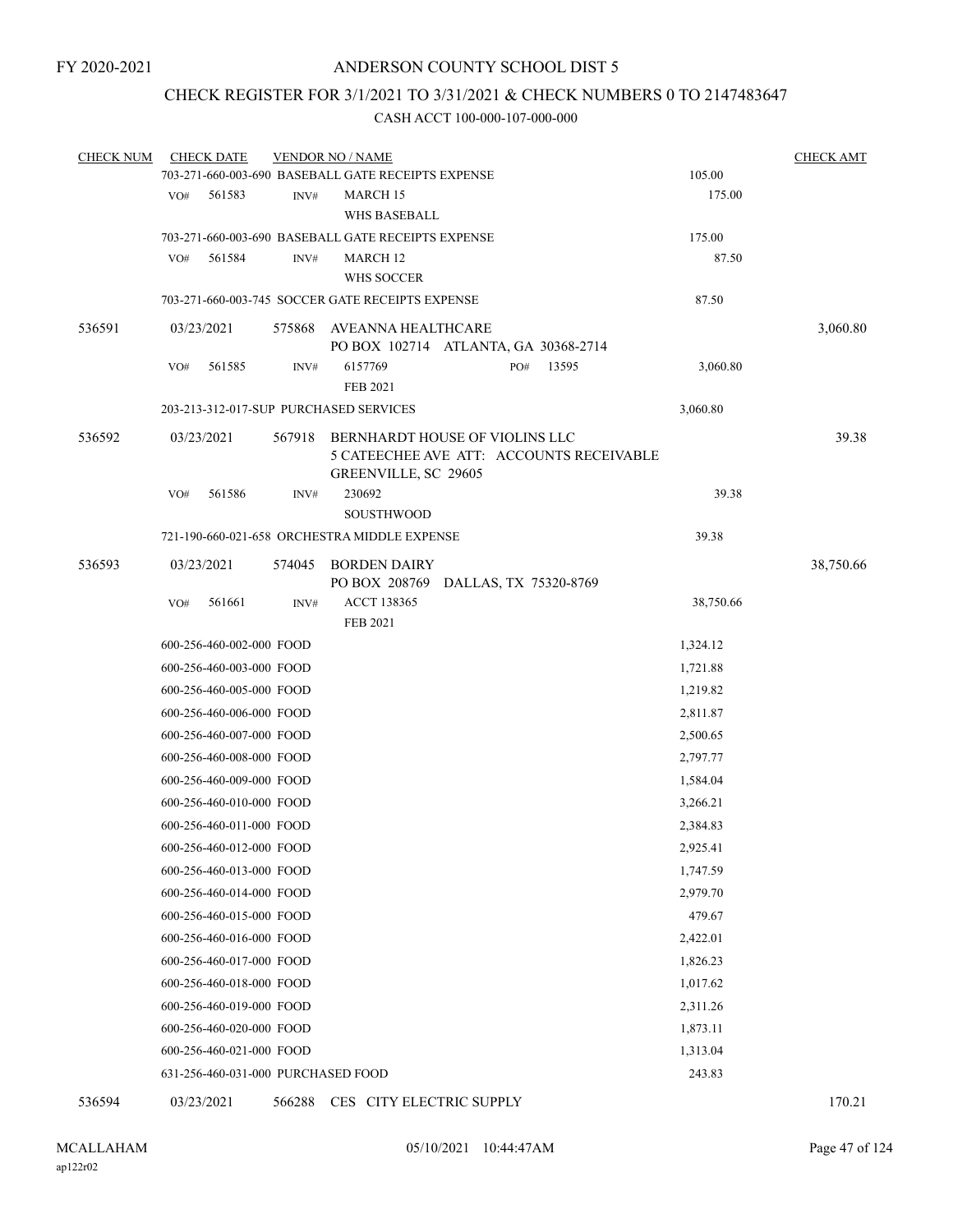### ANDERSON COUNTY SCHOOL DIST 5

### CHECK REGISTER FOR 3/1/2021 TO 3/31/2021 & CHECK NUMBERS 0 TO 2147483647

| <b>CHECK NUM</b> | <b>CHECK DATE</b>                       |        | <b>VENDOR NO / NAME</b>                            |                                             |          | <b>CHECK AMT</b> |
|------------------|-----------------------------------------|--------|----------------------------------------------------|---------------------------------------------|----------|------------------|
|                  |                                         |        |                                                    | PO BOX 131811 DALLAS, TX 75313              |          |                  |
|                  | 561588<br>VO#                           | INV#   | 158511                                             |                                             | 96.09    |                  |
|                  |                                         |        | <b>SUPPLIES</b>                                    |                                             |          |                  |
|                  |                                         |        | 100-254-410-000-001 MAINT. SUPPLIES-STRUCTURES     |                                             | 96.09    |                  |
|                  | 561589<br>VO#                           | INV#   | 211531                                             |                                             | 74.12    |                  |
|                  |                                         |        | <b>SUPPLIES</b>                                    |                                             |          |                  |
|                  |                                         |        | 100-254-410-000-001 MAINT. SUPPLIES-STRUCTURES     |                                             | 74.12    |                  |
| 536595           | 03/23/2021                              |        | 571713 CHANDLER, JOSEPH M**                        | 615 CHICKASAW DRIVE WESTMINISTER, SC 29693  |          | 142.40           |
|                  | VO#<br>561576                           | INV#   | <b>MARCH 15</b>                                    |                                             | 142.40   |                  |
|                  |                                         |        | WHS BASEBALL                                       |                                             |          |                  |
|                  |                                         |        | 703-271-660-003-690 BASEBALL GATE RECEIPTS EXPENSE |                                             | 142.40   |                  |
| 536596           | 03/23/2021                              | 568558 | <b>CHARTER COMMUNICATIONS</b>                      | PO BOX 94188 PALATINE, IL 60094-4188        |          | 2,399.00         |
|                  | 561663<br>VO#                           | INV#   | 0867030030921<br><b>FIBER INTERNET</b>             | 13313<br>PO#                                | 2,399.00 |                  |
|                  | 100-266-340-000-000 TELEPHONE           |        |                                                    |                                             | 2,399.00 |                  |
| 536597           | 03/23/2021                              | 167800 | CHICK-FIL-A<br>ANDERSON, SC 29625                  | 3526 CLEMSON BOULEVARD ATT: MARY STEPHENS   |          | 59.56            |
|                  | 561590<br>VO#                           | INV#   | <b>BOX MEALS</b>                                   |                                             | 59.56    |                  |
|                  |                                         |        | FOR 3/16/21                                        |                                             |          |                  |
|                  | 131-115-410-031-000 SUPPLIES            |        |                                                    |                                             | 59.56    |                  |
| 536598           | 03/23/2021                              |        | 569972 CHRISTOPHER HAYGOOD                         | 258 ARLEY BO WILLIS RD REIDSVILLE, GA 30453 |          | 13.22            |
|                  | 561657<br>VO#                           | INV#   | CK 10/30/19                                        |                                             | 13.22    |                  |
|                  |                                         |        | PAYROLL                                            |                                             |          |                  |
|                  | 100-000-108-000-000 CASH - PAYROLL ACCT |        |                                                    |                                             | 13.22    |                  |
| 536599           | 03/23/2021                              | 572257 | DAIKIN APPLIED                                     | 24827 NETWORK PLACE CHICAGO, IL 60673       |          | 220.50           |
|                  | 561607<br>VO#                           | INV#   | 3293969<br><b>WESTSIDE REPAIR</b>                  |                                             | 220.50   |                  |
|                  |                                         |        | 100-254-323-003-400 CONTR SERV-HVAC/ELECT/PLUMBING |                                             | 220.50   |                  |
| 536600           | 03/23/2021                              | 233400 | FEDEX<br>PITTSBURGH, PA 15250-7461                 | PO BOX 371461 ATT: ACCOUNTS RECEIVABLE      |          | 50.88            |
|                  | VO#<br>561664                           | INV#   | 7-300-41326<br>ACCT 1357-9783-9                    |                                             | 50.88    |                  |
|                  | 100-266-410-000-000 SUPPLIES            |        |                                                    |                                             | 50.88    |                  |
| 536601           | 03/23/2021                              |        | 575837 HAND2MIND, INC                              | 6642 EAGLE WAY CHICAGO, IL 60678-1066       |          | 2,528.05         |
|                  | 561666<br>VO#                           | INV#   | 60301276<br>60304221                               | 14034<br>PO#                                | 2,528.05 |                  |
|                  |                                         |        | 201-112-410-014-000 SUPPLIES AND MATERIALS         |                                             | 618.42   |                  |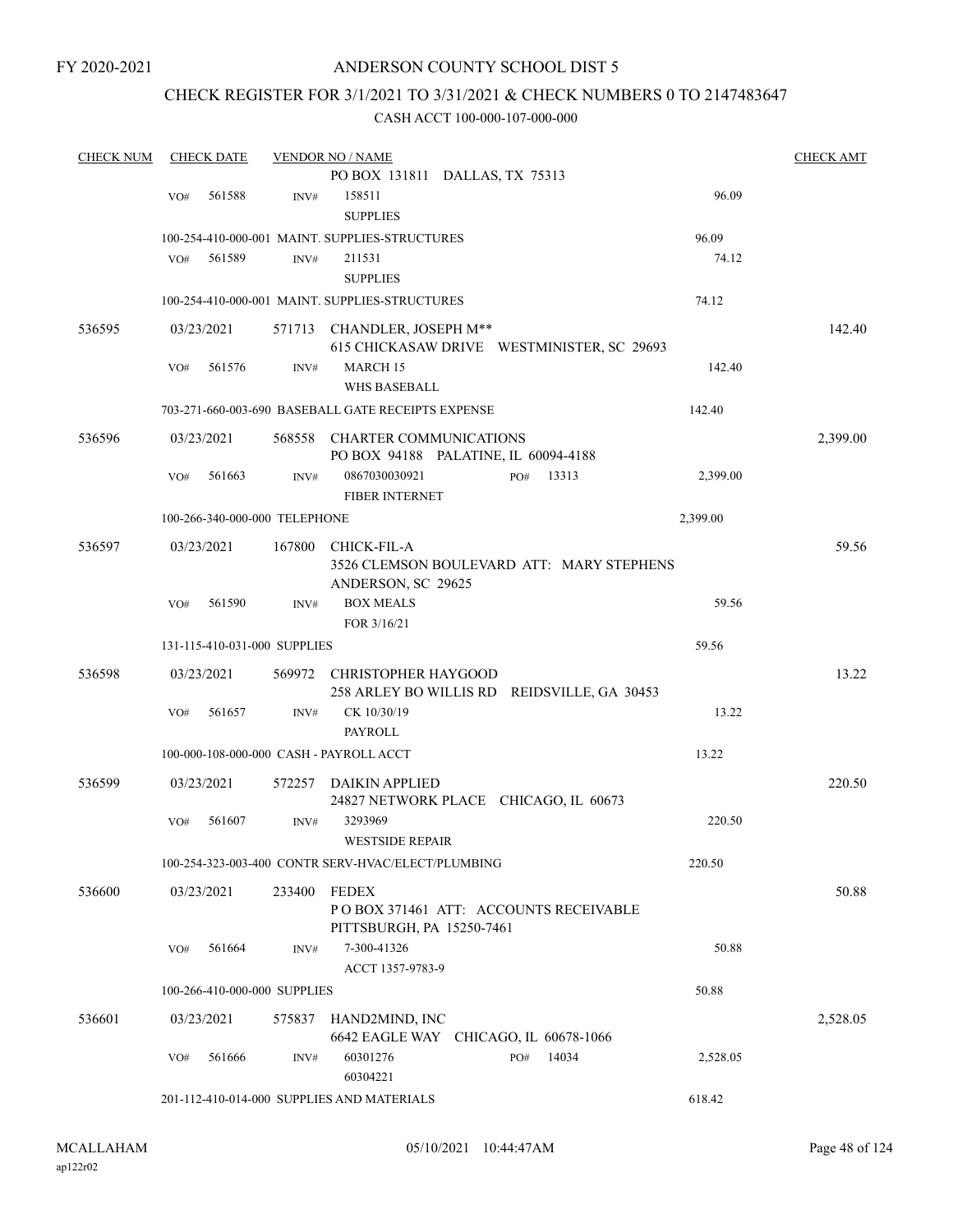## CHECK REGISTER FOR 3/1/2021 TO 3/31/2021 & CHECK NUMBERS 0 TO 2147483647

| <b>CHECK NUM</b> | <b>CHECK DATE</b>                   |        | <b>VENDOR NO / NAME</b>                                                                                 |           | <b>CHECK AMT</b> |
|------------------|-------------------------------------|--------|---------------------------------------------------------------------------------------------------------|-----------|------------------|
|                  |                                     |        | 201-112-410-014-000 SUPPLIES AND MATERIALS                                                              | 1,909.63  |                  |
| 536602           | 03/23/2021                          |        | 575880 HOOD, JOHNATHAN**<br>528 CASSELL RD LIBERTY, SC 29657                                            |           | 127.10           |
|                  | 561574<br>VO#                       | INV#   | <b>MARCH 15</b><br><b>WHS BASEBALL</b>                                                                  | 127.10    |                  |
|                  |                                     |        | 703-271-660-003-690 BASEBALL GATE RECEIPTS EXPENSE                                                      | 127.10    |                  |
| 536603           | 03/23/2021                          |        | 564281 HORTON, CHARLES (CHUCK)**<br>310 HUNTER'S LANE ANDERSON, SC 29625                                |           | 55.00            |
|                  | 561575<br>VO#                       | INV#   | MARCH 15<br>WHS SOCCER                                                                                  | 55.00     |                  |
|                  |                                     |        | 703-271-660-003-745 SOCCER GATE RECEIPTS EXPENSE                                                        | 55.00     |                  |
| 536604           | 03/23/2021                          | 576778 | <b>KATAZOOM</b><br>115 A CONWAY DRIVE GREER, SC 29651                                                   |           | 329.99           |
|                  | 561668<br>VO#                       | INV#   | 2873<br><b>TAHOE WRAP</b>                                                                               | 329.99    |                  |
|                  |                                     |        | 100-255-323-000-000 CONTRACTED SERVICES                                                                 | 329.99    |                  |
| 536605           | 03/23/2021                          |        | 576777 LADOUCEUR, DIANA**<br>205 CAMPUS DRIVE APT C CENTRAL, SC 29630                                   |           | 55.00            |
|                  | VO#<br>561654                       | INV#   | MARCH 15<br><b>WHS SOCCER</b>                                                                           | 55.00     |                  |
|                  |                                     |        | 703-271-660-003-745 SOCCER GATE RECEIPTS EXPENSE                                                        | 55.00     |                  |
| 536606           | 03/23/2021                          | 313476 | LAKESHORE LEARNING MATERIALS<br>2695 EAST DOMINGUEZ STREET ATT: ACCOUNTS<br>RECEIVABLE CARSON, CA 90895 |           | 503.71           |
|                  | 561613<br>VO#                       | INV#   | 4394780321<br>14097<br>PO#<br><b>CENTERVILLE</b>                                                        | 503.71    |                  |
|                  |                                     |        | 201-112-410-007-000 SUPPLIES AND MATERIALS                                                              | 503.71    |                  |
| 536607           | 03/23/2021                          |        | 576574 LOC-DOC SECURITY<br>PO BOX 78987 CHARLOTTE, NC 28271                                             |           | 44.41            |
|                  | 561614<br>VO#                       | INV#   | C203965<br><b>KEYS/LOCKS</b>                                                                            | 5.89      |                  |
|                  |                                     |        | 100-254-410-016-001 SUPPLIES - MAINTENANCE                                                              | 5.89      |                  |
|                  | 561615<br>VO#                       | INV#   | C <sub>204088</sub>                                                                                     | 38.52     |                  |
|                  |                                     |        | <b>KEYS/LOCKS</b>                                                                                       |           |                  |
|                  |                                     |        | 100-254-410-012-001 SUPPLIES - MAINTENANCE                                                              | 38.52     |                  |
| 536608           | 03/23/2021                          | 569988 | MCMILLAN PAZDAN SMITH, LLC<br>DEPT 999450 PO BOX 537044 ATLANTA, GA 30353-7044                          |           | 11,682.12        |
|                  | VO#<br>561669                       | INV#   | 02100678<br>PROJ #020136                                                                                | 1,039.50  |                  |
|                  | 100-255-312-000-BLD BUILDING DESIGN |        |                                                                                                         | 1,039.50  |                  |
|                  | 561670<br>VO#                       | INV#   | 02100687<br>PROJ #020475                                                                                | 10,642.62 |                  |
|                  |                                     |        | 515-253-520-000-HQ1 DOWNTOWN PROJECT BLDG 1                                                             | 10,642.62 |                  |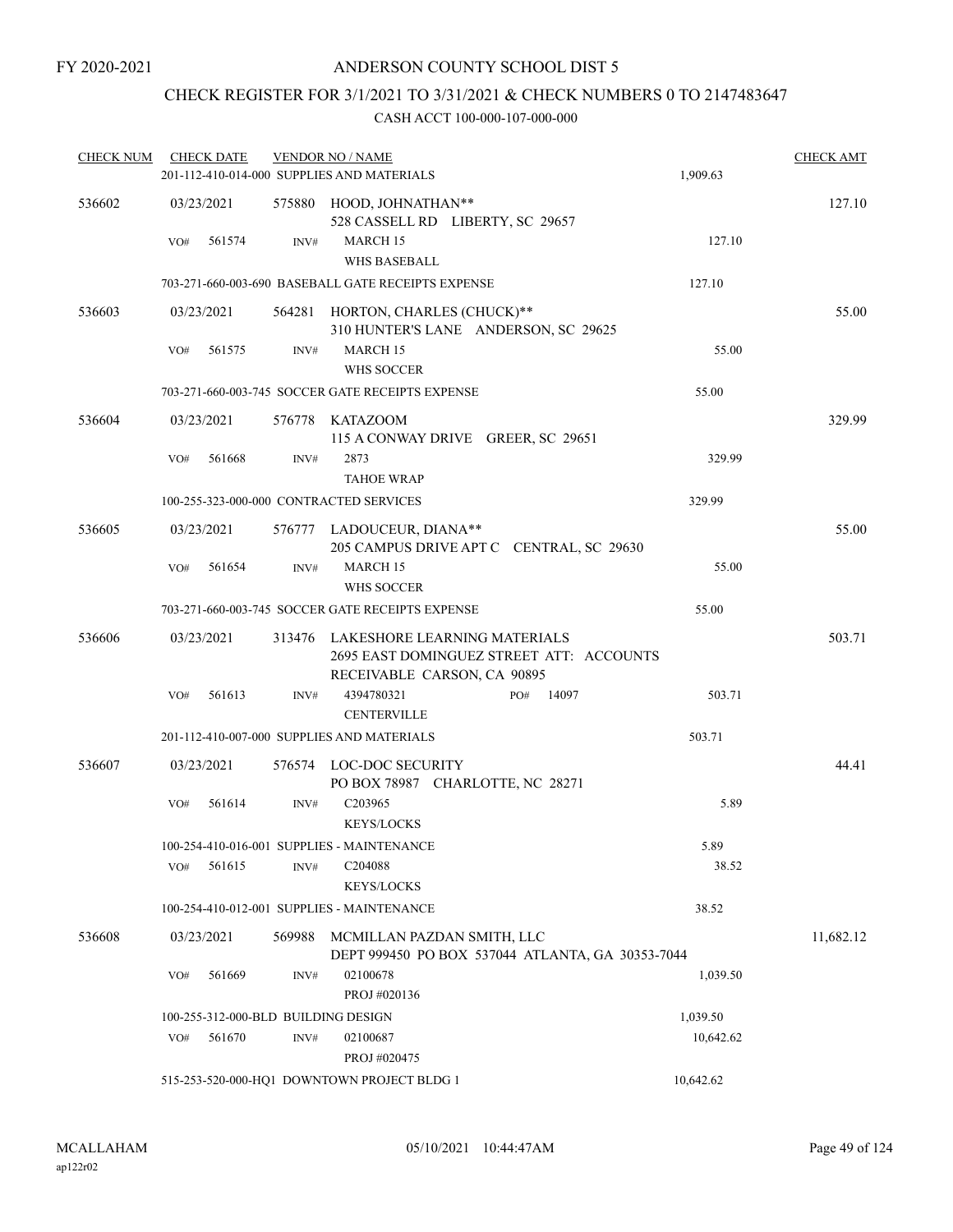# CHECK REGISTER FOR 3/1/2021 TO 3/31/2021 & CHECK NUMBERS 0 TO 2147483647

| <b>CHECK NUM</b> | <b>CHECK DATE</b>                     |        | <b>VENDOR NO / NAME</b>                                                                |        |          |  |  |  |
|------------------|---------------------------------------|--------|----------------------------------------------------------------------------------------|--------|----------|--|--|--|
| 536609           | 03/23/2021                            | 567126 | MUSIC & ARTS CENTER<br>5295 WESTVIEW DR SUITE 300 ATTN: CA<br>FREDERICK, MD 21703      |        | 55.13    |  |  |  |
|                  | 561673<br>VO#                         | INV#   | 026094469<br><b>GLENVIEW MS</b>                                                        | 55.13  |          |  |  |  |
|                  | 720-271-660-020-601 BAND CLUB EXPENSE |        |                                                                                        | 55.13  |          |  |  |  |
| 536610           | 03/23/2021                            |        | 575317 PARTS TOWN, LLC<br>27787 NETWORK PLACE CHICAGO, IL 60673-1277                   |        | 1,090.38 |  |  |  |
|                  | 561674<br>VO#                         | INV#   | 26434184<br><b>REPAIR PARTS</b>                                                        | 772.09 |          |  |  |  |
|                  |                                       |        | 600-256-323-009-000 REPAIRS TO EQUIPMENT                                               | 772.09 |          |  |  |  |
|                  | 561675<br>VO#                         | INV#   | 26434112<br><b>REPAIR PARTS</b>                                                        | 318.29 |          |  |  |  |
|                  |                                       |        | 600-256-323-005-000 REPAIRS TO EQUIPMENT                                               | 318.29 |          |  |  |  |
| 536611           | 03/23/2021                            |        | 576737 PATRICK, ANDY<br><b>BOARD OF TRUSTEES 1220 BROWN ROAD</b><br>ANDERSON, SC 29621 |        | 140.25   |  |  |  |
|                  | 561559<br>VO#                         | INV#   | MARCH <sub>4</sub><br><b>COLUMBIA</b>                                                  | 140.25 |          |  |  |  |
|                  | 100-231-334-000-000 TRUSTEE EXPENSE   |        |                                                                                        | 140.25 |          |  |  |  |
| 536612           | 03/23/2021                            | 572488 | PEASE, GREG**<br>104 CROSSVIEW DRIVE SIMPSONVILLE, SC 29680                            |        | 86.10    |  |  |  |
|                  | VO#<br>561573                         | INV#   | MARCH <sub>12</sub><br>WHS SOCCER                                                      | 86.10  |          |  |  |  |
|                  |                                       |        | 703-271-660-003-745 SOCCER GATE RECEIPTS EXPENSE                                       | 86.10  |          |  |  |  |
| 536613           | 03/23/2021                            | 573691 | POWERSCHOOL GROUP, LLC<br>PO BOX 398408 SAN FRANCISCO, CA 94139-8408                   |        | 292.47   |  |  |  |
|                  | 561676<br>VO#                         | INV#   | 252853<br>CUST #10000174                                                               | 292.47 |          |  |  |  |
|                  |                                       |        | 100-264-312-000-SOF APPLICATION/SUB SOFTWARE                                           | 292.47 |          |  |  |  |
| 536614           | 03/23/2021                            |        | 571652 PROSOURCE LLC<br>P.O. BOX 5339 GREENVILLE, SC 29606                             |        | 1,054.15 |  |  |  |
|                  | 561616<br>VO#                         | INV#   | S2291988<br><b>SUPPLIES</b>                                                            | 136.09 |          |  |  |  |
|                  |                                       |        | 100-254-410-000-001 MAINT. SUPPLIES-STRUCTURES                                         | 52.25  |          |  |  |  |
|                  |                                       |        | 100-254-410-002-400 HVAC/ELECTRICAL/PLUMBING                                           | 11.96  |          |  |  |  |
|                  |                                       |        | 100-254-410-008-400 HVAC/ELECTRICAL/PLUMBING                                           | 41.62  |          |  |  |  |
|                  |                                       |        | 100-254-410-012-400 HVAC/ELECTRICAL/PLUMBING                                           | 30.26  |          |  |  |  |
|                  | 561617<br>VO#                         | INV#   | S2306024<br><b>SUPPLIES</b>                                                            | 502.62 |          |  |  |  |
|                  |                                       |        | 100-254-410-016-400 HVAC/ELECTRICAL/PLUMBING                                           | 502.62 |          |  |  |  |
|                  | 561618<br>VO#                         | INV#   | S2309704<br><b>SUPPLIES</b>                                                            | 171.96 |          |  |  |  |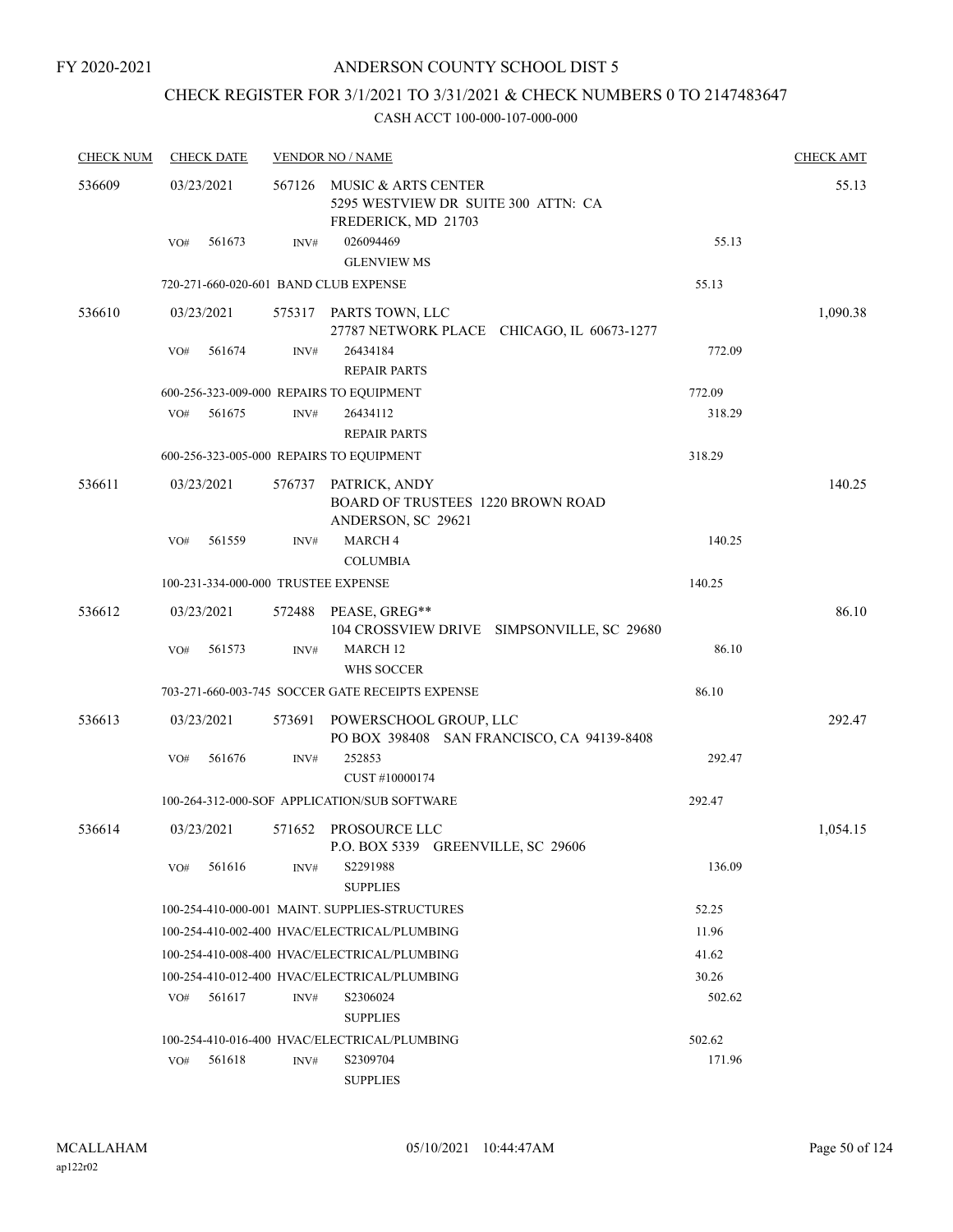### CHECK REGISTER FOR 3/1/2021 TO 3/31/2021 & CHECK NUMBERS 0 TO 2147483647

| <b>CHECK NUM</b> |     | <b>CHECK DATE</b>                            |        | <b>VENDOR NO / NAME</b>                                                           |     |       |        | <b>CHECK AMT</b> |
|------------------|-----|----------------------------------------------|--------|-----------------------------------------------------------------------------------|-----|-------|--------|------------------|
|                  |     |                                              |        | 100-254-410-002-400 HVAC/ELECTRICAL/PLUMBING                                      |     |       | 20.81  |                  |
|                  |     |                                              |        | 100-254-410-009-400 HVAC/ELECTRICAL/PLUMBING                                      |     |       | 7.64   |                  |
|                  |     |                                              |        | 100-254-410-013-400 HVAC/ELECTRICAL/PLUMBING                                      |     |       | 34.78  |                  |
|                  |     |                                              |        | 100-254-410-017-400 HVAC/ELECTRICAL/PLUMBING                                      |     |       | 108.73 |                  |
|                  | VO# | 561619                                       | INV#   | S2309710<br><b>SUPPLIES</b>                                                       |     |       | 173.31 |                  |
|                  |     | 100-254-410-005-400 HVAC/ELECTRICAL/PLUMBING |        | 173.31                                                                            |     |       |        |                  |
|                  | VO# | 561677                                       | INV#   | S2304885<br><b>SUPPLIES</b>                                                       |     |       | 70.17  |                  |
|                  |     |                                              |        | 600-256-323-014-000 REPAIRS TO EQUIPMENT                                          |     |       | 70.17  |                  |
| 536615           |     | 03/23/2021                                   |        | 431095 REALLY GOOD STUFF, LLC<br>PO BOX 734329 CHICAGO, IL 60673-4329             |     |       |        | 21.34            |
|                  | VO# | 561620                                       | INV#   | 7522484<br><b>SUPPLIES</b>                                                        | PO# | 14105 | 21.34  |                  |
|                  |     |                                              |        | 201-112-410-007-000 SUPPLIES AND MATERIALS                                        |     |       | 21.34  |                  |
| 536616           |     | 03/23/2021                                   | 572780 | SAFETY & COMPLIANCE MGMT INC<br>P.O. BOX 615 ROCK SPRING, GA 30739                |     |       |        | 1,375.70         |
|                  | VO# | 561621                                       | INV#   | 26588<br><b>WESTSIDE HS</b>                                                       |     |       | 662.85 |                  |
|                  |     | 100-271-312-003-TST DRUG TESTING             |        |                                                                                   |     |       | 662.85 |                  |
|                  | VO# | 561622                                       | INV#   | 26588                                                                             |     |       | 712.85 |                  |
|                  |     |                                              |        | TL HANNA HS                                                                       |     |       |        |                  |
|                  |     | 100-271-312-002-TST DRUG TESTING             |        |                                                                                   |     |       | 712.85 |                  |
| 536617           |     | 03/23/2021                                   | 576779 | SARGENT, ROBERT**<br>206 FREEMAN ST WESTMINISTER, SC 29693                        |     |       |        | 78.40            |
|                  | VO# | 561655                                       | INV#   | MARCH 15<br>WHS SOCCER                                                            |     |       | 78.40  |                  |
|                  |     |                                              |        | 703-271-660-003-745 SOCCER GATE RECEIPTS EXPENSE                                  |     |       | 78.40  |                  |
| 536618           |     | 03/23/2021                                   | 568954 | <b>SHRED A WAY</b><br>PO BOX 51132 ATT: ACCOUNTS RECEIVABLE<br>PIEDMONT, SC 29673 |     |       |        | 220.00           |
|                  |     | VO# 561656                                   |        | INV# A33743<br><b>MCLEES ELEM</b>                                                 |     |       | 55.00  |                  |
|                  |     |                                              |        | 708-271-660-008-201 MISCELLANEOUS EXPENSE                                         |     |       | 55.00  |                  |
|                  | VO# | 561681                                       | INV#   | A15652<br><b>DISTRICT OFFICE</b>                                                  |     |       | 70.00  |                  |
|                  |     |                                              |        | 900-188-313-000-006 HOMELESS STUDENT SERVICES/TUTORS                              |     |       | 70.00  |                  |
|                  | VO# | 561682                                       | INV#   | A88745<br><b>DISTRICT OFFICE</b>                                                  |     |       | 95.00  |                  |
|                  |     |                                              |        | 900-188-313-000-006 HOMELESS STUDENT SERVICES/TUTORS                              |     |       | 95.00  |                  |
| 536619           |     | 03/23/2021                                   |        | 571007 SIMPLIFIED OFFICE SYSTEMS<br>6220 BUSH RIVER ROAD COLUMBIA, SC 29212       |     |       |        | 118.92           |
|                  | VO# | 561635                                       | INV#   | 210317-0022<br><b>COPIES</b>                                                      |     |       | 118.92 |                  |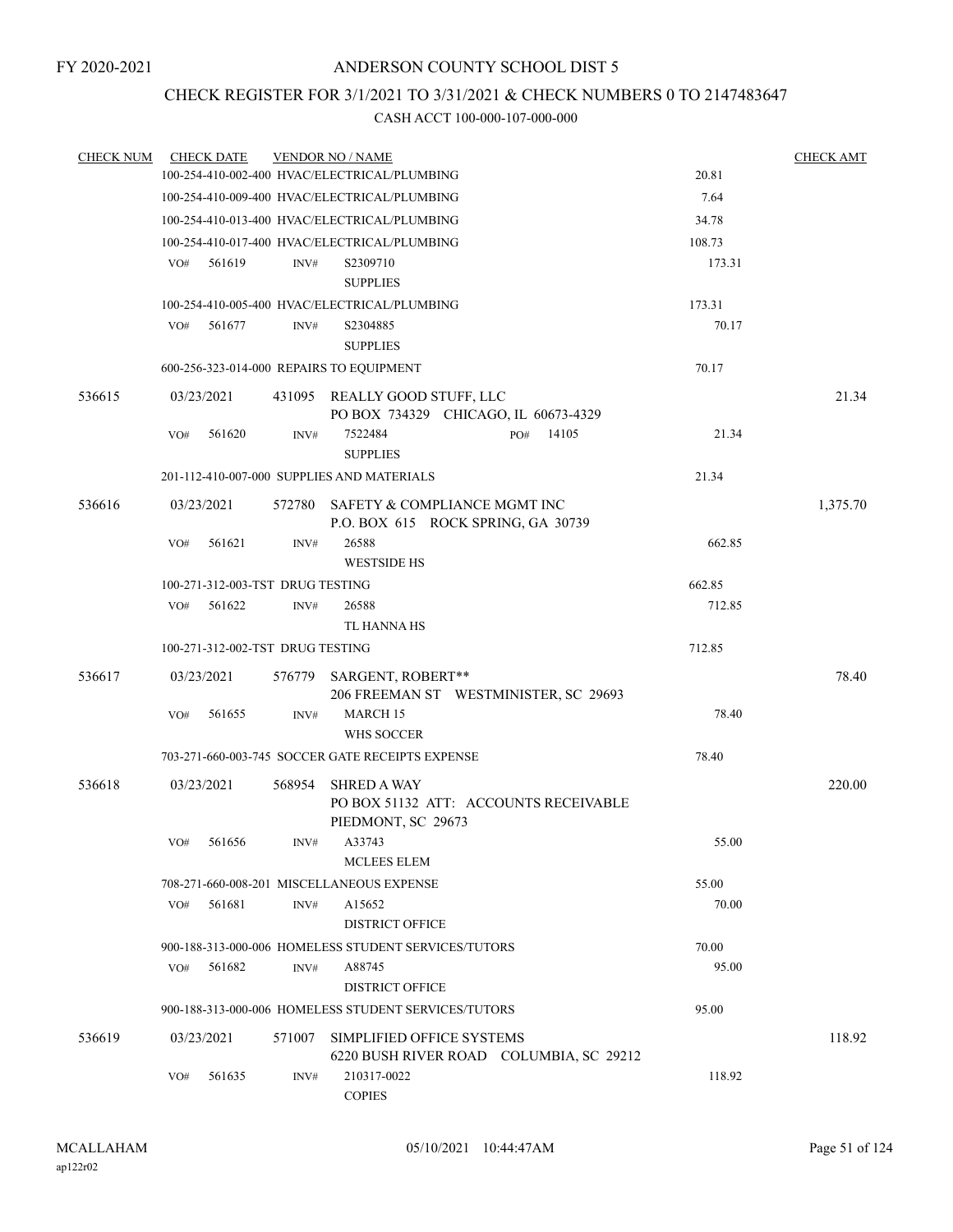# CHECK REGISTER FOR 3/1/2021 TO 3/31/2021 & CHECK NUMBERS 0 TO 2147483647

| <b>CHECK NUM</b> | <b>CHECK DATE</b>                        |        | <b>VENDOR NO / NAME</b>                                                                                               |     |       |          | <b>CHECK AMT</b> |
|------------------|------------------------------------------|--------|-----------------------------------------------------------------------------------------------------------------------|-----|-------|----------|------------------|
|                  | 100-114-410-021-000 SUPPLIES             |        |                                                                                                                       |     |       | 118.92   |                  |
| 536620           | 03/23/2021                               | 572156 | STREETMAN RESOURCES, INC<br>210 GOLD THREAD WAY TAYLORS, SC 29687                                                     |     |       |          | 4,180.00         |
|                  | 561636<br>VO#                            | INV#   | 030821<br><b>EVALUATIONS</b>                                                                                          | PO# | 14169 | 4,180.00 |                  |
|                  | 600-256-323-002-000 REPAIRS TO EQUIPMENT |        |                                                                                                                       |     |       | 220.00   |                  |
|                  | 600-256-323-003-000 REPAIRS TO EQUIPMENT |        |                                                                                                                       |     |       | 220.00   |                  |
|                  | 600-256-323-005-000 REPAIRS TO EQUIPMENT |        |                                                                                                                       |     |       | 220.00   |                  |
|                  | 600-256-323-006-000 REPAIRS TO EQUIPMENT |        |                                                                                                                       |     |       | 220.00   |                  |
|                  | 600-256-323-007-000 REPAIRS TO EQUIPMENT |        |                                                                                                                       |     |       | 220.00   |                  |
|                  | 600-256-323-008-000 REPAIRS TO EQUIPMENT |        |                                                                                                                       |     |       | 220.00   |                  |
|                  | 600-256-323-009-000 REPAIRS TO EQUIPMENT |        |                                                                                                                       |     |       | 220.00   |                  |
|                  | 600-256-323-010-000 REPAIRS TO EQUIPMENT |        |                                                                                                                       |     |       | 220.00   |                  |
|                  | 600-256-323-011-000 REPAIRS TO EOUIPMENT |        |                                                                                                                       |     |       | 220.00   |                  |
|                  | 600-256-323-012-000 REPAIRS TO EQUIPMENT |        |                                                                                                                       |     |       | 220.00   |                  |
|                  | 600-256-323-013-000 REPAIRS TO EQUIPMENT |        |                                                                                                                       |     |       | 220.00   |                  |
|                  | 600-256-323-014-000 REPAIRS TO EQUIPMENT |        |                                                                                                                       |     |       | 220.00   |                  |
|                  | 600-256-323-015-000 REPAIRS TO EQUIPMENT |        |                                                                                                                       |     |       | 220.00   |                  |
|                  | 600-256-323-016-000 REPAIRS TO EQUIPMENT |        |                                                                                                                       |     |       | 220.00   |                  |
|                  | 600-256-323-017-000 REPAIRS TO EQUIPMENT |        |                                                                                                                       |     |       | 220.00   |                  |
|                  | 600-256-323-018-000 REPAIRS TO EQUIPMENT |        |                                                                                                                       |     |       | 220.00   |                  |
|                  | 600-256-323-019-000 REPAIRS TO EQUIPMENT |        |                                                                                                                       |     |       | 220.00   |                  |
|                  | 600-256-323-020-000 REPAIRS TO EQUIPMENT |        |                                                                                                                       |     |       | 220.00   |                  |
|                  | 600-256-323-021-000 REPAIRS TO EQUIPMENT |        |                                                                                                                       |     |       | 220.00   |                  |
| 536621           | 03/23/2021                               | 491400 | SUBSCRIPTION SERVICES OF AMERICA, INC<br>88 SUNNYSIDE BLVD, SUITE 301 ATT: ACCOUNTS<br>RECEIVABLE PLAINVIEW, NY 11803 |     |       |          | 362.45           |
|                  | 561683<br>VO#                            | INV#   | 5065029<br><b>GLENVIEW RENEWAL</b>                                                                                    | PO# | 14183 | 362.45   |                  |
|                  | 100-222-410-020-000 SUPPLIES             |        |                                                                                                                       |     |       | 362.45   |                  |
| 536622           | 03/23/2021                               |        | 575399 SWANK MOVIE LICENSING USA<br>2844 PAYSPHERE CIRCLE CHICAGO, IL 60674                                           |     |       |          | 504.00           |
|                  | 561637<br>VO#                            | INV#   | 2992909<br>LICENSE#214437001                                                                                          |     |       | 504.00   |                  |
|                  | 100-222-410-017-000 SUPPLIES             |        |                                                                                                                       |     |       | 504.00   |                  |
| 536623           | 03/23/2021                               | 574177 | TEACHER SYNERGY, LLC<br>75 REMITTANCE DRIVE DEPT 6759 CHICAGO, IL 60675                                               |     |       |          | 1,390.49         |
|                  | 561638<br>VO#                            | INV#   | 142829630<br><b>MATH STACK</b>                                                                                        | PO# | 13930 | 1,390.49 |                  |
|                  | 201-112-410-019-000 SUPPLIES             |        |                                                                                                                       |     |       | 1,390.49 |                  |
| 536624           | 03/23/2021                               | 563660 | TEXTILE STORES, INC<br>ATTN EATHAN EMBLER 105 GLADE SPRINGS<br>ANDERSON, SC 29621                                     |     |       |          | 28.00            |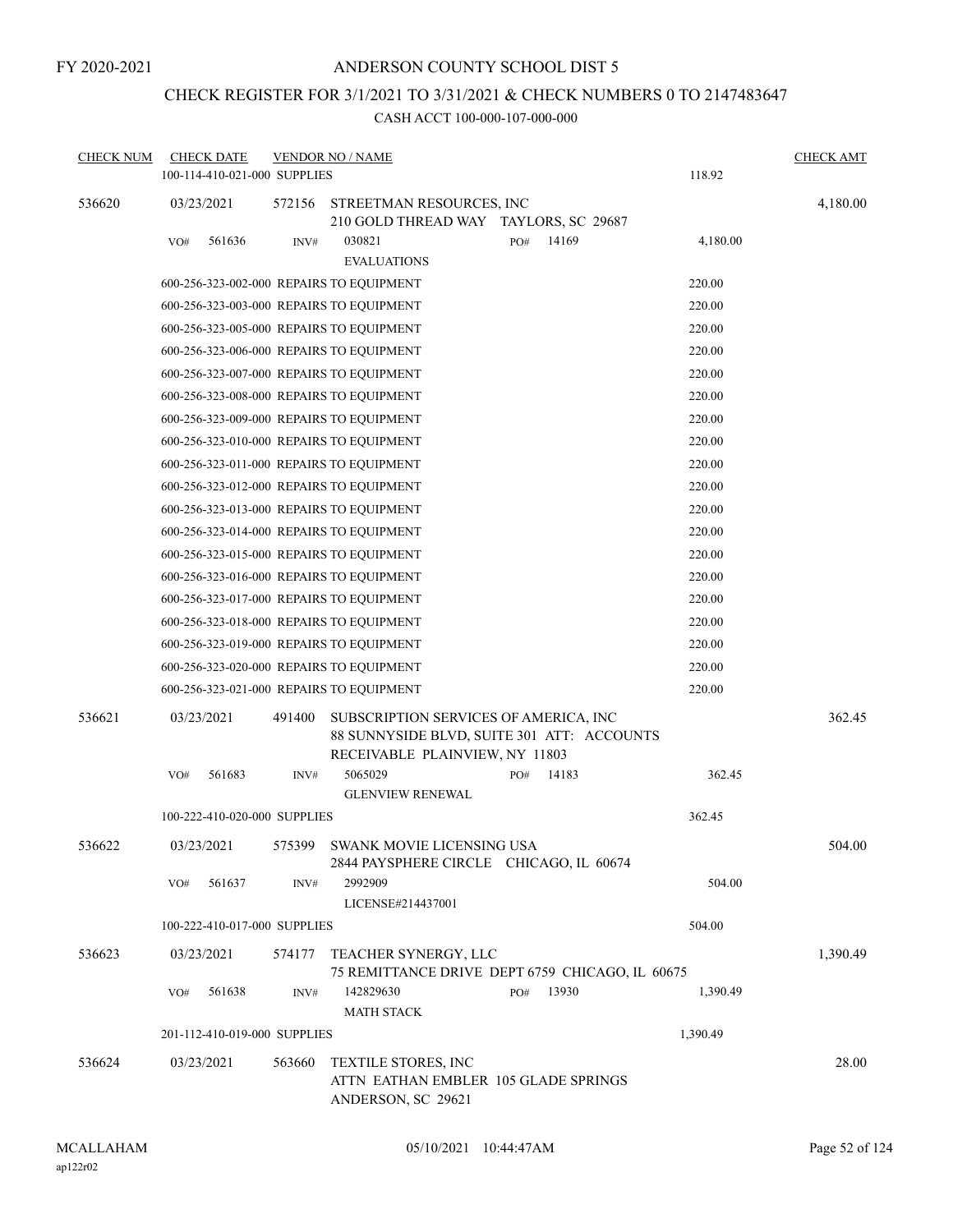# CHECK REGISTER FOR 3/1/2021 TO 3/31/2021 & CHECK NUMBERS 0 TO 2147483647

| <b>CHECK NUM</b> |     | <b>CHECK DATE</b>                 |        | <b>VENDOR NO / NAME</b>                        |        | <b>CHECK AMT</b> |
|------------------|-----|-----------------------------------|--------|------------------------------------------------|--------|------------------|
|                  | VO# | 561639                            | INV#   | 898483                                         | 28.00  |                  |
|                  |     |                                   |        | <b>BLIND</b>                                   |        |                  |
|                  |     |                                   |        | 100-254-410-001-001 SUPPLIES - MAINTENANCE     | 28.00  |                  |
| 536625           |     | 03/23/2021                        | 573458 | THE GRAPHIC COW                                |        | 713.05           |
|                  |     |                                   |        | 400 S. PLEASANTBURG DR SUITE B GREENVILLE, SC  |        |                  |
|                  |     |                                   |        | 29607                                          |        |                  |
|                  | VO# | 561640                            | INV#   | 984535                                         | 713.05 |                  |
|                  |     |                                   |        | <b>ROBERT ANDERSON</b>                         |        |                  |
|                  |     |                                   |        | 706-271-660-006-696 WRESTLING EXPENSE          | 713.05 |                  |
| 536626           |     | 03/23/2021                        | 571546 | TUCKER MATERIALS, INC                          |        | 171.20           |
|                  |     |                                   |        | P.O. BOX 8 MAULDIN, SC 29662                   |        |                  |
|                  | VO# | 561644                            | INV#   | 7211550                                        | 171.20 |                  |
|                  |     |                                   |        | <b>SUPPLIES</b>                                |        |                  |
|                  |     |                                   |        | 100-254-410-000-001 MAINT. SUPPLIES-STRUCTURES | 171.20 |                  |
| 536627           |     | 03/23/2021                        |        | 573815 UNITED REFRIGERATION, INC               |        | 1,855.99         |
|                  |     |                                   |        | PO BOX 740703 ATLANTA, GA 30374-0703           |        |                  |
|                  | VO# | 561645                            | INV#   | 77552701                                       | 375.55 |                  |
|                  |     |                                   |        | <b>REPAIR PARTS</b>                            |        |                  |
|                  |     |                                   |        | 100-254-410-017-400 HVAC/ELECTRICAL/PLUMBING   | 375.55 |                  |
|                  | VO# | 561646                            | INV#   | 77504303                                       | 50.62  |                  |
|                  |     |                                   |        | <b>REPAIR PARTS</b>                            |        |                  |
|                  |     |                                   |        | 100-254-410-003-400 HVAC/ELECTRICAL/PLUMBING   | 50.62  |                  |
|                  | VO# | 561647                            | INV#   | 77616466                                       | 9.87   |                  |
|                  |     |                                   |        | <b>REPAIR PARTS</b>                            |        |                  |
|                  |     |                                   |        | 100-254-410-021-400 HVAC/ELECTRICAL/PLUMBING   | 9.87   |                  |
|                  | VO# | 561648                            | INV#   | 77670987                                       | 815.77 |                  |
|                  |     |                                   |        | <b>REPAIR PARTS</b>                            |        |                  |
|                  |     | 100-254-410-000-400 HVAC SUPPLIES |        |                                                | 815.77 |                  |
|                  | VO# | 561649                            | INV#   | 77504406                                       | 186.91 |                  |
|                  |     |                                   |        | <b>REPAIR PARTS</b>                            |        |                  |
|                  |     |                                   |        | 100-254-410-021-400 HVAC/ELECTRICAL/PLUMBING   | 186.91 |                  |
|                  | VO# | 561650                            | INV#   | 77561728                                       | 363.05 |                  |
|                  |     |                                   |        | <b>REPAIR PARTS</b>                            |        |                  |
|                  |     |                                   |        | 100-254-410-003-400 HVAC/ELECTRICAL/PLUMBING   | 363.05 |                  |
|                  | VO# | 561651                            | INV#   | 77580724                                       | 54.22  |                  |
|                  |     |                                   |        | <b>REPAIR PARTS</b>                            |        |                  |
|                  |     |                                   |        | 100-254-410-021-400 HVAC/ELECTRICAL/PLUMBING   | 54.22  |                  |
| 536628           |     | 03/23/2021                        | 524353 | WAL-MART COMMUNITY/GEMB                        |        | 11.21            |
|                  |     |                                   |        | POBOX 530934 ATT: ACCOUNTS RECEIVABLE          |        |                  |
|                  |     |                                   |        | ATLANTA, GA 30353-0934                         |        |                  |
|                  | VO# | 561652                            | INV#   | 1016 1838                                      | 11.21  |                  |
|                  |     |                                   |        | MIDWAY ELEM                                    |        |                  |
|                  |     |                                   |        | 717-190-660-017-201 MISCELLANEOUS EXPENSE      | 11.21  |                  |
| 536629           |     | 03/23/2021                        |        | 524353 WAL-MART COMMUNITY/GEMB                 |        | 605.09           |
|                  |     |                                   |        |                                                |        |                  |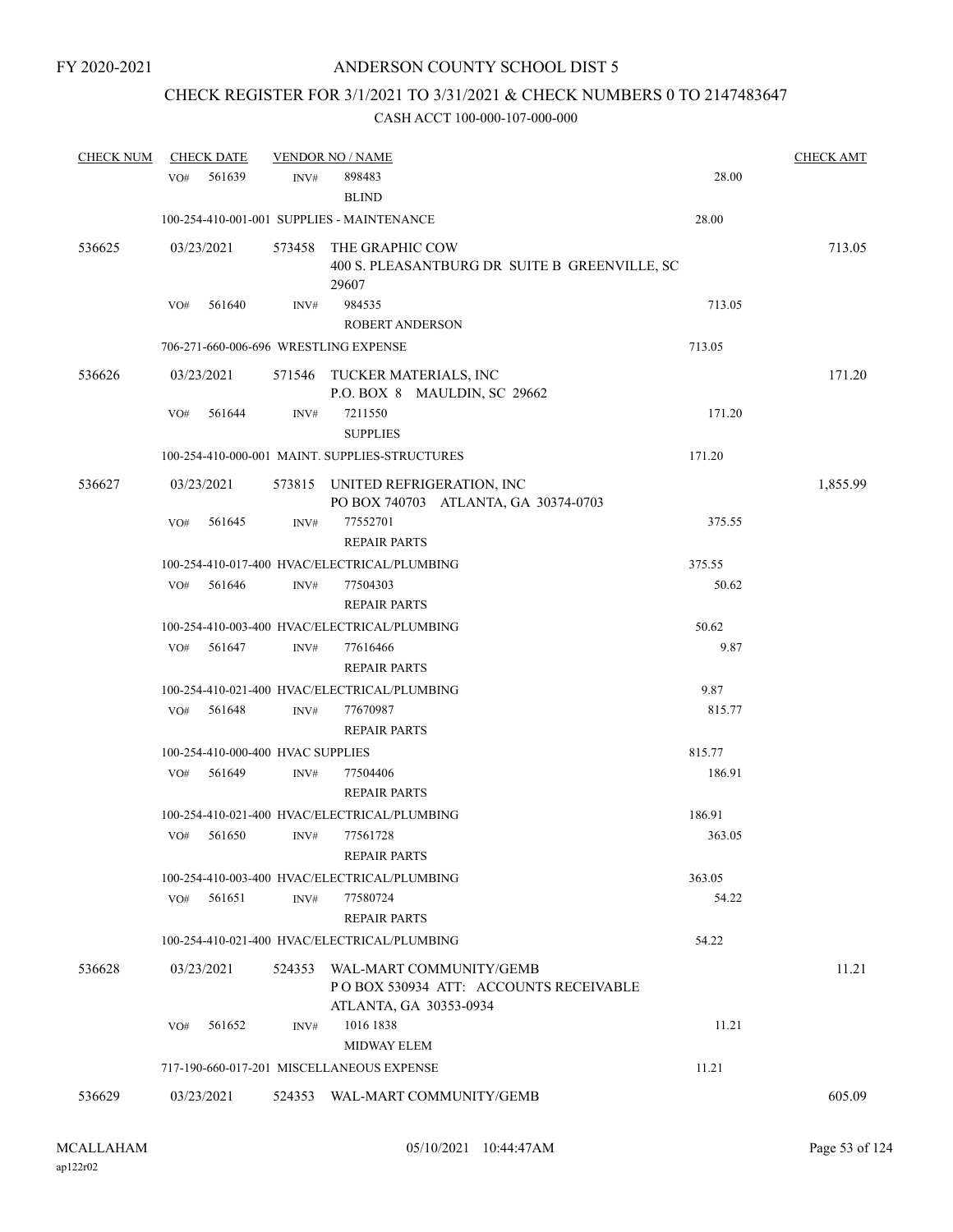### ANDERSON COUNTY SCHOOL DIST 5

### CHECK REGISTER FOR 3/1/2021 TO 3/31/2021 & CHECK NUMBERS 0 TO 2147483647

| <b>CHECK NUM</b> |     | <b>CHECK DATE</b> |        | <b>VENDOR NO / NAME</b>                                                                      |          |          |  |  |  |  |
|------------------|-----|-------------------|--------|----------------------------------------------------------------------------------------------|----------|----------|--|--|--|--|
|                  |     |                   |        |                                                                                              |          |          |  |  |  |  |
|                  | VO# | 561685            | INV#   | 2022 8960<br><b>NORTH POINTE</b>                                                             | 605.09   |          |  |  |  |  |
|                  |     |                   |        | 713-271-660-013-201 MISCELLANEOUS EXPENSE                                                    | 605.09   |          |  |  |  |  |
| 536630           |     | 03/23/2021        | 524353 | WAL-MART COMMUNITY/GEMB<br>POBOX 530934 ATT: ACCOUNTS RECEIVABLE<br>ATLANTA, GA 30353-0934   |          | 123.57   |  |  |  |  |
|                  | VO# | 561684            | INV#   | 2022 0157                                                                                    | 123.57   |          |  |  |  |  |
|                  |     |                   |        | <b>SOUTHWOOD</b>                                                                             |          |          |  |  |  |  |
|                  |     |                   |        | 100-113-410-021-VEN SUPPLY-ADDT'L FOR LOST VENDING                                           | 66.86    |          |  |  |  |  |
|                  |     |                   |        | 721-190-660-021-429 FACULTY EXPENSE                                                          | 56.71    |          |  |  |  |  |
| 536631           |     | 03/23/2021        | 524353 | WAL-MART COMMUNITY/GEMB<br>POBOX 530934 ATT: ACCOUNTS RECEIVABLE<br>ATLANTA, GA 30353-0934   |          | 202.34   |  |  |  |  |
|                  | VO# | 561686            | INV#   | 3034 4067<br>WHITEHALL ELEM                                                                  | 202.34   |          |  |  |  |  |
|                  |     |                   |        | 719-271-660-019-201 MISCELLANEOUS EXPENSE                                                    | 202.34   |          |  |  |  |  |
| 536632           |     | 03/25/2021        | 570950 | ANDERSON COUNTY SHERIFF'S OFFICE<br>ATTN: JAMIE LAZAR 305 CAMSON ROAD<br>ANDERSON, SC 29621  |          | 122.50   |  |  |  |  |
|                  | VO# | 561705            | INV#   | <b>MARCH 18</b><br><b>WHS BASEBALL</b>                                                       | 122.50   |          |  |  |  |  |
|                  |     |                   |        | 703-271-660-003-690 BASEBALL GATE RECEIPTS EXPENSE                                           | 122.50   |          |  |  |  |  |
|                  |     |                   |        |                                                                                              |          |          |  |  |  |  |
| 536633           |     | 03/25/2021        | 570168 | APPLE, INC<br>POBOX 281877 ATT: ACCOUNTS RECEIVABLE<br>ATLANTA, GA 30384-1877                |          | 399.98   |  |  |  |  |
|                  | VO# | 561706            | INV#   | AE35150423<br>14168<br>PO#<br><b>APPS FOR EDU</b>                                            | 399.98   |          |  |  |  |  |
|                  |     |                   |        | 309-113-410-021-000 SUPPLIES AND MATERIALS                                                   | 399.98   |          |  |  |  |  |
| 536634           |     | 03/25/2021        | 566585 | <b>BANK OF AMERICA</b><br>PO BOX 15731 ATT: ACCOUNTS RECEIVABLE<br>WILMINGTON, DE 19886-5731 |          | 1,183.08 |  |  |  |  |
|                  | VO# | 561749            | INV#   | <b>ACCT 1172</b><br><b>PURCHASES</b>                                                         | 1,183.08 |          |  |  |  |  |
|                  |     |                   |        | 202-223-417-000-000 HOMELESS SUPPLIES/ SERVICES                                              | 1,183.08 |          |  |  |  |  |
| 536635           |     | 03/25/2021        | 576784 | BARNA, MARYAH**<br>250 ELM ST. #806 CLEMSON, SC 29631                                        |          | 64.50    |  |  |  |  |
|                  | VO# | 561744            | INV#   | MARCH <sub>12</sub>                                                                          | 64.50    |          |  |  |  |  |
|                  |     |                   |        | WHS SOCCER                                                                                   |          |          |  |  |  |  |
|                  |     |                   |        | 703-271-660-003-745 SOCCER GATE RECEIPTS EXPENSE                                             | 64.50    |          |  |  |  |  |
| 536636           |     | 03/25/2021        | 576781 | BOWMAN, CHARLES**<br>530 WELLESLEY PLACE EASLEY, SC 29642                                    |          | 70.30    |  |  |  |  |
|                  | VO# | 561703            | INV#   | MARCH 15                                                                                     | 70.30    |          |  |  |  |  |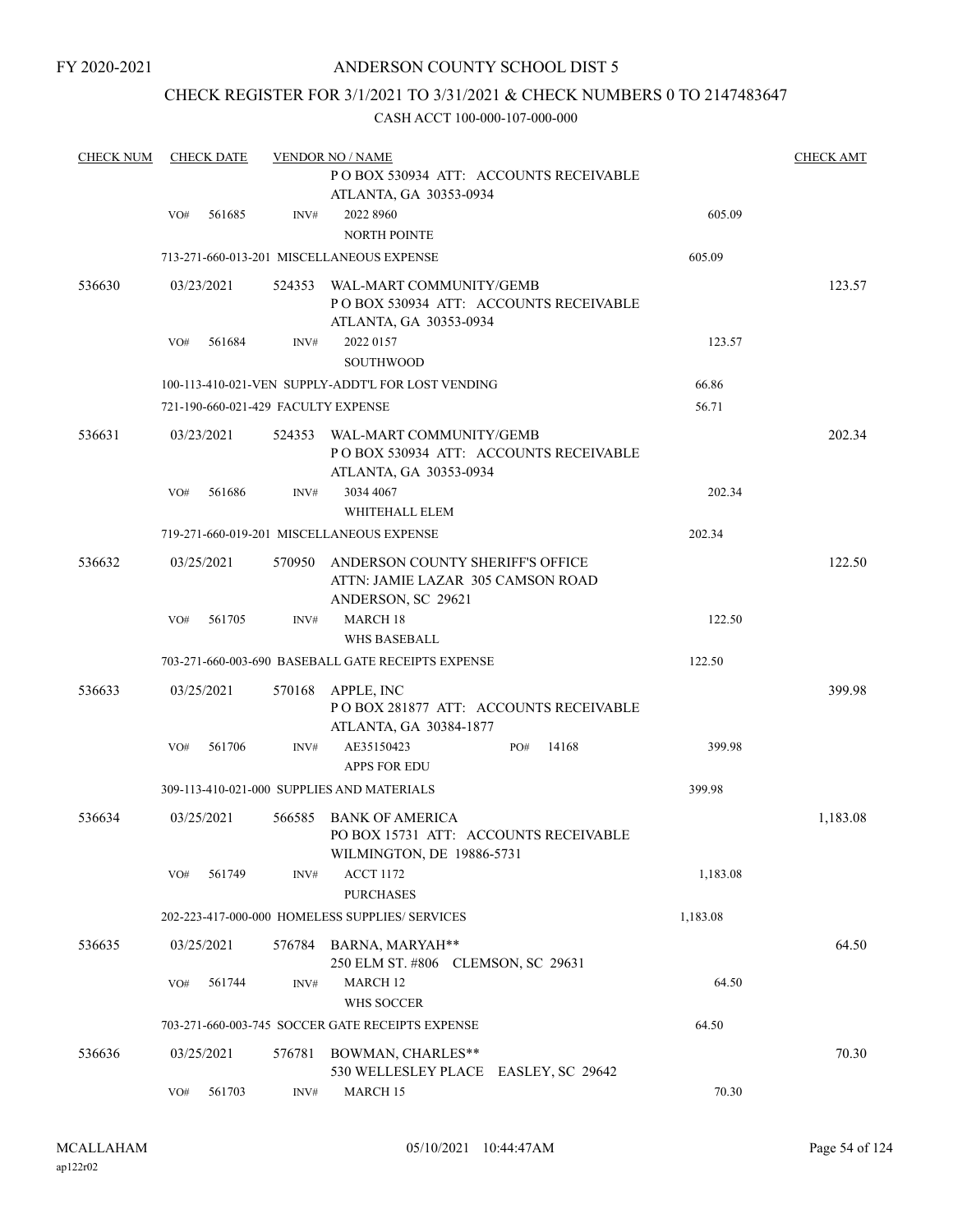### ANDERSON COUNTY SCHOOL DIST 5

## CHECK REGISTER FOR 3/1/2021 TO 3/31/2021 & CHECK NUMBERS 0 TO 2147483647

| <b>CHECK NUM</b> | <b>CHECK DATE</b>               |        | <b>VENDOR NO / NAME</b>                                                               |              |          | <b>CHECK AMT</b> |
|------------------|---------------------------------|--------|---------------------------------------------------------------------------------------|--------------|----------|------------------|
|                  |                                 |        | WHS SOCCER                                                                            |              |          |                  |
|                  |                                 |        | 703-271-660-003-745 SOCCER GATE RECEIPTS EXPENSE                                      |              | 70.30    |                  |
| 536637           | 03/25/2021                      | 569972 | BRANDY MCDAVID<br>100 BUTEOS WAY ANDERSON, SC 29621                                   |              |          | 9.51             |
|                  | VO#<br>561747                   | INV#   | <b>REFUND</b><br><b>LIBRARY BOOK</b>                                                  |              | 9.51     |                  |
|                  |                                 |        | 713-271-660-013-223 LOST LIBRARY BOOKS EXPENSE                                        |              | 9.51     |                  |
|                  |                                 |        |                                                                                       |              |          |                  |
| 536638           | 03/25/2021                      | 171100 | CITY GLASS COMPANY, INC.<br>PO BOX 275 ATT: ACCOUNTS RECEIVABLE<br>ANDERSON, SC 29622 |              |          | 655.00           |
|                  | 561709<br>VO#                   | INV#   | 1856<br><b>WESTSIDE</b>                                                               |              | 655.00   |                  |
|                  |                                 |        | 100-254-410-003-001 SUPPLIES - MAINTENANCE                                            |              | 655.00   |                  |
| 536639           | 03/25/2021                      | 174377 | <b>CLEMSON UNIVERSITY</b>                                                             |              |          | 5,686.28         |
|                  |                                 |        | YOUTH LEARNING INSTITUTE/CBA 698 CONCORD                                              |              |          |                  |
|                  |                                 |        | CHURCH RD. PICKENS, SC 29671                                                          |              |          |                  |
|                  | 561773<br>VO#                   | INV#   | FEB 2021<br><b>ARC GRANT</b>                                                          | 14044<br>PO# | 5,686.28 |                  |
|                  | 812-221-312-031-000 CONTRACTUAL |        |                                                                                       |              | 4,210.74 |                  |
|                  | 812-221-333-031-000 TRAVEL      |        |                                                                                       |              | 568.40   |                  |
|                  | 812-221-410-031-000 SUPPLIES    |        |                                                                                       |              | 907.14   |                  |
| 536640           | 03/25/2021                      |        | 565014 COTHRAN, STEVE G.**<br>355 KNOLLWOOD DRIVE ANDERSON, SC 29625                  |              |          | 69.00            |
|                  | 561702<br>VO#                   | INV#   | <b>MARCH 18</b>                                                                       |              | 69.00    |                  |
|                  |                                 |        | <b>WHS BASEBALL</b>                                                                   |              |          |                  |
|                  |                                 |        | 703-271-660-003-690 BASEBALL GATE RECEIPTS EXPENSE                                    |              | 69.00    |                  |
| 536641           | 03/25/2021                      | 198651 | DELL MARKETING<br>PO BOX 534118 ATT: ACCOUNTS RECEIVABLE                              |              |          | 1,399.56         |
|                  |                                 |        | ATLANTA, GA 30353-4118                                                                |              |          |                  |
|                  | VO#<br>561712                   | INV#   | 10464838824<br><b>PRINTERS</b>                                                        | 14022<br>PO# | 1,399.56 |                  |
|                  |                                 |        | 100-221-445-000-000 TECHNOLOGY SUPPLIES                                               |              | 1,399.56 |                  |
| 536642           | 03/25/2021                      | 563495 | ELECTRIC CITY UTILITIES<br>CITY OF ANDERSON 601 SOUTH MAIN ST<br>ANDERSON, SC 29624   |              |          | 4,538.06         |
|                  | 561777<br>VO#                   | INV#   | <b>DUE APRIL 10</b><br><b>UTILITIES</b>                                               |              | 4,538.06 |                  |
|                  |                                 |        | 100-254-470-005-000 ENERGY-ELECTRICITY & WATER                                        |              | 2,052.41 |                  |
|                  |                                 |        | 100-254-470-009-000 ENERGY-ELECTRICITY & WATER                                        |              | 1,018.38 |                  |
|                  |                                 |        | 100-254-470-014-000 ENERGY-ELECTRICITY & WATER                                        |              | 1,331.71 |                  |
|                  |                                 |        | 100-254-470-023-000 ENERGY-ELECTRICITY & WATER                                        |              | 135.56   |                  |
| 536643           | 03/25/2021                      | 569372 | <b>GREAT AMERICA LEASING CORP</b>                                                     |              |          | 119.84           |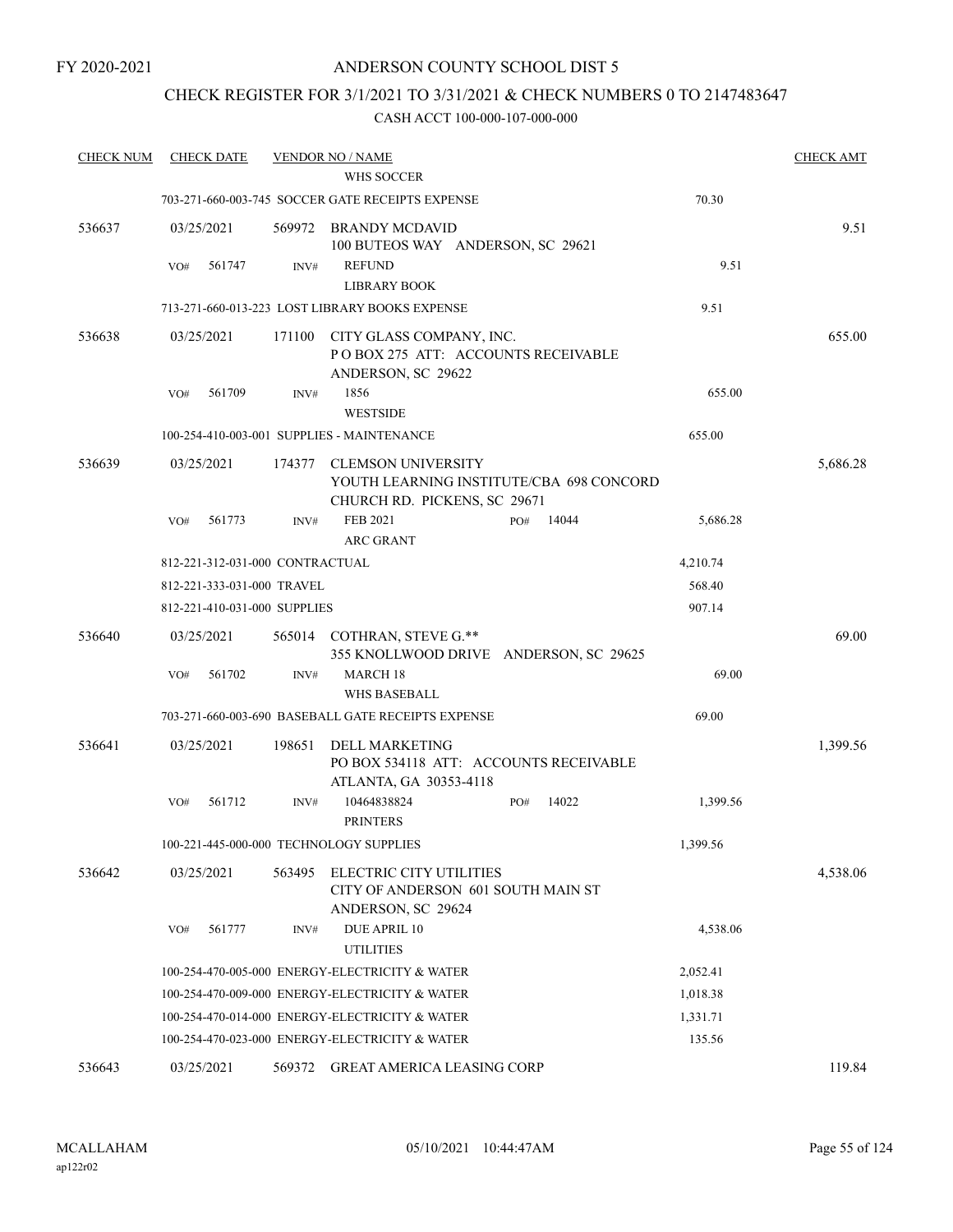### ANDERSON COUNTY SCHOOL DIST 5

### CHECK REGISTER FOR 3/1/2021 TO 3/31/2021 & CHECK NUMBERS 0 TO 2147483647

| <b>CHECK NUM</b> |     | <b>CHECK DATE</b>                 |        | <b>VENDOR NO / NAME</b>                                                                                 |     |       |          | <b>CHECK AMT</b> |
|------------------|-----|-----------------------------------|--------|---------------------------------------------------------------------------------------------------------|-----|-------|----------|------------------|
|                  |     |                                   |        | POBOX 660831 ATT: ACCOUNTS RECEIVABLE<br>DALLAS, TX 75266-0831                                          |     |       |          |                  |
|                  | VO# | 561754                            | INV#   | 28934305<br><b>COPIER</b>                                                                               | PO# | 13027 | 119.84   |                  |
|                  |     | 100-113-410-005-000 SUPPLIES      |        |                                                                                                         |     |       | 119.84   |                  |
| 536644           |     | 03/25/2021                        | 576027 | HOME DEPOT USA, INC<br>PO BOX 742604 ATLANTA, GA 30374-2604                                             |     |       |          | 689.03           |
|                  | VO# | 561718                            | INV#   | 60318090<br><b>DETECTORS</b>                                                                            |     |       | 689.03   |                  |
|                  |     | 100-254-410-000-400 HVAC SUPPLIES |        |                                                                                                         |     |       | 25.51    |                  |
|                  |     |                                   |        | 100-254-410-001-400 HVAC/ELECTRICAL/PLUMBING                                                            |     |       | 51.04    |                  |
|                  |     |                                   |        | 100-254-410-002-400 HVAC/ELECTRICAL/PLUMBING                                                            |     |       | 102.08   |                  |
|                  |     |                                   |        | 100-254-410-003-400 HVAC/ELECTRICAL/PLUMBING                                                            |     |       | 102.08   |                  |
|                  |     |                                   |        | 100-254-410-005-400 HVAC/ELECTRICAL/PLUMBING                                                            |     |       | 25.52    |                  |
|                  |     |                                   |        | 100-254-410-007-400 HVAC/ELECTRICAL/PLUMBING                                                            |     |       | 51.04    |                  |
|                  |     |                                   |        | 100-254-410-008-400 HVAC/ELECTRICAL/PLUMBING                                                            |     |       | 25.52    |                  |
|                  |     |                                   |        | 100-254-410-009-400 HVAC/ELECTRICAL/PLUMBING                                                            |     |       | 51.04    |                  |
|                  |     |                                   |        | 100-254-410-010-400 HVAC/ELECTRICAL/PLUMBING                                                            |     |       | 25.52    |                  |
|                  |     |                                   |        | 100-254-410-011-400 HVAC/ELECTRICAL/PLUMBING                                                            |     |       | 51.04    |                  |
|                  |     |                                   |        | 100-254-410-014-400 HVAC/ELECTRICAL/PLUMBING                                                            |     |       | 25.52    |                  |
|                  |     |                                   |        | 100-254-410-015-400 HVAC/ELECTRICAL/PLUMBING                                                            |     |       | 25.52    |                  |
|                  |     |                                   |        | 100-254-410-016-400 HVAC/ELECTRICAL/PLUMBING                                                            |     |       | 25.52    |                  |
|                  |     |                                   |        | 100-254-410-017-400 HVAC/ELECTRICAL/PLUMBING                                                            |     |       | 25.52    |                  |
|                  |     |                                   |        | 100-254-410-018-400 HVAC/ELECTRICAL/PLUMBING                                                            |     |       | 25.52    |                  |
|                  |     |                                   |        | 100-254-410-019-400 HVAC/ELECTRICAL/PLUMBING                                                            |     |       | 25.52    |                  |
|                  |     |                                   |        | 100-254-410-021-400 HVAC/ELECTRICAL/PLUMBING                                                            |     |       | 25.52    |                  |
| 536645           |     | 03/25/2021                        | 574987 | JOYLABZ<br>PO BOX 1444 SANTA CRUZ, CA 95061                                                             |     |       |          | 725.61           |
|                  | VO# | 561757                            | INV#   | EDU1448<br><b>STEM PACK</b>                                                                             | PO# | 14102 | 725.61   |                  |
|                  |     |                                   |        | 900-113-410-000-027 IGT SUPPLIES/BANQUET                                                                |     |       | 725.61   |                  |
| 536646           |     | 03/25/2021                        | 304900 | KAPLAN EARLY LEARNING COMPANY<br>POBOX 890575 ATT: ACCOUNTS RECEIVABLE<br>CHARLOTTE, NC 28289-0575      |     |       |          | 2,419.82         |
|                  | VO# | 561721                            | INV#   | 5791343<br><b>WEST MARKET</b>                                                                           |     |       | 2,419.82 |                  |
|                  |     | 810-147-410-018-000 SUPPLIES      |        |                                                                                                         |     |       | 2,419.82 |                  |
| 536647           |     | 03/25/2021                        | 313476 | LAKESHORE LEARNING MATERIALS<br>2695 EAST DOMINGUEZ STREET ATT: ACCOUNTS<br>RECEIVABLE CARSON, CA 90895 |     |       |          | 4,027.15         |
|                  | VO# | 561755                            | INV#   | 4055560221<br><b>WEST MARKET</b>                                                                        |     |       | 4,027.15 |                  |
|                  |     |                                   |        | 718-271-660-018-280 REGISTRATION/WKLY FEES EXPENSE                                                      |     |       | 4,027.15 |                  |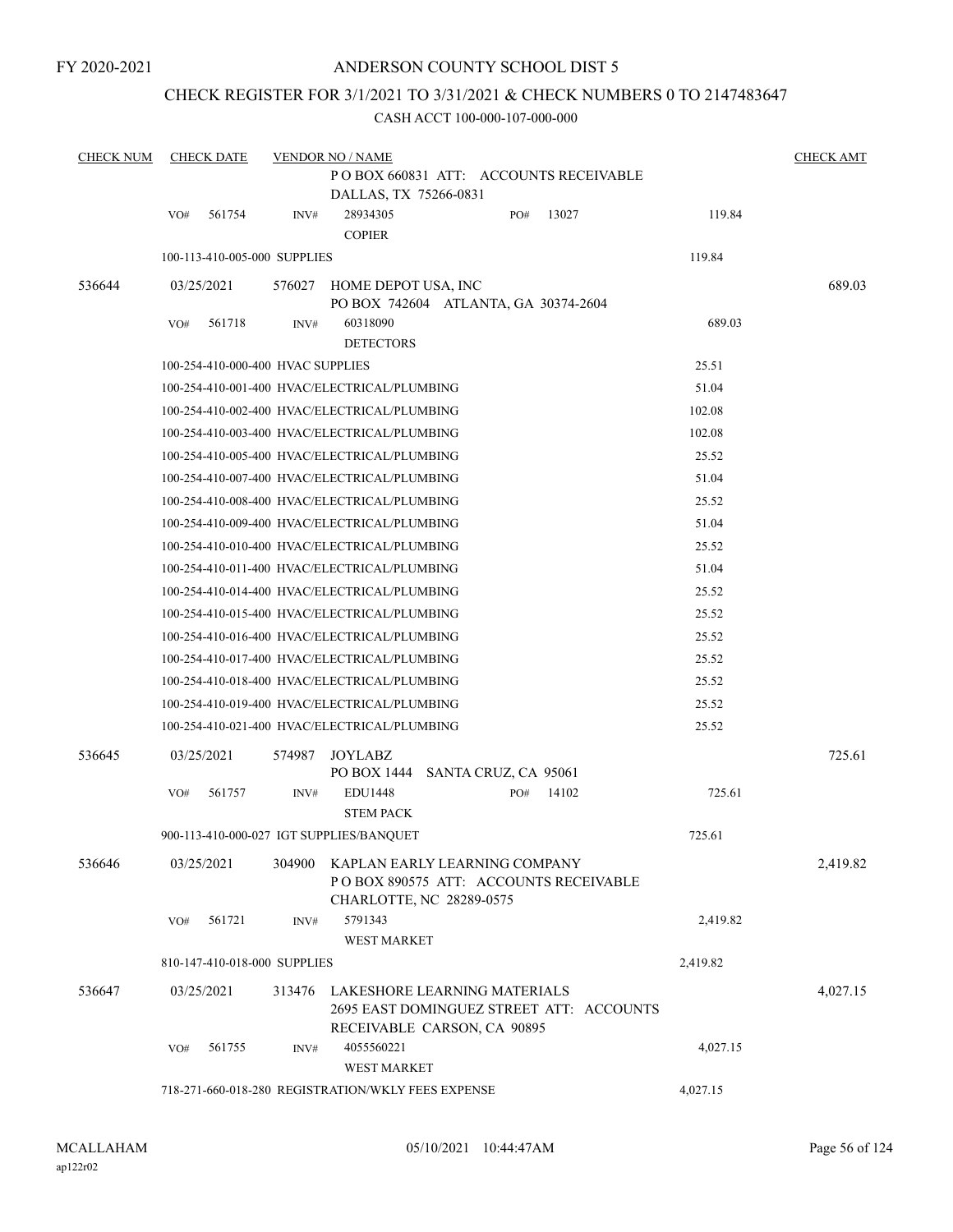### ANDERSON COUNTY SCHOOL DIST 5

# CHECK REGISTER FOR 3/1/2021 TO 3/31/2021 & CHECK NUMBERS 0 TO 2147483647

| <b>CHECK NUM</b> |     | <b>CHECK DATE</b>              |        | <b>VENDOR NO / NAME</b>                                                                         |     |       |           | <b>CHECK AMT</b> |
|------------------|-----|--------------------------------|--------|-------------------------------------------------------------------------------------------------|-----|-------|-----------|------------------|
| 536648           |     | 03/25/2021                     | 329300 | LOW-RAY COMPANY, INC<br>1809 WEST WHITNER STREET ATT: ACCOUNTS<br>RECEIVABLE ANDERSON, SC 29624 |     |       |           | 29.64            |
|                  | VO# | 561756                         | INV#   | 4644<br><b>SUPPLIES</b>                                                                         |     |       | 29.64     |                  |
|                  |     | 100-255-410-000-000 SUPPLIES   |        |                                                                                                 |     |       | 29.64     |                  |
| 536649           |     | 03/25/2021                     | 358500 | MINUTEMAN PRESS<br>3308 NORTH MAIN STREET ATT: ACCOUNTS<br>RECEIVABLE ANDERSON, SC 29621-4108   |     |       |           | 2,840.42         |
|                  | VO# | 561722                         | INV#   | 91691                                                                                           | PO# | 13921 | 2,840.42  |                  |
|                  |     |                                |        | JOB 125327                                                                                      |     |       |           |                  |
|                  |     | 201-112-410-019-000 SUPPLIES   |        |                                                                                                 |     |       | 2,840.42  |                  |
| 536650           |     | 03/25/2021                     | 576413 | MOBILE COMMUNICATIONS AMERICA INC<br>PO BOX 1458 CHARLOTTE, NC 28201                            |     |       |           | 567.10           |
|                  | VO# | 561723                         | INV#   | 290000419-1<br><b>SOUTH FANT</b>                                                                |     |       | 567.10    |                  |
|                  |     | 810-147-410-015-000 SUPPLIES   |        |                                                                                                 |     |       | 567.10    |                  |
| 536651           |     | 03/25/2021                     | 402650 | PECKNEL MUSIC COMPANY<br>1312 NORTH PLEASANTBURG DR GREENVILLE, SC<br>29607-1227                |     |       |           | 29,082.51        |
|                  | VO# | 561724                         | INV#   | 615310<br><b>WESTSIDE HS</b>                                                                    | PO# | 14133 | 29,082.51 |                  |
|                  |     | 397-114-410-003-000 SUPPLIES   |        |                                                                                                 |     |       | 29,082.51 |                  |
| 536652           |     | 03/25/2021                     | 568036 | PIEDMONT NATURAL GAS<br>PO BOX 1246 CHARLOTTE, NC 28201-1246                                    |     |       |           | 8,969.41         |
|                  | VO# | 561778                         | INV#   | <b>DUE APRIL 1</b><br><b>UTILITIES</b>                                                          |     |       | 8,969.41  |                  |
|                  |     | 100-254-472-000-000 ENERGY-GAS |        |                                                                                                 |     |       | 58.95     |                  |
|                  |     | 100-254-472-000-000 ENERGY-GAS |        |                                                                                                 |     |       | 147.46    |                  |
|                  |     | 100-254-472-003-000 ENERGY-GAS |        |                                                                                                 |     |       | 2,196.33  |                  |
|                  |     | 100-254-472-005-000 ENERGY-GAS |        |                                                                                                 |     |       | 26.34     |                  |
|                  |     | 100-254-472-006-000 ENERGY-GAS |        |                                                                                                 |     |       | 1,107.27  |                  |
|                  |     | 100-254-472-007-000 ENERGY-GAS |        |                                                                                                 |     |       | 688.56    |                  |
|                  |     | 100-254-472-010-000 ENERGY-GAS |        |                                                                                                 |     |       | 459.96    |                  |
|                  |     | 100-254-472-014-000 ENERGY-GAS |        |                                                                                                 |     |       | 651.52    |                  |
|                  |     | 100-254-472-023-000 ENERGY-GAS |        |                                                                                                 |     |       | 24.72     |                  |
|                  |     |                                |        | 131-254-472-031-000 ENERGY-NATURAL GAS                                                          |     |       | 2,375.42  |                  |
|                  |     | 600-256-470-003-000 ENERGY     |        |                                                                                                 |     |       | 69.72     |                  |
|                  |     | 600-256-470-005-000 ENERGY     |        |                                                                                                 |     |       | 258.27    |                  |
|                  |     | 600-256-470-007-000 ENERGY     |        |                                                                                                 |     |       | 94.35     |                  |
|                  |     | 600-256-470-008-000 ENERGY     |        |                                                                                                 |     |       | 175.17    |                  |
|                  |     | 600-256-470-010-000 ENERGY     |        |                                                                                                 |     |       | 217.50    |                  |
|                  |     | 600-256-470-014-000 ENERGY     |        |                                                                                                 |     |       | 157.26    |                  |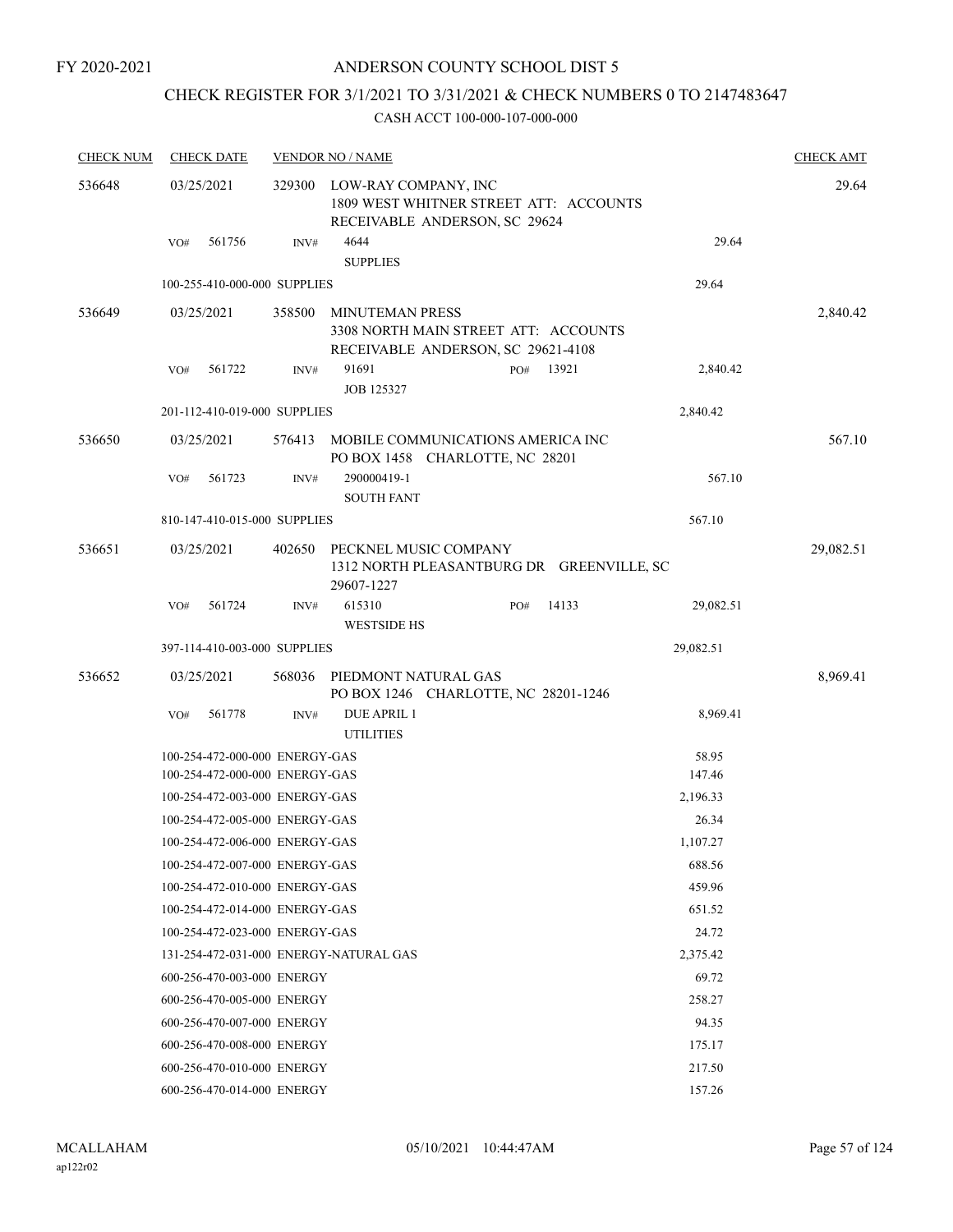### ANDERSON COUNTY SCHOOL DIST 5

# CHECK REGISTER FOR 3/1/2021 TO 3/31/2021 & CHECK NUMBERS 0 TO 2147483647

| <b>CHECK NUM</b> | <b>CHECK DATE</b><br>600-256-470-018-000 ENERGY |        | <b>VENDOR NO / NAME</b>                                                                                          | 260.61 | <b>CHECK AMT</b> |
|------------------|-------------------------------------------------|--------|------------------------------------------------------------------------------------------------------------------|--------|------------------|
| 536653           | 03/25/2021                                      | 564099 | PIONEER VALLEY BOOKS<br>155A INDUSTRIAL DRIVE ATT: ACCOUNTS<br>RECEIVABLE NORTHAMPTON, MA 01060                  |        | 192.50           |
|                  | VO#<br>561725                                   | INV#   | 14110<br>I202807<br>PO#<br><b>NEVITT FOREST</b>                                                                  | 192.50 |                  |
|                  | 100-111-410-012-000 SUPPLIES                    |        |                                                                                                                  | 175.00 |                  |
|                  | 100-111-410-012-000 SUPPLIES                    |        |                                                                                                                  | 17.50  |                  |
| 536654           | 03/25/2021                                      | 575888 | ROWLAND'S AUTOMOTIVE SPECIALIST<br>650 MCGEE RD ANDERSON, SC 29625-1400                                          |        | 661.21           |
|                  | VO#<br>561726                                   | INV#   | 1018925<br><b>REPAIR</b>                                                                                         | 661.21 |                  |
|                  |                                                 |        | 100-254-412-000-001 TRUCK SERVICE - MAINTENANCE                                                                  | 661.21 |                  |
| 536655           | 03/25/2021                                      | 566961 | SAWYER, STEVE**<br>110 GRACEVIEW EAST ANDERSON, SC 29625                                                         |        | 69.00            |
|                  | 561701<br>VO#                                   | INV#   | <b>MARCH 18</b><br>WHS BASEBALL                                                                                  | 69.00  |                  |
|                  |                                                 |        | 703-271-660-003-690 BASEBALL GATE RECEIPTS EXPENSE                                                               | 69.00  |                  |
| 536656           | 03/25/2021                                      | 448513 | SC DEPT OF EDUC/TRANSPORTATION<br>1429 SENATE STREET ROOM 1100<br><b>RUTLEDGE</b><br>BUILDING COLUMBIA, SC 29201 |        | 75.29            |
|                  | 561769<br>VO#                                   | INV#   | 182                                                                                                              | 75.29  |                  |
|                  |                                                 |        | <b>SEAT COVER</b>                                                                                                |        |                  |
|                  | 100-255-323-000-000 CONTRACTED SERVICES         |        |                                                                                                                  | 75.29  |                  |
| 536657           | 03/25/2021                                      | 571007 | SIMPLIFIED OFFICE SYSTEMS<br>6220 BUSH RIVER ROAD COLUMBIA, SC 29212                                             |        | 904.89           |
|                  | 561763<br>VO#                                   | INV#   | 210322-0020                                                                                                      | 473.27 |                  |
|                  |                                                 |        | <b>COPIES</b>                                                                                                    |        |                  |
|                  | 201-112-490-012-000 COPIER COST                 |        |                                                                                                                  | 473.27 |                  |
|                  | 561764<br>VO#                                   | INV#   | 210318-0002                                                                                                      | 431.62 |                  |
|                  |                                                 |        | <b>COPIES</b>                                                                                                    |        |                  |
|                  | 717-190-660-017-362 COPIER EXPENSE              |        |                                                                                                                  | 431.62 |                  |
| 536658           | 03/25/2021                                      | 576783 | SMITH, AMY**<br>103 DEVON WAY ANDERSON, SC 29621                                                                 |        | 420.00           |
|                  | 561748<br>VO#                                   | INV#   | 104<br><b>NORTH POINTE</b>                                                                                       | 420.00 |                  |
|                  |                                                 |        | 713-271-660-013-201 MISCELLANEOUS EXPENSE                                                                        | 420.00 |                  |
| 536659           | 03/25/2021                                      | 575399 | SWANK MOVIE LICENSING USA<br>2844 PAYSPHERE CIRCLE CHICAGO, IL 60674                                             |        | 266.00           |
|                  | 561730<br>VO#                                   | INV#   | ORD 1730573<br><b>NEW PROSPECT</b>                                                                               | 266.00 |                  |
|                  | 100-111-410-010-000 SUPPLIES                    |        |                                                                                                                  | 266.00 |                  |
| 536660           | 03/25/2021                                      |        | 576122 THERE IS HOPE COUNSELING, LLC                                                                             |        | 600.00           |
|                  |                                                 |        |                                                                                                                  |        |                  |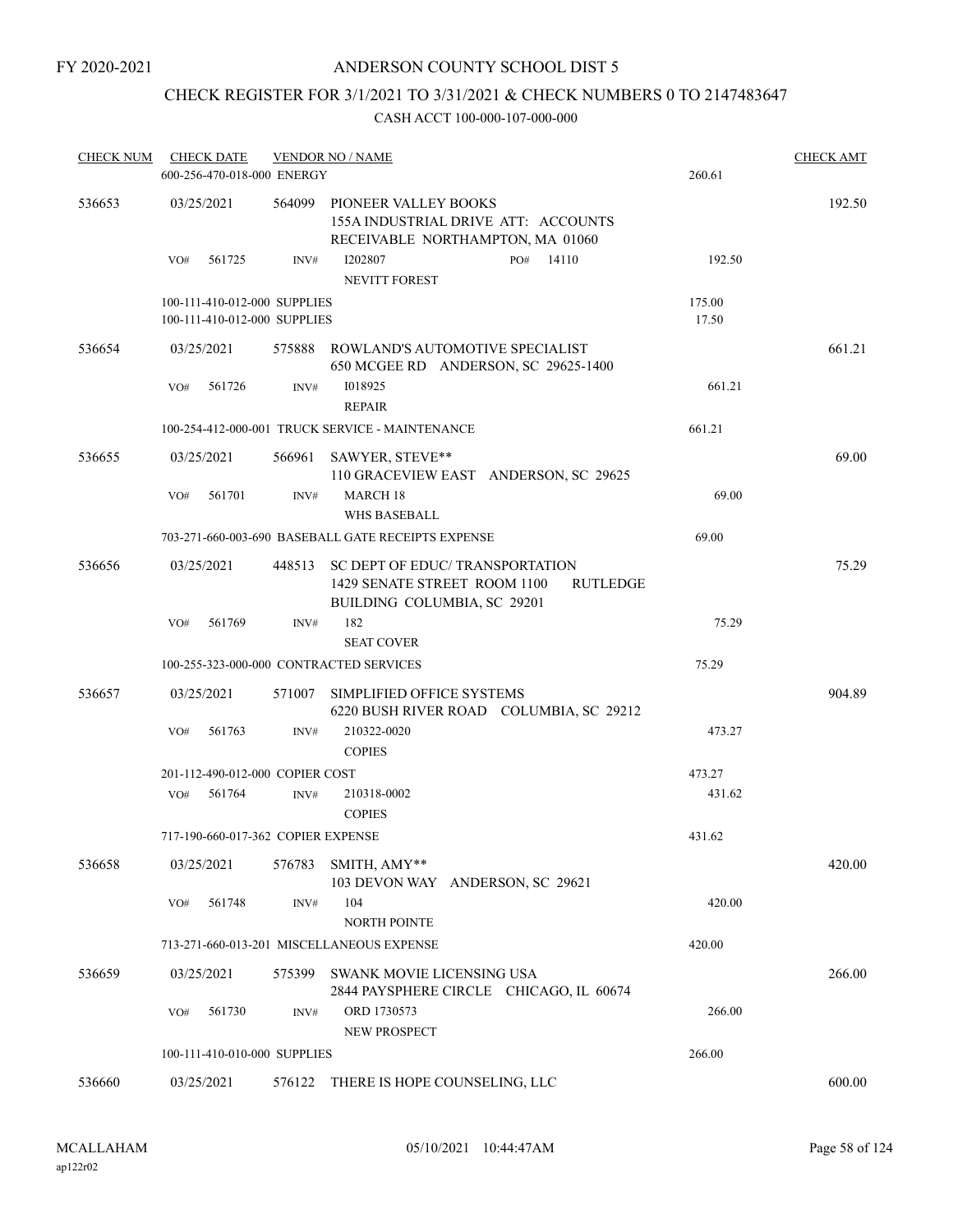### ANDERSON COUNTY SCHOOL DIST 5

### CHECK REGISTER FOR 3/1/2021 TO 3/31/2021 & CHECK NUMBERS 0 TO 2147483647

| <b>CHECK NUM</b> | <b>CHECK DATE</b><br><b>VENDOR NO / NAME</b> |                              |                |                                                                         |  |     |       |        |          |
|------------------|----------------------------------------------|------------------------------|----------------|-------------------------------------------------------------------------|--|-----|-------|--------|----------|
|                  |                                              |                              |                | ROYCE V. MILLER 145 THOMAS GREEN BLVD, SUITE                            |  |     |       |        |          |
|                  |                                              |                              |                | 210 CLEMSON, SC 29631                                                   |  |     |       |        |          |
|                  | VO#                                          | 561731                       | INV#           | 161779<br><b>MARCH 16-17</b>                                            |  | PO# | 13797 | 600.00 |          |
|                  |                                              |                              |                | 237-128-313-002-020 STUDENT SERVICES/ COUNSELOR                         |  |     |       | 300.00 |          |
|                  |                                              |                              |                | 237-128-313-003-020 STUDENT SERVICES/ COUNSELOR                         |  |     |       | 300.00 |          |
| 536661           |                                              | 03/25/2021                   |                | 573815 UNITED REFRIGERATION, INC                                        |  |     |       |        | 69.98    |
|                  | VO#                                          | 561734                       | INV#           | PO BOX 740703 ATLANTA, GA 30374-0703<br>77809992<br><b>REPAIR PARTS</b> |  |     |       | 69.98  |          |
|                  |                                              |                              |                | 100-254-410-000-001 MAINT. SUPPLIES-STRUCTURES                          |  |     |       | 69.98  |          |
| 536662           |                                              | 03/25/2021                   |                | 564298 UNITED WAY OF ANDERSON COUNTY                                    |  |     |       |        | 140.25   |
|                  | VO#                                          | 561735                       | INV#           | POBOX 2067 ANDERSON, SC 29622<br><b>MCCANTS</b><br><b>DONATION</b>      |  |     |       | 140.25 |          |
|                  |                                              |                              |                | 705-271-660-005-471 UNITED WAY EXPENSE                                  |  |     |       | 140.25 |          |
| 536663           |                                              | 03/25/2021                   | 573864         | WELLS FARGO VENDOR FIN SERV<br>PO BOX 105743 ATLANTA, GA 30348-5743     |  |     |       |        | 1,705.84 |
|                  | VO#                                          | 561736                       | INV#           | 5014278307<br><b>COPIER</b>                                             |  | PO# | 13018 | 355.24 |          |
|                  |                                              | 100-113-410-021-000 SUPPLIES |                |                                                                         |  |     |       | 355.24 |          |
|                  | VO#                                          | 561737                       | INV#           | 5014264264<br><b>COPIER</b>                                             |  | PO# | 13393 | 214.00 |          |
|                  |                                              | 100-112-410-017-000 SUPPLIES |                |                                                                         |  |     |       | 214.00 |          |
|                  | VO#                                          | 561738                       | INV#           | 5014305002<br><b>COPIER</b>                                             |  | PO# | 13733 | 136.70 |          |
|                  |                                              | 100-113-410-006-000 SUPPLIES |                |                                                                         |  |     |       | 136.70 |          |
|                  | VO#                                          | 561739                       | $\text{INV}\#$ | 5014302477<br><b>COPIER</b>                                             |  | PO# | 13022 | 460.10 |          |
|                  |                                              |                              |                | 100-113-410-005-VEN SUPPLY-ADDT'L FOR LOST VENDING                      |  |     |       | 460.10 |          |
|                  | VO#                                          | 561740                       | INV#           | 5014308832<br><b>COPIER</b>                                             |  | PO# | 13176 | 314.44 |          |
|                  |                                              |                              |                | 329-115-690-031-0CO OTHER OBJECTS-WBL (C/O)                             |  |     |       | 314.44 |          |
|                  | VO#                                          | 561765                       | INV#           | 5014278334<br><b>COPIER</b>                                             |  | PO# | 13021 | 225.36 |          |
|                  |                                              | 100-147-410-015-000 SUPPLIES |                |                                                                         |  |     |       | 225.36 |          |
| 536664           |                                              | 03/25/2021                   | 576476         | <b>WORK PLACE PRO</b>                                                   |  |     |       |        | 334.33   |
|                  |                                              |                              |                | NEW LIFE INDUSTRIES PO BOX 1469 SOMERSET, KY<br>42502-1469              |  |     |       |        |          |
|                  | VO#                                          | 561766                       | INV#           | 884068<br><b>NORTH POINTE</b>                                           |  |     |       | 334.33 |          |
|                  |                                              |                              |                | 713-271-660-013-256 FUNDRAISERS EXPENSE                                 |  |     |       | 334.33 |          |
| 536665           |                                              | 03/30/2021                   | 570950         | ANDERSON COUNTY SHERIFF'S OFFICE                                        |  |     |       |        | 210.00   |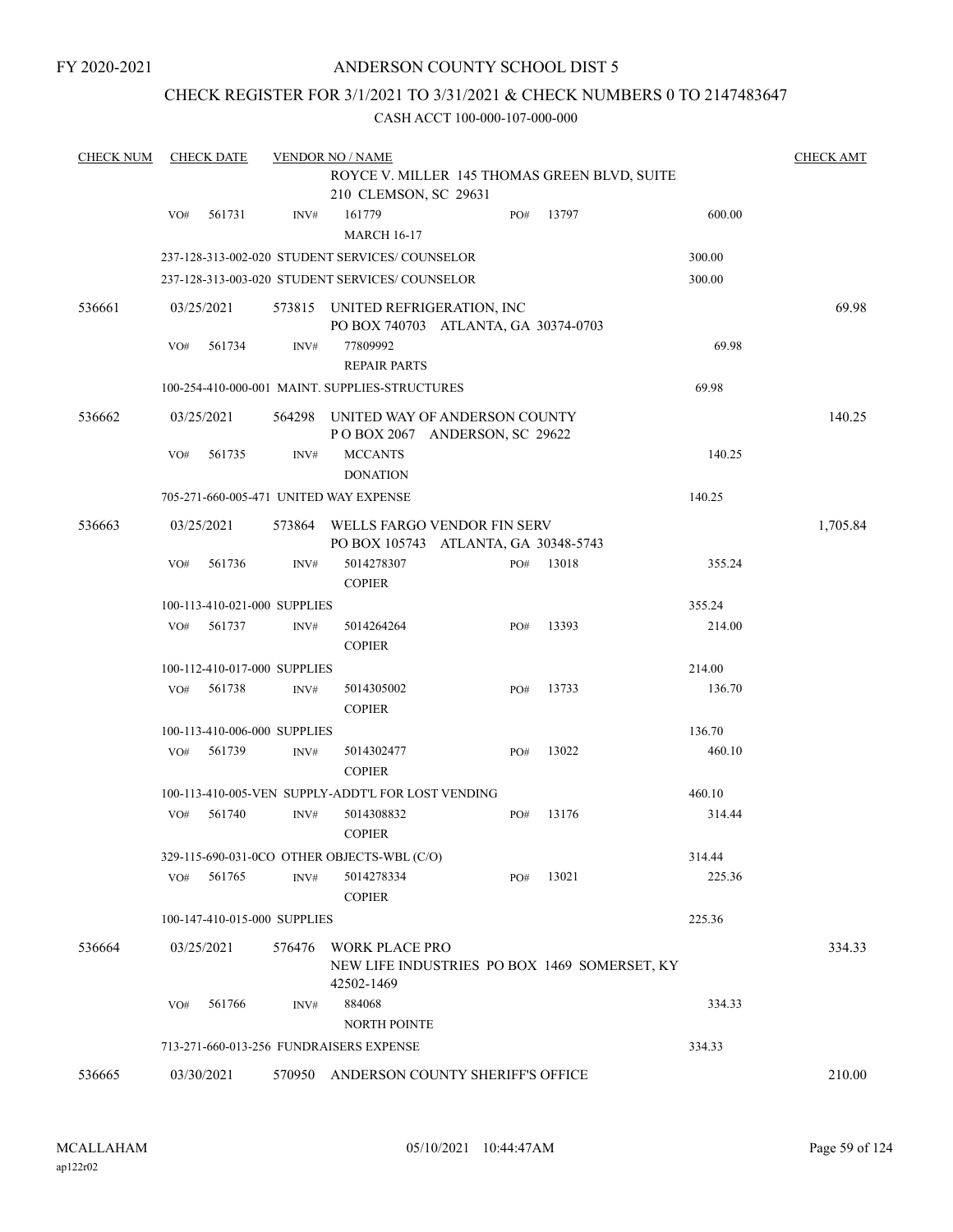### ANDERSON COUNTY SCHOOL DIST 5

## CHECK REGISTER FOR 3/1/2021 TO 3/31/2021 & CHECK NUMBERS 0 TO 2147483647

| <b>CHECK NUM</b> |                                                    | <b>CHECK DATE</b><br><b>VENDOR NO / NAME</b> |             |                                                                      |                         |          |  |                                              |          | <b>CHECK AMT</b> |
|------------------|----------------------------------------------------|----------------------------------------------|-------------|----------------------------------------------------------------------|-------------------------|----------|--|----------------------------------------------|----------|------------------|
|                  |                                                    |                                              |             | ATTN: JAMIE LAZAR 305 CAMSON ROAD                                    |                         |          |  |                                              |          |                  |
|                  |                                                    |                                              |             | ANDERSON, SC 29621                                                   |                         |          |  |                                              |          |                  |
|                  | VO#                                                | 561818                                       | INV#        | <b>MARCH 24</b>                                                      |                         |          |  |                                              | 87.50    |                  |
|                  |                                                    |                                              |             |                                                                      | <b>WHS BASEBALL</b>     |          |  |                                              |          |                  |
|                  |                                                    |                                              |             | 703-271-660-003-690 BASEBALL GATE RECEIPTS EXPENSE                   |                         |          |  |                                              | 87.50    |                  |
|                  | VO#                                                | 561819                                       | INV#        | <b>MARCH 22</b><br><b>WHS BASEBALL</b>                               |                         |          |  |                                              | 122.50   |                  |
|                  |                                                    |                                              |             |                                                                      |                         |          |  |                                              | 122.50   |                  |
|                  | 703-271-660-003-690 BASEBALL GATE RECEIPTS EXPENSE |                                              |             |                                                                      |                         |          |  |                                              |          |                  |
| 536666           |                                                    | 03/30/2021                                   |             | 572527 ANDERSON SISTER CITIES ASSOC<br>PO BOX 136 ANDERSON, SC 29622 |                         |          |  |                                              |          | 200.00           |
|                  | VO#                                                | 561820                                       | INV#        | ASD <sub>5</sub>                                                     |                         |          |  |                                              | 200.00   |                  |
|                  |                                                    |                                              |             | <b>ANNUAL DUES</b>                                                   |                         |          |  |                                              |          |                  |
|                  |                                                    |                                              |             | 100-390-410-000-000 SUPPLIES AND MATERIALS                           |                         |          |  |                                              | 200.00   |                  |
| 536667           |                                                    | 03/30/2021                                   | 570814 AT&T | ATLANTA, GA 30348-5262                                               | $(864 M09-9122)$        |          |  | PO BOX 105262 ATTN: ACCOUNTS RECEIVABLE      |          | 1,165.05         |
|                  | VO#                                                | 561822                                       | INV#        | 864 M09-9122<br><b>SERVICE</b>                                       |                         | 1,165.05 |  |                                              |          |                  |
|                  |                                                    | 100-266-340-000-000 TELEPHONE                |             |                                                                      |                         |          |  |                                              | 1,165.05 |                  |
| 536668           |                                                    | 03/30/2021                                   | 572588      | BRYANT ENTERPRISES, LLC                                              |                         |          |  | 3280 NC HWY 69, SUITE 2 HAYESVILLE, NC 28904 |          | 4,175.00         |
|                  | VO#                                                | 561824                                       | INV#        | 15108                                                                |                         |          |  |                                              | 390.00   |                  |
|                  |                                                    |                                              |             | <b>CONCORD ELEM</b>                                                  |                         |          |  |                                              |          |                  |
|                  |                                                    | 100-233-410-009-RAD RADIOS                   |             |                                                                      |                         |          |  |                                              | 390.00   |                  |
|                  | VO#                                                | 561825                                       | INV#        | 15109                                                                |                         |          |  |                                              | 1,330.00 |                  |
|                  |                                                    |                                              |             |                                                                      | <b>CENTERVILLE ELEM</b> |          |  |                                              |          |                  |
|                  |                                                    | 100-233-410-007-RAD RADIOS                   |             |                                                                      |                         |          |  |                                              | 1,330.00 |                  |
|                  | VO#                                                | 561826                                       | INV#        | 15105<br><b>NEVITT FOREST</b>                                        |                         |          |  |                                              | 1,630.00 |                  |
|                  |                                                    | 100-233-410-012-RAD RADIOS                   |             |                                                                      |                         |          |  |                                              | 1,630.00 |                  |
|                  | VO#                                                | 561827                                       | INV#        | 15104<br><b>MCLEES ELEM</b>                                          |                         |          |  |                                              | 825.00   |                  |
|                  |                                                    | 100-233-410-008-RAD RADIOS                   |             |                                                                      |                         |          |  |                                              | 825.00   |                  |
| 536669           |                                                    | 03/30/2021                                   | 572113      | BULL'S EYE BRANDS, INC.                                              |                         |          |  | P.O. BOX 638286 CINCINNATI, OH 45263-8286    |          | 6,248.61         |
|                  | VO#                                                | 561832                                       | INV#        | 28733, C2494<br><b>GLENVIEW MS</b>                                   |                         | PO#      |  | 13526                                        | 1,912.41 |                  |
|                  |                                                    | 600-256-410-020-000 SUPPLIES                 |             |                                                                      |                         |          |  |                                              | 259.38   |                  |
|                  |                                                    | 600-256-460-020-000 FOOD                     |             |                                                                      |                         |          |  |                                              | 1,653.03 |                  |
|                  | VO#                                                | 561833                                       | INV#        | 28519                                                                |                         | PO#      |  | 13525                                        | 1,615.34 |                  |
|                  |                                                    |                                              |             |                                                                      | <b>ROBERT ANDERSON</b>  |          |  |                                              |          |                  |
|                  |                                                    | 600-256-410-006-000 SUPPLIES                 |             |                                                                      |                         |          |  |                                              | 259.38   |                  |
|                  |                                                    | 600-256-460-006-000 FOOD                     |             |                                                                      |                         |          |  |                                              | 1,355.96 |                  |
|                  | VO#                                                | 561834                                       | INV#        | 28522                                                                |                         | PO#      |  | 13524                                        | 1,571.64 |                  |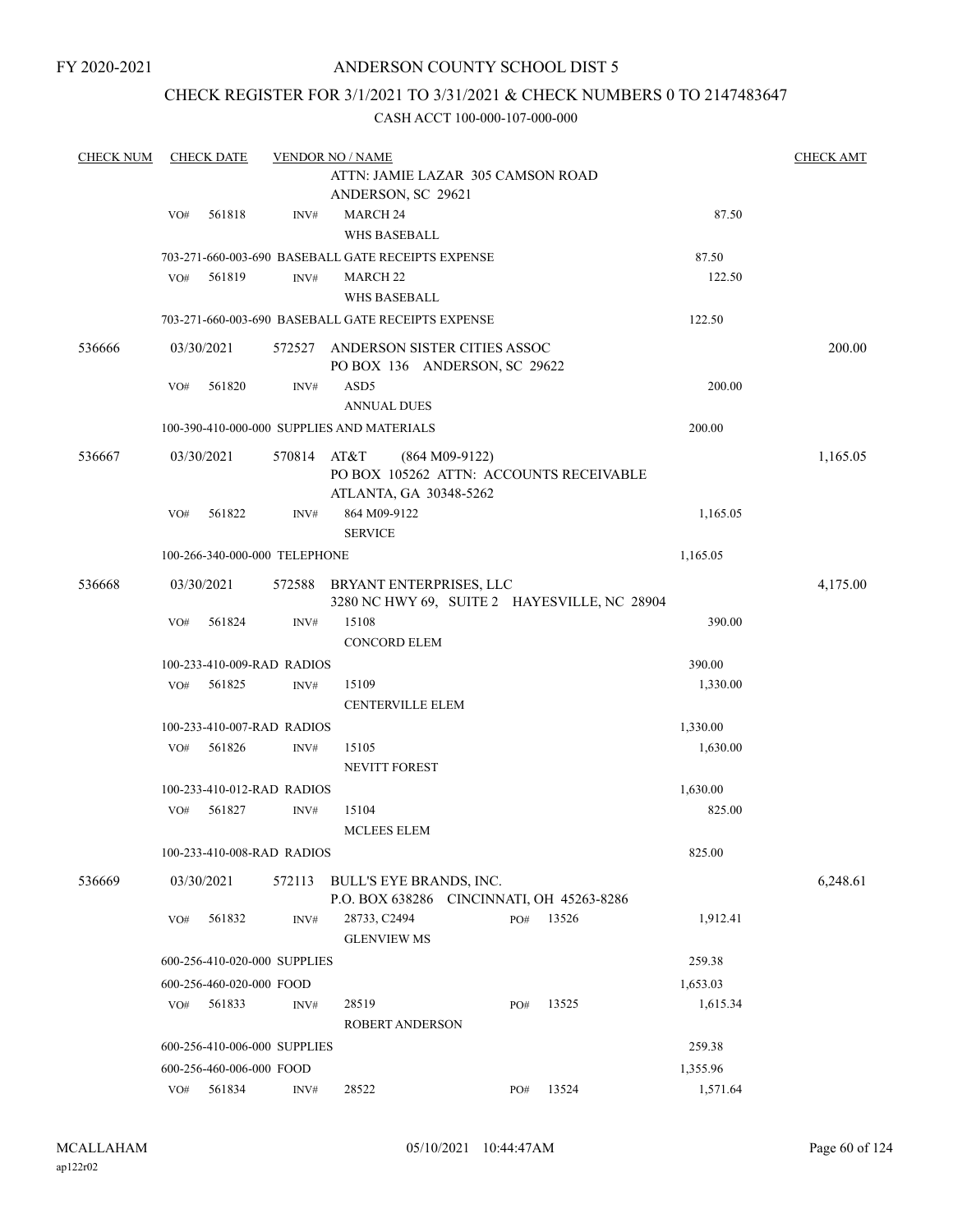### ANDERSON COUNTY SCHOOL DIST 5

## CHECK REGISTER FOR 3/1/2021 TO 3/31/2021 & CHECK NUMBERS 0 TO 2147483647

| <b>CHECK NUM</b> | <b>CHECK DATE</b>                    |        | <b>VENDOR NO / NAME</b>                                                   |     |       |          | <b>CHECK AMT</b> |
|------------------|--------------------------------------|--------|---------------------------------------------------------------------------|-----|-------|----------|------------------|
|                  |                                      |        | <b>MCCANTS</b>                                                            |     |       |          |                  |
|                  | 600-256-410-005-000 SUPPLIES         |        |                                                                           |     |       | 259.38   |                  |
|                  | 600-256-460-005-000 FOOD             |        |                                                                           |     |       | 1,312.26 |                  |
|                  | 561835<br>VO#                        | INV#   | 28642<br><b>TL HANNA</b>                                                  | PO# | 13522 | 1,149.22 |                  |
|                  | 600-256-410-002-000 SUPPLIES         |        |                                                                           |     |       | 43.23    |                  |
|                  | 600-256-460-002-000 FOOD             |        |                                                                           |     |       | 1,105.99 |                  |
| 536670           | 03/30/2021                           |        | 576776 CASTLE SPORTS<br>304 S. APLINE DR ALPINE, UT 84004                 |     |       |          | 399.00           |
|                  | VO#<br>561837                        | INV#   | 2096<br><b>CENTERVILLE ELEM</b>                                           |     |       | 399.00   |                  |
|                  | 937-113-410-007-000 SUPPLIES         |        |                                                                           |     |       | 399.00   |                  |
| 536671           | 03/30/2021                           | 160602 | CDW GOVERNMENT<br>75 REMITTANCE DRIVE SUITE 1515 ATT:                     |     |       |          | 472.08           |
|                  | 561838<br>VO#                        | INV#   | ACCOUNTS RECEIVABLE CHICAGO, IL 60675-1515<br>2791302<br><b>PRINTER</b>   | PO# | 13562 | 472.08   |                  |
|                  | 100-221-410-000-TST SUPPLIES-TESTING |        |                                                                           |     |       | 472.08   |                  |
| 536672           | 03/30/2021                           |        | 569972 CHRISTINE WOOTEN<br>107 PINE BARK RD ANDERSON, SC 29625            |     |       |          | 140.00           |
|                  | 561811<br>VO#                        | INV#   | <b>CNA EXAM</b><br><b>REFUND</b>                                          |     |       | 140.00   |                  |
|                  |                                      |        | 328-115-312-031-000 PURCHASED SERVICES                                    |     |       | 140.00   |                  |
| 536673           | 03/30/2021                           |        | 573557 CLAY-KING<br>125 BEN-ABI ROAD SPARTANBURG, SC 29307-5400           |     |       |          | 296.66           |
|                  | VO#<br>561839                        | INV#   | 5649<br><b>SUPPLIES</b>                                                   | PO# | 14160 | 296.66   |                  |
|                  |                                      |        | 309-113-410-021-000 SUPPLIES AND MATERIALS                                |     |       | 296.66   |                  |
| 536674           | 03/30/2021                           | 571748 | COLONIAL LIFE<br>PREMIUM PROCESSING PO BOX 903 COLUMBIA, SC<br>29202-0903 |     |       |          | 7,066.34         |
|                  | 561840<br>VO#                        | INV#   | E4041711<br><b>MARCH 2021</b>                                             |     |       | 7,066.34 |                  |
|                  |                                      |        | 100-000-469-000-000 LIFE INSURANCE PAYABLE                                |     |       | 7,066.34 |                  |
| 536675           | 03/30/2021                           | 198651 | DELL MARKETING<br>PO BOX 534118 ATT: ACCOUNTS RECEIVABLE                  |     |       |          | 662.33           |
|                  | 561841<br>VO#                        | INV#   | ATLANTA, GA 30353-4118<br>10469853268<br><b>TONER</b>                     | PO# | 14092 | 629.16   |                  |
|                  | 100-113-410-020-000 SUPPLIES         |        |                                                                           |     |       | 629.16   |                  |
|                  | 561843<br>VO#                        | INV#   | 10472347896<br><b>SOUNDBAR</b>                                            | PO# | 14137 | 33.17    |                  |
|                  | 100-112-410-013-000 SUPPLIES         |        |                                                                           |     |       | 33.17    |                  |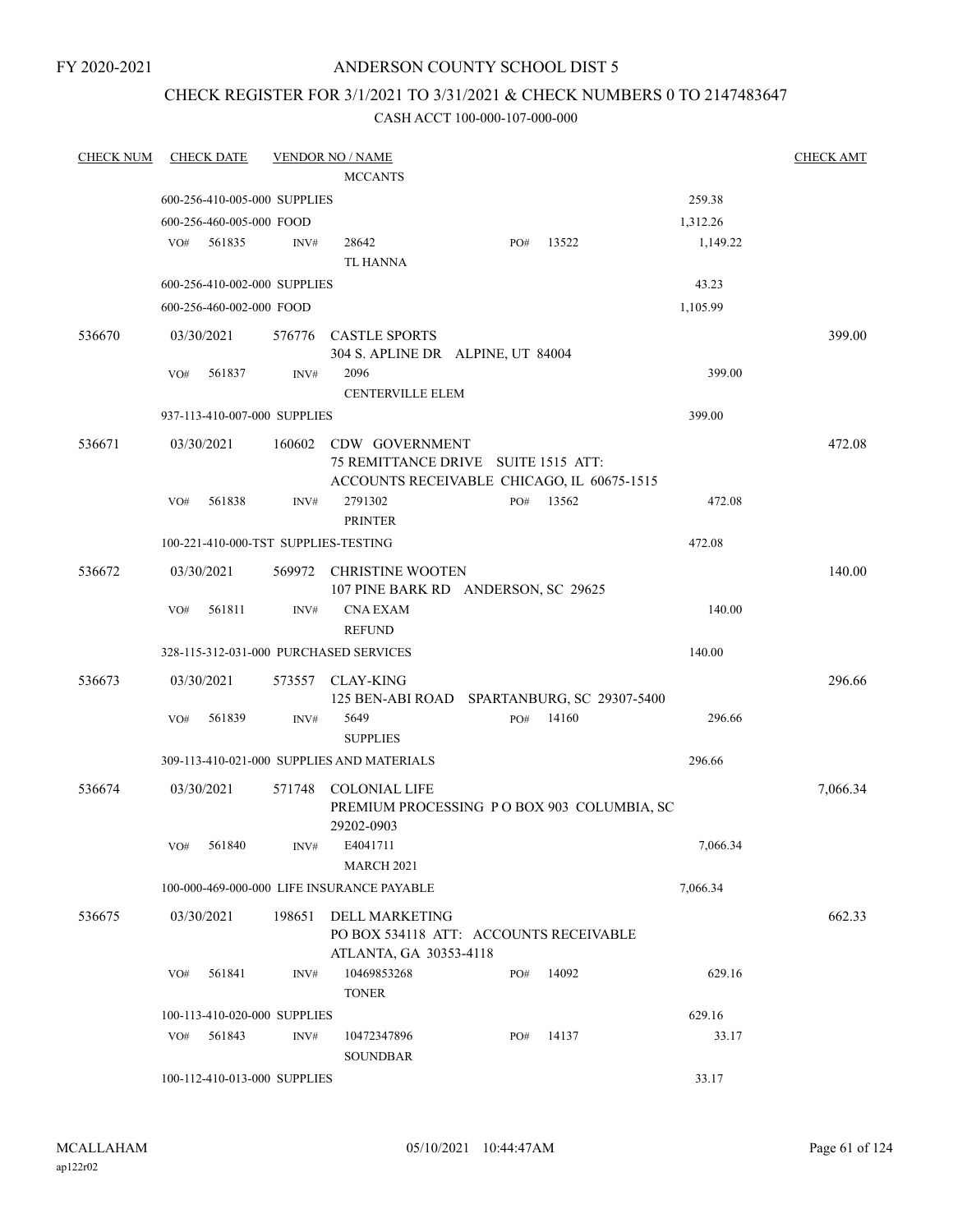### ANDERSON COUNTY SCHOOL DIST 5

# CHECK REGISTER FOR 3/1/2021 TO 3/31/2021 & CHECK NUMBERS 0 TO 2147483647

| <b>CHECK NUM</b> |            | <b>CHECK DATE</b>                 |        | <b>VENDOR NO / NAME</b>                                                                      |              |          | <b>CHECK AMT</b> |
|------------------|------------|-----------------------------------|--------|----------------------------------------------------------------------------------------------|--------------|----------|------------------|
| 536676           |            | 03/30/2021                        | 573320 | DISPLAYS2GO<br><b>GEORGE PATTON ASSOCIATES 29253 NETWORK</b><br>PLACE CHICAGO, IL 60673-1292 |              |          | 389.95           |
|                  | VO#        | 561844                            | INV#   | PSI1728177<br>CUST #C002408009                                                               |              | 389.95   |                  |
|                  |            | 100-223-410-003-000 SUPPLIES      |        |                                                                                              |              | 389.95   |                  |
| 536677           |            | 03/30/2021                        | 573962 | ECMC<br>LOCKBOX 7096 P.O. BOX 16478 ST. PAUL, MN<br>55116-0478                               |              |          | 98.01            |
|                  | VO#        | 561790                            | INV#   | 3/30 PAYROLL                                                                                 |              | 98.01    |                  |
|                  |            | 100-000-441-000-000 MISCELLANEOUS |        | <b>DEDUCTIONS</b>                                                                            |              | 98.01    |                  |
|                  |            |                                   |        |                                                                                              |              |          |                  |
| 536678           | 03/30/2021 |                                   |        | 576795 EXCELCIA MUSIC PUBLISHING LLC<br>402 S. KENTUCKY AVE. SUITE 210 LAKELAND, FL<br>33801 |              |          | 330.00           |
|                  | VO#        | 561904                            | INV#   | 204277<br><b>MCCANTS MS</b>                                                                  |              | 330.00   |                  |
|                  |            |                                   |        | 100-113-410-005-COB CHORUS, ORCHESTRA & BAND                                                 |              | 330.00   |                  |
| 536679           | 03/30/2021 |                                   |        | 576794 GARABEDIAN, MARION**<br>207 GRAYSON DR TRAVELERS REST, SC 29696                       |              |          | 57.50            |
|                  | VO#        | 561901                            | INV#   | $2/26 - 3/4$<br><b>AIT VIDEOS</b>                                                            |              | 57.50    |                  |
|                  |            |                                   |        | 131-115-312-031-000 PURCHASED SERVICES                                                       |              | 57.50    |                  |
| 536680           |            | 03/30/2021                        | 270600 | HONEY BAKED HAM COMPANY<br>3188 N. MAIN STREET ANDERSON, SC 29621                            |              |          | 1,306.69         |
|                  | VO#        | 561851                            | INV#   | 1586-04022021<br><b>ROBERT ANDERSON</b>                                                      |              | 1,306.69 |                  |
|                  |            |                                   |        | 802-113-410-006-000 SUPPLIES - RETENTION                                                     |              | 1,306.69 |                  |
| 536681           |            | 03/30/2021                        | 576764 | JOHNSON PLASTICS PLUS<br>PO BOX 74576 CLEVELAND, OH 44194-4576                               |              |          | 145.20           |
|                  | VO#        | 561852                            | INV#   | 2954860<br><b>ID BADGES</b>                                                                  | 14180<br>PO# | 145.20   |                  |
|                  |            | 131-115-410-031-000 SUPPLIES      |        |                                                                                              |              | 145.20   |                  |
| 536682           |            | 03/30/2021                        |        | 576793 LEETH, ELIZABETH**<br>339 BIRCHWOOD DR HARTSVILLE, SC 29550                           |              |          | 85.00            |
|                  | VO#        | 561902                            | INV#   | $2/26 - 3/5$<br><b>AIT VIDEOS</b>                                                            |              | 85.00    |                  |
|                  |            |                                   |        | 131-115-312-031-000 PURCHASED SERVICES                                                       |              | 85.00    |                  |
| 536683           |            | 03/30/2021                        | 568707 | LLOYD'S SOCCER<br>RICHARD LLOYD, INC 462 EAST WANDO PARK BLVD<br>MT PLEASANT, SC 29464       |              |          | 1,709.59         |
|                  | VO#        | 561854                            | INV#   | 232022<br><b>WESTSIDE HS</b>                                                                 |              | 1,709.59 |                  |
|                  |            | 100-271-410-003-000 SUPPLIES      |        |                                                                                              |              | 1,709.59 |                  |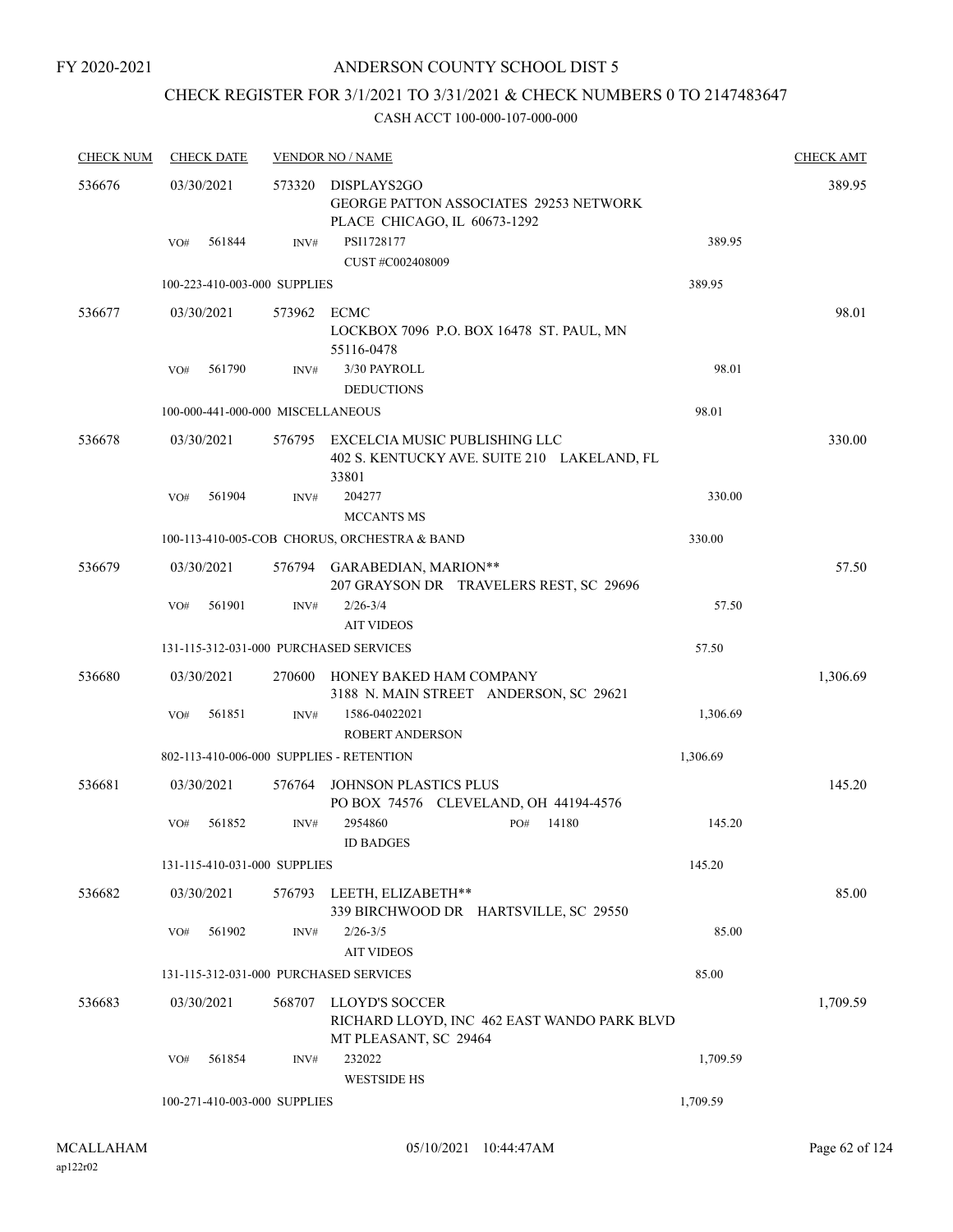# CHECK REGISTER FOR 3/1/2021 TO 3/31/2021 & CHECK NUMBERS 0 TO 2147483647

| <b>CHECK NUM</b> | <b>CHECK DATE</b>            |        | <b>VENDOR NO / NAME</b>                                                                          |           | <b>CHECK AMT</b> |
|------------------|------------------------------|--------|--------------------------------------------------------------------------------------------------|-----------|------------------|
| 536684           | 03/30/2021                   |        | 574346 MARTIN, DANIEL**<br>112 STANCIL RD ANDERSON, SC 29625                                     |           | 110.00           |
|                  | 561813<br>VO#                | INV#   | <b>MARCH 22</b><br>WHS SOFTBALL                                                                  | 110.00    |                  |
|                  |                              |        | 703-271-660-003-686 SOFTBALL GATE RECEIPTS EXPENSE                                               | 110.00    |                  |
| 536685           | 03/30/2021                   |        | 576302 MARYLAND CHILD SUPPORT ACCOUNT<br>PO BOX 17396 BALTIMORE, MD 21297-1396                   |           | 149.25           |
|                  | 561785<br>VO#                | INV#   | 3/30 PAYROLL<br><b>DEDUCTIONS</b>                                                                | 149.25    |                  |
|                  |                              |        | 100-000-435-000-000 WAGE GARNISH/CH SUPPORT                                                      | 149.25    |                  |
| 536686           | 03/30/2021                   |        | 574358 MONSTER TECHNOLOGY, LLC<br>8726 S. SEPULVEDA BLVD SUITE D #B-152 LOS<br>ANGELES, CA 90045 |           | 1,431.00         |
|                  | VO#<br>561861                | INV#   | IJH6919<br><b>TONER</b>                                                                          | 1,104.00  |                  |
|                  | 100-113-410-005-000 SUPPLIES |        |                                                                                                  | 1,104.00  |                  |
|                  | 561862<br>VO#                | INV#   | IJH6793<br>MIDWAY ELEM                                                                           | 327.00    |                  |
|                  | 100-112-410-017-000 SUPPLIES |        |                                                                                                  | 327.00    |                  |
| 536687           | 03/30/2021                   |        | 564010 NC CHILD SUPPORT CENTRALIZED COLLECTNS<br>POBOX 900012 RALEIGH, NC 27675-9012             |           | 305.50           |
|                  | 561784<br>VO#                | INV#   | 3/30 PAYROLL<br><b>DEDUCTIONS</b>                                                                | 305.50    |                  |
|                  |                              |        | 100-000-435-000-000 WAGE GARNISH/CH SUPPORT                                                      | 305.50    |                  |
| 536688           | 03/30/2021                   | 572488 | PEASE, GREG**<br>104 CROSSVIEW DRIVE SIMPSONVILLE, SC 29680                                      |           | 137.10           |
|                  | 561812<br>VO#                | INV#   | <b>MARCH 19</b><br>WHS SOCCER                                                                    | 137.10    |                  |
|                  |                              |        | 703-271-660-003-745 SOCCER GATE RECEIPTS EXPENSE                                                 | 137.10    |                  |
| 536689           | 03/30/2021                   | 406300 | PHIL JEWELERS<br>116 NORTH MAIN STREET ANDERSON, SC 29621                                        |           | 299.60           |
|                  | VO# 561874                   |        | INV# 342628<br>NEVITT FOREST                                                                     | 299.60    |                  |
|                  |                              |        | 712-271-660-012-201 MISCELLANEOUS EXPENSE                                                        | 299.60    |                  |
| 536690           | 03/30/2021                   | 407900 | PICKENS CONSTRUCTION, INC<br>PO BOX 5135 ANDERSON, SC 29623-5135                                 |           | 23,203.24        |
|                  | 561875<br>VO#                | INV#   | 3964<br>14103<br>PO#<br><b>JOB 1454</b>                                                          | 8,418.24  |                  |
|                  | 100-254-410-000-GVL GRAVEL   |        |                                                                                                  | 8,418.24  |                  |
|                  | 561876<br>VO#                | INV#   | 13957<br>3967<br>PO#<br><b>JOB 1444</b>                                                          | 14,785.00 |                  |
|                  | 100-254-323-023-PAV PAVING   |        |                                                                                                  | 14,785.00 |                  |
| * 536692         | 03/30/2021                   | 564099 | PIONEER VALLEY BOOKS                                                                             |           | 49.50            |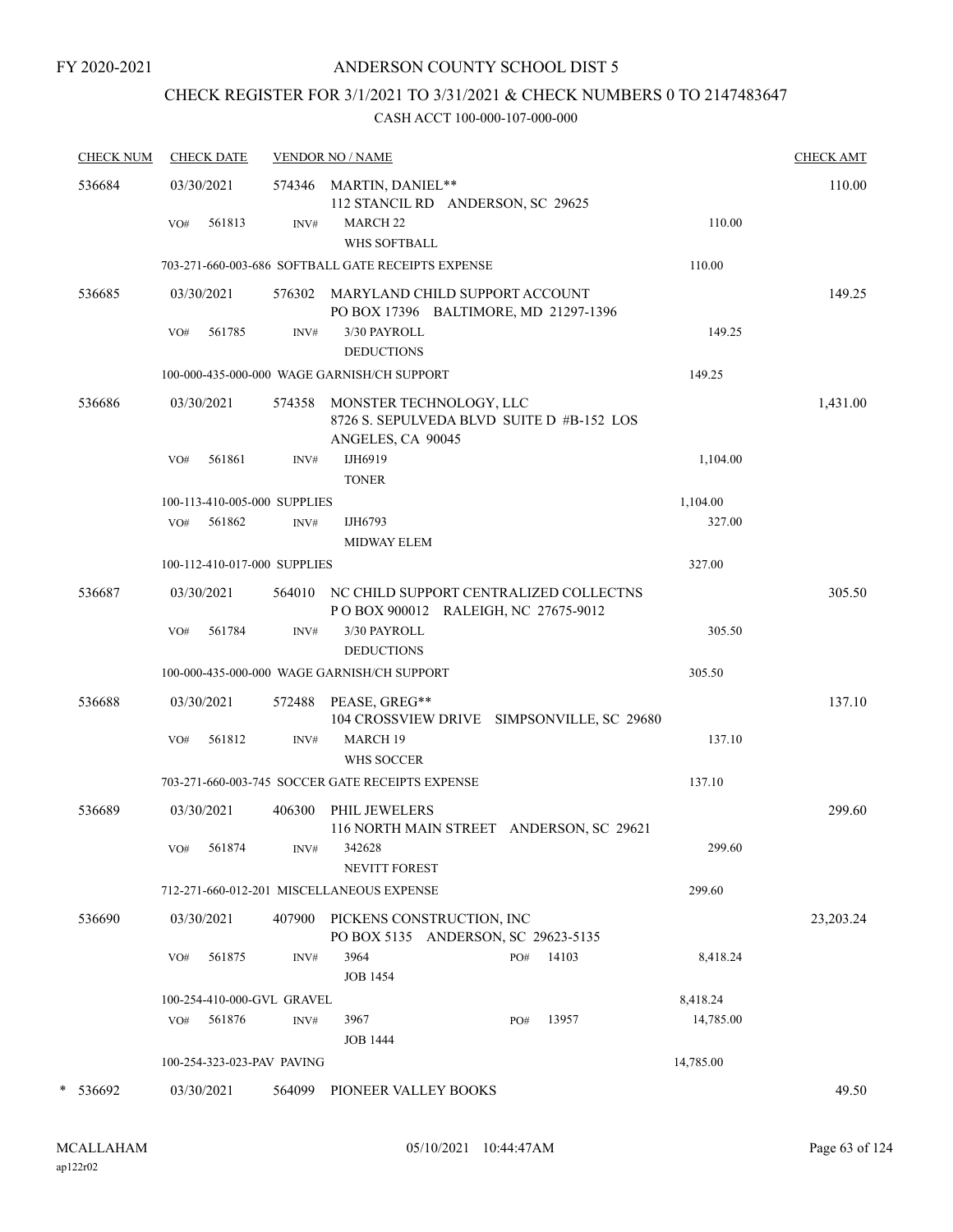### ANDERSON COUNTY SCHOOL DIST 5

### CHECK REGISTER FOR 3/1/2021 TO 3/31/2021 & CHECK NUMBERS 0 TO 2147483647

| <b>CHECK NUM</b> |     | <b>CHECK DATE</b>            |        | <b>VENDOR NO / NAME</b>                                                                 |          | <b>CHECK AMT</b> |
|------------------|-----|------------------------------|--------|-----------------------------------------------------------------------------------------|----------|------------------|
|                  |     |                              |        | 155A INDUSTRIAL DRIVE ATT: ACCOUNTS<br>RECEIVABLE NORTHAMPTON, MA 01060                 |          |                  |
|                  | VO# | 561877                       | INV#   | I203151                                                                                 | 49.50    |                  |
|                  |     |                              |        | <b>NEVITT FOREST</b>                                                                    |          |                  |
|                  |     | 100-222-410-012-000 SUPPLIES |        |                                                                                         | 49.50    |                  |
| 536693           |     | 03/30/2021                   |        | 576789 PRIDE PUBLISHING LLC<br>27001 LA PAZ RD, SUITE 336 MISSION VIEJO, CA<br>29691    |          | 737.55           |
|                  | VO# | 561878                       | INV#   | 298915-2021<br>NORTH POINTE                                                             | 737.55   |                  |
|                  |     | 397-112-410-013-000 SUPPLIES |        |                                                                                         | 737.55   |                  |
| 536694           |     | 03/30/2021                   |        | 576678 REYNOLDS ADVANCED MATERIALS US INC<br>3406 GREEN PARK CIRCLE CHARLOTTE, NC 28217 |          | 175.42           |
|                  | VO# | 561879                       | INV#   | 5204178<br>14174<br>PO#<br><b>FLEX FOAM</b>                                             | 175.42   |                  |
|                  |     |                              |        | 900-115-410-031-053 HAAS FOUND-ADV MANUF (AIT)                                          | 175.42   |                  |
| 536695           |     | 03/30/2021                   |        | 569972 ROCKY VAUGHN<br>4 WILDWOOD DRIVE HONEA PATH, SC 29654                            |          | 501.90           |
|                  | VO# | 561882                       | INV#   | <b>FLOWER BAR</b><br><b>ROBERT ANDERSON</b>                                             | 501.90   |                  |
|                  |     |                              |        | 802-113-410-006-000 SUPPLIES - RETENTION                                                | 501.90   |                  |
| 536696           |     | 03/30/2021                   |        | 568980 SC DEPT OF REVENUE<br>PO BOX 2535 COLUMBIA, SC 29202-2535                        |          | 421.63           |
|                  | VO# | 561787                       | INV#   | 3/30 PAYROLL<br><b>DEDUCTIONS</b>                                                       | 421.63   |                  |
|                  |     |                              |        | 100-000-440-000-000 SC STATE TAX LEVY                                                   | 421.63   |                  |
| 536697           |     | 03/30/2021                   | 576792 | SCOTT, CLAYTON**<br>30 MARKET POINT DR. APT 5206 GREENVILLE, SC<br>29607                |          | 132.60           |
|                  | VO# | 561903                       | INV#   | <b>MARCH 19</b><br>WHS SOCCER                                                           | 132.60   |                  |
|                  |     |                              |        | 703-271-660-003-745 SOCCER GATE RECEIPTS EXPENSE                                        | 132.60   |                  |
| 536698           |     | 03/30/2021                   | 450701 | SC RETIREMENT SYSTEM (SPP)<br>POBOX 11960 CAPITOL STATION COLUMBIA, SC<br>29211         |          | 976.74           |
|                  | VO# | 561782                       | INV#   | 3/30 PAYROLL<br><b>DEDUCTIONS</b>                                                       | 976.74   |                  |
|                  |     |                              |        | 100-000-438-000-000 RETIREMENT SERV PURCHASE                                            | 976.74   |                  |
| 536699           |     | 03/30/2021                   | 576084 | SC STATE DISBURSEMENT UNIT<br>PO BOX 100303 COLUMBIA, SC 29202-3303                     |          | 1,428.34         |
|                  | VO# | 561786                       | INV#   | 3/30 PAYROLL                                                                            | 1,428.34 |                  |
|                  |     |                              |        | <b>DEDUCTIONS</b>                                                                       |          |                  |
|                  |     |                              |        | 100-000-435-000-000 WAGE GARNISH/CH SUPPORT                                             | 1,428.34 |                  |
| 536700           |     | 03/30/2021                   | 569972 | <b>SHANNA WILLIAMS</b>                                                                  |          | 140.00           |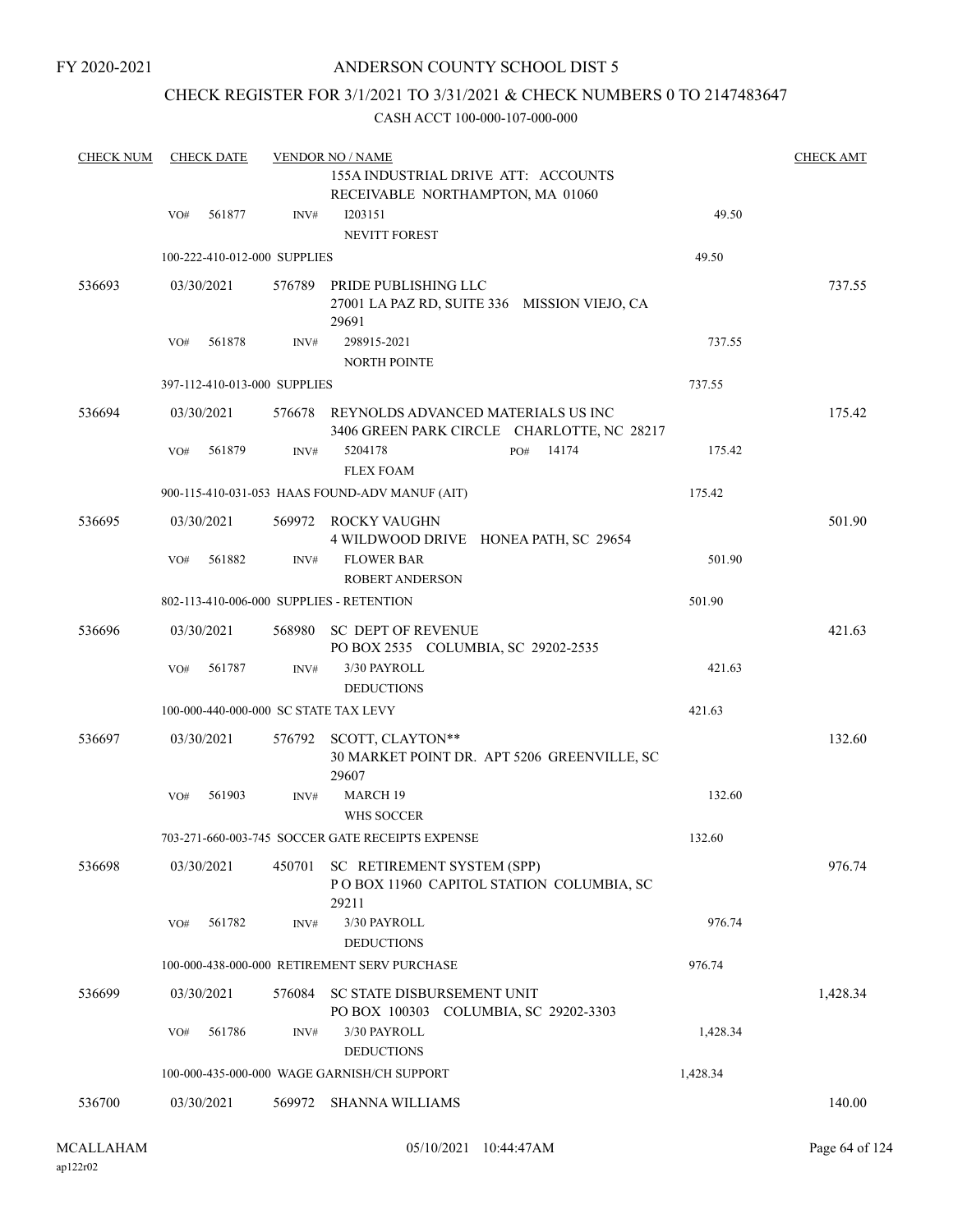### CHECK REGISTER FOR 3/1/2021 TO 3/31/2021 & CHECK NUMBERS 0 TO 2147483647

| <b>CHECK NUM</b> |     | <b>CHECK DATE</b> |                              | <b>VENDOR NO / NAME</b>                                                                                          |       |           | <b>CHECK AMT</b> |
|------------------|-----|-------------------|------------------------------|------------------------------------------------------------------------------------------------------------------|-------|-----------|------------------|
|                  |     |                   |                              | 322 LONE OAK RD ANDERSON, SC 29621                                                                               |       |           |                  |
|                  | VO# | 561809            | INV#                         | CNA EXAM<br><b>REFUND</b>                                                                                        |       | 140.00    |                  |
|                  |     |                   |                              | 328-115-312-031-000 PURCHASED SERVICES                                                                           |       | 140.00    |                  |
| 536701           |     | 03/30/2021        | 569972                       | <b>SHANNON SHERIFF</b><br>4420 DOBBINS BRIDGE RD ANDERSON, SC 29626                                              |       |           | 140.00           |
|                  | VO# | 561810            | INV#                         | <b>CNA EXAM</b><br><b>REFUND</b>                                                                                 |       | 140.00    |                  |
|                  |     |                   |                              | 328-115-312-031-000 PURCHASED SERVICES                                                                           |       | 140.00    |                  |
| 536702           |     | 03/30/2021        | 568954                       | <b>SHRED A WAY</b><br>PO BOX 51132 ATT: ACCOUNTS RECEIVABLE<br>PIEDMONT, SC 29673                                |       |           | 81.00            |
|                  | VO# | 561888            | INV#                         | A88907<br><b>MCCANTS</b>                                                                                         |       | 48.00     |                  |
|                  |     |                   |                              | 100-113-410-005-VEN SUPPLY-ADDT'L FOR LOST VENDING                                                               |       | 48.00     |                  |
|                  | VO# | 561889            | INV#                         | A89030                                                                                                           |       | 33.00     |                  |
|                  |     |                   |                              | <b>VARENNES</b>                                                                                                  |       |           |                  |
|                  |     |                   | 100-112-410-016-000 SUPPLIES |                                                                                                                  |       | 33.00     |                  |
| 536703           |     | 03/30/2021        | 573721                       | SSBT AS TTEE FOR SCORP MM61953-001-042<br>MASS MUTUAL RETIREMENT SERVICES PO BOX<br>219062 KANSAS CITY, MO 64121 |       |           | 22,436.19        |
|                  | VO# | 561781            | INV#                         | 3/30 PAYROLL<br><b>DEDUCTIONS</b>                                                                                |       | 22,436.19 |                  |
|                  |     |                   |                              | 100-000-468-000-000 OPTIONAL RETIREMENT PLAN                                                                     |       | 14,423.27 |                  |
|                  |     |                   |                              | 100-000-484-000-000 EMPLOYER RETIREMENT PAYABLE                                                                  |       | 8,012.92  |                  |
| 536704           |     | 03/30/2021        | 572122                       | THE ELECTRIC CITY NEWS<br>POBOX 1015 ANDERSON, SC 29622                                                          |       |           | 675.00           |
|                  | VO# | 561890            | INV#                         | 7479                                                                                                             |       | 675.00    |                  |
|                  |     |                   |                              | <b>FULL PAGE AD</b>                                                                                              |       |           |                  |
|                  |     |                   |                              | 100-263-360-000-000 PRINTING AND BINDING                                                                         |       | 675.00    |                  |
| 536705           |     | 03/30/2021        | 574390                       | THE LINCOLN ELECTRIC COMPANY<br>PO BOX 644248 PITTSBURGH, PA 15264-4248                                          |       |           | 1,605.00         |
|                  | VO# | 561892            | INV#                         | 910048549<br>PO#<br><b>SUPPLIES</b>                                                                              | 14099 | 1,605.00  |                  |
|                  |     |                   |                              | 329-115-410-031-000 SUPPLIES-STATE EQUIPMENT                                                                     |       | 1,605.00  |                  |
| 536706           |     | 03/30/2021        | 576122                       | THERE IS HOPE COUNSELING, LLC<br>ROYCE V. MILLER 145 THOMAS GREEN BLVD, SUITE<br>210 CLEMSON, SC 29631           |       |           | 600.00           |
|                  | VO# | 561906            | INV#                         | 161780<br>PO#<br><b>MARCH 23 &amp; 24</b>                                                                        | 13797 | 600.00    |                  |
|                  |     |                   |                              | 237-128-313-002-020 STUDENT SERVICES/ COUNSELOR                                                                  |       | 300.00    |                  |
|                  |     |                   |                              | 237-128-313-003-020 STUDENT SERVICES/COUNSELOR                                                                   |       | 300.00    |                  |
| 536707           |     | 03/30/2021        | 576791                       | THE WW WILLIAMS COMPANY LLC<br>PO BOX 772022 DETROIT, MI 48277-2022                                              |       |           | 2,095.13         |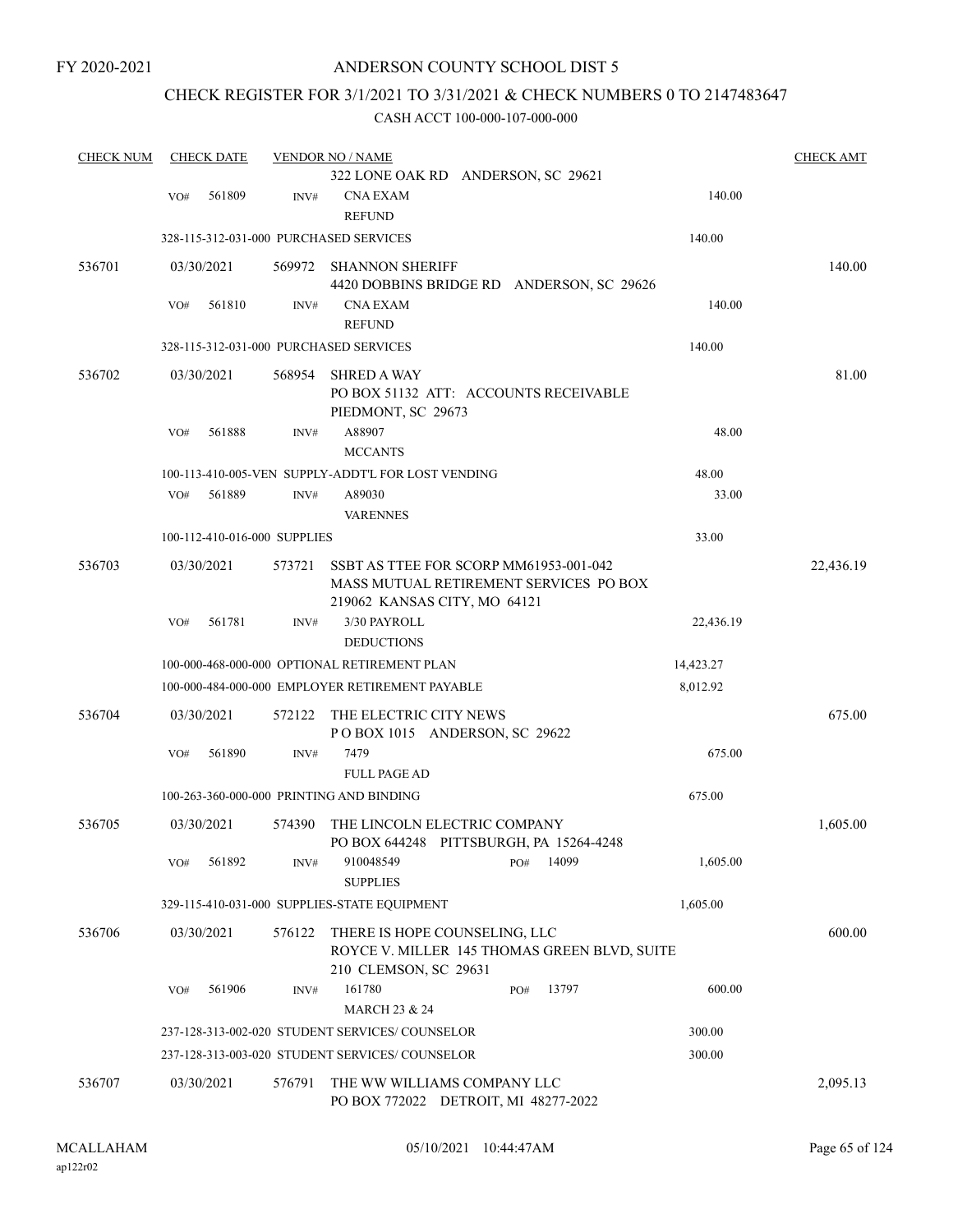# CHECK REGISTER FOR 3/1/2021 TO 3/31/2021 & CHECK NUMBERS 0 TO 2147483647

| <b>CHECK NUM</b> | <b>CHECK DATE</b>                  |        | <b>VENDOR NO / NAME</b>                                    |           | <b>CHECK AMT</b> |
|------------------|------------------------------------|--------|------------------------------------------------------------|-----------|------------------|
|                  | 561900<br>VO#                      | INV#   | CUST#822962                                                | 2,095.13  |                  |
|                  |                                    |        | <b>REPAIRS</b>                                             |           |                  |
|                  |                                    |        | 100-255-323-000-ACT ACTIVITY BUS CONTRACTED SERVICES       | 358.74    |                  |
|                  |                                    |        | 100-255-323-000-ACT ACTIVITY BUS CONTRACTED SERVICES       | 288.88    |                  |
|                  |                                    |        | 100-255-323-000-ACT ACTIVITY BUS CONTRACTED SERVICES       | 358.74    |                  |
|                  |                                    |        | 100-255-323-000-ACT ACTIVITY BUS CONTRACTED SERVICES       | 400.00    |                  |
|                  |                                    |        | 100-255-323-000-ACT ACTIVITY BUS CONTRACTED SERVICES       | 150.00    |                  |
|                  |                                    |        | 100-255-323-000-ACT ACTIVITY BUS CONTRACTED SERVICES       | 388.77    |                  |
|                  |                                    |        | 100-255-323-000-ACT ACTIVITY BUS CONTRACTED SERVICES       | 150.00    |                  |
| 536708           | 03/30/2021                         | 504890 | <b>TIAA-CREF</b>                                           |           | 25,800.97        |
|                  |                                    |        | P O BOX 105316 ATLANTA, GA 30348-5316                      |           |                  |
|                  | 561779<br>VO#                      | INV#   | 3/30 PAYROLL<br><b>DEDUCTIONS</b>                          | 25,800.97 |                  |
|                  |                                    |        | 100-000-468-000-000 OPTIONAL RETIREMENT PLAN               | 16,586.37 |                  |
|                  |                                    |        | 100-000-484-000-000 EMPLOYER RETIREMENT PAYABLE            | 9,214.60  |                  |
| 536709           | 03/30/2021                         | 576093 | <b>TRELLIS COMPANY</b>                                     |           | 616.67           |
|                  |                                    |        | PO BOX 659601 SAN ANTONIO, TX 78265-9601                   |           |                  |
|                  | 561788<br>VO#                      | INV#   | 3/30 PAYROLL                                               | 616.67    |                  |
|                  |                                    |        | <b>DEDUCTIONS</b>                                          |           |                  |
|                  | 100-000-441-000-000 MISCELLANEOUS  |        |                                                            | 616.67    |                  |
| 536710           | 03/30/2021                         | 564298 | UNITED WAY OF ANDERSON COUNTY                              |           | 2,298.57         |
|                  |                                    |        | POBOX 2067 ANDERSON, SC 29622                              |           |                  |
|                  | VO#<br>561783                      | INV#   | 3/30 PAYROLL                                               | 2,298.57  |                  |
|                  |                                    |        | <b>DEDUCTIONS</b>                                          |           |                  |
|                  |                                    |        |                                                            |           |                  |
|                  |                                    |        | 100-000-455-000-000 UNITED FUND - PAYABLE                  | 2,298.57  |                  |
| 536711           | 03/30/2021                         | 575086 | <b>VALIC</b>                                               |           | 47,011.24        |
|                  |                                    |        | C/O JP MORGAN CHASE PO BOX 301701 DALLAS,<br>TX 75303-1701 |           |                  |
|                  | 561780<br>VO#                      | INV#   | 3/30 PAYROLL                                               | 47,011.24 |                  |
|                  |                                    |        | <b>DEDUCTIONS</b>                                          |           |                  |
|                  |                                    |        | 100-000-468-000-000 OPTIONAL RETIREMENT PLAN               | 30,221.47 |                  |
|                  |                                    |        |                                                            |           |                  |
|                  |                                    |        | 100-000-484-000-000 EMPLOYER RETIREMENT PAYABLE            | 16,789.77 |                  |
| 536712           | 03/30/2021                         |        | 574511 VERIFIED SERVICES LTD, LLC                          |           | 613.76           |
|                  |                                    |        | 518 COUNTRY MDWS ANDERSON, SC 29626                        |           |                  |
|                  | 561897<br>VO#                      | INV#   | VSSC180822                                                 | 613.76    |                  |
|                  |                                    |        | <b>AIT WELDING</b>                                         |           |                  |
|                  | 207-115-410-031-P06 SUPPLIES (PPE) |        |                                                            | 613.76    |                  |
| 536713           | 03/30/2021                         | 573036 | WESTSIDE COMMUNITY CENTER                                  |           | 500.00           |
|                  |                                    |        | 1100 WEST FRANKLIN STREET ANDERSON, SC 29624               |           |                  |
|                  | VO#<br>561898                      | INV#   | 2021                                                       | 500.00    |                  |
|                  |                                    |        | <b>DONATION</b>                                            |           |                  |
|                  |                                    |        |                                                            |           |                  |
|                  |                                    |        | 100-390-410-000-000 SUPPLIES AND MATERIALS                 | 500.00    |                  |
| 536714           | 03/30/2021                         |        | 576796 J.W. HESTER                                         |           | 1,620.00         |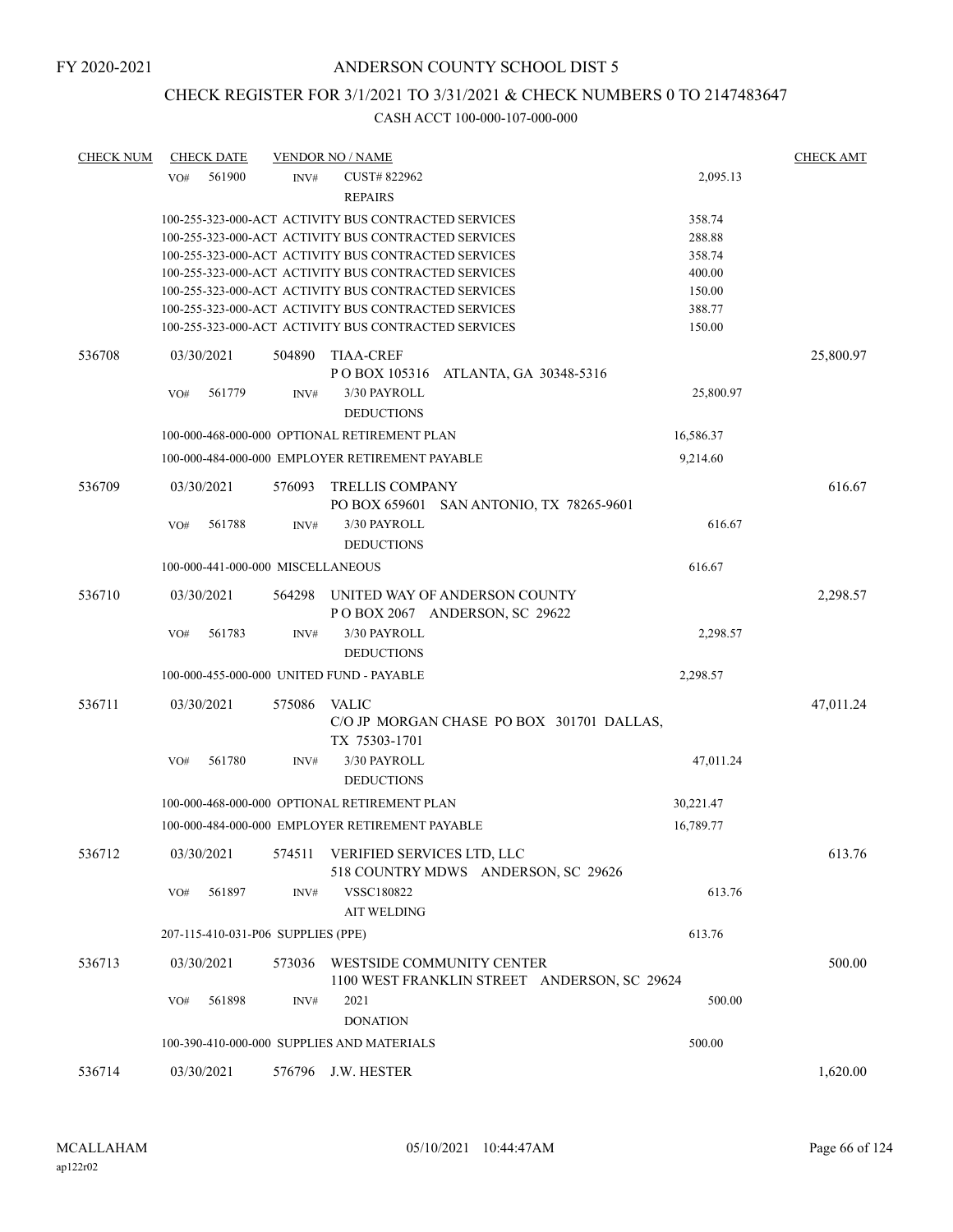### ANDERSON COUNTY SCHOOL DIST 5

### CHECK REGISTER FOR 3/1/2021 TO 3/31/2021 & CHECK NUMBERS 0 TO 2147483647

|   | <b>CHECK NUM</b> |     | <b>CHECK DATE</b> |                                  | <b>VENDOR NO / NAME</b>                                                                  |     |       |          | <b>CHECK AMT</b> |  |
|---|------------------|-----|-------------------|----------------------------------|------------------------------------------------------------------------------------------|-----|-------|----------|------------------|--|
|   |                  |     |                   |                                  | WHOLEY SMOKE 823 WOODSIDE AVE GREENVILLE,<br>SC 29611                                    |     |       |          |                  |  |
|   |                  | VO# | 561907            | INV#                             | 201<br><b>GLENVIEW</b>                                                                   |     |       | 1,620.00 |                  |  |
|   |                  |     |                   |                                  | 720-271-660-020-411 MISCELLANEOUS EXPENSE                                                |     |       | 810.00   |                  |  |
|   |                  |     |                   |                                  | 802-113-410-020-000 SUPPLIES - RETENTION                                                 |     |       | 810.00   |                  |  |
|   | 536715           |     | 03/30/2021        | 566507                           | WT COX SUBSCRIPTIONS<br>201 VILLAGE ROAD ATT: ACCOUNTS RECEIVABLE<br>SHALLOTTE, NC 28470 |     |       |          | 330.84           |  |
|   |                  | VO# | 561899            | INV#                             | 3091140                                                                                  |     |       | 330.84   |                  |  |
|   |                  |     |                   |                                  | ACCT 2054392                                                                             |     |       |          |                  |  |
|   |                  |     |                   |                                  | 717-190-660-017-305 LIBRARY EXPENSE                                                      |     |       | 330.84   |                  |  |
| * | 16308            |     | 03/02/2021        | 569031                           | AIRGAS USA<br>POBOX 532609 ATT: ACCOUNTS RECEIVABLE<br>ATLANTA, GA 30353-2609            |     |       |          | 3,801.61 E       |  |
|   |                  | VO# | 560865            | INV#                             | 9107864838<br><b>SUPPLIES</b>                                                            |     |       | 565.07   |                  |  |
|   |                  |     |                   |                                  | 329-115-410-031-000 SUPPLIES-STATE EQUIPMENT                                             |     |       | 565.07   |                  |  |
|   |                  | VO# | 560866            | INV#                             | 9110036376<br><b>SUPPLIES</b>                                                            | PO# | 13991 | 2,514.50 |                  |  |
|   |                  |     |                   |                                  | 329-115-410-031-000 SUPPLIES-STATE EQUIPMENT                                             |     |       | 2,514.50 |                  |  |
|   |                  | VO# | 560867            | INV#                             | 9109781029<br><b>SUPPLIES</b>                                                            |     |       | 319.86   |                  |  |
|   |                  |     |                   |                                  | 329-115-410-031-0CO SUPPLIES-STATE (C/O)                                                 |     |       | 319.86   |                  |  |
|   |                  | VO# | 560868            | INV#                             | 9109154628<br><b>SUPPLIES</b>                                                            | PO# | 13795 | 402.18   |                  |  |
|   |                  |     |                   |                                  | 329-115-410-031-000 SUPPLIES-STATE EQUIPMENT                                             |     |       | 402.18   |                  |  |
|   | 16309            |     | 03/02/2021        | 126675                           | ATTAWAY INC<br>PO BOX 302 ATT: ACCOUNTS RECEIVABLE<br>ANDERSON, SC 29622                 |     |       |          | 197.95 E         |  |
|   |                  | VO# | 560876            | INV#                             | 232391<br><b>VARENNES</b>                                                                |     |       | 80.25    |                  |  |
|   |                  |     |                   |                                  | 716-271-660-016-201 MISCELLANEOUS EXPENSE                                                |     |       | 80.25    |                  |  |
|   |                  | VO# | 560877            | INV#                             | 232279<br>NORTH POINTE                                                                   |     |       | 80.25    |                  |  |
|   |                  |     |                   |                                  | 713-271-660-013-201 MISCELLANEOUS EXPENSE                                                |     |       | 80.25    |                  |  |
|   |                  | VO# | 560878            | INV#                             | 232276<br><b>NORTH POINTE</b>                                                            |     |       | 37.45    |                  |  |
|   |                  |     |                   |                                  | 713-271-660-013-201 MISCELLANEOUS EXPENSE                                                |     |       | 37.45    |                  |  |
|   | 16310            |     | 03/02/2021        | 201391                           | BLICK ART MATERIALS<br>6910 EAGLE WAY CHICAGO, IL 60670-1069                             |     |       |          | 1,182.51 E       |  |
|   |                  | VO# | 560883            | INV#                             | 5776536<br>TL HANNA                                                                      |     |       | 1,089.65 |                  |  |
|   |                  |     |                   | 100-114-410-002-ART ART SUPPLIES |                                                                                          |     |       | 1,089.65 |                  |  |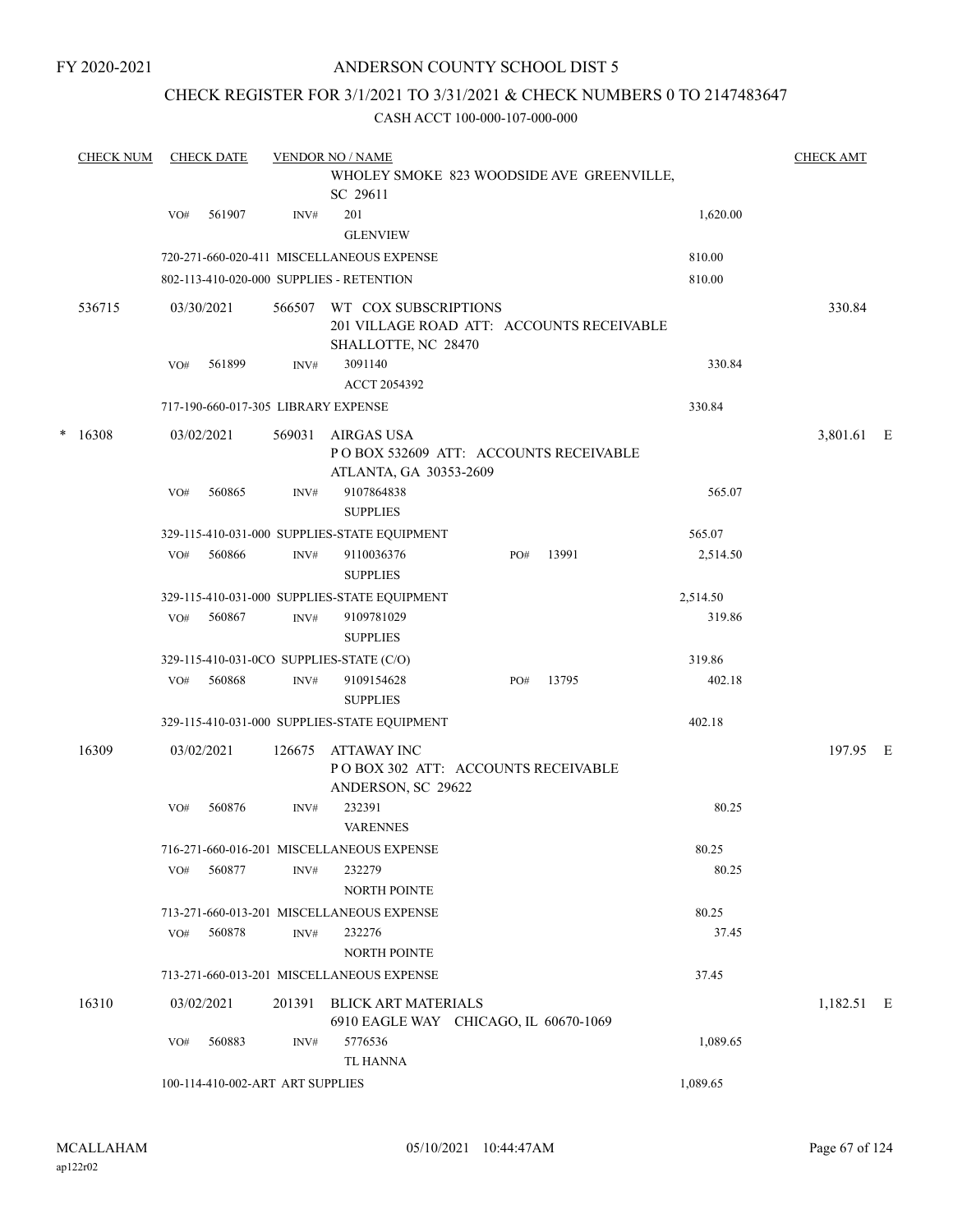## CHECK REGISTER FOR 3/1/2021 TO 3/31/2021 & CHECK NUMBERS 0 TO 2147483647

| <b>CHECK NUM</b> | <b>CHECK DATE</b>                         |        | <b>VENDOR NO / NAME</b>                                                                                 |          | <b>CHECK AMT</b> |  |
|------------------|-------------------------------------------|--------|---------------------------------------------------------------------------------------------------------|----------|------------------|--|
|                  | 560884<br>VO#                             | INV#   | 5796615                                                                                                 | 92.86    |                  |  |
|                  |                                           |        | <b>TL HANNA</b>                                                                                         |          |                  |  |
|                  | 100-114-410-002-ART ART SUPPLIES          |        |                                                                                                         | 92.86    |                  |  |
| 16311            | 03/02/2021                                |        | 574927 EMPLOYEE VENDOR                                                                                  |          | 97.51 E          |  |
|                  | 560836<br>VO#                             | INV#   | <b>SUPPLIES</b>                                                                                         | 97.51    |                  |  |
|                  |                                           |        | REIMBURSEMENT                                                                                           |          |                  |  |
|                  |                                           |        | 720-271-660-020-493 SCHOOL/CLASS DONATIONS EXPENSE                                                      | 97.51    |                  |  |
|                  |                                           |        |                                                                                                         |          |                  |  |
| 16312            | 03/02/2021                                |        | 566330 CLEAN CARE OF ANDERSON<br>P.O. BOX 1563 ATT: ACCOUNTS RECEIVABLE<br>ANDERSON, SC 29622           |          | 250.00 E         |  |
|                  | 560886<br>VO#                             | INV#   | 26840                                                                                                   | 250.00   |                  |  |
|                  |                                           |        | <b>TL HANNA</b>                                                                                         |          |                  |  |
|                  | 100-254-323-002-001 CONTRACTED SERVICES   |        |                                                                                                         | 250.00   |                  |  |
|                  |                                           |        |                                                                                                         |          |                  |  |
| 16313            | 03/02/2021                                | 198800 | <b>DELTA EDUCATION</b><br>32656 COLLECTION CENTER DR ATT: ACCOUNTS<br>RECEIVABLE CHICAGO, IL 60693-0326 |          | 122.24 E         |  |
|                  | 560892<br>VO#                             | INV#   | 202501760605<br>PO# 13983<br><b>SUPPLIES</b>                                                            | 122.24   |                  |  |
|                  | 326-111-410-000-000 SCIENCE KITS SUPPLIES |        |                                                                                                         | 122.24   |                  |  |
| 16314            | 03/02/2021                                |        | 224625 ELECTRIC CITY SIGNS & NEON, INC.<br>POBOX 656 ATT: ACCOUNTS RECEIVABLE<br>ANDERSON, SC 29622     |          | $1,680.00$ E     |  |
|                  | VO#<br>560895                             | INV#   | 27502<br><b>VARENNES</b>                                                                                | 1,680.00 |                  |  |
|                  | 100-254-323-016-SGN SIGN REMOVAL          |        |                                                                                                         | 1,680.00 |                  |  |
|                  |                                           |        |                                                                                                         |          |                  |  |
| 16315            | 03/02/2021                                |        | 235550 FLINN SCIENTIFIC INC<br>PO BOX 71721 ATT: ACCOUNTS RECEIVABLE<br>CHICAGO, IL 60694-1721          |          | 137.17 E         |  |
|                  | 560896<br>VO#                             | INV#   | 2539107                                                                                                 | 137.17   |                  |  |
|                  |                                           |        | <b>TL HANNA</b>                                                                                         |          |                  |  |
|                  | 100-114-410-002-SCI SCIENCE MATERIALS     |        |                                                                                                         | 137.17   |                  |  |
| 16316            | 03/02/2021                                |        | 237555 FORMS & SUPPLY<br>PO BOX 563953 ATT: ACCOUNTS RECEIVABLE<br>CHARLOTTE, NC 28256                  |          | 175.72 E         |  |
|                  | 560897<br>VO#                             | INV#   | 5702170<br><b>TL HANNA</b>                                                                              | 175.72   |                  |  |
|                  |                                           |        | 100-114-410-002-VEN SUPPLY-ADDT'L FOR LOST VENDING                                                      | 175.72   |                  |  |
| 16317            | 03/02/2021                                | 576159 | <b>EMPLOYEE VENDOR</b>                                                                                  |          | 25.19 E          |  |
|                  | 560849<br>VO#                             | INV#   | FEB 2021<br><b>MILEAGE</b>                                                                              | 25.19    |                  |  |
|                  | 100-266-332-000-000 IN-DISTRICT TRAVEL    |        |                                                                                                         | 25.19    |                  |  |
| 16318            | 03/02/2021                                |        | 570843 GATEWAY SUPPLY CO<br>CORPORATE OFFICES P.O. BOX 2826 COLUMBIA, SC<br>29202                       |          | 384.18 E         |  |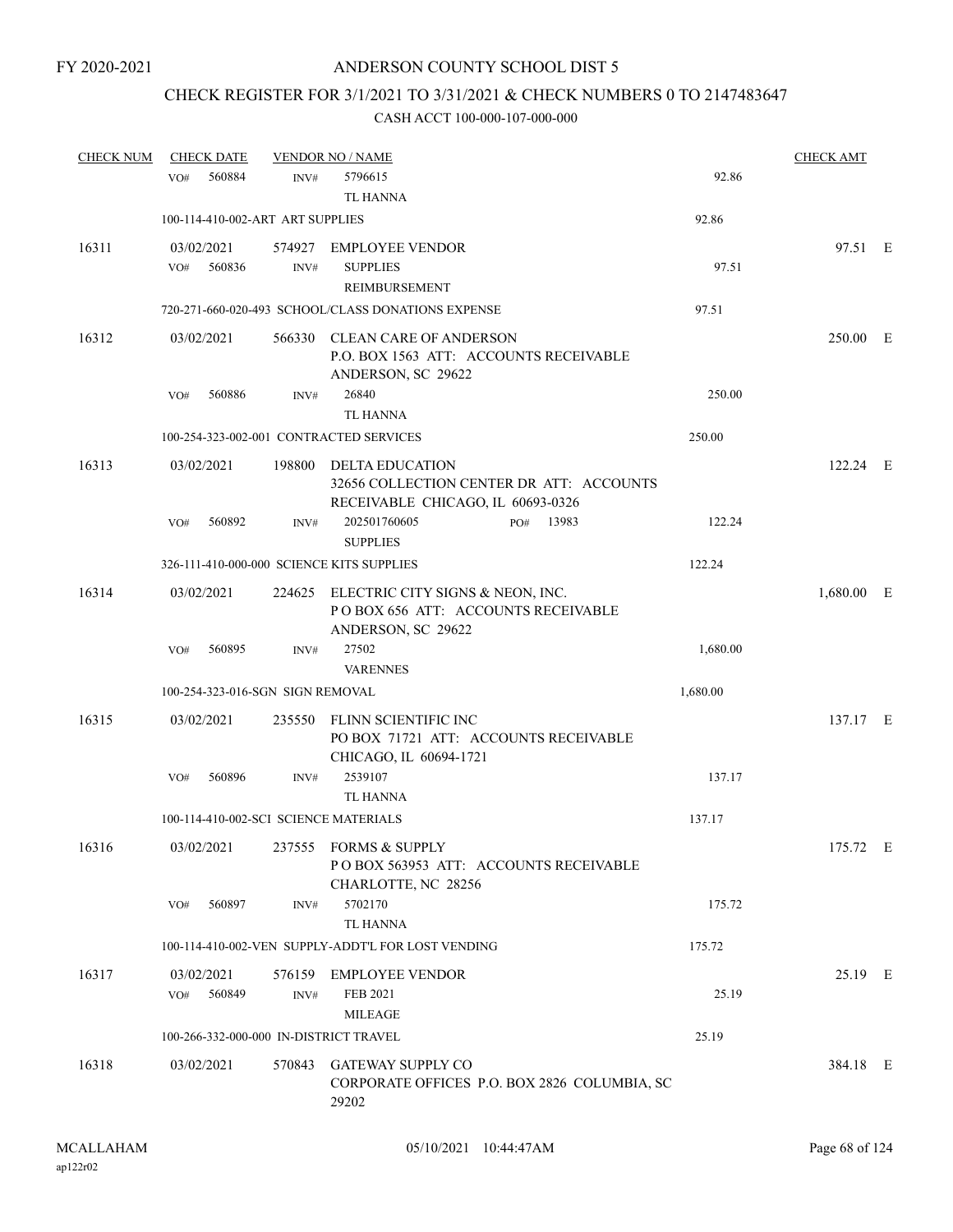## CHECK REGISTER FOR 3/1/2021 TO 3/31/2021 & CHECK NUMBERS 0 TO 2147483647

| <b>CHECK NUM</b> | <b>CHECK DATE</b>                                            |                | <b>VENDOR NO / NAME</b>                                                                          |     |       |                    | <b>CHECK AMT</b> |  |
|------------------|--------------------------------------------------------------|----------------|--------------------------------------------------------------------------------------------------|-----|-------|--------------------|------------------|--|
|                  | 560898<br>VO#                                                | INV#           | S5095349<br><b>SUPPLIES</b>                                                                      |     |       | 384.18             |                  |  |
|                  |                                                              |                | 100-254-410-007-400 HVAC/ELECTRICAL/PLUMBING                                                     |     |       | 384.18             |                  |  |
| 16319            | 03/02/2021<br>560833<br>VO#                                  | 574701<br>INV# | <b>EMPLOYEE VENDOR</b><br><b>TREAT CART</b><br>REIMBURSEMENT                                     |     |       | 251.92             | 251.92 E         |  |
|                  | 802-112-410-009-000 SUPPLIES - RETENTION                     |                |                                                                                                  |     |       | 251.92             |                  |  |
| 16320            | 03/02/2021<br>560834<br>VO#                                  | 573256<br>INV# | <b>EMPLOYEE VENDOR</b><br><b>TEACHERS</b><br>REIMBURSEMENT                                       |     |       | 813.60             | 813.60 E         |  |
|                  | 802-113-410-006-000 SUPPLIES - RETENTION                     |                |                                                                                                  |     |       | 813.60             |                  |  |
| 16321            | 03/02/2021<br>560846<br>VO#                                  | INV#           | 573954 EMPLOYEE VENDOR<br>FEB 2021<br><b>MILEAGE</b>                                             |     |       | 100.45             | 100.45 E         |  |
|                  |                                                              |                | 203-223-332-000-000 IN-DISTRICT TRAVEL- ADMIN                                                    |     |       | 100.45             |                  |  |
| 16322            | 03/02/2021<br>560859<br>VO#                                  | 576702<br>INV# | <b>EMPLOYEE VENDOR</b><br><b>TRANSCRIPT</b><br>REIMBURSEMENT                                     |     |       | 28.75              | 28.75 E          |  |
|                  | 131-115-410-031-000 SUPPLIES                                 |                |                                                                                                  |     |       | 28.75              |                  |  |
| 16323            | 03/02/2021                                                   |                | 264114 HEINEMANN<br>15963 COLLECTIONS CENTER DRIVE ATT: ACCOUNTS<br>RECEIVABLE CHICAGO, IL 60693 |     |       |                    | 3,481.56 E       |  |
|                  | 560899<br>VO#                                                | INV#           | 7288568<br><b>CENTERVILLE</b>                                                                    |     |       | 594.00             |                  |  |
|                  |                                                              |                | 201-112-410-007-000 SUPPLIES AND MATERIALS                                                       |     |       | 54.00              |                  |  |
|                  |                                                              |                | 201-112-410-007-000 SUPPLIES AND MATERIALS                                                       |     |       | 540.00             |                  |  |
|                  | 560901<br>VO#                                                | INV#           | 7291450<br><b>CENTERVILLE</b>                                                                    |     |       | 16.50              |                  |  |
|                  |                                                              |                | 201-112-410-007-000 SUPPLIES AND MATERIALS                                                       |     |       | 1.50               |                  |  |
|                  |                                                              |                | 201-112-410-007-000 SUPPLIES AND MATERIALS                                                       |     |       | 15.00              |                  |  |
|                  | 560902<br>VO#                                                | INV#           | 7292768<br>NEW PROSPECT                                                                          | PO# | 13984 | 2,871.06           |                  |  |
|                  | 201-112-410-010-000 SUPPLIES<br>201-112-410-010-000 SUPPLIES |                |                                                                                                  |     |       | 2,634.00<br>237.06 |                  |  |
| 16324            | 03/02/2021<br>560850<br>VO#                                  | INV#           | 572225 EMPLOYEE VENDOR<br>FEB 2021<br><b>MILEAGE</b>                                             |     |       | 102.35             | 102.35 E         |  |
|                  | 100-266-332-000-000 IN-DISTRICT TRAVEL                       |                |                                                                                                  |     |       | 102.35             |                  |  |
| 16325            | 03/02/2021<br>560843<br>VO#                                  | INV#           | 573295 EMPLOYEE VENDOR<br>JAN & FEB<br><b>MILEAGE</b>                                            |     |       | 62.73              | 62.73 E          |  |
|                  | 100-266-332-000-000 IN-DISTRICT TRAVEL                       |                |                                                                                                  |     |       | 62.73              |                  |  |
| 16326            | 03/02/2021                                                   |                | 564696 JOHNSTONE SUPPLY                                                                          |     |       |                    | 248.29 E         |  |
|                  |                                                              |                |                                                                                                  |     |       |                    |                  |  |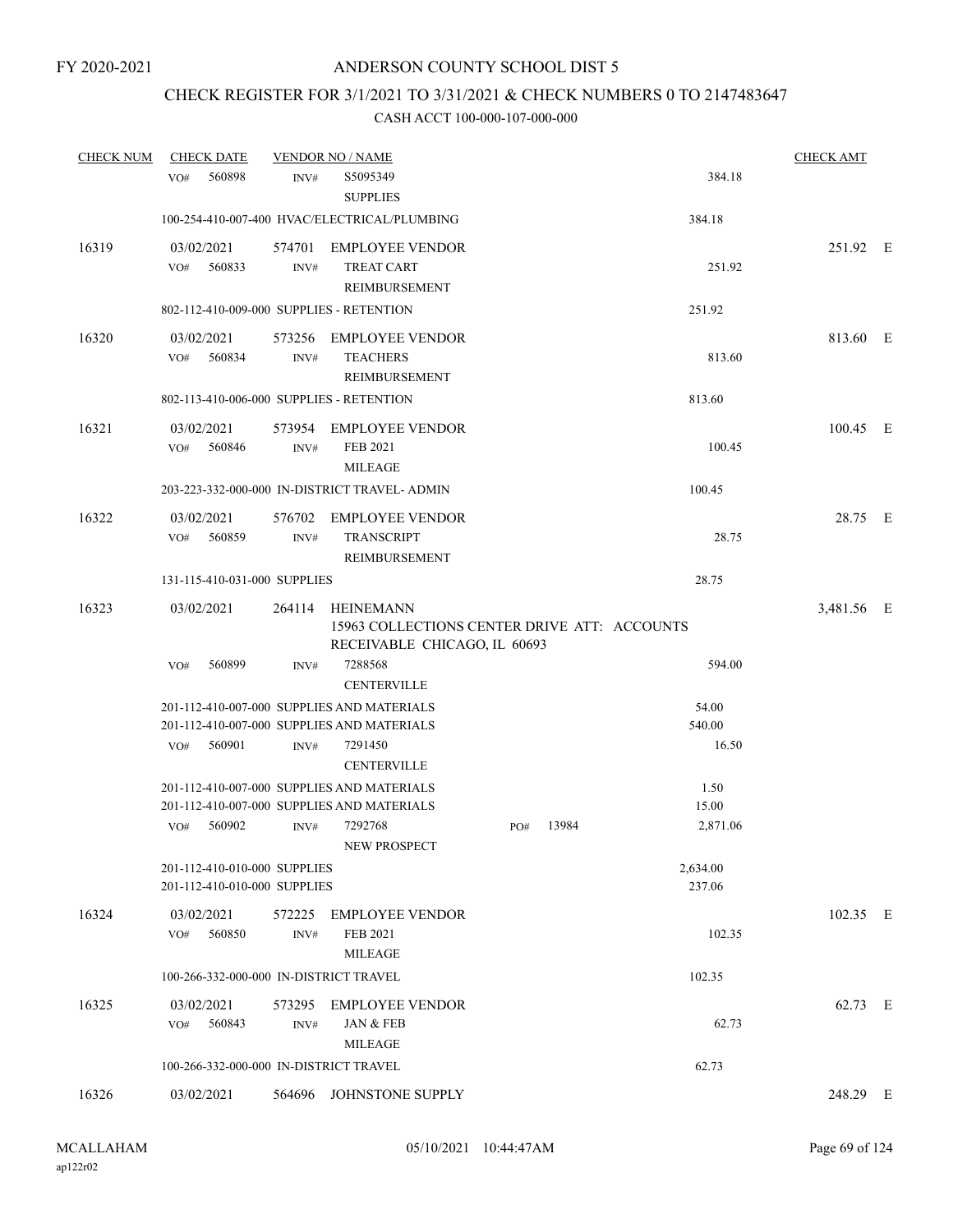## CHECK REGISTER FOR 3/1/2021 TO 3/31/2021 & CHECK NUMBERS 0 TO 2147483647

| <b>CHECK NUM</b> | <b>CHECK DATE</b>                      |                | <b>VENDOR NO / NAME</b>                                         |     |                                             |          | <b>CHECK AMT</b> |  |
|------------------|----------------------------------------|----------------|-----------------------------------------------------------------|-----|---------------------------------------------|----------|------------------|--|
|                  |                                        |                | POBOX 17466 GREENVILLE, SC 29606                                |     |                                             |          |                  |  |
|                  | 560904<br>VO#                          | INV#           | 4019864<br><b>SUPPLIES</b>                                      |     |                                             | 248.29   |                  |  |
|                  |                                        |                | 100-254-410-021-400 HVAC/ELECTRICAL/PLUMBING                    |     |                                             | 248.29   |                  |  |
| 16327            | 03/02/2021<br>560839<br>VO#            | 575624<br>INV# | <b>EMPLOYEE VENDOR</b><br><b>SNACKS</b><br><b>REIMBURSEMENT</b> |     |                                             | 333.86   | 333.86 E         |  |
|                  | 201-112-410-010-000 SUPPLIES           |                |                                                                 |     |                                             | 333.86   |                  |  |
| 16328            | 03/02/2021<br>560841<br>VO#            | 574761<br>INV# | <b>EMPLOYEE VENDOR</b><br><b>SUPPLIES</b><br>REIMBURSEMENT      |     |                                             | 107.81   | 107.81 E         |  |
|                  | 201-112-410-010-000 SUPPLIES           |                |                                                                 |     |                                             | 107.81   |                  |  |
| 16329            | 03/02/2021<br>560838<br>VO#            | 574514<br>INV# | <b>EMPLOYEE VENDOR</b><br><b>SUPPLIES</b><br>REIMBURSEMENT      |     |                                             | 14.19    | 117.46 E         |  |
|                  |                                        |                | 100-266-345-000-000 TECHNOLOGY INFRASTRUCTURE                   |     |                                             | 14.19    |                  |  |
|                  | 560847<br>VO#                          | INV#           | FEB 2021<br><b>MILEAGE</b>                                      |     |                                             | 103.27   |                  |  |
|                  | 100-266-332-000-000 IN-DISTRICT TRAVEL |                |                                                                 |     |                                             | 103.27   |                  |  |
| 16330            | 03/02/2021<br>560845<br>VO#            | 574708<br>INV# | <b>EMPLOYEE VENDOR</b><br>FEB 2021<br><b>MILEAGE</b>            |     |                                             | 48.53    | 48.53 E          |  |
|                  | 283-223-333-000-000 TRIPS/MILEAGE      |                |                                                                 |     |                                             | 48.53    |                  |  |
| 16331            | 03/02/2021                             |                | 569461 METROGROUP, INC<br>NY 11101                              |     | 50-23 TWENTY-THIRD STREET LONG ISLAND CITY, |          | 2,343.01 E       |  |
|                  | VO#<br>560943                          | INV#           | PI 727040<br><b>HVAC</b>                                        | PO# | 13055                                       | 2,343.01 |                  |  |
|                  |                                        |                | 100-254-323-000-600 MAINTENANCE SERVICES                        |     |                                             | 25.35    |                  |  |
|                  |                                        |                | 100-254-323-001-600 MAINTENANCE SERVICES                        |     |                                             | 52.43    |                  |  |
|                  |                                        |                | 100-254-323-002-600 MAINTENANCE SERVICES                        |     |                                             | 471.91   |                  |  |
|                  |                                        |                | 100-254-323-003-600 MAINTENANCE SERVICES                        |     |                                             | 407.45   |                  |  |
|                  |                                        |                | 100-254-323-005-600 MAINTENANCE SERVICES                        |     |                                             | 8.05     |                  |  |
|                  |                                        |                | 100-254-323-007-600 MAINTENANCE SERVICES                        |     |                                             | 25.35    |                  |  |
|                  |                                        |                | 100-254-323-008-600 MAINTENANCE SERVICES                        |     |                                             | 25.35    |                  |  |
|                  |                                        |                | 100-254-323-010-600 MAINTENANCE SERVICES                        |     |                                             | 135.24   |                  |  |
|                  |                                        |                | 100-254-323-011-600 MAINTENANCE SERVICES                        |     |                                             | 25.35    |                  |  |
|                  |                                        |                | 100-254-323-012-600 MAINTENANCE SERVICES                        |     |                                             | 110.15   |                  |  |
|                  |                                        |                | 100-254-323-014-600 MAINTENANCE SERVICES                        |     |                                             | 346.62   |                  |  |
|                  |                                        |                | 100-254-323-015-600 MAINTENANCE SERVICES                        |     |                                             | 25.35    |                  |  |
|                  |                                        |                | 100-254-323-016-600 MAINTENANCE SERVICES                        |     |                                             | 332.17   |                  |  |
|                  |                                        |                | 100-254-323-017-600 MAINTENANCE SERVICES                        |     |                                             | 25.35    |                  |  |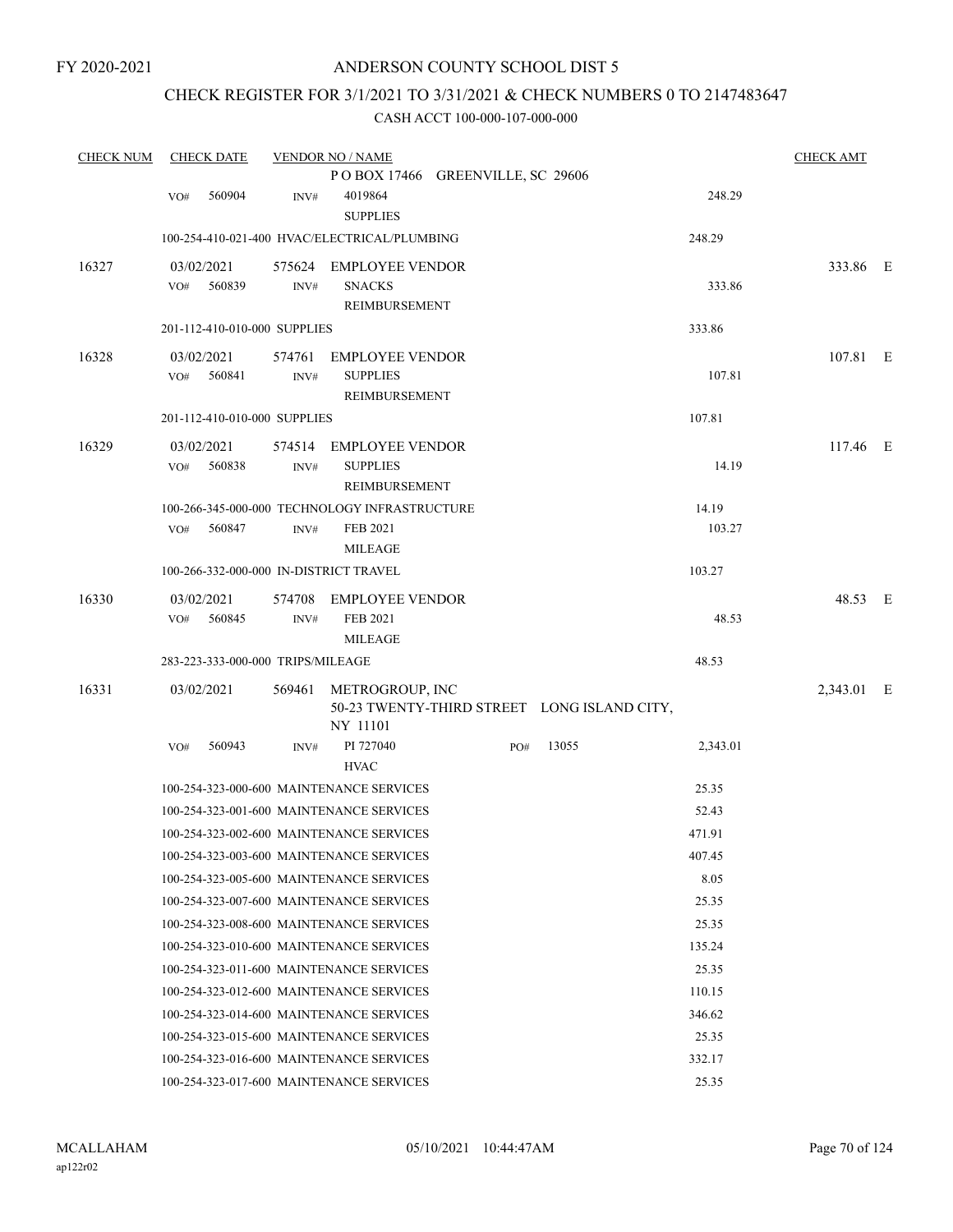### CHECK REGISTER FOR 3/1/2021 TO 3/31/2021 & CHECK NUMBERS 0 TO 2147483647

| <b>CHECK NUM</b> |                   | <b>CHECK DATE</b>                |      | <b>VENDOR NO / NAME</b>                                     |     |                                          |          | <b>CHECK AMT</b> |  |
|------------------|-------------------|----------------------------------|------|-------------------------------------------------------------|-----|------------------------------------------|----------|------------------|--|
|                  |                   |                                  |      | 100-254-323-019-600 MAINTENANCE SERVICES                    |     |                                          | 170.71   |                  |  |
|                  |                   |                                  |      | 100-254-323-021-600 MAINTENANCE SERVICES                    |     |                                          | 156.18   |                  |  |
| 16332            | 03/02/2021<br>VO# | 560858                           | INV# | 564431 EMPLOYEE VENDOR<br><b>BRACELETS</b><br>REIMBURSEMENT |     |                                          | 336.20   | 336.20 E         |  |
|                  |                   |                                  |      | 717-190-660-017-201 MISCELLANEOUS EXPENSE                   |     |                                          | 336.20   |                  |  |
| 16333            | 03/02/2021<br>VO# | 560835                           | INV# | 355225 EMPLOYEE VENDOR<br><b>TEACHERS</b><br>REIMBURSEMENT  |     |                                          | 160.00   | 160.00 E         |  |
|                  |                   |                                  |      | 802-113-410-006-000 SUPPLIES - RETENTION                    |     |                                          | 160.00   |                  |  |
| 16334            | 03/02/2021        |                                  |      | 573801 MUSICAL INNOVATIONS<br>29607-5917                    |     | 150-G TANNER RD AT BUTLER GREENVILLE, SC |          | $9.36$ E         |  |
|                  | VO#               | 560907                           | INV# | 449298<br><b>SOUTHWOOD</b>                                  |     |                                          | 9.36     |                  |  |
|                  |                   | 817-113-410-021-000 SUPPLIES     |      |                                                             |     |                                          | 9.36     |                  |  |
| 16335            | 03/02/2021        |                                  |      | 389900 OFFICE DEPOT<br>POBOX 1413 CHARLOTTE, NC 28201-1413  |     |                                          |          | 2,807.81 E       |  |
|                  | VO#               | 560910                           | INV# | 2472517861<br><b>SUPPLIES</b>                               | PO# | 14019                                    | 98.60    |                  |  |
|                  |                   | 100-255-410-000-000 SUPPLIES     |      |                                                             |     |                                          | 98.60    |                  |  |
|                  | VO#               | 560911                           | INV# | 2471815033<br><b>SUPPLIES</b>                               | PO# | 14001                                    | 505.05   |                  |  |
|                  |                   | 100-255-410-000-000 SUPPLIES     |      |                                                             |     |                                          | 505.05   |                  |  |
|                  | VO#               | 560912                           | INV# | 155974162002<br><b>SUPPLIES</b>                             |     |                                          | 5.24     |                  |  |
|                  |                   |                                  |      | 713-271-660-013-300 ART CLUB EXPENSE                        |     |                                          | 5.24     |                  |  |
|                  | VO#               | 560913                           | INV# | 156036177001<br><b>SUPPLIES</b>                             |     |                                          | 11.50    |                  |  |
|                  |                   |                                  |      | 713-271-660-013-300 ART CLUB EXPENSE                        |     |                                          | 11.50    |                  |  |
|                  | VO#               | 560914                           | INV# | 155974162001<br><b>SUPPLIES</b>                             |     |                                          | 81.82    |                  |  |
|                  |                   |                                  |      | 713-271-660-013-300 ART CLUB EXPENSE                        |     |                                          | 81.82    |                  |  |
|                  | VO#               | 560915                           | INV# | 155910799001<br><b>SUPPLIES</b>                             |     |                                          | 110.03   |                  |  |
|                  |                   |                                  |      | 713-271-660-013-201 MISCELLANEOUS EXPENSE                   |     |                                          | 110.03   |                  |  |
|                  | VO#               | 560916                           | INV# | 154295714001<br><b>SUPPLIES</b>                             |     |                                          | 79.99    |                  |  |
|                  |                   | 100-112-410-010-000 SUPPLIES     |      |                                                             |     |                                          | 79.99    |                  |  |
|                  | VO#               | 560917                           | INV# | 154576732001<br><b>SUPPLIES</b>                             |     |                                          | 1,751.13 |                  |  |
|                  |                   | 100-114-410-002-ART ART SUPPLIES |      |                                                             |     |                                          | 1,751.13 |                  |  |
|                  | VO#               | 560918                           | INV# | 156405679001<br><b>SUPPLIES</b>                             | PO# | 13966                                    | 164.45   |                  |  |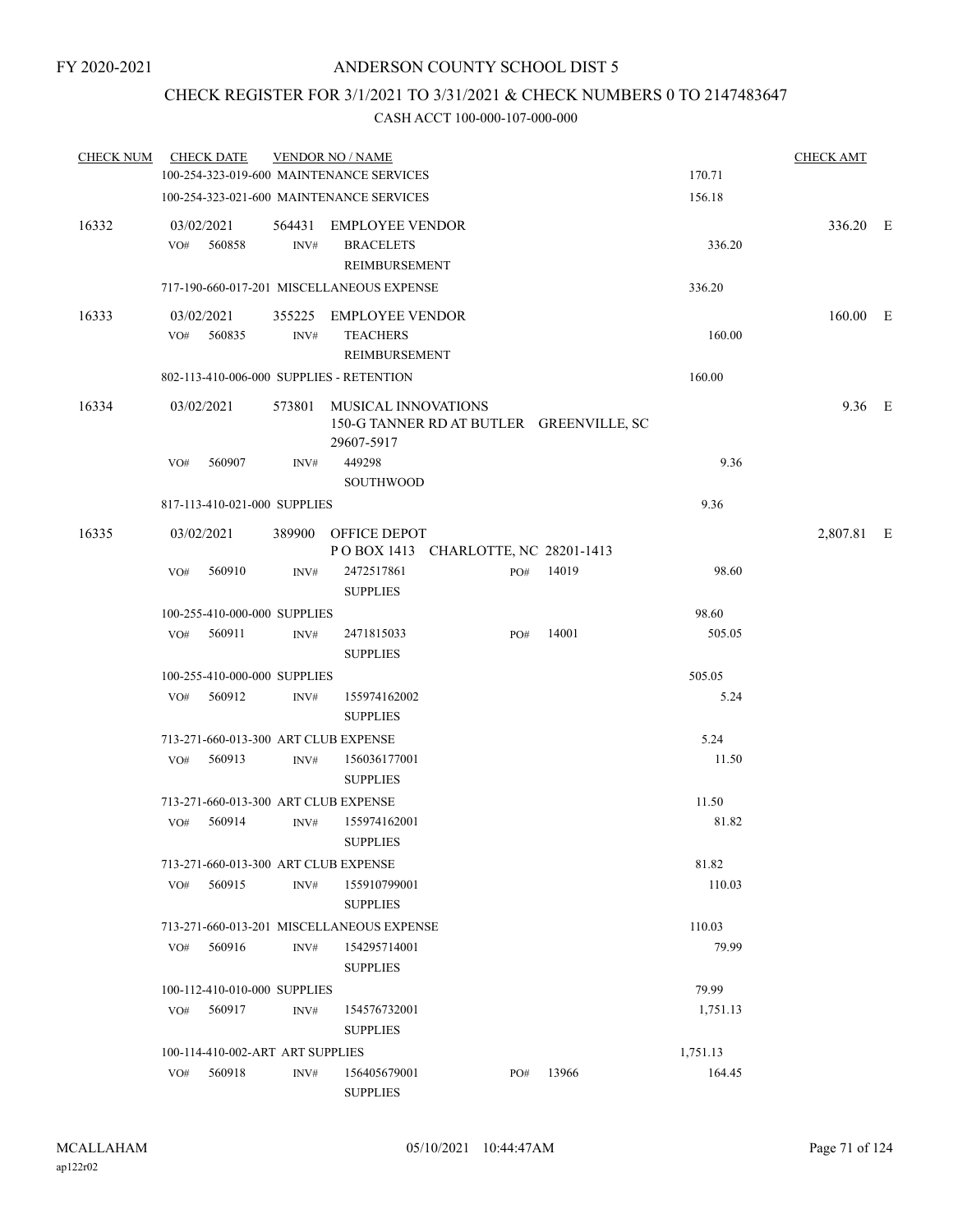## CHECK REGISTER FOR 3/1/2021 TO 3/31/2021 & CHECK NUMBERS 0 TO 2147483647

| <b>CHECK NUM</b> | <b>CHECK DATE</b>                      |        | <b>VENDOR NO / NAME</b>                                           |     |       |        | <b>CHECK AMT</b> |  |
|------------------|----------------------------------------|--------|-------------------------------------------------------------------|-----|-------|--------|------------------|--|
|                  |                                        |        | 100-233-410-000-SMT SUPPLIES-STUDENT MGMT                         |     |       | 164.45 |                  |  |
| 16336            | 03/02/2021                             |        | 574491 EMPLOYEE VENDOR                                            |     |       |        | 143.67 E         |  |
|                  | 560840<br>VO#                          | INV#   | <b>SNACKS</b>                                                     |     |       | 80.45  |                  |  |
|                  |                                        |        | <b>REIMBURSEMENT</b>                                              |     |       |        |                  |  |
|                  | 201-112-410-010-000 SUPPLIES           |        |                                                                   |     |       | 80.45  |                  |  |
|                  | 560861<br>VO#                          | INV#   | <b>SAMS</b>                                                       |     |       | 63.22  |                  |  |
|                  |                                        |        | REIMBURSEMENT                                                     |     |       |        |                  |  |
|                  |                                        |        | 710-271-660-010-201 MISCELLANEOUS EXPENSE                         |     |       | 63.22  |                  |  |
| 16337            | 03/02/2021                             |        | 416350 PRESENTATION SYSTEMS SOUTH, INC                            |     |       |        | 349.54 E         |  |
|                  |                                        |        | POBOX 3872 ATT: ACCOUNTS RECEIVABLE<br>MOORESVILLE, NC 28117      |     |       |        |                  |  |
|                  | VO#<br>560922                          | INV#   | 202215                                                            |     |       | 349.54 |                  |  |
|                  |                                        |        | <b>ROBERT ANDERSON</b>                                            |     |       |        |                  |  |
|                  |                                        |        | 202-113-410-006-000 SUPPLIES AND MATERIALS                        |     |       | 349.54 |                  |  |
| 16338            | 03/02/2021                             |        | 570443 PROJECT LEAD THE WAY                                       |     |       |        | 54.50 E          |  |
|                  |                                        |        | 3939 PRIORITY WAY SOUTH DRIVE SUITE 400<br>INDIANAPOLIS, IN 46240 |     |       |        |                  |  |
|                  | VO#<br>560924                          | INV#   | 267277                                                            | PO# | 13649 | 46.50  |                  |  |
|                  |                                        |        | <b>SUPPLIES</b>                                                   |     |       |        |                  |  |
|                  |                                        |        | 329-115-410-031-000 SUPPLIES-STATE EQUIPMENT                      |     |       | 46.50  |                  |  |
|                  | 560925<br>VO#                          | INV#   | 268790<br><b>SUPPLIES</b>                                         | PO# | 13396 | 8.00   |                  |  |
|                  |                                        |        | 207-115-410-031-006 SUPPLIES-IMPROVE PRGS                         |     |       | 8.00   |                  |  |
| 16339            | 03/02/2021                             | 573462 | <b>EMPLOYEE VENDOR</b>                                            |     |       |        | 35.43 E          |  |
|                  | 560857<br>VO#                          | INV#   | <b>BREAKFAST</b>                                                  |     |       | 35.43  |                  |  |
|                  |                                        |        | REIMBURSEMENT                                                     |     |       |        |                  |  |
|                  | 852-252-410-000-000 SUPPLIES           |        |                                                                   |     |       | 35.43  |                  |  |
| 16340            | 03/02/2021                             | 570059 | <b>SHARP BUSINESS SYSTEMS</b>                                     |     |       |        | 1,005.58 E       |  |
|                  |                                        |        | DEPT 1216 PO BOX 121216 DALLAS, TX 75312-1216                     |     |       |        |                  |  |
|                  | 560932<br>VO#                          | INV#   | 9003173799                                                        |     |       | 62.83  |                  |  |
|                  |                                        |        | <b>COPIES</b>                                                     |     |       |        |                  |  |
|                  | 713-271-660-013-362 COPIER EXPENSE     |        |                                                                   |     |       | 62.83  |                  |  |
|                  | VO# 560933                             | INV#   | 9003170584<br><b>COPIES</b>                                       |     |       | 124.18 |                  |  |
|                  | 100-181-410-023-000 SUPPLIES-ADULT ED. |        |                                                                   |     |       | 124.18 |                  |  |
|                  | 560934<br>VO#                          | INV#   | 9003170558<br><b>COPIES</b>                                       |     |       | 129.38 |                  |  |
|                  | 100-181-410-023-000 SUPPLIES-ADULT ED. |        |                                                                   |     |       | 129.38 |                  |  |
|                  | 560935<br>VO#                          | INV#   | 9003173017                                                        |     |       | 442.00 |                  |  |
|                  |                                        |        | <b>COPIES</b>                                                     |     |       |        |                  |  |
|                  | 100-113-410-006-000 SUPPLIES           |        |                                                                   |     |       | 442.00 |                  |  |
|                  | 560936<br>VO#                          | INV#   | 9003170682<br><b>COPIES</b>                                       |     |       | 77.72  |                  |  |
|                  | 100-114-410-021-000 SUPPLIES           |        |                                                                   |     |       | 77.72  |                  |  |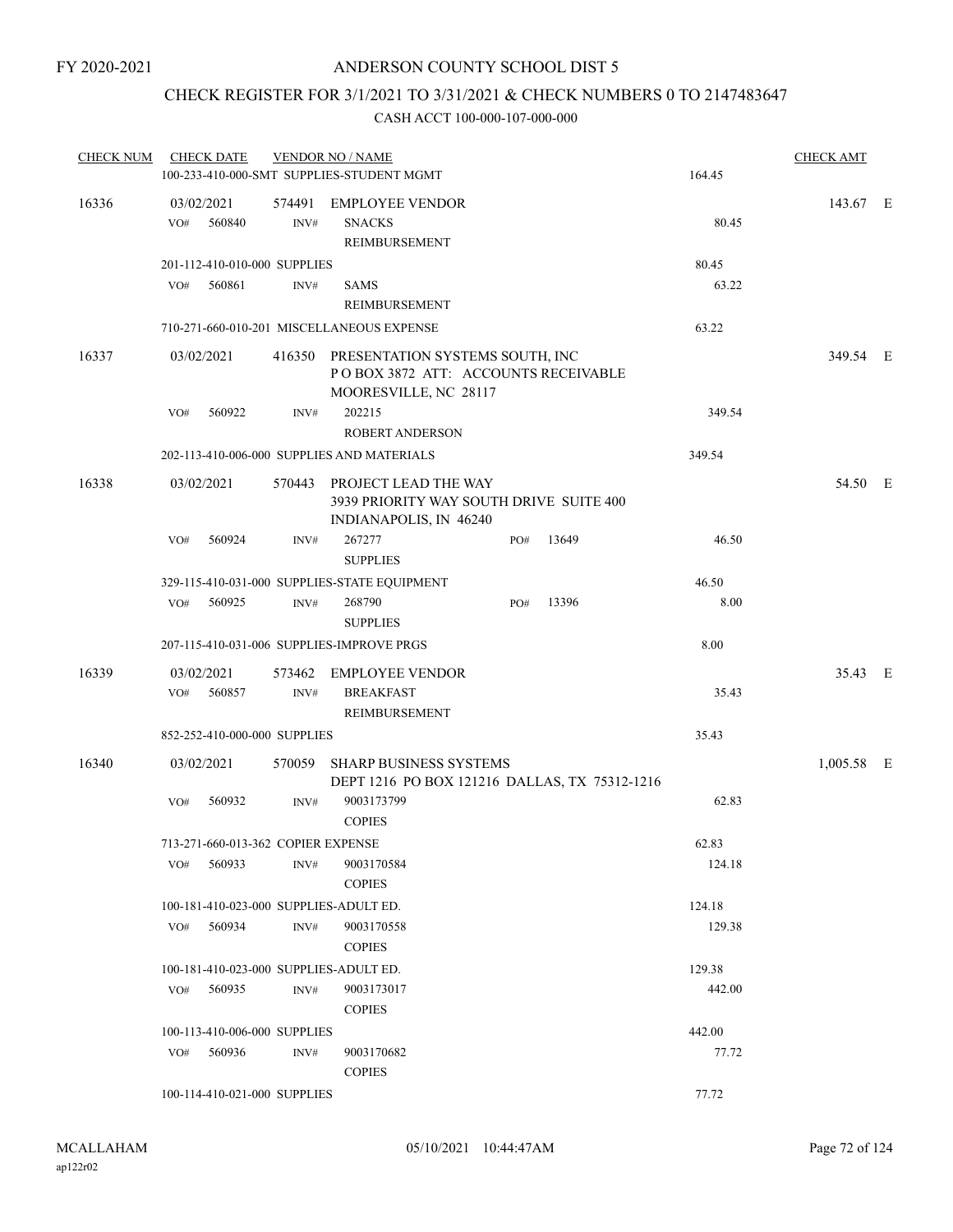# CHECK REGISTER FOR 3/1/2021 TO 3/31/2021 & CHECK NUMBERS 0 TO 2147483647

| <b>CHECK NUM</b> | <b>CHECK DATE</b>                      |                | <b>VENDOR NO / NAME</b>                                                                 |          | <b>CHECK AMT</b> |  |
|------------------|----------------------------------------|----------------|-----------------------------------------------------------------------------------------|----------|------------------|--|
|                  | 560937<br>VO#                          | INV#           | 9003175541<br><b>COPIES</b>                                                             | 169.47   |                  |  |
|                  | 201-112-490-016-000 OTHER/ COPIER COST |                |                                                                                         | 169.47   |                  |  |
| 16341            | 03/02/2021<br>560860<br>VO#            | 571658<br>INV# | <b>EMPLOYEE VENDOR</b><br><b>MICHAELS</b><br>REIMBURSEMENT                              | 32.46    | 32.46 E          |  |
|                  | 100-113-410-001-VIR SUPPLIES           |                |                                                                                         | 32.46    |                  |  |
| 16342            | 03/02/2021<br>560842<br>VO#            | INV#           | 570654 EMPLOYEE VENDOR<br><b>HOTEL</b><br>REIMBURSEMENT                                 | 674.88   | 674.88 E         |  |
|                  |                                        |                | 900-181-372-000-015 NEEDY STUDENTS & STAFF EXPENSE                                      | 674.88   |                  |  |
| 16343            | 03/02/2021<br>560954<br>VO#            | 576757<br>INV# | <b>EMPLOYEE VENDOR</b><br>LOW KEY MUSIC<br>REIMBURSEMENT                                | 278.20   | 278.20 E         |  |
|                  |                                        |                | 817-112-410-014-000 SUPPLIES AND MATERIALS                                              | 278.20   |                  |  |
| 16344            | 03/02/2021<br>VO#<br>560844            | 490575<br>INV# | <b>EMPLOYEE VENDOR</b><br>DEC-FEB<br><b>MILEAGE</b>                                     | 9.78     | $9.78$ E         |  |
|                  |                                        |                | 714-271-660-014-201 MISCELLANEOUS EXPENSE                                               | 9.78     |                  |  |
| 16345            | 03/02/2021                             | 507850         | <b>TRANE</b><br>POBOX 406469 ATT: ACCOUNTS RECEIVABLE<br>ATLANTA, GA 30384-6469         |          | 2,288.68 E       |  |
|                  | 560945<br>VO#                          | INV#           | 9630384<br><b>MOTOR</b>                                                                 | 2,288.68 |                  |  |
|                  |                                        |                | 100-254-410-021-400 HVAC/ELECTRICAL/PLUMBING                                            | 2,288.68 |                  |  |
| 16346            | 03/02/2021<br>560848<br>VO#            | 572098<br>INV# | <b>EMPLOYEE VENDOR</b><br>FEB 2021<br><b>MILEAGE</b>                                    | 10.64    | $10.64$ E        |  |
|                  | 100-266-332-000-000 IN-DISTRICT TRAVEL |                |                                                                                         | 10.64    |                  |  |
| 16347            | 03/02/2021                             | 532300         | WHITE JONES ACE HARDWARE<br>PO BOX 13012 ATT: ACCOUNTS RECEIVABLE<br>ANDERSON, SC 29624 |          | 23.73 E          |  |
|                  | 560952<br>VO#                          | INV#           | 408211<br><b>SUPPLIES</b>                                                               | 6.35     |                  |  |
|                  |                                        |                | 100-254-410-016-400 HVAC/ELECTRICAL/PLUMBING                                            | 6.35     |                  |  |
|                  | 560953<br>VO#                          | INV#           | 408233<br><b>SUPPLIES</b>                                                               | 17.38    |                  |  |
|                  |                                        |                | 100-254-410-017-001 SUPPLIES - MANTENANCE                                               | 17.38    |                  |  |
| 16348            | 03/02/2021                             |                | 571132 EMPLOYEE VENDOR                                                                  |          | 8.86 E           |  |
|                  | 560837<br>VO#                          | INV#           | <b>BREAKFAST</b><br>REIMBURSEMENT                                                       | 8.86     |                  |  |
|                  | 852-252-410-000-000 SUPPLIES           |                |                                                                                         | 8.86     |                  |  |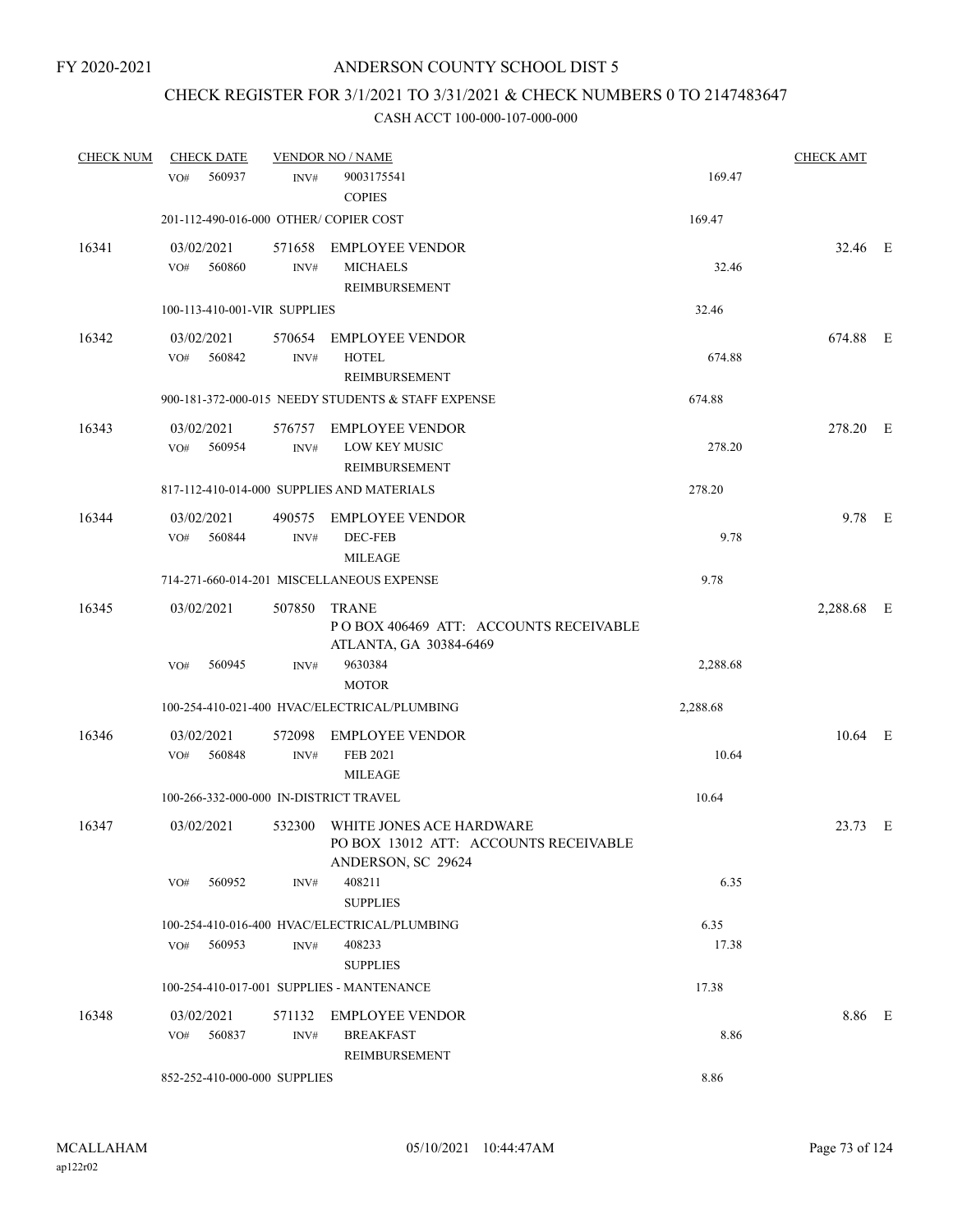# CHECK REGISTER FOR 3/1/2021 TO 3/31/2021 & CHECK NUMBERS 0 TO 2147483647

| <b>CHECK NUM</b> | <b>CHECK DATE</b>                 |                | <b>VENDOR NO / NAME</b>                                                                       |          | <b>CHECK AMT</b> |  |
|------------------|-----------------------------------|----------------|-----------------------------------------------------------------------------------------------|----------|------------------|--|
| 16349            | 03/04/2021<br>560980<br>VO#       | INV#           | 102640 ACTION AUTO<br>529 FAIR STREET ATT: ACCOUNTS RECEIVABLE<br>ANDERSON, SC 29625<br>92825 | 157.77   | 157.77 E         |  |
|                  |                                   |                | <b>REPAIR</b>                                                                                 |          |                  |  |
|                  |                                   |                | 100-255-323-000-000 CONTRACTED SERVICES                                                       | 157.77   |                  |  |
| 16350            | 03/04/2021                        |                | 572519 EMPLOYEE VENDOR                                                                        |          | 31.43 E          |  |
|                  | VO# 560978                        | INV#           | OFFICE DEPOT<br><b>REIMBURSEMENT</b>                                                          | 31.43    |                  |  |
|                  |                                   |                | 731-271-660-031-862 AUTO MECHANICS 1 EXPENSE                                                  | 31.43    |                  |  |
| 16351            | 03/04/2021                        |                | 573497 ALL CLEAR PLUMBING<br>18 PIEDMONT HWY PIEDMONT, SC 29673                               |          | 635.00 E         |  |
|                  | VO#<br>560981                     | INV#           | 16248949<br>WHITEHALL ELEM                                                                    | 635.00   |                  |  |
|                  |                                   |                | 100-254-323-019-001 CONTRACTED SERVICES                                                       | 635.00   |                  |  |
| 16352            | 03/04/2021<br>VO# 561054          | INV#           | 133925 EMPLOYEE VENDOR<br><b>SUPPLIES</b><br>REIMBURSEMENT                                    | 102.98   | 102.98 E         |  |
|                  |                                   |                | 720-271-660-020-493 SCHOOL/CLASS DONATIONS EXPENSE                                            | 102.98   |                  |  |
| 16353            | 03/04/2021                        |                | 564176 BSN SPORTS, LLC<br>PO BOX 660176 DALLAS, TX 75209-0176                                 |          | 4,965.12 E       |  |
|                  | 560986<br>VO#                     | $\text{INV}\#$ | 911553285<br><b>WESTSIDE HS</b>                                                               | 969.76   |                  |  |
|                  | 100-271-410-003-000 SUPPLIES      |                |                                                                                               | 969.76   |                  |  |
|                  | 560987<br>VO#                     | INV#           | 911685708<br><b>WESTSIDE HS</b>                                                               | 638.40   |                  |  |
|                  | 100-271-410-003-000 SUPPLIES      |                |                                                                                               | 638.40   |                  |  |
|                  | 560988<br>VO#                     | INV#           | 911488375<br><b>WESTSIDE HS</b>                                                               | 121.64   |                  |  |
|                  | 100-271-410-003-000 SUPPLIES      |                |                                                                                               | 121.64   |                  |  |
|                  | 560989<br>VO#                     | INV#           | 911717885<br><b>WESTSIDE HS</b>                                                               | 706.80   |                  |  |
|                  | 100-271-410-003-000 SUPPLIES      |                |                                                                                               | 706.80   |                  |  |
|                  | 560990<br>VO#                     | INV#           | 911488447<br><b>WESTSIDE HS</b>                                                               | 2,396.28 |                  |  |
|                  | 100-271-410-003-000 SUPPLIES      |                |                                                                                               | 2,396.28 |                  |  |
|                  | VO# 560991                        | INV#           | 911534848<br><b>WESTSIDE HS</b>                                                               | 132.24   |                  |  |
|                  | 100-271-410-003-000 SUPPLIES      |                |                                                                                               | 132.24   |                  |  |
| 16354            | 03/04/2021                        | 572926         | EMPLOYEE VENDOR                                                                               |          | 42.55 E          |  |
|                  | VO# 560961                        | INV#           | FEB 2021<br><b>MILEAGE</b>                                                                    | 42.55    |                  |  |
|                  | 283-223-333-000-000 TRIPS/MILEAGE |                |                                                                                               | 42.55    |                  |  |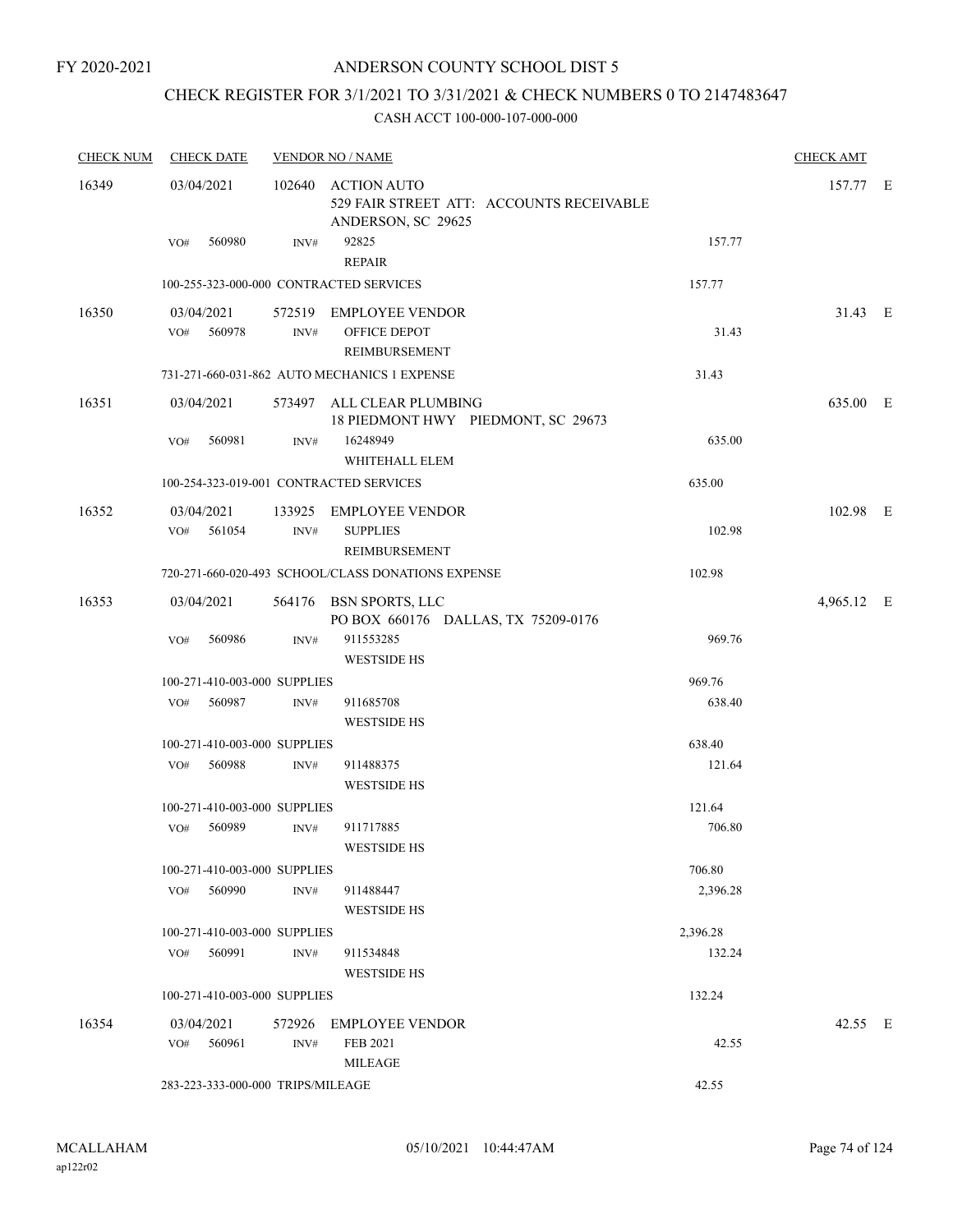# CHECK REGISTER FOR 3/1/2021 TO 3/31/2021 & CHECK NUMBERS 0 TO 2147483647

| <b>CHECK NUM</b> | <b>CHECK DATE</b>                      |                | <b>VENDOR NO / NAME</b>                                                                      |        | <b>CHECK AMT</b> |  |
|------------------|----------------------------------------|----------------|----------------------------------------------------------------------------------------------|--------|------------------|--|
| 16355            | 03/04/2021<br>561051<br>VO#            | INV#           | 159900 EMPLOYEE VENDOR<br><b>HOBBY LOBBY</b><br>REIMBURSEMENT                                | 26.92  | 26.92 E          |  |
|                  | 131-115-410-031-000 SUPPLIES           |                |                                                                                              | 26.92  |                  |  |
| 16356            | 03/04/2021<br>560995<br>VO#            | INV#           | 568574 CCP CROWE'S CORPORATE PROMOTIONS<br>PO BOX 2647 ANDERSON, SC 29622<br><b>GLENVIEW</b> | 264.83 | 264.83 E         |  |
|                  |                                        |                | <b>BEANIES</b>                                                                               |        |                  |  |
|                  | 720-271-660-020-601 BAND CLUB EXPENSE  |                |                                                                                              | 264.83 |                  |  |
| 16357            | 03/04/2021<br>561047<br>VO#            | INV#           | 575397 EMPLOYEE VENDOR<br><b>JAN 2021</b><br><b>MILEAGE</b>                                  | 54.86  | 54.86 E          |  |
|                  | 283-223-333-000-000 TRIPS/MILEAGE      |                |                                                                                              | 54.86  |                  |  |
| 16358            | 03/04/2021<br>560956<br>VO#            | 574881<br>INV# | <b>EMPLOYEE VENDOR</b><br>FEB 2021<br><b>MILEAGE</b>                                         | 16.62  | 16.62 E          |  |
|                  | 600-256-332-013-000 IN DISTRICT TRAVEL |                |                                                                                              | 16.62  |                  |  |
| 16359            | 03/04/2021<br>VO#<br>560975            | INV#           | 575730 EMPLOYEE VENDOR<br><b>SUPPLIES</b><br>REIMBURSEMENT                                   | 158.71 | 158.71 E         |  |
|                  |                                        |                | 731-271-660-031-869 DIGITAL ARTS & DESIGN EXPENSE                                            | 158.71 |                  |  |
| 16360            | 03/04/2021<br>561056<br>VO#            | 575324<br>INV# | EMPLOYEE VENDOR<br><b>CALENDLY PRO</b><br>REIMBURSEMENT                                      | 15.00  | 15.00 E          |  |
|                  |                                        |                | 395-212-410-000-000 SUPPLIES AND MATERIALS                                                   | 15.00  |                  |  |
| 16361            | 03/04/2021<br>561045<br>VO#            | 564669<br>INV# | <b>EMPLOYEE VENDOR</b><br>FEB 2021<br><b>MILEAGE</b>                                         | 80.50  | 80.50 E          |  |
|                  | 283-223-333-000-000 TRIPS/MILEAGE      |                |                                                                                              | 80.50  |                  |  |
| 16362            | 03/04/2021<br>560974<br>VO#            | INV#           | 573361 EMPLOYEE VENDOR<br>WALGREENS<br><b>REIMBURSEMENT</b>                                  | 13.85  | 13.85 E          |  |
|                  |                                        |                | 719-271-660-019-201 MISCELLANEOUS EXPENSE                                                    | 13.85  |                  |  |
| 16363            | 03/04/2021                             |                | 237555 FORMS & SUPPLY<br>PO BOX 563953 ATT: ACCOUNTS RECEIVABLE<br>CHARLOTTE, NC 28256       |        | 230.22 E         |  |
|                  | 561078<br>VO#                          | INV#           | 5707339<br><b>SUPPLIES</b>                                                                   | 209.94 |                  |  |
|                  | 100-112-410-014-000 SUPPLIES           |                |                                                                                              | 209.94 |                  |  |
|                  | 561079<br>VO#                          | INV#           | 5700070<br><b>SUPPLIES</b>                                                                   | 20.28  |                  |  |
|                  |                                        |                | 709-271-660-009-201 MISCELLANEOUS EXPENSE                                                    | 20.28  |                  |  |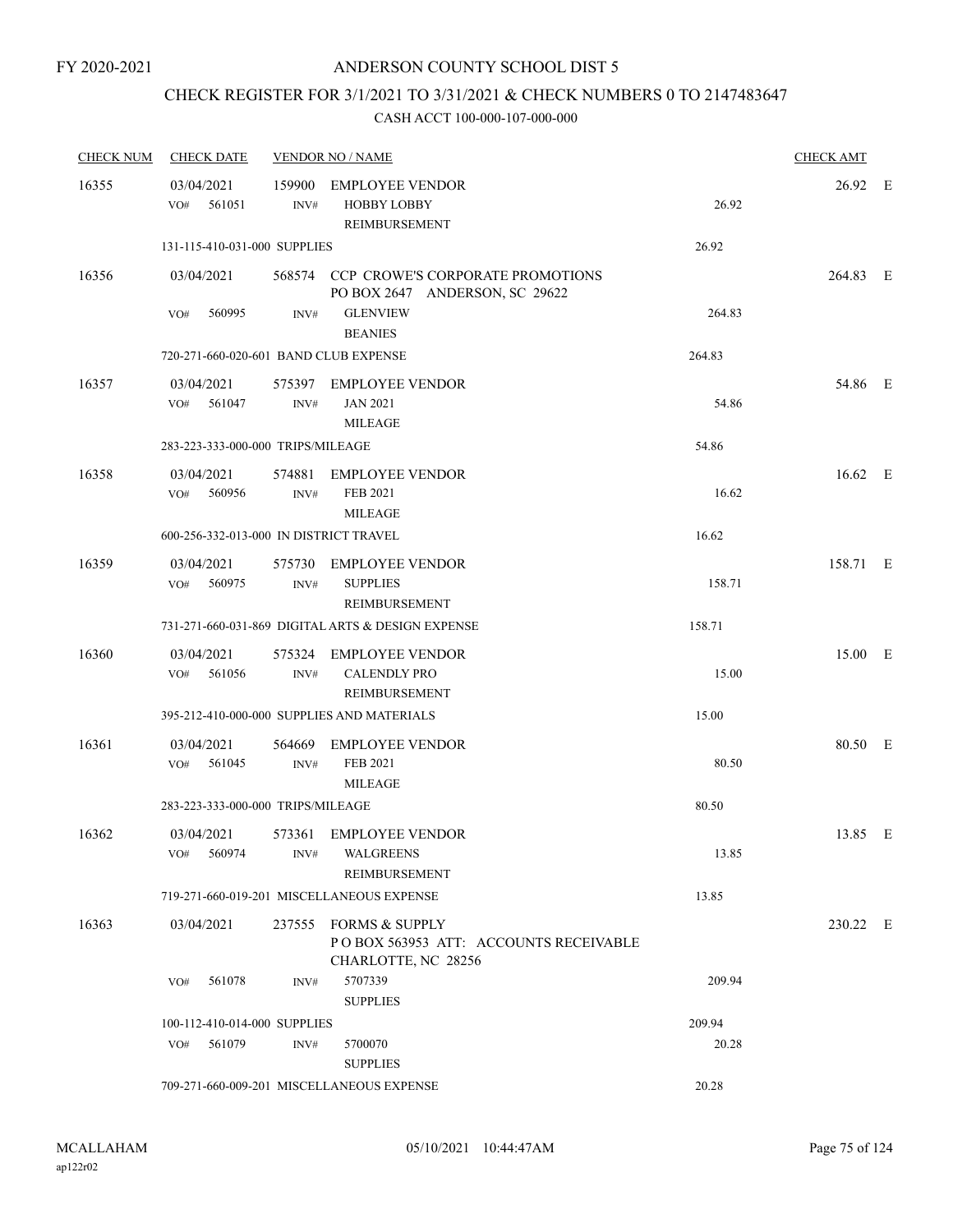# CHECK REGISTER FOR 3/1/2021 TO 3/31/2021 & CHECK NUMBERS 0 TO 2147483647

| <b>CHECK NUM</b> | <b>CHECK DATE</b>                      |                | <b>VENDOR NO / NAME</b>                                                                          |     |       |                       | <b>CHECK AMT</b> |  |
|------------------|----------------------------------------|----------------|--------------------------------------------------------------------------------------------------|-----|-------|-----------------------|------------------|--|
| 16364            | 03/04/2021<br>560968<br>VO#            | 575971<br>INV# | <b>EMPLOYEE VENDOR</b><br><b>WATER</b><br>REIMBURSEMENT                                          |     |       | 3.96                  | $3.96$ E         |  |
|                  | 631-256-460-031-000 PURCHASED FOOD     |                |                                                                                                  |     |       | 3.96                  |                  |  |
| 16365            | 03/04/2021<br>VO#<br>561052            | $\text{INV}\#$ | 575614 EMPLOYEE VENDOR<br><b>AMAZON</b><br>REIMBURSEMENT                                         |     |       | 52.29                 | 52.29 E          |  |
|                  | 131-115-410-031-000 SUPPLIES           |                |                                                                                                  |     |       | 52.29                 |                  |  |
| 16366            | 03/04/2021<br>VO#<br>560976            | 576702<br>INV# | <b>EMPLOYEE VENDOR</b><br><b>BATTERIES</b><br><b>REIMBURSEMENT</b>                               |     |       | 19.26                 | 19.26 E          |  |
|                  |                                        |                | 731-271-660-031-870 ELECTRICITY SMART SYSTEMS EXPENSE                                            |     |       | 19.26                 |                  |  |
| 16367            | 03/04/2021                             |                | 264114 HEINEMANN<br>15963 COLLECTIONS CENTER DRIVE ATT: ACCOUNTS<br>RECEIVABLE CHICAGO, IL 60693 |     |       |                       | 16,112.25 E      |  |
|                  | 561002<br>VO#                          | INV#           | 7294475<br><b>VARENNES</b>                                                                       | PO# | 14033 | 16,112.25             |                  |  |
|                  |                                        |                | 201-112-410-016-000 SUPPLIES AND MATERIALS<br>201-112-410-016-000 SUPPLIES AND MATERIALS         |     |       | 14,850.00<br>1,262.25 |                  |  |
| 16368            | 03/04/2021<br>560959<br>VO#            | INV#           | 576375 EMPLOYEE VENDOR<br>FEB 2021<br><b>MILEAGE</b>                                             |     |       | 11.33                 | $11.33$ E        |  |
|                  | 600-256-332-017-000 IN DISTRICT TRAVEL |                |                                                                                                  |     |       | 11.33                 |                  |  |
| 16369            | 03/04/2021                             | 573279         | HERSHEY CREAMERY COMPANY<br>710 CORPORATE CIRCLE SALISBURY, NC 28145                             |     |       |                       | 181.02 E         |  |
|                  | 561003<br>VO#                          | INV#           | 16284980<br>WHITEHALL ELEM                                                                       |     |       | 181.02                |                  |  |
|                  |                                        |                | 719-271-660-019-391 ICE CREAM SALES EXPENSE                                                      |     |       | 181.02                |                  |  |
| 16370            | 03/04/2021<br>VO#<br>561050            | 274062<br>INV# | <b>EMPLOYEE VENDOR</b><br><b>MATH BOOK</b><br><b>REIMBURSEMENT</b>                               |     |       | 21.50                 | 21.50 E          |  |
|                  |                                        |                | 709-271-660-009-201 MISCELLANEOUS EXPENSE                                                        |     |       | 21.50                 |                  |  |
| 16371            | 03/04/2021<br>560967<br>VO#            | 575725<br>INV# | <b>EMPLOYEE VENDOR</b><br><b>CRAYONS</b><br>REIMBURSEMENT                                        |     |       | 71.87                 | 71.87 E          |  |
|                  | 810-147-410-015-000 SUPPLIES           |                |                                                                                                  |     |       | 71.87                 |                  |  |
| 16372            | 03/04/2021<br>VO#<br>561046            | 576693<br>INV# | <b>EMPLOYEE VENDOR</b><br><b>FEB 2021</b><br><b>MILEAGE</b>                                      |     |       | 34.16                 | 34.16 E          |  |
|                  | 283-223-333-000-000 TRIPS/MILEAGE      |                |                                                                                                  |     |       | 34.16                 |                  |  |
| 16373            | 03/04/2021<br>VO# 560960               | 574725<br>INV# | <b>EMPLOYEE VENDOR</b><br><b>FEB 2021</b>                                                        |     |       | 28.81                 | 28.81 E          |  |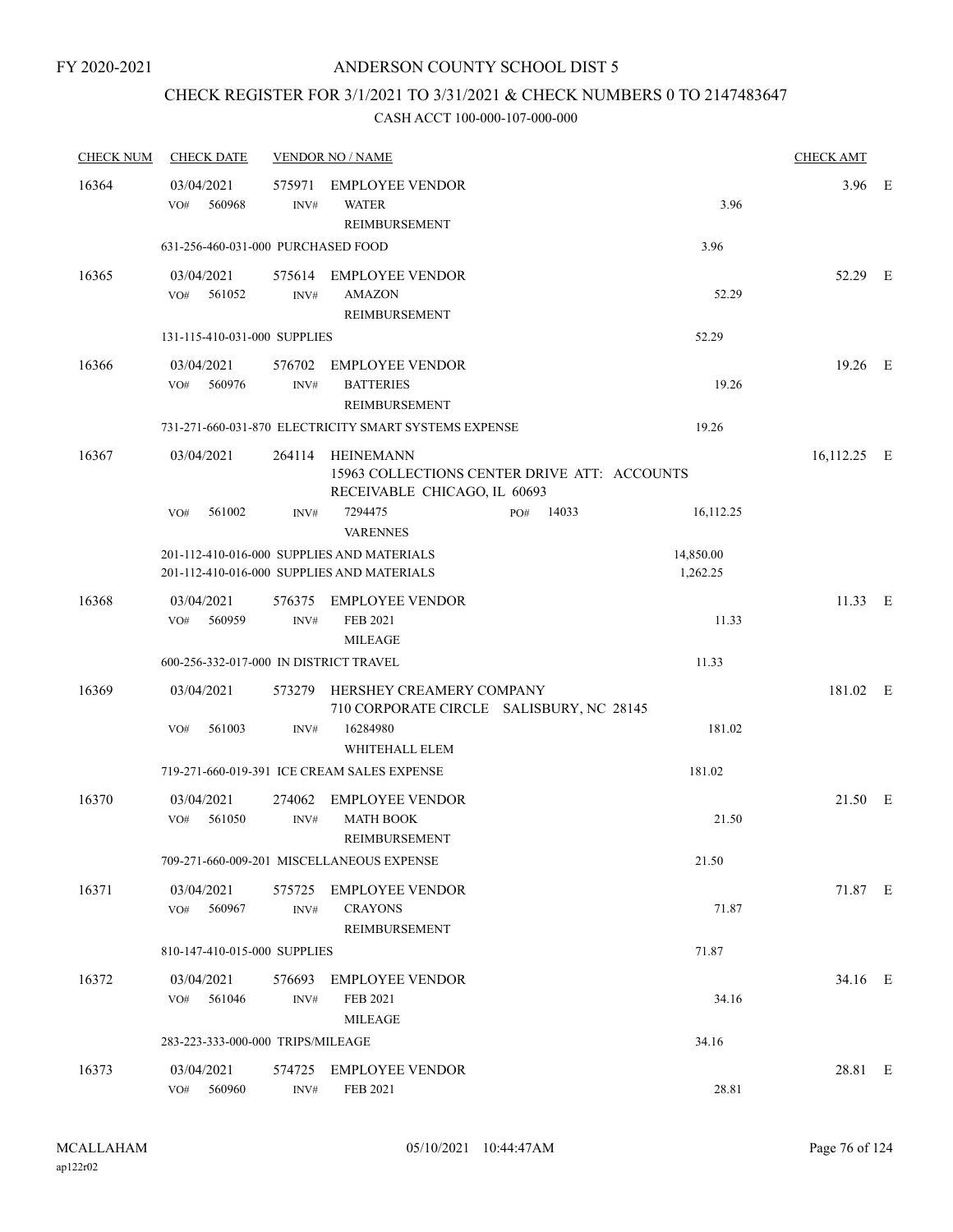FY 2020-2021

# ANDERSON COUNTY SCHOOL DIST 5

# CHECK REGISTER FOR 3/1/2021 TO 3/31/2021 & CHECK NUMBERS 0 TO 2147483647

| <b>CHECK NUM</b> | <b>CHECK DATE</b>                       |                | <b>VENDOR NO / NAME</b>                                                                                 |        | <b>CHECK AMT</b> |  |
|------------------|-----------------------------------------|----------------|---------------------------------------------------------------------------------------------------------|--------|------------------|--|
|                  |                                         |                | <b>MILEAGE</b>                                                                                          |        |                  |  |
|                  | 283-223-333-000-000 TRIPS/MILEAGE       |                |                                                                                                         | 28.81  |                  |  |
| 16374            | 03/04/2021<br>560966<br>VO#             | INV#           | 575250 EMPLOYEE VENDOR<br>FEB 2021<br><b>MILEAGE</b>                                                    | 76.48  | 76.48 E          |  |
|                  | 100-221-332-000-000 TRAVEL              |                |                                                                                                         | 76.48  |                  |  |
| 16375            | 03/04/2021<br>561044<br>VO#             | INV#           | 563964 EMPLOYEE VENDOR<br>FEB 2021<br><b>MILEAGE</b>                                                    | 153.35 | 153.35 E         |  |
|                  | 100-266-332-000-000 IN-DISTRICT TRAVEL  |                |                                                                                                         | 153.35 |                  |  |
| 16376            | 03/04/2021                              |                | 570294 MARIANNA INDUSTRIES<br>11222 "I" STREET ATT: ACCOUNTS RECEIVABLE<br>OMAHA, NE 68137-1296         |        | 691.83 E         |  |
|                  | 561005<br>VO#                           | INV#           | 052060-21<br><b>SUPPLIES</b>                                                                            | 691.83 |                  |  |
|                  |                                         |                | 731-271-660-031-823 COSMETOLOGY EXPENSE                                                                 | 691.83 |                  |  |
| 16377            | 03/04/2021<br>560962<br>VO#             | INV#           | 340065 EMPLOYEE VENDOR<br>FEB 2021                                                                      | 18.86  | 18.86 E          |  |
|                  | 100-221-332-000-000 TRAVEL              |                | <b>MILEAGE</b>                                                                                          | 18.86  |                  |  |
| 16378            | 03/04/2021                              |                |                                                                                                         |        | $110.00$ E       |  |
|                  |                                         |                | 349701 MED CENTRAL HEALTH RESOURCES<br>3424 CLEMSON BLVD ATT: ACCOUNTS RECEIVABLE<br>ANDERSON, SC 29621 |        |                  |  |
|                  | 561006<br>VO#                           | INV#           | 43611<br><b>ROBINSON</b>                                                                                | 45.00  |                  |  |
|                  | 100-255-323-000-000 CONTRACTED SERVICES |                |                                                                                                         | 45.00  |                  |  |
|                  | 561007<br>VO#                           | INV#           | 50201<br><b>BAILEY</b>                                                                                  | 65.00  |                  |  |
|                  | 100-255-323-000-000 CONTRACTED SERVICES |                |                                                                                                         | 65.00  |                  |  |
| 16379            | 03/04/2021<br>$VO#$ 560970              | 574772<br>INV# | <b>EMPLOYEE VENDOR</b><br><b>SUPPLIES</b><br>REIMBURSEMENT                                              | 181.89 | 181.89 E         |  |
|                  |                                         |                | 817-112-410-014-000 SUPPLIES AND MATERIALS                                                              | 181.89 |                  |  |
| 16380            | 03/04/2021                              | 573846         | <b>EMPLOYEE VENDOR</b>                                                                                  |        | 60.17 E          |  |
|                  | 560972<br>VO#                           | INV#           | <b>SCIENCE</b><br>REIMBURSEMENT                                                                         | 60.17  |                  |  |
|                  | 705-271-660-005-442 SPECIAL ED EXPENSE  |                |                                                                                                         | 60.17  |                  |  |
| 16381            | 03/04/2021<br>560955<br>VO#             | 573329<br>INV# | <b>EMPLOYEE VENDOR</b><br><b>FEB 2021</b><br><b>MILEAGE</b>                                             | 8.74   | 8.74 E           |  |
|                  | 600-256-332-013-000 IN DISTRICT TRAVEL  |                |                                                                                                         | 8.74   |                  |  |
| 16382            | 03/04/2021                              | 389900         | OFFICE DEPOT                                                                                            |        | 2,177.94 E       |  |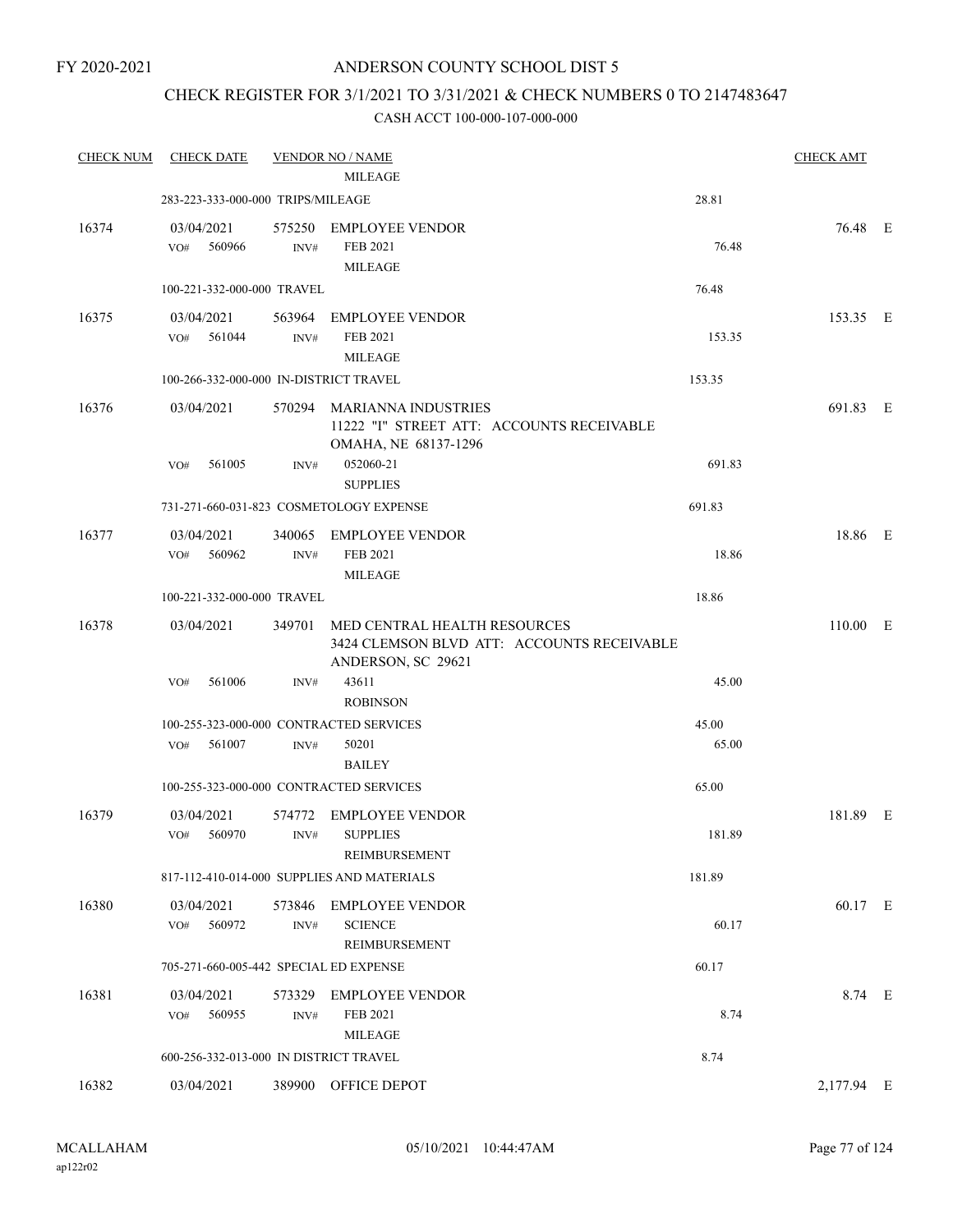# CHECK REGISTER FOR 3/1/2021 TO 3/31/2021 & CHECK NUMBERS 0 TO 2147483647

| <b>CHECK NUM</b> |     | <b>CHECK DATE</b>                  | <b>VENDOR NO / NAME</b> |                        |                                     |        | <b>CHECK AMT</b> |
|------------------|-----|------------------------------------|-------------------------|------------------------|-------------------------------------|--------|------------------|
|                  |     |                                    |                         |                        | POBOX 1413 CHARLOTTE, NC 28201-1413 |        |                  |
|                  | VO# | 561009                             | INV#                    | 152354089001           |                                     | 317.57 |                  |
|                  |     |                                    |                         | <b>SUPPLIES</b>        |                                     |        |                  |
|                  |     | 600-256-410-000-000 SUPPLIES       |                         |                        |                                     | 317.57 |                  |
|                  |     | VO# 561010                         | INV#                    | 155220572001           |                                     | 6.41   |                  |
|                  |     |                                    |                         | <b>SUPPLIES</b>        |                                     |        |                  |
|                  |     | 600-256-410-000-000 SUPPLIES       |                         |                        |                                     | 6.41   |                  |
|                  |     | $VO#$ 561011                       | INV#                    | 155220200001           |                                     | 320.06 |                  |
|                  |     |                                    |                         | <b>SUPPLIES</b>        |                                     |        |                  |
|                  |     | 600-256-410-000-000 SUPPLIES       |                         |                        |                                     | 320.06 |                  |
|                  |     | VO# 561012                         | INV#                    | 2469058488             |                                     | 50.43  |                  |
|                  |     |                                    |                         | <b>SUPPLIES</b>        |                                     |        |                  |
|                  |     | 100-233-410-003-000 SUPPLIES       |                         |                        |                                     | 50.43  |                  |
|                  |     | VO# 561013                         | INV#                    | 154108113001           |                                     | 93.58  |                  |
|                  |     |                                    |                         | <b>SUPPLIES</b>        |                                     |        |                  |
|                  |     | 100-223-410-003-000 SUPPLIES       |                         |                        |                                     | 93.58  |                  |
|                  |     | $VO#$ 561014                       | INV#                    | 153630577001           |                                     | 12.51  |                  |
|                  |     |                                    |                         | <b>SUPPLIES</b>        |                                     |        |                  |
|                  |     | 100-233-410-003-000 SUPPLIES       |                         |                        |                                     | 12.51  |                  |
|                  |     | VO# 561015                         | INV#                    | 154108112001           |                                     | 220.93 |                  |
|                  |     |                                    |                         | <b>SUPPLIES</b>        |                                     |        |                  |
|                  |     | 100-223-410-003-000 SUPPLIES       |                         |                        |                                     | 220.93 |                  |
|                  |     | $VO#$ 561016                       | INV#                    | 154108110001           |                                     | 29.94  |                  |
|                  |     |                                    |                         | <b>SUPPLIES</b>        |                                     |        |                  |
|                  |     | 100-223-410-003-000 SUPPLIES       |                         |                        |                                     | 29.94  |                  |
|                  |     | VO# 561017                         | INV#                    | 154108107001           |                                     | 657.13 |                  |
|                  |     |                                    |                         | <b>SUPPLIES</b>        |                                     |        |                  |
|                  |     | 100-223-410-003-000 SUPPLIES       |                         |                        |                                     | 657.13 |                  |
|                  |     | $VO#$ 561018                       | INV#                    | 154098926001           |                                     | 59.88  |                  |
|                  |     |                                    |                         | <b>SUPPLIES</b>        |                                     |        |                  |
|                  |     | 100-223-410-003-000 SUPPLIES       |                         |                        |                                     | 59.88  |                  |
|                  | VO# | 561019                             | INV#                    | 153632324001           |                                     | 85.59  |                  |
|                  |     |                                    |                         | <b>SUPPLIES</b>        |                                     |        |                  |
|                  |     | 100-233-410-003-000 SUPPLIES       |                         |                        |                                     | 85.59  |                  |
|                  | VO# | 561020                             | INV#                    | 153632306001           |                                     | 59.09  |                  |
|                  |     |                                    |                         | <b>SUPPLIES</b>        |                                     |        |                  |
|                  |     | 100-233-410-003-000 SUPPLIES       |                         |                        |                                     | 59.09  |                  |
|                  | VO# | 561021                             | INV#                    | 2469899817             |                                     | 91.52  |                  |
|                  |     |                                    |                         | <b>SUPPLIES</b>        |                                     |        |                  |
|                  |     | 100-233-410-003-000 SUPPLIES       |                         |                        |                                     | 91.52  |                  |
|                  |     | VO# 561082                         | INV#                    | 142462837001           |                                     | 173.30 |                  |
|                  |     |                                    |                         | <b>SUPPLIES</b>        |                                     |        |                  |
|                  |     | 100-114-410-003-C19 COVID SUPPLIES |                         |                        |                                     | 173.30 |                  |
| 16383            |     | 03/04/2021                         |                         | 576154 EMPLOYEE VENDOR |                                     |        | 29.96 E          |
|                  | VO# | 560965                             | INV#                    | <b>JAN-FEB</b>         |                                     | 29.96  |                  |
|                  |     |                                    |                         |                        |                                     |        |                  |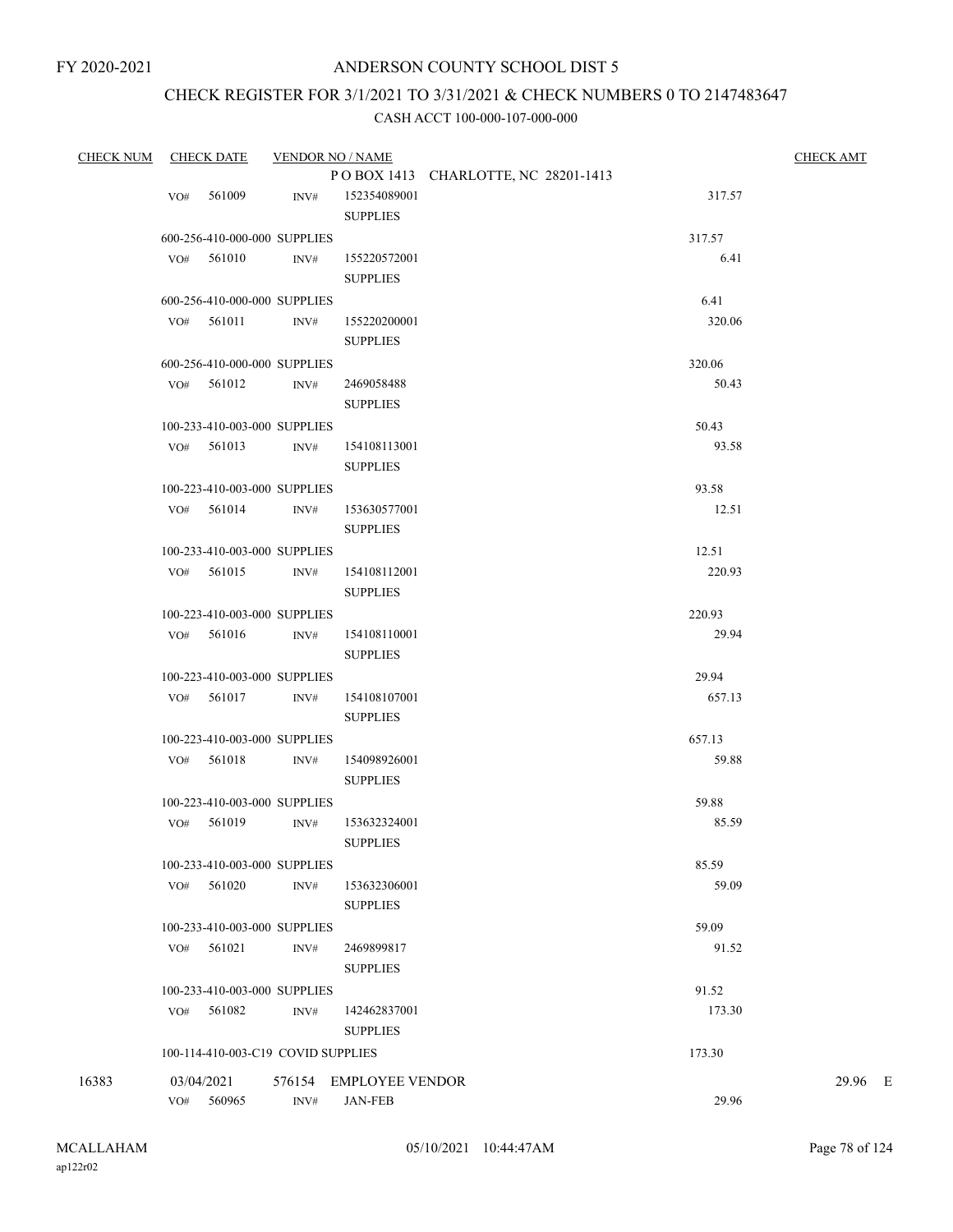# CHECK REGISTER FOR 3/1/2021 TO 3/31/2021 & CHECK NUMBERS 0 TO 2147483647

| <b>CHECK NUM</b> | <b>CHECK DATE</b>                        |                | <b>VENDOR NO / NAME</b>                                                   |     |       |          | <b>CHECK AMT</b> |  |
|------------------|------------------------------------------|----------------|---------------------------------------------------------------------------|-----|-------|----------|------------------|--|
|                  |                                          |                | <b>MILEAGE</b>                                                            |     |       |          |                  |  |
|                  | 100-221-332-000-000 TRAVEL               |                |                                                                           |     |       | 29.96    |                  |  |
| 16384            | 03/04/2021<br>561049<br>VO#              | 574525<br>INV# | <b>EMPLOYEE VENDOR</b><br><b>SUPPLIES</b><br>REIMBURSEMENT                |     |       | 100.00   | $100.00$ E       |  |
|                  |                                          |                | 720-271-660-020-493 SCHOOL/CLASS DONATIONS EXPENSE                        |     |       | 100.00   |                  |  |
| 16385            | 03/04/2021<br>560963<br>VO#              | 575523<br>INV# | <b>EMPLOYEE VENDOR</b><br>FEB 2021<br><b>MILEAGE</b>                      |     |       | 12.77    | 12.77 E          |  |
|                  | 100-221-332-000-000 TRAVEL               |                |                                                                           |     |       | 12.77    |                  |  |
| 16386            | 03/04/2021<br>VO#<br>561055              | 563687<br>INV# | <b>EMPLOYEE VENDOR</b><br><b>CALENDLY PRO</b><br>REIMBURSEMENT            |     |       | 154.08   | 154.08 E         |  |
|                  |                                          |                | 395-212-410-000-000 SUPPLIES AND MATERIALS                                |     |       | 154.08   |                  |  |
| 16387            | 03/04/2021<br>560971<br>VO#              | 574835<br>INV# | <b>EMPLOYEE VENDOR</b><br><b>LEVEL UP</b><br>REIMBURSEMENT                |     |       | 159.71   | 159.71 E         |  |
|                  | 100-112-410-017-000 SUPPLIES             |                |                                                                           |     |       | 159.71   |                  |  |
| 16388            | 03/04/2021                               | 571719         | <b>REPUBLIC SERVICES #744</b><br>PO BOX 9001099 LOUISVILLE, KY 40290-1099 |     |       |          | 9,115.95 E       |  |
|                  | 561083<br>VO#                            | INV#           | 002043307<br><b>SERVICE</b>                                               | PO# | 13248 | 9,115.95 |                  |  |
|                  |                                          |                | 100-254-323-000-600 MAINTENANCE SERVICES                                  |     |       | 370.00   |                  |  |
|                  |                                          |                | 100-254-323-001-600 MAINTENANCE SERVICES                                  |     |       | 1,118.81 |                  |  |
|                  |                                          |                | 100-254-323-002-600 MAINTENANCE SERVICES                                  |     |       | 666.47   |                  |  |
|                  |                                          |                | 100-254-323-003-600 MAINTENANCE SERVICES                                  |     |       | 773.83   |                  |  |
|                  |                                          |                | 100-254-323-005-600 MAINTENANCE SERVICES                                  |     |       | 628.02   |                  |  |
|                  |                                          |                | 100-254-323-006-600 MAINTENANCE SERVICES                                  |     |       | 512.67   |                  |  |
|                  |                                          |                | 100-254-323-007-600 MAINTENANCE SERVICES                                  |     |       | 256.33   |                  |  |
|                  |                                          |                | 100-254-323-008-600 MAINTENANCE SERVICES                                  |     |       | 307.60   |                  |  |
|                  |                                          |                | 100-254-323-009-600 MAINTENANCE SERVICES                                  |     |       | 256.33   |                  |  |
|                  |                                          |                | 100-254-323-010-600 MAINTENANCE SERVICES                                  |     |       | 256.33   |                  |  |
|                  |                                          |                | 100-254-323-011-600 MAINTENANCE SERVICES                                  |     |       | 256.33   |                  |  |
|                  | 100-254-323-012-600 MAINTENANCE SERVICES |                |                                                                           |     |       | 448.58   |                  |  |
|                  | 100-254-323-013-600 MAINTENANCE SERVICES |                |                                                                           |     |       | 256.33   |                  |  |
|                  | 100-254-323-014-600 MAINTENANCE SERVICES |                |                                                                           |     |       | 256.33   |                  |  |
|                  | 100-254-323-015-600 MAINTENANCE SERVICES |                |                                                                           |     |       | 256.33   |                  |  |
|                  |                                          |                | 100-254-323-016-600 MAINTENANCE SERVICES                                  |     |       | 256.33   |                  |  |
|                  | 100-254-323-017-600 MAINTENANCE SERVICES |                |                                                                           |     |       | 307.60   |                  |  |
|                  | 100-254-323-018-600 MAINTENANCE SERVICES |                |                                                                           |     |       | 256.33   |                  |  |
|                  | 100-254-323-019-600 MAINTENANCE SERVICES |                |                                                                           |     |       | 316.83   |                  |  |
|                  | 100-254-323-020-600 MAINTENANCE SERVICES |                |                                                                           |     |       | 512.67   |                  |  |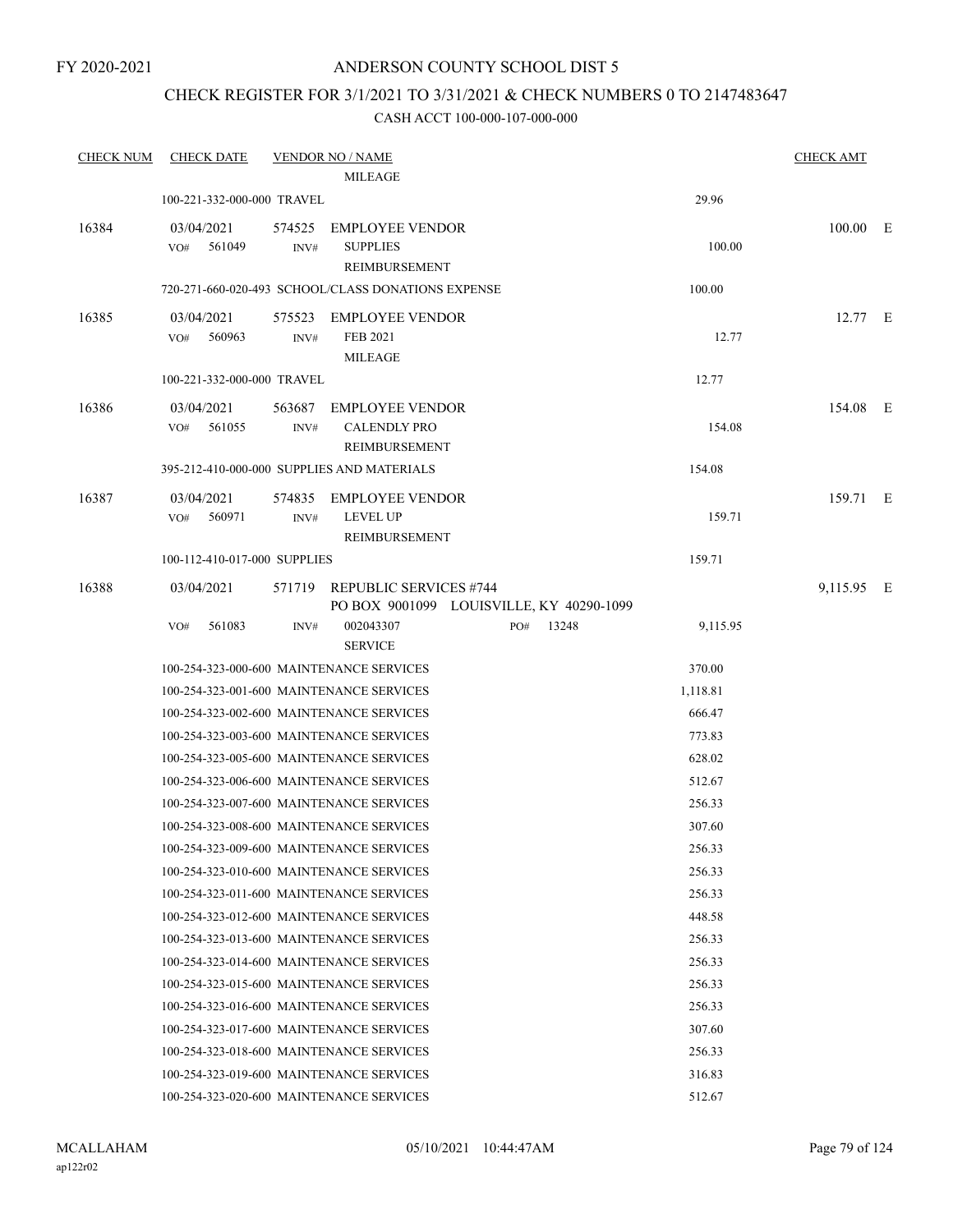# CHECK REGISTER FOR 3/1/2021 TO 3/31/2021 & CHECK NUMBERS 0 TO 2147483647

|   | <b>CHECK NUM</b> |     | <b>CHECK DATE</b>    |                                 | <b>VENDOR NO / NAME</b>                                                          |          | <b>CHECK AMT</b> |  |
|---|------------------|-----|----------------------|---------------------------------|----------------------------------------------------------------------------------|----------|------------------|--|
|   |                  |     |                      |                                 | 100-254-323-021-600 MAINTENANCE SERVICES                                         | 499.85   |                  |  |
|   |                  |     |                      |                                 | 100-254-323-023-600 MAINTENANCE SERVICES                                         | 192.25   |                  |  |
|   |                  |     |                      |                                 | 131-254-323-031-600 MAINTENANCE SERVICES                                         | 153.80   |                  |  |
|   | 16389            | VO# | 03/04/2021<br>560957 | 565666<br>INV#                  | <b>EMPLOYEE VENDOR</b><br>FEB 2021                                               | 29.38    | 29.38 E          |  |
|   |                  |     |                      |                                 | <b>MILEAGE</b>                                                                   |          |                  |  |
|   |                  |     |                      |                                 | 600-256-332-008-000 IN DISTRICT TRAVEL                                           | 29.38    |                  |  |
|   | 16390            |     | 03/04/2021           |                                 | 570955 RIDDELL/ ALL AMERICAN SPORTS<br>PO BOX 71914 CHICAGO, IL 60694-1914       |          | 4,290.21 E       |  |
|   |                  | VO# | 561026               | INV#                            | 60422345<br><b>MCCANTS</b>                                                       | 4,290.21 |                  |  |
|   |                  |     |                      |                                 | 705-271-660-005-674 FOOTBALL EXPENSE                                             | 4,290.21 |                  |  |
| * | 16392            |     | 03/04/2021           | 576080                          | <b>EMPLOYEE VENDOR</b>                                                           |          | 56.55 E          |  |
|   |                  | VO# | 561053               | INV#                            | <b>FFA PIZZA</b><br>REIMBURSEMENT                                                | 56.55    |                  |  |
|   |                  |     |                      | 731-271-660-031-850 FFA EXPENSE |                                                                                  | 56.55    |                  |  |
|   | 16393            |     | 03/04/2021           | 440950                          | ROCHESTER 100 INC<br>POBOX 92801 ATT: ACCOUNTS RECEIVABLE<br>ROCHESTER, NY 14692 |          | 776.25 E         |  |
|   |                  | VO# | 561084               | INV#                            | 72671<br><b>CALHOUN ELEM</b>                                                     | 776.25   |                  |  |
|   |                  |     |                      | 100-112-410-014-000 SUPPLIES    |                                                                                  | 776.25   |                  |  |
|   | 16394            |     | 03/04/2021           | 576472                          | <b>EMPLOYEE VENDOR</b>                                                           |          | $12.36$ E        |  |
|   |                  | VO# | 560958               | $\text{INV}\#$                  | <b>FEB 2021</b>                                                                  | 12.36    |                  |  |
|   |                  |     |                      |                                 | <b>MILEAGE</b>                                                                   |          |                  |  |
|   |                  |     |                      |                                 | 600-256-332-017-000 IN DISTRICT TRAVEL                                           | 12.36    |                  |  |
|   | 16395            |     | 03/04/2021           | 570059                          | <b>SHARP BUSINESS SYSTEMS</b>                                                    |          | 1,477.01 E       |  |
|   |                  | VO# | 561030               | INV#                            | DEPT 1216 PO BOX 121216 DALLAS, TX 75312-1216<br>9003153575<br><b>LICENSE</b>    | 47.19    |                  |  |
|   |                  |     |                      | 100-115-410-003-000 SUPPLIES    |                                                                                  | 47.19    |                  |  |
|   |                  | VO# | 561031               | INV#                            | 9003164063<br><b>LICENSE</b>                                                     | 25.68    |                  |  |
|   |                  |     |                      |                                 | 329-115-690-031-0CO OTHER OBJECTS-WBL (C/O)                                      | 25.68    |                  |  |
|   |                  | VO# | 561032               | $\mathrm{INV}\#$                | 9003170673<br><b>COPIES</b>                                                      | 31.19    |                  |  |
|   |                  |     |                      |                                 | 329-115-690-031-0CO OTHER OBJECTS-WBL (C/O)                                      | 31.19    |                  |  |
|   |                  | VO# | 561033               | INV#                            | 9003170695<br><b>COPIES</b>                                                      | 0.54     |                  |  |
|   |                  |     |                      |                                 | 329-115-690-031-0CO OTHER OBJECTS-WBL (C/O)                                      | 0.54     |                  |  |
|   |                  | VO# | 561034               | INV#                            | 9003170632<br><b>COPIES</b>                                                      | 36.34    |                  |  |
|   |                  |     |                      |                                 | 329-115-690-031-0CO OTHER OBJECTS-WBL (C/O)                                      | 36.34    |                  |  |
|   |                  |     |                      |                                 |                                                                                  |          |                  |  |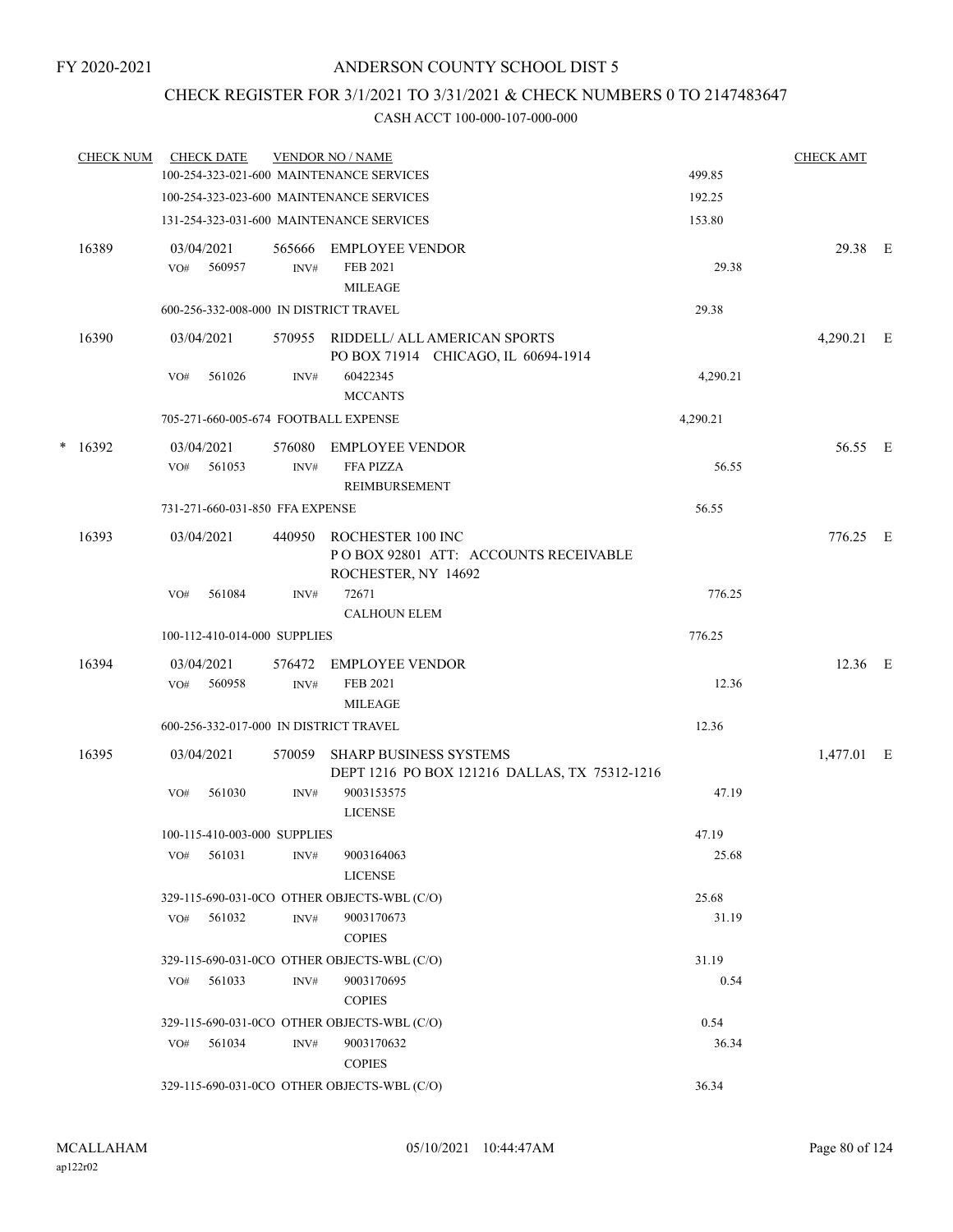# CHECK REGISTER FOR 3/1/2021 TO 3/31/2021 & CHECK NUMBERS 0 TO 2147483647

| <b>CHECK NUM</b> | <b>CHECK DATE</b>                        |        | <b>VENDOR NO / NAME</b>                                                                           |        | <b>CHECK AMT</b> |  |
|------------------|------------------------------------------|--------|---------------------------------------------------------------------------------------------------|--------|------------------|--|
|                  | 561035<br>VO#                            | INV#   | 9003170653<br><b>COPIES</b>                                                                       | 346.86 |                  |  |
|                  |                                          |        | 329-115-690-031-0CO OTHER OBJECTS-WBL (C/O)                                                       | 346.86 |                  |  |
|                  | VO#<br>561036                            | INV#   | 9003173009<br><b>COPIES</b>                                                                       | 448.05 |                  |  |
|                  | 201-112-490-010-000 COPIER COST          |        |                                                                                                   | 448.05 |                  |  |
|                  | 561037<br>VO#                            | INV#   | 9003173003<br><b>COPIES</b>                                                                       | 303.08 |                  |  |
|                  |                                          |        | 100-113-410-020-VEN SUPPLY-ADDT'L FOR LOST VENDING                                                | 303.08 |                  |  |
|                  | 561038<br>VO#                            | INV#   | 9003165409<br><b>SUPPLIES</b>                                                                     | 186.82 |                  |  |
|                  | 100-115-410-003-000 SUPPLIES             |        |                                                                                                   | 186.82 |                  |  |
|                  | VO# 561039                               | INV#   | 9003179212<br><b>COPIES</b>                                                                       | 51.26  |                  |  |
|                  | 100-147-410-018-000 SUPPLIES             |        |                                                                                                   | 51.26  |                  |  |
| 16396            | 03/04/2021                               | 472700 | <b>SHERWIN WILLIAMS</b><br>613 NORTH MURRAY AVENUE ATT: ACCOUNTS<br>RECEIVABLE ANDERSON, SC 29625 |        | 316.38 E         |  |
|                  | 561040<br>VO#                            | INV#   | 6743-9<br><b>SUPPLIES</b>                                                                         | 316.38 |                  |  |
|                  |                                          |        | 100-254-410-000-001 MAINT, SUPPLIES-STRUCTURES                                                    | 316.38 |                  |  |
| 16397            | 03/04/2021                               |        | 404675 EMPLOYEE VENDOR                                                                            |        | 510.73 E         |  |
|                  | 560969<br>VO#                            | INV#   | <b>DRAMA</b><br>REIMBURSEMENT                                                                     | 510.73 |                  |  |
|                  | 817-113-410-021-000 SUPPLIES             |        |                                                                                                   | 510.73 |                  |  |
| 16398            | 03/04/2021<br>VO# 561048                 | INV#   | 574599 EMPLOYEE VENDOR<br><b>BREAKFAST</b><br>REIMBURSEMENT                                       | 210.26 | 210.26 E         |  |
|                  | 802-113-410-021-000 SUPPLIES - RETENTION |        |                                                                                                   | 210.26 |                  |  |
| 16399            | 03/04/2021<br>560979<br>VO#              | INV#   | 575010 EMPLOYEE VENDOR<br><b>E-COURSE</b><br>REIMBURSEMENT                                        | 129.00 | 129.00 E         |  |
|                  |                                          |        | 100-222-333-000-MDA MEDIA SPECIALIST TRAVEL                                                       | 129.00 |                  |  |
| 16400            | 03/04/2021<br>560977<br>VO#              | INV#   | 575112 EMPLOYEE VENDOR<br><b>MICHAELS</b><br>REIMBURSEMENT                                        | 41.80  | 41.80 E          |  |
|                  |                                          |        | 731-271-660-031-878 HORTICULTURE EXPENSE                                                          | 41.80  |                  |  |
| 16401            | 03/04/2021                               | 532300 | WHITE JONES ACE HARDWARE<br>PO BOX 13012 ATT: ACCOUNTS RECEIVABLE<br>ANDERSON, SC 29624           |        | 42.26 E          |  |
|                  | 561043<br>VO#                            | INV#   | 408265<br><b>SUPPLIES</b>                                                                         | 11.20  |                  |  |
|                  | 100-254-410-000-000 CUSTODIAL SUPPLIES   |        |                                                                                                   | 11.20  |                  |  |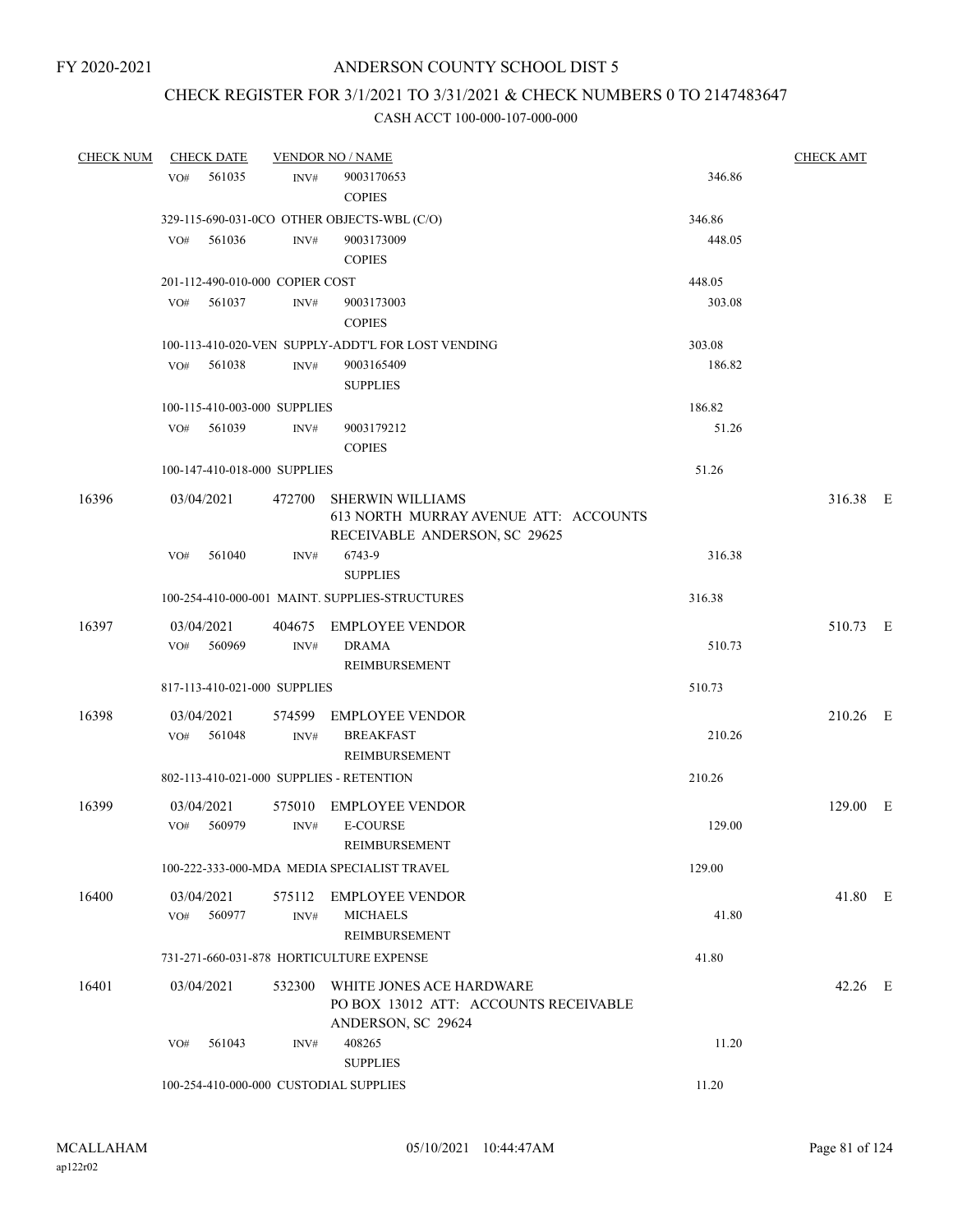# CHECK REGISTER FOR 3/1/2021 TO 3/31/2021 & CHECK NUMBERS 0 TO 2147483647

| <b>CHECK NUM</b> | <b>CHECK DATE</b>                      |                | <b>VENDOR NO / NAME</b>                                                                                           |     |       |          | <b>CHECK AMT</b> |  |
|------------------|----------------------------------------|----------------|-------------------------------------------------------------------------------------------------------------------|-----|-------|----------|------------------|--|
|                  | 561089<br>VO#                          | INV#           | <b>ACCT 10080</b><br><b>SUPPLIES</b>                                                                              |     |       | 31.06    |                  |  |
|                  |                                        |                | 731-271-660-031-862 AUTO MECHANICS 1 EXPENSE                                                                      |     |       | 31.06    |                  |  |
| 16402            | 03/04/2021<br>560973<br>VO#            | 564635<br>INV# | <b>EMPLOYEE VENDOR</b><br><b>SUPPLIES</b><br>REIMBURSEMENT                                                        |     |       | 100.00   | $100.00$ E       |  |
|                  |                                        |                | 720-271-660-020-493 SCHOOL/CLASS DONATIONS EXPENSE                                                                |     |       | 100.00   |                  |  |
| 16403            | 03/09/2021<br>561111<br>VO#            | 572519<br>INV# | <b>EMPLOYEE VENDOR</b><br><b>REPAIR PART</b><br>REIMBURSEMENT                                                     |     |       | 24.45    | 24.45 E          |  |
|                  |                                        |                | 731-271-660-031-862 AUTO MECHANICS 1 EXPENSE                                                                      |     |       | 24.45    |                  |  |
| 16404            | 03/09/2021                             | 564791         | ANDERSON INTERFAITH MINISTRIES<br>POBOX 1136 ANDERSON, SC 29622                                                   |     |       |          | 1,532.83 E       |  |
|                  | 561119<br>VO#                          | INV#           | <b>NORTH POINTE</b><br><b>FUNDRAISER</b>                                                                          |     |       | 1,532.83 |                  |  |
|                  |                                        |                | 713-271-660-013-290 MISC. FUNDRAISER EXPENSE                                                                      |     |       | 1,532.83 |                  |  |
| 16405            | 03/09/2021<br>561199<br>VO#            | 576761<br>INV# | <b>EMPLOYEE VENDOR</b><br><b>JAN-FEB</b><br><b>MILEAGE</b>                                                        |     |       | 14.72    | 14.72 E          |  |
|                  | 600-256-332-003-000 IN DISTRICT TRAVEL |                |                                                                                                                   |     |       | 14.72    |                  |  |
| 16406            | 03/09/2021                             | 126675         | ATTAWAY INC<br>PO BOX 302 ATT: ACCOUNTS RECEIVABLE<br>ANDERSON, SC 29622                                          |     |       |          | 709.99 E         |  |
|                  | 561121<br>VO#                          | INV#           | 232409<br>PO BOOKS                                                                                                |     |       | 709.99   |                  |  |
|                  |                                        |                | 100-254-410-000-001 MAINT. SUPPLIES-STRUCTURES                                                                    |     |       | 709.99   |                  |  |
| 16407            | 03/09/2021                             | 201391         | <b>BLICK ART MATERIALS</b><br>6910 EAGLE WAY CHICAGO, IL 60670-1069                                               |     |       |          | 735.32 E         |  |
|                  | 561125<br>VO#                          | INV#           | 5877098<br>SOUTHWOOD                                                                                              | PO# | 14065 | 493.18   |                  |  |
|                  | 817-113-410-021-000 SUPPLIES           |                |                                                                                                                   |     |       | 493.18   |                  |  |
|                  | 561126<br>VO#                          | INV#           | 5774933<br><b>NORTH POINTE</b>                                                                                    |     |       | 242.14   |                  |  |
|                  | 713-271-660-013-228 ART EXPENSE        |                |                                                                                                                   |     |       | 242.14   |                  |  |
| 16408            | 03/09/2021                             | 564176         | <b>BSN SPORTS, LLC</b><br>PO BOX 660176 DALLAS, TX 75209-0176                                                     |     |       |          | 2,103.30 E       |  |
|                  | 561128<br>VO#                          | INV#           | 911561704<br><b>WESTSIDE</b>                                                                                      |     |       | 2,103.30 |                  |  |
|                  | 100-271-410-003-000 SUPPLIES           |                |                                                                                                                   |     |       | 2,103.30 |                  |  |
| 16409            | 03/09/2021                             | 569871         | FOLLETT SCHOOL SOLUTIONS, INC<br>91826 COLLECTION CENTER DRIVE ATT: ACCOUNTS<br>RECEIVABLE CHICAGO, IL 60693-0918 |     |       |          | 1,098.78 E       |  |
|                  | 561133<br>VO#                          | INV#           | 811327                                                                                                            | PO# | 13869 | 1,098.78 |                  |  |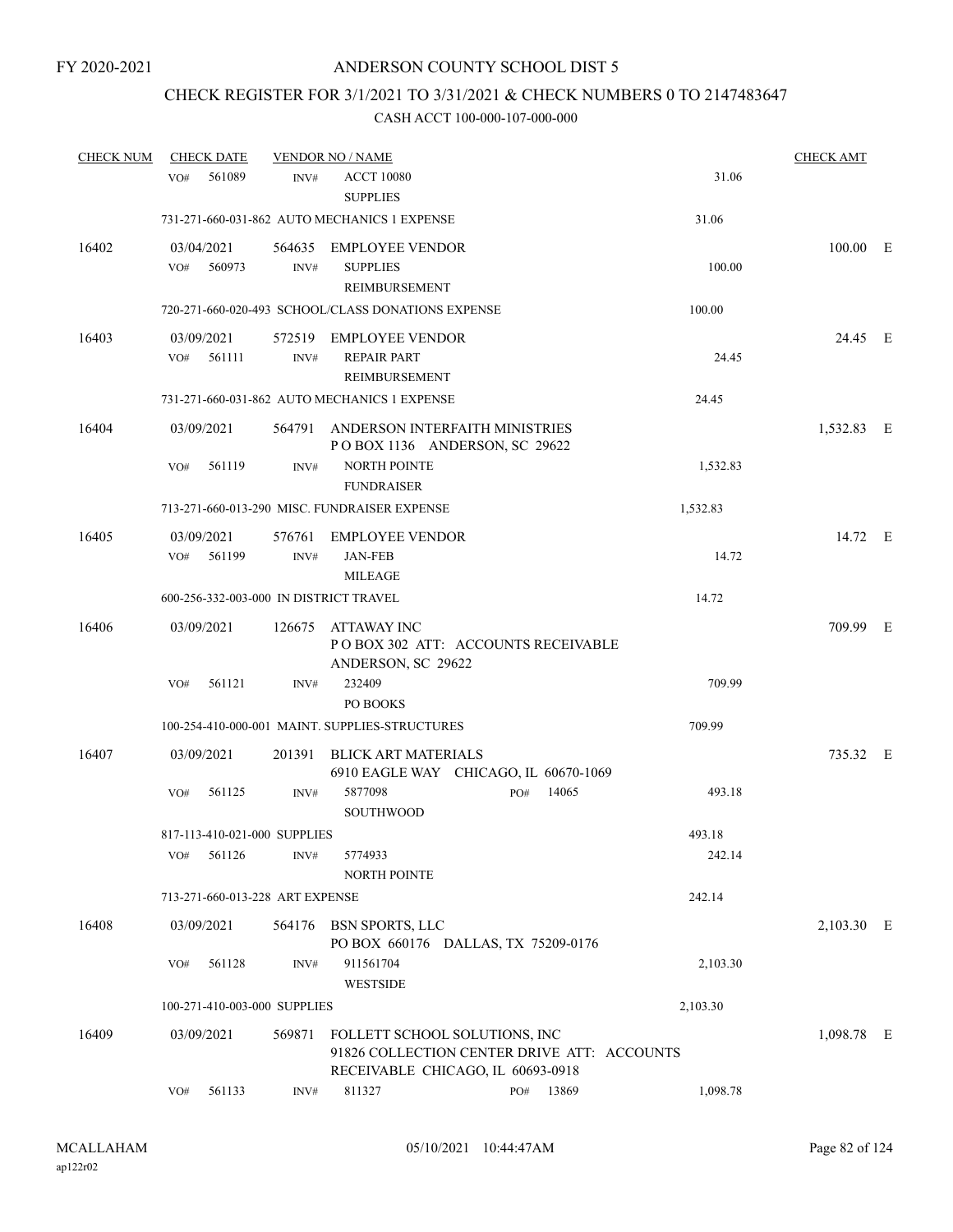#### FY 2020-2021

# ANDERSON COUNTY SCHOOL DIST 5

# CHECK REGISTER FOR 3/1/2021 TO 3/31/2021 & CHECK NUMBERS 0 TO 2147483647

| <b>CHECK NUM</b> | <b>CHECK DATE</b>                                            |                  | <b>VENDOR NO / NAME</b>                                                               |     |       |                  | <b>CHECK AMT</b> |  |
|------------------|--------------------------------------------------------------|------------------|---------------------------------------------------------------------------------------|-----|-------|------------------|------------------|--|
|                  |                                                              |                  | WHITEHALL                                                                             |     |       |                  |                  |  |
|                  | 100-222-410-019-000 SUPPLIES<br>100-222-410-019-000 SUPPLIES |                  |                                                                                       |     |       | 840.72<br>258.06 |                  |  |
| 16410            | 03/09/2021                                                   |                  | 237555 FORMS & SUPPLY<br>POBOX 563953 ATT: ACCOUNTS RECEIVABLE<br>CHARLOTTE, NC 28256 |     |       |                  | 159.74 E         |  |
|                  | 561134<br>VO#                                                | INV#             | 5618254<br><b>SUPPLIES</b>                                                            | PO# | 13699 | 67.28            |                  |  |
|                  | 100-254-410-000-OPS SUPPLIES-OPERATIONS                      |                  |                                                                                       |     |       | 67.28            |                  |  |
|                  | 561135<br>VO#                                                | INV#             | 5619353<br><b>SUPPLIES</b>                                                            |     |       | 29.51            |                  |  |
|                  | 100-113-410-006-000 SUPPLIES                                 |                  |                                                                                       |     |       | 29.51            |                  |  |
|                  | 561136<br>VO#                                                | INV#             | 5619388<br><b>SUPPLIES</b>                                                            |     |       | 62.95            |                  |  |
|                  |                                                              |                  | 100-114-410-002-VEN SUPPLY-ADDT'L FOR LOST VENDING                                    |     |       | 62.95            |                  |  |
| 16411            | 03/09/2021<br>VO# 561103                                     | INV#             | 575971 EMPLOYEE VENDOR<br>FEB 2021                                                    |     |       | 223.50           | 223.50 E         |  |
|                  |                                                              |                  | <b>MILEAGE</b>                                                                        |     |       |                  |                  |  |
|                  | 600-256-332-000-000 IN DISTRICT TRAVEL                       |                  |                                                                                       |     |       | 223.50           |                  |  |
| 16412            | 03/09/2021                                                   |                  | 570843 GATEWAY SUPPLY CO<br>CORPORATE OFFICES P.O. BOX 2826 COLUMBIA, SC<br>29202     |     |       |                  | 62.90 E          |  |
|                  | 561137<br>VO#                                                | INV#             | S5103084<br><b>SUPPLIES</b>                                                           |     |       | 62.90            |                  |  |
|                  |                                                              |                  | 100-254-410-002-400 HVAC/ELECTRICAL/PLUMBING                                          |     |       | 62.90            |                  |  |
| 16413            | 03/09/2021                                                   |                  | 576703 EMPLOYEE VENDOR                                                                |     |       |                  | 73.00 E          |  |
|                  | 561114<br>VO#                                                | INV#             | <b>MATERIALS</b><br>REIMBURSEMENT                                                     |     |       | 73.00            |                  |  |
|                  | 100-212-410-017-000 SUPPLIES                                 |                  |                                                                                       |     |       | 73.00            |                  |  |
| 16414            | 03/09/2021                                                   |                  | 565738 EMPLOYEE VENDOR                                                                |     |       |                  | 708.29 E         |  |
|                  | 561102<br>VO#                                                | INV#             | MARCH 3-5<br><b>COLUMBIA &amp; AIKEN</b>                                              |     |       | 708.29           |                  |  |
|                  | 100-254-333-000-OPS TRIPS-OPERATIONS                         |                  |                                                                                       |     |       | 708.29           |                  |  |
| 16415            | 03/09/2021                                                   |                  | 574701 EMPLOYEE VENDOR                                                                |     |       |                  | 184.97 E         |  |
|                  | 561115<br>VO#                                                | $\mathrm{INV}\#$ | TREAT CART<br>REIMBURSEMENT                                                           |     |       | 184.97           |                  |  |
|                  | 802-112-410-009-000 SUPPLIES - RETENTION                     |                  |                                                                                       |     |       | 184.97           |                  |  |
| 16416            | 03/09/2021                                                   |                  | 258760 EMPLOYEE VENDOR                                                                |     |       |                  | 62.10 E          |  |
|                  | 561110<br>VO#                                                | INV#             | <b>JAN-FEB</b><br><b>MILEAGE</b>                                                      |     |       | 62.10            |                  |  |
|                  | 283-223-333-000-000 TRIPS/MILEAGE                            |                  |                                                                                       |     |       | 62.10            |                  |  |
| 16417            | 03/09/2021                                                   |                  | 264114 HEINEMANN                                                                      |     |       |                  | 300.37 E         |  |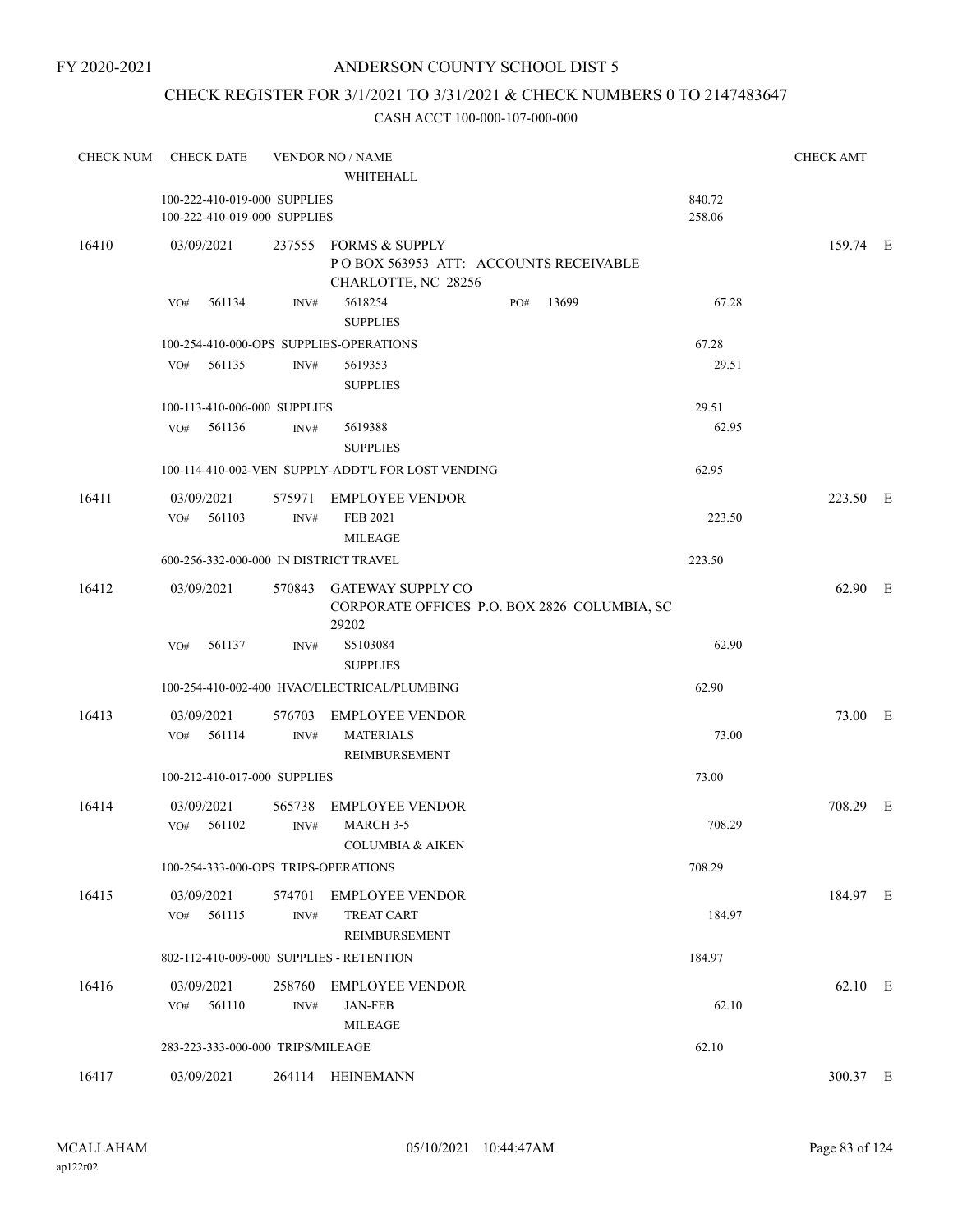# CHECK REGISTER FOR 3/1/2021 TO 3/31/2021 & CHECK NUMBERS 0 TO 2147483647

| <b>CHECK NUM</b> | <b>CHECK DATE</b>                                            |        |        | <b>VENDOR NO / NAME</b>                                                                                 |     |       |                 | <b>CHECK AMT</b> |  |
|------------------|--------------------------------------------------------------|--------|--------|---------------------------------------------------------------------------------------------------------|-----|-------|-----------------|------------------|--|
|                  |                                                              |        |        |                                                                                                         |     |       |                 |                  |  |
|                  | VO#                                                          | 561138 | INV#   | RECEIVABLE CHICAGO, IL 60693<br>7293954<br>NORTH POINTE                                                 |     |       | 300.37          |                  |  |
|                  | 100-112-410-013-000 SUPPLIES<br>100-112-410-013-000 SUPPLIES |        |        |                                                                                                         |     |       | 273.06<br>27.31 |                  |  |
| 16418            | 03/09/2021                                                   |        |        | 573279 HERSHEY CREAMERY COMPANY<br>710 CORPORATE CIRCLE SALISBURY, NC 28145                             |     |       |                 | 791.46 E         |  |
|                  | VO#                                                          | 561139 | INV#   | 0016316318<br><b>VARENNES</b>                                                                           |     |       | 169.92          |                  |  |
|                  |                                                              |        |        | 716-271-660-016-391 ICE CREAM SALES EXPENSE                                                             |     |       | 169.92          |                  |  |
|                  | VO#                                                          | 561140 | INV#   | 0016310154<br><b>NEVITT FOREST</b>                                                                      |     |       | 227.03          |                  |  |
|                  |                                                              |        |        | 712-271-660-012-391 ICE CREAM SALES EXPENSE                                                             |     |       | 227.03          |                  |  |
|                  | VO#                                                          | 561141 | INV#   | <b>SOUTHWOOD</b><br><b>ICE CREAM</b>                                                                    |     |       | 268.03          |                  |  |
|                  | 600-256-460-021-000 FOOD                                     |        |        |                                                                                                         |     |       | 134.65          |                  |  |
|                  | 600-256-460-021-000 FOOD                                     |        |        |                                                                                                         |     |       | 133.38          |                  |  |
|                  | VO# 561142                                                   |        | INV#   | 0016257823                                                                                              |     |       | 126.48          |                  |  |
|                  |                                                              |        |        | <b>CULINARY SERVICES</b>                                                                                |     |       |                 |                  |  |
|                  |                                                              |        |        | 631-256-460-031-000 PURCHASED FOOD                                                                      |     |       | 126.48          |                  |  |
| 16419            | 03/09/2021                                                   |        |        | 272800 HOUSE OF TROPHIES<br>616 NORTH MURRAY AVENUE ATT: ACCOUNTS<br>RECEIVABLE ANDERSON, SC 29625-4311 |     |       |                 | 176.55 E         |  |
|                  | VO#                                                          | 561145 | INV#   | 32876<br><b>NAME TAGS</b>                                                                               | PO# | 14060 | 176.55          |                  |  |
|                  | 100-255-410-000-000 SUPPLIES                                 |        |        |                                                                                                         |     |       | 176.55          |                  |  |
| 16420            | 03/09/2021                                                   |        |        | 574559 EMPLOYEE VENDOR                                                                                  |     |       |                 | 129.60 E         |  |
|                  | VO#                                                          | 561098 | INV#   | <b>MARCH4</b><br><b>AIKEN</b>                                                                           |     |       | 129.60          |                  |  |
|                  |                                                              |        |        | 100-233-333-000-000 TRIPS AND CONFERENCES                                                               |     |       | 129.60          |                  |  |
| 16421            | 03/09/2021                                                   |        |        | 576152 EMPLOYEE VENDOR                                                                                  |     |       |                 | 30.48 E          |  |
|                  | VO#                                                          | 561104 | INV#   | FEB 2021<br><b>MILEAGE</b>                                                                              |     |       | 30.48           |                  |  |
|                  | 100-221-332-000-000 TRAVEL                                   |        |        |                                                                                                         |     |       | 30.48           |                  |  |
| 16422            | 03/09/2021                                                   |        | 564696 | JOHNSTONE SUPPLY<br>POBOX 17466 GREENVILLE, SC 29606                                                    |     |       |                 | 20.89 E          |  |
|                  | VO#                                                          | 561146 | INV#   | 4019992<br><b>SUPPLIES</b>                                                                              |     |       | 20.89           |                  |  |
|                  |                                                              |        |        | 100-254-410-017-400 HVAC/ELECTRICAL/PLUMBING                                                            |     |       | 20.89           |                  |  |
| 16423            | 03/09/2021                                                   |        | 576698 | <b>EMPLOYEE VENDOR</b>                                                                                  |     |       |                 | 67.22 E          |  |
|                  | VO#                                                          | 561113 | INV#   | <b>LUNCH</b><br>REIMBURSEMENT                                                                           |     |       | 67.22           |                  |  |
|                  | 100-114-410-001-ALT SUPPLIES                                 |        |        |                                                                                                         |     |       | 67.22           |                  |  |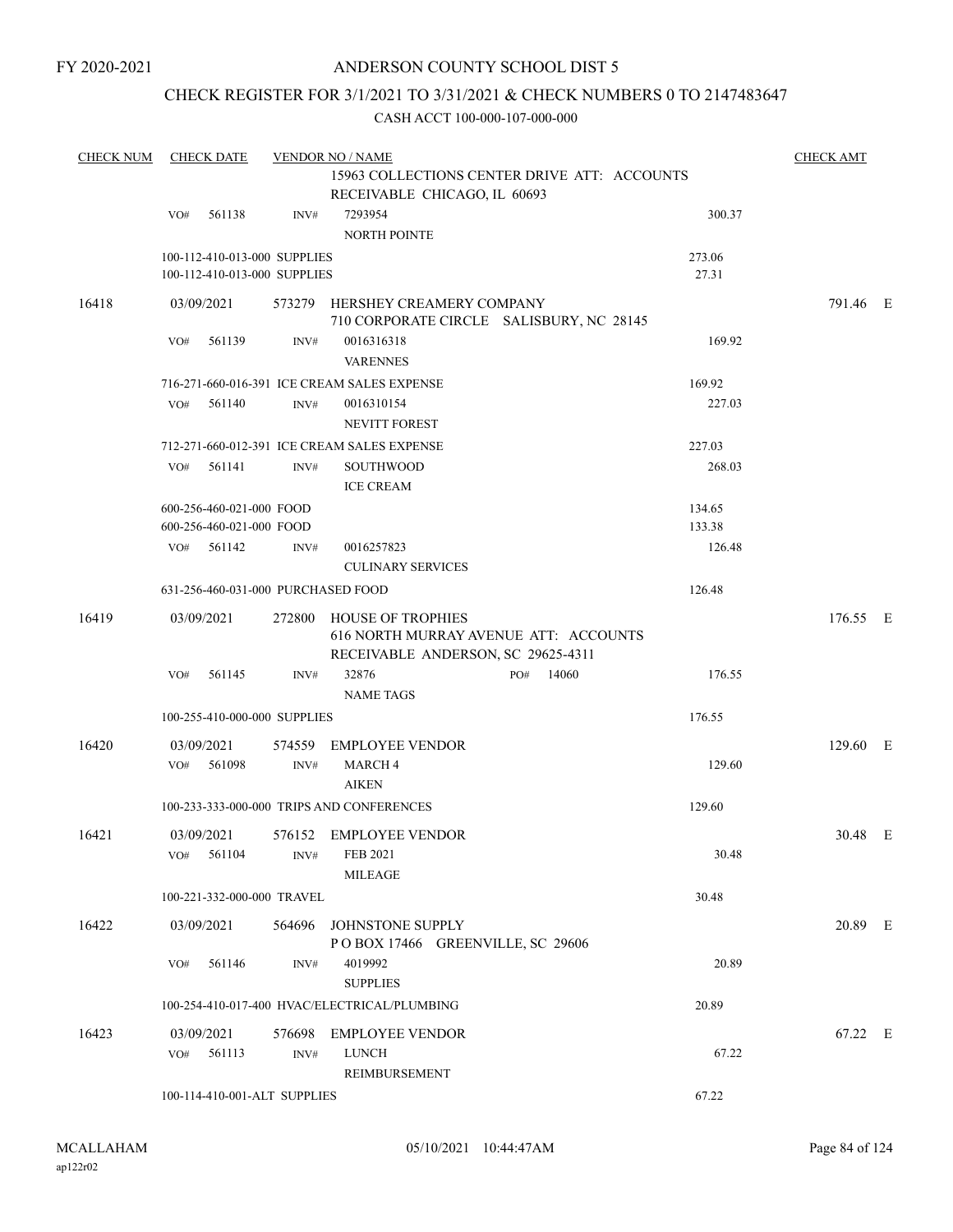# CHECK REGISTER FOR 3/1/2021 TO 3/31/2021 & CHECK NUMBERS 0 TO 2147483647

| <b>CHECK NUM</b> | <b>CHECK DATE</b>                       |      | <b>VENDOR NO / NAME</b>                                                                                 |          | <b>CHECK AMT</b> |  |
|------------------|-----------------------------------------|------|---------------------------------------------------------------------------------------------------------|----------|------------------|--|
| 16424            | 03/09/2021<br>561108<br>VO#             | INV# | 571890 EMPLOYEE VENDOR<br>DEC-MARCH<br><b>MILEAGE</b>                                                   | 62.79    | 62.79 E          |  |
|                  | 100-266-332-000-000 IN-DISTRICT TRAVEL  |      |                                                                                                         | 62.79    |                  |  |
| 16425            | 03/09/2021<br>VO# 561116                | INV# | 574462 EMPLOYEE VENDOR<br><b>INGLES</b><br>REIMBURSEMENT                                                | 12.26    | 12.26 E          |  |
|                  | 852-252-410-000-000 SUPPLIES            |      |                                                                                                         | 12.26    |                  |  |
| 16426            | 03/09/2021                              |      | 349701 MED CENTRAL HEALTH RESOURCES<br>3424 CLEMSON BLVD ATT: ACCOUNTS RECEIVABLE<br>ANDERSON, SC 29621 |          | $260.00$ E       |  |
|                  | VO#<br>561149                           | INV# | 55874<br><b>GRATE</b>                                                                                   | 65.00    |                  |  |
|                  | 100-255-323-000-000 CONTRACTED SERVICES |      |                                                                                                         | 65.00    |                  |  |
|                  | 561150<br>VO#                           | INV# | 56412<br><b>WINNER</b>                                                                                  | 65.00    |                  |  |
|                  | 100-255-323-000-000 CONTRACTED SERVICES |      |                                                                                                         | 65.00    |                  |  |
|                  | VO# 561151                              | INV# | 55548<br><b>CROSSAN</b>                                                                                 | 65.00    |                  |  |
|                  | 100-255-323-000-000 CONTRACTED SERVICES |      |                                                                                                         | 65.00    |                  |  |
|                  | 561152<br>VO#                           | INV# | 32483<br><b>BALBUENA</b>                                                                                | 65.00    |                  |  |
|                  | 100-255-323-000-000 CONTRACTED SERVICES |      |                                                                                                         | 65.00    |                  |  |
| 16427            | 03/09/2021                              |      | 574388 NAPA AUTO PARTS<br>508 SOUTH MAIN ST ANDERSON, SC 29624                                          |          | 1,090.31 E       |  |
|                  | 561153<br>VO#                           | INV# | <b>ACCT 15229</b><br><b>SUPPLIES</b>                                                                    | 1,090.31 |                  |  |
|                  |                                         |      | 731-271-660-031-862 AUTO MECHANICS 1 EXPENSE                                                            | 1,090.31 |                  |  |
| 16428            | 03/09/2021                              |      | 569877 NATIONAL FFA ORGANIZATION<br>POBOX 631363 ATT: ACCOUNTS RECEIVABLE<br>CINCINNATI, OH 45263-1363  |          | 29.50 E          |  |
|                  | VO# 561154                              |      | INV# MDS221588<br><b>SHIRT</b>                                                                          | 29.50    |                  |  |
|                  | 731-271-660-031-850 FFA EXPENSE         |      |                                                                                                         | 29.50    |                  |  |
| 16429            | 03/09/2021                              |      | 389900 OFFICE DEPOT<br>POBOX 1413 CHARLOTTE, NC 28201-1413                                              |          | 554.42 E         |  |
|                  | VO# 561155                              | INV# | 157149297001<br><b>SUPPLIES</b>                                                                         | 59.06    |                  |  |
|                  | 100-233-410-020-000 SUPPLIES            |      |                                                                                                         | 59.06    |                  |  |
|                  | VO# 561156                              | INV# | 155792470001<br><b>SUPPLIES</b>                                                                         | 57.75    |                  |  |
|                  | 100-233-410-020-000 SUPPLIES            |      |                                                                                                         | 57.75    |                  |  |
|                  | VO# 561157                              | INV# | 155820213001<br><b>SUPPLIES</b>                                                                         | 68.21    |                  |  |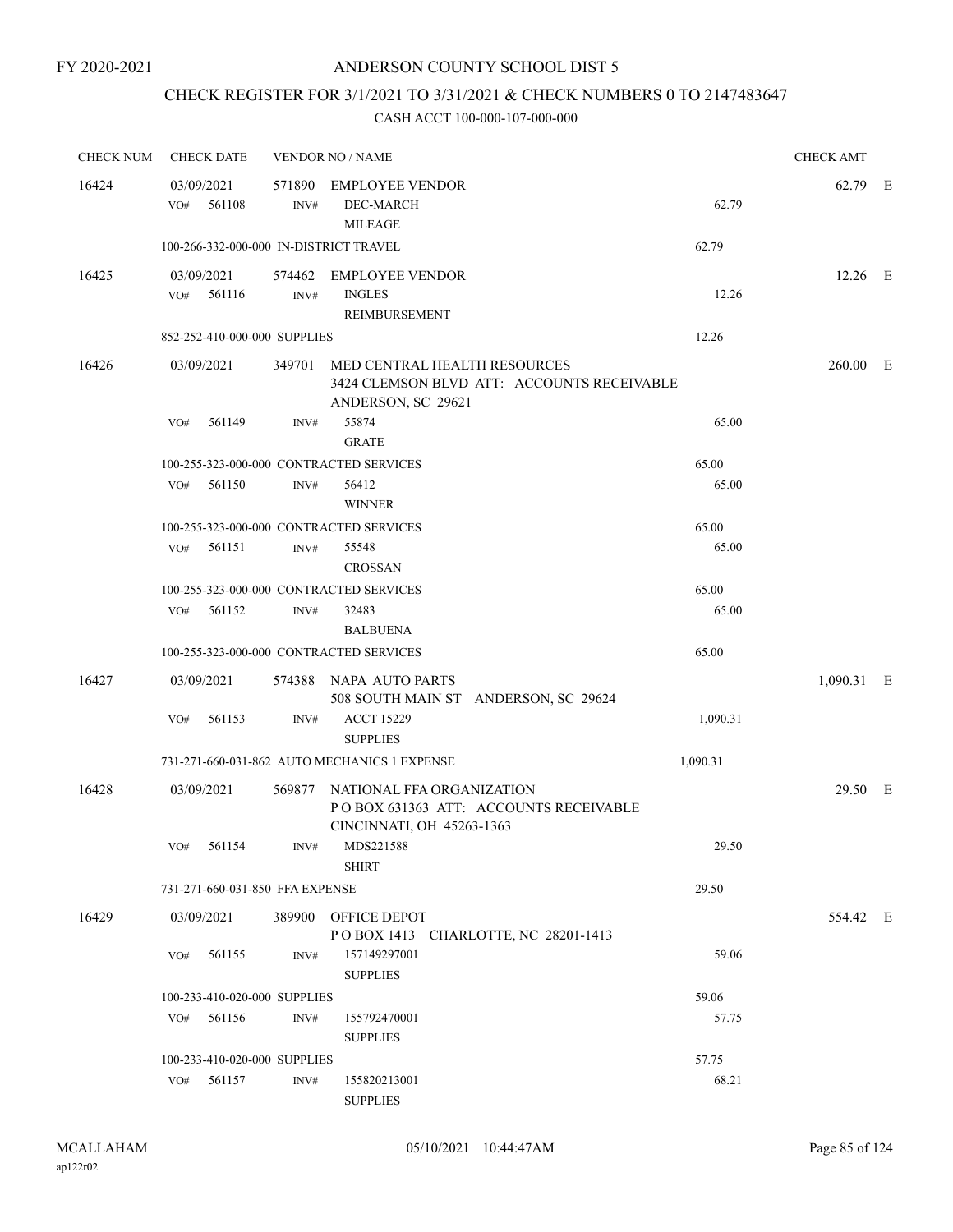# CHECK REGISTER FOR 3/1/2021 TO 3/31/2021 & CHECK NUMBERS 0 TO 2147483647

| <b>CHECK NUM</b> | <b>CHECK DATE</b>                      |        | <b>VENDOR NO / NAME</b>                       |     |       |          | <b>CHECK AMT</b> |  |
|------------------|----------------------------------------|--------|-----------------------------------------------|-----|-------|----------|------------------|--|
|                  |                                        |        | 719-271-660-019-201 MISCELLANEOUS EXPENSE     |     |       | 68.21    |                  |  |
|                  | VO#<br>561158                          | INV#   | 159042388001                                  | PO# | 14057 | 314.83   |                  |  |
|                  |                                        |        | <b>SUPPLIES</b>                               |     |       |          |                  |  |
|                  | 100-233-410-014-000 SUPPLIES           |        |                                               |     |       | 314.83   |                  |  |
|                  | 561159<br>VO#                          | INV#   | 155129603001                                  |     |       | 54.57    |                  |  |
|                  |                                        |        | <b>SUPPLIES</b>                               |     |       |          |                  |  |
|                  | 100-114-410-002-ART ART SUPPLIES       |        |                                               |     |       | 54.57    |                  |  |
| 16430            | 03/09/2021                             |        | 576760 EMPLOYEE VENDOR                        |     |       |          | 471.92 E         |  |
|                  | VO#<br>561198                          | INV#   | CAR TAX                                       |     |       | 471.92   |                  |  |
|                  |                                        |        | REIMBURSEMENT                                 |     |       |          |                  |  |
|                  |                                        |        | 100-255-323-000-000 CONTRACTED SERVICES       |     |       | 471.92   |                  |  |
| 16431            | 03/09/2021                             |        | 416375 EMPLOYEE VENDOR                        |     |       |          | $4.60$ E         |  |
|                  | VO# 561105                             | INV#   | FEB 2021                                      |     |       | 4.60     |                  |  |
|                  |                                        |        | <b>MILEAGE</b>                                |     |       |          |                  |  |
|                  | 600-256-332-009-000 IN DISTRICT TRAVEL |        |                                               |     |       | 4.60     |                  |  |
| 16432            | 03/09/2021                             |        | 574513 EMPLOYEE VENDOR                        |     |       |          | 84.47 E          |  |
|                  | VO#<br>561107                          | INV#   | FEB 2021                                      |     |       | 84.47    |                  |  |
|                  |                                        |        | <b>MILEAGE</b>                                |     |       |          |                  |  |
|                  | 100-221-332-000-000 TRAVEL             |        |                                               |     |       | 84.47    |                  |  |
| 16433            | 03/09/2021                             | 576080 | <b>EMPLOYEE VENDOR</b>                        |     |       |          | 588.64 E         |  |
|                  | VO#<br>561112                          | INV#   | <b>VET SCIENCE</b>                            |     |       | 588.64   |                  |  |
|                  |                                        |        | REIMBURSEMENT                                 |     |       |          |                  |  |
|                  |                                        |        | 329-115-410-031-000 SUPPLIES-STATE EQUIPMENT  |     |       | 588.64   |                  |  |
| 16434            | 03/09/2021                             | 570059 | <b>SHARP BUSINESS SYSTEMS</b>                 |     |       |          | 1,379.19 E       |  |
|                  |                                        |        | DEPT 1216 PO BOX 121216 DALLAS, TX 75312-1216 |     |       |          |                  |  |
|                  | 561175<br>VO#                          | INV#   | 9003170631                                    |     |       | 199.36   |                  |  |
|                  |                                        |        | <b>COPIES</b>                                 |     |       |          |                  |  |
|                  |                                        |        | 124-114-445-024-000 TECHNOLOGY SUPPLIES       |     |       | 199.36   |                  |  |
|                  | VO#<br>561176                          | INV#   | 9003179229                                    |     |       | 1,132.65 |                  |  |
|                  |                                        |        | <b>COPIES</b>                                 |     |       |          |                  |  |
|                  |                                        |        | 100-252-360-000-000 PRINTING AND BINDING      |     |       | 1,132.65 |                  |  |
|                  | 561177<br>VO#                          | INV#   | 9003192796                                    |     |       | 26.96    |                  |  |
|                  |                                        |        | <b>LICENSE</b>                                |     |       |          |                  |  |
|                  |                                        |        | 100-252-360-000-000 PRINTING AND BINDING      |     |       | 26.96    |                  |  |
|                  | 561178<br>VO#                          | INV#   | 9003192859<br><b>COPIERS</b>                  | PO# | 13235 | 20.22    |                  |  |
|                  | 100-114-410-002-000 SUPPLIES           |        |                                               |     |       | 20.22    |                  |  |
| 16435            | 03/09/2021                             | 470900 | <b>SHAR PRODUCTS COMPANY</b>                  |     |       |          | 63.25 E          |  |
|                  |                                        |        | 2465 S. INDUSTRIAL HWY ATT: ACCOUNTS          |     |       |          |                  |  |
|                  |                                        |        | RECEIVABLE ANN ARBOR, MI 48104                |     |       |          |                  |  |
|                  | 561179<br>VO#                          | INV#   | P076798200012                                 |     |       | 63.25    |                  |  |
|                  |                                        |        | ACCT 0019696764                               |     |       |          |                  |  |
|                  |                                        |        | 100-113-410-005-COB CHORUS, ORCHESTRA & BAND  |     |       | 63.25    |                  |  |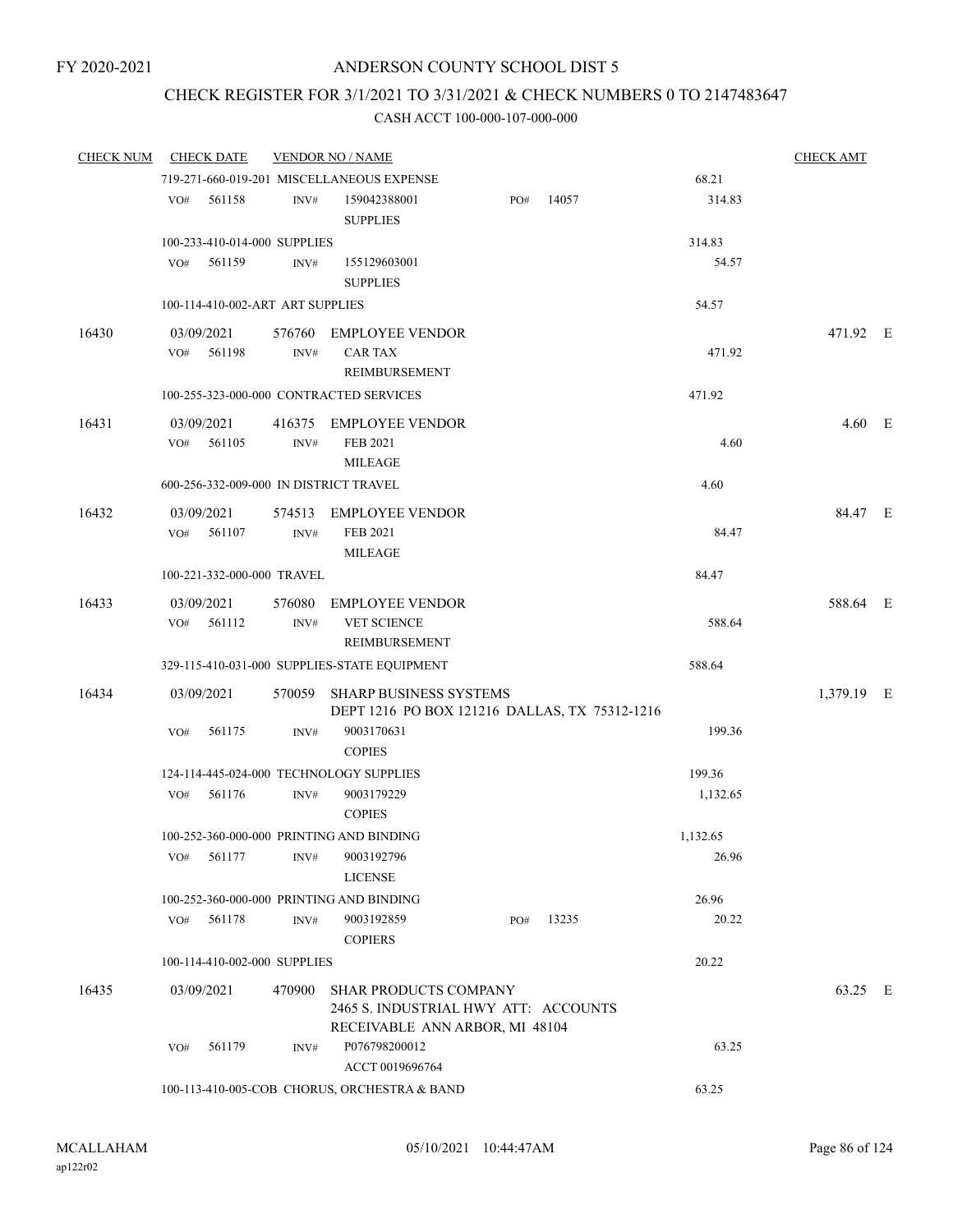FY 2020-2021

# ANDERSON COUNTY SCHOOL DIST 5

# CHECK REGISTER FOR 3/1/2021 TO 3/31/2021 & CHECK NUMBERS 0 TO 2147483647

| <b>CHECK NUM</b> | <b>CHECK DATE</b>                      |                            | <b>VENDOR NO / NAME</b>                                                                           |     |       |          | <b>CHECK AMT</b> |  |
|------------------|----------------------------------------|----------------------------|---------------------------------------------------------------------------------------------------|-----|-------|----------|------------------|--|
| 16436            | 03/09/2021                             | 472700                     | <b>SHERWIN WILLIAMS</b><br>613 NORTH MURRAY AVENUE ATT: ACCOUNTS<br>RECEIVABLE ANDERSON, SC 29625 |     |       |          | 4,462.50 E       |  |
|                  | 561180<br>VO#                          | INV#                       | 6832<br><b>SUPPLIES</b>                                                                           |     |       | 219.95   |                  |  |
|                  |                                        |                            | 100-254-410-000-001 MAINT. SUPPLIES-STRUCTURES                                                    |     |       | 11.78    |                  |  |
|                  |                                        |                            | 100-254-410-002-001 SUPPLIES - MAINTENANCE                                                        |     |       | 111.02   |                  |  |
|                  |                                        |                            | 100-254-410-003-001 SUPPLIES - MAINTENANCE                                                        |     |       | 97.15    |                  |  |
|                  | 561181<br>VO#                          | INV#                       | 7669-6<br><b>SUPPLIES</b>                                                                         | PO# | 14071 | 4,242.55 |                  |  |
|                  | 100-254-410-000-100 SMALL EQUIPMENT    |                            |                                                                                                   |     |       | 4,242.55 |                  |  |
| 16437            | 03/09/2021<br>561109<br>VO#            | INV#                       | 574734 EMPLOYEE VENDOR<br><b>FEB 21</b><br><b>MILEAGE</b>                                         |     |       | 159.39   | 159.39 E         |  |
|                  | 283-223-333-000-000 TRIPS/MILEAGE      |                            |                                                                                                   |     |       | 159.39   |                  |  |
| 16438            | 03/09/2021<br>561106<br>VO#            | 576709<br>$\mathrm{INV}\#$ | <b>EMPLOYEE VENDOR</b><br><b>FEB 2021</b><br><b>MILEAGE</b>                                       |     |       | 4.49     | 4.49 E           |  |
|                  | 600-256-332-003-000 IN DISTRICT TRAVEL |                            |                                                                                                   |     |       | 4.49     |                  |  |
| 16439            | 03/09/2021                             | 507850                     | TRANE<br>POBOX 406469 ATT: ACCOUNTS RECEIVABLE<br>ATLANTA, GA 30384-6469                          |     |       |          | 189.59 E         |  |
|                  | 561190<br>VO#                          | INV#                       | 9605076<br><b>REPAIR PARTS</b>                                                                    |     |       | 189.59   |                  |  |
|                  |                                        |                            | 100-254-410-003-400 HVAC/ELECTRICAL/PLUMBING                                                      |     |       | 189.59   |                  |  |
| 16440            | 03/09/2021                             | 569789                     | UNIFIRST CORPORATION<br>PO BOX 650481 DALLAS, TX 75265-0481                                       |     |       |          | 761.77 E         |  |
|                  | 561192<br>VO#                          | INV#                       | 1578913<br><b>MOP SERVICE</b>                                                                     | PO# | 12978 | 761.77   |                  |  |
|                  | 100-254-410-001-000 SUPPLIES           |                            |                                                                                                   |     |       | 17.82    |                  |  |
|                  | 100-254-410-002-000 SUPPLIES           |                            |                                                                                                   |     |       | 54.16    |                  |  |
|                  | 100-254-410-003-000 SUPPLIES           |                            |                                                                                                   |     |       | 59.72    |                  |  |
|                  | 100-254-410-005-000 SUPPLIES           |                            |                                                                                                   |     |       | 41.78    |                  |  |
|                  | 100-254-410-006-000 SUPPLIES           |                            |                                                                                                   |     |       | 56.38    |                  |  |
|                  | 100-254-410-007-000 SUPPLIES           |                            |                                                                                                   |     |       | 22.44    |                  |  |
|                  | 100-254-410-008-000 SUPPLIES           |                            |                                                                                                   |     |       | 41.40    |                  |  |
|                  | 100-254-410-009-000 SUPPLIES           |                            |                                                                                                   |     |       | 31.42    |                  |  |
|                  | 100-254-410-010-000 SUPPLIES           |                            |                                                                                                   |     |       | 9.21     |                  |  |
|                  | 100-254-410-011-000 SUPPLIES           |                            |                                                                                                   |     |       | 19.50    |                  |  |
|                  | 100-254-410-012-000 SUPPLIES           |                            |                                                                                                   |     |       | 18.76    |                  |  |
|                  | 100-254-410-013-000 SUPPLIES           |                            |                                                                                                   |     |       | 42.90    |                  |  |
|                  | 100-254-410-014-000 SUPPLIES           |                            |                                                                                                   |     |       | 28.42    |                  |  |
|                  | 100-254-410-015-000 SUPPLIES           |                            |                                                                                                   |     |       | 23.42    |                  |  |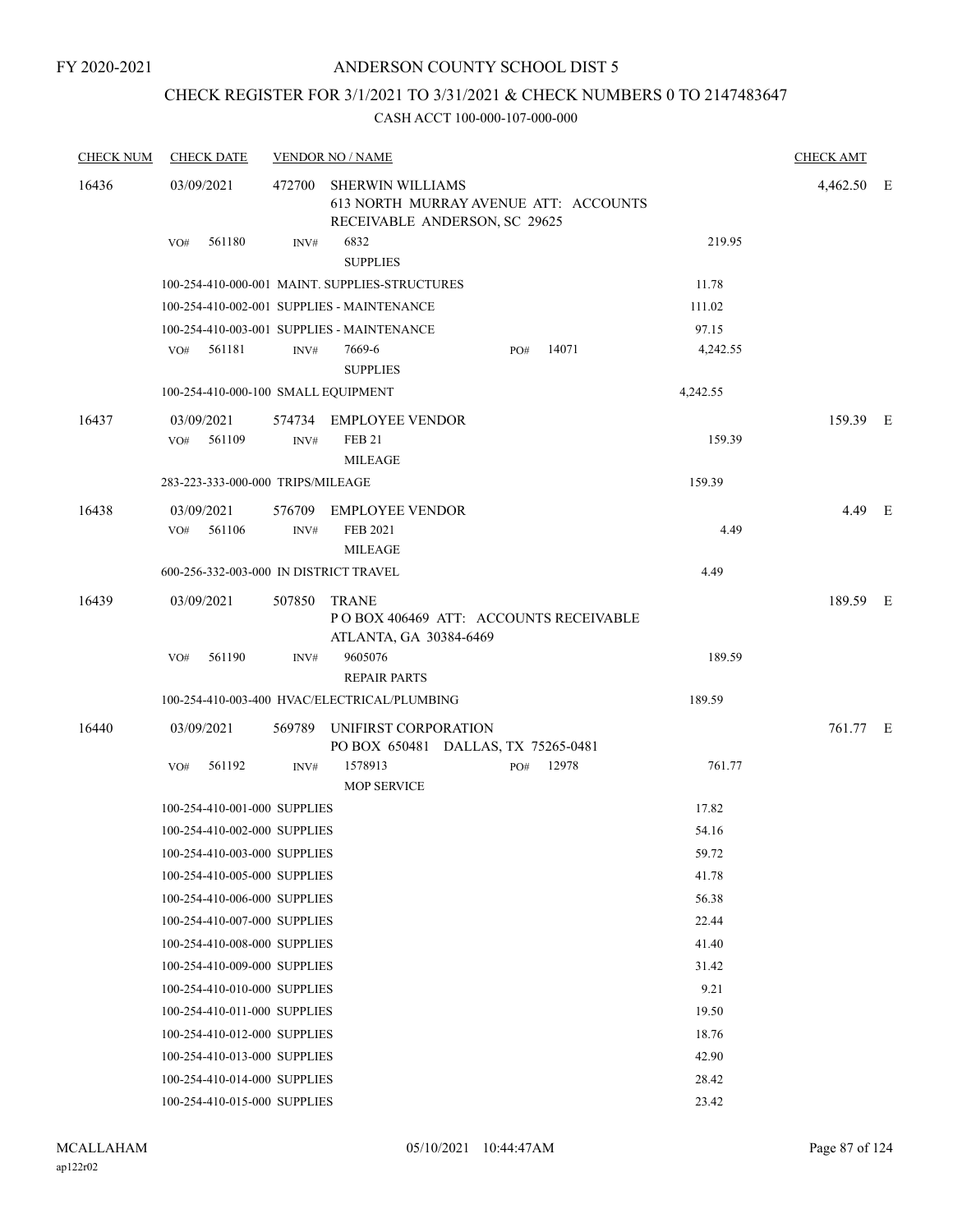#### FY 2020-2021

# ANDERSON COUNTY SCHOOL DIST 5

# CHECK REGISTER FOR 3/1/2021 TO 3/31/2021 & CHECK NUMBERS 0 TO 2147483647

| <b>CHECK NUM</b> | <b>CHECK DATE</b>                        |        | <b>VENDOR NO / NAME</b>                                                                 |          | <b>CHECK AMT</b> |  |
|------------------|------------------------------------------|--------|-----------------------------------------------------------------------------------------|----------|------------------|--|
|                  | 100-254-410-016-000 SUPPLIES             |        |                                                                                         | 23.42    |                  |  |
|                  | 100-254-410-017-000 SUPPLIES             |        |                                                                                         | 54.76    |                  |  |
|                  | 100-254-410-018-000 SUPPLIES             |        |                                                                                         | 29.22    |                  |  |
|                  | 100-254-410-019-000 SUPPLIES             |        |                                                                                         | 37.50    |                  |  |
|                  | 100-254-410-020-000 SUPPLIES             |        |                                                                                         | 33.92    |                  |  |
|                  | 100-254-410-021-000 SUPPLIES             |        |                                                                                         | 47.90    |                  |  |
|                  | 100-254-410-023-000 SUPPLIES             |        |                                                                                         | 15.18    |                  |  |
|                  | 131-254-410-031-000 SUPPLIES             |        |                                                                                         | 52.54    |                  |  |
| 16441            | 03/09/2021                               | 532300 | WHITE JONES ACE HARDWARE<br>PO BOX 13012 ATT: ACCOUNTS RECEIVABLE<br>ANDERSON, SC 29624 |          | 10.40 E          |  |
|                  | 561197<br>VO#                            | INV#   | 408205<br><b>SUPPLIES</b>                                                               | 10.40    |                  |  |
|                  | 600-256-323-003-000 REPAIRS TO EQUIPMENT |        |                                                                                         | 10.40    |                  |  |
|                  |                                          |        |                                                                                         |          |                  |  |
| 16442            | 03/11/2021                               |        | 102640 ACTION AUTO<br>529 FAIR STREET ATT: ACCOUNTS RECEIVABLE<br>ANDERSON, SC 29625    |          | 125.00 E         |  |
|                  | VO#<br>561231                            | INV#   | 92903<br><b>LOCKSMITH</b>                                                               | 125.00   |                  |  |
|                  | 100-255-323-000-000 CONTRACTED SERVICES  |        |                                                                                         | 125.00   |                  |  |
| 16443            | 03/11/2021                               |        | 569031 AIRGAS USA<br>POBOX 532609 ATT: ACCOUNTS RECEIVABLE<br>ATLANTA, GA 30353-2609    |          | 500.32 E         |  |
|                  | 561233<br>VO#                            | INV#   | 9110482577<br>14047<br>PO#<br><b>SUPPLIES</b>                                           | 500.32   |                  |  |
|                  |                                          |        | 329-115-410-031-000 SUPPLIES-STATE EQUIPMENT                                            | 500.32   |                  |  |
| 16444            | 03/11/2021                               |        | 573966 ALCO SOAP AND SUPPLY<br>PO BOX 1086 MOORESVILLE, NC 28115                        |          | 2,509.04 E       |  |
|                  | VO#<br>561234                            | INV#   | <b>FEB 2021</b><br><b>SUPPLIES</b>                                                      | 2,509.04 |                  |  |
|                  | 600-256-410-002-CHE CHEMICAL SUPPLIES    |        |                                                                                         | 304.19   |                  |  |
|                  | 600-256-410-003-CHE CHEMICAL SUPPLIES    |        |                                                                                         | 140.96   |                  |  |
|                  | 600-256-410-005-CHE CHEMICAL SUPPLIES    |        |                                                                                         | 97.85    |                  |  |
|                  | 600-256-410-006-CHE CHEMICAL SUPPLIES    |        |                                                                                         | 245.63   |                  |  |
|                  | 600-256-410-007-CHE CHEMICAL SUPPLIES    |        |                                                                                         | 117.09   |                  |  |
|                  | 600-256-410-008-CHE CHEMICAL SUPPLIES    |        |                                                                                         | 77.01    |                  |  |
|                  | 600-256-410-009-CHE CHEMICAL SUPPLIES    |        |                                                                                         | 66.57    |                  |  |
|                  | 600-256-410-009-CHE CHEMICAL SUPPLIES    |        |                                                                                         | 41.91    |                  |  |
|                  | 600-256-410-010-CHE CHEMICAL SUPPLIES    |        |                                                                                         | 245.38   |                  |  |
|                  | 600-256-410-012-CHE CHEMICAL SUPPLIES    |        |                                                                                         | 99.25    |                  |  |
|                  | 600-256-410-013-CHE CHEMICAL SUPPLIES    |        |                                                                                         | 301.19   |                  |  |
|                  | 600-256-410-014-CHE CHEMICAL SUPPLIES    |        |                                                                                         | 205.90   |                  |  |
|                  | 600-256-410-017-CHE CHEMICAL SUPPLIES    |        |                                                                                         | 244.15   |                  |  |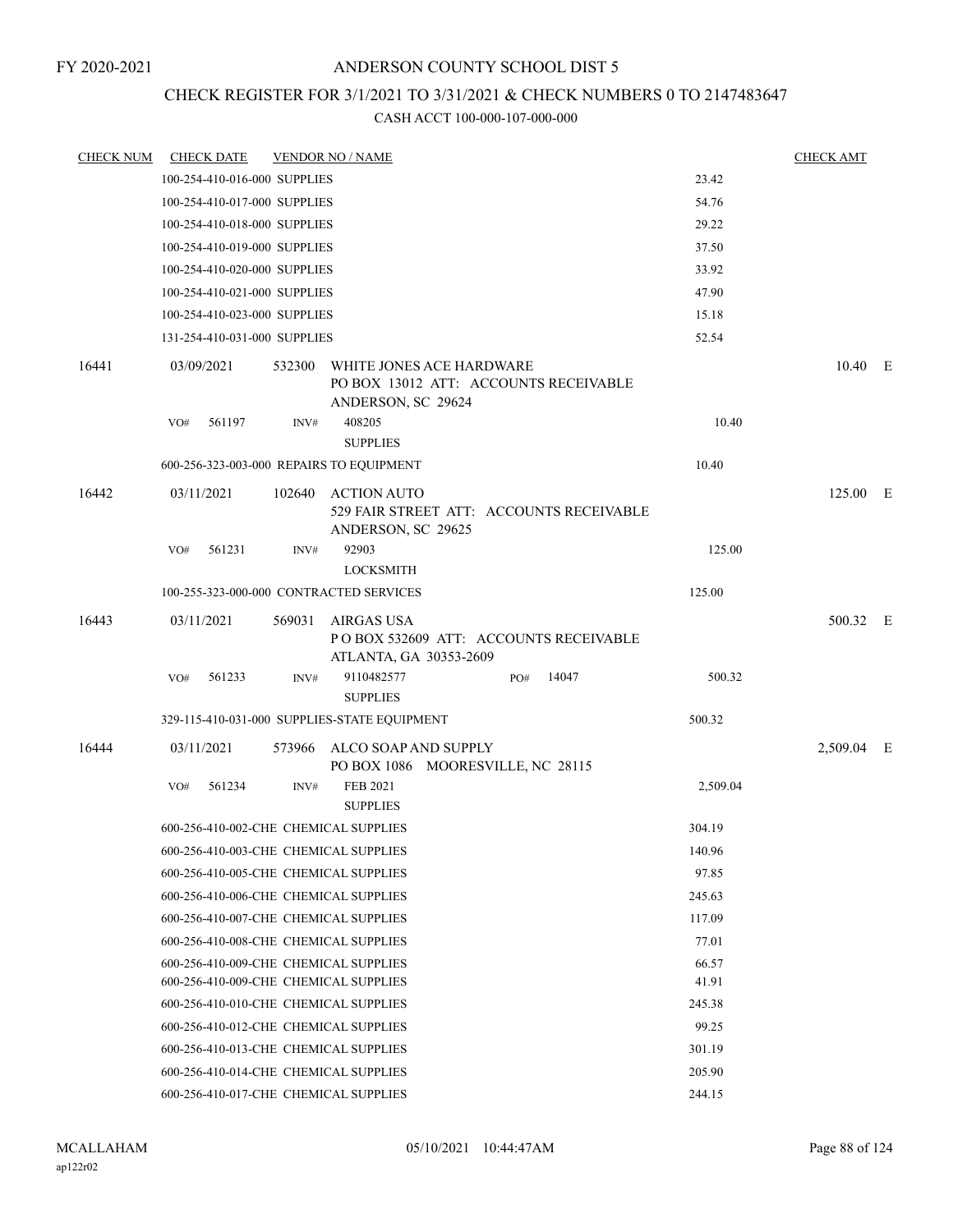# CHECK REGISTER FOR 3/1/2021 TO 3/31/2021 & CHECK NUMBERS 0 TO 2147483647

| <b>CHECK NUM</b> | <b>CHECK DATE</b>                     |                | <b>VENDOR NO / NAME</b>                                                                                   |           |        | <b>CHECK AMT</b> |  |
|------------------|---------------------------------------|----------------|-----------------------------------------------------------------------------------------------------------|-----------|--------|------------------|--|
|                  | 600-256-410-019-CHE CHEMICAL SUPPLIES |                |                                                                                                           |           | 35.10  |                  |  |
|                  | 600-256-410-020-CHE CHEMICAL SUPPLIES |                |                                                                                                           |           | 139.32 |                  |  |
|                  | 600-256-410-021-CHE CHEMICAL SUPPLIES |                |                                                                                                           |           | 64.15  |                  |  |
|                  | 631-256-410-031-CHE CHEMICAL SUPPLIES |                |                                                                                                           |           | 83.39  |                  |  |
| 16445            | 03/11/2021<br>VO#<br>561211           | 147400<br>INV# | EMPLOYEE VENDOR<br>DEC-FEB                                                                                |           | 84.18  | 84.18 E          |  |
|                  |                                       |                | <b>MILEAGE</b>                                                                                            |           |        |                  |  |
|                  | 100-221-332-000-000 TRAVEL            |                |                                                                                                           |           | 84.18  |                  |  |
| 16446            | 03/11/2021                            | 566562         | ANDERSON OUTDOOR POWER EQUIPMENT<br>110 MIRACLE MILE DRIVE ATT: ACCOUNTS<br>RECEIVABLE ANDERSON, SC 29621 |           |        | 162.51 E         |  |
|                  | 561240<br>VO#                         | INV#           | 5488<br><b>REPAIR PARTS</b>                                                                               |           | 162.51 |                  |  |
|                  | 100-254-410-000-100 SMALL EQUIPMENT   |                |                                                                                                           |           | 162.51 |                  |  |
| 16447            | 03/11/2021                            | 576113         | <b>EMPLOYEE VENDOR</b>                                                                                    |           |        | 22.66 E          |  |
|                  | 561212<br>VO#                         | INV#           | FEB 2021<br><b>MILEAGE</b>                                                                                |           | 22.66  |                  |  |
|                  | 100-221-332-000-000 TRAVEL            |                |                                                                                                           |           | 22.66  |                  |  |
| 16448            | 03/11/2021                            | 574151         | <b>EMPLOYEE VENDOR</b>                                                                                    |           |        | 116.55 E         |  |
|                  | VO#<br>561228                         | INV#           | <b>MARENEM</b><br>REIMBURSEMENT                                                                           |           | 116.55 |                  |  |
|                  |                                       |                | 100-112-410-017-INQ INQUIRY BASED LEARNING                                                                |           | 116.55 |                  |  |
| 16449            | 03/11/2021                            | 147195         | <b>EMPLOYEE VENDOR</b>                                                                                    |           |        | 24.58 E          |  |
|                  | 561222<br>VO#                         | INV#           | <b>SUPPLIES</b><br>REIMBURSEMENT                                                                          |           | 24.58  |                  |  |
|                  |                                       |                | 723-190-660-023-911 MISCELLANEOUS- ADULT ED EXPENSE                                                       |           | 24.58  |                  |  |
| 16450            | 03/11/2021                            | 147625         | <b>EMPLOYEE VENDOR</b>                                                                                    |           |        | 89.51 E          |  |
|                  | 561218<br>VO#                         | INV#           | <b>MATERIALS</b><br>REIMBURSEMENT                                                                         |           | 89.51  |                  |  |
|                  |                                       |                | 201-112-410-007-000 SUPPLIES AND MATERIALS                                                                |           | 89.51  |                  |  |
| 16451            | 03/11/2021                            |                | 572135 EMPLOYEE VENDOR                                                                                    |           |        | 95.11 E          |  |
|                  | 561224<br>VO#                         | INV#           | <b>SUPPLIES</b><br>REIMBURSEMENT                                                                          |           | 95.11  |                  |  |
|                  |                                       |                | 720-271-660-020-493 SCHOOL/CLASS DONATIONS EXPENSE                                                        |           | 95.11  |                  |  |
| 16452            | 03/11/2021                            |                | 568574 CCP CROWE'S CORPORATE PROMOTIONS<br>PO BOX 2647 ANDERSON, SC 29622                                 |           |        | 151.51 E         |  |
|                  | 561247<br>VO#                         | INV#           | 16475<br><b>NORTH POINTE</b>                                                                              |           | 151.51 |                  |  |
|                  |                                       |                | 713-271-660-013-201 MISCELLANEOUS EXPENSE                                                                 |           | 151.51 |                  |  |
|                  |                                       |                |                                                                                                           |           |        |                  |  |
| 16453            | 03/11/2021                            |                | 572679 DEFENDER SERVICES, INC.<br>PO BOX 1775 COLUMBIA, SC 29202                                          |           |        | 674.24 E         |  |
|                  | VO#<br>561255                         | INV#           | 1002833                                                                                                   | PO# 13390 | 674.24 |                  |  |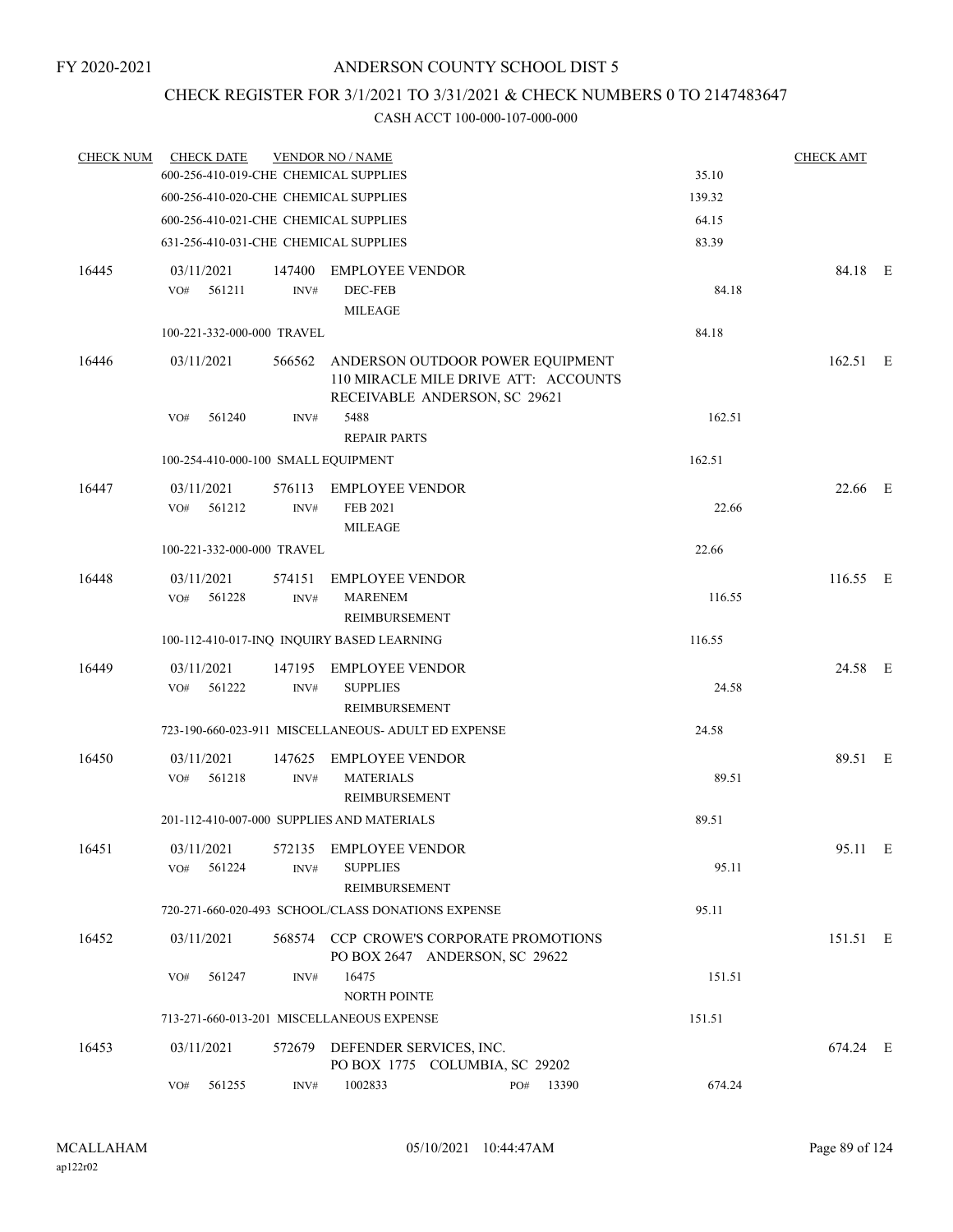# CHECK REGISTER FOR 3/1/2021 TO 3/31/2021 & CHECK NUMBERS 0 TO 2147483647

| <b>CHECK NUM</b> | <b>CHECK DATE</b> |        |                                                              | <b>VENDOR NO / NAME</b><br><b>ADULT ED</b>                                                       |              |                 | <b>CHECK AMT</b> |  |
|------------------|-------------------|--------|--------------------------------------------------------------|--------------------------------------------------------------------------------------------------|--------------|-----------------|------------------|--|
|                  |                   |        |                                                              | 100-181-312-023-000 PURCHASED SERVICES                                                           |              | 674.24          |                  |  |
| 16454            | 03/11/2021<br>VO# | 561259 | INV#                                                         | 237555 FORMS & SUPPLY<br>POBOX 563953 ATT: ACCOUNTS RECEIVABLE<br>CHARLOTTE, NC 28256<br>5713235 |              | 7.04            | 216.98 E         |  |
|                  |                   |        |                                                              | <b>SUPPLIES</b>                                                                                  |              |                 |                  |  |
|                  |                   |        |                                                              | 100-252-410-000-000 SUPPLIES AND MATERIALS                                                       |              | 7.04            |                  |  |
|                  | VO#               | 561260 | INV#                                                         | 5710964<br><b>SUPPLIES</b>                                                                       |              | 209.94          |                  |  |
|                  |                   |        |                                                              | 100-252-410-000-000 SUPPLIES AND MATERIALS                                                       |              | 209.94          |                  |  |
| 16455            | 03/11/2021        |        | 251600                                                       | <b>GOPHER SPORT</b><br>POBOX 1450 NW5634 ATT: ACCOUNTS<br>RECEIVABLE MINNEAPOLIS, MN 55485-5634  |              |                 | $1,045.15$ E     |  |
|                  | VO#               | 561262 | INV#                                                         | IN20141<br><b>NORTH POINTE</b>                                                                   |              | 1,045.15        |                  |  |
|                  |                   |        | 937-113-410-013-000 SUPPLIES                                 |                                                                                                  |              | 1,045.15        |                  |  |
| 16456            | 03/11/2021        |        | 573862                                                       | <b>EMPLOYEE VENDOR</b>                                                                           |              |                 | 915.06 E         |  |
|                  | VO#               | 561215 | INV#                                                         | MARCH 3-6<br><b>MYRTLE BEACH</b>                                                                 |              | 915.06          |                  |  |
|                  |                   |        | 100-252-380-000-000 TRAVEL                                   |                                                                                                  |              | 915.06          |                  |  |
| 16457            | 03/11/2021        |        | 264114                                                       | <b>HEINEMANN</b><br>15963 COLLECTIONS CENTER DRIVE ATT: ACCOUNTS<br>RECEIVABLE CHICAGO, IL 60693 |              |                 | 282.15 E         |  |
|                  | VO#               | 561263 | INV#                                                         | 7294985<br>WHITEHALL ELEM                                                                        | 14052<br>PO# | 282.15          |                  |  |
|                  |                   |        | 810-147-410-019-000 SUPPLIES<br>810-147-410-019-000 SUPPLIES |                                                                                                  |              | 256.50<br>25.65 |                  |  |
| 16458            | 03/11/2021        |        | 573279                                                       | HERSHEY CREAMERY COMPANY<br>710 CORPORATE CIRCLE SALISBURY, NC 28145                             |              |                 | 392.88 E         |  |
|                  | VO#               | 561264 | INV#                                                         | 16320990<br>WHITEHALL ELEM                                                                       |              | 392.88          |                  |  |
|                  |                   |        |                                                              | 719-271-660-019-391 ICE CREAM SALES EXPENSE                                                      |              | 392.88          |                  |  |
| 16459            | 03/11/2021        |        | 300176                                                       | <b>JOSTENS INC</b><br>21336 NETWORK PLACE ATT: ACCOUNTS<br>RECEIVABLE CHICAGO, IL 60673          |              |                 | 44.94 E          |  |
|                  | VO#               | 561267 | INV#                                                         | 3889<br><b>GOWN</b>                                                                              |              | 44.94           |                  |  |
|                  |                   |        |                                                              | 900-188-410-000-006 HOMELESS SUPPLIES                                                            |              | 44.94           |                  |  |
| 16460            | 03/11/2021<br>VO# | 561223 | 564683<br>INV#                                               | <b>EMPLOYEE VENDOR</b><br>3D DESIGN                                                              |              | 54.49           | 54.49 E          |  |
|                  |                   |        |                                                              | REIMBURSEMENT                                                                                    |              |                 |                  |  |
|                  |                   |        |                                                              | 721-190-660-021-644 ART HIGH EXPENSE                                                             |              | 54.49           |                  |  |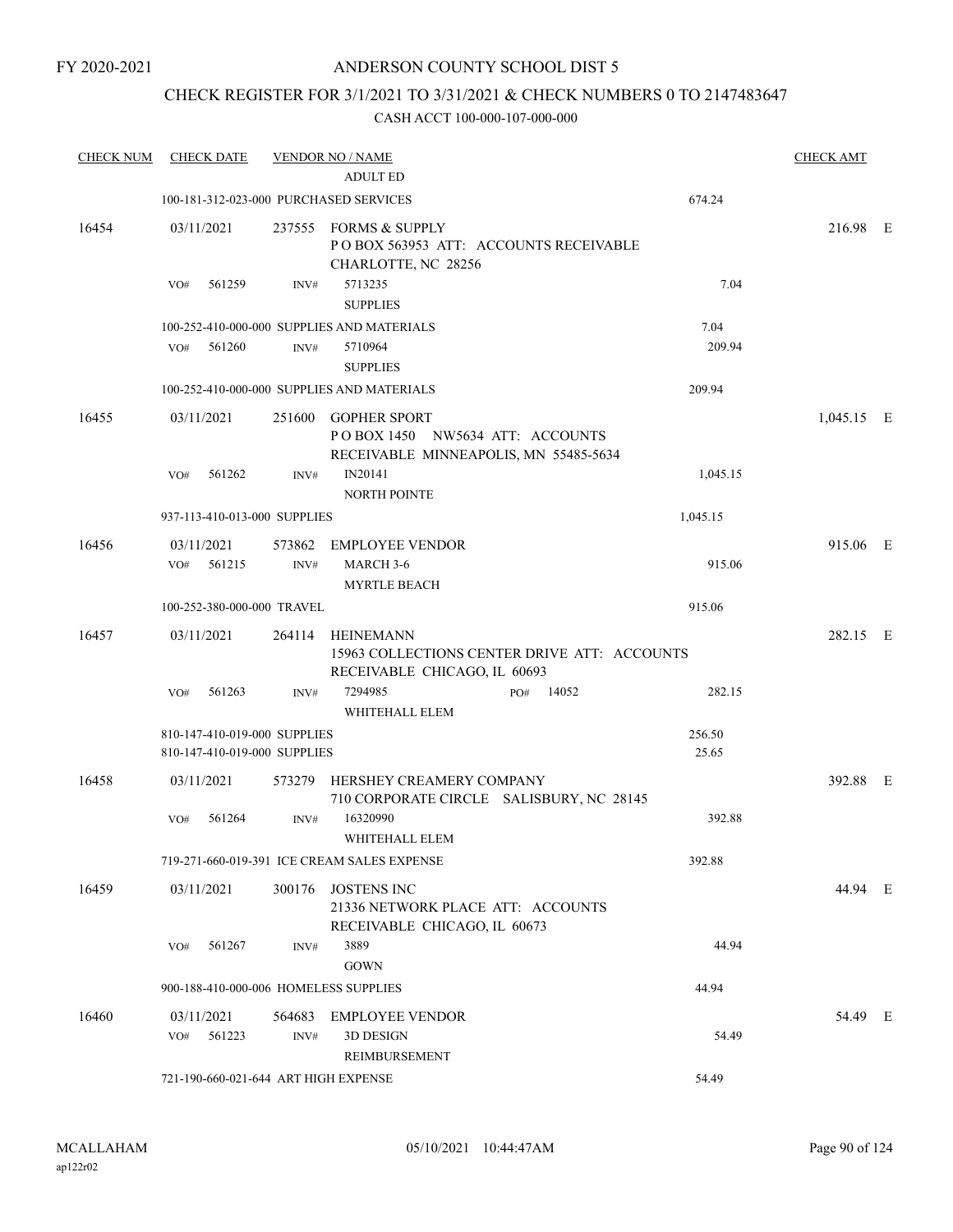# CHECK REGISTER FOR 3/1/2021 TO 3/31/2021 & CHECK NUMBERS 0 TO 2147483647

| <b>CHECK NUM</b> |                   | <b>CHECK DATE</b>                 |                | <b>VENDOR NO / NAME</b>                                                                                      |        | <b>CHECK AMT</b> |  |
|------------------|-------------------|-----------------------------------|----------------|--------------------------------------------------------------------------------------------------------------|--------|------------------|--|
| 16461            | 03/11/2021<br>VO# | 561220                            | INV#           | 573183 EMPLOYEE VENDOR<br><b>SUPPLIES</b><br>REIMBURSEMENT                                                   | 99.88  | 99.88 E          |  |
|                  |                   |                                   |                | 720-271-660-020-493 SCHOOL/CLASS DONATIONS EXPENSE                                                           | 99.88  |                  |  |
| 16462            | 03/11/2021        |                                   |                | 349701 MED CENTRAL HEALTH RESOURCES<br>3424 CLEMSON BLVD ATT: ACCOUNTS RECEIVABLE<br>ANDERSON, SC 29621      |        | 235.00 E         |  |
|                  | VO#               | 561270                            | INV#           | 141<br><b>CHAMBLEE</b>                                                                                       | 65.00  |                  |  |
|                  |                   |                                   |                | 100-255-323-000-000 CONTRACTED SERVICES                                                                      | 65.00  |                  |  |
|                  | VO#               | 561271                            | INV#           | 3254<br><b>PEELE</b>                                                                                         | 85.00  |                  |  |
|                  |                   |                                   |                | 100-255-323-000-000 CONTRACTED SERVICES                                                                      | 85.00  |                  |  |
|                  |                   | VO# 561272                        | INV#           | 55587<br><b>LUNA</b>                                                                                         | 85.00  |                  |  |
|                  |                   |                                   |                | 100-255-323-000-000 CONTRACTED SERVICES                                                                      | 85.00  |                  |  |
| 16463            | 03/11/2021<br>VO# | 561217                            | INV#           | 574822 EMPLOYEE VENDOR<br><b>MUSIC</b><br>REIMBURSEMENT                                                      | 29.91  | 29.91 E          |  |
|                  |                   | 711-271-660-011-220 MUSIC EXPENSE |                |                                                                                                              | 29.91  |                  |  |
| 16464            | 03/11/2021        |                                   |                | 573846 EMPLOYEE VENDOR                                                                                       |        | 20.31 E          |  |
|                  | VO#               | 561216                            | INV#           | TYE DYE KIT<br>REIMBURSEMENT                                                                                 | 20.31  |                  |  |
|                  |                   |                                   |                | 705-271-660-005-442 SPECIAL ED EXPENSE                                                                       | 20.31  |                  |  |
| 16465            | 03/11/2021        |                                   |                | 570395 NETWORK CONTROLS & ELECTRIC, INC<br>136 JOHNS ROAD ATT: ACCOUNTS RECEIVABLE<br><b>GREER, SC 29650</b> |        | 1,819.76 E       |  |
|                  | VO#               | 561279                            | INV#           | 25678<br><b>CENTERVILLE</b>                                                                                  | 236.60 |                  |  |
|                  |                   |                                   |                | 100-266-314-007-000 REPAIRS TO EQUIPMENT                                                                     | 236.60 |                  |  |
|                  | VO#               | 561280                            | INV#           | 25679<br>GLENVIEW                                                                                            | 257.90 |                  |  |
|                  |                   |                                   |                | 100-266-314-020-000 REPAIRS TO EQUIPMENT                                                                     | 257.90 |                  |  |
|                  | VO#               | 561281                            | INV#           | 25680<br><b>CONCORD ELEM</b>                                                                                 | 150.00 |                  |  |
|                  |                   |                                   |                | 100-266-314-009-000 REPAIRS TO EQUIPMENT                                                                     | 150.00 |                  |  |
|                  |                   | VO# 561282                        | INV#           | 25681<br>TL HANNA                                                                                            | 255.26 |                  |  |
|                  |                   |                                   |                | 100-266-314-002-000 REPAIRS TO EQUIPMENT                                                                     | 255.26 |                  |  |
|                  | VO#               | 561283                            | $\text{INV}\#$ | 25682<br>WESTSIDE                                                                                            | 200.00 |                  |  |
|                  |                   |                                   |                | 100-266-314-003-000 REPAIRS TO EQUIPMENT                                                                     | 200.00 |                  |  |
|                  | VO#               | 561284                            | INV#           | 25683<br>TL HANNA                                                                                            | 720.00 |                  |  |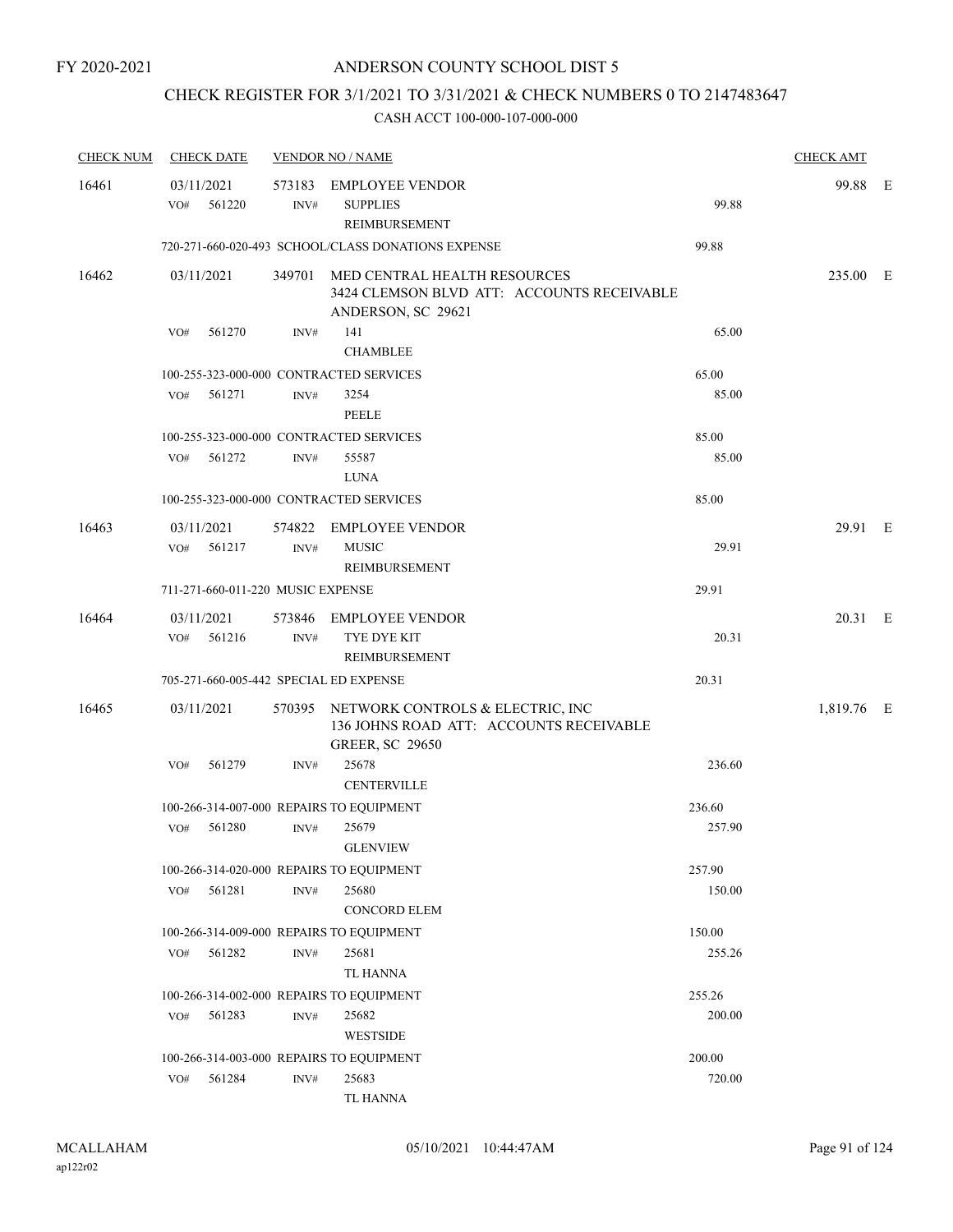# CHECK REGISTER FOR 3/1/2021 TO 3/31/2021 & CHECK NUMBERS 0 TO 2147483647

| <b>CHECK NUM</b> | <b>CHECK DATE</b>            |                | <b>VENDOR NO / NAME</b>                                      |                                                                           |       |          | <b>CHECK AMT</b> |  |
|------------------|------------------------------|----------------|--------------------------------------------------------------|---------------------------------------------------------------------------|-------|----------|------------------|--|
|                  |                              |                | 100-266-314-002-000 REPAIRS TO EQUIPMENT                     |                                                                           |       | 720.00   |                  |  |
| 16466            | 03/11/2021<br>$VO#$ 561214   | INV#           | 572025 EMPLOYEE VENDOR<br>MARCH 4-6                          |                                                                           |       | 501.86   | 501.86 E         |  |
|                  |                              |                | <b>COLUMBIA</b><br>100-263-333-000-000 TRIPS AND CONFERENCES |                                                                           |       | 501.86   |                  |  |
| 16467            | 03/11/2021                   |                | 389900 OFFICE DEPOT                                          |                                                                           |       |          | 174.44 E         |  |
|                  | 561289<br>VO#                | INV#           | 158877871001<br><b>SUPPLIES</b>                              | POBOX 1413 CHARLOTTE, NC 28201-1413                                       |       | 46.00    |                  |  |
|                  | 100-264-410-000-000 SUPPLIES |                |                                                              |                                                                           |       | 46.00    |                  |  |
|                  | VO# 561290                   | INV#           | 158878537001<br><b>SUPPLIES</b>                              |                                                                           |       | 8.39     |                  |  |
|                  | 100-264-410-000-000 SUPPLIES |                |                                                              |                                                                           |       | 8.39     |                  |  |
|                  | 561291<br>VO#                | $\text{INV}\#$ | 159366390001<br><b>SUPPLIES</b>                              |                                                                           |       | 65.83    |                  |  |
|                  |                              |                | 100-113-410-020-VEN SUPPLY-ADDT'L FOR LOST VENDING           |                                                                           |       | 65.83    |                  |  |
|                  | 561292<br>VO#                | INV#           | 159499594001<br><b>SUPPLIES</b>                              | PO#                                                                       | 14063 | 6.08     |                  |  |
|                  | 100-233-410-000-000 SUPPLIES |                |                                                              |                                                                           |       | 6.08     |                  |  |
|                  | VO# 561293                   | INV#           | 159493948001<br><b>SUPPLIES</b>                              | PO#                                                                       | 14063 | 48.14    |                  |  |
|                  | 100-233-410-000-000 SUPPLIES |                |                                                              |                                                                           |       | 48.14    |                  |  |
| 16468            | 03/11/2021                   |                | 389900 OFFICE DEPOT                                          | POBOX 1413 CHARLOTTE, NC 28201-1413                                       |       |          | 644.65 E         |  |
|                  | 561286<br>VO#                | INV#           | 158928601001<br><b>SUPPLIES</b>                              |                                                                           |       | 333.83   |                  |  |
|                  |                              |                | 723-190-660-023-911 MISCELLANEOUS- ADULT ED EXPENSE          |                                                                           |       | 333.83   |                  |  |
|                  | 561287<br>VO#                | INV#           | 156936892001<br><b>SUPPLIES</b>                              |                                                                           |       | 341.32   |                  |  |
|                  |                              |                | 723-190-660-023-911 MISCELLANEOUS- ADULT ED EXPENSE          |                                                                           |       | 341.32   |                  |  |
|                  | 561288<br>VO#                | INV#           | 150386494001<br><b>CREDIT</b>                                |                                                                           |       | $-30.50$ |                  |  |
|                  |                              |                | 723-190-660-023-911 MISCELLANEOUS- ADULT ED EXPENSE          |                                                                           |       | $-30.50$ |                  |  |
| 16469            | 03/11/2021                   |                | ANDERSON, SC 29624                                           | 391100 OLD STONE TRACTOR CO, INC<br>PO BOX 13565 ATT: ACCOUNTS RECEIVABLE |       |          | 44.00 E          |  |
|                  | VO#<br>561294                | INV#           | CT13267<br><b>REPAIR PARTS</b>                               |                                                                           |       | 44.00    |                  |  |
|                  |                              |                | 100-254-410-000-001 MAINT. SUPPLIES-STRUCTURES               |                                                                           |       | 44.00    |                  |  |
| 16470            | 03/11/2021                   |                | 571574 PALMETTO DIGITAL, LLC                                 | 179 SINGER ROAD ANDERSON, SC 29625                                        |       |          | 137.80 E         |  |
|                  | 561295<br>VO#                | INV#           | 004841<br><b>TL HANNA</b>                                    |                                                                           |       | 137.80   |                  |  |
|                  | 100-271-410-002-000 SUPPLIES |                |                                                              |                                                                           |       | 137.80   |                  |  |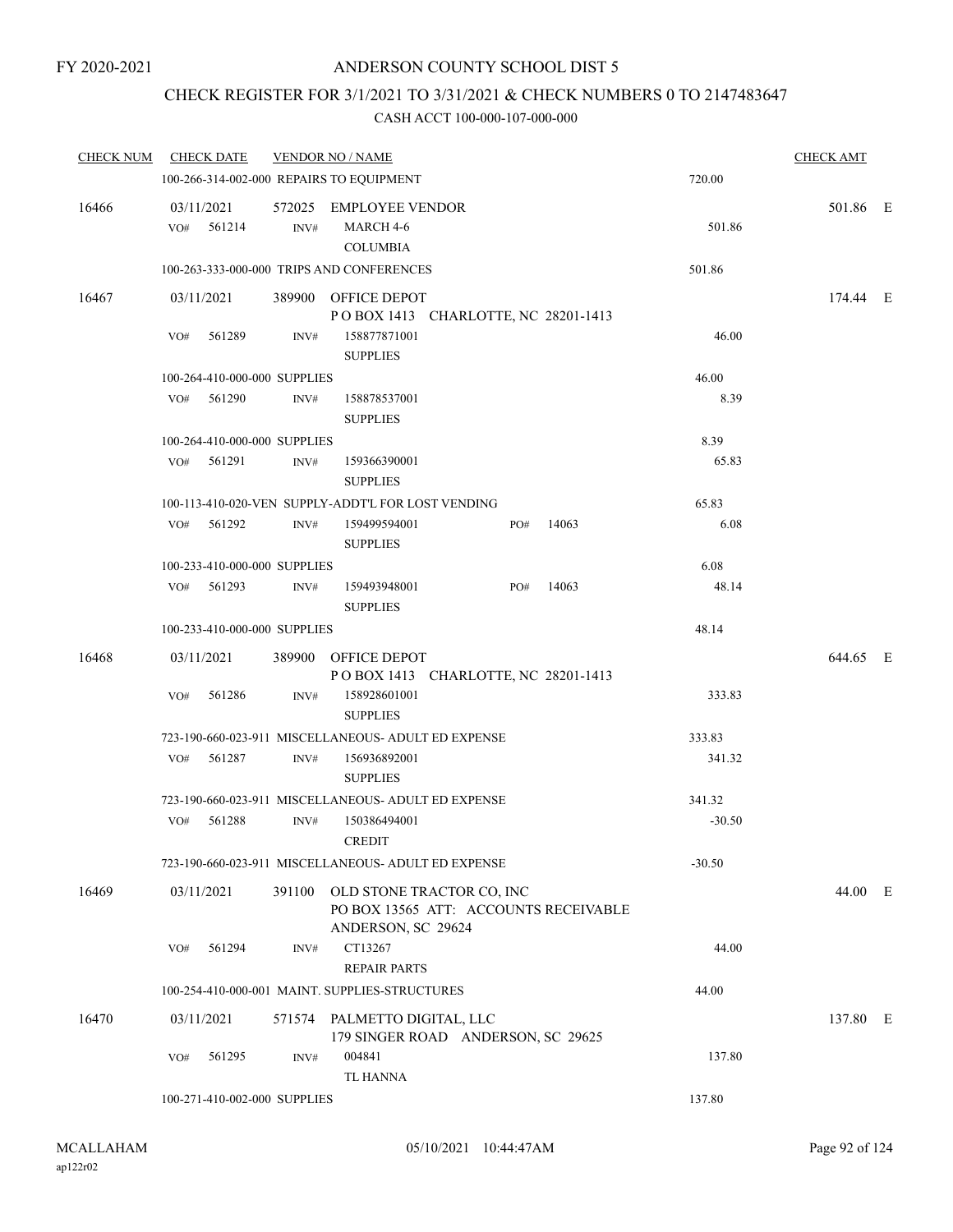# CHECK REGISTER FOR 3/1/2021 TO 3/31/2021 & CHECK NUMBERS 0 TO 2147483647

| <b>CHECK NUM</b> | <b>CHECK DATE</b>                        |                | <b>VENDOR NO / NAME</b>                                                 |                   | <b>CHECK AMT</b> |  |
|------------------|------------------------------------------|----------------|-------------------------------------------------------------------------|-------------------|------------------|--|
| 16471            | 03/11/2021<br>561219<br>VO#              | 575047<br>INV# | <b>EMPLOYEE VENDOR</b><br><b>FUEL</b><br>REIMBURSEMENT                  | 98.14             | 98.14 E          |  |
|                  | 100-255-411-000-000 GASOLINE             |                |                                                                         | 98.14             |                  |  |
| 16472            | 03/11/2021                               | 574687         | PRIORITY ONE SECURITY<br>PO BOX 36 MAULDIN, SC 29662                    |                   | $1,282.00$ E     |  |
|                  | 561297<br>VO#                            | INV#           | 2085791<br>PO#<br><b>MARCH 2021</b>                                     | 12976<br>1,282.00 |                  |  |
|                  | 100-254-323-000-600 MAINTENANCE SERVICES |                |                                                                         | 92.00             |                  |  |
|                  | 100-254-323-001-600 MAINTENANCE SERVICES |                |                                                                         | 46.00             |                  |  |
|                  | 100-254-323-002-600 MAINTENANCE SERVICES |                |                                                                         | 168.00            |                  |  |
|                  | 100-254-323-003-600 MAINTENANCE SERVICES |                |                                                                         | 102.00            |                  |  |
|                  | 100-254-323-005-600 MAINTENANCE SERVICES |                |                                                                         | 46.00             |                  |  |
|                  | 100-254-323-006-600 MAINTENANCE SERVICES |                |                                                                         | 69.00             |                  |  |
|                  | 100-254-323-007-600 MAINTENANCE SERVICES |                |                                                                         | 46.00             |                  |  |
|                  | 100-254-323-008-600 MAINTENANCE SERVICES |                |                                                                         | 46.00             |                  |  |
|                  | 100-254-323-009-600 MAINTENANCE SERVICES |                |                                                                         | 46.00             |                  |  |
|                  | 100-254-323-010-600 MAINTENANCE SERVICES |                |                                                                         | 46.00             |                  |  |
|                  | 100-254-323-011-600 MAINTENANCE SERVICES |                |                                                                         | 46.00             |                  |  |
|                  | 100-254-323-012-600 MAINTENANCE SERVICES |                |                                                                         | 46.00             |                  |  |
|                  | 100-254-323-013-600 MAINTENANCE SERVICES |                |                                                                         | 46.00             |                  |  |
|                  | 100-254-323-014-600 MAINTENANCE SERVICES |                |                                                                         | 46.00             |                  |  |
|                  | 100-254-323-015-600 MAINTENANCE SERVICES |                |                                                                         | 46.00             |                  |  |
|                  | 100-254-323-016-600 MAINTENANCE SERVICES |                |                                                                         | 46.00             |                  |  |
|                  | 100-254-323-017-600 MAINTENANCE SERVICES |                |                                                                         | 46.00             |                  |  |
|                  | 100-254-323-018-600 MAINTENANCE SERVICES |                |                                                                         | 46.00             |                  |  |
|                  | 100-254-323-019-600 MAINTENANCE SERVICES |                |                                                                         | 46.00             |                  |  |
|                  | 100-254-323-020-600 MAINTENANCE SERVICES |                |                                                                         | 46.00             |                  |  |
|                  | 100-254-323-021-600 MAINTENANCE SERVICES |                |                                                                         | 46.00             |                  |  |
|                  | 100-254-323-023-600 MAINTENANCE SERVICES |                |                                                                         | 69.00             |                  |  |
| 16473            | 03/11/2021                               | 445100 SCASA   | SC ASSOC SCHOOL ADMINISTRATORS 1<br>FERNANDINA COURT COLUMBIA, SC 29212 |                   | 175.50 E         |  |
|                  | 561300<br>VO#                            | INV#           | 9580<br>MEMBER ID #5569                                                 | 175.50            |                  |  |
|                  | 100-263-312-000-000 PURCHASED SERVICES   |                |                                                                         | 175.50            |                  |  |
| 16474            | 03/11/2021                               |                | 566032 SCHOOL OUTFITTERS<br>PO BOX 1367 MIDDLETOWN, OH 45042-1367       |                   | 699.78 E         |  |
|                  | 561301<br>VO#                            | INV#           | 13533272<br>PO#<br>NEW PROSPECT                                         | 13945<br>699.78   |                  |  |
|                  | 201-112-445-010-000 TECHNOLOGY SUPPLIES  |                |                                                                         | 699.78            |                  |  |
| 16475            | 03/11/2021                               |                | 570059 SHARP BUSINESS SYSTEMS                                           |                   | $1,143.41$ E     |  |
|                  |                                          |                |                                                                         |                   |                  |  |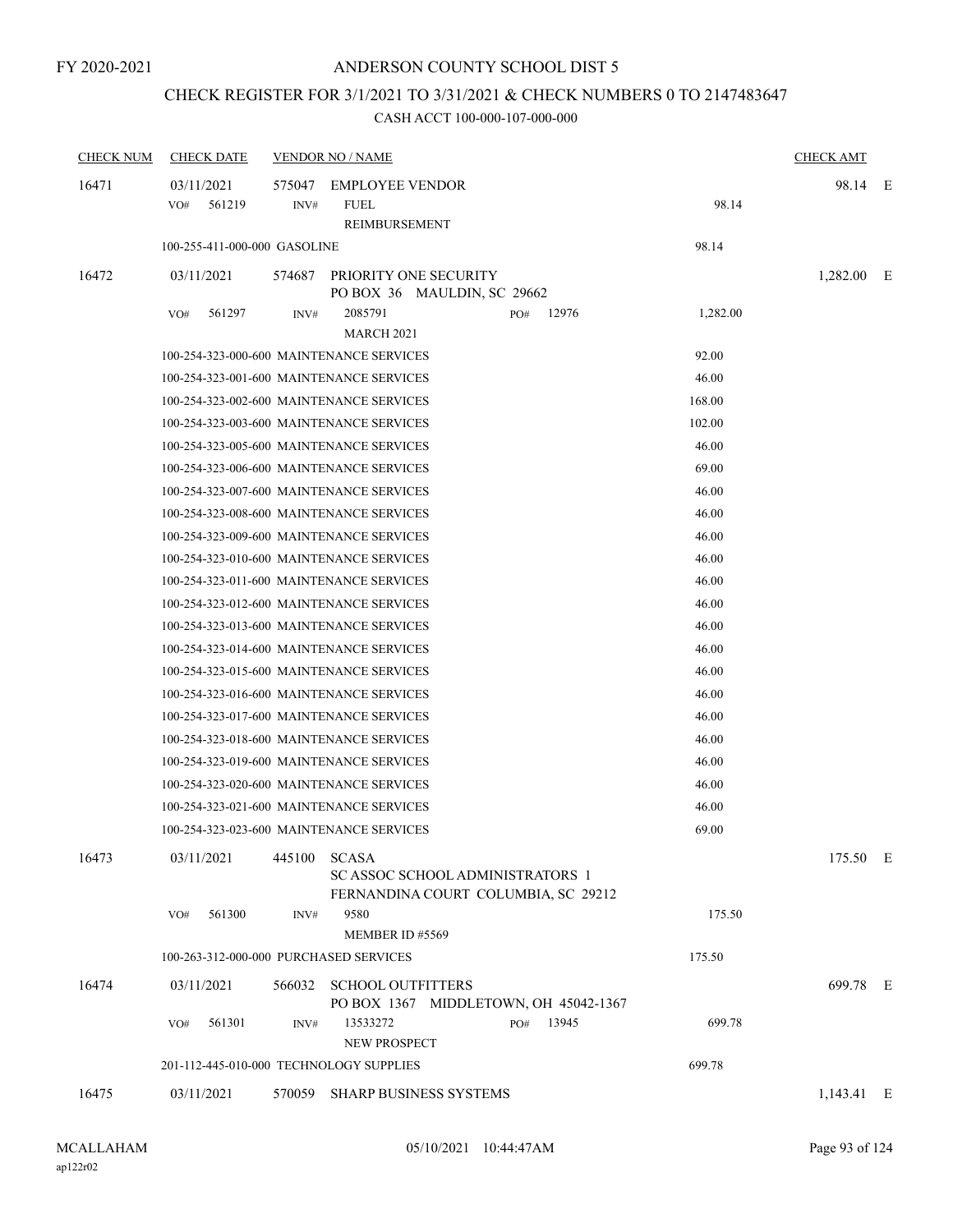# CHECK REGISTER FOR 3/1/2021 TO 3/31/2021 & CHECK NUMBERS 0 TO 2147483647

| <b>CHECK NUM</b> | <b>CHECK DATE</b> |              | <b>VENDOR NO / NAME</b>            | <b>CHECK AMT</b>                                   |        |  |
|------------------|-------------------|--------------|------------------------------------|----------------------------------------------------|--------|--|
|                  |                   |              |                                    | DEPT 1216 PO BOX 121216 DALLAS, TX 75312-1216      |        |  |
|                  | VO#               | 561302       | INV#                               | 9003192765                                         | 13.48  |  |
|                  |                   |              |                                    | <b>LICENSE</b>                                     |        |  |
|                  |                   |              | 708-271-660-008-362 COPIER EXPENSE |                                                    | 13.48  |  |
|                  | VO#               | 561303       | INV#                               | 9003179217                                         | 279.21 |  |
|                  |                   |              |                                    | <b>COPIES</b>                                      |        |  |
|                  |                   |              | 201-112-490-007-000 COPIER COST    |                                                    | 279.21 |  |
|                  |                   | $VO#$ 561304 | INV#                               | 9003192721                                         | 13.48  |  |
|                  |                   |              |                                    | <b>LICENSE</b>                                     |        |  |
|                  |                   |              |                                    | 201-112-490-016-000 OTHER/COPIER COST              | 13.48  |  |
|                  | VO#               | 561305       | INV#                               | 9003198174                                         | 14.13  |  |
|                  |                   |              |                                    | <b>COPIES</b>                                      |        |  |
|                  |                   |              | 717-190-660-017-362 COPIER EXPENSE |                                                    | 14.13  |  |
|                  | VO#               | 561306       | INV#                               | 9003192817                                         | 6.74   |  |
|                  |                   |              |                                    | <b>LICENSE</b>                                     |        |  |
|                  |                   |              | 717-190-660-017-362 COPIER EXPENSE |                                                    | 6.74   |  |
|                  |                   | VO# 561307   | INV#                               | 9003187049                                         | 97.80  |  |
|                  |                   |              |                                    | <b>COPIES</b>                                      |        |  |
|                  |                   |              | 717-190-660-017-362 COPIER EXPENSE |                                                    | 97.80  |  |
|                  | VO#               | 561308       | INV#                               | 9003192777                                         | 13.48  |  |
|                  |                   |              |                                    | <b>LICENSE</b>                                     |        |  |
|                  |                   |              |                                    | 100-113-410-020-VEN SUPPLY-ADDT'L FOR LOST VENDING | 13.48  |  |
|                  | VO#               | 561309       | INV#                               | 9003192761                                         | 6.74   |  |
|                  |                   |              |                                    | <b>LICENSE</b>                                     |        |  |
|                  |                   |              | 709-271-660-009-362 COPIER EXPENSE |                                                    | 6.74   |  |
|                  | VO#               | 561310       | INV#                               | 9003179211                                         | 35.37  |  |
|                  |                   |              |                                    | <b>COPIES</b>                                      |        |  |
|                  |                   |              | 709-271-660-009-362 COPIER EXPENSE |                                                    | 35.37  |  |
|                  | VO#               | 561311       | INV#                               | 9003192799                                         | 13.48  |  |
|                  |                   |              |                                    | <b>LICENSE</b>                                     |        |  |
|                  |                   |              |                                    | 100-113-410-005-VEN SUPPLY-ADDT'L FOR LOST VENDING | 13.48  |  |
|                  | VO#               | 561312       | INV#                               | 9003181255                                         | 124.06 |  |
|                  |                   |              |                                    | <b>COPIES</b>                                      |        |  |
|                  |                   |              |                                    | 100-113-410-005-VEN SUPPLY-ADDT'L FOR LOST VENDING | 124.06 |  |
|                  | VO#               | 561313       | INV#                               | 9003192741                                         | 273.97 |  |
|                  |                   |              |                                    | <b>COPIES</b>                                      |        |  |
|                  |                   |              | 201-112-490-014-000 COPIER COST    |                                                    | 273.97 |  |
|                  |                   | VO# 561314   | INV#                               | 9003179216                                         | 169.32 |  |
|                  |                   |              |                                    | <b>COPIES</b>                                      |        |  |
|                  |                   |              | 201-112-490-011-000 COPIER COST    |                                                    | 169.32 |  |
|                  | VO#               | 561315       | INV#                               | 9003184224                                         | 68.67  |  |
|                  |                   |              |                                    | <b>COPIES</b>                                      |        |  |
|                  |                   |              |                                    | 100-255-323-000-000 CONTRACTED SERVICES            | 68.67  |  |
|                  | VO#               | 561316       | INV#                               | 9003192725                                         | 13.48  |  |
|                  |                   |              |                                    | <b>LICENSE</b>                                     |        |  |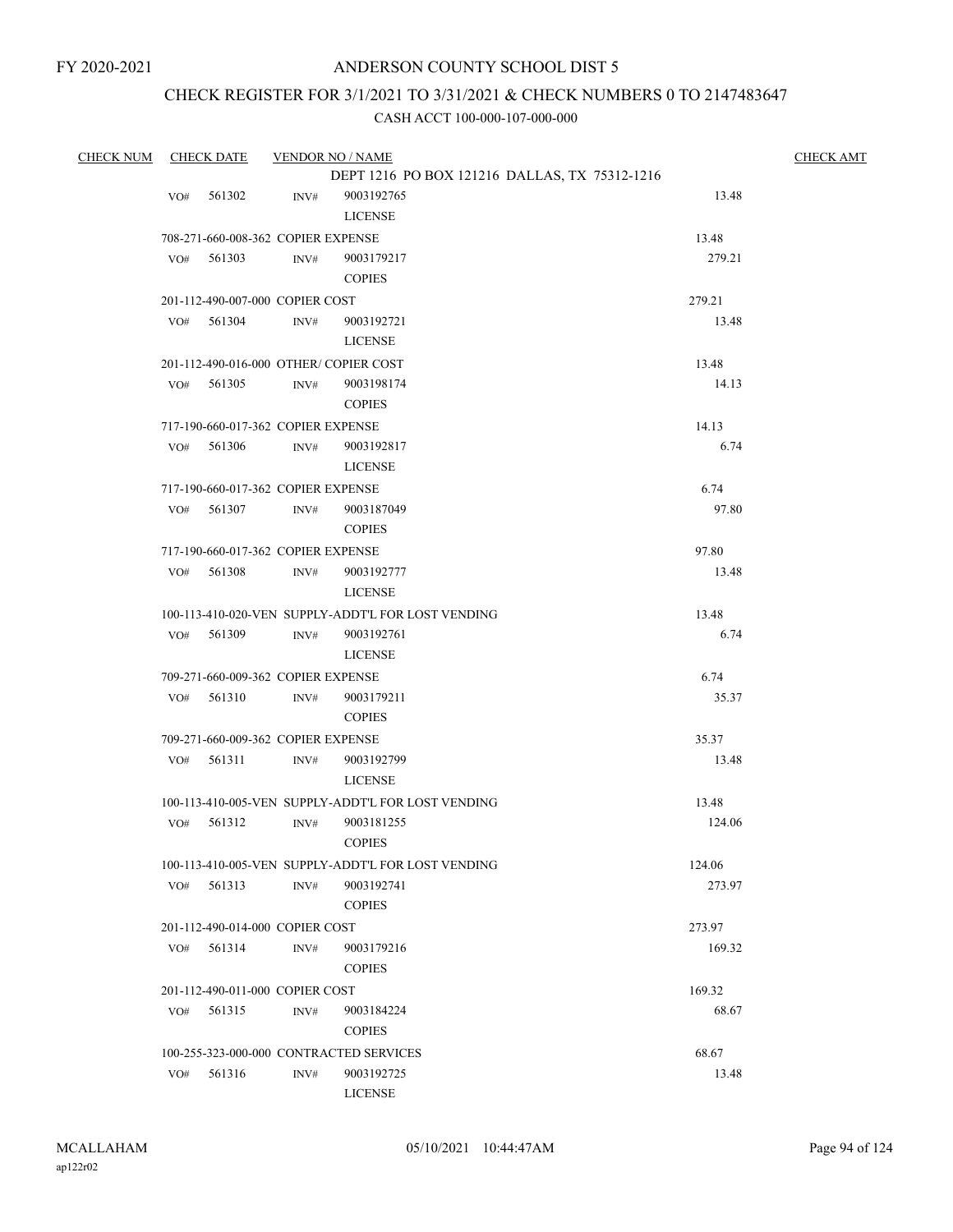# CHECK REGISTER FOR 3/1/2021 TO 3/31/2021 & CHECK NUMBERS 0 TO 2147483647

| <b>CHECK NUM</b> | <b>CHECK DATE</b><br>100-181-410-023-000 SUPPLIES-ADULT ED. |                | <b>VENDOR NO / NAME</b>                                                                                |     |       | 13.48    | <b>CHECK AMT</b> |  |
|------------------|-------------------------------------------------------------|----------------|--------------------------------------------------------------------------------------------------------|-----|-------|----------|------------------|--|
| 16476            | 03/11/2021<br>561343<br>VO#                                 | INV#           | 576763 EMPLOYEE VENDOR<br><b>FINANCE LUNCH</b><br>REIMBURSEMENT                                        |     |       | 47.14    | 47.14 E          |  |
|                  | 852-252-410-000-000 SUPPLIES                                |                |                                                                                                        |     |       | 47.14    |                  |  |
| 16477            | 03/11/2021                                                  | 568718         | THE READING WAREHOUSE<br>POBOX 41328 ATT: ACCOUNTS RECEIVABLE NORTH<br>CHARLESTON, SC 29423            |     |       |          | 1,194.55 E       |  |
|                  | 561329<br>VO#                                               | INV#           | 207689<br><b>CENTERVILLE ELEM</b>                                                                      | PO# | 13978 | 1,194.55 |                  |  |
|                  | 201-224-410-007-000 PD SUPPLIES                             |                |                                                                                                        |     |       | 1,194.55 |                  |  |
| 16478            | 03/11/2021                                                  |                | 570855 ULINE - ATLANTA<br>P.O. BOX 88741 ATT: ACCOUNTS RECEIVABLE<br>CHICAGO, IL 60680-1741            |     |       |          | 1,148.29 E       |  |
|                  | 561330<br>VO#                                               | INV#           | 130565131<br><b>MCCANTS</b>                                                                            |     |       | 191.71   |                  |  |
|                  |                                                             |                | 900-256-410-000-019 FANS NO KID HUNGRY GRANT                                                           |     |       | 191.71   |                  |  |
|                  | 561331<br>VO#                                               | INV#           | 130616123<br>CUST# 6827701                                                                             |     |       | 119.20   |                  |  |
|                  | 100-266-410-000-000 SUPPLIES                                |                |                                                                                                        |     |       | 119.20   |                  |  |
|                  | 561332<br>VO#                                               | INV#           | 130651626<br>CUST# 6827701                                                                             |     |       | 837.38   |                  |  |
|                  |                                                             |                | 100-266-345-000-000 TECHNOLOGY INFRASTRUCTURE                                                          |     |       | 837.38   |                  |  |
| 16479            | 03/11/2021                                                  |                | 529000 WEST ANDERSON WATER COMPANY<br>504 HWY 187 SOUTH ATT: ACCOUNTS RECEIVABLE<br>ANDERSON, SC 29626 |     |       |          | 4,938.50 E       |  |
|                  | VO#<br>561202                                               | INV#           | <b>ACCT 6473</b><br>WATER & SEWER                                                                      |     |       | 2,297.25 |                  |  |
|                  |                                                             |                | 100-254-470-008-000 ENERGY-ELECTRICITY & WATER                                                         |     |       | 2,297.25 |                  |  |
|                  | 561203<br>VO#                                               | INV#           | <b>ACCT 5438</b><br><b>WATER &amp; SEWER</b>                                                           |     |       | 2,641.25 |                  |  |
|                  |                                                             |                | 100-254-470-010-000 ENERGY-ELECTRICITY & WATER                                                         |     |       | 2,641.25 |                  |  |
| 16480            | 03/11/2021                                                  |                | 532300 WHITE JONES ACE HARDWARE<br>PO BOX 13012 ATT: ACCOUNTS RECEIVABLE<br>ANDERSON, SC 29624         |     |       |          | 19.46 E          |  |
|                  | 561341<br>VO#                                               | INV#           | 408345<br><b>SUPPLIES</b>                                                                              | PO# | 14118 | 19.46    |                  |  |
|                  | 100-255-410-000-000 SUPPLIES                                |                |                                                                                                        |     |       | 19.46    |                  |  |
| 16481            | 03/11/2021<br>561210<br>VO#                                 | 536250<br>INV# | <b>EMPLOYEE VENDOR</b><br><b>FEB 2021</b><br><b>MILEAGE</b>                                            |     |       | 70.15    | 70.15 E          |  |
|                  | 100-221-332-000-000 TRAVEL                                  |                |                                                                                                        |     |       | 70.15    |                  |  |
| 16482            | 03/11/2021<br>561213<br>VO#                                 | 574537<br>INV# | <b>EMPLOYEE VENDOR</b><br>MARCH 4-6                                                                    |     |       | 591.23   | 591.23 E         |  |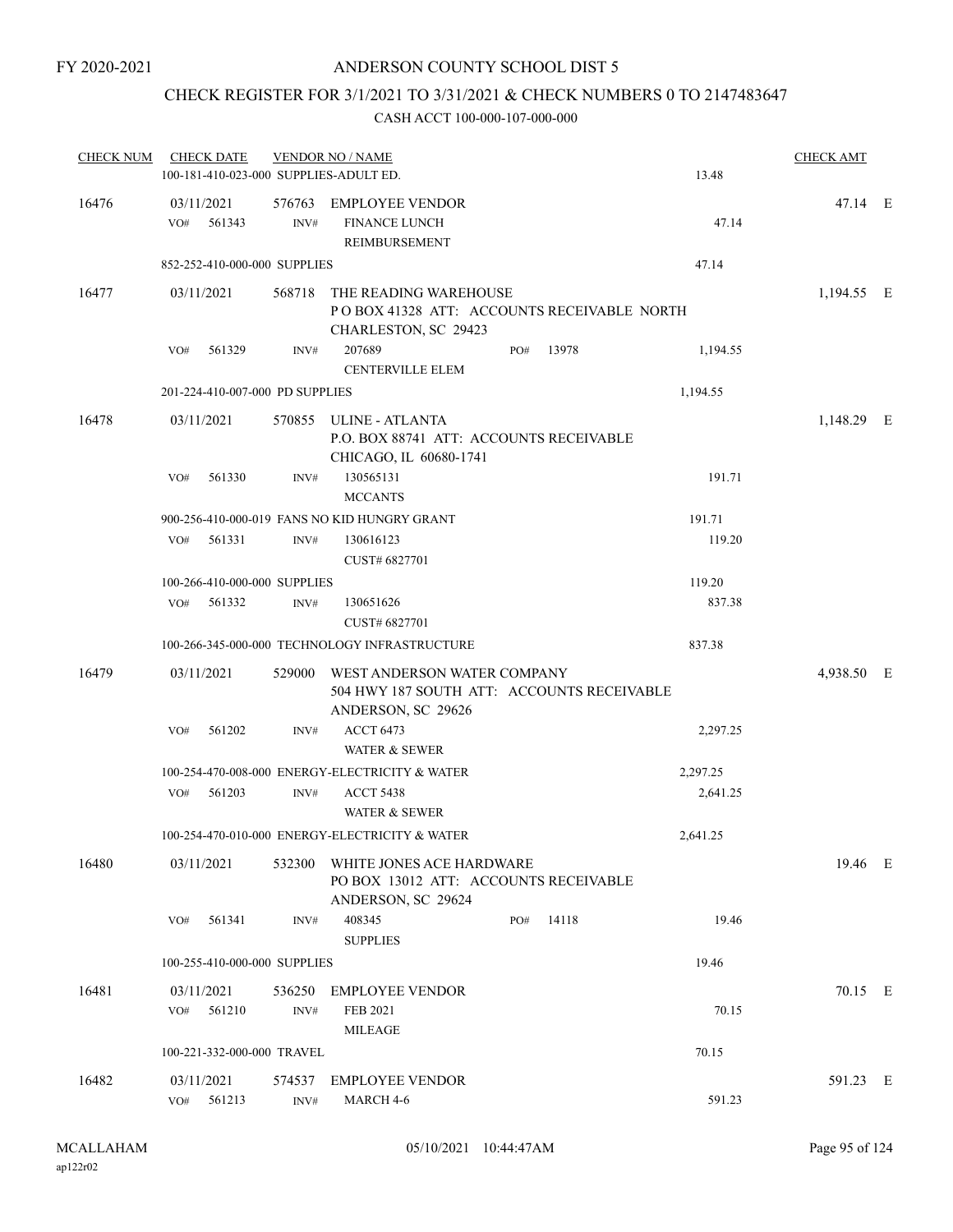# CHECK REGISTER FOR 3/1/2021 TO 3/31/2021 & CHECK NUMBERS 0 TO 2147483647

| <b>CHECK NUM</b> | <b>CHECK DATE</b>                 |                | <b>VENDOR NO / NAME</b><br><b>COLUMBIA</b>                                    |        | <b>CHECK AMT</b> |  |
|------------------|-----------------------------------|----------------|-------------------------------------------------------------------------------|--------|------------------|--|
|                  |                                   |                | 100-232-333-000-000 TRIPS AND CONFERENCES                                     | 591.23 |                  |  |
| 16483            | 03/11/2021<br>VO#<br>561221       | 538100<br>INV# | <b>EMPLOYEE VENDOR</b><br><b>SUPPLIES</b><br>REIMBURSEMENT                    | 100.00 | $100.00$ E       |  |
|                  |                                   |                | 720-271-660-020-493 SCHOOL/CLASS DONATIONS EXPENSE                            | 100.00 |                  |  |
| 16484            | 03/11/2021<br>561225<br>VO#       | 538250<br>INV# | EMPLOYEE VENDOR<br><b>BOOKS</b><br>REIMBURSEMENT                              | 61.22  | 61.22 E          |  |
|                  |                                   |                | 723-190-660-023-911 MISCELLANEOUS- ADULT ED EXPENSE                           | 61.22  |                  |  |
| 16485            | 03/16/2021                        | 569031         | AIRGAS USA<br>POBOX 532609 ATT: ACCOUNTS RECEIVABLE<br>ATLANTA, GA 30353-2609 |        | 780.81 E         |  |
|                  | VO#<br>561374                     | INV#           | 9110129735<br><b>SUPPLIES</b>                                                 | 780.81 |                  |  |
|                  |                                   |                | 329-115-410-031-000 SUPPLIES-STATE EQUIPMENT                                  | 780.81 |                  |  |
| 16486            | 03/16/2021                        | 574902         | <b>EMPLOYEE VENDOR</b>                                                        |        | 45.71 E          |  |
|                  | VO#<br>561347                     | INV#           | <b>JAN-FEB</b><br><b>MILEAGE</b>                                              | 45.71  |                  |  |
|                  | 283-223-333-000-000 TRIPS/MILEAGE |                |                                                                               | 45.71  |                  |  |
| 16487            | 03/16/2021<br>VO#<br>561351       | 576113<br>INV# | <b>EMPLOYEE VENDOR</b><br><b>MARCH 9</b><br><b>COLUMBIA</b>                   | 125.35 | 125.35 E         |  |
|                  |                                   |                | 100-212-333-000-000 TRIPS AND CONFERENCES                                     | 125.35 |                  |  |
| 16488            | 03/16/2021<br>561355<br>VO#       | INV#           | 574512 EMPLOYEE VENDOR<br><b>SOFTWARE</b><br>REIMBURSEMENT                    | 39.99  | 39.99 E          |  |
|                  |                                   |                | 100-221-410-000-DIS DIGITAL INTEGRATION SUPPLIES                              | 39.99  |                  |  |
| 16489            | 03/16/2021<br>561360<br>VO#       | 576505<br>INV# | <b>EMPLOYEE VENDOR</b><br><b>SUPPLIES</b><br>REIMBURSEMENT                    | 97.76  | 97.76 E          |  |
|                  |                                   |                | 720-271-660-020-493 SCHOOL/CLASS DONATIONS EXPENSE                            | 97.76  |                  |  |
| 16490            | 03/16/2021<br>561358<br>VO#       | INV#           | 575278 EMPLOYEE VENDOR<br><b>SUPPLIES</b><br>REIMBURSEMENT                    | 100.00 | 100.00 E         |  |
|                  |                                   |                | 720-271-660-020-493 SCHOOL/CLASS DONATIONS EXPENSE                            | 100.00 |                  |  |
| 16491            | 03/16/2021<br>561348<br>VO#       | 575244<br>INV# | <b>EMPLOYEE VENDOR</b><br>FEB 2021<br><b>MILEAGE</b>                          | 10.87  | 10.87 E          |  |
|                  | 283-223-333-000-000 TRIPS/MILEAGE |                |                                                                               | 10.87  |                  |  |
| 16492            | 03/16/2021                        |                | 155900 CAROLINA BIOLOGICAL SUPPLY                                             |        | 1,115.01 E       |  |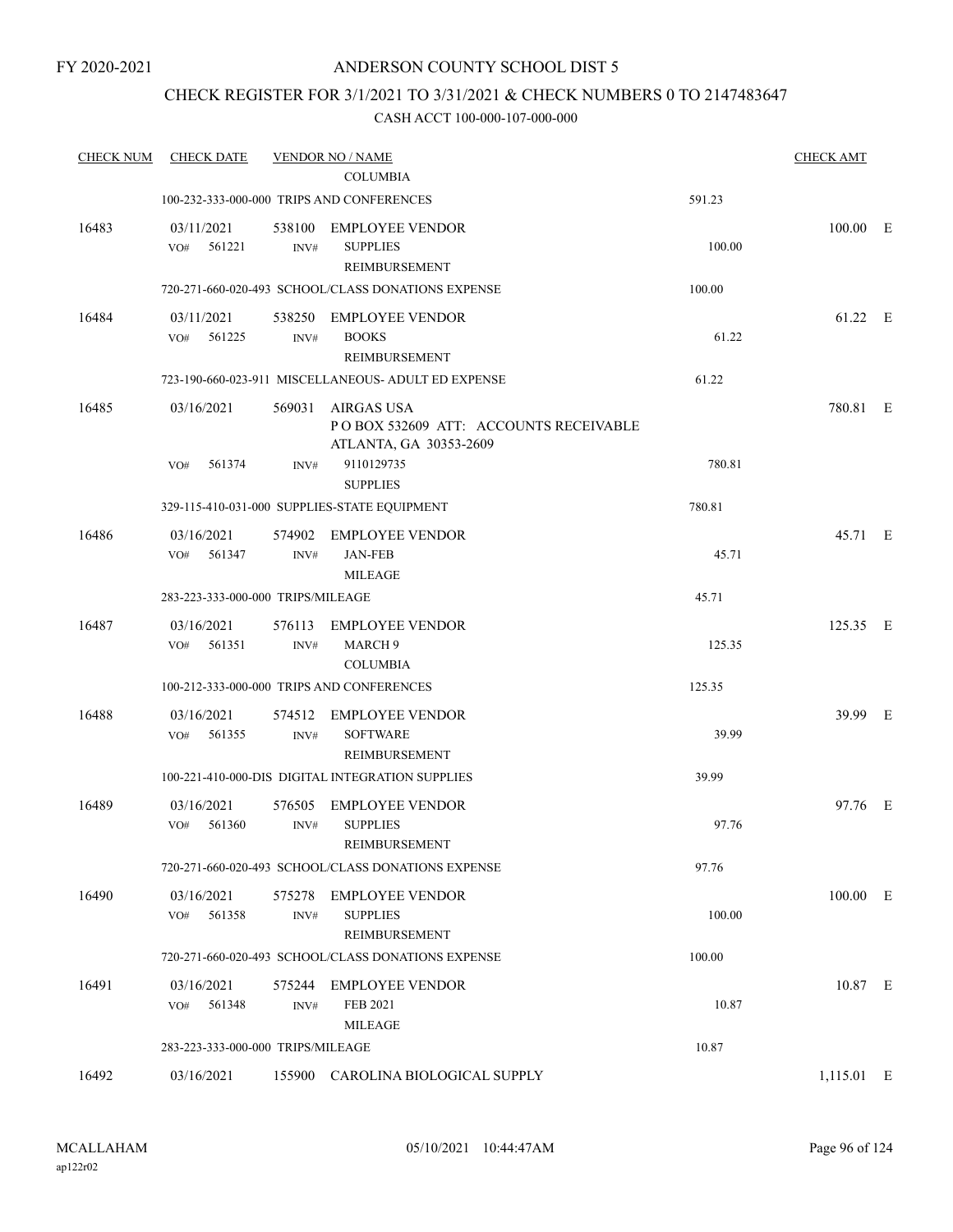FY 2020-2021

# ANDERSON COUNTY SCHOOL DIST 5

# CHECK REGISTER FOR 3/1/2021 TO 3/31/2021 & CHECK NUMBERS 0 TO 2147483647

| <b>CHECK NUM</b> | <b>CHECK DATE</b>                        |                | <b>VENDOR NO / NAME</b>                                                                      |     |       |          | <b>CHECK AMT</b> |  |
|------------------|------------------------------------------|----------------|----------------------------------------------------------------------------------------------|-----|-------|----------|------------------|--|
|                  |                                          |                |                                                                                              |     |       |          |                  |  |
|                  | 561379<br>VO#                            | INV#           | CHARLOTTE, NC 28260-0232<br>51320902<br><b>SUPPLIES</b>                                      | PO# | 14115 | 1,115.01 |                  |  |
|                  |                                          |                | 326-113-410-005-000 SCIENCE KITS SUPPLIES                                                    |     |       | 1,115.01 |                  |  |
| 16493            | 03/16/2021                               |                | 569307 CAROLINA PCO SUPPLY CO. INC<br>POBOX 3517 ATT: ACCOUNTS RECEIVABLE CAYCE,<br>SC 29171 |     |       |          | 1,302.73 E       |  |
|                  | 561380<br>VO#                            | INV#           | 142811<br><b>SUPPLIES</b>                                                                    |     |       | 1,302.73 |                  |  |
|                  | 100-254-410-000-500 PEST MANAGEMENT      |                |                                                                                              |     |       | 1,302.73 |                  |  |
| 16494            | 03/16/2021<br>561349<br>VO#              | INV#           | 574515 EMPLOYEE VENDOR<br>$2/22 - 3/10$<br><b>MILEAGE</b>                                    |     |       | 73.08    | 73.08 E          |  |
|                  | 600-256-332-000-000 IN DISTRICT TRAVEL   |                |                                                                                              |     |       | 73.08    |                  |  |
| 16495            | 03/16/2021                               |                | 237555 FORMS & SUPPLY<br>PO BOX 563953 ATT: ACCOUNTS RECEIVABLE<br>CHARLOTTE, NC 28256       |     |       |          | 242.10 E         |  |
|                  | 561385<br>VO#                            | INV#           | 5699401<br><b>SUPPLIES</b>                                                                   |     |       | 104.46   |                  |  |
|                  |                                          |                | 100-113-410-006-VEN SUPPLY-ADDT'L FOR LOST VENDING                                           |     |       | 104.46   |                  |  |
|                  | 561386<br>VO#                            | INV#           | 5717506<br><b>SUPPLIES</b>                                                                   |     |       | 137.64   |                  |  |
|                  |                                          |                | 817-112-410-014-000 SUPPLIES AND MATERIALS                                                   |     |       | 137.64   |                  |  |
| 16496            | 03/16/2021<br>561361<br>VO#              | 574701<br>INV# | EMPLOYEE VENDOR<br><b>TREAT CART</b><br>REIMBURSEMENT                                        |     |       | 133.05   | 133.05 E         |  |
|                  | 802-112-410-009-000 SUPPLIES - RETENTION |                |                                                                                              |     |       | 133.05   |                  |  |
| 16497            | 03/16/2021<br>561353<br>VO#              | 575140<br>INV# | <b>EMPLOYEE VENDOR</b><br><b>SUPPLIES</b><br>REIMBURSEMENT                                   |     |       | 29.76    | 29.76 E          |  |
|                  | 817-113-410-021-000 SUPPLIES             |                |                                                                                              |     |       | 29.76    |                  |  |
| 16498            | 03/16/2021<br>VO#<br>561372              | 576769<br>INV# | <b>EMPLOYEE VENDOR</b><br><b>WEBINAR</b><br>REIMBURSEMENT                                    |     |       | 30.00    | 30.00 E          |  |
|                  |                                          |                | 283-126-312-000-000 CONTRACTED SERVICES                                                      |     |       | 30.00    |                  |  |
| 16499            | 03/16/2021<br>561365<br>VO#              | 574362<br>INV# | EMPLOYEE VENDOR<br><b>CALENDLY</b><br>REIMBURSEMENT                                          |     |       | 144.00   | 144.00 E         |  |
|                  |                                          |                | 395-212-410-000-000 SUPPLIES AND MATERIALS                                                   |     |       | 144.00   |                  |  |
| 16500            | 03/16/2021<br>561357<br>VO#              | 286330<br>INV# | <b>EMPLOYEE VENDOR</b><br><b>SUPPLIES</b><br>REIMBURSEMENT                                   |     |       | 77.05    | 77.05 E          |  |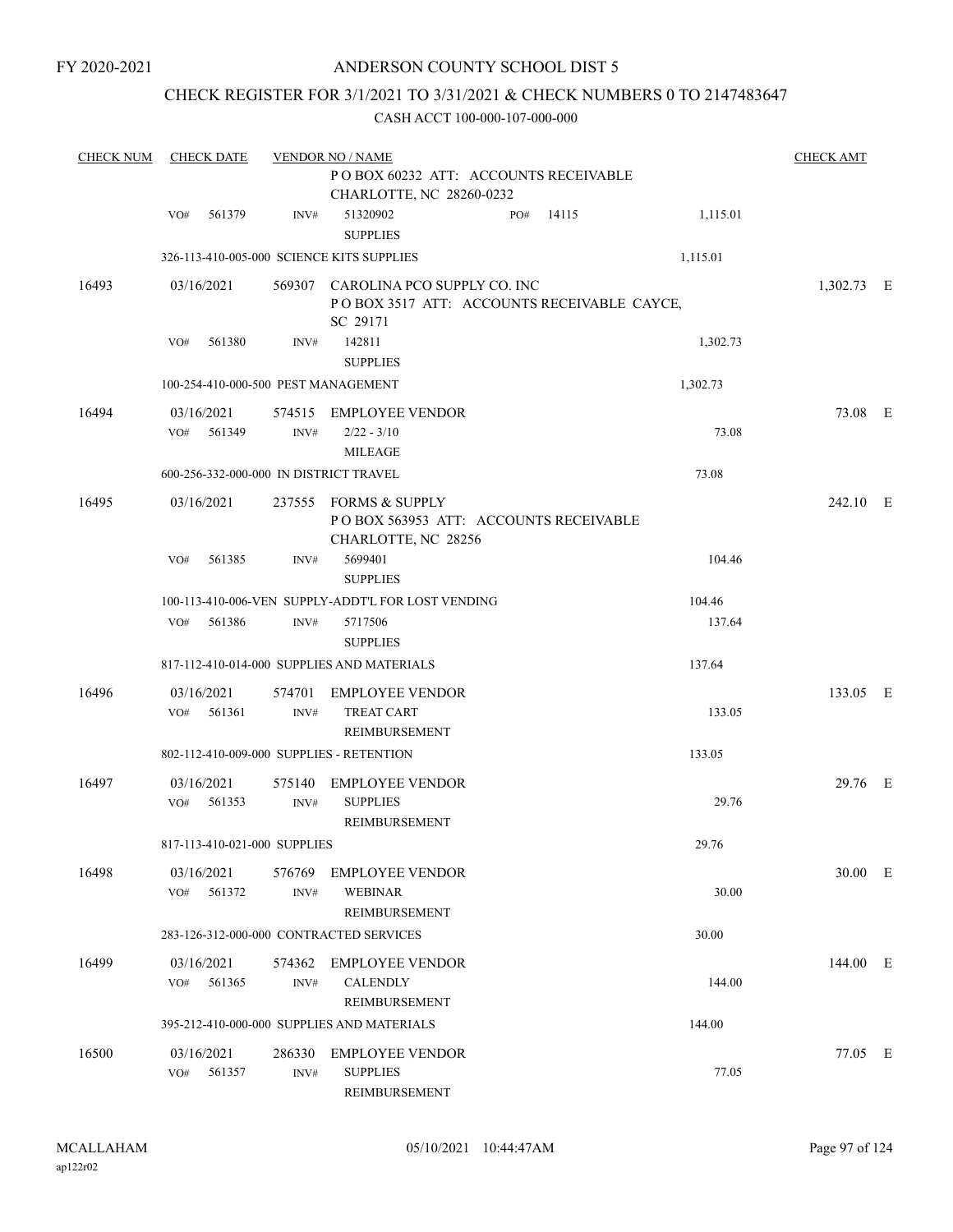# CHECK REGISTER FOR 3/1/2021 TO 3/31/2021 & CHECK NUMBERS 0 TO 2147483647

| <b>CHECK NUM</b> | <b>CHECK DATE</b><br>100-213-410-014-000 SUPPLIES |        | <b>VENDOR NO / NAME</b>                                                                                 | 77.05  | <b>CHECK AMT</b> |  |
|------------------|---------------------------------------------------|--------|---------------------------------------------------------------------------------------------------------|--------|------------------|--|
| 16501            | 03/16/2021<br>VO#<br>561350                       | INV#   | 340065 EMPLOYEE VENDOR<br>MARCH <sub>9</sub><br><b>COLUMBIA</b>                                         | 144.55 | 144.55 E         |  |
|                  | 100-221-333-000-TST TESTING TRAVEL                |        |                                                                                                         | 144.55 |                  |  |
| 16502            | 03/16/2021                                        |        | 349701 MED CENTRAL HEALTH RESOURCES<br>3424 CLEMSON BLVD ATT: ACCOUNTS RECEIVABLE<br>ANDERSON, SC 29621 |        | 65.00 E          |  |
|                  | 561391<br>VO#                                     | INV#   | 41626<br><b>DINGLE</b>                                                                                  | 65.00  |                  |  |
|                  | 100-255-323-000-000 CONTRACTED SERVICES           |        |                                                                                                         | 65.00  |                  |  |
| 16503            | 03/16/2021<br>VO# 561354                          | INV#   | 576043 EMPLOYEE VENDOR<br><b>BASKET</b><br>REIMBURSEMENT                                                | 43.90  | 43.90 E          |  |
|                  | 712-271-660-012-315 HOSPITALITY EXPENSE           |        |                                                                                                         | 43.90  |                  |  |
| 16504            | 03/16/2021<br>561364<br>VO#                       | INV#   | 574558 EMPLOYEE VENDOR<br><b>UPS</b>                                                                    | 42.27  | 786.03 E         |  |
|                  |                                                   |        | REIMBURSEMENT<br>100-221-410-000-DIS DIGITAL INTEGRATION SUPPLIES                                       | 42.27  |                  |  |
|                  | VO# 561425                                        | INV#   | <b>LEVEL UP</b><br>REIMBURSEMENT                                                                        | 743.76 |                  |  |
|                  |                                                   |        | 263-224-333-000-P11 TECHNOLOGY LITERACY TRIPS                                                           | 743.76 |                  |  |
| 16505            | 03/16/2021<br>VO# 561352                          | INV#   | 572025 EMPLOYEE VENDOR<br><b>SULLIVANS</b><br>REIMBURSEMENT                                             | 94.37  | 94.37 E          |  |
|                  | 100-232-410-000-000 SUPPLIES                      |        |                                                                                                         | 94.37  |                  |  |
| 16506            | 03/16/2021                                        |        | 389900 OFFICE DEPOT<br>POBOX 1413 CHARLOTTE, NC 28201-1413                                              |        | 847.88 E         |  |
|                  | 561392<br>VO#                                     | INV#   | 159176709001<br><b>SUPPLIES</b>                                                                         | 19.78  |                  |  |
|                  | 100-111-410-007-000 SUPPLIES                      |        |                                                                                                         | 19.78  |                  |  |
|                  | 561393<br>VO#                                     | INV#   | 159174397001<br><b>SUPPLIES</b>                                                                         | 115.43 |                  |  |
|                  | 100-111-410-007-000 SUPPLIES                      |        |                                                                                                         | 115.43 |                  |  |
|                  | 561394<br>VO#                                     | INV#   | 151013881001<br><b>SUPPLIES</b>                                                                         | 646.26 |                  |  |
|                  | 217-114-410-003-001 SUPPLIES                      |        |                                                                                                         | 646.26 |                  |  |
|                  | 561395<br>VO#                                     | INV#   | 156231134001<br><b>SUPPLIES</b>                                                                         | 66.41  |                  |  |
|                  | 100-233-410-003-000 SUPPLIES                      |        |                                                                                                         | 66.41  |                  |  |
| 16507            | 03/16/2021                                        | 391100 | OLD STONE TRACTOR CO, INC<br>PO BOX 13565 ATT: ACCOUNTS RECEIVABLE<br>ANDERSON, SC 29624                |        | 228.80 E         |  |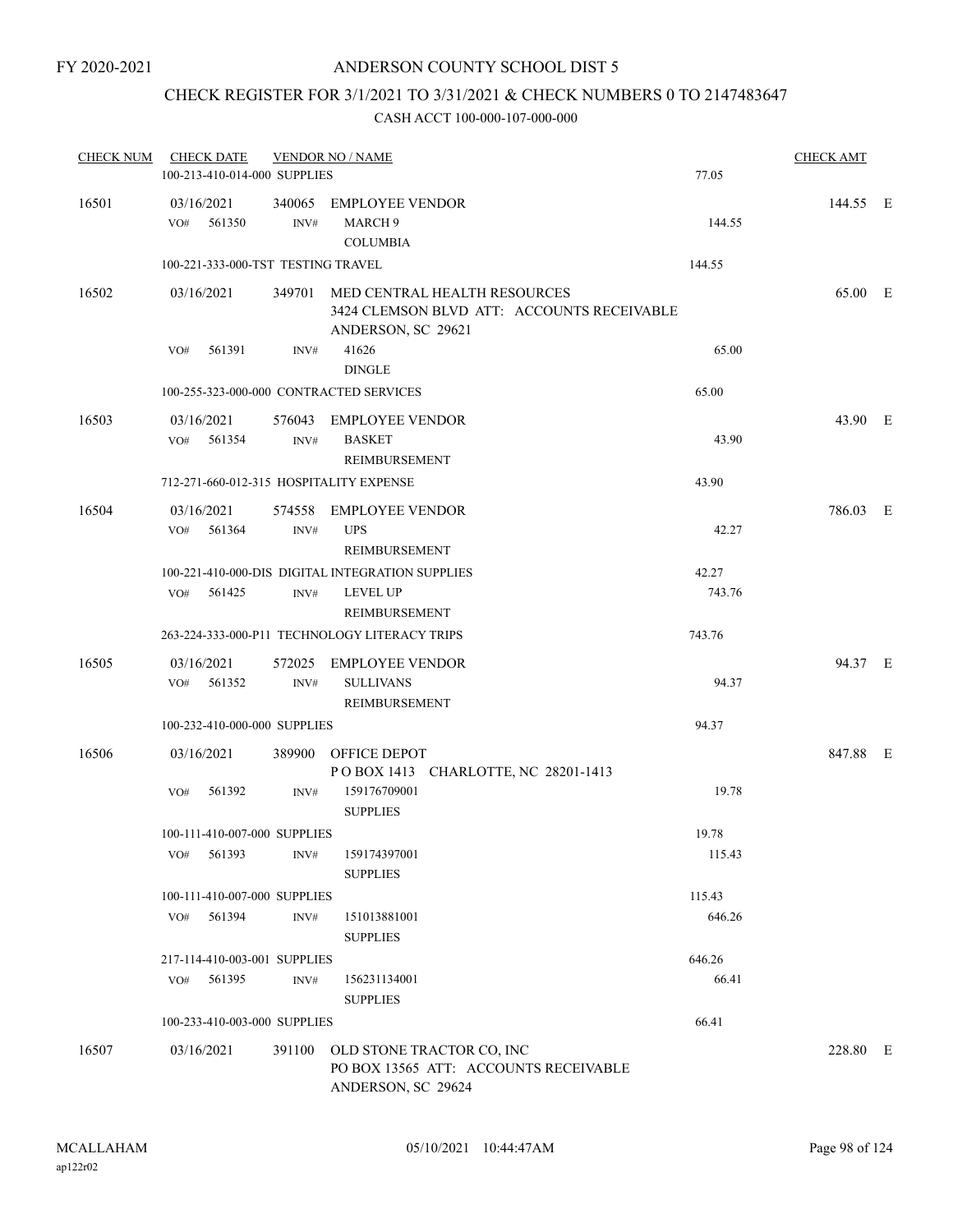# CHECK REGISTER FOR 3/1/2021 TO 3/31/2021 & CHECK NUMBERS 0 TO 2147483647

| <b>CHECK NUM</b> | <b>CHECK DATE</b>                      |        | <b>VENDOR NO / NAME</b>                                                                           |     |       |        | <b>CHECK AMT</b> |  |
|------------------|----------------------------------------|--------|---------------------------------------------------------------------------------------------------|-----|-------|--------|------------------|--|
|                  | 561396<br>VO#                          | INV#   | WO39796<br><b>REPAIR</b>                                                                          |     |       | 228.80 |                  |  |
|                  |                                        |        | 100-254-410-000-001 MAINT. SUPPLIES-STRUCTURES                                                    |     |       | 228.80 |                  |  |
| 16508            | 03/16/2021                             |        | 570059 SHARP BUSINESS SYSTEMS<br>DEPT 1216 PO BOX 121216 DALLAS, TX 75312-1216                    |     |       |        | 749.88 E         |  |
|                  | 561402<br>VO#                          | INV#   | 9003187038<br><b>COPIES</b>                                                                       |     |       | 16.57  |                  |  |
|                  | 100-115-410-003-000 SUPPLIES           |        |                                                                                                   |     |       | 16.57  |                  |  |
|                  | VO#<br>561403                          | INV#   | 9003192730<br><b>COPIES</b>                                                                       |     |       | 47.19  |                  |  |
|                  | 100-115-410-003-000 SUPPLIES           |        |                                                                                                   |     |       | 47.19  |                  |  |
|                  | 561404<br>VO#                          | INV#   | 9003181142<br><b>COPIES</b>                                                                       |     |       | 440.71 |                  |  |
|                  | 100-115-410-003-000 SUPPLIES           |        |                                                                                                   |     |       | 440.71 |                  |  |
|                  | VO#<br>561405                          | INV#   | 9003205378<br><b>COPIES</b>                                                                       |     |       | 20.15  |                  |  |
|                  | 100-181-410-023-000 SUPPLIES-ADULT ED. |        |                                                                                                   |     |       | 20.15  |                  |  |
|                  | 561406<br>VO#                          | INV#   | 9003192885<br><b>COPIES</b>                                                                       |     |       | 225.26 |                  |  |
|                  | 201-112-490-012-000 COPIER COST        |        |                                                                                                   |     |       | 225.26 |                  |  |
| 16509            | 03/16/2021                             |        | 472700 SHERWIN WILLIAMS<br>613 NORTH MURRAY AVENUE ATT: ACCOUNTS<br>RECEIVABLE ANDERSON, SC 29625 |     |       |        | 253.48 E         |  |
|                  | 561407<br>VO#                          | INV#   | 7877-5<br><b>SUPPLIES</b>                                                                         |     |       | 253.48 |                  |  |
|                  |                                        |        | 100-254-410-003-001 SUPPLIES - MAINTENANCE                                                        |     |       | 253.48 |                  |  |
| 16510            | 03/16/2021                             |        | 576603 EMPLOYEE VENDOR                                                                            |     |       |        | 98.23 E          |  |
|                  | 561359<br>VO#                          | INV#   | <b>SUPPLIES</b><br>REIMBURSEMENT                                                                  |     |       | 98.23  |                  |  |
|                  |                                        |        | 720-271-660-020-493 SCHOOL/CLASS DONATIONS EXPENSE                                                |     |       | 98.23  |                  |  |
| 16511            | 03/16/2021                             |        | 572446 THE NATIONAL BETA CLUB<br>151 BETA CLUB WAY SPARTANBURG, SC 29306-3012                     |     |       |        | 372.40 E         |  |
|                  | VO#<br>561415                          | INV#   | 1000017873<br><b>SUPPLIES</b>                                                                     |     |       | 265.70 |                  |  |
|                  | 724-271-660-024-602 BETA CLUB EXPENSE  |        |                                                                                                   |     |       | 265.70 |                  |  |
|                  | 561416<br>VO#                          | INV#   | 1000017874<br><b>SUPPLIES</b>                                                                     |     |       | 106.70 |                  |  |
|                  | 724-271-660-024-602 BETA CLUB EXPENSE  |        |                                                                                                   |     |       | 106.70 |                  |  |
| 16512            | 03/16/2021                             | 568718 | THE READING WAREHOUSE<br>POBOX 41328 ATT: ACCOUNTS RECEIVABLE NORTH<br>CHARLESTON, SC 29423       |     |       |        | 4,729.21 E       |  |
|                  | 561417<br>VO#                          | INV#   | 208211<br><b>CENTERVILLE</b>                                                                      | PO# | 14096 | 424.84 |                  |  |
|                  |                                        |        | 201-112-410-007-000 SUPPLIES AND MATERIALS                                                        |     |       | 424.84 |                  |  |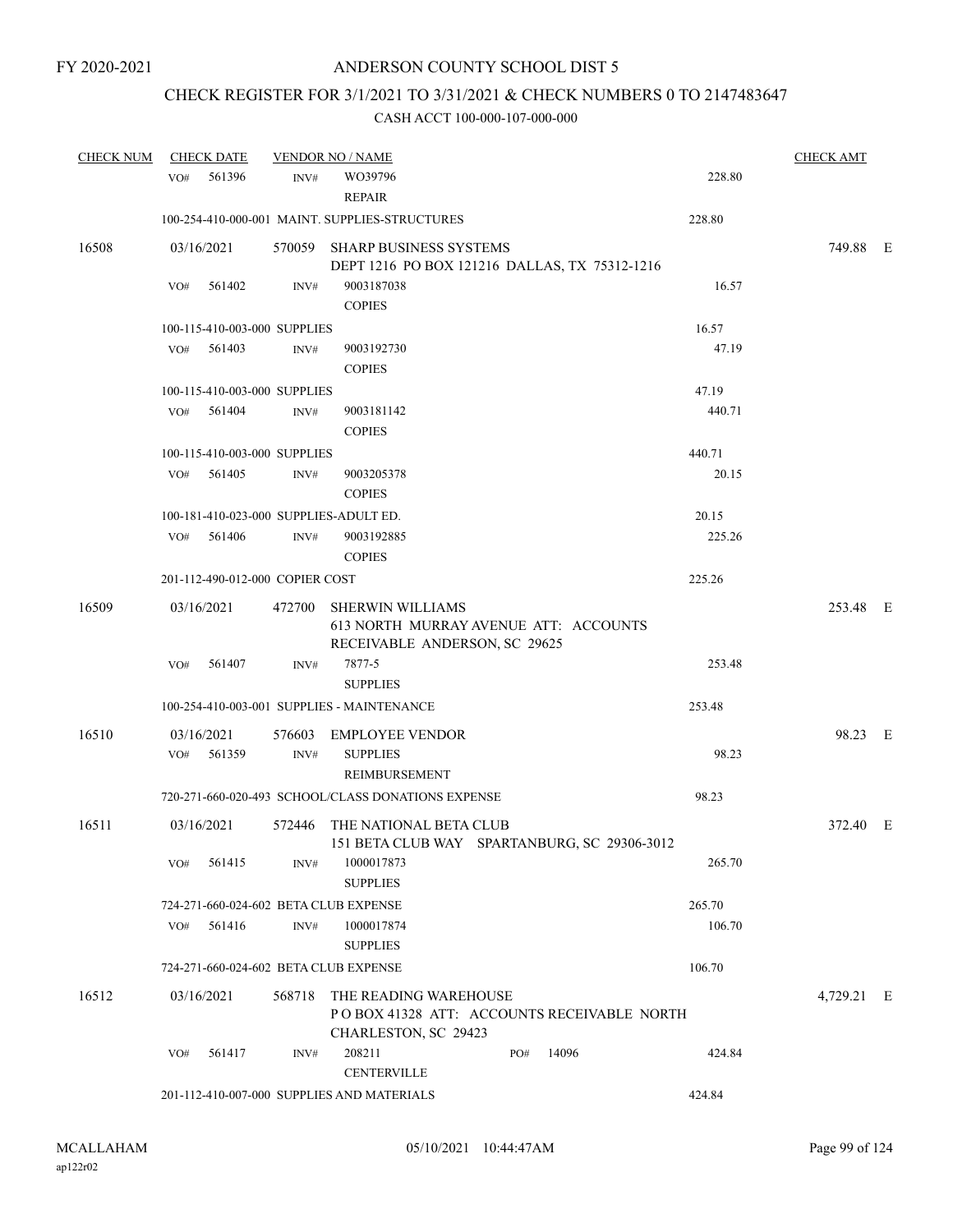# CHECK REGISTER FOR 3/1/2021 TO 3/31/2021 & CHECK NUMBERS 0 TO 2147483647

| <b>CHECK NUM</b> | <b>CHECK DATE</b>            |                | <b>VENDOR NO / NAME</b>                                                              |     |       |          | <b>CHECK AMT</b> |   |
|------------------|------------------------------|----------------|--------------------------------------------------------------------------------------|-----|-------|----------|------------------|---|
|                  | 561418<br>VO <sub>#</sub>    | INV#           | 207379<br><b>CENTERVILLE</b>                                                         | PO# | 13906 | 4,304.37 |                  |   |
|                  |                              |                | 201-112-410-007-000 SUPPLIES AND MATERIALS                                           |     |       | 4,304.37 |                  |   |
| 16513            | 03/16/2021<br>561363<br>VO#  | 576224<br>INV# | <b>EMPLOYEE VENDOR</b><br><b>SUPPLIES</b><br>REIMBURSEMENT                           |     |       | 13.91    | 13.91 E          |   |
|                  | 600-256-410-014-000 SUPPLIES |                |                                                                                      |     |       | 13.91    |                  |   |
| 16514            | 03/16/2021<br>561362<br>VO#  | 576185<br>INV# | <b>EMPLOYEE VENDOR</b><br><b>SUPPLIES</b><br>REIMBURSEMENT                           |     |       | 75.05    | 75.05 E          |   |
|                  | 131-115-410-031-000 SUPPLIES |                |                                                                                      |     |       | 75.05    |                  |   |
| 16515            | 03/16/2021<br>561356<br>VO#  | 574654<br>INV# | <b>EMPLOYEE VENDOR</b><br><b>FIELD TRIP</b><br>REIMBURSEMENT                         |     |       | 298.08   | 298.08           | Ε |
|                  |                              |                | 710-271-660-010-350 FIELD TRIPS KINDERGARTEN EXPENSE                                 |     |       | 49.68    |                  |   |
|                  |                              |                | 710-271-660-010-351 FIELD TRIPS GRADE 1 EXPENSE                                      |     |       | 49.68    |                  |   |
|                  |                              |                | 710-271-660-010-352 FIELD TRIPS GRADE 2 EXPENSE                                      |     |       | 66.24    |                  |   |
|                  |                              |                | 710-271-660-010-353 FIELD TRIPS GRADE 3 EXPENSE                                      |     |       | 33.12    |                  |   |
|                  |                              |                | 710-271-660-010-354 FIELD TRIPS GRADE 4 EXPENSE                                      |     |       | 33.12    |                  |   |
|                  |                              |                | 710-271-660-010-355 FIELD TRIPS GRADE 5 EXPENSE                                      |     |       | 33.12    |                  |   |
|                  |                              |                | 710-271-660-010-356 FIELD TRIPS - SPECIAL EXPENSE                                    |     |       | 33.12    |                  |   |
| 16516            | 03/16/2021                   | 573280         | WORLD'S FINEST CHOCOLATE, INC<br>8264 SOLUTIONS CENTER CHICAGO, IL 60677-8002        |     |       |          | 3,657.50 E       |   |
|                  | VO#<br>561424                | INV#           | 91295125<br>NEVITT FOREST                                                            |     |       | 3,657.50 |                  |   |
|                  |                              |                | 712-271-660-012-201 MISCELLANEOUS EXPENSE                                            |     |       | 3,657.50 |                  |   |
| 16517            | 03/18/2021<br>561433<br>VO#  | 574682<br>INV# | <b>EMPLOYEE VENDOR</b><br><b>SNACKS</b><br>REIMBURSEMENT                             |     |       | 84.61    | 84.61 E          |   |
|                  |                              |                | 100-221-410-000-DIS DIGITAL INTEGRATION SUPPLIES                                     |     |       | 84.61    |                  |   |
| 16518            | 03/18/2021                   | 102640         | <b>ACTION AUTO</b><br>529 FAIR STREET ATT: ACCOUNTS RECEIVABLE<br>ANDERSON, SC 29625 |     |       |          | 526.06 E         |   |
|                  | 561474<br>VO#                | INV#           | 92945<br><b>REPAIR</b>                                                               |     |       | 526.06   |                  |   |
|                  |                              |                | 100-254-412-000-001 TRUCK SERVICE - MAINTENANCE                                      |     |       | 526.06   |                  |   |
| 16519            | 03/18/2021                   | 573497         | ALL CLEAR PLUMBING<br>18 PIEDMONT HWY PIEDMONT, SC 29673                             |     |       |          | 765.00 E         |   |
|                  | 561476<br>VO#                | INV#           | 16480627<br><b>MCCANTS</b>                                                           |     |       | 400.00   |                  |   |
|                  |                              |                | 100-254-323-005-400 CONTR SERV-HVAC/ELECT/PLUMBING                                   |     |       | 400.00   |                  |   |
|                  | 561477<br>VO#                | INV#           | 16365555<br><b>MCCANTS</b>                                                           |     |       | 365.00   |                  |   |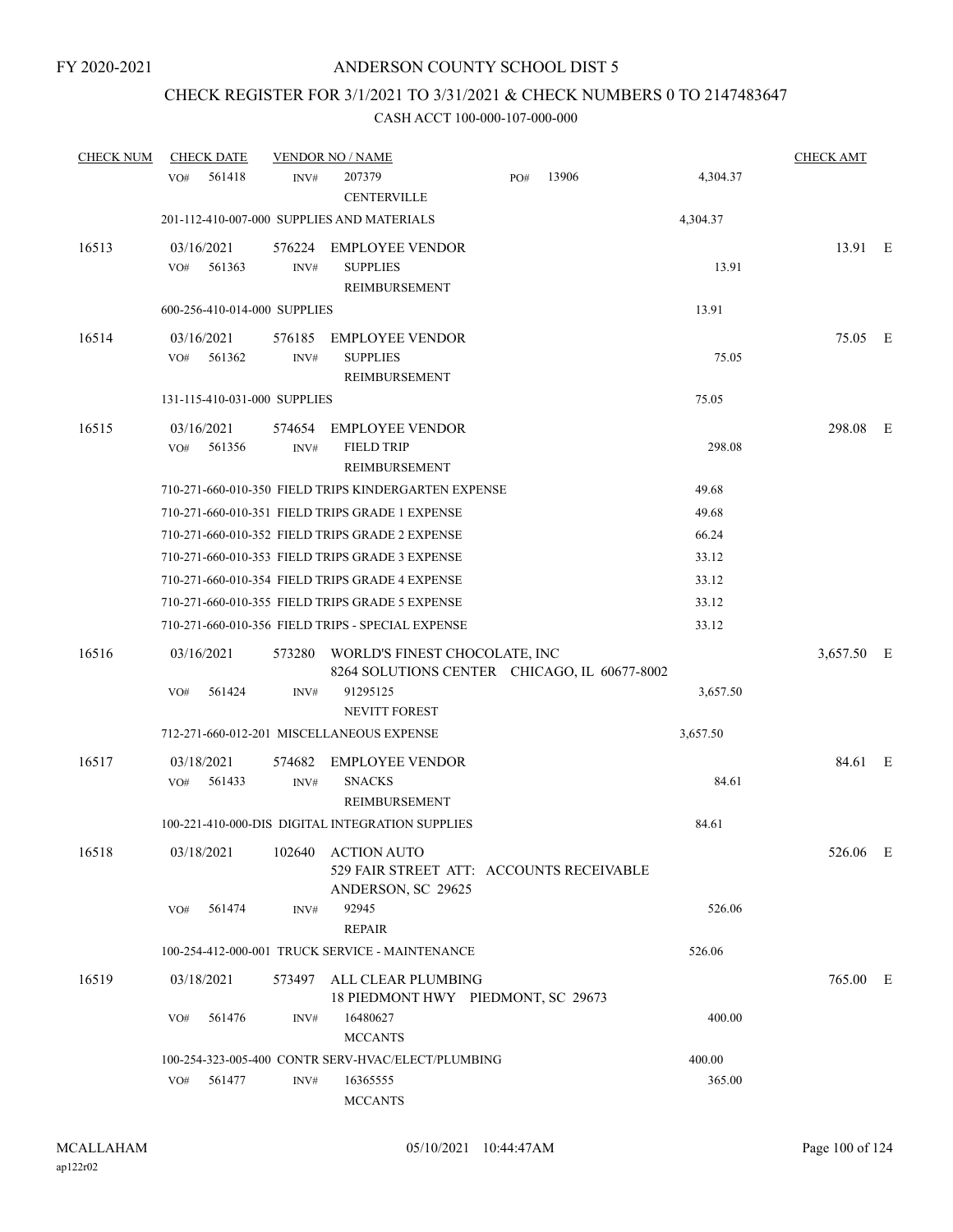# CHECK REGISTER FOR 3/1/2021 TO 3/31/2021 & CHECK NUMBERS 0 TO 2147483647

| <b>CHECK NUM</b> | <b>CHECK DATE</b>           |                                   | <b>VENDOR NO / NAME</b>                                                                                          |                 | <b>CHECK AMT</b> |  |
|------------------|-----------------------------|-----------------------------------|------------------------------------------------------------------------------------------------------------------|-----------------|------------------|--|
|                  |                             |                                   | 100-254-323-005-400 CONTR SERV-HVAC/ELECT/PLUMBING                                                               | 365.00          |                  |  |
| 16520            | 03/18/2021                  |                                   | 566562 ANDERSON OUTDOOR POWER EQUIPMENT<br>110 MIRACLE MILE DRIVE ATT: ACCOUNTS<br>RECEIVABLE ANDERSON, SC 29621 |                 | 265.83 E         |  |
|                  | VO#<br>561478               | INV#                              | 6997<br><b>SUPPLIES</b>                                                                                          | 148.17          |                  |  |
|                  |                             |                                   | 100-254-410-000-001 MAINT. SUPPLIES-STRUCTURES                                                                   | 148.17          |                  |  |
|                  | 561479<br>VO#               | INV#                              | 7420<br><b>REPAIR PARTS</b>                                                                                      | 117.66          |                  |  |
|                  |                             |                                   | 100-254-410-000-001 MAINT. SUPPLIES-STRUCTURES                                                                   | 117.66          |                  |  |
| 16521            | 03/18/2021<br>561432<br>VO# | INV#                              | 576113 EMPLOYEE VENDOR<br><b>SCSELA</b><br>REIMBURSEMENT                                                         | 25.00           | 25.00 E          |  |
|                  |                             |                                   | 871-113-410-000-000 SUPPLIES AND MATERIALS                                                                       | 25.00           |                  |  |
| 16522            | 03/18/2021                  |                                   | 126675 ATTAWAY INC<br>POBOX 302 ATT: ACCOUNTS RECEIVABLE<br>ANDERSON, SC 29622                                   |                 | 37.45 E          |  |
|                  | 561439<br>VO#               | INV#                              | 232635<br><b>ROBERT ANDERSON</b>                                                                                 | 37.45           |                  |  |
|                  |                             |                                   | 202-113-410-006-000 SUPPLIES AND MATERIALS                                                                       | 37.45           |                  |  |
| 16523            | 03/18/2021                  |                                   | 564662 BRADY'S SCREEN PRINTING<br>106 CONCORD ROAD ATT: ACCOUNTS RECEIVABLE<br>ANDERSON, SC 29621                |                 | 219.35 E         |  |
|                  | 561440<br>VO#               | INV#                              | 38317<br><b>GLENVIEW CHORUS</b>                                                                                  | 219.35          |                  |  |
|                  |                             |                                   | 720-271-660-020-604 CHORUS CLUB EXPENSE                                                                          | 219.35          |                  |  |
| 16524            | 03/18/2021                  |                                   | 187300 CRESCENT SUPPLY CO, INC<br>POBOX 8798 ATT: ACCOUNTS RECEIVABLE<br>GREENVILLE, SC 29604                    |                 | 813.27 E         |  |
|                  | VO#<br>561497               | INV#                              | 396810<br><b>SUPPLIES</b>                                                                                        | 112.35          |                  |  |
|                  | 561498<br>VO#               | INV#                              | 100-254-410-003-400 HVAC/ELECTRICAL/PLUMBING<br>396726                                                           | 112.35<br>69.02 |                  |  |
|                  |                             |                                   | <b>SUPPLIES</b>                                                                                                  |                 |                  |  |
|                  |                             |                                   | 100-254-410-019-400 HVAC/ELECTRICAL/PLUMBING                                                                     | 69.02           |                  |  |
|                  | 561499<br>VO#               | INV#                              | 397072<br><b>SUPPLIES</b>                                                                                        | 24.41           |                  |  |
|                  |                             |                                   | 100-254-410-000-001 MAINT. SUPPLIES-STRUCTURES                                                                   | 24.41           |                  |  |
|                  | $VO#$ 561500                | INV#                              | 397019<br><b>SUPPLIES</b>                                                                                        | 296.64          |                  |  |
|                  |                             | 100-254-410-000-400 HVAC SUPPLIES |                                                                                                                  | 296.64          |                  |  |
|                  | VO# 561501                  | INV#                              | 396812<br><b>SUPPLIES</b>                                                                                        | 258.18          |                  |  |
|                  |                             | 100-254-410-000-400 HVAC SUPPLIES |                                                                                                                  | 258.18          |                  |  |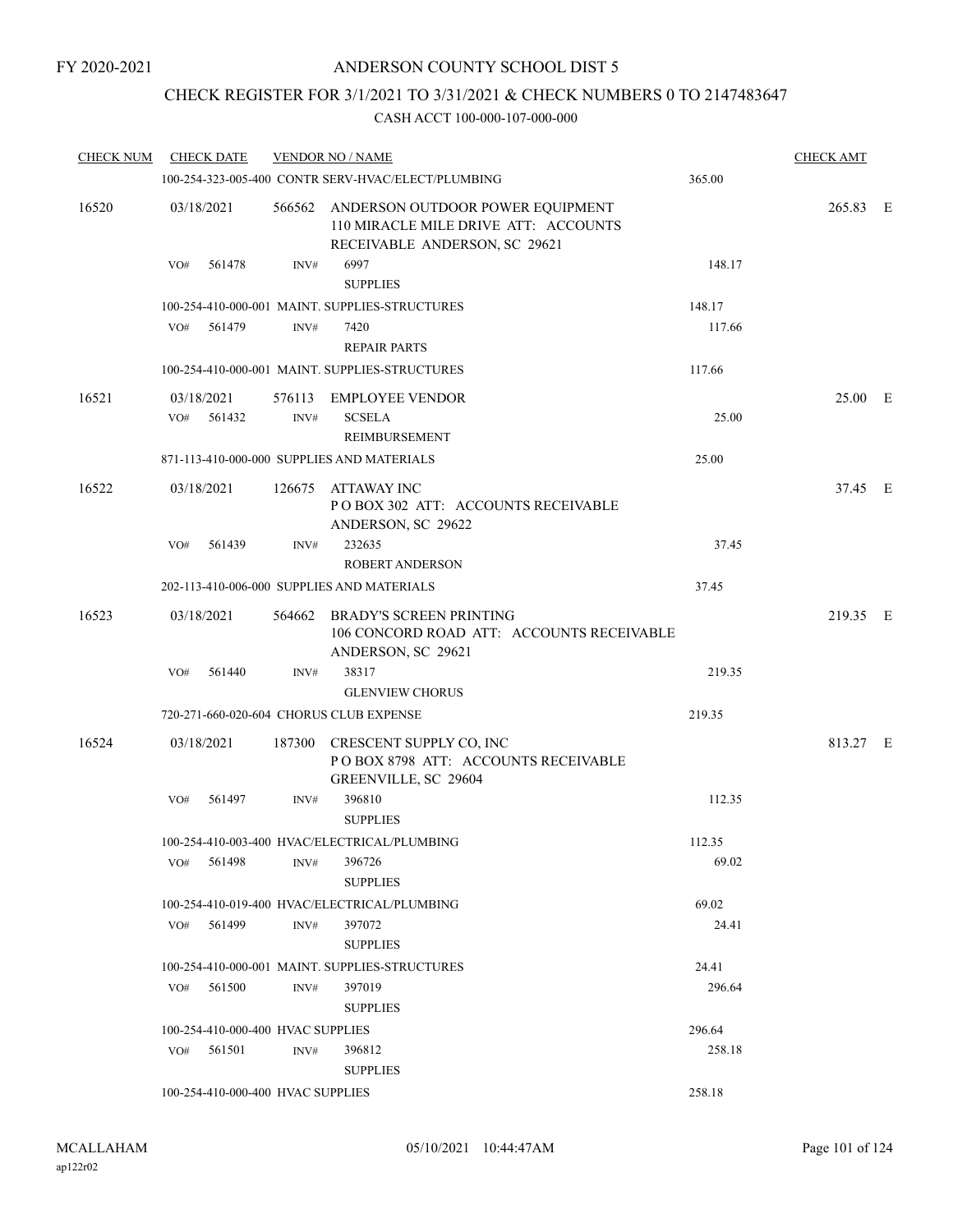# CHECK REGISTER FOR 3/1/2021 TO 3/31/2021 & CHECK NUMBERS 0 TO 2147483647

| <b>CHECK NUM</b> | <b>CHECK DATE</b> |        |                                   | <b>VENDOR NO / NAME</b>                                                                             |           |        | <b>CHECK AMT</b> |  |
|------------------|-------------------|--------|-----------------------------------|-----------------------------------------------------------------------------------------------------|-----------|--------|------------------|--|
|                  | VO#               | 561502 | INV#                              | 396991                                                                                              |           | 47.62  |                  |  |
|                  |                   |        |                                   | <b>SUPPLIES</b>                                                                                     |           |        |                  |  |
|                  |                   |        |                                   | 100-254-410-000-001 MAINT. SUPPLIES-STRUCTURES                                                      |           | 47.62  |                  |  |
|                  | VO#               | 561503 | INV#                              | 396863                                                                                              |           | 5.05   |                  |  |
|                  |                   |        |                                   | <b>SUPPLIES</b>                                                                                     |           |        |                  |  |
|                  |                   |        |                                   | 100-254-410-000-001 MAINT. SUPPLIES-STRUCTURES                                                      |           | 5.05   |                  |  |
| 16525            | 03/18/2021        |        |                                   | 576022 EMPLOYEE VENDOR                                                                              |           |        | 100.45 E         |  |
|                  | VO# 561471        |        | INV#                              | $2/2 - 3/12$                                                                                        |           | 100.45 |                  |  |
|                  |                   |        |                                   | <b>MILEAGE</b>                                                                                      |           |        |                  |  |
|                  |                   |        | 283-223-333-000-000 TRIPS/MILEAGE |                                                                                                     |           | 100.45 |                  |  |
| 16526            | 03/18/2021        |        |                                   | 572679 DEFENDER SERVICES, INC.<br>PO BOX 1775 COLUMBIA, SC 29202                                    |           |        | 842.80 E         |  |
|                  | VO#               | 561504 | INV#                              | 1003231                                                                                             | PO# 13390 | 842.80 |                  |  |
|                  |                   |        |                                   | <b>ADULT ED</b>                                                                                     |           |        |                  |  |
|                  |                   |        |                                   | 100-181-312-023-000 PURCHASED SERVICES                                                              |           | 842.80 |                  |  |
| 16527            | 03/18/2021        |        |                                   | 199000 DEMCO, INC<br>POBOX 8048 MADISON, WI 53708-8048                                              |           |        | 245.33 E         |  |
|                  | VO#               | 561505 | INV#                              | 6920575                                                                                             |           | 245.33 |                  |  |
|                  |                   |        |                                   | <b>CONCORD ELEM</b>                                                                                 |           |        |                  |  |
|                  |                   |        | 100-222-410-009-000 SUPPLIES      |                                                                                                     |           | 245.33 |                  |  |
| 16528            | 03/18/2021        |        |                                   | 202600 DILLARD'S SPORTS CENTER<br>708 WHITEHALL ROAD ATT: ACCOUNTS<br>RECEIVABLE ANDERSON, SC 29625 |           |        | 550.23 E         |  |
|                  | VO#               | 561445 | INV#                              | 105183<br><b>MCCANTS</b>                                                                            |           | 550.23 |                  |  |
|                  |                   |        |                                   | 705-271-660-005-674 FOOTBALL EXPENSE                                                                |           | 550.23 |                  |  |
|                  |                   |        |                                   |                                                                                                     |           |        |                  |  |
| 16529            | 03/18/2021<br>VO# | 561435 | INV#                              | 226585 EMPLOYEE VENDOR<br><b>LITERACY WK</b>                                                        |           | 98.85  | 98.85 E          |  |
|                  |                   |        |                                   | REIMBURSEMENT                                                                                       |           |        |                  |  |
|                  |                   |        |                                   | 705-271-660-005-411 MISCELLANEOUS EXPENSE                                                           |           | 98.85  |                  |  |
| 16530            | 03/18/2021        |        |                                   | 570843 GATEWAY SUPPLY CO<br>CORPORATE OFFICES P.O. BOX 2826 COLUMBIA, SC<br>29202                   |           |        | 570.31 E         |  |
|                  | VO#               | 561506 | INV#                              | S5121874<br><b>SUPPLIES</b>                                                                         |           | 293.22 |                  |  |
|                  |                   |        |                                   | 100-254-410-002-400 HVAC/ELECTRICAL/PLUMBING                                                        |           | 32.54  |                  |  |
|                  |                   |        |                                   | 100-254-410-003-400 HVAC/ELECTRICAL/PLUMBING                                                        |           | 70.97  |                  |  |
|                  |                   |        |                                   | 100-254-410-006-400 HVAC/ELECTRICAL/PLUMBING                                                        |           | 137.37 |                  |  |
|                  |                   |        |                                   | 100-254-410-007-400 HVAC/ELECTRICAL/PLUMBING                                                        |           | 21.79  |                  |  |
|                  |                   |        |                                   | 100-254-410-009-400 HVAC/ELECTRICAL/PLUMBING                                                        |           | 21.79  |                  |  |
|                  |                   |        |                                   | 131-254-410-031-400 HVAC/ELECTRICAL/PLUMBING                                                        |           | 8.76   |                  |  |
|                  | VO#               | 561507 | INV#                              | S5100310                                                                                            |           | 277.09 |                  |  |
|                  |                   |        |                                   | <b>SUPPLIES</b>                                                                                     |           |        |                  |  |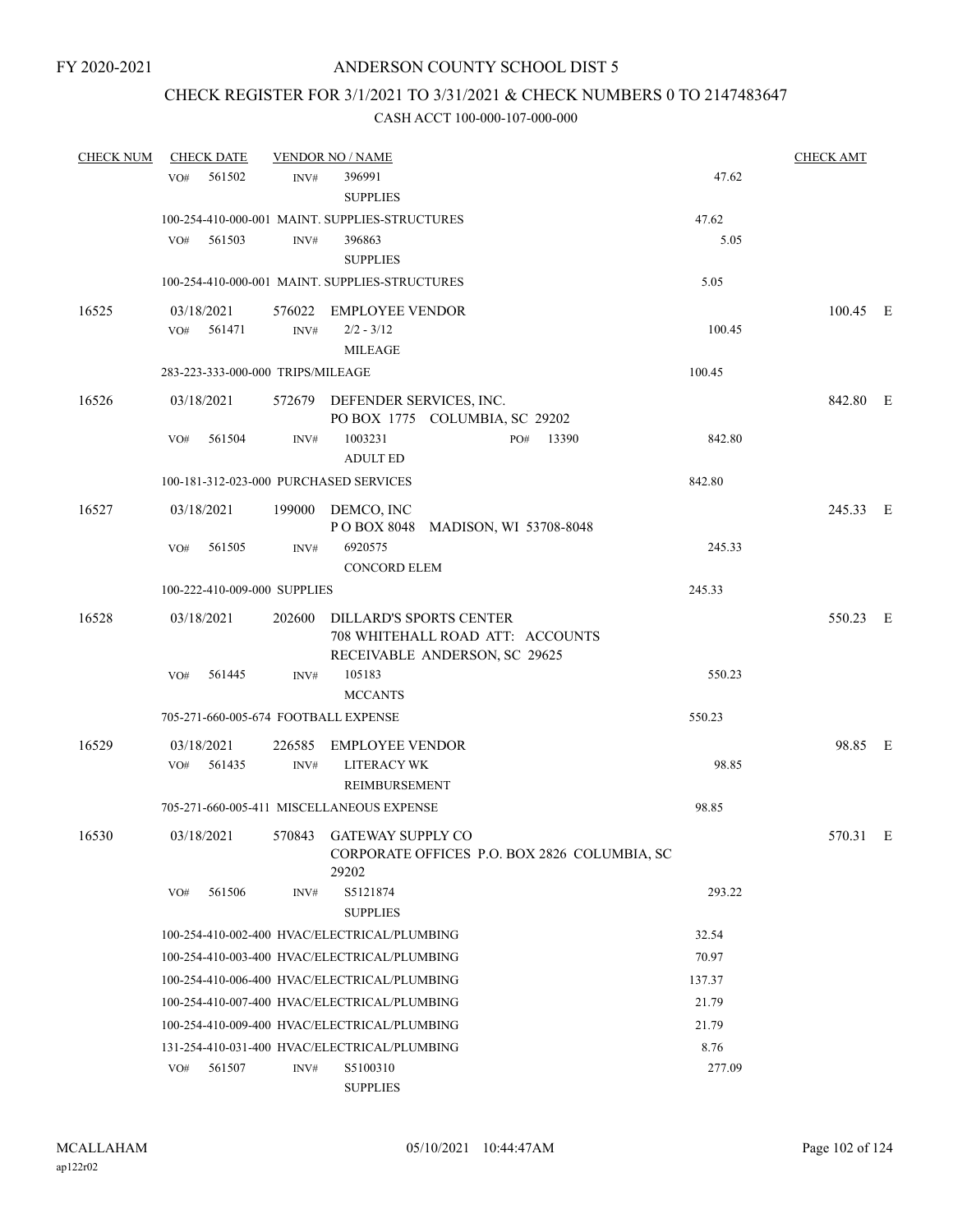# CHECK REGISTER FOR 3/1/2021 TO 3/31/2021 & CHECK NUMBERS 0 TO 2147483647

| <b>CHECK NUM</b> | <b>CHECK DATE</b>                       |                | <b>VENDOR NO / NAME</b>                                                                                   |          | <b>CHECK AMT</b> |  |
|------------------|-----------------------------------------|----------------|-----------------------------------------------------------------------------------------------------------|----------|------------------|--|
|                  |                                         |                | 100-254-323-003-400 CONTR SERV-HVAC/ELECT/PLUMBING                                                        | 277.09   |                  |  |
| 16531            | 03/18/2021                              |                | 272800 HOUSE OF TROPHIES<br>616 NORTH MURRAY AVENUE ATT: ACCOUNTS<br>RECEIVABLE ANDERSON, SC 29625-4311   |          | 74.90 E          |  |
|                  | 561517<br>VO#                           | INV#           | 32880<br><b>CONCORD ELEM</b>                                                                              | 74.90    |                  |  |
|                  | 100-222-410-009-000 SUPPLIES            |                |                                                                                                           | 74.90    |                  |  |
| 16532            | 03/18/2021                              |                | 570161 IXL LEARNING<br>777 MARINERS ISLAND BLVD SUITE 600 ATT:<br>ACCOUNTS RECEIVABLE SAN MATEO, CA 94404 |          | 299.00 E         |  |
|                  | 561450<br>VO#                           | INV#           | A398564<br>14049<br>PO#<br>WHITEHALL ELEM                                                                 | 299.00   |                  |  |
|                  | 201-112-445-019-000 TECHNOLOGY SUPPLIES |                |                                                                                                           | 299.00   |                  |  |
| 16533            | 03/18/2021                              |                | 564696 JOHNSTONE SUPPLY<br>POBOX 17466 GREENVILLE, SC 29606                                               |          | 1,416.93 E       |  |
|                  | 561518<br>VO#                           | INV#           | 4020048<br><b>THERMOSTATS</b>                                                                             | 903.08   |                  |  |
|                  |                                         |                | 100-254-410-011-400 HVAC/ELECTRICAL/PLUMBING                                                              | 903.08   |                  |  |
|                  | 561519<br>VO#                           | INV#           | 4020083<br><b>THERMOSTATS</b>                                                                             | 513.85   |                  |  |
|                  |                                         |                | 100-254-410-020-400 HVAC/ELECTRICAL/PLUMBING                                                              | 513.85   |                  |  |
| 16534            | 03/18/2021                              |                | 575449 EMPLOYEE VENDOR                                                                                    |          | 34.00 E          |  |
|                  | $VO#$ 561434                            | INV#           | <b>LUNCH</b><br>REIMBURSEMENT                                                                             | 34.00    |                  |  |
|                  |                                         |                | 100-254-312-000-ERP EMPLOYEE RECOGNITION PROGRAM                                                          | 34.00    |                  |  |
| 16535            | 03/18/2021<br>561436<br>VO#             | 564683<br>INV# | <b>EMPLOYEE VENDOR</b><br><b>MICHAELS</b><br>REIMBURSEMENT                                                | 35.28    | 35.28 E          |  |
|                  | 721-190-660-021-644 ART HIGH EXPENSE    |                |                                                                                                           | 35.28    |                  |  |
| 16536            | 03/18/2021<br>$VO#$ 561431              | 127350<br>INV# | <b>EMPLOYEE VENDOR</b><br><b>FEB 2021</b><br><b>MILEAGE</b>                                               | 102.70   | 102.70 E         |  |
|                  | 100-221-332-000-000 TRAVEL              |                |                                                                                                           | 102.70   |                  |  |
| 16537            | 03/18/2021                              | 574388         | NAPA AUTO PARTS<br>508 SOUTH MAIN ST ANDERSON, SC 29624                                                   |          | 27.81 E          |  |
|                  | 561524<br>VO#                           | INV#           | 799267<br><b>SUPPLIES</b>                                                                                 | 27.81    |                  |  |
|                  |                                         |                | 100-254-410-000-001 MAINT. SUPPLIES-STRUCTURES                                                            | 27.81    |                  |  |
| 16538            | 03/18/2021<br>561472<br>VO#             | 572025<br>INV# | <b>EMPLOYEE VENDOR</b><br><b>AU ATHLETICS</b><br>REIMBURSEMENT                                            | 1,000.00 | 1,171.05 E       |  |
|                  |                                         |                | 100-390-410-000-000 SUPPLIES AND MATERIALS                                                                | 1,000.00 |                  |  |
|                  | 561473<br>VO#                           | INV#           | MARCH 15                                                                                                  | 171.05   |                  |  |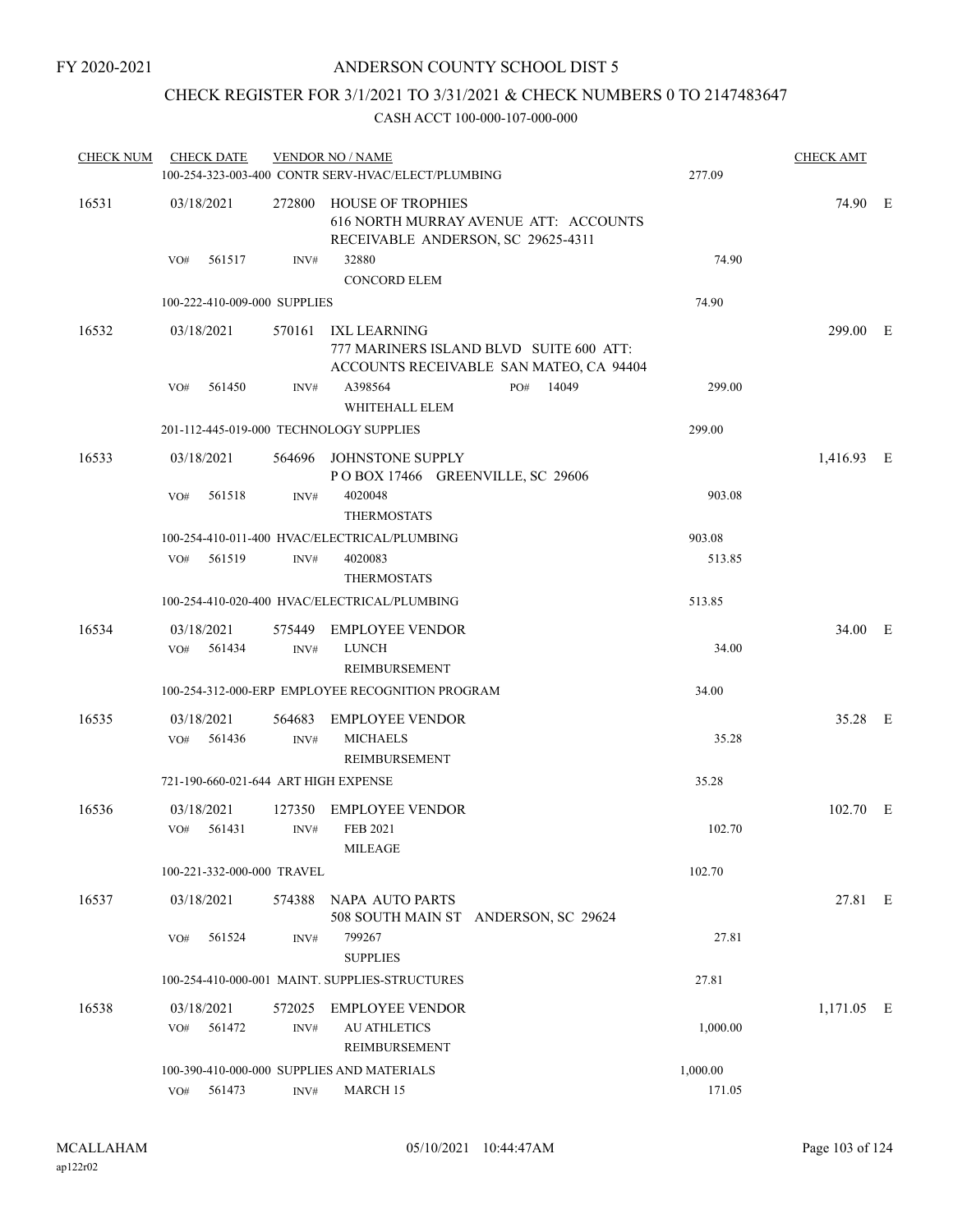# CHECK REGISTER FOR 3/1/2021 TO 3/31/2021 & CHECK NUMBERS 0 TO 2147483647

| <b>CHECK NUM</b> | <b>CHECK DATE</b>                      |        | <b>VENDOR NO / NAME</b><br><b>COLUMBIA</b>                                                             |          | <b>CHECK AMT</b> |  |
|------------------|----------------------------------------|--------|--------------------------------------------------------------------------------------------------------|----------|------------------|--|
|                  |                                        |        | 100-263-333-000-000 TRIPS AND CONFERENCES                                                              | 171.05   |                  |  |
|                  |                                        |        |                                                                                                        |          |                  |  |
| 16539            | 03/18/2021                             |        | 389900 OFFICE DEPOT<br>POBOX 1413 CHARLOTTE, NC 28201-1413                                             |          | 66.02 E          |  |
|                  | VO#<br>561455                          | INV#   | 158873495001<br><b>SUPPLIES</b>                                                                        | 66.02    |                  |  |
|                  |                                        |        | 713-271-660-013-201 MISCELLANEOUS EXPENSE                                                              | 66.02    |                  |  |
| 16540            | 03/18/2021                             |        | 389900 OFFICE DEPOT                                                                                    |          | 48.77 E          |  |
|                  |                                        |        | POBOX 1413 CHARLOTTE, NC 28201-1413                                                                    |          |                  |  |
|                  | 561456<br>VO#                          | INV#   | 158604587001                                                                                           | 48.77    |                  |  |
|                  |                                        |        | <b>SUPPLIES</b>                                                                                        |          |                  |  |
|                  |                                        |        | 723-190-660-023-911 MISCELLANEOUS- ADULT ED EXPENSE                                                    | 48.77    |                  |  |
| 16541            | 03/18/2021                             |        | 391100 OLD STONE TRACTOR CO, INC                                                                       |          | 648.06 E         |  |
|                  |                                        |        | PO BOX 13565 ATT: ACCOUNTS RECEIVABLE<br>ANDERSON, SC 29624                                            |          |                  |  |
|                  | VO#<br>561525                          | INV#   | CT13568                                                                                                | 250.26   |                  |  |
|                  |                                        |        | <b>REPAIR PARTS</b>                                                                                    |          |                  |  |
|                  | 100-254-410-000-100 SMALL EQUIPMENT    |        |                                                                                                        | 250.26   |                  |  |
|                  | VO# 561526                             | INV#   | CT13566                                                                                                | 397.80   |                  |  |
|                  |                                        |        | <b>REPAIR PARTS</b>                                                                                    |          |                  |  |
|                  | 100-254-410-000-100 SMALL EQUIPMENT    |        |                                                                                                        | 397.80   |                  |  |
| 16542            | 03/18/2021                             |        | 416350 PRESENTATION SYSTEMS SOUTH, INC<br>POBOX 3872 ATT: ACCOUNTS RECEIVABLE<br>MOORESVILLE, NC 28117 |          | 233.03 E         |  |
|                  | VO#<br>561459                          | INV#   | 2008                                                                                                   | 233.03   |                  |  |
|                  |                                        |        | <b>POSTER PAPER</b>                                                                                    |          |                  |  |
|                  |                                        |        | 713-271-660-013-201 MISCELLANEOUS EXPENSE                                                              | 233.03   |                  |  |
| 16543            | 03/18/2021                             | 574999 | <b>EMPLOYEE VENDOR</b>                                                                                 |          | 62.68 E          |  |
|                  | 561470<br>VO#                          | INV#   | $2/12 - 3/15$                                                                                          | 62.68    |                  |  |
|                  | 600-256-332-000-000 IN DISTRICT TRAVEL |        | <b>MILEAGE</b>                                                                                         |          |                  |  |
|                  |                                        |        |                                                                                                        | 62.68    |                  |  |
| 16544            | 03/18/2021                             | 570955 | RIDDELL/ ALL AMERICAN SPORTS<br>PO BOX 71914 CHICAGO, IL 60694-1914                                    |          | 337.45 E         |  |
|                  | 561460<br>VO#                          | INV#   | 951340813<br><b>MCCANTS</b>                                                                            | 337.45   |                  |  |
|                  | 705-271-660-005-674 FOOTBALL EXPENSE   |        |                                                                                                        | 337.45   |                  |  |
| 16545            | 03/18/2021                             | 445100 | <b>SCASA</b>                                                                                           |          | 1,365.00 E       |  |
|                  |                                        |        | SC ASSOC SCHOOL ADMINISTRATORS 1<br>FERNANDINA COURT COLUMBIA, SC 29212                                |          |                  |  |
|                  | 561529<br>VO#                          | INV#   | 9584                                                                                                   | 1,365.00 |                  |  |
|                  |                                        |        | <b>MEMBER 4045</b>                                                                                     |          |                  |  |
|                  | 100-232-640-000-000 DUES AND FEES      |        |                                                                                                        | 1,365.00 |                  |  |
| 16546            | 03/18/2021                             | 462725 | SCHOLASTIC BOOK CLUBS, INC                                                                             |          | $109.14$ E       |  |
|                  |                                        |        |                                                                                                        |          |                  |  |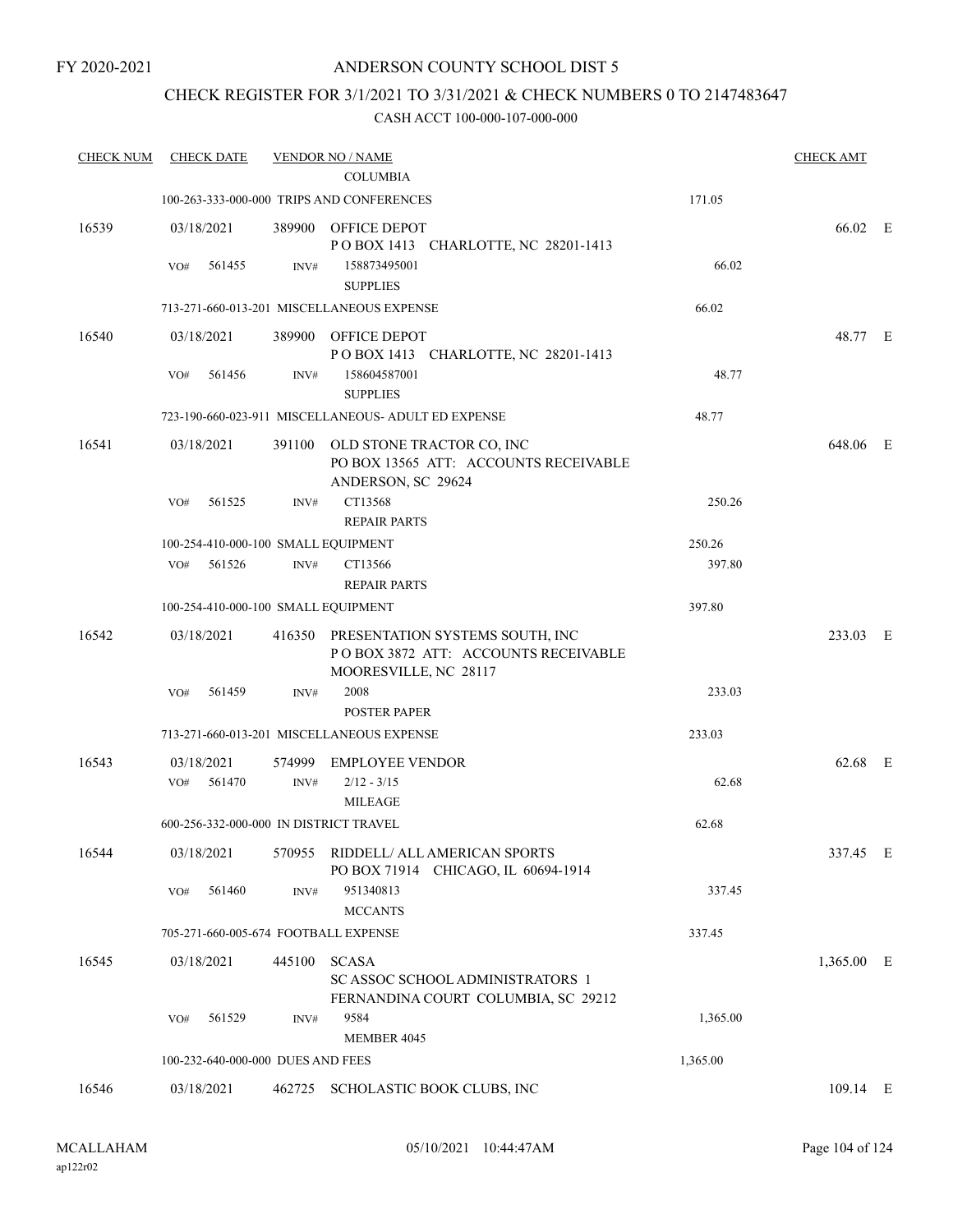# CHECK REGISTER FOR 3/1/2021 TO 3/31/2021 & CHECK NUMBERS 0 TO 2147483647

| <b>CHECK NUM</b> |     | <b>CHECK DATE</b> |                                 | <b>VENDOR NO / NAME</b>                                                                           |     |                       |          | <b>CHECK AMT</b> |  |
|------------------|-----|-------------------|---------------------------------|---------------------------------------------------------------------------------------------------|-----|-----------------------|----------|------------------|--|
|                  |     |                   |                                 | POBOX 3745 ATT: ACCOUNTS RECEIVABLE<br>JEFFERSON CITY, MO 65102-3720                              |     |                       |          |                  |  |
|                  | VO# | 561530            | INV#                            | 63902706<br>NEW PROSPECT                                                                          |     |                       | 109.14   |                  |  |
|                  |     |                   |                                 | 710-271-660-010-360 SCHOOL STORE/COUNCIL EXPENSE                                                  |     |                       | 109.14   |                  |  |
| 16547            |     | 03/18/2021        |                                 | 570099 SCHOOL SPECIALTY, LLC<br>PO BOX 825640 PHILADELPHIA, PA 19182-5640                         |     |                       |          | 917.14 E         |  |
|                  | VO# | 561531            | INV#                            | 208127044541<br><b>NORTH POINTE</b>                                                               |     |                       | 917.14   |                  |  |
|                  |     |                   | 100-112-410-013-000 SUPPLIES    |                                                                                                   |     |                       | 356.60   |                  |  |
|                  |     |                   |                                 | 713-271-660-013-201 MISCELLANEOUS EXPENSE                                                         |     |                       | 560.54   |                  |  |
| 16548            |     | 03/18/2021        |                                 | 570059 SHARP BUSINESS SYSTEMS<br>DEPT 1216 PO BOX 121216 DALLAS, TX 75312-1216                    |     |                       |          | 2,107.74 E       |  |
|                  | VO# | 561464            | INV#                            | 9003208193<br><b>COPIES</b>                                                                       | PO# | 13235                 | 1,728.76 |                  |  |
|                  |     |                   | 100-114-410-002-000 SUPPLIES    |                                                                                                   |     |                       | 1,728.76 |                  |  |
|                  | VO# | 561532            | INV#                            | 9003210494<br><b>COPIES</b>                                                                       |     |                       | 310.79   |                  |  |
|                  |     |                   | 201-112-490-010-000 COPIER COST |                                                                                                   |     |                       | 310.79   |                  |  |
|                  | VO# | 561533            | INV#                            | 9003212162<br><b>COPIES</b>                                                                       |     |                       | 68.19    |                  |  |
|                  |     |                   | 201-112-490-019-000 COPIER COST |                                                                                                   |     |                       | 68.19    |                  |  |
| 16549            |     | 03/18/2021        | 472700                          | <b>SHERWIN WILLIAMS</b><br>613 NORTH MURRAY AVENUE ATT: ACCOUNTS<br>RECEIVABLE ANDERSON, SC 29625 |     |                       |          | 267.78 E         |  |
|                  | VO# | 561534            | INV#                            | 8271<br><b>SUPPLIES</b>                                                                           |     |                       | 267.78   |                  |  |
|                  |     |                   |                                 | 100-254-410-000-001 MAINT, SUPPLIES-STRUCTURES                                                    |     |                       | 267.78   |                  |  |
| 16550            |     | 03/18/2021        | 508675                          | TRI-COUNTY BATTERY SALES<br>1413 WHITEHALL ROAD ATT: ACCOUNTS<br>RECEIVABLE ANDERSON, SC 29625    |     |                       |          | 380.87 E         |  |
|                  | VO# | 561537            | INV#                            | 73233<br><b>BATTERIES</b>                                                                         |     |                       | 261.06   |                  |  |
|                  |     |                   | 100-254-410-006-000 SUPPLIES    |                                                                                                   |     |                       | 261.06   |                  |  |
|                  | VO# | 561538            | INV#                            | 73202<br><b>BATTERIES</b>                                                                         |     |                       | 98.43    |                  |  |
|                  |     |                   |                                 | 100-254-412-000-001 TRUCK SERVICE - MAINTENANCE                                                   |     |                       | 98.43    |                  |  |
|                  | VO# | 561539            | INV#                            | 73224<br><b>SUPPLIES</b>                                                                          |     |                       | 21.38    |                  |  |
|                  |     |                   |                                 | 100-254-410-000-000 CUSTODIAL SUPPLIES                                                            |     |                       | 21.38    |                  |  |
| 16551            |     | 03/18/2021        | 529275                          | WESTAR TIRE<br>P O BOX 400<br>ACCOUNTS RECEIVABLE ANDERSON, SC 29622                              |     | 715 NORTH MURRAY ATT: |          | 42.75 E          |  |
|                  | VO# | 561549            | INV#                            | 164477                                                                                            |     |                       | 42.75    |                  |  |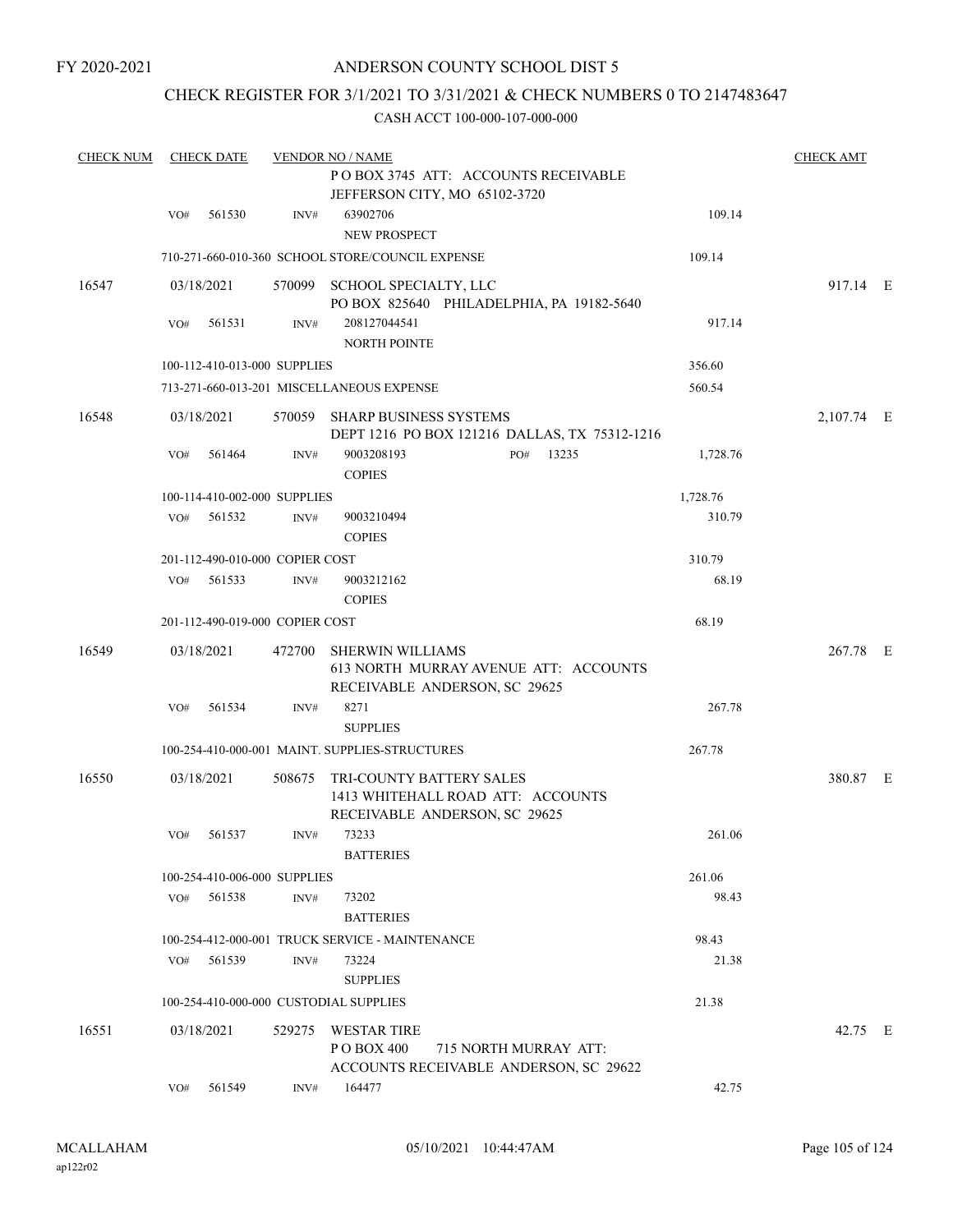# CHECK REGISTER FOR 3/1/2021 TO 3/31/2021 & CHECK NUMBERS 0 TO 2147483647

| <b>CHECK NUM</b> | <b>CHECK DATE</b>                        |                | <b>VENDOR NO / NAME</b><br><b>SERVICE</b>                                                                |        | <b>CHECK AMT</b> |  |
|------------------|------------------------------------------|----------------|----------------------------------------------------------------------------------------------------------|--------|------------------|--|
|                  |                                          |                | 100-254-412-000-001 TRUCK SERVICE - MAINTENANCE                                                          | 42.75  |                  |  |
| 16552            | 03/18/2021<br>561550<br>VO#              | INV#           | 532300 WHITE JONES ACE HARDWARE<br>PO BOX 13012 ATT: ACCOUNTS RECEIVABLE<br>ANDERSON, SC 29624<br>408362 | 2.45   | 97.91 E          |  |
|                  |                                          |                | <b>SUPPLIES</b>                                                                                          |        |                  |  |
|                  | 600-256-323-014-000 REPAIRS TO EQUIPMENT |                |                                                                                                          | 2.45   |                  |  |
|                  | 561551<br>VO#                            | INV#           | 896800<br><b>SUPPLIES</b>                                                                                | 11.01  |                  |  |
|                  |                                          |                | 100-254-410-000-001 MAINT. SUPPLIES-STRUCTURES                                                           | 11.01  |                  |  |
|                  | VO#<br>561552                            | INV#           | 896577<br><b>SUPPLIES</b>                                                                                | 12.82  |                  |  |
|                  |                                          |                | 100-254-410-002-400 HVAC/ELECTRICAL/PLUMBING                                                             | 12.82  |                  |  |
|                  | $VO#$ 561553                             | INV#           | 408466<br><b>SUPPLIES</b>                                                                                | 7.07   |                  |  |
|                  |                                          |                | 100-254-410-019-001 SUPPLIES - MAINTENANCE                                                               | 7.07   |                  |  |
|                  | VO#<br>561554                            | INV#           | 408476<br><b>SUPPLIES</b>                                                                                | 25.18  |                  |  |
|                  |                                          |                | 100-254-410-000-001 MAINT. SUPPLIES-STRUCTURES                                                           | 25.18  |                  |  |
|                  | VO# 561555                               | INV#           | 896913<br><b>SUPPLIES</b>                                                                                | 39.38  |                  |  |
|                  |                                          |                | 100-254-410-023-400 SUPPLIES-HVAC/ELECT/PLUMBING                                                         | 39.38  |                  |  |
| 16553            | 03/23/2021                               |                | 102640 ACTION AUTO<br>529 FAIR STREET ATT: ACCOUNTS RECEIVABLE<br>ANDERSON, SC 29625                     |        | 534.43 E         |  |
|                  | 561580<br>VO#                            | INV#           | 92847<br><b>BRAKES</b>                                                                                   | 534.43 |                  |  |
|                  | 100-255-323-000-000 CONTRACTED SERVICES  |                |                                                                                                          | 534.43 |                  |  |
| 16554            | 03/23/2021                               |                | 111125 ANDERSON AWARDS<br>716 WHITEHALL ROAD ATT: ACCOUNTS<br>RECEIVABLE ANDERSON, SC 29625              |        | 22.47 E          |  |
|                  | VO#<br>561581                            | INV#           | <b>BADGES</b><br><b>NEVITT FOREST</b>                                                                    | 22.47  |                  |  |
|                  |                                          |                | 100-213-410-000-000 SUPPLIES AND MATERIALS                                                               | 22.47  |                  |  |
| 16555            | 03/23/2021<br>561571<br>VO#              | 574706<br>INV# | <b>EMPLOYEE VENDOR</b><br><b>STORAGE</b><br>REIMBURSEMENT                                                | 107.77 | 158.61 E         |  |
|                  |                                          |                | 100-112-410-017-INQ INQUIRY BASED LEARNING                                                               | 107.77 |                  |  |
|                  | VO#<br>561659                            | INV#           | <b>CAKE</b><br>REIMBURSEMENT                                                                             | 50.84  |                  |  |
|                  |                                          |                | 717-190-660-017-201 MISCELLANEOUS EXPENSE                                                                | 50.84  |                  |  |
| 16556            | 03/23/2021<br>561687<br>VO#              | 576780<br>INV# | <b>EMPLOYEE VENDOR</b><br><b>HEALTH ROOM</b>                                                             | 56.70  | 56.70 E          |  |
|                  |                                          |                |                                                                                                          |        |                  |  |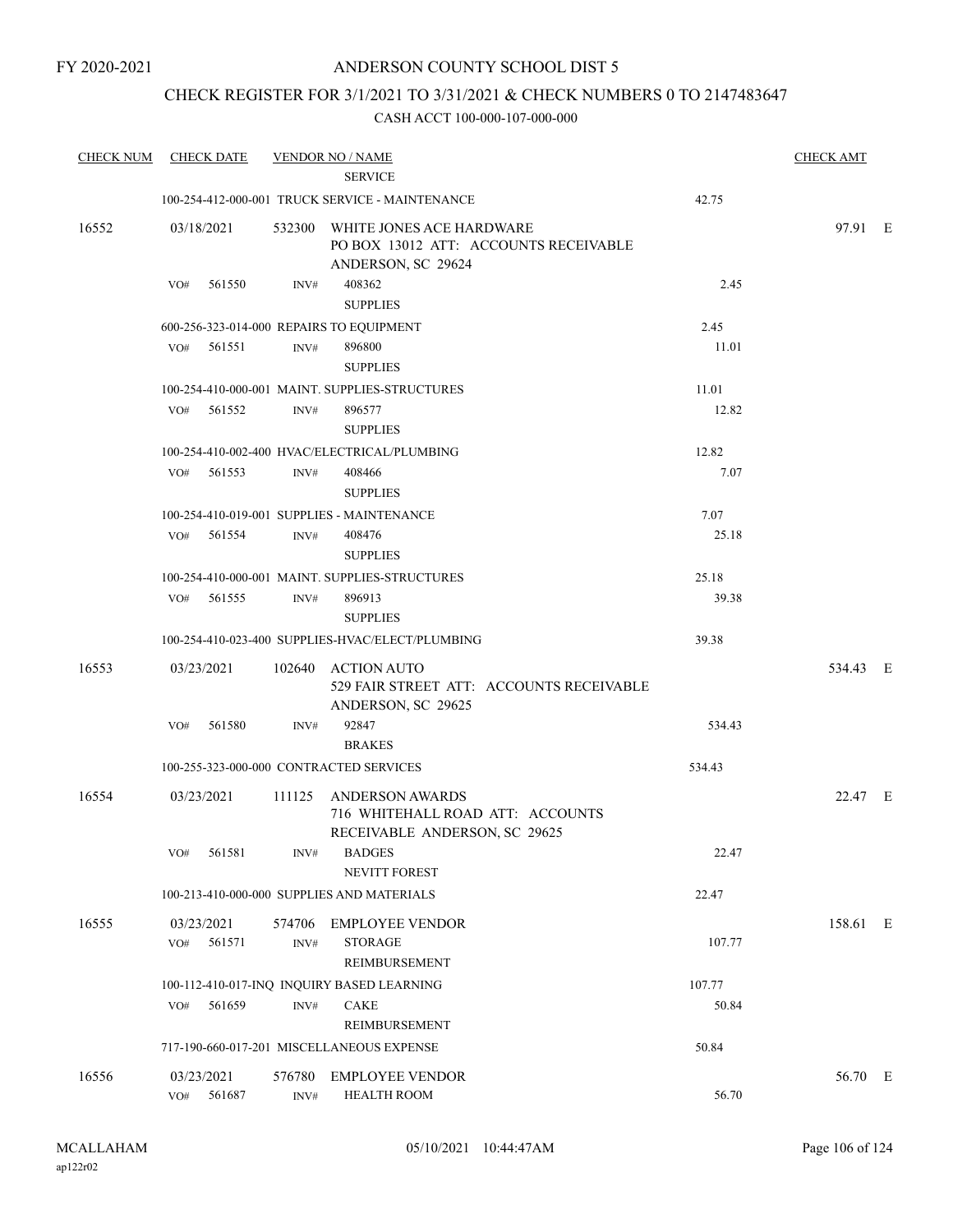# CHECK REGISTER FOR 3/1/2021 TO 3/31/2021 & CHECK NUMBERS 0 TO 2147483647

| <b>CHECK NUM</b> | <b>CHECK DATE</b>                 |        |      | <b>VENDOR NO / NAME</b>                                                                               |        | <b>CHECK AMT</b> |  |
|------------------|-----------------------------------|--------|------|-------------------------------------------------------------------------------------------------------|--------|------------------|--|
|                  |                                   |        |      | <b>REIMBURSEMENT</b>                                                                                  |        |                  |  |
|                  | 100-213-410-017-000 SUPPLIES      |        |      |                                                                                                       | 56.70  |                  |  |
| 16557            | 03/23/2021<br>VO# 561578          |        | INV# | 576773 EMPLOYEE VENDOR<br><b>STEM</b><br>REIMBURSEMENT                                                | 29.63  | 29.63 E          |  |
|                  | 100-112-410-017-0RE RELATED ARTS  |        |      |                                                                                                       | 29.63  |                  |  |
| 16558            | 03/23/2021<br>VO#                 | 561572 | INV# | 574896 EMPLOYEE VENDOR<br><b>MATERIALS</b><br>REIMBURSEMENT                                           | 51.98  | 51.98 E          |  |
|                  |                                   |        |      | 714-271-660-014-201 MISCELLANEOUS EXPENSE                                                             | 51.98  |                  |  |
| 16559            | 03/23/2021                        |        |      | 155900 CAROLINA BIOLOGICAL SUPPLY<br>POBOX 60232 ATT: ACCOUNTS RECEIVABLE<br>CHARLOTTE, NC 28260-0232 |        | 37.85 E          |  |
|                  | VO#                               | 561587 | INV# | 51329073<br><b>SUPPLIES</b>                                                                           | 37.85  |                  |  |
|                  |                                   |        |      | 731-271-660-031-859 BIOMED EXPENSE                                                                    | 37.85  |                  |  |
| 16560            | 03/23/2021                        |        |      | 187300 CRESCENT SUPPLY CO, INC<br>POBOX 8798 ATT: ACCOUNTS RECEIVABLE<br>GREENVILLE, SC 29604         |        | 1,945.17 E       |  |
|                  | VO#                               | 561591 | INV# | 396933<br><b>SUPPLIES</b>                                                                             | 17.82  |                  |  |
|                  |                                   |        |      | 100-254-410-001-400 HVAC/ELECTRICAL/PLUMBING                                                          | 17.82  |                  |  |
|                  | VO#                               | 561592 | INV# | 396631<br><b>SUPPLIES</b>                                                                             | 115.15 |                  |  |
|                  |                                   |        |      | 100-254-410-017-400 HVAC/ELECTRICAL/PLUMBING                                                          | 115.15 |                  |  |
|                  | VO# 561593                        |        | INV# | 396683<br><b>SUPPLIES</b>                                                                             | 221.00 |                  |  |
|                  |                                   |        |      | 100-254-410-002-400 HVAC/ELECTRICAL/PLUMBING                                                          | 221.00 |                  |  |
|                  | VO# 561594                        |        | INV# | 396961<br><b>SUPPLIES</b>                                                                             | 36.92  |                  |  |
|                  |                                   |        |      | 100-254-410-006-400 HVAC/ELECTRICAL/PLUMBING                                                          | 36.92  |                  |  |
|                  |                                   |        |      | VO# 561595 INV# 396962<br><b>SUPPLIES</b>                                                             | 32.81  |                  |  |
|                  | 100-254-410-000-400 HVAC SUPPLIES |        |      |                                                                                                       | 32.81  |                  |  |
|                  | VO#                               | 561596 | INV# | 396930<br><b>SUPPLIES</b>                                                                             | 47.04  |                  |  |
|                  |                                   |        |      | 505-254-323-002-FLD FIELD RENOVATIONS                                                                 | 47.04  |                  |  |
|                  | VO# 561597                        |        | INV# | 396891<br><b>SUPPLIES</b>                                                                             | 320.73 |                  |  |
|                  | 100-254-410-000-400 HVAC SUPPLIES |        |      |                                                                                                       | 320.73 |                  |  |
|                  | VO# 561598                        |        | INV# | 396564<br><b>SUPPLIES</b>                                                                             | 233.69 |                  |  |
|                  |                                   |        |      | 100-254-410-000-001 MAINT. SUPPLIES-STRUCTURES                                                        | 233.69 |                  |  |
|                  | VO# 561599                        |        | INV# | 396468                                                                                                | 159.03 |                  |  |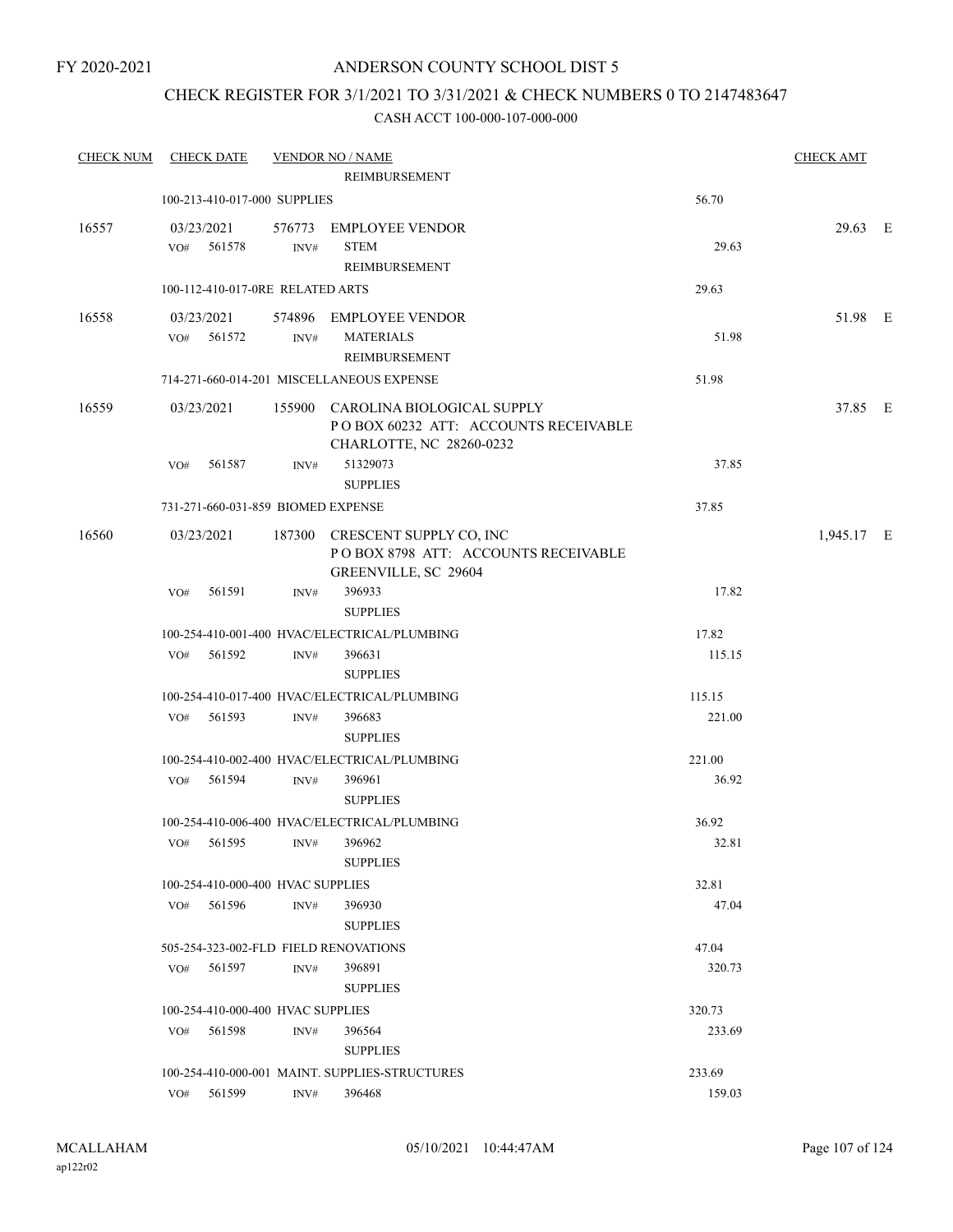FY 2020-2021

# ANDERSON COUNTY SCHOOL DIST 5

# CHECK REGISTER FOR 3/1/2021 TO 3/31/2021 & CHECK NUMBERS 0 TO 2147483647

| <b>CHECK NUM</b> | <b>CHECK DATE</b>                        |      | <b>VENDOR NO / NAME</b>                                                             |        | <b>CHECK AMT</b> |  |
|------------------|------------------------------------------|------|-------------------------------------------------------------------------------------|--------|------------------|--|
|                  |                                          |      | <b>SUPPLIES</b>                                                                     |        |                  |  |
|                  |                                          |      | 100-254-410-000-001 MAINT. SUPPLIES-STRUCTURES                                      | 159.03 |                  |  |
|                  | VO# 561600                               | INV# | 396469                                                                              | 112.35 |                  |  |
|                  |                                          |      | <b>SUPPLIES</b>                                                                     |        |                  |  |
|                  |                                          |      | 100-254-410-017-400 HVAC/ELECTRICAL/PLUMBING                                        | 112.35 |                  |  |
|                  | $VO#$ 561601                             | INV# | 396366                                                                              | 160.50 |                  |  |
|                  |                                          |      | <b>SUPPLIES</b>                                                                     |        |                  |  |
|                  |                                          |      | 100-254-410-003-400 HVAC/ELECTRICAL/PLUMBING                                        | 160.50 |                  |  |
|                  | VO# 561602                               | INV# | 396761                                                                              | 267.79 |                  |  |
|                  |                                          |      | <b>SUPPLIES</b>                                                                     |        |                  |  |
|                  |                                          |      | 100-254-410-003-400 HVAC/ELECTRICAL/PLUMBING                                        | 267.79 |                  |  |
|                  | $VO#$ 561603                             | INV# | 396811                                                                              | 25.99  |                  |  |
|                  |                                          |      | <b>SUPPLIES</b>                                                                     |        |                  |  |
|                  | 100-254-410-000-400 HVAC SUPPLIES        |      |                                                                                     | 25.99  |                  |  |
|                  | VO# 561604                               | INV# | 396563                                                                              | 12.84  |                  |  |
|                  |                                          |      | <b>SUPPLIES</b>                                                                     |        |                  |  |
|                  |                                          |      | 100-254-410-000-001 MAINT. SUPPLIES-STRUCTURES                                      | 12.84  |                  |  |
|                  | VO# 561605                               | INV# | 396684                                                                              | 180.30 |                  |  |
|                  |                                          |      | <b>SUPPLIES</b>                                                                     |        |                  |  |
|                  |                                          |      | 100-254-410-014-400 HVAC/ELECTRICAL/PLUMBING                                        | 180.30 |                  |  |
|                  | VO# 561606                               | INV# | 396605                                                                              | 1.21   |                  |  |
|                  |                                          |      | <b>SUPPLIES</b>                                                                     |        |                  |  |
|                  |                                          |      | 100-254-410-020-400 HVAC/ELECTRICAL/PLUMBING                                        | 1.21   |                  |  |
| 16561            |                                          |      | 03/23/2021 574842 EMPLOYEE VENDOR                                                   |        | 86.02 E          |  |
|                  | $VO#$ 561660                             | INV# | <b>PUBLIX</b>                                                                       | 86.02  |                  |  |
|                  |                                          |      | REIMBURSEMENT                                                                       |        |                  |  |
|                  | 100-233-410-005-000 SUPPLIES             |      |                                                                                     | 86.02  |                  |  |
| 16562            | 03/23/2021                               |      | 226585 EMPLOYEE VENDOR                                                              |        | 81.00 E          |  |
|                  | VO# 561567                               | INV# | <b>CAKE</b>                                                                         | 81.00  |                  |  |
|                  |                                          |      | REIMBURSEMENT                                                                       |        |                  |  |
|                  | 802-113-410-005-000 SUPPLIES - RETENTION |      |                                                                                     | 81.00  |                  |  |
|                  |                                          |      |                                                                                     |        |                  |  |
| 16563            |                                          |      | 03/23/2021 576280 EMPLOYEE VENDOR                                                   |        | 84.99 E          |  |
|                  | 561562<br>VO#                            | INV# | <b>HOBBY LOBBY</b>                                                                  | 84.99  |                  |  |
|                  |                                          |      | <b>REIMBURSEMENT</b>                                                                |        |                  |  |
|                  |                                          |      | 731-271-660-031-860 HEALTH SCIENCE EXPENSE                                          | 84.99  |                  |  |
| 16564            | 03/23/2021                               |      | 569871 FOLLETT SCHOOL SOLUTIONS, INC<br>91826 COLLECTION CENTER DRIVE ATT: ACCOUNTS |        | 450.27 E         |  |
|                  |                                          |      | RECEIVABLE CHICAGO, IL 60693-0918                                                   |        |                  |  |
|                  | 561608<br>VO#                            | INV# | 838807                                                                              | 273.70 |                  |  |
|                  |                                          |      | <b>SOUTHWOOD</b>                                                                    |        |                  |  |
|                  | 817-113-410-021-000 SUPPLIES             |      |                                                                                     | 273.70 |                  |  |
|                  | 561609<br>VO#                            | INV# | 838807A                                                                             | 176.57 |                  |  |
|                  |                                          |      | <b>SOUTHWOOD</b>                                                                    |        |                  |  |
|                  | 817-113-410-021-000 SUPPLIES             |      |                                                                                     | 176.57 |                  |  |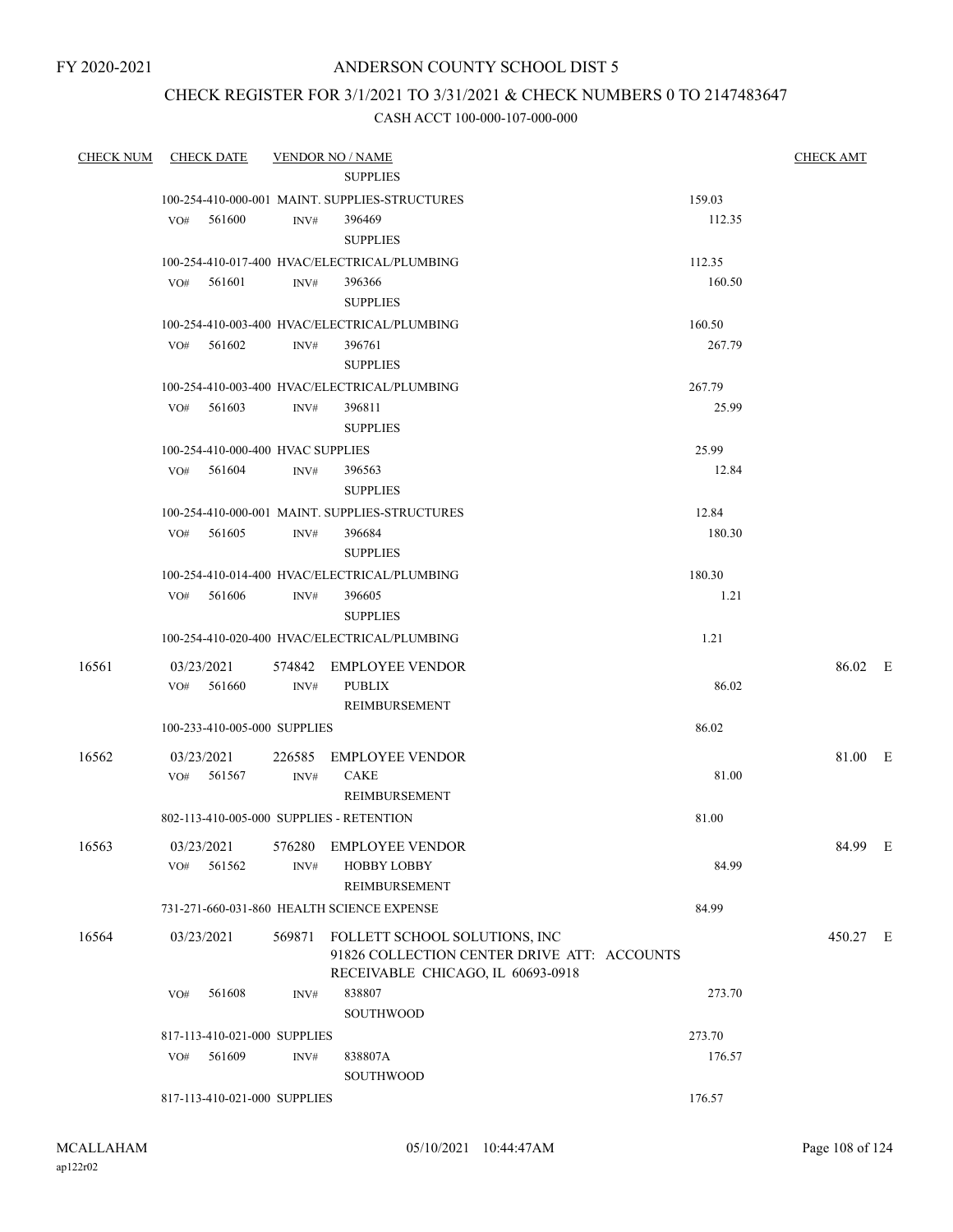### ANDERSON COUNTY SCHOOL DIST 5

# CHECK REGISTER FOR 3/1/2021 TO 3/31/2021 & CHECK NUMBERS 0 TO 2147483647

| <b>CHECK NUM</b> | <b>CHECK DATE</b>                                                                                                            |                | <b>VENDOR NO / NAME</b>                                                                          |     |       |                                   | <b>CHECK AMT</b> |  |
|------------------|------------------------------------------------------------------------------------------------------------------------------|----------------|--------------------------------------------------------------------------------------------------|-----|-------|-----------------------------------|------------------|--|
| 16565            | 03/23/2021                                                                                                                   |                | 570843 GATEWAY SUPPLY CO<br>CORPORATE OFFICES P.O. BOX 2826 COLUMBIA, SC<br>29202                |     |       |                                   | 153.11 E         |  |
|                  | 561610<br>VO#                                                                                                                | INV#           | S5100364<br><b>SUPPLIES</b>                                                                      |     |       | 153.11                            |                  |  |
|                  | 100-254-410-000-400 HVAC SUPPLIES<br>100-254-410-000-400 HVAC SUPPLIES                                                       |                |                                                                                                  |     |       | 34.86<br>9.85                     |                  |  |
|                  |                                                                                                                              |                | 100-254-410-002-400 HVAC/ELECTRICAL/PLUMBING                                                     |     |       | 30.43                             |                  |  |
|                  |                                                                                                                              |                | 100-254-410-003-400 HVAC/ELECTRICAL/PLUMBING                                                     |     |       | 72.45                             |                  |  |
|                  |                                                                                                                              |                | 100-254-410-007-400 HVAC/ELECTRICAL/PLUMBING                                                     |     |       | 5.52                              |                  |  |
| 16566            | 03/23/2021                                                                                                                   | 252650         | <b>GRAINGER</b><br>DEPT 867098550 ATT: ACCOUNTS RECEIVABLE<br>PALATINE, IL 60038-0001            |     |       |                                   | 108.72 E         |  |
|                  | 561665<br>VO#                                                                                                                | INV#           | 9818256100<br><b>SUPPLIES</b>                                                                    |     |       | 108.72                            |                  |  |
|                  | 600-256-323-010-000 REPAIRS TO EQUIPMENT                                                                                     |                |                                                                                                  |     |       | 108.72                            |                  |  |
| 16567            | 03/23/2021<br>561564<br>VO#                                                                                                  | 572400<br>INV# | <b>EMPLOYEE VENDOR</b><br><b>TPT MATH</b><br>REIMBURSEMENT                                       |     |       | 103.50                            | 103.50 E         |  |
|                  | 100-112-410-014-000 SUPPLIES                                                                                                 |                |                                                                                                  |     |       | 103.50                            |                  |  |
| 16568            | 03/23/2021                                                                                                                   | 264114         | <b>HEINEMANN</b><br>15963 COLLECTIONS CENTER DRIVE ATT: ACCOUNTS<br>RECEIVABLE CHICAGO, IL 60693 |     |       |                                   | 610.50 E         |  |
|                  | VO#<br>561611                                                                                                                | INV#           | <b>ACCT 63606</b><br><b>SUPPLIES</b>                                                             | PO# | 13888 | 610.50                            |                  |  |
|                  | 201-112-410-019-000 SUPPLIES<br>201-112-410-019-000 SUPPLIES<br>201-112-410-019-000 SUPPLIES<br>201-112-410-019-000 SUPPLIES |                |                                                                                                  |     |       | 11.00<br>33.00<br>16.50<br>550.00 |                  |  |
| 16569            | 03/23/2021                                                                                                                   | 573279         | HERSHEY CREAMERY COMPANY<br>710 CORPORATE CIRCLE SALISBURY, NC 28145                             |     |       |                                   | 419.52 E         |  |
|                  | 561612<br>VO#                                                                                                                | INV#           | 0016350571<br><b>NEVITT FOREST</b>                                                               |     |       | 273.06                            |                  |  |
|                  |                                                                                                                              |                | 712-271-660-012-391 ICE CREAM SALES EXPENSE                                                      |     |       | 273.06                            |                  |  |
|                  | 561667<br>VO#                                                                                                                | INV#           | 0016359377<br>WHITEHALL ELEM                                                                     |     |       | 146.46                            |                  |  |
|                  |                                                                                                                              |                | 719-271-660-019-391 ICE CREAM SALES EXPENSE                                                      |     |       | 146.46                            |                  |  |
| 16570            | 03/23/2021<br>561565<br>VO#                                                                                                  | 576557<br>INV# | <b>EMPLOYEE VENDOR</b><br><b>TPT MATH</b><br>REIMBURSEMENT                                       |     |       | 103.50                            | 103.50 E         |  |
|                  | 100-112-410-014-000 SUPPLIES                                                                                                 |                |                                                                                                  |     |       | 103.50                            |                  |  |
| 16571            | 03/23/2021<br>561561<br>VO#                                                                                                  | 575312<br>INV# | <b>EMPLOYEE VENDOR</b><br><b>LOWES</b><br>REIMBURSEMENT                                          |     |       | 57.18                             | 57.18 E          |  |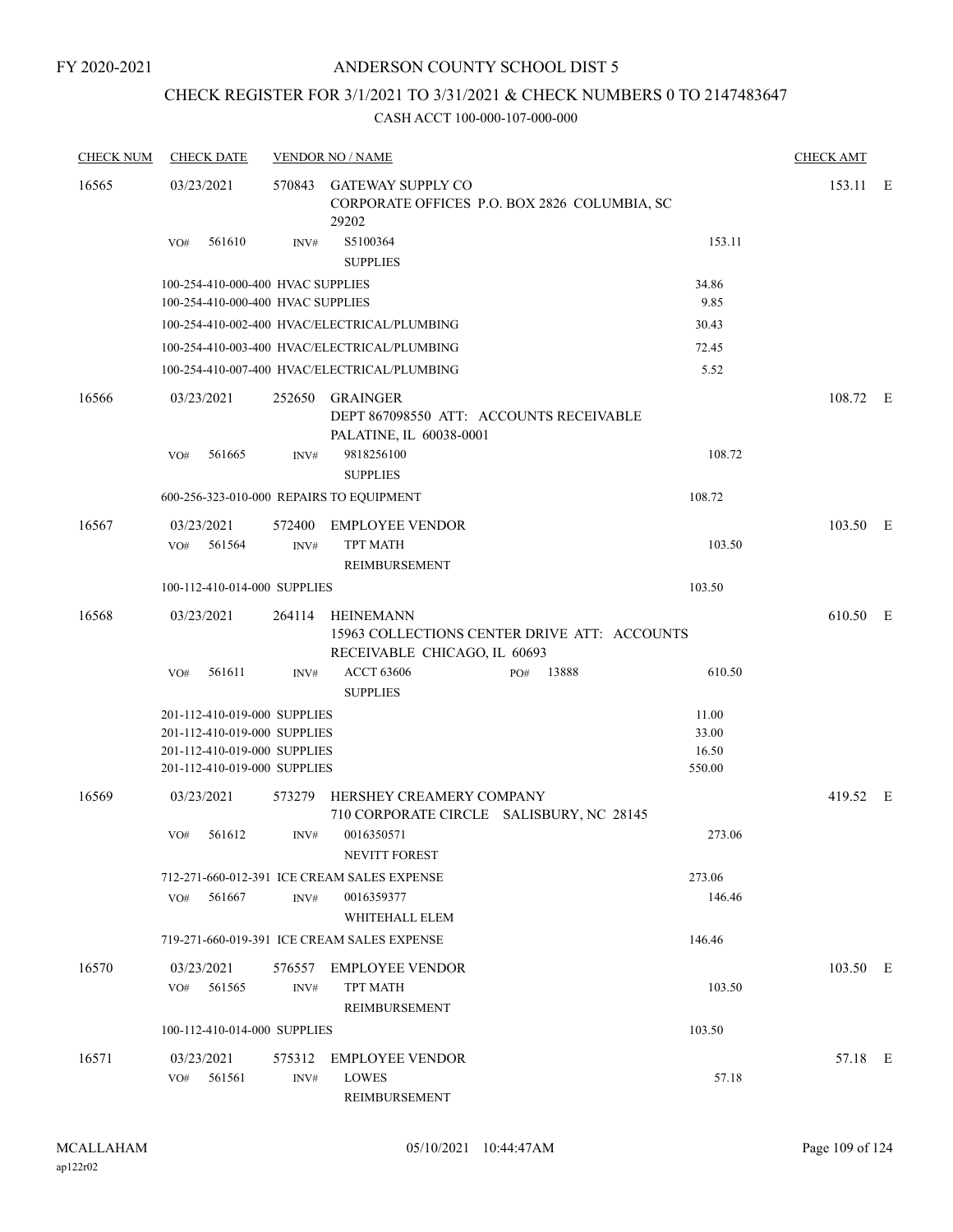### CHECK REGISTER FOR 3/1/2021 TO 3/31/2021 & CHECK NUMBERS 0 TO 2147483647

| <b>CHECK NUM</b> | <b>CHECK DATE</b>                       |                | <b>VENDOR NO / NAME</b>                                                                          |     |       |        | <b>CHECK AMT</b> |  |
|------------------|-----------------------------------------|----------------|--------------------------------------------------------------------------------------------------|-----|-------|--------|------------------|--|
|                  |                                         |                | 731-271-660-031-861 NETWORKING CLASS EXPENSE                                                     |     |       | 57.18  |                  |  |
| 16572            | 03/23/2021<br>561563<br>VO#             | 568087<br>INV# | <b>EMPLOYEE VENDOR</b><br><b>TPT MATH</b><br>REIMBURSEMENT                                       |     |       | 103.50 | 103.50 E         |  |
|                  | 100-112-410-014-000 SUPPLIES            |                |                                                                                                  |     |       | 103.50 |                  |  |
| 16573            | 03/23/2021                              | 349701         | MED CENTRAL HEALTH RESOURCES<br>3424 CLEMSON BLVD ATT: ACCOUNTS RECEIVABLE<br>ANDERSON, SC 29621 |     |       |        | 130.00 E         |  |
|                  | 561671<br>VO#                           | INV#           | 46357<br><b>BENNETT</b>                                                                          |     |       | 65.00  |                  |  |
|                  | 100-255-323-000-000 CONTRACTED SERVICES |                |                                                                                                  |     |       | 65.00  |                  |  |
|                  | 561672<br>VO#                           | INV#           | 19590<br><b>WALKER</b>                                                                           |     |       | 65.00  |                  |  |
|                  | 100-255-323-000-000 CONTRACTED SERVICES |                |                                                                                                  |     |       | 65.00  |                  |  |
| 16574            | 03/23/2021<br>561688<br>VO#             | INV#           | 362260 EMPLOYEE VENDOR<br><b>INGLES</b><br>REIMBURSEMENT                                         |     |       | 11.64  | $11.64$ E        |  |
|                  |                                         |                | 714-271-660-014-201 MISCELLANEOUS EXPENSE                                                        |     |       | 11.64  |                  |  |
| 16575            | 03/23/2021<br>561658<br>VO#             | 570886<br>INV# | <b>EMPLOYEE VENDOR</b><br><b>RAINES</b><br>REIMBURSEMENT                                         |     |       | 341.61 | 341.61 E         |  |
|                  | 100-271-410-003-000 SUPPLIES            |                |                                                                                                  |     |       | 341.61 |                  |  |
| 16576            | 03/23/2021                              |                | 440950 ROCHESTER 100 INC<br>POBOX 92801 ATT: ACCOUNTS RECEIVABLE<br>ROCHESTER, NY 14692          |     |       |        | 945.00 E         |  |
|                  | VO#<br>561678                           | INV#           | 74129<br><b>CENTERVILLE</b>                                                                      | PO# | 14144 | 945.00 |                  |  |
|                  | 201-188-410-007-000 SUPPLIES- PARENTING |                |                                                                                                  |     |       | 945.00 |                  |  |
| 16577            | 03/23/2021<br>VO#<br>561577             | 576775<br>INV# | <b>EMPLOYEE VENDOR</b><br><b>TPT MATH</b><br>REIMBURSEMENT                                       |     |       | 103.50 | 103.50 E         |  |
|                  | 100-112-410-014-000 SUPPLIES            |                |                                                                                                  |     |       | 103.50 |                  |  |
| 16578            | 03/23/2021<br>561579<br>VO#             | 576774<br>INV# | <b>EMPLOYEE VENDOR</b><br><b>SUPPLIES</b><br><b>REIMBURSEMENT</b>                                |     |       | 85.54  | 85.54 E          |  |
|                  | 100-213-410-021-000 SUPPLIES            |                |                                                                                                  |     |       | 85.54  |                  |  |
| 16579            | 03/23/2021<br>VO#<br>561560             | 573462<br>INV# | <b>EMPLOYEE VENDOR</b><br><b>PANERA</b><br>REIMBURSEMENT                                         |     |       | 112.68 | 112.68 E         |  |
|                  | 852-252-410-000-000 SUPPLIES            |                |                                                                                                  |     |       | 112.68 |                  |  |
| 16580            | 03/23/2021                              |                | 463000 SCHOLASTIC INC/SCHOLASTIC MAGAZINES                                                       |     |       |        | 11,153.91 E      |  |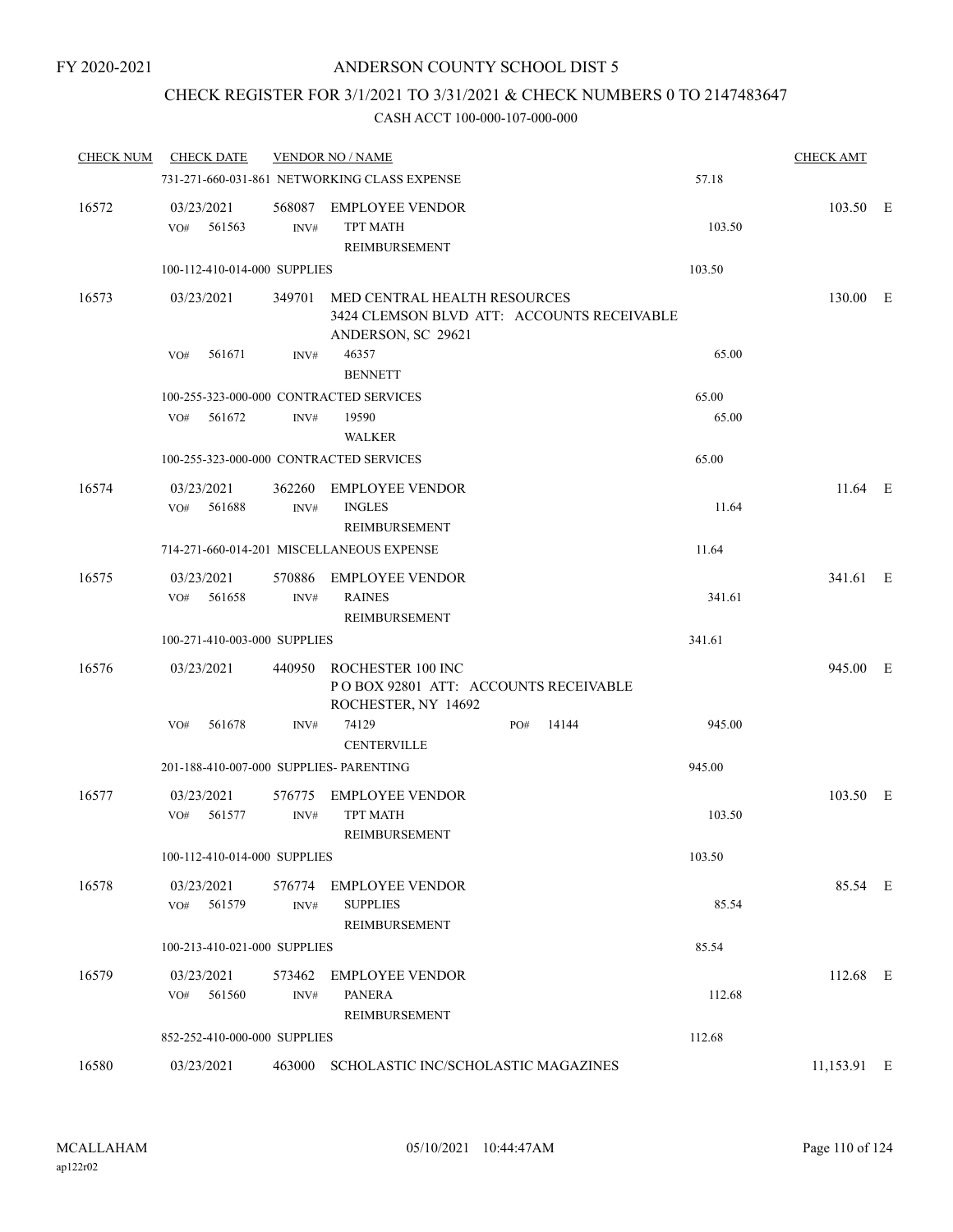### CHECK REGISTER FOR 3/1/2021 TO 3/31/2021 & CHECK NUMBERS 0 TO 2147483647

| <b>CHECK NUM</b> | <b>CHECK DATE</b><br><b>VENDOR NO / NAME</b><br>POBOX 3725 ATT: ACCOUNTS RECEIVABLE<br>JEFFERSON CITY, MO 65102-3725 |        |                |                                                                                                              |     |       |                       | <b>CHECK AMT</b> |  |
|------------------|----------------------------------------------------------------------------------------------------------------------|--------|----------------|--------------------------------------------------------------------------------------------------------------|-----|-------|-----------------------|------------------|--|
|                  | VO#                                                                                                                  | 561623 | INV#           | M70814207<br><b>CALHOUN ELEM</b>                                                                             | PO# | 14035 | 11,153.91             |                  |  |
|                  |                                                                                                                      |        |                | 201-112-410-014-000 SUPPLIES AND MATERIALS<br>201-112-410-014-000 SUPPLIES AND MATERIALS                     |     |       | 10,139.85<br>1,014.06 |                  |  |
| 16581            | 03/23/2021                                                                                                           |        |                | 570059 SHARP BUSINESS SYSTEMS<br>DEPT 1216 PO BOX 121216 DALLAS, TX 75312-1216                               |     |       |                       | 1,105.94 E       |  |
|                  | VO#                                                                                                                  | 561624 | INV#           | 9003209298<br><b>COPIES</b>                                                                                  |     |       | 322.12                |                  |  |
|                  | 100-113-410-006-000 SUPPLIES                                                                                         |        |                |                                                                                                              |     |       | 322.12                |                  |  |
|                  | VO#                                                                                                                  | 561625 | INV#           | 9003209274<br><b>COPIES</b>                                                                                  |     |       | 100.65                |                  |  |
|                  | 708-271-660-008-362 COPIER EXPENSE                                                                                   |        |                |                                                                                                              |     |       | 100.65                |                  |  |
|                  | VO#                                                                                                                  | 561626 | INV#           | 9003209279<br><b>COPIES</b>                                                                                  |     |       | 32.22                 |                  |  |
|                  | 708-271-660-008-362 COPIER EXPENSE                                                                                   |        |                |                                                                                                              |     |       | 32.22                 |                  |  |
|                  | VO#                                                                                                                  | 561627 | INV#           | 9003192780<br><b>COPIES</b>                                                                                  |     |       | 6.74                  |                  |  |
|                  | 715-271-660-015-362 COPIER                                                                                           |        |                |                                                                                                              |     |       | 6.74                  |                  |  |
|                  | VO#                                                                                                                  | 561628 | INV#           | 9003181282<br><b>COPIES</b>                                                                                  |     |       | 41.77                 |                  |  |
|                  | 715-271-660-015-362 COPIER                                                                                           |        |                |                                                                                                              |     |       | 41.77                 |                  |  |
|                  | VO#                                                                                                                  | 561629 | INV#           | 9003215743<br><b>COPIES</b>                                                                                  |     |       | 19.26                 |                  |  |
|                  | 201-112-490-007-000 COPIER COST                                                                                      |        |                |                                                                                                              |     |       | 19.26                 |                  |  |
|                  | VO#                                                                                                                  | 561679 | $\text{INV}\#$ | 9003219071<br><b>LICENSE</b>                                                                                 |     |       | 232.69                |                  |  |
|                  |                                                                                                                      |        |                | 100-252-360-000-000 PRINTING AND BINDING                                                                     |     |       | 232.69                |                  |  |
|                  | VO#                                                                                                                  | 561680 | INV#           | 9003219937<br><b>COPIES</b>                                                                                  |     |       | 350.49                |                  |  |
|                  |                                                                                                                      |        |                | 100-252-360-000-000 PRINTING AND BINDING                                                                     |     |       | 350.49                |                  |  |
| 16582            |                                                                                                                      |        |                | 03/23/2021 472700 SHERWIN WILLIAMS<br>613 NORTH MURRAY AVENUE ATT: ACCOUNTS<br>RECEIVABLE ANDERSON, SC 29625 |     |       |                       | 397.25 E         |  |
|                  | VO#                                                                                                                  | 561630 | INV#           | 7099-5<br><b>SUPPLIES</b>                                                                                    |     |       | 149.04                |                  |  |
|                  |                                                                                                                      |        |                | 100-254-410-000-001 MAINT. SUPPLIES-STRUCTURES                                                               |     |       | 149.04                |                  |  |
|                  | $VO#$ 561631                                                                                                         |        | INV#           | 8300-7<br><b>SUPPLIES</b>                                                                                    |     |       | 50.59                 |                  |  |
|                  |                                                                                                                      |        |                | 100-254-410-000-001 MAINT. SUPPLIES-STRUCTURES                                                               |     |       | 50.59                 |                  |  |
|                  | VO#                                                                                                                  | 561632 | INV#           | 7148<br><b>SUPPLIES</b>                                                                                      |     |       | 125.67                |                  |  |
|                  |                                                                                                                      |        |                | 100-254-410-020-001 SUPPLIES - MAINTENANCE                                                                   |     |       | 125.67                |                  |  |
|                  | VO# 561633                                                                                                           |        | INV#           | 7129                                                                                                         |     |       | 46.38                 |                  |  |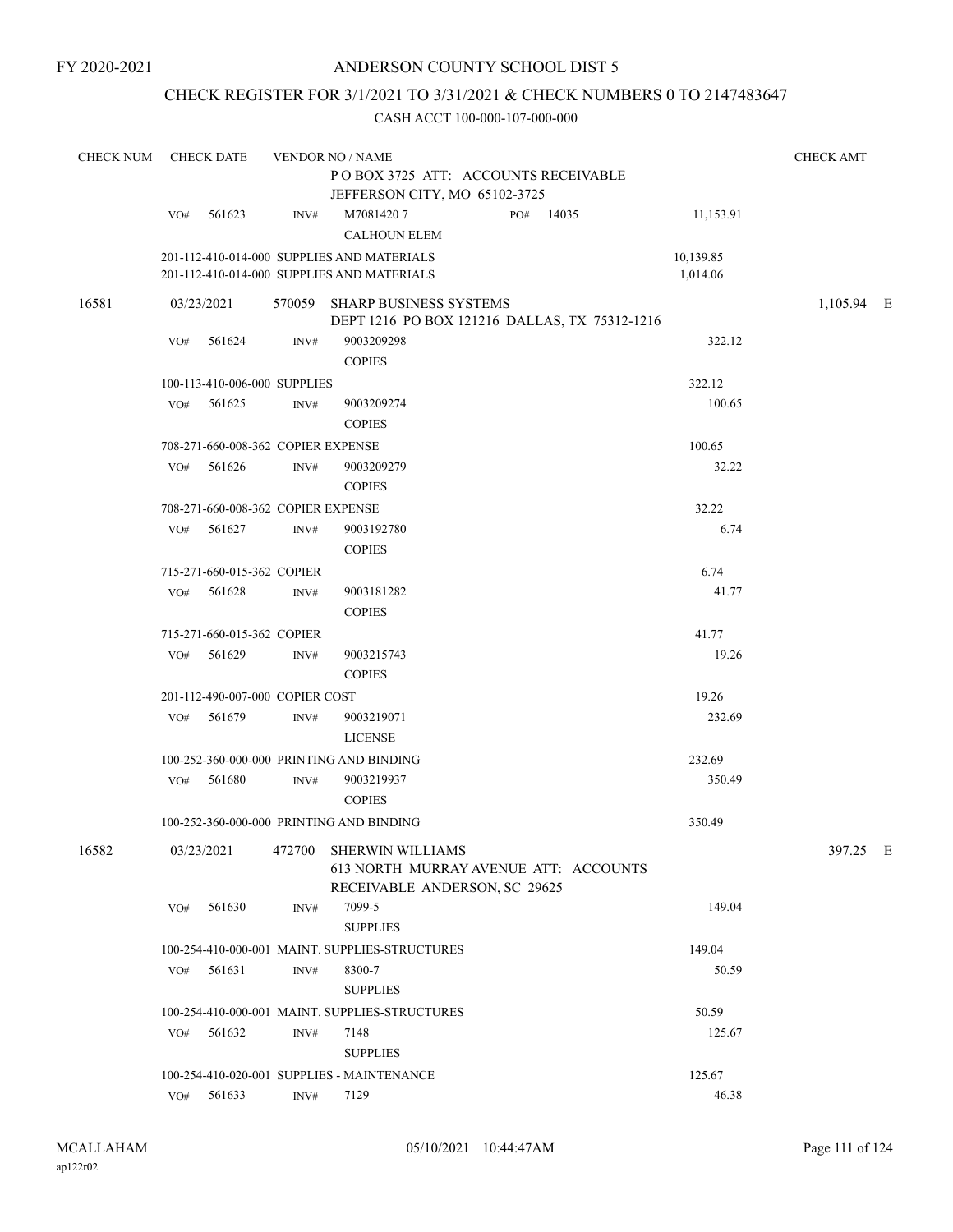### CHECK REGISTER FOR 3/1/2021 TO 3/31/2021 & CHECK NUMBERS 0 TO 2147483647

| <b>CHECK NUM</b> | <b>CHECK DATE</b>                         |                | <b>VENDOR NO / NAME</b><br><b>SUPPLIES</b>                                                  |     |       |          | <b>CHECK AMT</b> |  |
|------------------|-------------------------------------------|----------------|---------------------------------------------------------------------------------------------|-----|-------|----------|------------------|--|
|                  |                                           |                | 100-254-410-000-001 MAINT. SUPPLIES-STRUCTURES                                              |     |       | 46.38    |                  |  |
|                  | 561634<br>VO#                             | INV#           | 8226-4<br><b>SUPPLIES</b>                                                                   |     |       | 25.57    |                  |  |
|                  |                                           |                | 100-254-410-000-001 MAINT. SUPPLIES-STRUCTURES                                              |     |       | 25.57    |                  |  |
| 16583            | 03/23/2021<br>561568<br>VO#               | INV#           | 476385 EMPLOYEE VENDOR<br><b>COOKIES</b>                                                    |     |       | 180.00   | 180.00 E         |  |
|                  |                                           |                | <b>REIMBURSEMENT</b>                                                                        |     |       |          |                  |  |
|                  | 705-271-660-005-602 BETA CLUB EXPENSE     |                |                                                                                             |     |       | 180.00   |                  |  |
| 16584            | 03/23/2021<br>VO#<br>561569               | INV#           | 570654 EMPLOYEE VENDOR<br><b>HEADPHONES</b><br>REIMBURSEMENT                                |     |       | 259.83   | 259.83 E         |  |
|                  |                                           |                | 900-181-372-000-015 NEEDY STUDENTS & STAFF EXPENSE                                          |     |       | 259.83   |                  |  |
| 16585            | 03/23/2021<br>561570<br>VO#               | 571751<br>INV# | <b>EMPLOYEE VENDOR</b><br><b>BOOKS</b>                                                      |     |       | 57.20    | 57.20 E          |  |
|                  |                                           |                | REIMBURSEMENT                                                                               |     |       |          |                  |  |
|                  | 817-113-410-021-000 SUPPLIES              |                |                                                                                             |     |       | 57.20    |                  |  |
| 16586            | 03/23/2021                                | 568718         | THE READING WAREHOUSE<br>POBOX 41328 ATT: ACCOUNTS RECEIVABLE NORTH<br>CHARLESTON, SC 29423 |     |       |          | 4,065.47 E       |  |
|                  | 561641<br>VO#                             | INV#           | 207212<br><b>HOMELAND PARK</b>                                                              | PO# | 13968 | 2,391.45 |                  |  |
|                  | 201-188-410-011-000 SUPPLIES- PARENTING   |                |                                                                                             |     |       | 2,391.45 |                  |  |
|                  | VO#<br>561642                             | INV#           | 207776<br><b>VARENNES ELEM</b>                                                              | PO# | 14030 | 1,674.02 |                  |  |
|                  | 201-188-410-016-000 SUPPLIES- PARENTING   |                |                                                                                             |     |       | 1,674.02 |                  |  |
| 16587            | 03/23/2021                                | 507850         | <b>TRANE</b><br>PO BOX 406469 ATT: ACCOUNTS RECEIVABLE<br>ATLANTA, GA 30384-6469            |     |       |          | 236.26 E         |  |
|                  | 561643<br>VO#                             | INV#           | 9665644<br><b>REPAIR PARTS</b>                                                              |     |       | 236.26   |                  |  |
|                  |                                           |                | 100-254-410-021-400 HVAC/ELECTRICAL/PLUMBING                                                |     |       | 236.26   |                  |  |
| 16588            | 03/23/2021                                | 532300         | WHITE JONES ACE HARDWARE<br>PO BOX 13012 ATT: ACCOUNTS RECEIVABLE<br>ANDERSON, SC 29624     |     |       |          | 16.05 E          |  |
|                  | 561653<br>VO#                             | INV#           | 408311<br><b>SUPPLIES</b>                                                                   |     |       | 16.05    |                  |  |
|                  |                                           |                | 100-254-410-002-001 SUPPLIES - MAINTENANCE                                                  |     |       | 16.05    |                  |  |
| 16589            | 03/23/2021<br>561566<br>VO#               | INV#           | 536250 EMPLOYEE VENDOR<br><b>MATERIALS</b><br>REIMBURSEMENT                                 |     |       | 115.31   | 115.31 E         |  |
|                  | 326-111-410-000-000 SCIENCE KITS SUPPLIES |                |                                                                                             |     |       | 115.31   |                  |  |
| 16590            | 03/25/2021                                |                | 102640 ACTION AUTO                                                                          |     |       |          | 519.89 E         |  |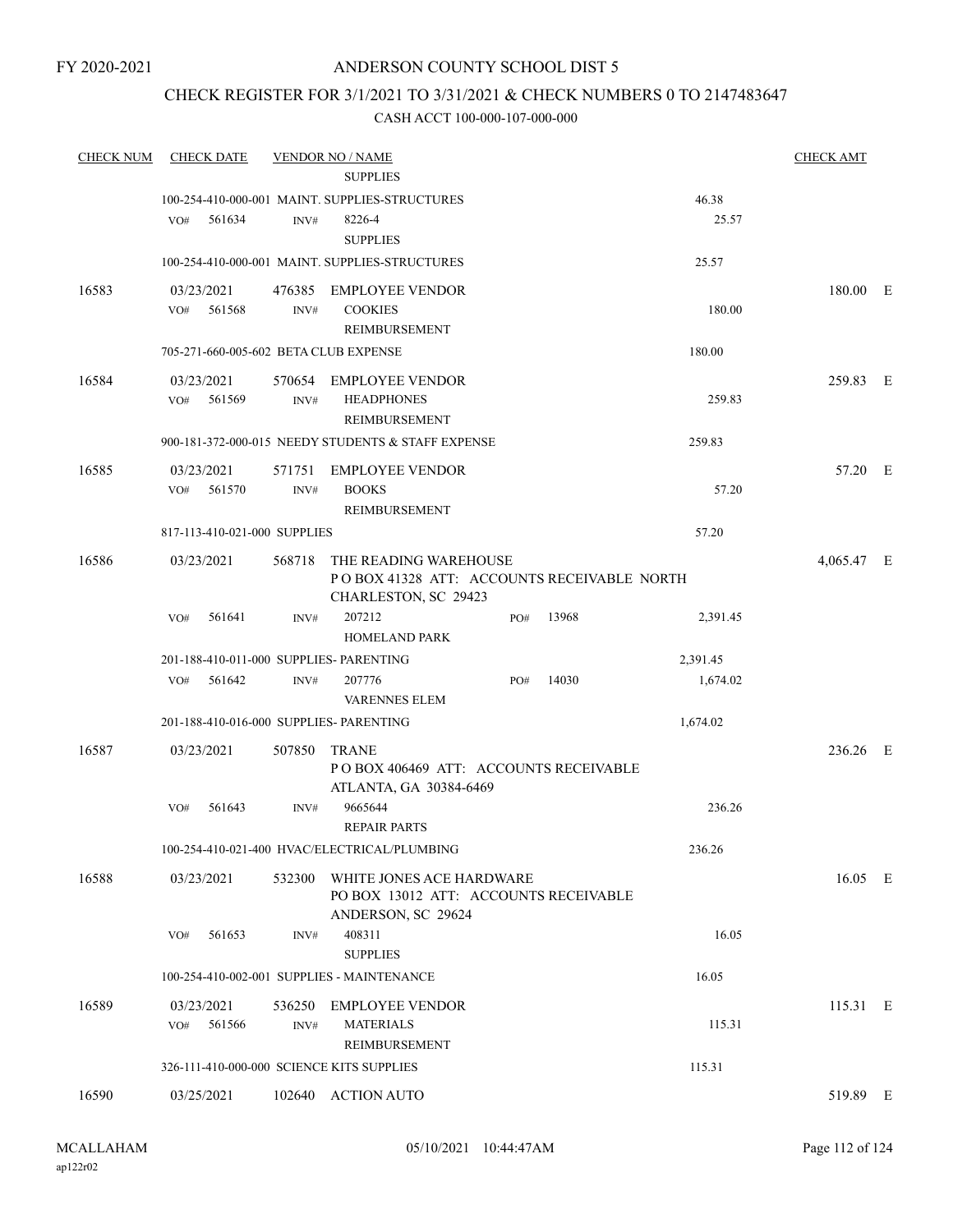### CHECK REGISTER FOR 3/1/2021 TO 3/31/2021 & CHECK NUMBERS 0 TO 2147483647

| <b>CHECK NUM</b> | <b>CHECK DATE</b>                         |        | <b>VENDOR NO / NAME</b>                                                                               |           | <b>CHECK AMT</b> |  |
|------------------|-------------------------------------------|--------|-------------------------------------------------------------------------------------------------------|-----------|------------------|--|
|                  |                                           |        | 529 FAIR STREET ATT: ACCOUNTS RECEIVABLE<br>ANDERSON, SC 29625                                        |           |                  |  |
|                  | 561704<br>VO#                             | INV#   | 93045<br><b>BRAKES</b>                                                                                | 519.89    |                  |  |
|                  |                                           |        | 100-254-412-000-001 TRUCK SERVICE - MAINTENANCE                                                       | 519.89    |                  |  |
| 16591            | 03/25/2021                                |        | 569031 AIRGAS USA<br>POBOX 532609 ATT: ACCOUNTS RECEIVABLE<br>ATLANTA, GA 30353-2609                  |           | 1,181.47 E       |  |
|                  | 561774<br>VO#                             | INV#   | 9110592281<br><b>SUPPLIES</b>                                                                         | 72.09     |                  |  |
|                  |                                           |        | 329-115-410-031-000 SUPPLIES-STATE EQUIPMENT                                                          | 72.09     |                  |  |
|                  | 561775<br>VO#                             | INV#   | 9977833551<br><b>SUPPLIES</b>                                                                         | 1,109.38  |                  |  |
|                  |                                           |        | 329-115-410-031-000 SUPPLIES-STATE EQUIPMENT                                                          | 1,109.38  |                  |  |
| 16592            | 03/25/2021                                |        | 126675 ATTAWAY INC<br>POBOX 302 ATT: ACCOUNTS RECEIVABLE<br>ANDERSON, SC 29622                        |           | 200.09 E         |  |
|                  | 561707<br>VO#                             | INV#   | 232676<br><b>RAMS NEWSPAPER</b>                                                                       | 200.09    |                  |  |
|                  | 100-233-410-006-000 SUPPLIES              |        |                                                                                                       | 200.09    |                  |  |
| 16593            | 03/25/2021                                |        | 155900 CAROLINA BIOLOGICAL SUPPLY<br>POBOX 60232 ATT: ACCOUNTS RECEIVABLE<br>CHARLOTTE, NC 28260-0232 |           | 11,405.74 E      |  |
|                  | 561708<br>VO#                             | INV#   | 51315701<br>14036<br>PO#<br><b>SUPPLIES</b>                                                           | 11,405.74 |                  |  |
|                  | 326-112-410-000-000 SCIENCE KITS SUPPLIES |        |                                                                                                       | 11,405.74 |                  |  |
| 16594            | 03/25/2021                                | 576095 | <b>EMPLOYEE VENDOR</b>                                                                                |           | 100.00 E         |  |
|                  | 561691<br>VO#                             | INV#   | <b>SUPPLIES</b><br>REIMBURSEMENT                                                                      | 100.00    |                  |  |
|                  |                                           |        | 720-271-660-020-493 SCHOOL/CLASS DONATIONS EXPENSE                                                    | 100.00    |                  |  |
| 16595            | 03/25/2021                                | 187300 | CRESCENT SUPPLY CO, INC<br>POBOX 8798 ATT: ACCOUNTS RECEIVABLE<br>GREENVILLE, SC 29604                |           | 67.66 E          |  |
|                  | 561710<br>VO#                             | INV#   | 397071<br><b>SUPPLIES</b>                                                                             | 67.66     |                  |  |
|                  |                                           |        | 100-254-410-002-400 HVAC/ELECTRICAL/PLUMBING                                                          | 67.66     |                  |  |
| 16596            | 03/25/2021                                |        | 572679 DEFENDER SERVICES, INC.<br>PO BOX 1775 COLUMBIA, SC 29202                                      |           | 1,517.04 E       |  |
|                  | 561711<br>VO#                             | INV#   | 1003045<br>PO#<br>13390<br><b>ADULT ED</b>                                                            | 674.24    |                  |  |
|                  | 100-181-312-023-000 PURCHASED SERVICES    |        |                                                                                                       | 674.24    |                  |  |
|                  | 561750<br>VO#                             | INV#   | 1003535<br>13390<br>PO#<br><b>ADULT ED</b>                                                            | 842.80    |                  |  |
|                  | 100-181-312-023-000 PURCHASED SERVICES    |        |                                                                                                       | 842.80    |                  |  |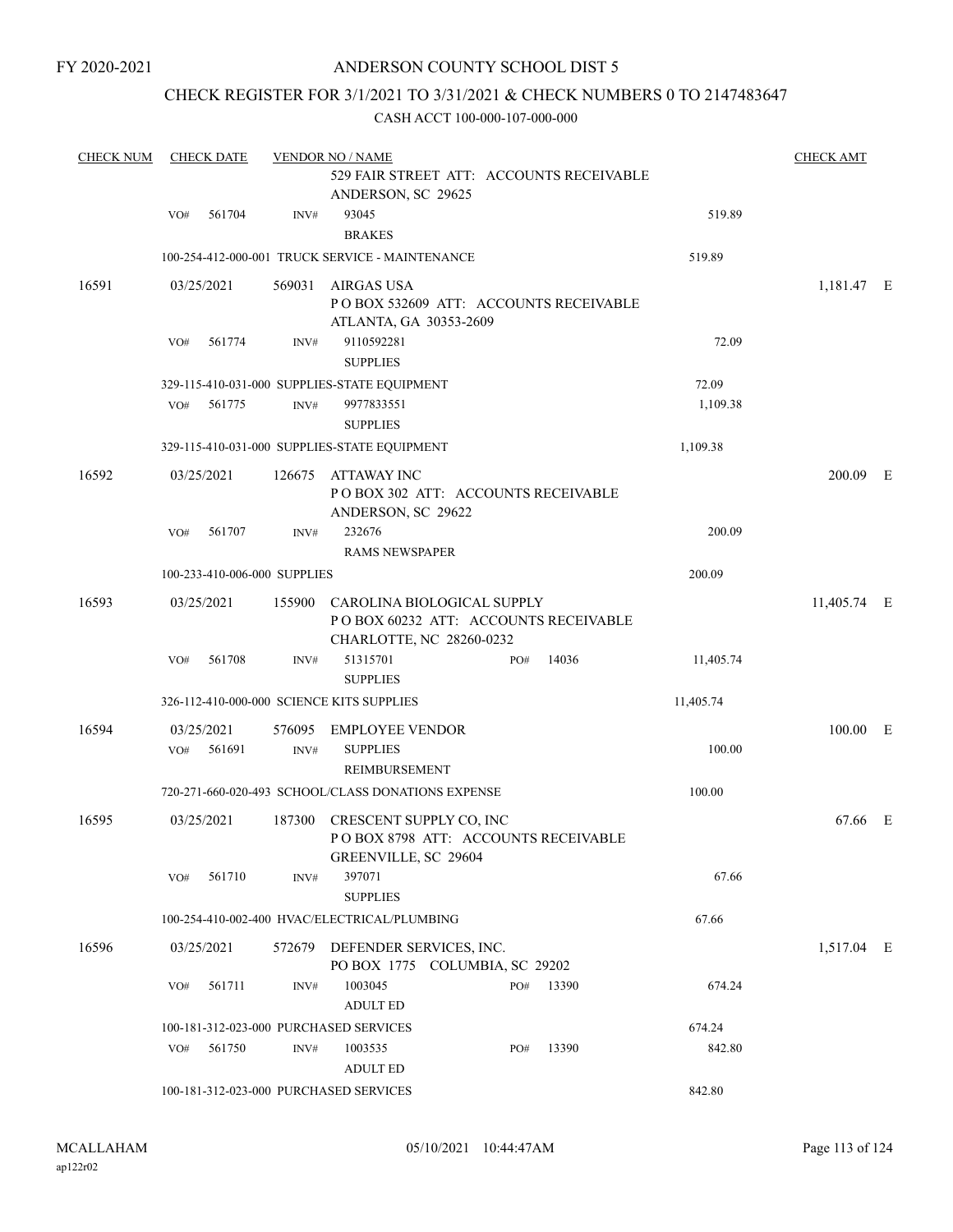# CHECK REGISTER FOR 3/1/2021 TO 3/31/2021 & CHECK NUMBERS 0 TO 2147483647

| <b>CHECK NUM</b> | <b>CHECK DATE</b><br><b>VENDOR NO / NAME</b> |                               | <b>CHECK AMT</b> |                                                                                       |          |            |  |
|------------------|----------------------------------------------|-------------------------------|------------------|---------------------------------------------------------------------------------------|----------|------------|--|
| 16597            |                                              | 03/25/2021                    |                  | 237555 FORMS & SUPPLY<br>POBOX 563953 ATT: ACCOUNTS RECEIVABLE<br>CHARLOTTE, NC 28256 |          | 4,243.49 E |  |
|                  | VO#                                          | 561713                        | INV#             | 5672816<br><b>NORTH POINTE</b>                                                        | 2,219.43 |            |  |
|                  |                                              | 100-233-410-013-FUR FURNITURE |                  |                                                                                       | 2,219.43 |            |  |
|                  | VO#                                          | 561714                        | INV#             | 5723555<br><b>SUPPLIES</b>                                                            | 19.51    |            |  |
|                  |                                              |                               |                  | 714-271-660-014-201 MISCELLANEOUS EXPENSE                                             | 19.51    |            |  |
|                  | VO#                                          | 561715                        | INV#             | 5732031<br><b>SUPPLIES</b>                                                            | 930.66   |            |  |
|                  |                                              | 100-112-410-012-000 SUPPLIES  |                  |                                                                                       | 930.66   |            |  |
|                  | VO#                                          | 561716                        | INV#             | 5727590<br><b>SUPPLIES</b>                                                            | 17.14    |            |  |
|                  |                                              |                               |                  | 817-112-410-014-000 SUPPLIES AND MATERIALS                                            | 17.14    |            |  |
|                  |                                              | VO# 561751                    | INV#             | 5732031-1<br><b>SUPPLIES</b>                                                          | 27.86    |            |  |
|                  |                                              | 100-212-410-012-000 SUPPLIES  |                  |                                                                                       | 27.86    |            |  |
|                  |                                              | VO# 561752                    | INV#             | 5733770-0<br><b>SUPPLIES</b>                                                          | 39.45    |            |  |
|                  |                                              | 100-113-410-012-000 SUPPLIES  |                  |                                                                                       | 39.45    |            |  |
|                  |                                              | VO# 561753                    | INV#             | 5686953-1<br><b>SUPPLIES</b>                                                          | 134.43   |            |  |
|                  |                                              |                               |                  | 715-271-660-015-201 MISCELLANEOUS EXPENSE                                             | 134.43   |            |  |
|                  |                                              | VO# 561770                    | INV#             | 5725939<br><b>SUPPLIES</b>                                                            | 4.02     |            |  |
|                  |                                              |                               |                  | 100-252-410-000-000 SUPPLIES AND MATERIALS                                            | 4.02     |            |  |
|                  |                                              | VO# 561771                    | INV#             | 5724432<br><b>SUPPLIES</b>                                                            | 850.99   |            |  |
|                  |                                              |                               |                  | 100-252-410-000-000 SUPPLIES AND MATERIALS                                            | 850.99   |            |  |
| 16598            |                                              | 03/25/2021<br>VO# 561746      | 564815<br>INV#   | EMPLOYEE VENDOR<br>WALMART<br>REIMBURSEMENT                                           | 34.18    | 34.18 E    |  |
|                  |                                              |                               |                  | 100-113-410-021-VEN SUPPLY-ADDT'L FOR LOST VENDING                                    | 34.18    |            |  |
| $*16600$         | VO#                                          | 03/25/2021<br>561692          | 574701<br>INV#   | <b>EMPLOYEE VENDOR</b><br><b>BATTERIES</b><br>REIMBURSEMENT                           | 41.04    | 144.38 E   |  |
|                  |                                              |                               |                  | 709-271-660-009-201 MISCELLANEOUS EXPENSE                                             | 41.04    |            |  |
|                  | VO#                                          | 561693                        | INV#             | <b>TREAT CART</b><br><b>REIMBURSEMENT</b>                                             | 103.34   |            |  |
|                  |                                              |                               |                  | 802-112-410-009-000 SUPPLIES - RETENTION                                              | 103.34   |            |  |
| 16601            | VO#                                          | 03/25/2021<br>561694          | 261875<br>INV#   | <b>EMPLOYEE VENDOR</b><br><b>SUPPLIES</b><br>REIMBURSEMENT                            | 222.79   | 222.79 E   |  |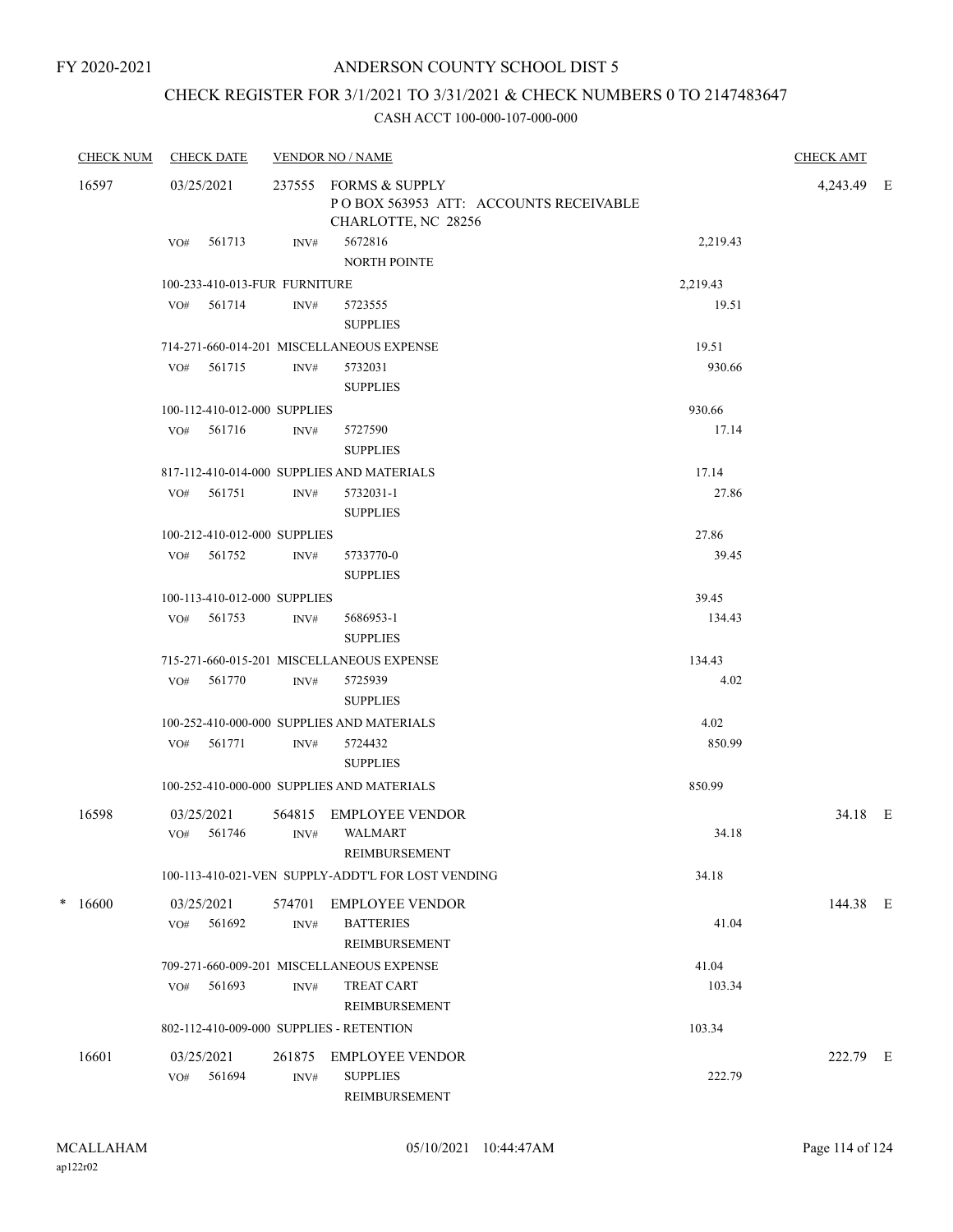### CHECK REGISTER FOR 3/1/2021 TO 3/31/2021 & CHECK NUMBERS 0 TO 2147483647

| <b>CHECK NUM</b> |     | <b>CHECK DATE</b>        |                                  | <b>VENDOR NO / NAME</b><br>817-112-410-014-000 SUPPLIES AND MATERIALS                          |     |       | 222.79   | <b>CHECK AMT</b> |  |
|------------------|-----|--------------------------|----------------------------------|------------------------------------------------------------------------------------------------|-----|-------|----------|------------------|--|
| 16602            |     | 03/25/2021               | 566745                           | JUNIOR LIBRARY GUILD<br>P.O. BOX 6308 ATT: ACCOUNTS RECEIVABLE CAROL<br>STREAM, IL 60197-6308  |     |       |          | 2,321.90 E       |  |
|                  | VO# | 561719                   | INV#                             | 551000<br><b>GLENVIEW</b>                                                                      | PO# | 13931 | 1,268.40 |                  |  |
|                  |     |                          | 100-222-410-020-000 SUPPLIES     |                                                                                                |     |       | 1,268.40 |                  |  |
|                  | VO# | 561720                   | INV#                             | 555256<br><b>MCCANTS</b>                                                                       | PO# | 13967 | 1,053.50 |                  |  |
|                  |     |                          | 100-222-410-005-000 SUPPLIES     |                                                                                                |     |       | 1,053.50 |                  |  |
| 16603            | VO# | 03/25/2021<br>561697     | 576698<br>INV#                   | <b>EMPLOYEE VENDOR</b><br><b>ACE LUNCH</b><br>REIMBURSEMENT                                    |     |       | 69.66    | 144.46 E         |  |
|                  |     |                          | 100-114-410-001-ALT SUPPLIES     |                                                                                                |     |       | 69.66    |                  |  |
|                  | VO# | 561698                   | INV#                             | ACE LUNCH<br><b>REIMBURSEMENT</b>                                                              |     |       | 49.92    |                  |  |
|                  |     |                          | 100-114-410-001-ALT SUPPLIES     |                                                                                                |     |       | 49.92    |                  |  |
|                  | VO# | 561699                   | INV#                             | ACE LUNCH<br>REIMBURSEMENT                                                                     |     |       | 24.88    |                  |  |
|                  |     |                          | 100-114-410-001-ALT SUPPLIES     |                                                                                                |     |       | 24.88    |                  |  |
| 16604            |     | 03/25/2021               | 566173                           | LEGO EDUCATION<br>13569 COLLECTIONS CENTER DRIVE ATT: ACCOUNTS<br>RECEIVABLE CHICAGO, IL 60693 |     |       |          | 1,904.17 E       |  |
|                  | VO# | 561772                   | INV#                             | 1190452924<br><b>ROBERT ANDERSON</b>                                                           | PO# | 14126 | 1,904.17 |                  |  |
|                  |     |                          |                                  | 100-113-410-006-INQ INQUIRY BASED LEARNING                                                     |     |       | 1,904.17 |                  |  |
| 16605            |     | 03/25/2021               | 327400                           | <b>EMPLOYEE VENDOR</b>                                                                         |     |       |          | 320.85 E         |  |
|                  | VO# | 561696                   | INV#                             | <b>BOOKS</b><br>REIMBURSEMENT                                                                  |     |       | 320.85   |                  |  |
|                  |     |                          |                                  | 100-112-410-009-INQ INQUIRY BASED LEARNING                                                     |     |       | 320.85   |                  |  |
| 16606            |     | 03/25/2021<br>VO# 561767 |                                  | 576786 EMPLOYEE VENDOR<br>INV# WALMART<br>REIMBURSEMENT                                        |     |       | 50.00    | 50.00 E          |  |
|                  |     |                          |                                  | 712-271-660-012-324 POSTIVE BEHAVIOR I.S. EXPENSE                                              |     |       | 50.00    |                  |  |
| 16607            |     | 03/25/2021<br>VO# 561768 | INV#                             | 563720 EMPLOYEE VENDOR<br><b>MICHAELS</b>                                                      |     |       | 538.25   | 538.25 E         |  |
|                  |     |                          | 100-114-410-002-ART ART SUPPLIES | REIMBURSEMENT                                                                                  |     |       | 538.25   |                  |  |
| 16608            | VO# | 03/25/2021<br>561689     | INV#                             | 572183 EMPLOYEE VENDOR<br><b>PUBLIX</b><br>REIMBURSEMENT                                       |     |       | 82.53    | 304.42 E         |  |
|                  |     |                          |                                  | 100-233-410-001-SNA SNACKS FOR MEETINGS                                                        |     |       | 82.53    |                  |  |
|                  |     | VO# 561690               | INV#                             | <b>SNACKS</b>                                                                                  |     |       | 221.89   |                  |  |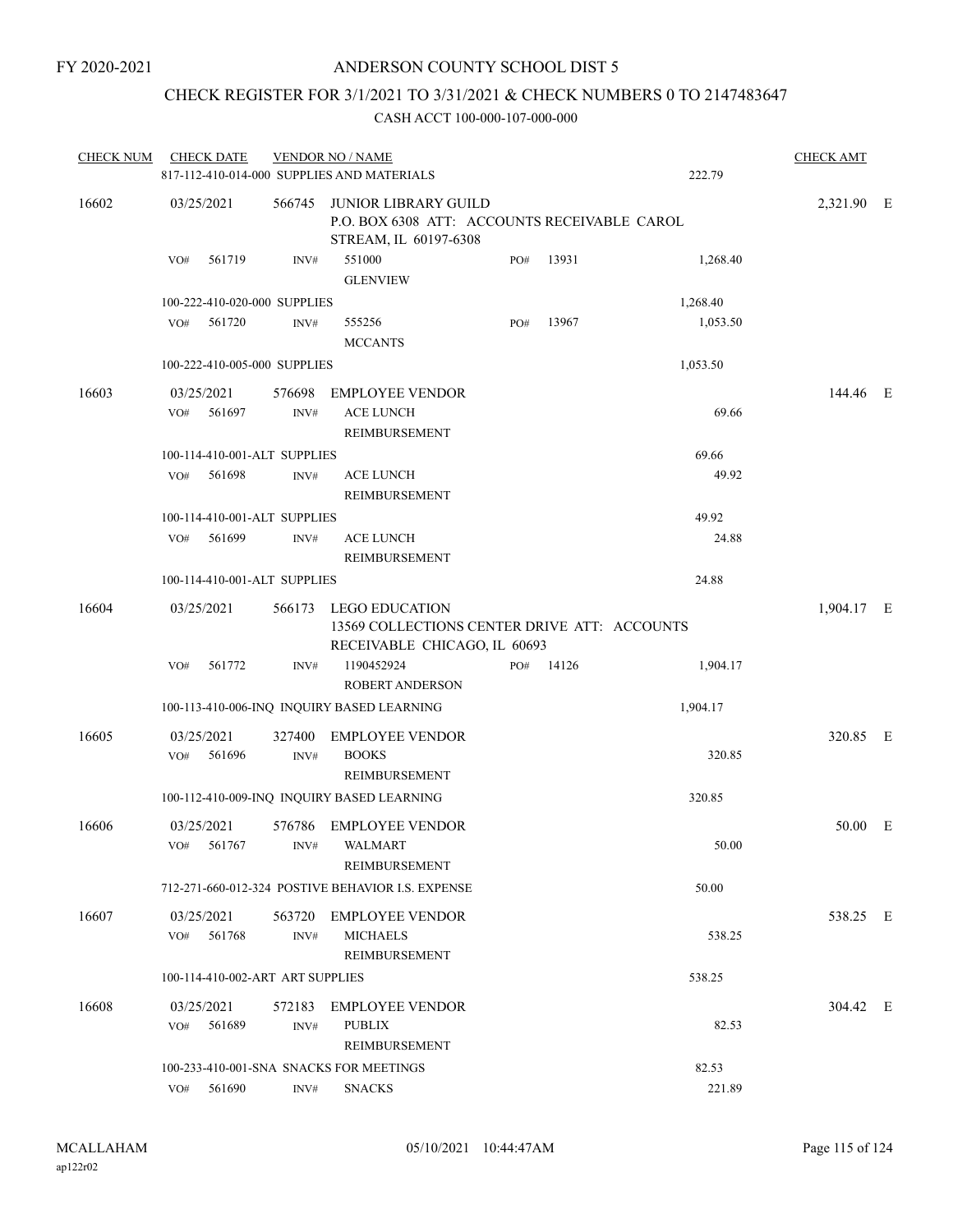### CHECK REGISTER FOR 3/1/2021 TO 3/31/2021 & CHECK NUMBERS 0 TO 2147483647

| <b>CHECK NUM</b> | <b>CHECK DATE</b><br><b>VENDOR NO / NAME</b> |        |                                 |                                                                                            |        |            |  |
|------------------|----------------------------------------------|--------|---------------------------------|--------------------------------------------------------------------------------------------|--------|------------|--|
|                  |                                              |        |                                 | REIMBURSEMENT                                                                              |        |            |  |
|                  |                                              |        |                                 | 802-114-410-001-000 SUPPLIES - RETENTION                                                   | 221.89 |            |  |
| 16609            | 03/25/2021                                   |        |                                 | 389900 OFFICE DEPOT<br>POBOX 1413 CHARLOTTE, NC 28201-1413                                 |        | 154.38 E   |  |
|                  | VO#                                          | 561758 | INV#                            | 158899894001                                                                               | 60.33  |            |  |
|                  |                                              |        |                                 | <b>SUPPLIES</b>                                                                            |        |            |  |
|                  |                                              |        | 100-264-410-000-000 SUPPLIES    |                                                                                            | 60.33  |            |  |
|                  | VO#                                          | 561759 | INV#                            | 158550044001<br><b>SUPPLIES</b>                                                            | 7.27   |            |  |
|                  |                                              |        | 100-264-410-000-000 SUPPLIES    |                                                                                            | 7.27   |            |  |
|                  | VO#                                          | 561760 | INV#                            | 158473331001<br><b>SUPPLIES</b>                                                            | 86.78  |            |  |
|                  |                                              |        | 100-264-410-000-000 SUPPLIES    |                                                                                            | 86.78  |            |  |
| 16610            | 03/25/2021                                   |        |                                 | 565317 EMPLOYEE VENDOR                                                                     |        | 31.63 E    |  |
|                  | VO# 561700                                   |        | INV#                            | <b>JAN-MARCH</b><br><b>MILEAGE</b>                                                         | 31.63  |            |  |
|                  |                                              |        |                                 | 100-252-333-000-000 TRIPS AND CONFERENCES                                                  | 31.63  |            |  |
|                  |                                              |        |                                 |                                                                                            |        |            |  |
| 16611            | 03/25/2021<br>VO#                            | 561695 | INV#                            | 575817 EMPLOYEE VENDOR<br><b>DOLLAR TREE</b>                                               | 21.40  | 21.40 E    |  |
|                  |                                              |        |                                 | REIMBURSEMENT                                                                              |        |            |  |
|                  |                                              |        | 600-256-410-021-000 SUPPLIES    |                                                                                            | 21.40  |            |  |
| 16612            | 03/25/2021                                   |        |                                 | 570059 SHARP BUSINESS SYSTEMS<br>DEPT 1216 PO BOX 121216 DALLAS, TX 75312-1216             |        | 287.21 E   |  |
|                  | VO#                                          | 561727 | INV#                            | 9003216765                                                                                 | 25.22  |            |  |
|                  |                                              |        |                                 | <b>COPIES</b>                                                                              |        |            |  |
|                  |                                              |        | 100-147-410-018-000 SUPPLIES    |                                                                                            | 25.22  |            |  |
|                  | VO#                                          | 561728 | $\text{INV}\#$                  | 9003216808<br><b>COPIES</b>                                                                | 157.14 |            |  |
|                  |                                              |        | 100-114-410-021-000 SUPPLIES    |                                                                                            | 157.14 |            |  |
|                  | VO#                                          | 561761 | INV#                            | 9003215740                                                                                 | 19.26  |            |  |
|                  |                                              |        |                                 | <b>COPIES</b>                                                                              |        |            |  |
|                  |                                              |        | 201-112-490-014-000 COPIER COST |                                                                                            | 19.26  |            |  |
|                  | VO#                                          | 561762 | INV#                            | 9003216756<br><b>COPIES</b>                                                                | 85.59  |            |  |
|                  |                                              |        |                                 | 124-114-445-024-000 TECHNOLOGY SUPPLIES                                                    | 85.59  |            |  |
| 16613            | 03/25/2021                                   |        | 472700                          | SHERWIN WILLIAMS<br>613 NORTH MURRAY AVENUE ATT: ACCOUNTS<br>RECEIVABLE ANDERSON, SC 29625 |        | $107.17$ E |  |
|                  | VO#                                          | 561729 | INV#                            | 8444-3                                                                                     | 107.17 |            |  |
|                  |                                              |        |                                 | <b>SUPPLIES</b>                                                                            |        |            |  |
|                  |                                              |        |                                 | 100-254-410-000-001 MAINT. SUPPLIES-STRUCTURES                                             | 107.17 |            |  |
| 16614            | 03/25/2021                                   |        |                                 | 574599 EMPLOYEE VENDOR                                                                     |        | 42.79 E    |  |
|                  | VO#                                          | 561745 | INV#                            | <b>BEST BUY</b>                                                                            | 42.79  |            |  |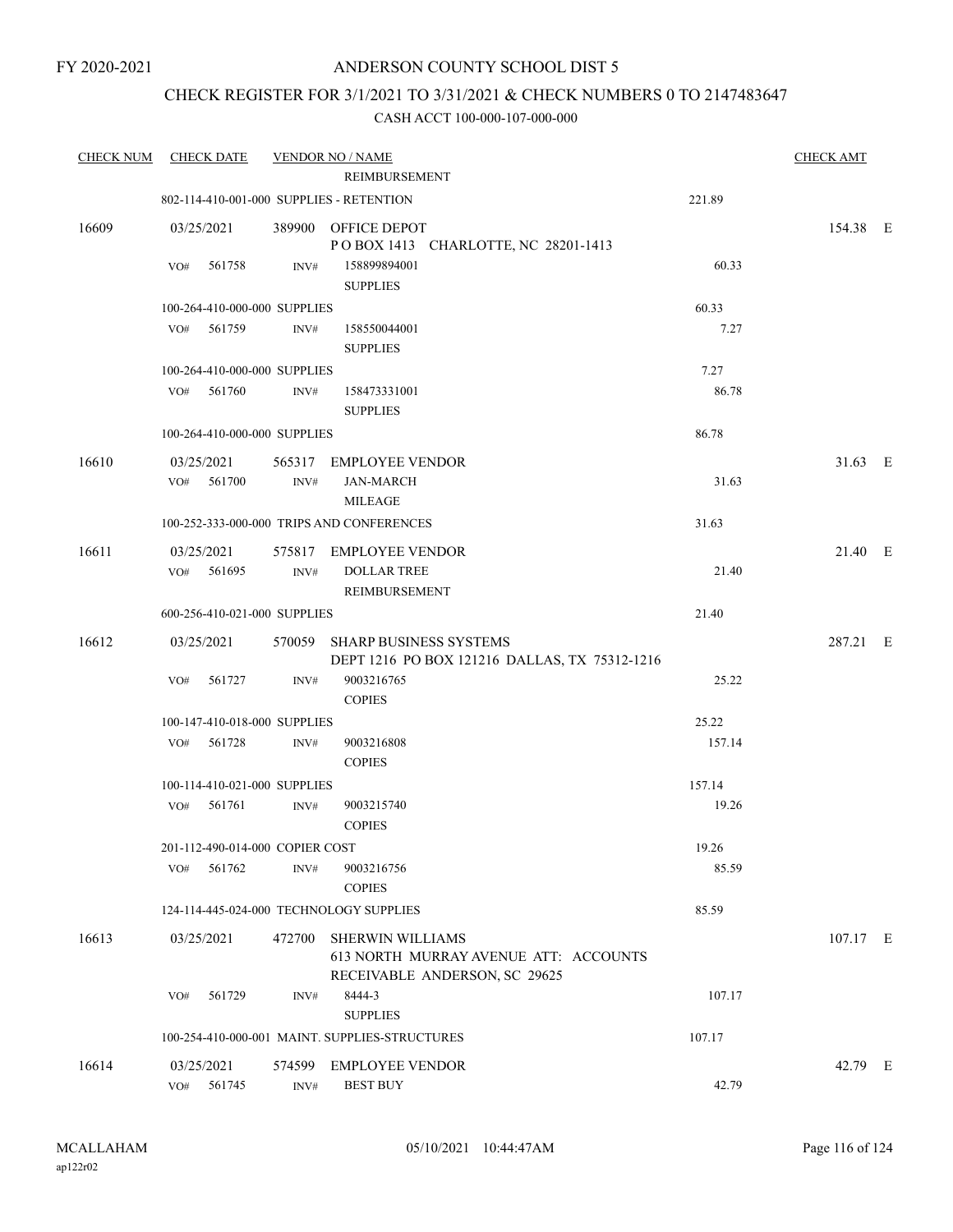### CHECK REGISTER FOR 3/1/2021 TO 3/31/2021 & CHECK NUMBERS 0 TO 2147483647

| <b>CHECK NUM</b> | <b>CHECK DATE</b>                      |        | <b>VENDOR NO / NAME</b>                                                                              |          | <b>CHECK AMT</b> |  |
|------------------|----------------------------------------|--------|------------------------------------------------------------------------------------------------------|----------|------------------|--|
|                  |                                        |        | REIMBURSEMENT                                                                                        |          |                  |  |
|                  |                                        |        | 721-190-660-021-411 MISCELLANEOUS EXPENSE                                                            | 42.79    |                  |  |
| 16615            | 03/25/2021                             | 504870 | TK ELEVATOR<br>PO BOX 3796 CAROL STREAM, IL 60132-3796                                               |          | 2,385.71 E       |  |
|                  | 561732<br>VO#                          | INV#   | 3005809319<br><b>SOUTHWOOD</b>                                                                       | 2,385.71 |                  |  |
|                  |                                        |        | 100-254-323-021-001 CONTRACTED SERVICES                                                              | 2,385.71 |                  |  |
| 16616            | 03/25/2021                             | 507850 | <b>TRANE</b><br>POBOX 406469 ATT: ACCOUNTS RECEIVABLE                                                |          | 189.59 E         |  |
|                  | 561733<br>VO#                          | INV#   | ATLANTA, GA 30384-6469<br>9737125<br><b>WESTSIDE</b>                                                 | 189.59   |                  |  |
|                  |                                        |        | 100-254-410-003-400 HVAC/ELECTRICAL/PLUMBING                                                         | 189.59   |                  |  |
| 16617            | 03/25/2021                             | 529275 | <b>WESTAR TIRE</b><br>P O BOX 400<br>715 NORTH MURRAY ATT:<br>ACCOUNTS RECEIVABLE ANDERSON, SC 29622 |          | 175.26 E         |  |
|                  | VO#<br>561741                          | INV#   | 164670<br><b>NEW TIRE</b>                                                                            | 175.26   |                  |  |
|                  |                                        |        | 100-254-412-000-001 TRUCK SERVICE - MAINTENANCE                                                      | 175.26   |                  |  |
| 16618            | 03/25/2021                             | 532300 | WHITE JONES ACE HARDWARE<br>PO BOX 13012 ATT: ACCOUNTS RECEIVABLE<br>ANDERSON, SC 29624              |          | 31.21 E          |  |
|                  | 561742<br>VO#                          | INV#   | 897002<br><b>SUPPLIES</b>                                                                            | 23.40    |                  |  |
|                  |                                        |        | 100-254-410-000-001 MAINT. SUPPLIES-STRUCTURES                                                       | 23.40    |                  |  |
|                  | 561743<br>VO#                          | INV#   | 408516<br><b>SUPPLIES</b>                                                                            | 7.81     |                  |  |
|                  |                                        |        | 100-254-410-021-400 HVAC/ELECTRICAL/PLUMBING                                                         | 7.81     |                  |  |
| 16619            | 03/25/2021                             | 575460 | <b>EMPLOYEE VENDOR</b>                                                                               |          | 82.00 E          |  |
|                  | 561776<br>VO#                          | INV#   | <b>LICENSE</b><br>REIMBURSEMENT                                                                      | 82.00    |                  |  |
|                  | 328-115-312-031-000 PURCHASED SERVICES |        |                                                                                                      | 82.00    |                  |  |
| 16620            | 03/30/2021                             |        | 572731 ACCO BRANDS USA LLC<br>PO BOX 203412 DALLAS, TX 75320-3412                                    |          | 376.64 E         |  |
|                  | 561814<br>VO#                          | INV#   | 4715760780<br>NEVITT FOREST                                                                          | 376.64   |                  |  |
|                  | 100-111-410-012-000 SUPPLIES           |        |                                                                                                      | 376.64   |                  |  |
| 16621            | 03/30/2021                             | 569031 | <b>AIRGAS USA</b><br>POBOX 532609 ATT: ACCOUNTS RECEIVABLE<br>ATLANTA, GA 30353-2609                 |          | 250.38 E         |  |
|                  | 561815<br>VO#                          | INV#   | 9110898251<br>PO#<br>14146<br><b>SUPPLIES &amp; FEE</b>                                              | 250.38   |                  |  |
|                  |                                        |        | 329-115-410-031-000 SUPPLIES-STATE EQUIPMENT                                                         | 250.38   |                  |  |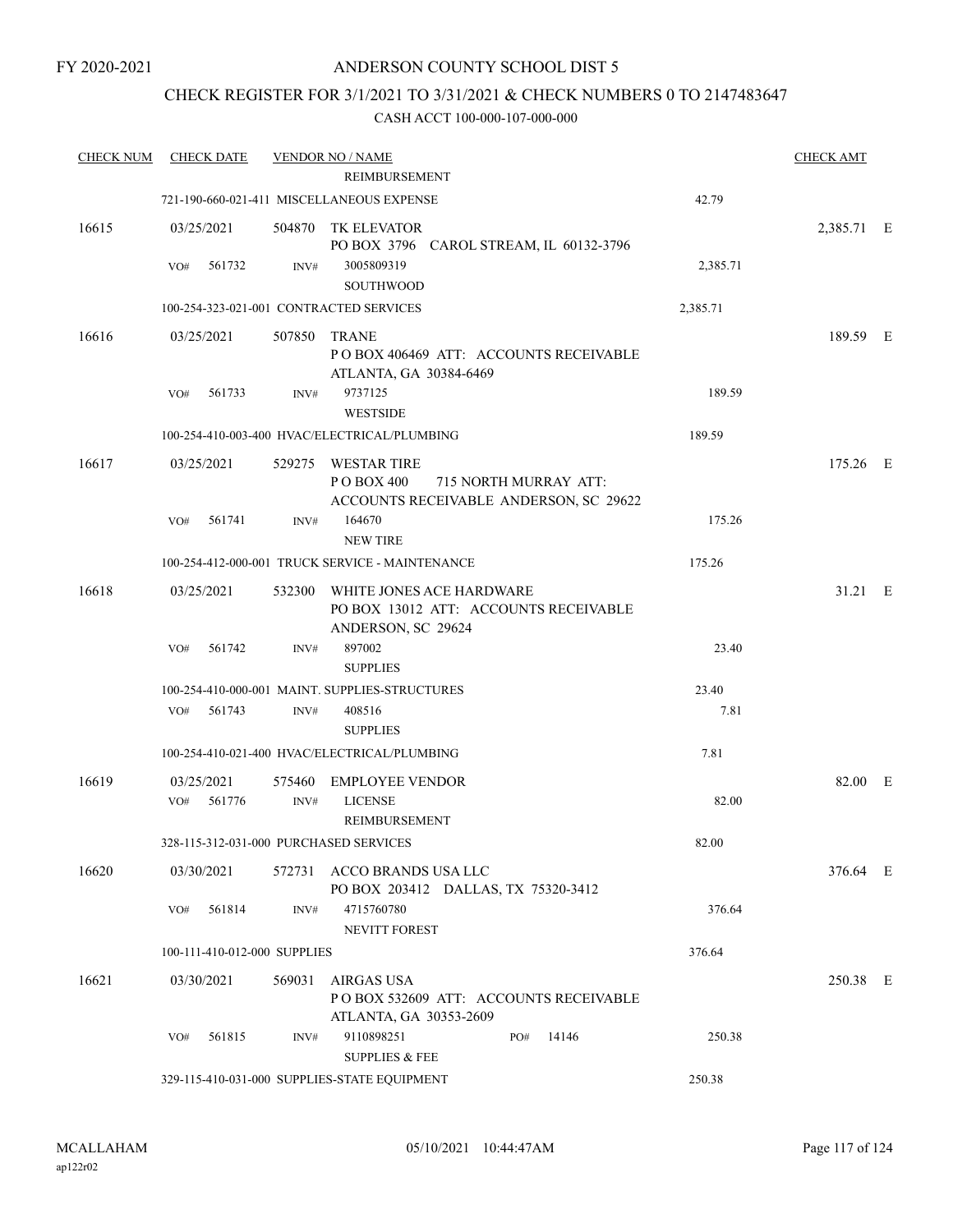# CHECK REGISTER FOR 3/1/2021 TO 3/31/2021 & CHECK NUMBERS 0 TO 2147483647

| <b>CHECK NUM</b> | <b>CHECK DATE</b>                        |                | <b>VENDOR NO / NAME</b>                                                        |          | <b>CHECK AMT</b> |  |
|------------------|------------------------------------------|----------------|--------------------------------------------------------------------------------|----------|------------------|--|
| 16622            | 03/30/2021                               |                | 573966 ALCO SOAP AND SUPPLY<br>PO BOX 1086 MOORESVILLE, NC 28115               |          | 2,835.93 E       |  |
|                  | 561817<br>VO#                            | INV#           | <b>MARCH 2021</b><br><b>SUPPLIES</b>                                           | 2,835.93 |                  |  |
|                  | 600-256-410-002-CHE CHEMICAL SUPPLIES    |                |                                                                                | 367.37   |                  |  |
|                  | 600-256-410-003-CHE CHEMICAL SUPPLIES    |                |                                                                                | 213.98   |                  |  |
|                  | 600-256-410-005-CHE CHEMICAL SUPPLIES    |                |                                                                                | 373.92   |                  |  |
|                  | 600-256-410-006-CHE CHEMICAL SUPPLIES    |                |                                                                                | 150.80   |                  |  |
|                  | 600-256-410-008-CHE CHEMICAL SUPPLIES    |                |                                                                                | 132.95   |                  |  |
|                  | 600-256-410-009-CHE CHEMICAL SUPPLIES    |                |                                                                                | 64.15    |                  |  |
|                  | 600-256-410-010-CHE CHEMICAL SUPPLIES    |                |                                                                                | 259.01   |                  |  |
|                  | 600-256-410-011-CHE CHEMICAL SUPPLIES    |                |                                                                                | 280.72   |                  |  |
|                  | 600-256-410-013-CHE CHEMICAL SUPPLIES    |                |                                                                                | 204.94   |                  |  |
|                  | 600-256-410-014-CHE CHEMICAL SUPPLIES    |                |                                                                                | 138.53   |                  |  |
|                  | 600-256-410-015-CHE CHEMICAL SUPPLIES    |                |                                                                                | 147.34   |                  |  |
|                  | 600-256-410-016-CHE CHEMICAL SUPPLIES    |                |                                                                                | 106.06   |                  |  |
|                  | 600-256-410-017-CHE CHEMICAL SUPPLIES    |                |                                                                                | 64.15    |                  |  |
|                  | 600-256-410-019-CHE CHEMICAL SUPPLIES    |                |                                                                                | 130.72   |                  |  |
|                  | 600-256-410-020-000 SUPPLIES             |                |                                                                                | 64.15    |                  |  |
|                  | 600-256-410-021-CHE CHEMICAL SUPPLIES    |                |                                                                                | 137.14   |                  |  |
| 16623            | 03/30/2021                               | 126675         | ATTAWAY INC<br>POBOX 302 ATT: ACCOUNTS RECEIVABLE<br>ANDERSON, SC 29622        |          | 80.25 E          |  |
|                  | 561821<br>VO#                            | INV#           | 232707<br><b>MENUS</b>                                                         | 80.25    |                  |  |
|                  | 600-256-410-000-000 SUPPLIES             |                |                                                                                | 80.25    |                  |  |
| 16624            | 03/30/2021<br>VO#<br>561807              | 573677<br>INV# | <b>EMPLOYEE VENDOR</b><br><b>WAL MART</b>                                      | 38.92    | 38.92 E          |  |
|                  | 802-112-410-016-000 SUPPLIES - RETENTION |                | REIMBURSEMENT                                                                  | 38.92    |                  |  |
| 16625            |                                          |                | 03/30/2021 201391 BLICK ART MATERIALS<br>6910 EAGLE WAY CHICAGO, IL 60670-1069 |          | 395.23 E         |  |
|                  | 561823<br>VO#                            | INV#           | 14125<br>6015333<br>PO#<br>HOMELAND PARK                                       | 395.23   |                  |  |
|                  | 100-112-410-011-0RE RELATED ARTS         |                |                                                                                | 395.23   |                  |  |
| 16626            | 03/30/2021                               |                | 564176 BSN SPORTS, LLC<br>PO BOX 660176 DALLAS, TX 75209-0176                  |          | 888.72 E         |  |
|                  | VO# 561828                               | INV#           | 911813986<br><b>WESTSIDE HS</b>                                                | 125.28   |                  |  |
|                  | 100-271-410-003-000 SUPPLIES             |                |                                                                                | 125.28   |                  |  |
|                  | 561829<br>VO#                            | INV#           | 911953052<br><b>WESTSIDE HS</b>                                                | 350.76   |                  |  |
|                  | 100-271-410-003-000 SUPPLIES             |                |                                                                                | 350.76   |                  |  |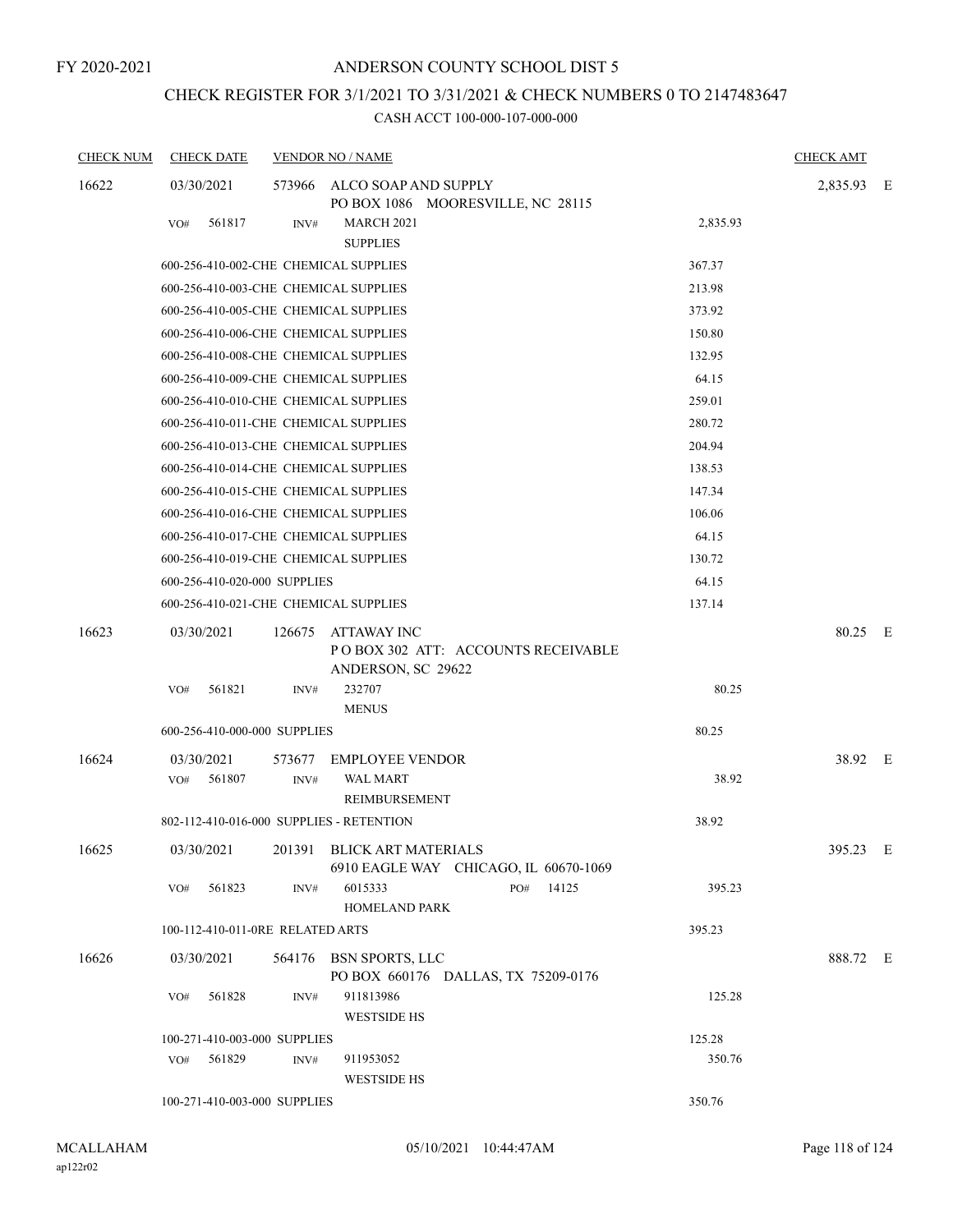### CHECK REGISTER FOR 3/1/2021 TO 3/31/2021 & CHECK NUMBERS 0 TO 2147483647

| <b>CHECK NUM</b> | <b>CHECK DATE</b>            |        | <b>VENDOR NO / NAME</b>                                         |                                  |                                       |          | <b>CHECK AMT</b> |     |
|------------------|------------------------------|--------|-----------------------------------------------------------------|----------------------------------|---------------------------------------|----------|------------------|-----|
|                  | 561830<br>VO#                | INV#   | 912043108<br><b>WESTSIDE HS</b>                                 |                                  |                                       | 166.44   |                  |     |
|                  | 100-271-410-003-000 SUPPLIES |        |                                                                 |                                  |                                       | 166.44   |                  |     |
|                  | VO#<br>561831                | INV#   | 911980593                                                       |                                  |                                       | 246.24   |                  |     |
|                  |                              |        | <b>ROBERT ANDERSON</b>                                          |                                  |                                       |          |                  |     |
|                  |                              |        | 706-271-660-006-752 BASKETBALL GIRLS EXPENSE                    |                                  |                                       | 246.24   |                  |     |
| 16627            | 03/30/2021                   | 565361 | <b>EMPLOYEE VENDOR</b>                                          |                                  |                                       |          | 31.25 E          |     |
|                  | 561803<br>VO#                | INV#   | <b>FARM DAY</b>                                                 |                                  |                                       | 31.25    |                  |     |
|                  |                              |        | REIMBURSEMENT                                                   |                                  |                                       |          |                  |     |
|                  |                              |        | 100-112-410-017-INQ INQUIRY BASED LEARNING                      |                                  |                                       | 31.25    |                  |     |
| 16628            | 03/30/2021                   |        | 155900 CAROLINA BIOLOGICAL SUPPLY<br>CHARLOTTE, NC 28260-0232   |                                  | POBOX 60232 ATT: ACCOUNTS RECEIVABLE  |          | 199.92 E         |     |
|                  | 561836<br>VO#                | INV#   | 51327504<br><b>SUPPLIES</b>                                     |                                  |                                       | 199.92   |                  |     |
|                  |                              |        | 100-114-410-003-SCI SUPPLIES AND MATERIALS - SCIENCE            |                                  |                                       | 199.92   |                  |     |
| 16629            | 03/30/2021                   |        | 574515 EMPLOYEE VENDOR                                          |                                  |                                       |          | 270.00 E         |     |
|                  | 561802<br>VO#                | INV#   | <b>MOVING</b>                                                   |                                  |                                       | 270.00   |                  |     |
|                  |                              |        | <b>REIMBURSEMENT</b>                                            |                                  |                                       |          |                  |     |
|                  |                              |        | 600-256-323-011-000 REPAIRS TO EQUIPMENT                        |                                  |                                       | 270.00   |                  |     |
| 16630            | 03/30/2021                   | 202600 | <b>DILLARD'S SPORTS CENTER</b><br>RECEIVABLE ANDERSON, SC 29625 | 708 WHITEHALL ROAD ATT: ACCOUNTS |                                       |          | 1,484.63 E       |     |
|                  | 561842<br>VO#                | INV#   | 106387<br>WHS SOCCER                                            |                                  |                                       | 1,484.63 |                  |     |
|                  | 100-271-410-003-000 SUPPLIES |        |                                                                 |                                  |                                       | 1,484.63 |                  |     |
| 16631            | 03/30/2021                   | 226585 | <b>EMPLOYEE VENDOR</b>                                          |                                  |                                       |          | 69.99            | - E |
|                  | 561800<br>VO#                | INV#   | <b>CALENDARS</b><br>REIMBURSEMENT                               |                                  |                                       | 69.99    |                  |     |
|                  |                              |        | 100-113-410-005-VEN SUPPLY-ADDT'L FOR LOST VENDING              |                                  |                                       | 69.99    |                  |     |
| 16632            | 03/30/2021                   |        | 235550 FLINN SCIENTIFIC INC<br>CHICAGO, IL 60694-1721           |                                  | PO BOX 71721 ATT: ACCOUNTS RECEIVABLE |          | 211.39 E         |     |
|                  | 561845<br>VO#                | INV#   | 2545521<br><b>WESTSIDE</b>                                      |                                  |                                       | 211.39   |                  |     |
|                  |                              |        | 100-114-410-003-SCI SUPPLIES AND MATERIALS - SCIENCE            |                                  |                                       | 211.39   |                  |     |
| 16633            | 03/30/2021                   |        | 237555 FORMS & SUPPLY<br>CHARLOTTE, NC 28256                    |                                  | POBOX 563953 ATT: ACCOUNTS RECEIVABLE |          | 4,357.68 E       |     |
|                  | 561846<br>VO#                | INV#   | 5707122<br><b>MCLEES</b>                                        | PO#                              | 14056                                 | 342.40   |                  |     |
|                  | 203-161-410-008-SUP SUPPLIES |        |                                                                 |                                  |                                       | 342.40   |                  |     |
|                  | 561847<br>VO#                | INV#   | 5713182                                                         | PO#                              | 14095                                 | 2,492.25 |                  |     |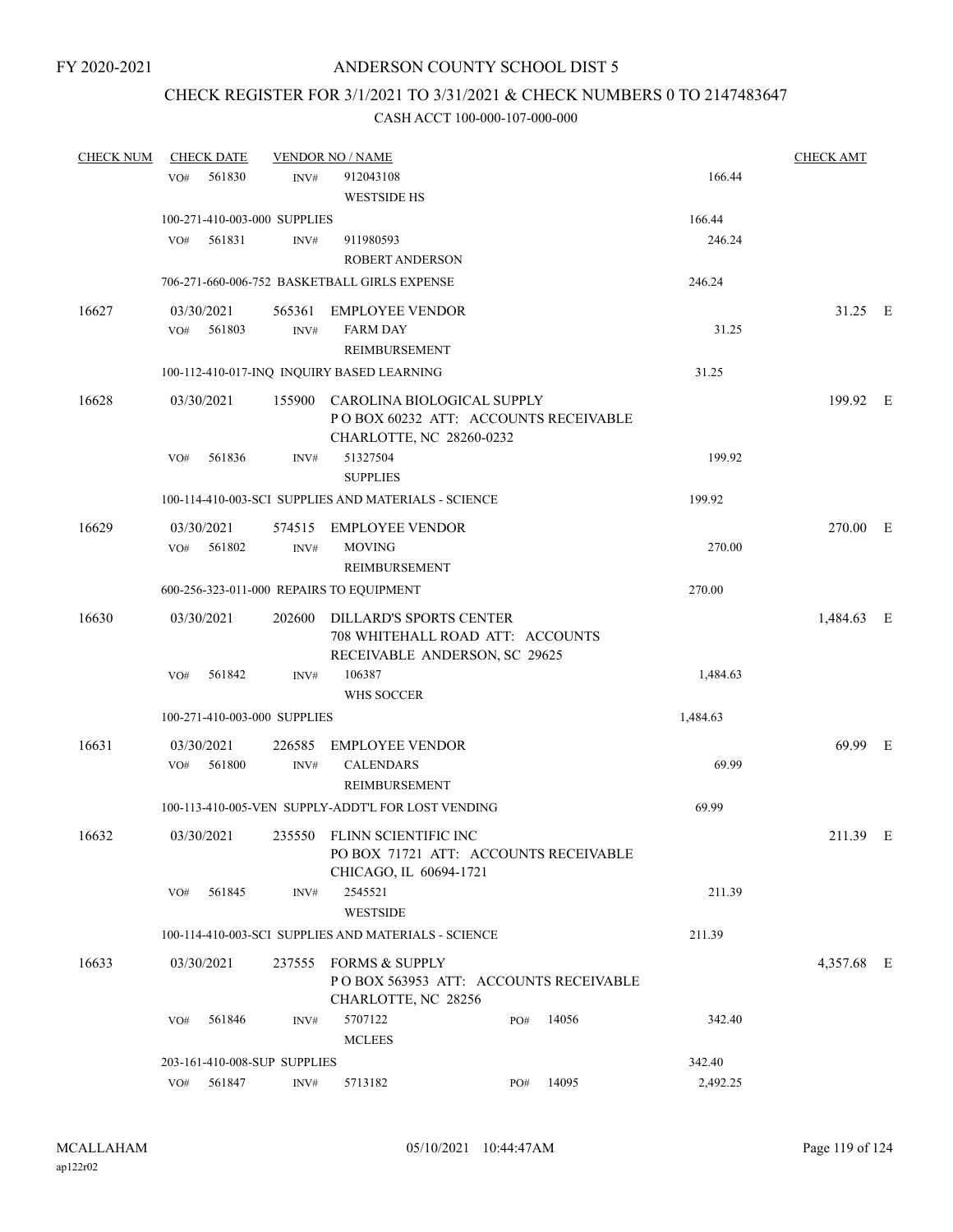#### ANDERSON COUNTY SCHOOL DIST 5

### CHECK REGISTER FOR 3/1/2021 TO 3/31/2021 & CHECK NUMBERS 0 TO 2147483647

| <b>CHECK NUM</b> | <b>CHECK DATE</b>                    |                | <b>VENDOR NO / NAME</b>                                                                         |     |       |          | <b>CHECK AMT</b> |  |
|------------------|--------------------------------------|----------------|-------------------------------------------------------------------------------------------------|-----|-------|----------|------------------|--|
|                  |                                      |                | PAPER & TONER                                                                                   |     |       |          |                  |  |
|                  | 131-115-410-031-000 SUPPLIES         |                |                                                                                                 |     |       | 1,537.27 |                  |  |
|                  | 131-115-410-031-000 SUPPLIES         |                |                                                                                                 |     |       | 954.98   |                  |  |
|                  | VO# 561848                           | INV#           | 5706500<br><b>SUPPLIES</b>                                                                      | PO# | 13972 | 88.02    |                  |  |
|                  | 100-232-410-000-000 SUPPLIES         |                |                                                                                                 |     |       | 13.16    |                  |  |
|                  | 100-232-410-000-000 SUPPLIES         |                |                                                                                                 |     |       | 74.86    |                  |  |
|                  | 561849<br>VO#                        | INV#           | 5695473<br><b>DESK</b>                                                                          | PO# | 13958 | 1,435.01 |                  |  |
|                  | 100-233-410-001-FUR FURNITURE        |                |                                                                                                 |     |       | 1,435.01 |                  |  |
| 16634            | 03/30/2021                           |                | 251600 GOPHER SPORT<br>POBOX 1450 NW5634 ATT: ACCOUNTS<br>RECEIVABLE MINNEAPOLIS, MN 55485-5634 |     |       |          | 985.12 E         |  |
|                  | 561850<br>VO#                        | INV#           | 27296                                                                                           |     |       | 985.12   |                  |  |
|                  |                                      |                | <b>MCLEES ELEM</b>                                                                              |     |       |          |                  |  |
|                  | 708-271-660-008-339 PE EXPENSE       |                |                                                                                                 |     |       | 985.12   |                  |  |
| 16635            | 03/30/2021<br>$VO#$ 561905           | INV#           | 565738 EMPLOYEE VENDOR<br><b>MARCH 24-26</b><br><b>CHARLESTON</b>                               |     |       | 648.90   | 648.90 E         |  |
|                  | 100-254-333-000-OPS TRIPS-OPERATIONS |                |                                                                                                 |     |       | 648.90   |                  |  |
|                  |                                      |                |                                                                                                 |     |       |          |                  |  |
| 16636            | 03/30/2021<br>VO#<br>561792          | INV#           | 573862 EMPLOYEE VENDOR<br><b>MARCH 24-26</b><br><b>CHARLESTON</b>                               |     |       | 962.73   | 962.73 E         |  |
|                  | 100-252-380-000-000 TRAVEL           |                |                                                                                                 |     |       | 962.73   |                  |  |
| 16637            | 03/30/2021                           |                | 269725 EMPLOYEE VENDOR                                                                          |     |       |          | 346.52 E         |  |
|                  | VO#<br>561798                        | INV#           | <b>SUPPLIES</b><br>REIMBURSEMENT                                                                |     |       | 346.52   |                  |  |
|                  |                                      |                | 707-190-660-007-310 RUNNING CLUB EXPENSE                                                        |     |       | 346.52   |                  |  |
| 16638            | 03/30/2021<br>VO# 561816             | INV#           | 576658 EMPLOYEE VENDOR<br><b>MICHAELS</b>                                                       |     |       | 31.61    | 31.61 E          |  |
|                  |                                      |                | <b>REIMBURSEMENT</b>                                                                            |     |       |          |                  |  |
|                  |                                      |                | 712-271-660-012-324 POSTIVE BEHAVIOR I.S. EXPENSE                                               |     |       | 31.61    |                  |  |
| 16639            | 03/30/2021<br>561801<br>VO#          | 576140<br>INV# | <b>EMPLOYEE VENDOR</b><br><b>AMAZON</b><br><b>REIMBURSEMENT</b>                                 |     |       | 100.00   | $100.00$ E       |  |
|                  |                                      |                | 720-271-660-020-493 SCHOOL/CLASS DONATIONS EXPENSE                                              |     |       | 100.00   |                  |  |
| 16640            |                                      |                |                                                                                                 |     |       |          |                  |  |
|                  | 03/30/2021                           |                | 576574 LOC-DOC SECURITY<br>PO BOX 78987 CHARLOTTE, NC 28271                                     |     |       |          | 1,194.49 E       |  |
|                  | 561853<br>VO#                        | INV#           | 219969<br>TL HANNA                                                                              |     |       | 1,194.49 |                  |  |
|                  |                                      |                | 505-253-520-002-STD STADIUM RENOVATIONS                                                         |     |       | 1,194.49 |                  |  |
| 16641            | 03/30/2021                           | 574565         | <b>EMPLOYEE VENDOR</b>                                                                          |     |       |          | 54.80 E          |  |
|                  | 561795<br>VO#                        | INV#           | MARCH <sub>22</sub>                                                                             |     |       | 54.80    |                  |  |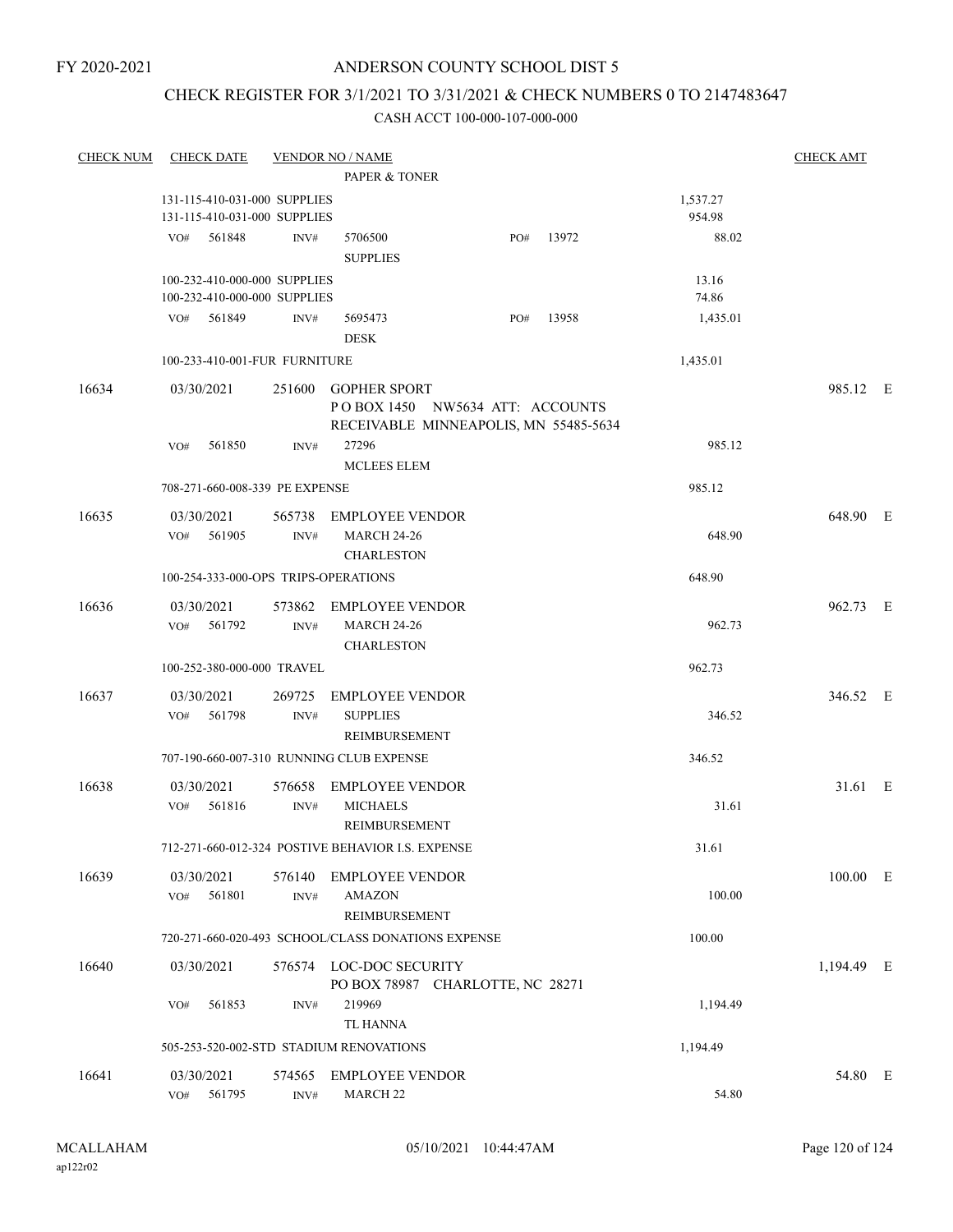### CHECK REGISTER FOR 3/1/2021 TO 3/31/2021 & CHECK NUMBERS 0 TO 2147483647

| <b>CHECK NUM</b> | <b>CHECK DATE</b>                       |        | <b>VENDOR NO / NAME</b>                                                                          |          | <b>CHECK AMT</b> |  |
|------------------|-----------------------------------------|--------|--------------------------------------------------------------------------------------------------|----------|------------------|--|
|                  |                                         |        | <b>TIGERVILLE SC</b>                                                                             |          |                  |  |
|                  |                                         |        | 802-264-333-000-000 TRAVEL - RECRUITMENT FAIRS                                                   | 54.80    |                  |  |
| 16642            | 03/30/2021                              | 339625 | EMPLOYEE VENDOR                                                                                  |          | 176.52 E         |  |
|                  | 561808<br>VO#                           | INV#   | OFFICE DEPOT                                                                                     | 176.52   |                  |  |
|                  |                                         |        | REIMBURSEMENT                                                                                    |          |                  |  |
|                  | 124-114-445-024-000 TECHNOLOGY SUPPLIES |        |                                                                                                  | 176.52   |                  |  |
| 16643            | 03/30/2021                              | 349701 | MED CENTRAL HEALTH RESOURCES<br>3424 CLEMSON BLVD ATT: ACCOUNTS RECEIVABLE<br>ANDERSON, SC 29621 |          | 325.00 E         |  |
|                  | 561855<br>VO#                           | INV#   | 45520<br><b>WEBB</b>                                                                             | 40.00    |                  |  |
|                  | 100-255-323-000-000 CONTRACTED SERVICES |        |                                                                                                  | 40.00    |                  |  |
|                  | 561856<br>VO#                           | INV#   | 56613                                                                                            | 45.00    |                  |  |
|                  |                                         |        | <b>RICE</b>                                                                                      |          |                  |  |
|                  | 100-255-323-000-000 CONTRACTED SERVICES |        |                                                                                                  | 45.00    |                  |  |
|                  | 561857<br>VO#                           | INV#   | 55454                                                                                            | 65.00    |                  |  |
|                  |                                         |        | <b>BOWEN</b>                                                                                     |          |                  |  |
|                  | 100-255-323-000-000 CONTRACTED SERVICES |        |                                                                                                  | 65.00    |                  |  |
|                  | 561858<br>VO#                           | INV#   | 44885                                                                                            | 65.00    |                  |  |
|                  |                                         |        | <b>TIPTON</b>                                                                                    |          |                  |  |
|                  | 100-255-323-000-000 CONTRACTED SERVICES |        |                                                                                                  | 65.00    |                  |  |
|                  | 561859<br>VO#                           | INV#   | 55587                                                                                            | 65.00    |                  |  |
|                  |                                         |        | <b>LUNA</b>                                                                                      |          |                  |  |
|                  | 100-255-323-000-000 CONTRACTED SERVICES |        |                                                                                                  | 65.00    |                  |  |
|                  | 561860<br>VO#                           | INV#   | 49685                                                                                            | 45.00    |                  |  |
|                  |                                         |        | <b>SIMS</b>                                                                                      |          |                  |  |
|                  | 100-255-323-000-000 CONTRACTED SERVICES |        |                                                                                                  | 45.00    |                  |  |
| 16644            | 03/30/2021                              | 572025 | EMPLOYEE VENDOR                                                                                  |          | 2,377.54 E       |  |
|                  | 561793<br>VO#                           | INV#   | <b>MARCH 24-26</b>                                                                               | 1,097.54 |                  |  |
|                  |                                         |        | <b>CHARLESTON</b>                                                                                |          |                  |  |
|                  |                                         |        | 100-263-333-000-000 TRIPS AND CONFERENCES                                                        | 1,097.54 |                  |  |
|                  | 561804<br>VO#                           | INV#   | <b>CHAMBER GOLF</b>                                                                              | 750.00   |                  |  |
|                  |                                         |        | REIMBURSEMENT                                                                                    |          |                  |  |
|                  |                                         |        | 100-390-410-000-000 SUPPLIES AND MATERIALS                                                       | 750.00   |                  |  |
|                  | VO#<br>561805                           | INV#   | <b>DINNER</b>                                                                                    | 530.00   |                  |  |
|                  |                                         |        | REIMBURSEMENT                                                                                    |          |                  |  |
|                  |                                         |        | 900-390-410-000-042 SPONSORSHIPS EXPENSE                                                         | 530.00   |                  |  |
|                  |                                         |        |                                                                                                  |          |                  |  |
| 16645            | 03/30/2021                              | 389900 | OFFICE DEPOT<br>POBOX 1413 CHARLOTTE, NC 28201-1413                                              |          | 1,017.05 E       |  |
|                  | 561863<br>VO#                           | INV#   | 160183886001                                                                                     | 47.25    |                  |  |
|                  |                                         |        | <b>SUPPLIES</b>                                                                                  |          |                  |  |
|                  | 100-113-410-020-000 SUPPLIES            |        |                                                                                                  | 47.25    |                  |  |
|                  | 561864<br>VO#                           | INV#   | 160190032001                                                                                     | 36.75    |                  |  |
|                  |                                         |        | <b>SUPPLIES</b>                                                                                  |          |                  |  |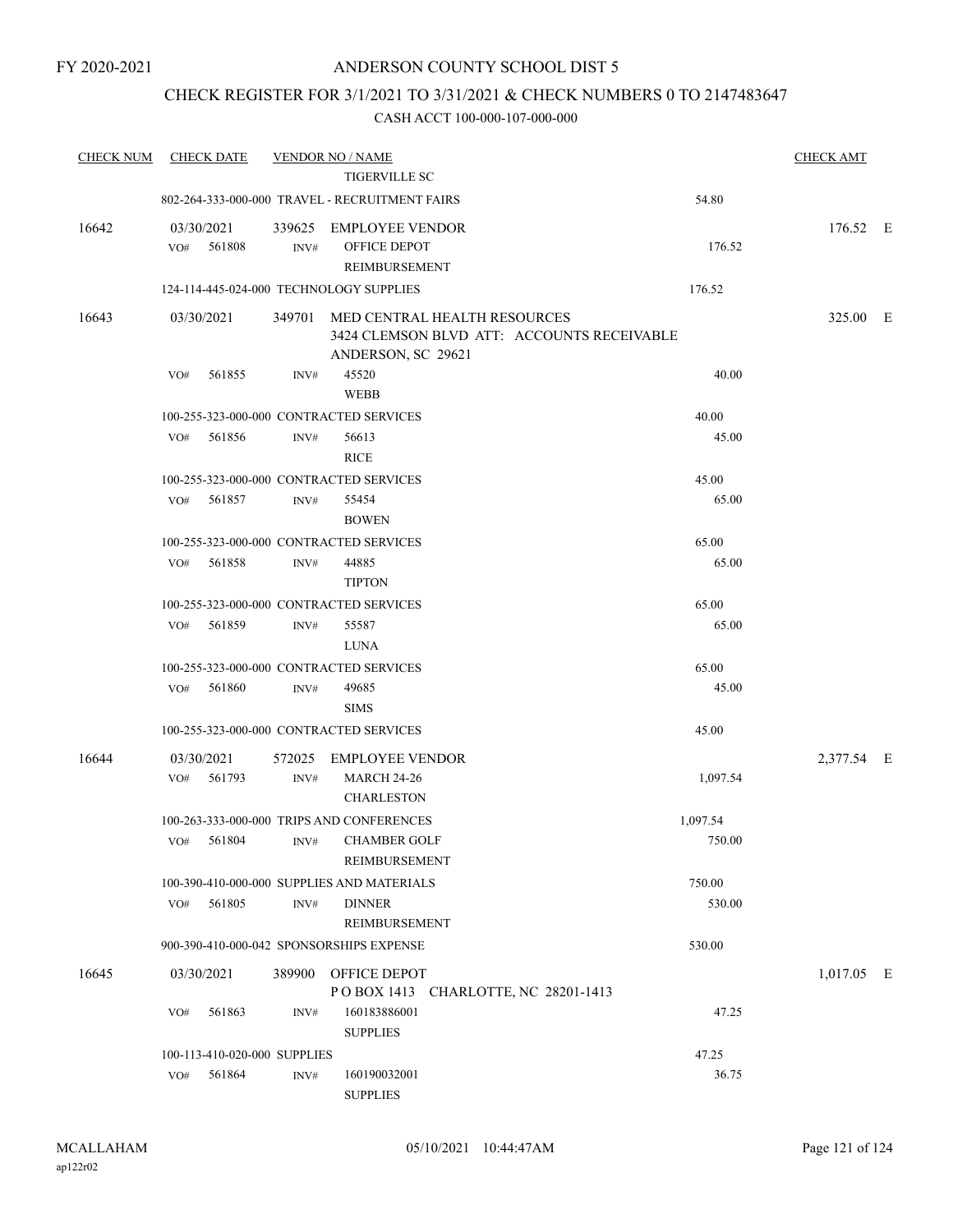# CHECK REGISTER FOR 3/1/2021 TO 3/31/2021 & CHECK NUMBERS 0 TO 2147483647

| <b>CHECK NUM</b> |                                                   | <b>CHECK DATE</b>            |                | <b>VENDOR NO / NAME</b>                                                                 |  |     |       |          | <b>CHECK AMT</b> |  |
|------------------|---------------------------------------------------|------------------------------|----------------|-----------------------------------------------------------------------------------------|--|-----|-------|----------|------------------|--|
|                  |                                                   | 100-113-410-020-000 SUPPLIES |                |                                                                                         |  |     |       | 36.75    |                  |  |
|                  | VO#                                               | 561865                       | INV#           | 160820334001<br><b>SUPPLIES</b>                                                         |  |     |       | 16.09    |                  |  |
|                  |                                                   | 100-113-410-007-000 SUPPLIES |                |                                                                                         |  |     |       | 16.09    |                  |  |
|                  | VO#                                               | 561866                       | INV#           | 162660094001                                                                            |  |     |       | 150.62   |                  |  |
|                  |                                                   |                              |                | <b>SUPPLIES</b>                                                                         |  |     |       |          |                  |  |
|                  |                                                   | 100-113-410-007-000 SUPPLIES |                |                                                                                         |  |     |       | 150.62   |                  |  |
|                  | VO#                                               | 561867                       | INV#           | 162694112001<br><b>SUPPLIES</b>                                                         |  |     |       | 8.35     |                  |  |
|                  |                                                   | 100-113-410-007-000 SUPPLIES |                |                                                                                         |  |     |       | 8.35     |                  |  |
|                  | VO#                                               | 561868                       | INV#           | 160754225001<br><b>SUPPLIES</b>                                                         |  |     |       | 84.74    |                  |  |
|                  |                                                   | 100-113-410-007-000 SUPPLIES |                |                                                                                         |  |     |       | 84.74    |                  |  |
|                  | VO#                                               | 561869                       | INV#           | 162379047001<br><b>SUPPLIES</b>                                                         |  |     |       | 292.07   |                  |  |
|                  |                                                   | 600-256-410-000-000 SUPPLIES |                |                                                                                         |  |     |       | 292.07   |                  |  |
|                  |                                                   | VO# 561870                   | INV#           | 160601076001<br><b>SUPPLIES</b>                                                         |  |     |       | 66.30    |                  |  |
|                  |                                                   | 600-256-410-000-000 SUPPLIES |                |                                                                                         |  |     |       | 66.30    |                  |  |
|                  | VO#                                               | 561871                       | INV#           | 160350625002<br><b>SUPPLIES</b>                                                         |  |     |       | 96.06    |                  |  |
|                  |                                                   | 600-256-410-000-000 SUPPLIES |                |                                                                                         |  |     |       | 96.06    |                  |  |
|                  |                                                   | VO# 561872                   | INV#           | 160318693001<br><b>SUPPLIES</b>                                                         |  |     |       | 218.82   |                  |  |
|                  |                                                   | 600-256-410-000-000 SUPPLIES |                |                                                                                         |  |     |       | 218.82   |                  |  |
| 16646            |                                                   | 03/30/2021                   |                | 574531 PALMETTO SCREEN PRINTING & EMBROIDERY, L<br>614 N. MURRAY AVE ANDERSON, SC 29625 |  |     |       |          | $1,065.72$ E     |  |
|                  | VO#                                               | 561873                       | INV#           | 4393                                                                                    |  |     |       | 1,065.72 |                  |  |
|                  |                                                   |                              |                | <b>MIDWAY ELEM</b>                                                                      |  |     |       |          |                  |  |
|                  |                                                   |                              |                | 802-112-410-017-000 SUPPLIES - RETENTION                                                |  |     |       | 1,065.72 |                  |  |
| 16647            |                                                   | 03/30/2021                   | 574722         | <b>EMPLOYEE VENDOR</b>                                                                  |  |     |       |          | 834.54 E         |  |
|                  |                                                   | VO# 561806                   | INV#           | <b>BEST BUY</b><br><b>REIMBURSEMENT</b>                                                 |  |     |       | 834.54   |                  |  |
|                  | 817-113-410-021-000 SUPPLIES                      |                              |                |                                                                                         |  |     |       | 834.54   |                  |  |
| 16648            | VO#                                               | 03/30/2021<br>561796         | 574606<br>INV# | <b>EMPLOYEE VENDOR</b><br><b>DONUTS</b>                                                 |  |     |       | 13.07    | 13.07 E          |  |
|                  |                                                   |                              |                | REIMBURSEMENT                                                                           |  |     |       |          |                  |  |
|                  | 712-271-660-012-324 POSTIVE BEHAVIOR I.S. EXPENSE |                              |                |                                                                                         |  |     | 13.07 |          |                  |  |
| 16649            |                                                   | 03/30/2021                   | 570955         | RIDDELL/ ALL AMERICAN SPORTS<br>PO BOX 71914 CHICAGO, IL 60694-1914                     |  |     |       |          | 3,720.98 E       |  |
|                  | VO#                                               | 561880                       | INV#           | 951334102<br><b>WESTSIDE HS</b>                                                         |  | PO# | 14009 | 2,931.75 |                  |  |
|                  |                                                   | 100-271-410-003-000 SUPPLIES |                |                                                                                         |  |     |       | 2,931.75 |                  |  |
|                  |                                                   | VO# 561881                   | INV#           | 951332574                                                                               |  | PO# | 14009 | 789.23   |                  |  |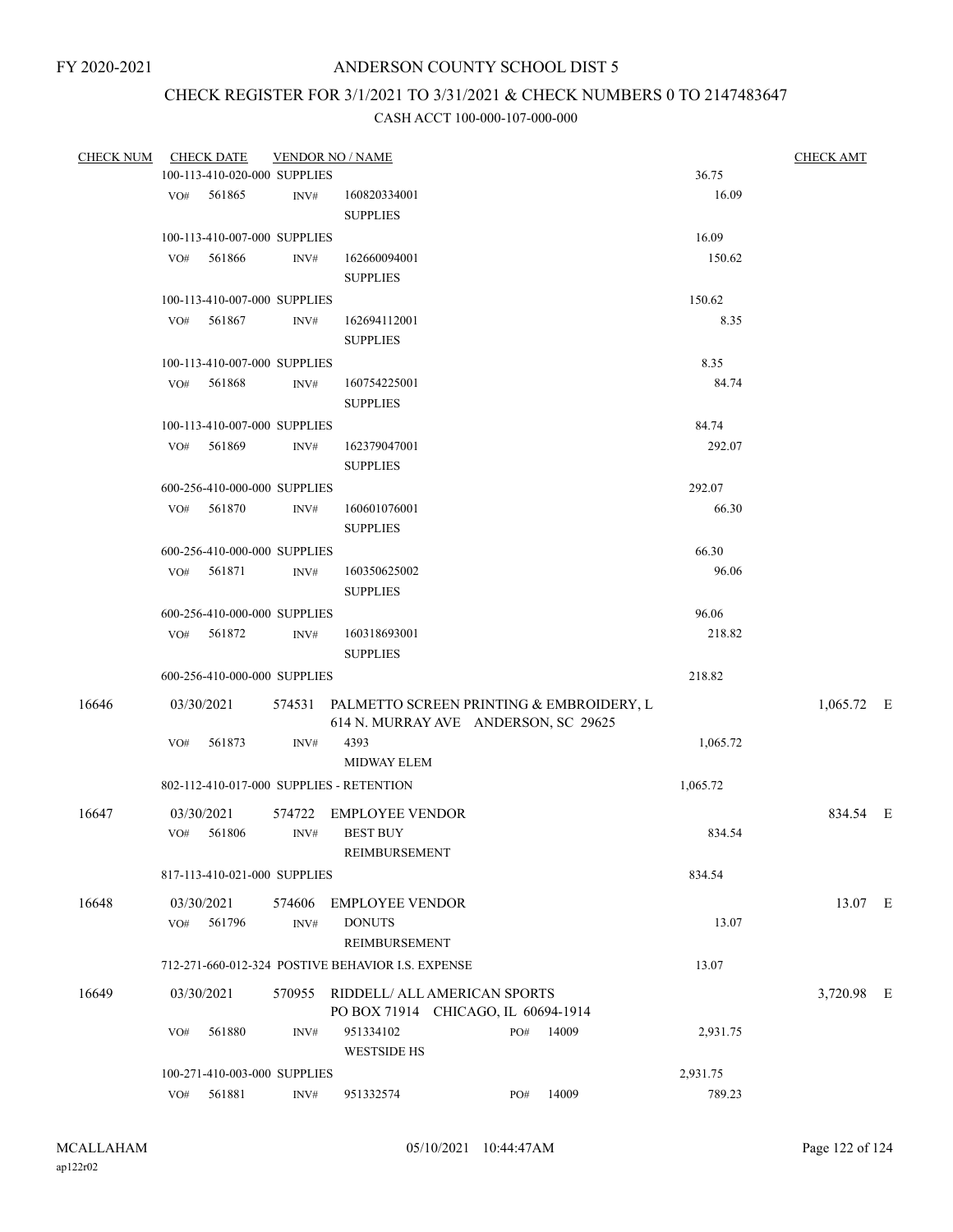### ANDERSON COUNTY SCHOOL DIST 5

# CHECK REGISTER FOR 3/1/2021 TO 3/31/2021 & CHECK NUMBERS 0 TO 2147483647

| <b>CHECK NUM</b> | <b>CHECK DATE</b>                      |        | <b>VENDOR NO / NAME</b><br><b>WESTSIDE HS</b>                                                         |          | <b>CHECK AMT</b> |  |
|------------------|----------------------------------------|--------|-------------------------------------------------------------------------------------------------------|----------|------------------|--|
|                  | 100-271-410-003-000 SUPPLIES           |        |                                                                                                       | 789.23   |                  |  |
|                  |                                        |        |                                                                                                       |          |                  |  |
| 16650            | 03/30/2021                             | 463575 | <b>SCHOOL HEALTH CORPORATION</b><br>6764 EAGLE WAY ATT: ACCOUNTS RECEIVABLE<br>CHICAGO, IL 60678-1067 |          | 419.07 E         |  |
|                  | 561883<br>VO#                          | INV#   | 5517043-01<br>13822<br>PO#<br><b>VARENNES ELEM</b>                                                    | 419.07   |                  |  |
|                  | 937-113-410-016-000 SUPPLIES           |        |                                                                                                       | 419.07   |                  |  |
| 16651            | 03/30/2021                             |        | 570099 SCHOOL SPECIALTY, LLC<br>PO BOX 825640 PHILADELPHIA, PA 19182-5640                             |          | 215.07 E         |  |
|                  | 561884<br>VO#                          | INV#   | 208126991500<br><b>ART SUPPLIES</b>                                                                   | 215.07   |                  |  |
|                  |                                        |        | 100-114-410-003-ART SUPPLIES AND MATERIALS - ART                                                      | 215.07   |                  |  |
| 16652            | 03/30/2021                             |        | 468850 EMPLOYEE VENDOR                                                                                |          | 18.15 E          |  |
|                  | 561797<br>VO#                          | INV#   | PARTY CITY<br><b>REIMBURSEMENT</b>                                                                    | 18.15    |                  |  |
|                  |                                        |        | 714-271-660-014-201 MISCELLANEOUS EXPENSE                                                             | 18.15    |                  |  |
| 16653            | 03/30/2021                             | 570059 | <b>SHARP BUSINESS SYSTEMS</b><br>DEPT 1216 PO BOX 121216 DALLAS, TX 75312-1216                        |          | 293.86 E         |  |
|                  | 561885<br>VO#                          | INV#   | 9003219931<br><b>COPIES</b>                                                                           | 88.01    |                  |  |
|                  | 713-271-660-013-362 COPIER EXPENSE     |        |                                                                                                       | 88.01    |                  |  |
|                  | 561886<br>VO#                          | INV#   | 9003216766<br><b>COPIES</b>                                                                           | 93.52    |                  |  |
|                  | 100-181-410-023-000 SUPPLIES-ADULT ED. |        |                                                                                                       | 93.52    |                  |  |
|                  | VO#<br>561887                          | INV#   | 9003216754<br><b>COPIES</b>                                                                           | 112.33   |                  |  |
|                  | 100-181-410-023-000 SUPPLIES-ADULT ED. |        |                                                                                                       | 112.33   |                  |  |
| 16654            | 03/30/2021                             | 501410 | THE LIBRARY STORE, INC<br>POBOX 964 ATT: ACCOUNTS RECEIVABLE<br>TREMONT, IL 61568                     |          | 125.29 E         |  |
|                  | VO# 561891                             |        | INV# 490998<br>PO# 14061<br><b>MCCANTS</b>                                                            | 125.29   |                  |  |
|                  | 100-222-410-005-000 SUPPLIES           |        |                                                                                                       | 125.29   |                  |  |
| 16655            | 03/30/2021                             |        | 570855 ULINE - ATLANTA<br>P.O. BOX 88741 ATT: ACCOUNTS RECEIVABLE<br>CHICAGO, IL 60680-1741           |          | 1,596.17 E       |  |
|                  | 561894<br>VO#                          | INV#   | 131373808<br><b>TABLES</b>                                                                            | 1,317.02 |                  |  |
|                  | 100-233-410-012-FUR FURNITURE          |        | 1,317.02                                                                                              |          |                  |  |
|                  | 561895<br>VO#                          | INV#   | 131113605<br><b>SUPPLIES</b>                                                                          | 161.39   |                  |  |
|                  | 100-266-410-000-000 SUPPLIES           |        |                                                                                                       | 161.39   |                  |  |
|                  | VO# 561896                             | INV#   | 131161361                                                                                             | 117.76   |                  |  |